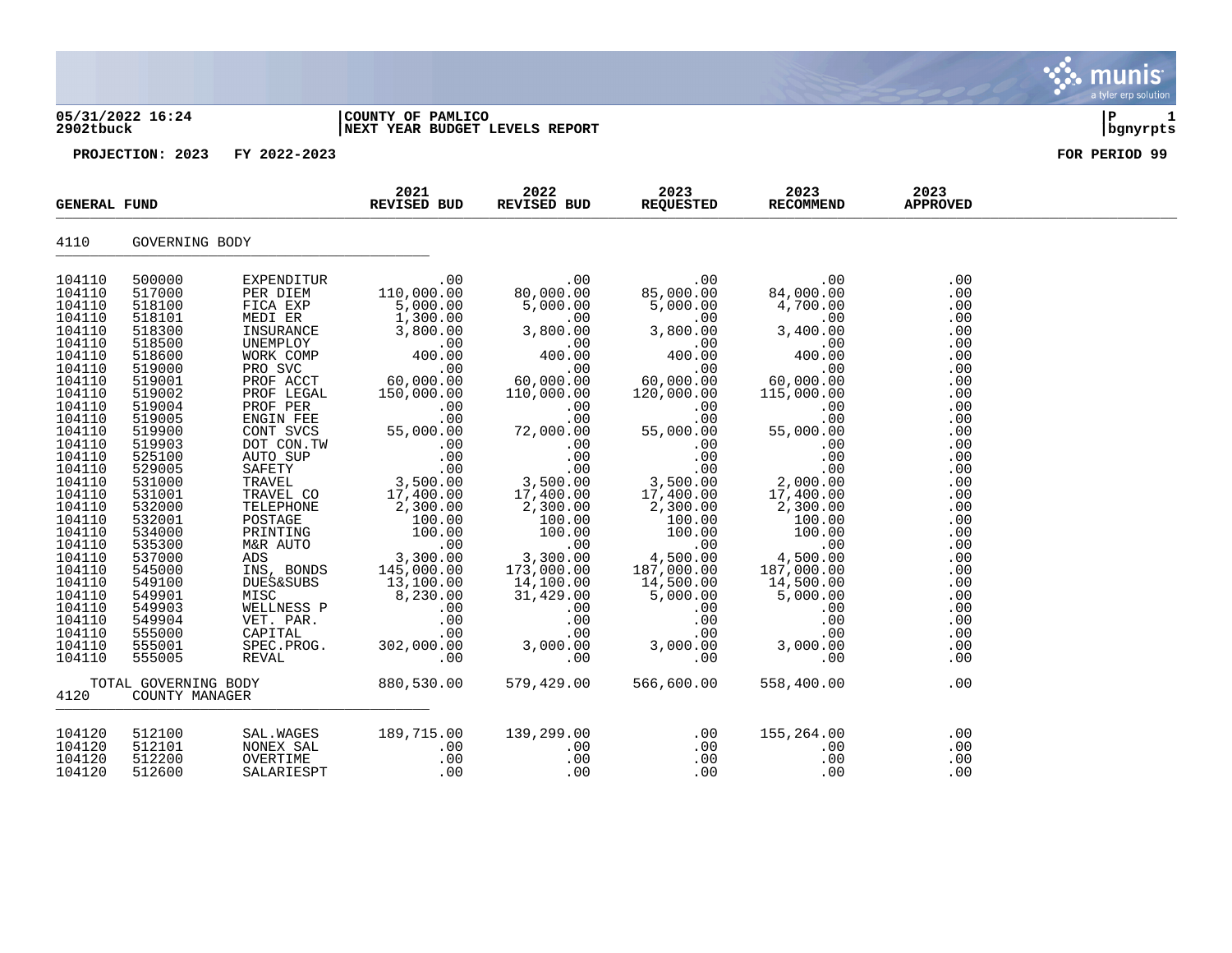#### **05/31/2022 16:24 |COUNTY OF PAMLICO |P 2 2902tbuck |NEXT YEAR BUDGET LEVELS REPORT |bgnyrpts**

| <b>GENERAL FUND</b> |  | 2021<br>REVISED BUD | 2022 | 2023 2023 | 2023<br>REVISED BUD REQUESTED RECOMMEND APPROVED                                                                                                                                                                                          | 2023 |  |
|---------------------|--|---------------------|------|-----------|-------------------------------------------------------------------------------------------------------------------------------------------------------------------------------------------------------------------------------------------|------|--|
|                     |  |                     |      |           |                                                                                                                                                                                                                                           | .00  |  |
|                     |  |                     |      |           |                                                                                                                                                                                                                                           | .00  |  |
|                     |  |                     |      |           |                                                                                                                                                                                                                                           | .00  |  |
|                     |  |                     |      |           |                                                                                                                                                                                                                                           | .00  |  |
|                     |  |                     |      |           |                                                                                                                                                                                                                                           | .00  |  |
|                     |  |                     |      |           |                                                                                                                                                                                                                                           | .00  |  |
|                     |  |                     |      |           |                                                                                                                                                                                                                                           | .00  |  |
|                     |  |                     |      |           |                                                                                                                                                                                                                                           | .00  |  |
|                     |  |                     |      |           |                                                                                                                                                                                                                                           | .00  |  |
|                     |  |                     |      |           |                                                                                                                                                                                                                                           | .00  |  |
|                     |  |                     |      |           |                                                                                                                                                                                                                                           | .00  |  |
|                     |  |                     |      |           |                                                                                                                                                                                                                                           | .00  |  |
|                     |  |                     |      |           |                                                                                                                                                                                                                                           | .00  |  |
|                     |  |                     |      |           |                                                                                                                                                                                                                                           | .00  |  |
|                     |  |                     |      |           |                                                                                                                                                                                                                                           | .00  |  |
|                     |  |                     |      |           |                                                                                                                                                                                                                                           | .00  |  |
|                     |  |                     |      |           |                                                                                                                                                                                                                                           | .00  |  |
|                     |  |                     |      |           |                                                                                                                                                                                                                                           | .00  |  |
|                     |  |                     |      |           |                                                                                                                                                                                                                                           | .00  |  |
|                     |  |                     |      |           |                                                                                                                                                                                                                                           | .00  |  |
|                     |  |                     |      |           |                                                                                                                                                                                                                                           | .00  |  |
|                     |  |                     |      |           |                                                                                                                                                                                                                                           | .00  |  |
|                     |  |                     |      |           |                                                                                                                                                                                                                                           | .00  |  |
|                     |  |                     |      |           |                                                                                                                                                                                                                                           | .00  |  |
|                     |  |                     |      |           |                                                                                                                                                                                                                                           | .00  |  |
|                     |  |                     |      |           |                                                                                                                                                                                                                                           | .00  |  |
|                     |  |                     |      |           |                                                                                                                                                                                                                                           | .00  |  |
|                     |  |                     |      |           |                                                                                                                                                                                                                                           | .00  |  |
|                     |  |                     |      |           |                                                                                                                                                                                                                                           | .00  |  |
|                     |  |                     |      |           |                                                                                                                                                                                                                                           | .00  |  |
|                     |  |                     |      |           |                                                                                                                                                                                                                                           | .00  |  |
|                     |  |                     |      |           |                                                                                                                                                                                                                                           | .00  |  |
|                     |  |                     |      |           |                                                                                                                                                                                                                                           | .00  |  |
|                     |  |                     |      |           |                                                                                                                                                                                                                                           | .00  |  |
|                     |  |                     |      |           |                                                                                                                                                                                                                                           | .00  |  |
|                     |  |                     |      |           |                                                                                                                                                                                                                                           |      |  |
| 104121              |  |                     |      |           | 512100 SAL.WAGES 56,106.00 58,350.00 .00 84,944.00<br>512103 SALARY SUP 72,750.00 73,125.00 .00 .00 79,200.00<br>512104 SAL.ADJ. .00 .00 .00 .00 .00 .00<br>512105 INS SUPP .00 .00 .00 .00 .00 .00<br>512700 LONGEVITY 1,262.00 1,313.00 | .00  |  |
| 104121              |  |                     |      |           |                                                                                                                                                                                                                                           | .00  |  |
| 104121              |  |                     |      |           |                                                                                                                                                                                                                                           | .00  |  |
| 104121              |  |                     |      |           |                                                                                                                                                                                                                                           | .00  |  |
| 104121              |  |                     |      |           |                                                                                                                                                                                                                                           | .00  |  |

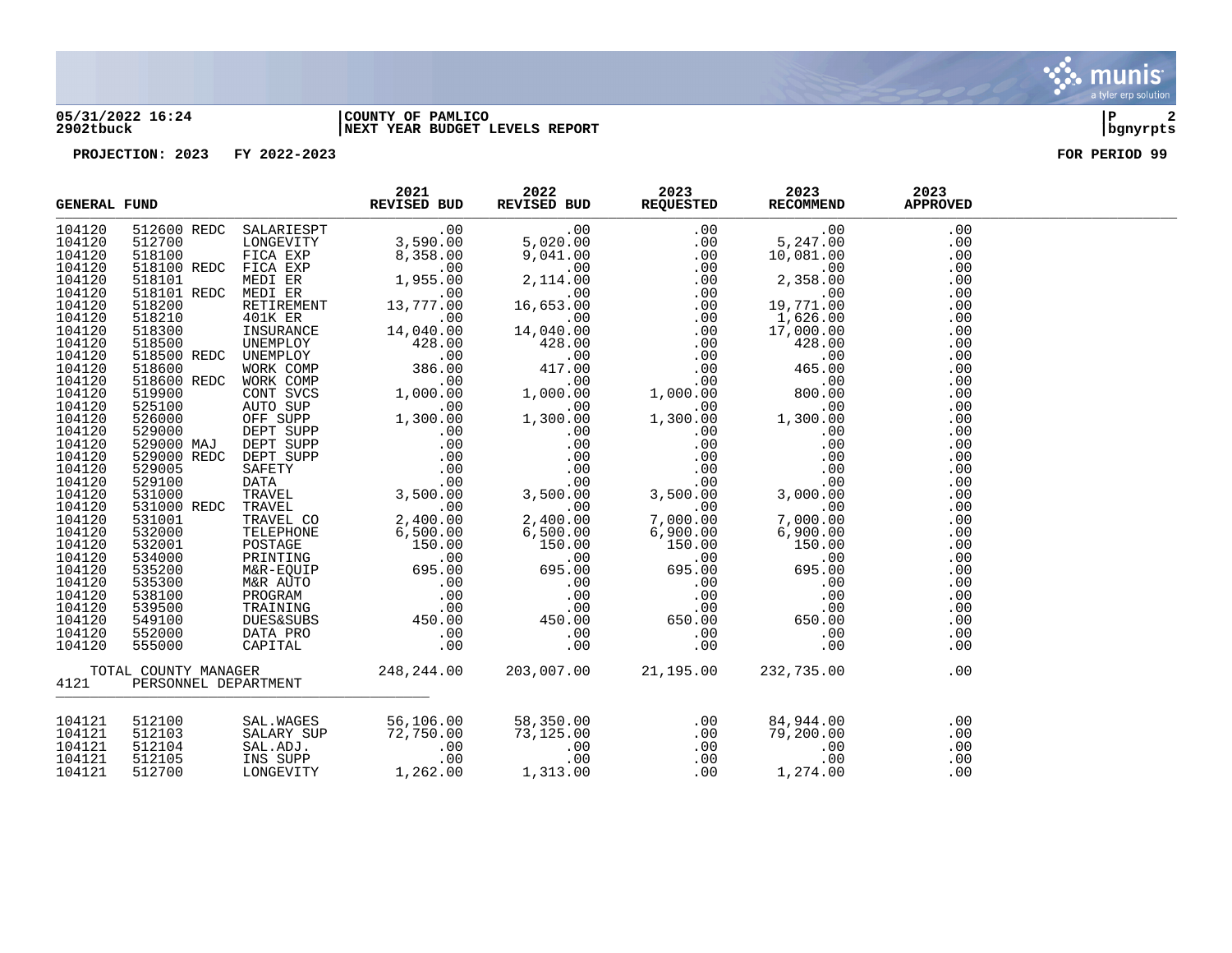

### **05/31/2022 16:24 |COUNTY OF PAMLICO |P 3 2902tbuck |NEXT YEAR BUDGET LEVELS REPORT |bgnyrpts**

| <b>GENERAL FUND</b> |            |                    | 2021<br>REVISED BUD                                                                                                                                                                                                                                                                                                                                                                                                     | 2022 | 2023<br>REVISED BUD REQUESTED | 2023<br>RECOMMEND                                                                                                                                                                                                                                                                                                                                                                                                                                                           | 2023<br><b>APPROVED</b> |  |
|---------------------|------------|--------------------|-------------------------------------------------------------------------------------------------------------------------------------------------------------------------------------------------------------------------------------------------------------------------------------------------------------------------------------------------------------------------------------------------------------------------|------|-------------------------------|-----------------------------------------------------------------------------------------------------------------------------------------------------------------------------------------------------------------------------------------------------------------------------------------------------------------------------------------------------------------------------------------------------------------------------------------------------------------------------|-------------------------|--|
| 104121              |            |                    |                                                                                                                                                                                                                                                                                                                                                                                                                         |      |                               | $\begin{tabular}{l cccc} $\texttt{keyOESTED} & $\texttt{RECCMIREN} & $\texttt{AFFNC} $\\ \hline \texttt{0.00} & 5,432.00 & $\texttt{m} & $\texttt{m}$ & $\texttt{m}$ & $\texttt{m}$ & $\texttt{m}$ & $\texttt{m}$ & $\texttt{m}$ & $\texttt{m}$ & $\texttt{m}$ & $\texttt{m}$ & $\texttt{m}$ & $\texttt{m}$ & $\texttt{m}$ & $\texttt{m}$ & $\texttt{m}$ & $\texttt{m}$ & $\texttt{m}$ & $\texttt{m}$ & $\texttt{m}$ & $\texttt{m}$ & $\texttt{m}$ & $\texttt{m}$ & $\text$ | .00                     |  |
| 104121              |            |                    |                                                                                                                                                                                                                                                                                                                                                                                                                         |      |                               |                                                                                                                                                                                                                                                                                                                                                                                                                                                                             | .00                     |  |
| 104121              |            |                    |                                                                                                                                                                                                                                                                                                                                                                                                                         |      |                               |                                                                                                                                                                                                                                                                                                                                                                                                                                                                             | .00                     |  |
| 104121              |            |                    |                                                                                                                                                                                                                                                                                                                                                                                                                         |      |                               |                                                                                                                                                                                                                                                                                                                                                                                                                                                                             | .00                     |  |
| 104121              |            |                    |                                                                                                                                                                                                                                                                                                                                                                                                                         |      |                               |                                                                                                                                                                                                                                                                                                                                                                                                                                                                             | .00                     |  |
| 104121              |            |                    |                                                                                                                                                                                                                                                                                                                                                                                                                         |      |                               |                                                                                                                                                                                                                                                                                                                                                                                                                                                                             | .00                     |  |
| 104121              |            |                    |                                                                                                                                                                                                                                                                                                                                                                                                                         |      |                               |                                                                                                                                                                                                                                                                                                                                                                                                                                                                             | .00                     |  |
| 104121              |            |                    |                                                                                                                                                                                                                                                                                                                                                                                                                         |      |                               |                                                                                                                                                                                                                                                                                                                                                                                                                                                                             | .00                     |  |
| 104121              |            |                    |                                                                                                                                                                                                                                                                                                                                                                                                                         |      |                               |                                                                                                                                                                                                                                                                                                                                                                                                                                                                             | .00                     |  |
| 104121              |            |                    |                                                                                                                                                                                                                                                                                                                                                                                                                         |      |                               |                                                                                                                                                                                                                                                                                                                                                                                                                                                                             | .00                     |  |
| 104121              |            |                    |                                                                                                                                                                                                                                                                                                                                                                                                                         |      |                               |                                                                                                                                                                                                                                                                                                                                                                                                                                                                             | .00                     |  |
| 104121              |            |                    |                                                                                                                                                                                                                                                                                                                                                                                                                         |      |                               |                                                                                                                                                                                                                                                                                                                                                                                                                                                                             | .00                     |  |
| 104121              |            |                    |                                                                                                                                                                                                                                                                                                                                                                                                                         |      |                               |                                                                                                                                                                                                                                                                                                                                                                                                                                                                             | .00                     |  |
| 104121              |            |                    |                                                                                                                                                                                                                                                                                                                                                                                                                         |      |                               |                                                                                                                                                                                                                                                                                                                                                                                                                                                                             | .00                     |  |
| 104121              |            |                    |                                                                                                                                                                                                                                                                                                                                                                                                                         |      |                               |                                                                                                                                                                                                                                                                                                                                                                                                                                                                             | .00                     |  |
| 104121              |            |                    |                                                                                                                                                                                                                                                                                                                                                                                                                         |      |                               |                                                                                                                                                                                                                                                                                                                                                                                                                                                                             | .00                     |  |
| 104121              |            |                    |                                                                                                                                                                                                                                                                                                                                                                                                                         |      |                               |                                                                                                                                                                                                                                                                                                                                                                                                                                                                             | .00                     |  |
| 104121              |            |                    |                                                                                                                                                                                                                                                                                                                                                                                                                         |      |                               |                                                                                                                                                                                                                                                                                                                                                                                                                                                                             | .00                     |  |
| 104121              |            |                    |                                                                                                                                                                                                                                                                                                                                                                                                                         |      |                               |                                                                                                                                                                                                                                                                                                                                                                                                                                                                             | .00                     |  |
| 104121              |            |                    |                                                                                                                                                                                                                                                                                                                                                                                                                         |      |                               |                                                                                                                                                                                                                                                                                                                                                                                                                                                                             | .00                     |  |
| 104121              |            |                    |                                                                                                                                                                                                                                                                                                                                                                                                                         |      |                               |                                                                                                                                                                                                                                                                                                                                                                                                                                                                             | .00                     |  |
| 104121              |            |                    |                                                                                                                                                                                                                                                                                                                                                                                                                         |      |                               |                                                                                                                                                                                                                                                                                                                                                                                                                                                                             | .00                     |  |
| 4130                |            | FINANCE DEPARTMENT | $\begin{tabular}{l c c c c c c c c} \hline \textbf{FUND} & \textbf{REVTSED BUD} & \textbf{REVTSED DUD} & \textbf{REVTSED} & \textbf{ED} & \textbf{REVUSFED} & \textbf{REVOSISTED} & \textbf{REVOMERND} \\ \hline 5181010 & \text{MEDI EER} & 28,633.00 & 3,746.00 & 0.00 & 5,432.00 \\ 5182100 & \text{REUREWENT} & 5,940.00 & 6,899.00 & 0.00 & 10,653.$<br>TOTAL PERSONNEL DEPARTMENT 231,954.00 194,766.00 23,200.00 |      |                               | 237,814.00                                                                                                                                                                                                                                                                                                                                                                                                                                                                  | .00                     |  |
| 104130              | 512100     |                    |                                                                                                                                                                                                                                                                                                                                                                                                                         |      |                               | $\begin{tabular}{lcccc} SAL. WAGES & 290,464.00 & 247,941.00 & .00 & .00 & .00 \\ \hline \text{NONEX SAL} & .00 & .00 & .00 & .00 & .00 \\ \text{OKERTIME} & .00 & .00 & .00 & .00 & .00 \\ \text{KALARIESPT} & .00 & .00 & .00 & .00 & .00 \\ \text{LONGEVITY} & 3,148.00 & 2,725.00 & .00 & 3,340.00 \\ \text{MEDI ER} & 15,336.00 & 15,774.00 & .00$                                                                                                                     | .00                     |  |
| 104130              | 512101     |                    |                                                                                                                                                                                                                                                                                                                                                                                                                         |      |                               |                                                                                                                                                                                                                                                                                                                                                                                                                                                                             | .00                     |  |
| 104130              | 512200     |                    |                                                                                                                                                                                                                                                                                                                                                                                                                         |      |                               |                                                                                                                                                                                                                                                                                                                                                                                                                                                                             | .00                     |  |
| 104130              | 512600     |                    |                                                                                                                                                                                                                                                                                                                                                                                                                         |      |                               |                                                                                                                                                                                                                                                                                                                                                                                                                                                                             | .00                     |  |
| 104130              | 512700     |                    |                                                                                                                                                                                                                                                                                                                                                                                                                         |      |                               |                                                                                                                                                                                                                                                                                                                                                                                                                                                                             | .00                     |  |
| 104130              | 518100     |                    |                                                                                                                                                                                                                                                                                                                                                                                                                         |      |                               |                                                                                                                                                                                                                                                                                                                                                                                                                                                                             | .00                     |  |
| 104130              | 518101     |                    |                                                                                                                                                                                                                                                                                                                                                                                                                         |      |                               |                                                                                                                                                                                                                                                                                                                                                                                                                                                                             | .00                     |  |
| 104130              | 518200     |                    |                                                                                                                                                                                                                                                                                                                                                                                                                         |      |                               |                                                                                                                                                                                                                                                                                                                                                                                                                                                                             | .00                     |  |
| 104130              | 518210     |                    |                                                                                                                                                                                                                                                                                                                                                                                                                         |      |                               |                                                                                                                                                                                                                                                                                                                                                                                                                                                                             | .00                     |  |
| 104130              | 518300     |                    |                                                                                                                                                                                                                                                                                                                                                                                                                         |      |                               |                                                                                                                                                                                                                                                                                                                                                                                                                                                                             | .00                     |  |
| 104130              | 518500     |                    |                                                                                                                                                                                                                                                                                                                                                                                                                         |      |                               |                                                                                                                                                                                                                                                                                                                                                                                                                                                                             | .00                     |  |
| 104130              | 518600     |                    |                                                                                                                                                                                                                                                                                                                                                                                                                         |      |                               |                                                                                                                                                                                                                                                                                                                                                                                                                                                                             | .00                     |  |
| 104130              | 519900     |                    |                                                                                                                                                                                                                                                                                                                                                                                                                         |      |                               |                                                                                                                                                                                                                                                                                                                                                                                                                                                                             | .00                     |  |
| 104130              | 526000     |                    |                                                                                                                                                                                                                                                                                                                                                                                                                         |      |                               |                                                                                                                                                                                                                                                                                                                                                                                                                                                                             | .00                     |  |
| 104130              | 529000     |                    |                                                                                                                                                                                                                                                                                                                                                                                                                         |      |                               |                                                                                                                                                                                                                                                                                                                                                                                                                                                                             | .00                     |  |
| 104130              | 529000 MAJ |                    |                                                                                                                                                                                                                                                                                                                                                                                                                         |      |                               |                                                                                                                                                                                                                                                                                                                                                                                                                                                                             | .00                     |  |
| 104130              | 529005     |                    |                                                                                                                                                                                                                                                                                                                                                                                                                         |      |                               |                                                                                                                                                                                                                                                                                                                                                                                                                                                                             | .00                     |  |

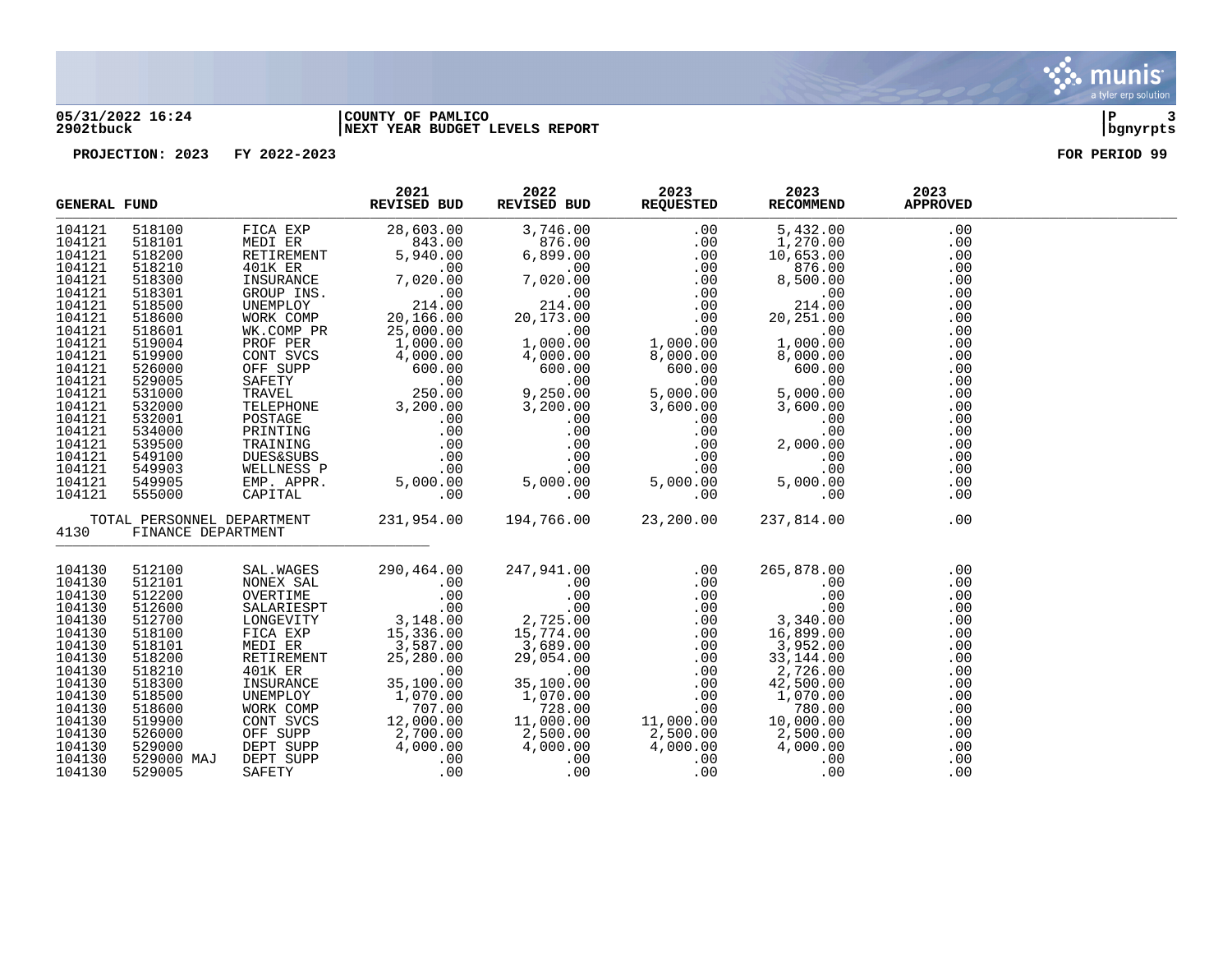

#### **05/31/2022 16:24 |COUNTY OF PAMLICO |P 4 2902tbuck |NEXT YEAR BUDGET LEVELS REPORT |bgnyrpts**

|                                                                                                                                                                                                                                    | 2021<br>REVISED BUD<br><b>GENERAL FUND</b> |                        | 2022 | 2023<br>REVISED BUD REQUESTED RECOMMEND | 2023                                                                                                                                                                                                                                                                                                                                                                                   | 2023<br><b>APPROVED</b>                                                                                                                                       |  |
|------------------------------------------------------------------------------------------------------------------------------------------------------------------------------------------------------------------------------------|--------------------------------------------|------------------------|------|-----------------------------------------|----------------------------------------------------------------------------------------------------------------------------------------------------------------------------------------------------------------------------------------------------------------------------------------------------------------------------------------------------------------------------------------|---------------------------------------------------------------------------------------------------------------------------------------------------------------|--|
| 104130<br>104130<br>104130<br>104130<br>104130<br>104130<br>104130<br>104130<br>104130<br>104130<br>104130<br>104130                                                                                                               |                                            |                        |      |                                         |                                                                                                                                                                                                                                                                                                                                                                                        | .00<br>.00<br>.00<br>.00<br>.00<br>.00<br>.00<br>.00<br>.00<br>.00<br>.00<br>.00                                                                              |  |
| 4140                                                                                                                                                                                                                               |                                            | TAX LISTING SUPERVISOR |      |                                         | TOTAL FINANCE DEPARTMENT       429,192.00    373,381.00    37,100.00   405,689.00<br>0   TAX LISTING SUPERVISOR                                                                                                                                                                                                                                                                        | .00                                                                                                                                                           |  |
| 104140<br>104140<br>104140<br>104140<br>104140<br>104140<br>104140<br>104140<br>104140<br>104140<br>104140<br>104140<br>104140<br>104140<br>104140<br>104140<br>104140<br>104140<br>104140<br>104140<br>104140<br>104140<br>104140 |                                            |                        |      |                                         | $\begin{tabular}{cccc} \textbf{512100} & \textbf{SAL},\textbf{WASES} & \textbf{283},\textbf{888.00} & \textbf{244},\textbf{945.00} & \textbf{.00} & \textbf{284},\textbf{031.00} \\ \textbf{512200} & \textbf{NONEX} & \textbf{SAL} & \textbf{.00} & \textbf{.00} & \textbf{.00} & \textbf{.00} & \textbf{.00} \\ \textbf{512200} & \textbf{SINREX SAL} & \textbf{.00} & \textbf{.00}$ | .00<br>.00<br>.00<br>.00<br>.00<br>.00<br>.00<br>.00<br>.00<br>.00<br>.00<br>.00<br>.00<br>.00<br>.00<br>.00<br>.00<br>.00<br>.00<br>.00<br>.00<br>.00<br>.00 |  |
| 104140<br>104140<br>104140<br>104140                                                                                                                                                                                               |                                            |                        |      |                                         |                                                                                                                                                                                                                                                                                                                                                                                        | .00<br>.00<br>.00<br>.00                                                                                                                                      |  |

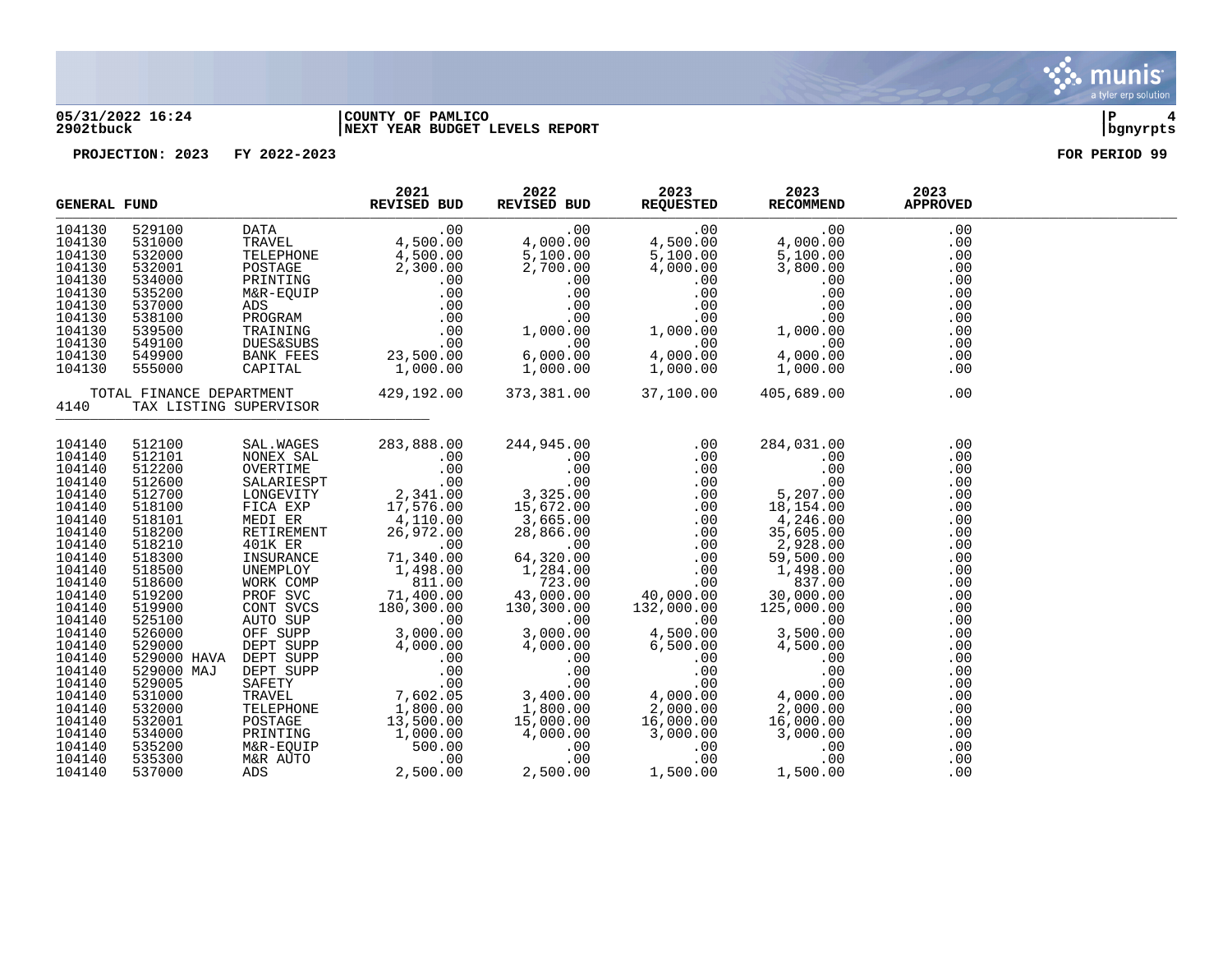

### **05/31/2022 16:24 |COUNTY OF PAMLICO |P 5 2902tbuck |NEXT YEAR BUDGET LEVELS REPORT |bgnyrpts**



| <b>GENERAL FUND</b>                                                                                                                                                                                            |                                                                              |                                                                                            | 2021<br>REVISED BUD | ${\begin{tabular}{cc} 2022 & 2023 & 2023 \\ REVISED BUD & REQUESTED & RECOMMEND \\ \end{tabular}}$ |                                                                                                                                                                                                                                                                                          | 2023<br>APPROVED                                                                                                                                |  |
|----------------------------------------------------------------------------------------------------------------------------------------------------------------------------------------------------------------|------------------------------------------------------------------------------|--------------------------------------------------------------------------------------------|---------------------|----------------------------------------------------------------------------------------------------|------------------------------------------------------------------------------------------------------------------------------------------------------------------------------------------------------------------------------------------------------------------------------------------|-------------------------------------------------------------------------------------------------------------------------------------------------|--|
| 104140<br>104140<br>104140<br>104140                                                                                                                                                                           | 549100<br>555000                                                             | 538100<br>539500 PROGRAM<br>539500 TRAINING<br><b>DUES&amp;SUBS</b><br>DUES&SUB<br>CAPITAL |                     |                                                                                                    | $\begin{array}{ c cccc } \hline . & 00 & .00 & .00 & .00 & .00 \ \hline \texttt{G} & .00 & .00 & 2,000.00 & .00 & .00 \ \texttt{B}\texttt{BS} & 797.95 & 1,000.00 & 2,500.00 & 2,500.00 \ \hline .00 & .00 & .00 & .00 & .00 & .00 \ \hline \end{array}$                                 | .00<br>.00<br>.00<br>.00                                                                                                                        |  |
| TOTAL TAX LISTING SUPERVISOR 694,936.00<br>4141<br>TAX COLLECTOR                                                                                                                                               |                                                                              |                                                                                            |                     | 570,800.00 214,000.00 604,006.00                                                                   | .00                                                                                                                                                                                                                                                                                      |                                                                                                                                                 |  |
| 104141<br>104141<br>104141<br>104141<br>104141<br>104141<br>104141<br>104141<br>104141<br>104141<br>104141<br>104141<br>104141<br>104141<br>104141<br>104141<br>104141<br>104141<br>104141<br>104141<br>104141 |                                                                              |                                                                                            |                     |                                                                                                    | $\begin{array}{cccc} 0.00 & 0.00 & 0.00 \\ 0.00 & 0.00 & 0.00 \\ 0.00 & 0.00 & 0.00 \\ 0.00 & 0.00 & 0.00 \\ 0.00 & 0.00 & 0.00 \\ 0.00 & 0.00 & 0.00 \\ 0.00 & 0.00 & 0.00 \\ 0.00 & 0.00 & 0.00 \\ 0.00 & 0.00 & 0.00 \\ 0.00 & 0.00 & 0.00 \\ 0.00 & 0.00 & 0.00 \\ 0.00 & 0.00 & 0.$ | .00<br>.00<br>.00<br>.00<br>.00<br>.00<br>.00<br>.00<br>.00<br>.00<br>.00<br>.00<br>.00<br>.00<br>.00<br>.00<br>.00<br>.00<br>.00<br>.00<br>.00 |  |
| 104141                                                                                                                                                                                                         |                                                                              |                                                                                            |                     |                                                                                                    |                                                                                                                                                                                                                                                                                          | .00                                                                                                                                             |  |
| 4170                                                                                                                                                                                                           |                                                                              |                                                                                            |                     |                                                                                                    | .00                                                                                                                                                                                                                                                                                      | .00                                                                                                                                             |  |
| 104170<br>104170<br>104170<br>104170<br>104170<br>104170<br>104170<br>104170                                                                                                                                   | 500000<br>512100<br>512101<br>512200<br>512600<br>512700<br>517000<br>518100 |                                                                                            |                     |                                                                                                    | EXPENDITUR<br>SAL.WAGES<br>MONEX SAL<br>NONEX SAL<br>OU DO 100<br>OU DO 100<br>OU DO 100<br>OU DO 100<br>OU DO 100<br>OU DO 100<br>OU DO 100<br>SALARIESPT<br>5,000.00<br>SALARIESPT<br>73,983.88<br>41,612.00<br>LONGEVITY<br>1,205.00<br>2,900.00<br>8,900.00<br>8,9                   | .00<br>.00<br>.00<br>.00<br>.00<br>.00<br>.00<br>.00                                                                                            |  |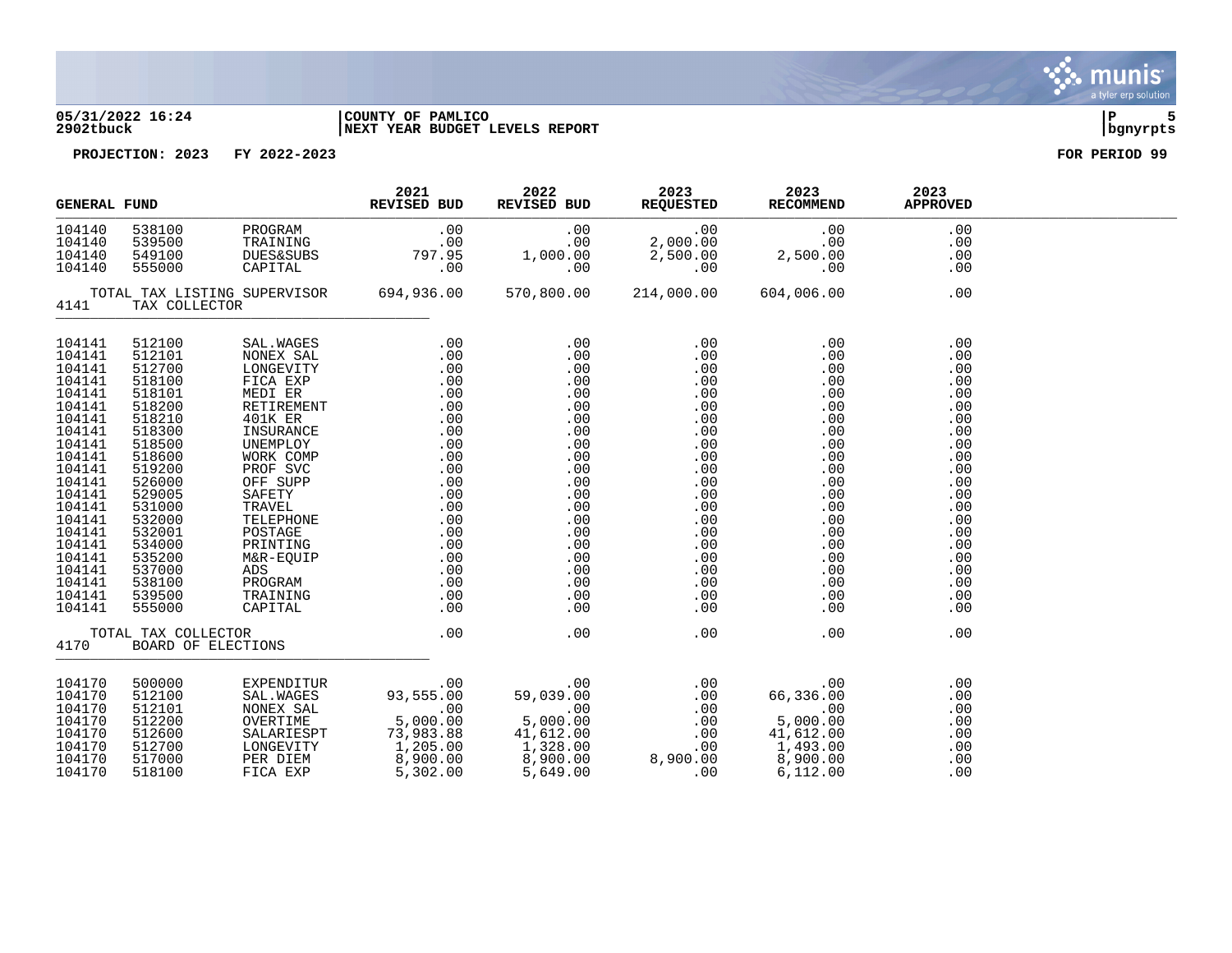

#### **05/31/2022 16:24 |COUNTY OF PAMLICO |P 6 2902tbuck |NEXT YEAR BUDGET LEVELS REPORT |bgnyrpts**



|        | $\begin{tabular}{l cccc} \textbf{NERAL FUND} & \textbf{2021} & \textbf{2022} & \textbf{2023} & \textbf{2023} & \textbf{2023} & \textbf{2023} & \textbf{2023} & \textbf{2023} & \textbf{2023} & \textbf{2023} & \textbf{2023} & \textbf{2023} & \textbf{2023} & \textbf{2023} & \textbf{2023} & \textbf{2023} & \textbf{2023} & \textbf{2023} & \textbf{2023} & \textbf{2023}$<br><b>GENERAL FUND</b> |                   |  |                                                                                                                                                                                                                                                                                                                                       | <b>APPROVED</b> |  |
|--------|------------------------------------------------------------------------------------------------------------------------------------------------------------------------------------------------------------------------------------------------------------------------------------------------------------------------------------------------------------------------------------------------------|-------------------|--|---------------------------------------------------------------------------------------------------------------------------------------------------------------------------------------------------------------------------------------------------------------------------------------------------------------------------------------|-----------------|--|
| 104170 |                                                                                                                                                                                                                                                                                                                                                                                                      |                   |  |                                                                                                                                                                                                                                                                                                                                       | .00             |  |
| 104170 |                                                                                                                                                                                                                                                                                                                                                                                                      |                   |  |                                                                                                                                                                                                                                                                                                                                       | .00             |  |
| 104170 |                                                                                                                                                                                                                                                                                                                                                                                                      |                   |  |                                                                                                                                                                                                                                                                                                                                       | .00             |  |
| 104170 |                                                                                                                                                                                                                                                                                                                                                                                                      |                   |  |                                                                                                                                                                                                                                                                                                                                       | .00             |  |
| 104170 |                                                                                                                                                                                                                                                                                                                                                                                                      |                   |  |                                                                                                                                                                                                                                                                                                                                       | .00             |  |
| 104170 |                                                                                                                                                                                                                                                                                                                                                                                                      |                   |  |                                                                                                                                                                                                                                                                                                                                       | .00             |  |
| 104170 |                                                                                                                                                                                                                                                                                                                                                                                                      |                   |  |                                                                                                                                                                                                                                                                                                                                       | .00             |  |
| 104170 |                                                                                                                                                                                                                                                                                                                                                                                                      |                   |  |                                                                                                                                                                                                                                                                                                                                       | .00             |  |
| 104170 |                                                                                                                                                                                                                                                                                                                                                                                                      |                   |  |                                                                                                                                                                                                                                                                                                                                       | .00             |  |
| 104170 |                                                                                                                                                                                                                                                                                                                                                                                                      |                   |  |                                                                                                                                                                                                                                                                                                                                       | .00             |  |
| 104170 |                                                                                                                                                                                                                                                                                                                                                                                                      |                   |  |                                                                                                                                                                                                                                                                                                                                       | .00             |  |
| 104170 |                                                                                                                                                                                                                                                                                                                                                                                                      |                   |  |                                                                                                                                                                                                                                                                                                                                       | .00             |  |
| 104170 |                                                                                                                                                                                                                                                                                                                                                                                                      |                   |  |                                                                                                                                                                                                                                                                                                                                       | .00             |  |
| 104170 |                                                                                                                                                                                                                                                                                                                                                                                                      |                   |  |                                                                                                                                                                                                                                                                                                                                       | .00             |  |
| 104170 |                                                                                                                                                                                                                                                                                                                                                                                                      |                   |  |                                                                                                                                                                                                                                                                                                                                       | .00             |  |
| 104170 |                                                                                                                                                                                                                                                                                                                                                                                                      |                   |  |                                                                                                                                                                                                                                                                                                                                       | .00             |  |
| 104170 |                                                                                                                                                                                                                                                                                                                                                                                                      |                   |  |                                                                                                                                                                                                                                                                                                                                       | .00             |  |
| 104170 |                                                                                                                                                                                                                                                                                                                                                                                                      |                   |  |                                                                                                                                                                                                                                                                                                                                       | .00             |  |
| 104170 |                                                                                                                                                                                                                                                                                                                                                                                                      |                   |  |                                                                                                                                                                                                                                                                                                                                       | .00             |  |
| 104170 |                                                                                                                                                                                                                                                                                                                                                                                                      |                   |  |                                                                                                                                                                                                                                                                                                                                       | .00             |  |
| 104170 |                                                                                                                                                                                                                                                                                                                                                                                                      |                   |  |                                                                                                                                                                                                                                                                                                                                       | .00             |  |
| 104170 |                                                                                                                                                                                                                                                                                                                                                                                                      |                   |  |                                                                                                                                                                                                                                                                                                                                       | .00             |  |
| 104170 |                                                                                                                                                                                                                                                                                                                                                                                                      |                   |  |                                                                                                                                                                                                                                                                                                                                       | .00             |  |
| 104170 |                                                                                                                                                                                                                                                                                                                                                                                                      |                   |  |                                                                                                                                                                                                                                                                                                                                       | .00             |  |
| 104170 |                                                                                                                                                                                                                                                                                                                                                                                                      |                   |  |                                                                                                                                                                                                                                                                                                                                       | .00             |  |
| 104170 |                                                                                                                                                                                                                                                                                                                                                                                                      |                   |  |                                                                                                                                                                                                                                                                                                                                       | .00             |  |
| 4180   |                                                                                                                                                                                                                                                                                                                                                                                                      |                   |  |                                                                                                                                                                                                                                                                                                                                       | .00             |  |
|        |                                                                                                                                                                                                                                                                                                                                                                                                      | REGISTER OF DEEDS |  |                                                                                                                                                                                                                                                                                                                                       |                 |  |
| 104180 |                                                                                                                                                                                                                                                                                                                                                                                                      |                   |  | $\begin{tabular}{l c c c c c} \hline \texttt{512100} & \texttt{SAL.WAGES} & \texttt{128,289.00} & \texttt{91,822.00} & .00 & 101,041.00 \\ \hline \texttt{512101} & \texttt{NONGEVITY} & 1,745.00 & 2,398.00 & .00 & .00 & 2,663.00 \\ \texttt{512100} & \texttt{LONGEVITY} & 1,745.00 & 2,398.00 & .00 & 2,663.00 \\ \texttt{518100$ | .00             |  |
| 104180 |                                                                                                                                                                                                                                                                                                                                                                                                      |                   |  |                                                                                                                                                                                                                                                                                                                                       | .00             |  |
| 104180 |                                                                                                                                                                                                                                                                                                                                                                                                      |                   |  |                                                                                                                                                                                                                                                                                                                                       | .00             |  |
| 104180 |                                                                                                                                                                                                                                                                                                                                                                                                      |                   |  |                                                                                                                                                                                                                                                                                                                                       | .00             |  |
| 104180 |                                                                                                                                                                                                                                                                                                                                                                                                      |                   |  |                                                                                                                                                                                                                                                                                                                                       | .00             |  |
| 104180 |                                                                                                                                                                                                                                                                                                                                                                                                      |                   |  |                                                                                                                                                                                                                                                                                                                                       | .00             |  |
| 104180 |                                                                                                                                                                                                                                                                                                                                                                                                      |                   |  |                                                                                                                                                                                                                                                                                                                                       | .00             |  |
| 104180 |                                                                                                                                                                                                                                                                                                                                                                                                      |                   |  |                                                                                                                                                                                                                                                                                                                                       | .00             |  |
| 104180 |                                                                                                                                                                                                                                                                                                                                                                                                      |                   |  |                                                                                                                                                                                                                                                                                                                                       | .00             |  |
| 104180 |                                                                                                                                                                                                                                                                                                                                                                                                      |                   |  |                                                                                                                                                                                                                                                                                                                                       | .00             |  |
| 104180 |                                                                                                                                                                                                                                                                                                                                                                                                      |                   |  |                                                                                                                                                                                                                                                                                                                                       | .00             |  |
| 104180 |                                                                                                                                                                                                                                                                                                                                                                                                      |                   |  |                                                                                                                                                                                                                                                                                                                                       | .00             |  |
| 104180 |                                                                                                                                                                                                                                                                                                                                                                                                      |                   |  |                                                                                                                                                                                                                                                                                                                                       | .00             |  |

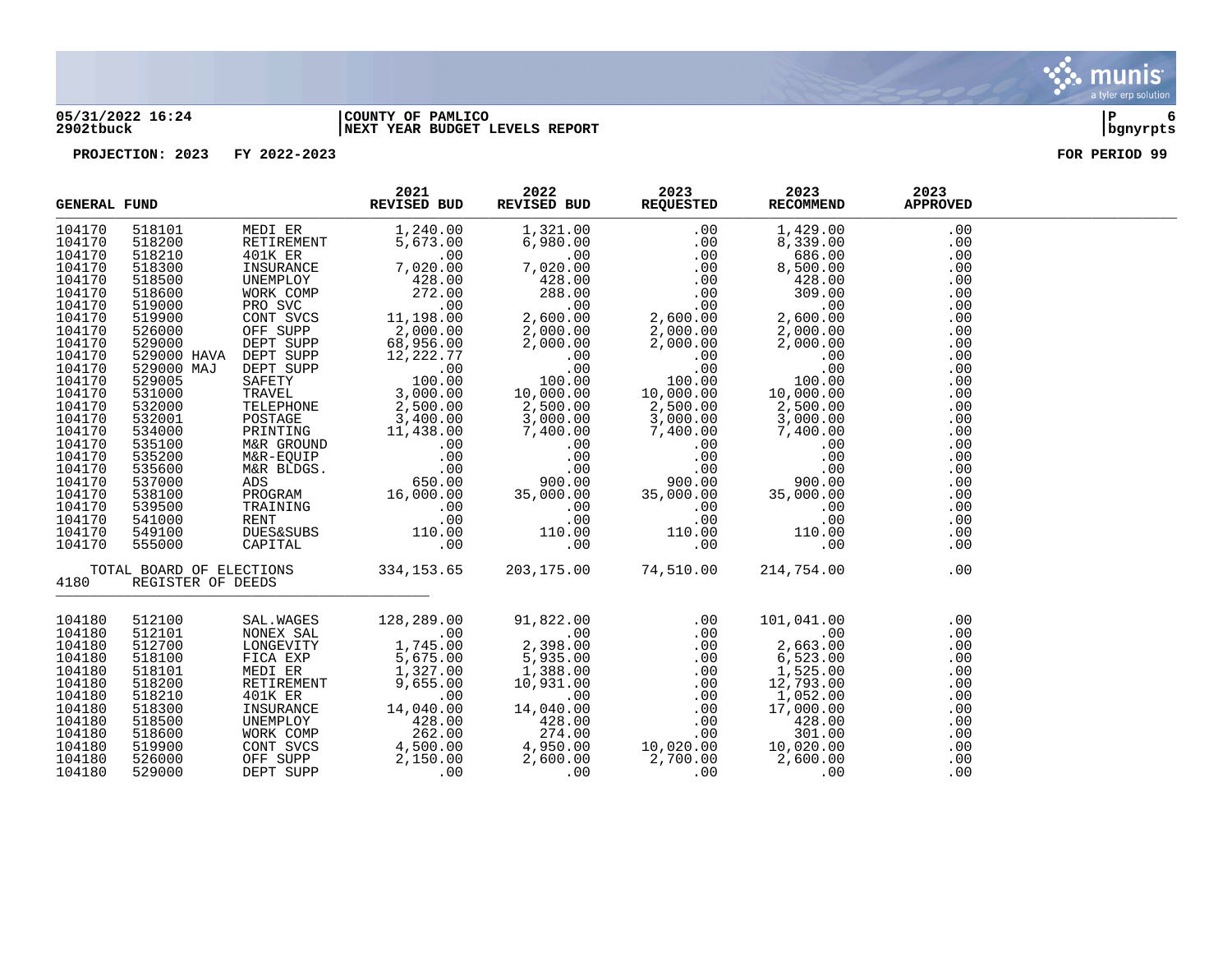#### **05/31/2022 16:24 |COUNTY OF PAMLICO |P 7 2902tbuck |NEXT YEAR BUDGET LEVELS REPORT |bgnyrpts**



|                                                                                                                                                    | <b>GENERAL FUND</b>                                                                                                                                        |                                                                                                                                               | 2021<br>REVISED BUD                                                                                                                                                                                                      | 2022<br>REVISED BUD                                                                                                                                                           | 2023<br>REQUESTED                                                                                                                                                            | 2023<br><b>RECOMMEND</b>                                                                                                                                                                         | 2023<br><b>APPROVED</b>                                                                               |  |
|----------------------------------------------------------------------------------------------------------------------------------------------------|------------------------------------------------------------------------------------------------------------------------------------------------------------|-----------------------------------------------------------------------------------------------------------------------------------------------|--------------------------------------------------------------------------------------------------------------------------------------------------------------------------------------------------------------------------|-------------------------------------------------------------------------------------------------------------------------------------------------------------------------------|------------------------------------------------------------------------------------------------------------------------------------------------------------------------------|--------------------------------------------------------------------------------------------------------------------------------------------------------------------------------------------------|-------------------------------------------------------------------------------------------------------|--|
| 104180<br>104180<br>104180<br>104180<br>104180<br>104180<br>104180<br>104180<br>104180<br>104180<br>104180<br>104180<br>104180<br>104180<br>104180 | 529000 MAJ<br>529000 VET<br>529005<br>529900<br>531000<br>532000<br>532001<br>534000<br>535200<br>538100<br>539500<br>543900<br>549100<br>555000<br>571002 | DEPT SUPP<br>DEPT SUPP<br>SAFETY<br>PRINT SUP<br>TRAVEL<br>TELEPHONE<br>POSTAGE<br>PRINTING<br>M&R-EQUIP<br>PROGRAM<br>TRAINING<br>RENT EQUIP | 5,603.96<br>.00<br>42.53<br>$100 \cdot 00$<br>1,089.51<br>900.00<br>$364.00$<br>4,100.00<br>1,000.00<br>13,350.00<br>.00<br>.00<br>$.00$<br>510.00<br>NUES&SUBS 510.00<br>CAPITAL .00<br>PRIN.ERVIN .00<br>INT.ERVIN .00 | 2,596.00<br>.00<br>.00<br>.00<br>2,400.00<br>1,500.00<br>425.00<br>$\begin{array}{r} 425.00\ 4,200.00\ 2,000.00\ 14,130.00\ 0.00\ \end{array}$<br>.00<br>640.00<br>.00<br>.00 | 3,500.00<br>.00<br>100.00<br>.00<br>3,200.00<br>1,000.00<br>700.00<br>5,760.00<br>2,000.00<br>15,270.00<br>.00<br>.00<br>505.00<br>.00<br>.00                                | 3,500.00<br>.00<br>100.00<br>.00<br>2,500.00<br>1,000.00<br>$\begin{array}{cc}\n & 4,500.06 \\  & 1,000.00 \\ \hline\n 1,000.00 \\  & 15,270.00 \\  & 0.00\n\end{array}$<br>505.00<br>.00<br>.00 | .00<br>.00<br>.00<br>.00<br>.00<br>.00<br>.00<br>.00<br>.00<br>.00<br>.00<br>.00<br>.00<br>.00<br>.00 |  |
| 104180<br>4210                                                                                                                                     | 572003<br>TOTAL REGISTER OF DEEDS<br>DATA PROCESSING-Y2K                                                                                                   |                                                                                                                                               | 195,031.00  162,657.00  44,755.00                                                                                                                                                                                        | .00                                                                                                                                                                           | .00                                                                                                                                                                          | .00<br>185,021.00                                                                                                                                                                                | .00<br>.00                                                                                            |  |
| 104210<br>104210<br>104210<br>104210<br>104210<br>104210<br>104210<br>104210<br>104210<br>104210<br>104210<br>104210                               | 512100<br>518100<br>518101<br>518200<br>518210<br>518300<br>518500<br>518600<br>529005<br>535200<br>538100<br>552000                                       | SAL.& WGS<br>FICA EXP<br>MEDI ER<br>RETIREMENT<br>401K ER<br>INSURANCE<br>UNEMPLOY<br>WORK COMP<br>SAFETY<br>M&R-EQUIP<br>PROGRAM<br>DATA PRO |                                                                                                                                                                                                                          |                                                                                                                                                                               | 6,934,569.00<br>462,642.00<br>108,199.00<br>860,000.00<br>229,118.00<br>1,304,800.00<br>32,742.00<br>169,217.00<br>and the contract<br>.00<br>150,000.00<br>80,000.00<br>.00 | 100,000.00<br>.00<br>$\begin{matrix} 0 & 5 \\ 0 & 0 \end{matrix}$<br>55,000.00<br>77,000.00<br>.00                                                                                               | .00<br>.00<br>.00<br>.00<br>.00<br>.00<br>.00<br>.00<br>.00<br>.00<br>.00<br>.00                      |  |
| 4310                                                                                                                                               | TOTAL DATA PROCESSING-Y2K<br>SHERIFF'S DEPARTMENT                                                                                                          |                                                                                                                                               | 136,000.00                                                                                                                                                                                                               |                                                                                                                                                                               | 60,000.00 10,331,287.00                                                                                                                                                      | 232,000.00                                                                                                                                                                                       | .00                                                                                                   |  |
| 104310<br>104310<br>104310<br>104310<br>104310<br>104310                                                                                           | 500000<br>512100<br>512101<br>512200<br>512700<br>512900                                                                                                   | EXPENDITUR<br>SAL. WAGES<br>NONEX SAL<br>OVERTIME<br>LONGEVITY<br>SEP ALLOW                                                                   | .00<br>1,100,133.69<br>00.<br>00.<br>00.<br>14,564.00<br>10,000.00                                                                                                                                                       | 1,092,504.00<br>.00<br>74,000.00<br>18,655.00<br>15.000.00<br>15,000.00                                                                                                       | $0.00$<br>0.00 .00<br>0.00 .00 .00                                                                                                                                           | .00<br>1,193,101.00<br>.00<br>00.<br>69,000.00<br>24,361.00<br>.00                                                                                                                               | .00<br>.00<br>.00<br>.00<br>.00<br>.00                                                                |  |

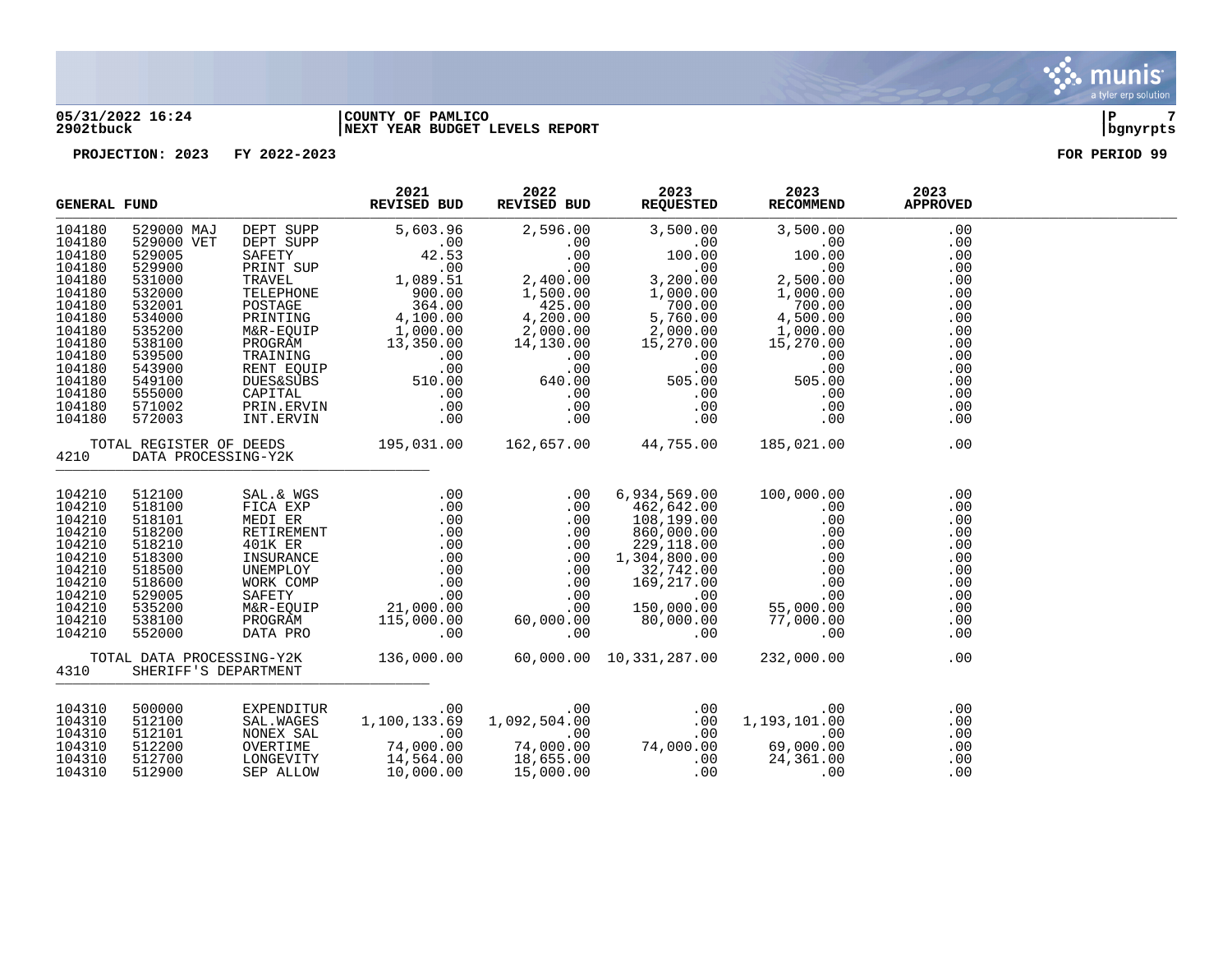#### **05/31/2022 16:24 |COUNTY OF PAMLICO |P 8 2902tbuck |NEXT YEAR BUDGET LEVELS REPORT |bgnyrpts**

| <b>GENERAL FUND</b>                                                                                                                                                                                                                                                                                                                                        |                                                                                                                                                                                                                                                                                                                                                                     |                                                                                                                                                                                                                                                                                                                                                                                            | 2021<br>REVISED BUD                                                                                                                                                                                                                                                                                                                                                                                                                                                                                                                                      | 2022<br>REVISED BUD                                                                                                                                                                                                                                                                                                                                                                                                                                                                                  | 2023<br><b>REQUESTED</b>                                                                                                                                                                                                                                                                                                                                                                                        | 2023<br><b>RECOMMEND</b>                                                                                                                                                                                                                                                                                                                                                                                                                     | 2023<br><b>APPROVED</b>                                                                                                                                                                                                                    |  |
|------------------------------------------------------------------------------------------------------------------------------------------------------------------------------------------------------------------------------------------------------------------------------------------------------------------------------------------------------------|---------------------------------------------------------------------------------------------------------------------------------------------------------------------------------------------------------------------------------------------------------------------------------------------------------------------------------------------------------------------|--------------------------------------------------------------------------------------------------------------------------------------------------------------------------------------------------------------------------------------------------------------------------------------------------------------------------------------------------------------------------------------------|----------------------------------------------------------------------------------------------------------------------------------------------------------------------------------------------------------------------------------------------------------------------------------------------------------------------------------------------------------------------------------------------------------------------------------------------------------------------------------------------------------------------------------------------------------|------------------------------------------------------------------------------------------------------------------------------------------------------------------------------------------------------------------------------------------------------------------------------------------------------------------------------------------------------------------------------------------------------------------------------------------------------------------------------------------------------|-----------------------------------------------------------------------------------------------------------------------------------------------------------------------------------------------------------------------------------------------------------------------------------------------------------------------------------------------------------------------------------------------------------------|----------------------------------------------------------------------------------------------------------------------------------------------------------------------------------------------------------------------------------------------------------------------------------------------------------------------------------------------------------------------------------------------------------------------------------------------|--------------------------------------------------------------------------------------------------------------------------------------------------------------------------------------------------------------------------------------------|--|
| 104310<br>104310<br>104310<br>104310<br>104310<br>104310<br>104310<br>104310<br>104310<br>104310<br>104310<br>104310<br>104310<br>104310<br>104310<br>104310<br>104310<br>104310<br>104310<br>104310<br>104310<br>104310<br>104310<br>104310<br>104310<br>104310<br>104310<br>104310<br>104310<br>104310<br>104310<br>104310<br>104310<br>104310<br>104310 | 518100<br>518101<br>518200<br>518210<br>518300<br>518500<br>518600<br>519000<br>519900<br>521200<br>525100<br>529000<br>529000 MAJ<br>529005<br>529900<br>531000<br>532000<br>532001<br>533000<br>534000<br>535200<br>535300<br>537000<br>539500<br>539800<br>539801<br>539801 RCAR<br>539802<br>541000<br>549100<br>549901<br>549912<br>555000<br>571004<br>572005 | FICA EXP<br>MEDI ER<br>RETIREMENT<br>401K ER<br>INSURANCE<br>UNEMPLOY<br>WORK COMP<br>PRO SVC<br>CONT SVCS<br>UNIFORMS<br>AUTO SUP<br>SAFETY<br>PRINT SUP<br>TRAVEL<br>TELEPHONE<br>POSTAGE<br>ELECT<br>PRINTING<br>M&R-EQUIP<br>M&R AUTO<br>ADS<br>CONT. SUB.<br>CONT. SUB.<br>DRUG-USDOJ<br>DCI LEASE<br><b>DUES&amp;SUBS</b><br>MISC<br>OUTREACH<br>CAPITAL<br>PRIN.SHER.<br>INT.SHERIF | 66,027.00<br>15,442.00<br>115,217.00<br>51,443.00<br>136,460.00<br>4,922.00<br>33,294.00<br>17,132.00<br>30,000.00<br>22,845.00<br>117,000.00<br>AUTO SUP<br>DEPT SUPP 22,000.00<br>DEPT SUPP 44,276.00<br>33,000.00<br>29,000.00<br>.00<br>4,500.00<br>40,000.00<br>3,000.00<br>00.<br>חח מחד<br>300.00<br>0011P<br>000.00 7,000.00<br>00.00 500.00 ----<br>ADS<br>TRAINING 30,399.00<br>DRUG ENFOR 40,000.00<br>$14,342.21$<br>2,643.05<br>.00<br>.00<br>4,600.00<br>$\begin{array}{r} 35,000.00 \ 5,852.00 \ 112,000.00 \ 8. \end{array}$<br>5,440.00 | 74,658.00<br>$17,460.00$<br>144.731.00<br>144,731.00<br>58,194.00<br>183,480.00<br>183,480.00<br>5,136.00<br>37,662.00<br>4,000.00<br>102,500.00<br>25,345.00<br>147,000.00<br>22,000.00<br>34,976.00<br>15,700.00<br>300.00<br>7,600.00<br>40,000.00<br>3,000.00<br>.00<br>150.00<br>7,000.00<br>65,000.00<br>65,000.00<br>500.00<br>13,150.00<br>44, 211.29<br>$\frac{44}{25}$<br>4,0<br>25,664.74<br>945.57<br>.00<br>.00<br>4,000.00<br>.00<br>12, 206.65<br>133,650.00<br>92,586.00<br>3,061.00 | .00<br>.00<br>.00<br>.00<br>.00<br>.00<br>.00<br>8,000.00<br>100,000.00<br>25,345.00<br>97,000.00<br>30,000.00<br>30,000.00<br>61,576.00<br>16,000.00<br>300.00<br>9,000.00<br>40,000.00<br>3,000.00<br>.00<br>300.00<br>7,000.00<br>65,000.00<br>65,000.00<br>$500.00$<br>$13,000.00$<br>$44,211.29$<br>$21,400.56$<br>$945.57$<br>.00<br>.00<br>4,000.00<br>.00<br>.00<br>150,000.00<br>47,595.00<br>1,230.00 | 81,008.00<br>18,945.00<br>170,003.00<br>63,196.00<br>219,000.00<br>5,136.00<br>40,896.00<br>6,000.00<br>100,000.00<br>25,345.00<br>97,000.00<br>24,000.00<br>24,000.00<br>44,000.00<br>16,000.00<br>300.00<br>7,000.00<br>40,000.00<br>2,000.00<br>.00<br>300.00<br>5,000.00<br>63,000.00<br>500.00<br>500.00<br>13,000.00<br>40,000.00<br>21,400.00<br>945.00<br>.00<br>.00<br>4,000.00<br>.00<br>.00<br>50,000.00<br>47,595.00<br>1,230.00 | .00<br>.00<br>.00<br>.00<br>.00<br>.00<br>.00<br>.00<br>.00<br>.00<br>.00<br>.00<br>.00<br>.00<br>.00<br>.00<br>.00<br>.00<br>.00<br>.00<br>.00<br>.00<br>.00<br>.00<br>.00<br>.00<br>.00<br>.00<br>.00<br>.00<br>.00<br>.00<br>.00<br>.00 |  |
| 4311                                                                                                                                                                                                                                                                                                                                                       | TOTAL SHERIFF'S DEPARTMENT<br>PUBLIC SAFETY GRANTS                                                                                                                                                                                                                                                                                                                  |                                                                                                                                                                                                                                                                                                                                                                                            | 2,364,538.95                                                                                                                                                                                                                                                                                                                                                                                                                                                                                                                                             | 2,526,026.25                                                                                                                                                                                                                                                                                                                                                                                                                                                                                         | 819,403.42                                                                                                                                                                                                                                                                                                                                                                                                      | 2,493,261.00                                                                                                                                                                                                                                                                                                                                                                                                                                 | .00<br>.00                                                                                                                                                                                                                                 |  |
| 104311<br>104311<br>104311<br>104311                                                                                                                                                                                                                                                                                                                       | 512200<br>518500<br>529000<br>529005                                                                                                                                                                                                                                                                                                                                | OVERTIME<br>UNEMPLOY<br>DEPT SUPP<br>SAFETY                                                                                                                                                                                                                                                                                                                                                | .00<br>.00<br>.00<br>.00                                                                                                                                                                                                                                                                                                                                                                                                                                                                                                                                 | .00<br>$.00\,$<br>.00<br>.00                                                                                                                                                                                                                                                                                                                                                                                                                                                                         | .00<br>.00<br>.00<br>.00                                                                                                                                                                                                                                                                                                                                                                                        | .00<br>.00<br>.00<br>.00                                                                                                                                                                                                                                                                                                                                                                                                                     | .00<br>.00<br>.00<br>.00                                                                                                                                                                                                                   |  |

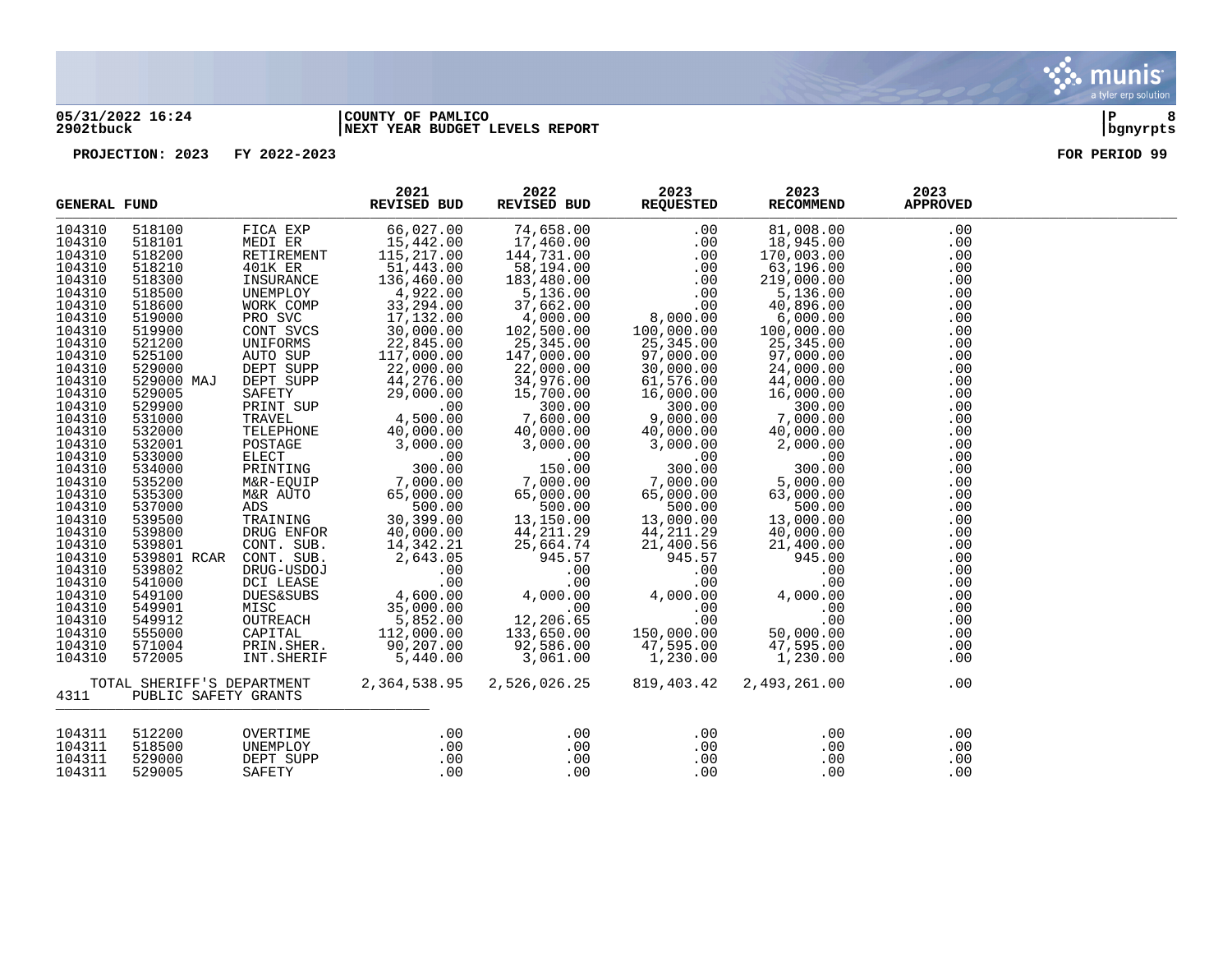

#### **05/31/2022 16:24 |COUNTY OF PAMLICO |P 9 2902tbuck |NEXT YEAR BUDGET LEVELS REPORT |bgnyrpts**



| <b>GENERAL FUND</b>                                                                    |                                                                                        |                                                                                                                                                                                                                                                                                                                                                                                                                                                                                      | 2021<br>REVISED BUD | 2022<br>REVISED BUD                                         | 2023<br><b>REQUESTED</b>                                    | 2023<br><b>RECOMMEND</b>                                    | 2023<br><b>APPROVED</b>                                     |  |
|----------------------------------------------------------------------------------------|----------------------------------------------------------------------------------------|--------------------------------------------------------------------------------------------------------------------------------------------------------------------------------------------------------------------------------------------------------------------------------------------------------------------------------------------------------------------------------------------------------------------------------------------------------------------------------------|---------------------|-------------------------------------------------------------|-------------------------------------------------------------|-------------------------------------------------------------|-------------------------------------------------------------|--|
| 104311<br>104311                                                                       | 531000<br>555000                                                                       | TRAVEL<br>CAPITAL                                                                                                                                                                                                                                                                                                                                                                                                                                                                    | .00<br>.00          | .00<br>.00                                                  | .00<br>.00                                                  | .00<br>.00                                                  | .00<br>.00                                                  |  |
| 4312                                                                                   | TOTAL PUBLIC SAFETY GRANTS                                                             | CRIMINAL JUSTICE PARTNERSHIP                                                                                                                                                                                                                                                                                                                                                                                                                                                         | .00                 | $\overline{00}$                                             | .00                                                         | .00                                                         | .00                                                         |  |
| 104312<br>104312<br>104312                                                             | 518500<br>519000<br>529005                                                             | UNEMPLOY<br>PRO SVC<br>SAFETY                                                                                                                                                                                                                                                                                                                                                                                                                                                        | .00<br>.00          | $.00$ . $.00$<br>.00<br>.00                                 | $\sim 00$<br>.00<br>.00                                     | .00<br>.00<br>.00                                           | .00<br>.00<br>.00                                           |  |
| 4313                                                                                   |                                                                                        | TOTAL CRIMINAL JUSTICE PARTN<br>BULLET PROOF VEST PARTNERSHIP                                                                                                                                                                                                                                                                                                                                                                                                                        |                     | $.00$ . $.00$                                               | .00                                                         | .00                                                         | .00                                                         |  |
| 104313<br>104313<br>104313                                                             | 518500<br>521200<br>529005                                                             | UNEMPLOY<br>UNIFORMS<br>SAFETY                                                                                                                                                                                                                                                                                                                                                                                                                                                       | .00<br>.00<br>.00   | .00<br>.00<br>.00                                           | .00<br>.00<br>.00                                           | .00<br>.00<br>.00                                           | .00<br>.00<br>.00                                           |  |
| 4315                                                                                   | FAST COPS                                                                              | TOTAL BULLET PROOF VEST PART                                                                                                                                                                                                                                                                                                                                                                                                                                                         | .00                 | .00                                                         | .00                                                         | .00                                                         | .00                                                         |  |
| 104315<br>104315<br>104315<br>104315<br>104315<br>104315<br>104315<br>104315<br>104315 | 512101<br>518100<br>518101<br>518200<br>518210<br>518300<br>518500<br>518600<br>529005 | NONEX SAL<br>FICA EXP<br>MEDI ER<br>RETIREMENT<br>401K ER<br>INSURANCE<br>UNEMPLOY<br>WORK COMP<br>SAFETY                                                                                                                                                                                                                                                                                                                                                                            |                     | .00<br>.00<br>.00<br>.00<br>.00<br>.00<br>.00<br>.00<br>.00 | .00<br>.00<br>.00<br>.00<br>.00<br>.00<br>.00<br>.00<br>.00 | .00<br>.00<br>.00<br>.00<br>.00<br>.00<br>.00<br>.00<br>.00 | .00<br>.00<br>.00<br>.00<br>.00<br>.00<br>.00<br>.00<br>.00 |  |
| 4320                                                                                   | TOTAL FAST COPS<br>JAIL                                                                |                                                                                                                                                                                                                                                                                                                                                                                                                                                                                      |                     | .00                                                         | .00                                                         | .00                                                         | .00                                                         |  |
| 104320<br>104320<br>104320<br>104320<br>104320<br>104320<br>104320                     | 500000<br>512100<br>512101<br>512200<br>512600<br>512700<br>518100                     | $\begin{tabular}{ll} \multicolumn{2}{l} \multicolumn{2}{l}{} & \multicolumn{2}{l}{} & \multicolumn{2}{l}{} & \multicolumn{2}{l}{} & \multicolumn{2}{l}{} & \multicolumn{2}{l}{} & \multicolumn{2}{l}{} & \multicolumn{2}{l}{} & \multicolumn{2}{l}{} & \multicolumn{2}{l}{} & \multicolumn{2}{l}{} & \multicolumn{2}{l}{} & \multicolumn{2}{l}{} & \multicolumn{2}{l}{} & \multicolumn{2}{l}{} & \multicolumn{2}{l}{} & \multicolumn{2}{l}{} & \multicolumn{2}{l}{} & \multicolumn{$ |                     |                                                             |                                                             |                                                             | .00<br>.00<br>.00<br>.00<br>.00<br>.00<br>.00               |  |

 $\mathbf{v}_{\mathbf{z}}$  $\blacksquare$  munis a tyler erp solution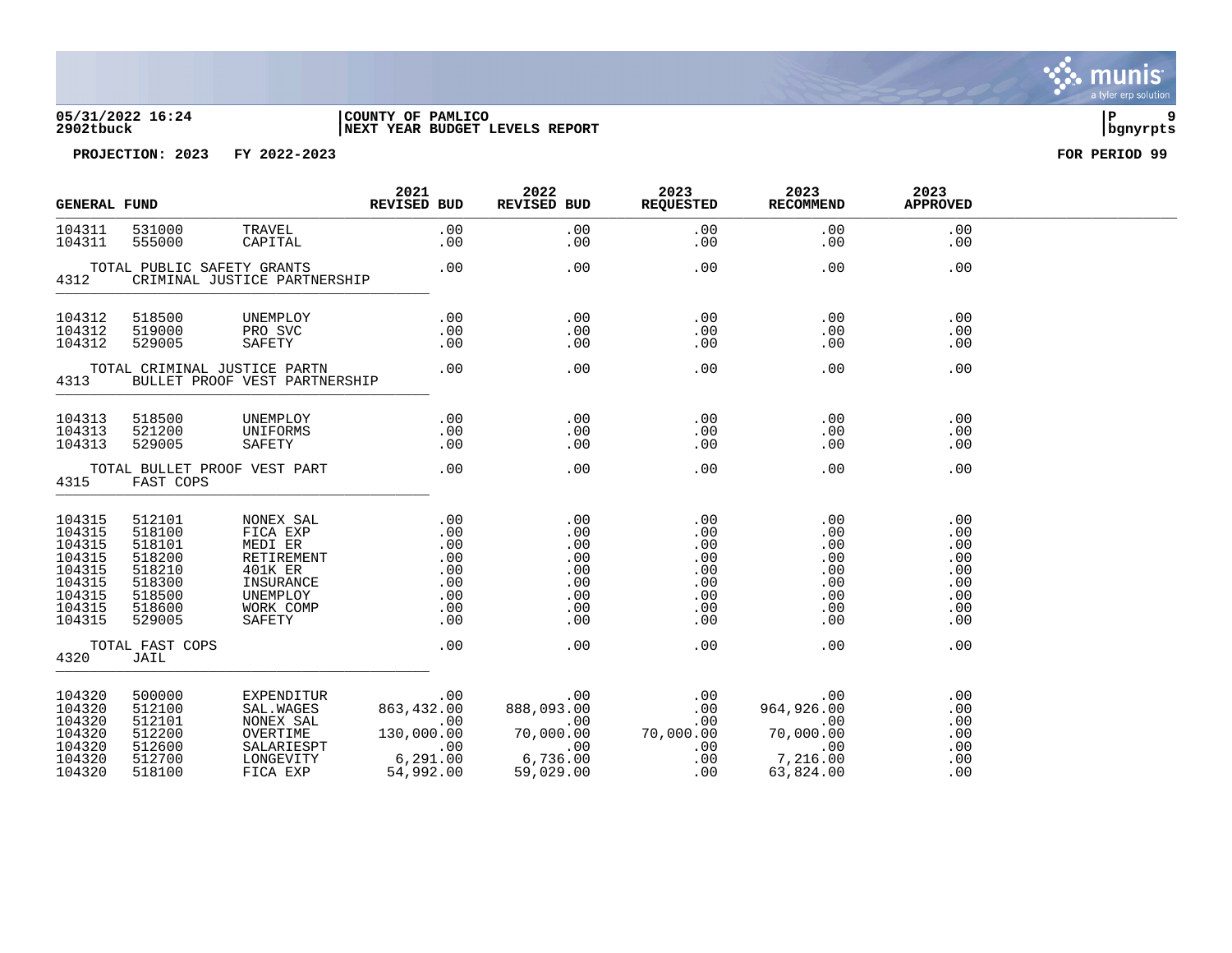

#### **05/31/2022 16:24 |COUNTY OF PAMLICO |P 10 2902tbuck |NEXT YEAR BUDGET LEVELS REPORT |bgnyrpts**

|                                                                                                                                                                                                                                              | <b>GENERAL FUND</b>                                                                                                                                                                                                                                        |                                                                                                                       | 2021<br>REVISED BUD                                                                                                                                                                                                                                                                                                                                                                                                                                     | 2022<br>REVISED BUD                                                                                                                                                                                                       | 2023<br><b>REQUESTED</b>                                                                                                                                                           | 2023<br>RECOMMEND                                                                                                                                                                                                                                                                                                                                     | 2023<br><b>APPROVED</b>                                                                                                                                              |  |
|----------------------------------------------------------------------------------------------------------------------------------------------------------------------------------------------------------------------------------------------|------------------------------------------------------------------------------------------------------------------------------------------------------------------------------------------------------------------------------------------------------------|-----------------------------------------------------------------------------------------------------------------------|---------------------------------------------------------------------------------------------------------------------------------------------------------------------------------------------------------------------------------------------------------------------------------------------------------------------------------------------------------------------------------------------------------------------------------------------------------|---------------------------------------------------------------------------------------------------------------------------------------------------------------------------------------------------------------------------|------------------------------------------------------------------------------------------------------------------------------------------------------------------------------------|-------------------------------------------------------------------------------------------------------------------------------------------------------------------------------------------------------------------------------------------------------------------------------------------------------------------------------------------------------|----------------------------------------------------------------------------------------------------------------------------------------------------------------------|--|
| 104320<br>104320<br>104320<br>104320<br>104320<br>104320<br>104320<br>104320<br>104320<br>104320<br>104320<br>104320<br>104320<br>104320<br>104320<br>104320<br>104320<br>104320<br>104320<br>104320<br>104320<br>104320<br>104320<br>104320 | 518101<br>518200<br>518210<br>518300<br>518500<br>518600<br>519000<br>519900<br>519900 SEMP<br>521200<br>522000<br>522500<br>523900<br>529000<br>529000 MAJ<br>529000 SEMP<br>529005<br>531000<br>533002<br>535200<br>535300<br>535600<br>539500<br>555000 | MEDI ER<br>RETIREMENT<br>401K ER<br>INSURANCE<br>UNEMPLOY<br>DEPT SUPP<br>SAFETY<br>TRAVEL<br>NATURAL GA<br>M&R-EQUIP | 12,861.00<br>90,649.00<br>$E = 162,960.00$<br>4,922.00<br>WORK COMP<br>PRO SVC 13,000.00<br>CONT SVCS 255,005.60<br>CONT SVCS 255,005.60<br>UNIFORMS 14,000.00<br>FOOD 14,000.00<br>FOOD 350,000.00<br>BLACK CRK .00<br>MEDICAL SU .00<br>DEPT SUPP 43,000.00<br>DEPT SUPP 12,800.00<br>42,000.00<br>$00$ .<br>1,500.00<br>12,800.00<br>12,500.00<br>M&R AUTO<br>M&R BLDGS. 35,000.00<br>TRAINING 11,000.00<br>CAPITAL 2,126.40<br>RENNOVATIO 10,000.00 | $00$ .<br>16,500.00<br>300,000.00<br>.00<br>.00<br>42,000.00<br>12,800.00<br>$\begin{smallmatrix} 42,000.00\ 42,000.00\ 0\ \end{smallmatrix}$<br>00.00<br>8,800.00<br>14,500.00<br>$3,000.00$<br>$45,000.00$<br>45,000.00 | 18,000.00<br>300,000.00<br>.00<br>.00<br>45,000.00<br>24,800.00<br>42,000.00<br>$\sim$ 00<br>1,500.00<br>10,500.00<br>13,500.00<br>3,000.00<br>50,000.00<br>11,000.00<br>70,000.00 | RECOMMEND MARK<br>14, 927.00<br>125, 178.00<br>9, 550.00<br>197, 000.00<br>33, 209.00<br>15, 000.00<br>15, 000.00<br>280, 000.00<br>280, 000.00<br>280, 000.00<br>280, 000.00<br>20, 000.00<br>20, 000.00<br>10, 500.00<br>10, 500.00<br>10, 500.00<br>13, 500.0<br>125,178.00<br>197,000.00<br>00.<br>16,500.00<br>1,500.00<br>3,000.00<br>45.000.00 | .00<br>.00<br>.00<br>.00<br>.00<br>.00<br>.00<br>.00<br>.00<br>.00<br>.00<br>.00<br>.00<br>.00<br>.00<br>.00<br>.00<br>.00<br>.00<br>.00<br>.00<br>.00<br>.00<br>.00 |  |
| 104320<br>104320<br>104320                                                                                                                                                                                                                   | 558500<br>571000<br>572000                                                                                                                                                                                                                                 | BOND PRI<br>INTEREST                                                                                                  | $\frac{48,227.00}{7,222.00}$                                                                                                                                                                                                                                                                                                                                                                                                                            | $\begin{array}{r} 6,052.77 \\ 6,052.77 \\ 5,000.00 \\ 49,940.00 \\ 5,510.00 \end{array}$                                                                                                                                  | $\sim 00$<br>$51, 713.00$<br>3,736.00                                                                                                                                              | $\begin{array}{c} .000 \\ .00 \\ .00 \\ 51,713.00 \\ 3,736.00 \end{array}$                                                                                                                                                                                                                                                                            | .00<br>.00<br>.00                                                                                                                                                    |  |
| 4321                                                                                                                                                                                                                                         | TOTAL JAIL<br>Dispatch                                                                                                                                                                                                                                     |                                                                                                                       |                                                                                                                                                                                                                                                                                                                                                                                                                                                         | 2, 217, 902.00 2, 142, 536.00                                                                                                                                                                                             | 965,249.00                                                                                                                                                                         | 2,256,201.00                                                                                                                                                                                                                                                                                                                                          | .00                                                                                                                                                                  |  |
| 104321<br>104321<br>104321<br>104321<br>104321<br>104321<br>104321<br>104321<br>104321<br>104321<br>104321<br>104321                                                                                                                         | 500000<br>512100<br>512101<br>512200<br>512700<br>512900<br>518100<br>518101<br>518200<br>518210<br>518300<br>518500                                                                                                                                       | RETIREMENT<br>401K ER<br>INSURANCE<br>UNEMPLOY                                                                        | CONTRACT CONTRACT CONTRACT CONTRACT CONTRACT CONTRACT ON A SALMON CONTRACT ON A SALMON CONTRACT ON A SALMO CONTRACT OF A SALMON CONTRACT OF A SALMON CONTRACT OF A SALMON CONTRACT OF A SALMON CONTRACT OF A SALMON CONTRACT O<br>32,880.00<br>.00<br>63,180.00<br>1,926.00                                                                                                                                                                             | .00<br>372,470.00<br>$20,000.00$<br>2,646.00<br>2,646.00<br>00<br>25,536.00<br>25,536.00<br>5,972.00<br>47,093.00<br>.00<br>63,180.00<br>1,926.00                                                                         | .00<br>.00<br>20,00<br>.00<br>20,000.00<br>.00<br>.00<br>.00<br>.00<br>.00<br>.00<br>.00<br>.00                                                                                    | $396,460.00$<br>0.00<br>0.00<br>0.00<br>0.5.00<br>0.0<br>$\sim$ 00<br>00.<br>מח בכת 27<br>$27,033.\tilde{00}$<br>$6,322.00$<br>$53,107.00$<br>$3,961.00$<br>$76,500.00$<br>$1,926.00$                                                                                                                                                                 | .00<br>.00<br>.00<br>.00<br>.00<br>.00<br>.00<br>.00<br>.00<br>.00<br>.00<br>.00                                                                                     |  |

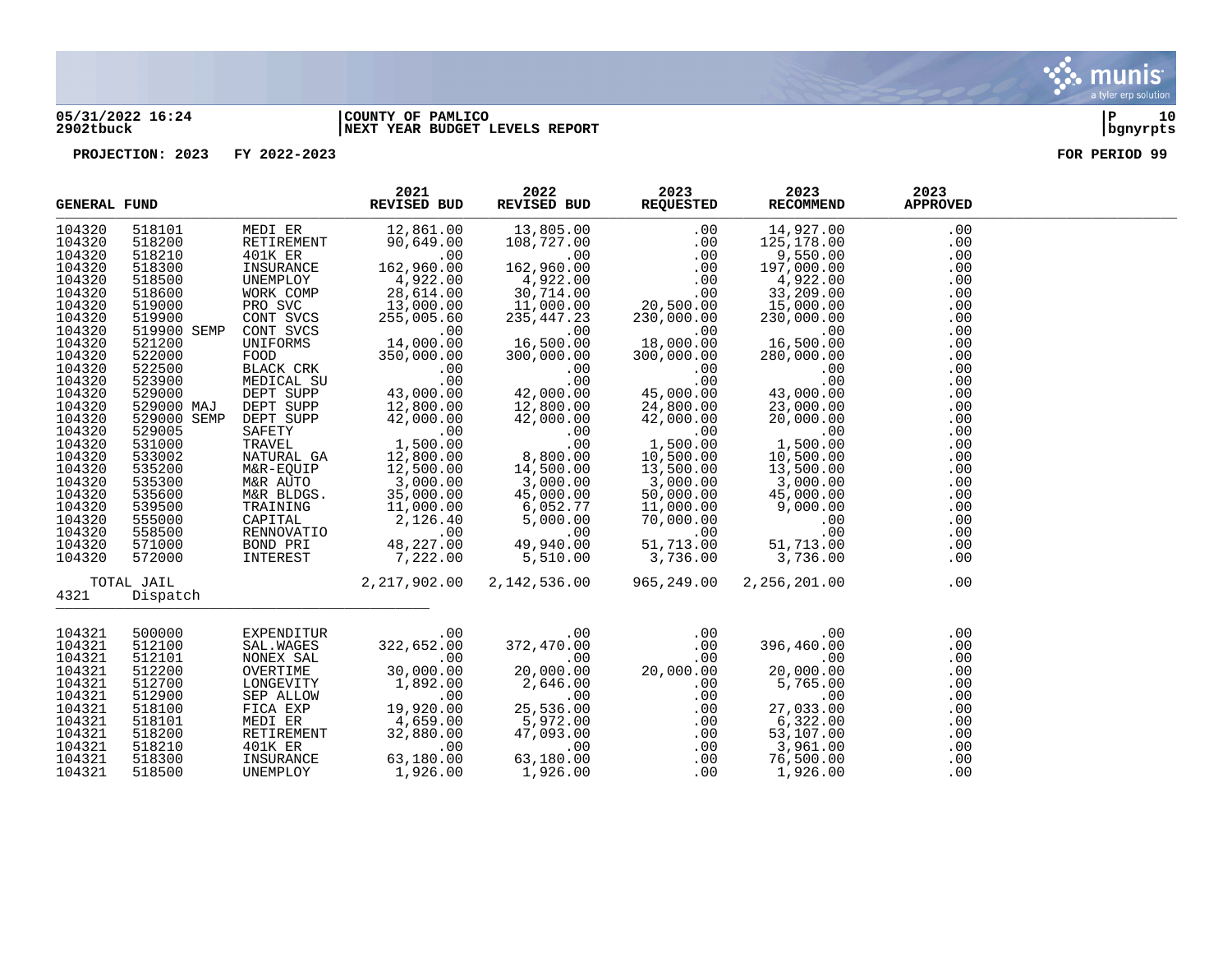

#### **05/31/2022 16:24 |COUNTY OF PAMLICO |P 11 2902tbuck |NEXT YEAR BUDGET LEVELS REPORT |bgnyrpts**

|                  | REVISED BUD<br><b>GENERAL FUND</b><br>$\begin{tabular}{l c c c c} \hline & \textbf{REAL PUND} & \textbf{REVUSED BUD} & \textbf{REVUSED BUD} & \textbf{REVUSED BUD} & \textbf{REVUSED BUD} & \textbf{REVUSED BUD} & \textbf{REVUSED BUD} & \textbf{REVUSED BUD} & \textbf{REVUSED BUD} & \textbf{REVUSED APEV} & \textbf{AEVUSUB} & \textbf{AEVUSUB} & \textbf{AEVUSUB} & \textbf{AEVUSUB} & \textbf{AEVUSUB} & \textbf{AEVUSUB} & \textbf{AEVUSUB} & \textbf{AEVUSUB} & \$ |                                                                                                                                                                                                                                                                                                                                 | 2021 | 2022 | 2023 2023<br>REVISED BUD REQUESTED RECOMMEND | 2023 | 2023<br><b>APPROVED</b> |  |
|------------------|----------------------------------------------------------------------------------------------------------------------------------------------------------------------------------------------------------------------------------------------------------------------------------------------------------------------------------------------------------------------------------------------------------------------------------------------------------------------------|---------------------------------------------------------------------------------------------------------------------------------------------------------------------------------------------------------------------------------------------------------------------------------------------------------------------------------|------|------|----------------------------------------------|------|-------------------------|--|
| 104321           |                                                                                                                                                                                                                                                                                                                                                                                                                                                                            |                                                                                                                                                                                                                                                                                                                                 |      |      |                                              |      | .00                     |  |
| 104321           |                                                                                                                                                                                                                                                                                                                                                                                                                                                                            |                                                                                                                                                                                                                                                                                                                                 |      |      |                                              |      | .00                     |  |
| 104321           |                                                                                                                                                                                                                                                                                                                                                                                                                                                                            |                                                                                                                                                                                                                                                                                                                                 |      |      |                                              |      | .00                     |  |
| 104321           |                                                                                                                                                                                                                                                                                                                                                                                                                                                                            |                                                                                                                                                                                                                                                                                                                                 |      |      |                                              |      | .00                     |  |
| 104321           |                                                                                                                                                                                                                                                                                                                                                                                                                                                                            |                                                                                                                                                                                                                                                                                                                                 |      |      |                                              |      | .00                     |  |
| 104321           |                                                                                                                                                                                                                                                                                                                                                                                                                                                                            |                                                                                                                                                                                                                                                                                                                                 |      |      |                                              |      | .00                     |  |
| 104321           |                                                                                                                                                                                                                                                                                                                                                                                                                                                                            |                                                                                                                                                                                                                                                                                                                                 |      |      |                                              |      | .00                     |  |
| 104321           |                                                                                                                                                                                                                                                                                                                                                                                                                                                                            |                                                                                                                                                                                                                                                                                                                                 |      |      |                                              |      | .00                     |  |
| 104321           |                                                                                                                                                                                                                                                                                                                                                                                                                                                                            |                                                                                                                                                                                                                                                                                                                                 |      |      |                                              |      | .00                     |  |
| 104321           |                                                                                                                                                                                                                                                                                                                                                                                                                                                                            |                                                                                                                                                                                                                                                                                                                                 |      |      |                                              |      | .00                     |  |
| 104321           |                                                                                                                                                                                                                                                                                                                                                                                                                                                                            |                                                                                                                                                                                                                                                                                                                                 |      |      |                                              |      | .00                     |  |
| 104321           |                                                                                                                                                                                                                                                                                                                                                                                                                                                                            |                                                                                                                                                                                                                                                                                                                                 |      |      |                                              |      | .00                     |  |
| 104321           |                                                                                                                                                                                                                                                                                                                                                                                                                                                                            |                                                                                                                                                                                                                                                                                                                                 |      |      |                                              |      | .00                     |  |
| 104321           |                                                                                                                                                                                                                                                                                                                                                                                                                                                                            |                                                                                                                                                                                                                                                                                                                                 |      |      |                                              |      | .00                     |  |
| 104321           |                                                                                                                                                                                                                                                                                                                                                                                                                                                                            |                                                                                                                                                                                                                                                                                                                                 |      |      |                                              |      | .00                     |  |
| 104321           |                                                                                                                                                                                                                                                                                                                                                                                                                                                                            |                                                                                                                                                                                                                                                                                                                                 |      |      |                                              |      | .00                     |  |
| 104321           |                                                                                                                                                                                                                                                                                                                                                                                                                                                                            |                                                                                                                                                                                                                                                                                                                                 |      |      |                                              |      | .00                     |  |
| 104321           |                                                                                                                                                                                                                                                                                                                                                                                                                                                                            |                                                                                                                                                                                                                                                                                                                                 |      |      |                                              |      | .00                     |  |
| 104321           |                                                                                                                                                                                                                                                                                                                                                                                                                                                                            |                                                                                                                                                                                                                                                                                                                                 |      |      |                                              |      | .00                     |  |
| 104321           |                                                                                                                                                                                                                                                                                                                                                                                                                                                                            |                                                                                                                                                                                                                                                                                                                                 |      |      |                                              |      | .00                     |  |
| 104321           |                                                                                                                                                                                                                                                                                                                                                                                                                                                                            |                                                                                                                                                                                                                                                                                                                                 |      |      |                                              |      | .00                     |  |
| 104321           |                                                                                                                                                                                                                                                                                                                                                                                                                                                                            |                                                                                                                                                                                                                                                                                                                                 |      |      |                                              |      | .00                     |  |
| 104321           |                                                                                                                                                                                                                                                                                                                                                                                                                                                                            |                                                                                                                                                                                                                                                                                                                                 |      |      |                                              |      | .00                     |  |
| 104321<br>104321 |                                                                                                                                                                                                                                                                                                                                                                                                                                                                            |                                                                                                                                                                                                                                                                                                                                 |      |      |                                              |      | .00                     |  |
| 104321           |                                                                                                                                                                                                                                                                                                                                                                                                                                                                            |                                                                                                                                                                                                                                                                                                                                 |      |      |                                              |      | .00<br>.00              |  |
|                  |                                                                                                                                                                                                                                                                                                                                                                                                                                                                            |                                                                                                                                                                                                                                                                                                                                 |      |      |                                              |      |                         |  |
| 4330             |                                                                                                                                                                                                                                                                                                                                                                                                                                                                            |                                                                                                                                                                                                                                                                                                                                 |      |      |                                              |      | .00                     |  |
| 104330           |                                                                                                                                                                                                                                                                                                                                                                                                                                                                            | $\begin{tabular}{cccc} 500000 & \text{EXPENDITUR} & .00 & .00 & .00 & .00 & .00 \\ 512100 & \text{SAL}, \text{WAGES} & 134,721.00 & 99,309.00 & .00 & 108,910.00 \\ 512101 & \text{NONEX SAL} & 15,000.00 & 9,000.00 & .00 & 6,000.00 \\ 512200 & \text{OKERTIME} & 15,000.00 & 6,000.00 & 6,000.00 \\ 512200 & \text{SALARIES$ |      |      |                                              |      | .00                     |  |
| 104330           |                                                                                                                                                                                                                                                                                                                                                                                                                                                                            |                                                                                                                                                                                                                                                                                                                                 |      |      |                                              |      | .00                     |  |
| 104330           |                                                                                                                                                                                                                                                                                                                                                                                                                                                                            |                                                                                                                                                                                                                                                                                                                                 |      |      |                                              |      | .00                     |  |
| 104330           |                                                                                                                                                                                                                                                                                                                                                                                                                                                                            |                                                                                                                                                                                                                                                                                                                                 |      |      |                                              |      | .00                     |  |
| 104330           |                                                                                                                                                                                                                                                                                                                                                                                                                                                                            |                                                                                                                                                                                                                                                                                                                                 |      |      |                                              |      | .00                     |  |
| 104330           |                                                                                                                                                                                                                                                                                                                                                                                                                                                                            |                                                                                                                                                                                                                                                                                                                                 |      |      |                                              |      | .00                     |  |
| 104330           |                                                                                                                                                                                                                                                                                                                                                                                                                                                                            |                                                                                                                                                                                                                                                                                                                                 |      |      |                                              |      | .00                     |  |
| 104330           |                                                                                                                                                                                                                                                                                                                                                                                                                                                                            |                                                                                                                                                                                                                                                                                                                                 |      |      |                                              |      | .00                     |  |
| 104330           |                                                                                                                                                                                                                                                                                                                                                                                                                                                                            |                                                                                                                                                                                                                                                                                                                                 |      |      |                                              |      | .00                     |  |
| 104330           |                                                                                                                                                                                                                                                                                                                                                                                                                                                                            |                                                                                                                                                                                                                                                                                                                                 |      |      |                                              |      | .00                     |  |
| 104330           |                                                                                                                                                                                                                                                                                                                                                                                                                                                                            |                                                                                                                                                                                                                                                                                                                                 |      |      |                                              |      | .00                     |  |
| 104330           |                                                                                                                                                                                                                                                                                                                                                                                                                                                                            |                                                                                                                                                                                                                                                                                                                                 |      |      |                                              |      | .00                     |  |
| 104330           |                                                                                                                                                                                                                                                                                                                                                                                                                                                                            |                                                                                                                                                                                                                                                                                                                                 |      |      |                                              |      | .00                     |  |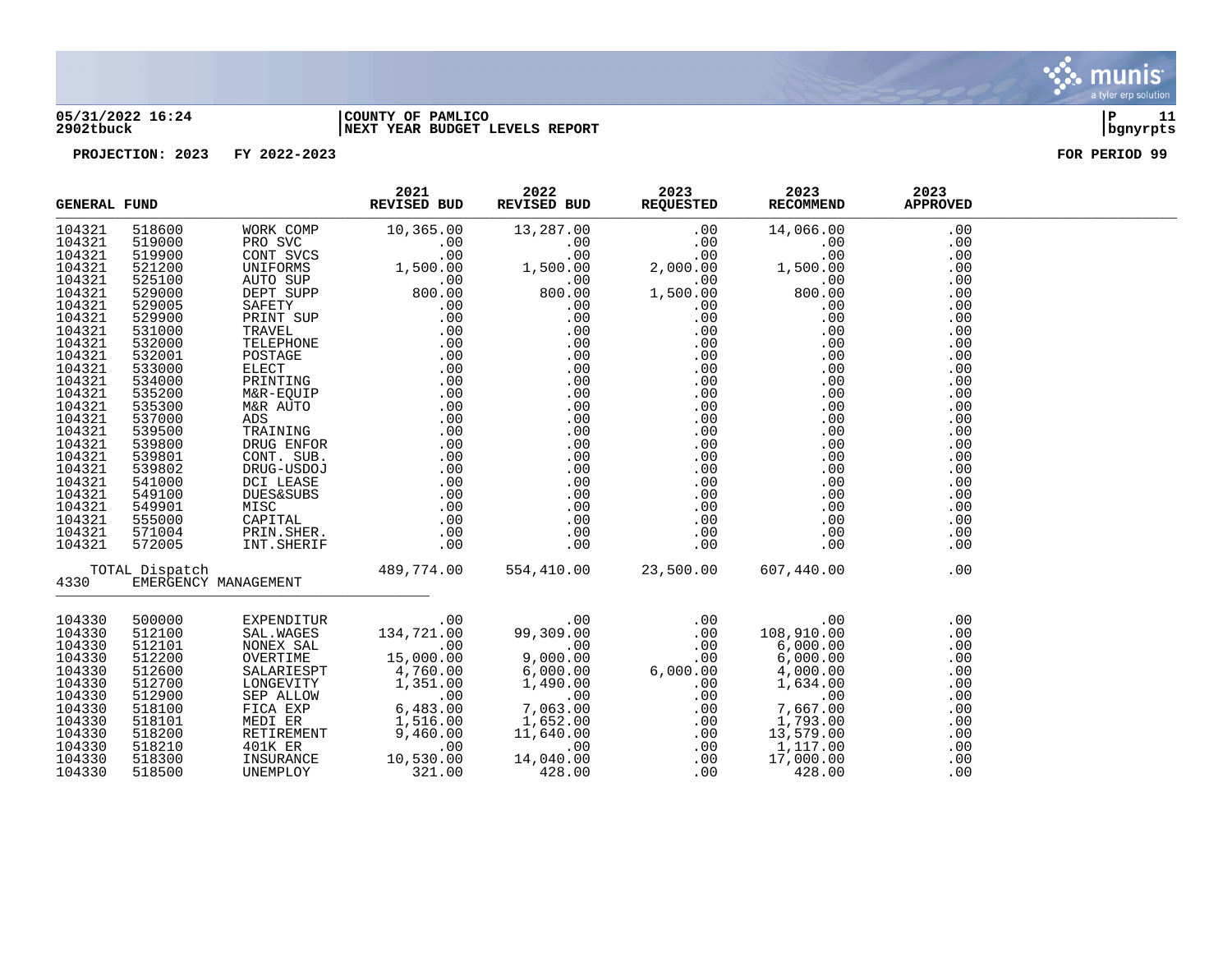

### **05/31/2022 16:24 |COUNTY OF PAMLICO |P 12 2902tbuck |NEXT YEAR BUDGET LEVELS REPORT |bgnyrpts**

|  |  |  | $\begin{tabular}{cccccccc} $\text{GMERRAA}, $\text{FOD} & $\text{R0018} & $\text{R018} & $\text{R018} & $\text{R018} & $\text{R018} & $\text{R018} & $\text{R018} & $\text{R018} & $\text{R018} & $\text{R018} & $\text{R018} & $\text{R018} & $\text{R018} \\ \end{tabular} \begin{tabular}{cccccccc} \text{GMER} & $\text{R018} & $\text{R018} & $\text{R018} & $\text{R018} & $\text{R018} & $\text{R018} &$ |  |
|--|--|--|-----------------------------------------------------------------------------------------------------------------------------------------------------------------------------------------------------------------------------------------------------------------------------------------------------------------------------------------------------------------------------------------------------------------|--|
|  |  |  | 104331 500000 EXPENDITUR .00 .00 .00 .00 .00 .00 .00                                                                                                                                                                                                                                                                                                                                                            |  |

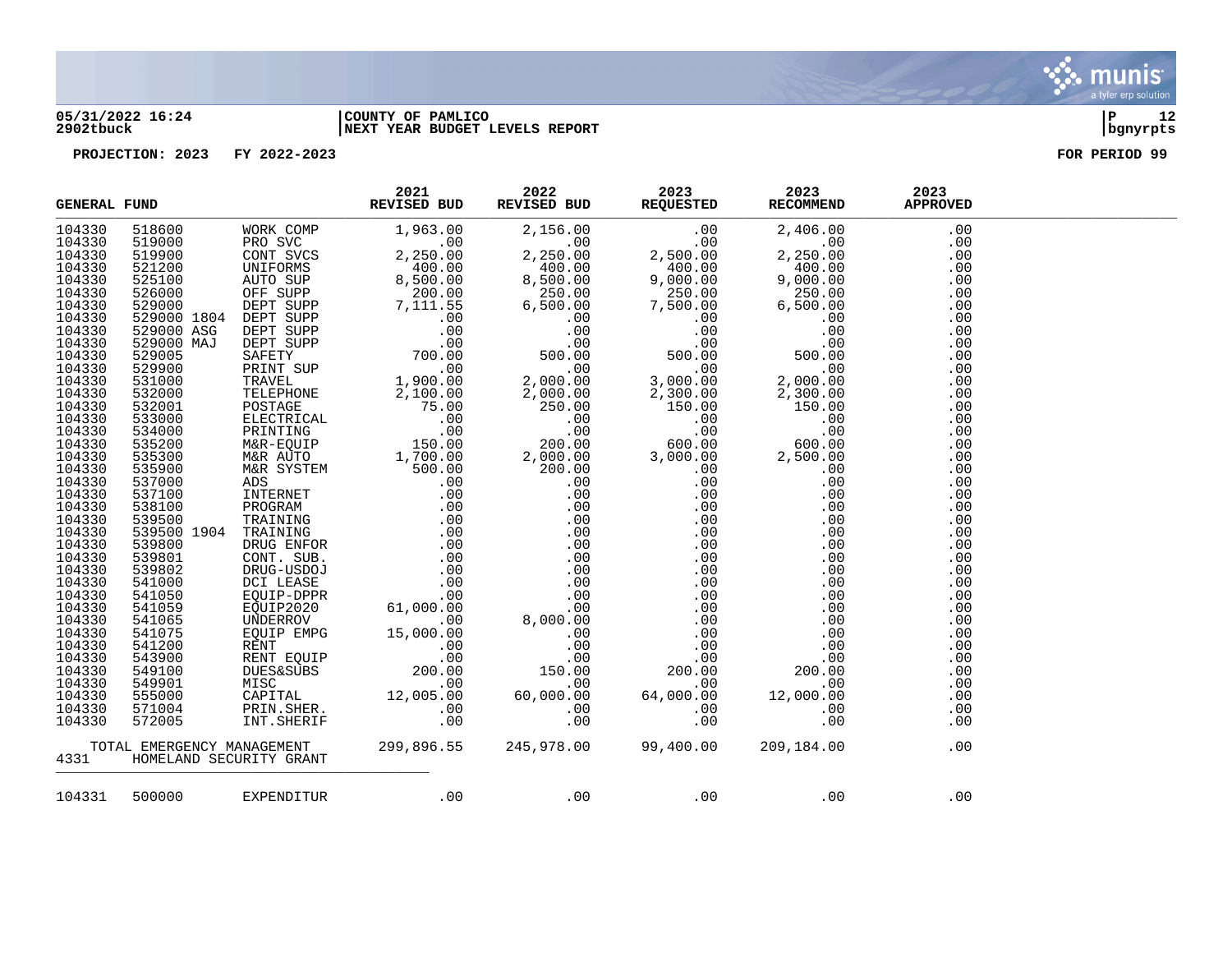

#### **05/31/2022 16:24 |COUNTY OF PAMLICO |P 13 2902tbuck |NEXT YEAR BUDGET LEVELS REPORT |bgnyrpts**

| <b>GENERAL FUND</b>                                                                                        |                                                                                                            |                                                                                                                                    | 2021<br><b>REVISED BUD</b>                                                                | 2022<br>REVISED BUD                                                       | 2023<br>REQUESTED                                                         | 2023<br><b>RECOMMEND</b>                                                  | 2023<br><b>APPROVED</b>                                                   |  |
|------------------------------------------------------------------------------------------------------------|------------------------------------------------------------------------------------------------------------|------------------------------------------------------------------------------------------------------------------------------------|-------------------------------------------------------------------------------------------|---------------------------------------------------------------------------|---------------------------------------------------------------------------|---------------------------------------------------------------------------|---------------------------------------------------------------------------|--|
| 104331<br>104331<br>104331<br>104331                                                                       | 518500<br>529005<br>531000<br>555000                                                                       | UNEMPLOY<br>SAFETY<br>TRAVEL<br>CAPITAL                                                                                            | .00<br>.00<br>.00<br>.00                                                                  | .00<br>.00<br>.00<br>.00                                                  | .00<br>.00<br>.00<br>.00                                                  | .00<br>.00<br>.00<br>.00                                                  | .00<br>.00<br>.00<br>.00                                                  |  |
| 4332                                                                                                       | LEPC GRANT                                                                                                 | TOTAL HOMELAND SECURITY GRAN                                                                                                       | .00                                                                                       | .00                                                                       | .00                                                                       | .00                                                                       | .00                                                                       |  |
| 104332<br>104332<br>104332<br>104332                                                                       | 500015<br>500016<br>518500<br>529005                                                                       | LEPC GRANT<br>LEPC<br>UNEMPLOY<br>SAFETY                                                                                           | .00<br>.00<br>.00<br>.00                                                                  | .00<br>.00<br>.00<br>.00                                                  | .00<br>.00<br>.00<br>.00                                                  | .00<br>.00<br>.00<br>.00                                                  | .00<br>.00<br>.00<br>.00                                                  |  |
| 4333                                                                                                       | TOTAL LEPC GRANT<br>HURRICANE DENNIS                                                                       |                                                                                                                                    | .00                                                                                       | .00                                                                       | .00                                                                       | .00                                                                       | .00                                                                       |  |
| 104333<br>104333<br>104333<br>104333<br>104333<br>104333<br>104333<br>104333<br>104333                     | 500005<br>512200<br>518100<br>518101<br>518200<br>518300<br>518500<br>518600<br>529005                     | HUR.DENNIS<br>OVERTIME<br>FICA EXP<br>MEDI ER<br>RETIREMENT<br>INSURANCE<br>UNEMPLOY<br>WORK COMP<br>SAFETY                        | .00<br>$\begin{array}{c} .00\ 0.00\ 0.00\ .00\ 0.00\ 0.00\ 0.00\ 0.00\ 0.00\ \end{array}$ | .00<br>.00<br>.00<br>.00<br>.00<br>.00<br>.00<br>.00<br>.00               | .00<br>.00<br>.00<br>.00<br>.00<br>.00<br>.00<br>.00<br>.00               | .00<br>.00<br>.00<br>.00<br>.00<br>.00<br>.00<br>.00<br>.00               | .00<br>$.00 \ \rm$<br>.00<br>.00<br>.00<br>.00<br>.00<br>.00<br>.00       |  |
| 4334                                                                                                       | TOTAL HURRICANE DENNIS<br>HURRICANE FLOYD                                                                  |                                                                                                                                    | .00                                                                                       | .00                                                                       | .00                                                                       | .00                                                                       | .00                                                                       |  |
| 104334<br>104334<br>104334<br>104334<br>104334<br>104334<br>104334<br>104334<br>104334<br>104334<br>104334 | 500006<br>510006<br>512200<br>518000<br>518100<br>518101<br>518200<br>518300<br>518500<br>518600<br>529005 | HURR.FLOYD<br>GAZEBO<br>OVERTIME<br>HUR.FLOYD<br>FICA EXP<br>MEDI ER<br>RETIREMENT<br>INSURANCE<br>UNEMPLOY<br>WORK COMP<br>SAFETY | .00                                                                                       | .00<br>.00<br>.00<br>.00<br>.00<br>.00<br>.00<br>.00<br>.00<br>.00<br>.00 | .00<br>.00<br>.00<br>.00<br>.00<br>.00<br>.00<br>.00<br>.00<br>.00<br>.00 | .00<br>.00<br>.00<br>.00<br>.00<br>.00<br>.00<br>.00<br>.00<br>.00<br>.00 | .00<br>.00<br>.00<br>.00<br>.00<br>.00<br>.00<br>.00<br>.00<br>.00<br>.00 |  |
| TOTAL HURRICANE FLOYD<br>4335<br>ECONOMIC DEVELOPMENT GRANT-GTP                                            |                                                                                                            | .00                                                                                                                                | .00                                                                                       | .00                                                                       | .00                                                                       | .00                                                                       |                                                                           |  |
| 104335                                                                                                     | 500008                                                                                                     | NCER                                                                                                                               | .00                                                                                       | .00                                                                       | .00                                                                       | .00                                                                       | .00                                                                       |  |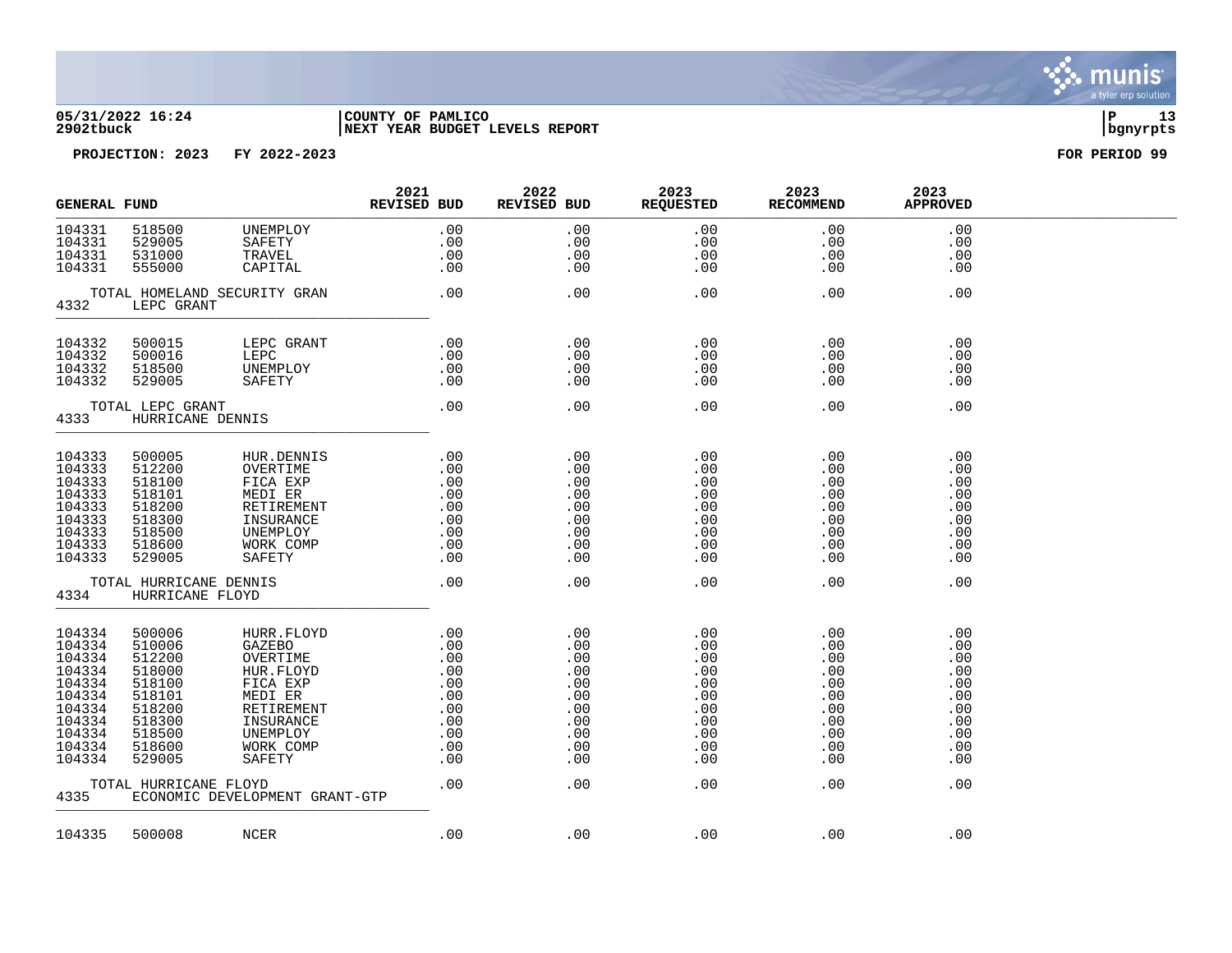

#### **05/31/2022 16:24 |COUNTY OF PAMLICO |P 14 2902tbuck |NEXT YEAR BUDGET LEVELS REPORT |bgnyrpts**

| <b>GENERAL FUND</b>                                                                                        |                                                                                                            |                                                                                           | 2021<br><b>REVISED BUD</b>                                                                                                                                                                                                                                  | 2022<br>REVISED BUD                                                                                                       | 2023<br>REQUESTED                                                                                                                                                                  | 2023<br><b>RECOMMEND</b>                                                                                                 | 2023<br><b>APPROVED</b>                                                   |  |
|------------------------------------------------------------------------------------------------------------|------------------------------------------------------------------------------------------------------------|-------------------------------------------------------------------------------------------|-------------------------------------------------------------------------------------------------------------------------------------------------------------------------------------------------------------------------------------------------------------|---------------------------------------------------------------------------------------------------------------------------|------------------------------------------------------------------------------------------------------------------------------------------------------------------------------------|--------------------------------------------------------------------------------------------------------------------------|---------------------------------------------------------------------------|--|
| 104335<br>104335<br>104335<br>104335                                                                       | 500011<br>500012<br>518500<br>529005                                                                       | NCER<br>LOAN PMT<br>UNEMPLOY<br>SAFETY                                                    | .00                                                                                                                                                                                                                                                         | .00<br>.00<br>.00<br>.00                                                                                                  | $\begin{array}{r} .00 \ .00 \ .00 \ .00 \ .00 \end{array}$                                                                                                                         | .00<br>.00<br>.00<br>.00                                                                                                 | .00<br>.00<br>.00<br>.00                                                  |  |
| 4336                                                                                                       | TOTAL ECONOMIC DEVELOPMENT G                                                                               | PUBLIC ENGAGEMENT GRANT-REDC                                                              |                                                                                                                                                                                                                                                             | .00                                                                                                                       | .00                                                                                                                                                                                | .00                                                                                                                      | .00                                                                       |  |
| 104336<br>104336<br>104336<br>104336<br>104336<br>104336<br>104336<br>104336<br>104336                     | 518500<br>519000<br>522000<br>526000<br>529005<br>531000<br>532001<br>534000<br>537000                     | UNEMPLOY<br>PRO SVC<br>FOOD<br>OFF SUPP<br>SAFETY<br>TRAVEL<br>POSTAGE<br>PRINTING<br>ADS | $\begin{array}{cccc} . & 00 & & & . & 00 \ . & 00 & & & . & 00 \ . & 00 & & & . & 00 \ . & 00 & & & . & 00 \ . & 00 & & & . & 00 \ . & 00 & & & . & 00 \ . & 00 & & & . & 00 \ . & 00 & & & . & 00 \ . & 00 & & & . & 00 \ . & 00 & & & . & 00 \end{array}$ |                                                                                                                           | .00<br>.00<br>.00                                                                                                                                                                  | .00<br>$\begin{array}{r} .00\ 0.00\ 0.00\ 0.00\ 0.00\ 0.00\ 0.00\ 0.00\ 0.00\ 0.00\ \end{array}$                         | .00<br>.00<br>.00<br>.00<br>.00<br>.00<br>.00<br>.00<br>.00               |  |
| 4338                                                                                                       | TOTAL PUBLIC ENGAGEMENT GRAN                                                                               | E-COMMUNITIES PLANNING GRANT                                                              | .00                                                                                                                                                                                                                                                         | .00                                                                                                                       | .00                                                                                                                                                                                | .00                                                                                                                      | .00                                                                       |  |
| 104338<br>104338<br>104338<br>104338<br>104338<br>104338<br>104338<br>104338<br>104338<br>104338<br>104338 | 518500<br>519900<br>522000<br>526000<br>529000<br>529005<br>531000<br>532001<br>534000<br>537000<br>555000 |                                                                                           |                                                                                                                                                                                                                                                             |                                                                                                                           | .00<br>.00<br>.00<br>$\begin{array}{c} .\ 0\,0\ .\ 0\,0\ .\ 0\,0\ .\ 0\,0\ .\ 0\,0\ .\ 0\,0\ . \end{array}$<br>$\begin{array}{c} 0.033 \\ 0.0033 \end{array}$<br>.00<br>.00<br>.00 | .00<br>$\begin{array}{c} .00\ 0.00\ 0.00\ 0.00\ 0.00\ 0.00\ 0.00\ 0.00\ 0.00\ 0.00\ 0.00\ 0.00\ 0.00\ 0.00\ \end{array}$ | .00<br>.00<br>.00<br>.00<br>.00<br>.00<br>.00<br>.00<br>.00<br>.00<br>.00 |  |
| 4340                                                                                                       | TOTAL E-COMMUNITIES PLANNING<br>FIRE DEPARTMENTS                                                           |                                                                                           | .00                                                                                                                                                                                                                                                         | .00                                                                                                                       | .00                                                                                                                                                                                | .00                                                                                                                      | .00                                                                       |  |
| 104340<br>104340<br>104340<br>104340                                                                       | 518500<br>519900<br>529005<br>535200                                                                       |                                                                                           |                                                                                                                                                                                                                                                             | UNEMPLOY .00 .00 .00<br>CONT SVCS 113,000.00 88,000.00 91,000.00 88,00<br>SAFETY .00 .00 .00 .00<br>M&R-EQUIP .00 .00 .00 |                                                                                                                                                                                    | .00<br>88,000.00<br>$\begin{array}{c} . & 0 \\ . & 0 \end{array}$                                                        | .00<br>.00<br>.00<br>.00                                                  |  |
| 4348                                                                                                       | HRSA GRANT                                                                                                 |                                                                                           |                                                                                                                                                                                                                                                             | TOTAL FIRE DEPARTMENTS 113,000.00 88,000.00 91,000.00 88,000.00                                                           |                                                                                                                                                                                    |                                                                                                                          | .00                                                                       |  |
| 104348                                                                                                     | 518500                                                                                                     | UNEMPLOY                                                                                  |                                                                                                                                                                                                                                                             | $.00$ . $.00$                                                                                                             | .00                                                                                                                                                                                | $\sim$ 00                                                                                                                | .00                                                                       |  |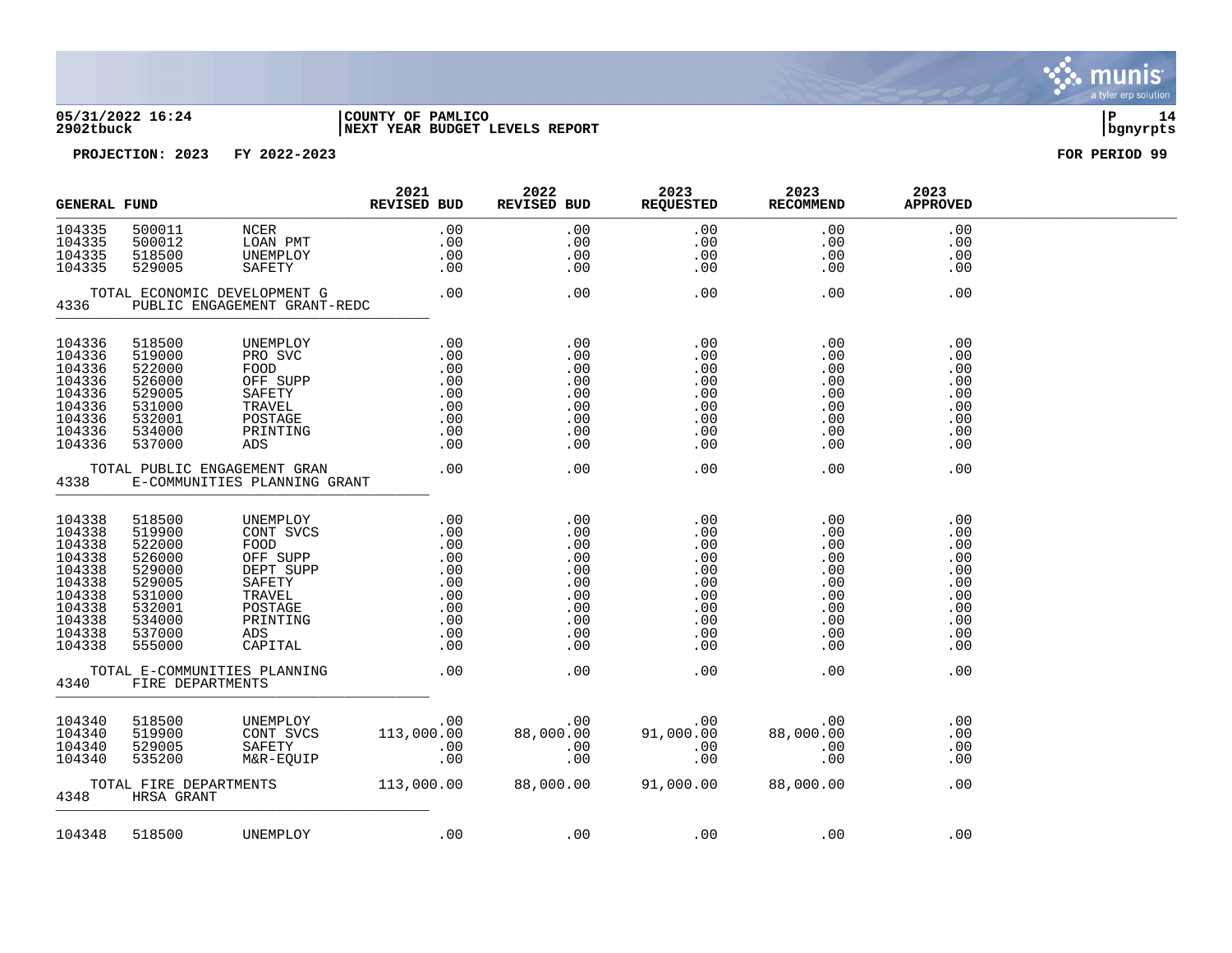#### **05/31/2022 16:24 |COUNTY OF PAMLICO |P 15 2902tbuck |NEXT YEAR BUDGET LEVELS REPORT |bgnyrpts**

| <b>GENERAL FUND</b>                                                                                                                                                                                                                                                        |                                                                                                                                                                                                                                                                                |                                                          | 2021<br>REVISED BUD                     | 2022 | 2023<br>REVISED BUD REQUESTED       | 2023<br>RECOMMEND                                                                                                                                                                                                                                                                                                                   | 2023<br><b>APPROVED</b>                                                                                                                                                                   |  |
|----------------------------------------------------------------------------------------------------------------------------------------------------------------------------------------------------------------------------------------------------------------------------|--------------------------------------------------------------------------------------------------------------------------------------------------------------------------------------------------------------------------------------------------------------------------------|----------------------------------------------------------|-----------------------------------------|------|-------------------------------------|-------------------------------------------------------------------------------------------------------------------------------------------------------------------------------------------------------------------------------------------------------------------------------------------------------------------------------------|-------------------------------------------------------------------------------------------------------------------------------------------------------------------------------------------|--|
| 104348<br>104348<br>104348                                                                                                                                                                                                                                                 |                                                                                                                                                                                                                                                                                | 519900<br>529005<br>555000<br>555000<br>555000<br>565000 |                                         | .00  | $.00$<br>$.00$<br>.00<br>.00<br>.00 | .00<br>.00<br>.00                                                                                                                                                                                                                                                                                                                   | .00<br>.00<br>.00                                                                                                                                                                         |  |
|                                                                                                                                                                                                                                                                            |                                                                                                                                                                                                                                                                                |                                                          |                                         |      |                                     |                                                                                                                                                                                                                                                                                                                                     |                                                                                                                                                                                           |  |
| 4350                                                                                                                                                                                                                                                                       | TOTAL HRSA GRANT<br>INSPECTIONS DEPARTMENT                                                                                                                                                                                                                                     |                                                          | .00                                     | .00  | .00                                 | .00                                                                                                                                                                                                                                                                                                                                 | .00                                                                                                                                                                                       |  |
| 104350<br>104350<br>104350<br>104350<br>104350<br>104350<br>104350<br>104350<br>104350<br>104350<br>104350<br>104350<br>104350<br>104350<br>104350<br>104350<br>104350<br>104350<br>104350<br>104350<br>104350<br>104350<br>104350<br>104350<br>104350<br>104350<br>104350 | 512100<br>512101<br>512200<br>512700<br>518100<br>518101<br>518200<br>518210<br>518300<br>518500<br>518600<br>519900<br>525100<br>526000<br>529000<br>529000 MAJ<br>529005<br>529900<br>531000<br>532000<br>532001<br>533000<br>534000<br>535200<br>535300<br>537000<br>539500 |                                                          |                                         |      |                                     | $\begin{tabular}{l c c c c} \hline & \texttt{SAL} \texttt{WAGES} & 165,303,00 & 172,672,00 & 000 & 164,539,00 \\ \hline \texttt{ONREPTRE} & 000 & 000 & 000 & 000 & 000 \\ \hline \texttt{JONREPTRE} & 000 & 000 & 000 & 000 & 000 \\ \texttt{FICR EXP} & 000 & 000 & 000 & 000 & 000 \\ \texttt{WENT EER} & 000 & 2,601,000 & 000$ | .00<br>.00<br>.00<br>.00<br>.00<br>.00<br>.00<br>.00<br>.00<br>.00<br>.00<br>.00<br>.00<br>.00<br>.00<br>.00<br>.00<br>.00<br>.00<br>.00<br>.00<br>.00<br>.00<br>.00<br>.00<br>.00<br>.00 |  |
| 104350<br>104350                                                                                                                                                                                                                                                           | 549100<br>555000                                                                                                                                                                                                                                                               |                                                          |                                         |      |                                     |                                                                                                                                                                                                                                                                                                                                     | .00<br>.00                                                                                                                                                                                |  |
| 4360                                                                                                                                                                                                                                                                       | MEDICAL EXAMINER                                                                                                                                                                                                                                                               |                                                          | TOTAL INSPECTIONS DEPARTMENT 263,109.00 |      | 275,000.00 63,460.00 260,629.00     |                                                                                                                                                                                                                                                                                                                                     | .00                                                                                                                                                                                       |  |
| 104360<br>104360                                                                                                                                                                                                                                                           | 518500<br>519000                                                                                                                                                                                                                                                               | UNEMPLOY<br>PRO SVC<br>UNEMPLOY<br>PRO SVC               |                                         |      |                                     |                                                                                                                                                                                                                                                                                                                                     | .00<br>.00                                                                                                                                                                                |  |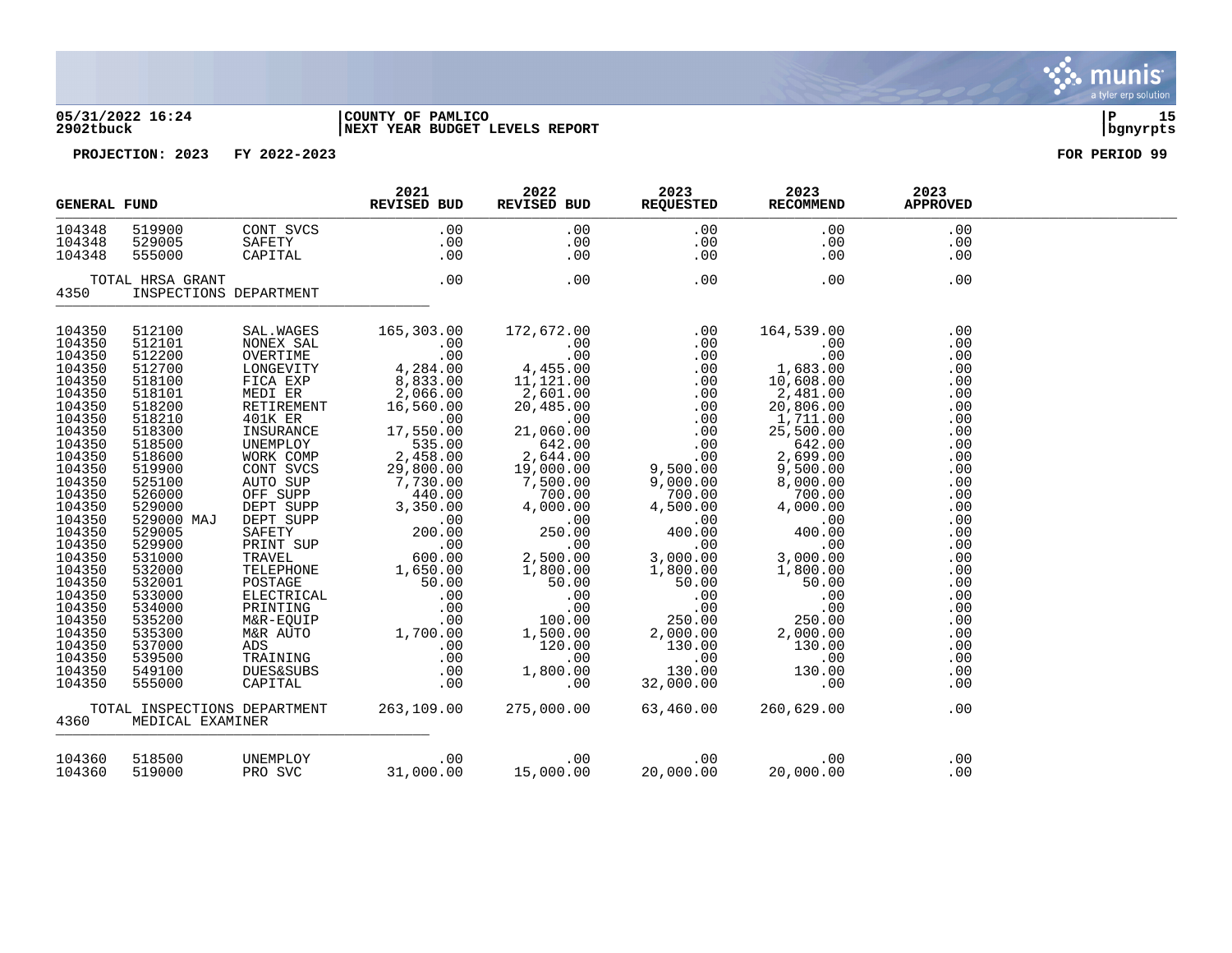#### **05/31/2022 16:24 |COUNTY OF PAMLICO |P 16 2902tbuck |NEXT YEAR BUDGET LEVELS REPORT |bgnyrpts**

| <b>GENERAL FUND</b>                                                                                                                                                                                                                |                                                                              | 2021<br><b>REVISED BUD</b> | 2022<br>REVISED BUD | 2023<br><b>REQUESTED</b> | 2023<br><b>RECOMMEND</b> | 2023<br><b>APPROVED</b>                                                                                                                                                                                                                  |                                                                                                                                                               |  |
|------------------------------------------------------------------------------------------------------------------------------------------------------------------------------------------------------------------------------------|------------------------------------------------------------------------------|----------------------------|---------------------|--------------------------|--------------------------|------------------------------------------------------------------------------------------------------------------------------------------------------------------------------------------------------------------------------------------|---------------------------------------------------------------------------------------------------------------------------------------------------------------|--|
| 104360                                                                                                                                                                                                                             |                                                                              |                            | 529005 SAFETY .00   | .00                      | .00                      | .00                                                                                                                                                                                                                                      | .00                                                                                                                                                           |  |
| 4370                                                                                                                                                                                                                               | TOTAL MEDICAL EXAMINER<br>RESCUE SQUAD                                       |                            |                     |                          |                          | $31,000.00$ $15,000.00$ $20,000.00$ $20,000.00$                                                                                                                                                                                          | .00                                                                                                                                                           |  |
| 104370<br>104370<br>104370<br>104370<br>104370<br>104370<br>104370<br>104370<br>104370<br>104370<br>104370<br>104370<br>104370<br>104370<br>104370<br>104370<br>104370<br>104370<br>104370<br>104370<br>104370<br>104370<br>104370 |                                                                              |                            |                     |                          |                          | $0.00$<br>.00.<br>.00                                                                                                                                                                                                                    | .00<br>.00<br>.00<br>.00<br>.00<br>.00<br>.00<br>.00<br>.00<br>.00<br>.00<br>.00<br>.00<br>.00<br>.00<br>.00<br>.00<br>.00<br>.00<br>.00<br>.00<br>.00<br>.00 |  |
| 104370<br>104370                                                                                                                                                                                                                   |                                                                              |                            |                     |                          |                          |                                                                                                                                                                                                                                          | .00<br>.00                                                                                                                                                    |  |
| 4380                                                                                                                                                                                                                               | ANIMAL CONTROL                                                               |                            |                     |                          |                          | TOTAL RESCUE SQUAD 998,898.72 1,060,000.00 1,400,000.00 1,200,000.00                                                                                                                                                                     | .00                                                                                                                                                           |  |
| 104380<br>104380<br>104380<br>104380<br>104380<br>104380<br>104380<br>104380                                                                                                                                                       | 512100<br>512101<br>512200<br>512600<br>512700<br>518100<br>518101<br>518200 |                            |                     |                          |                          | 3AL.WAGES 71,360.00 40,084.00 .00 42,489.00<br>NONEX SAL .00 .00 .00 .00 .00 .00<br>OVERTIME .00 .00 .00 .00 .00 .00<br>SALARIESPT 14,000.00 15,000.00 .00 .00 .00 .00<br>LONGEVITY 545.00 956.00 .00 956.00<br>FICA EXP 2,335.00 2,588. | .00<br>.00<br>.00<br>.00<br>.00<br>.00<br>.00<br>.00                                                                                                          |  |



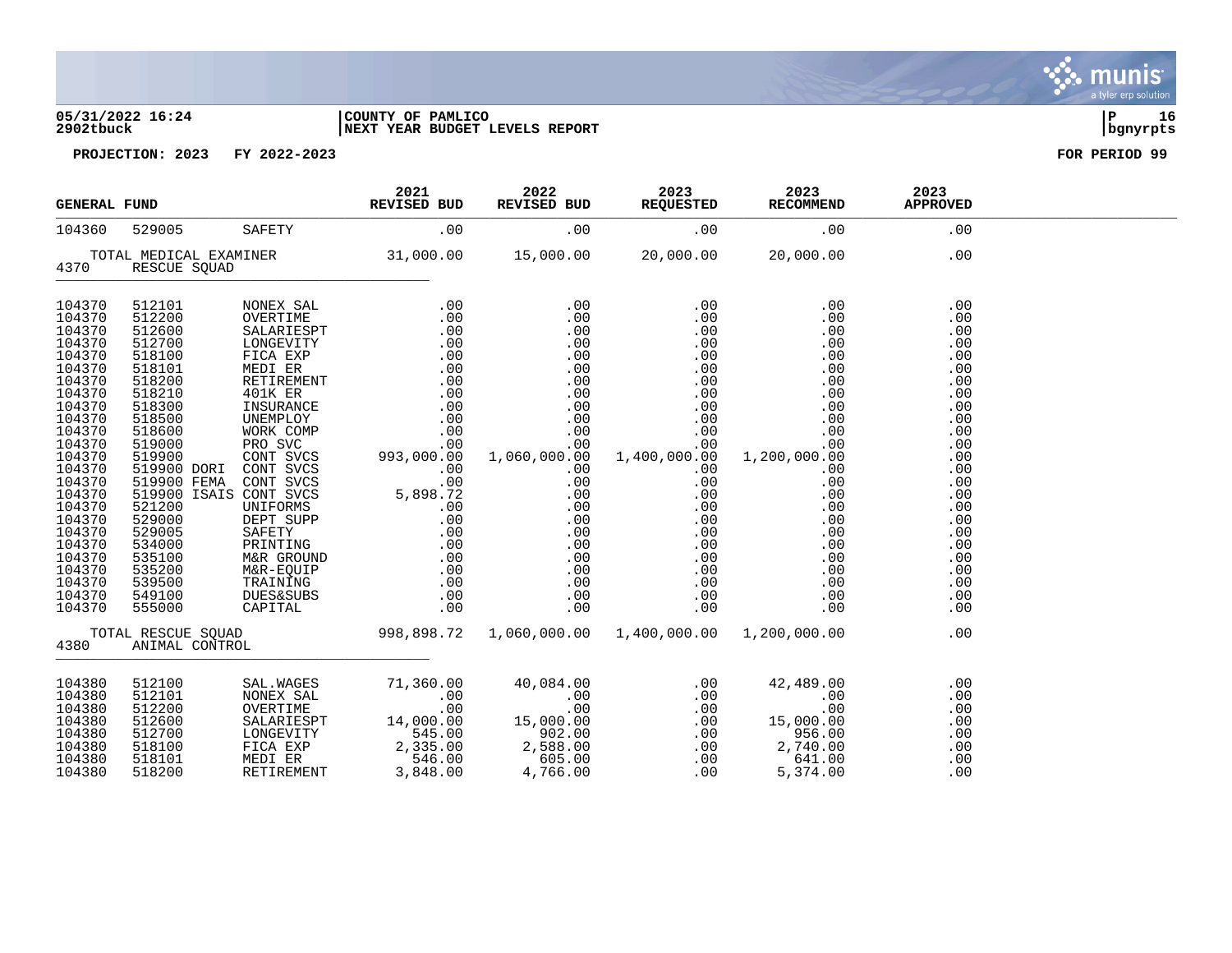

#### **05/31/2022 16:24 |COUNTY OF PAMLICO |P 17 2902tbuck |NEXT YEAR BUDGET LEVELS REPORT |bgnyrpts**

| <b>GENERAL FUND</b>                                                                                                                                                                        |                                                                                                                                                                                                  | 2021<br>REVISED BUD | 2022 | 2023 | 2023<br>REVISED BUD REQUESTED RECOMMEND                                                                                                                                                                                                                                                                                                                                                                                                                               | 2023<br><b>APPROVED</b>                                                                                                           |  |
|--------------------------------------------------------------------------------------------------------------------------------------------------------------------------------------------|--------------------------------------------------------------------------------------------------------------------------------------------------------------------------------------------------|---------------------|------|------|-----------------------------------------------------------------------------------------------------------------------------------------------------------------------------------------------------------------------------------------------------------------------------------------------------------------------------------------------------------------------------------------------------------------------------------------------------------------------|-----------------------------------------------------------------------------------------------------------------------------------|--|
| 104380<br>104380<br>104380<br>104380<br>104380<br>104380<br>104380<br>104380<br>104380<br>104380<br>104380<br>104380<br>104380<br>104380<br>104380<br>104380<br>104380<br>104380<br>104380 |                                                                                                                                                                                                  |                     |      |      | $\begin{tabular}{l c c c c c} \hline \textbf{FUV} & \textbf{REVISED BUD} & \textbf{REVISED BUD} & \textbf{REQUISTED} & \textbf{REQUISTED} & \textbf{REQUISTED} & \textbf{REQUISTED} & \textbf{REQUISTED} & \textbf{REQUISTED} & \textbf{REQUISTED} & \textbf{REQUISTED} & \textbf{REQUISTED} & \textbf{REQUISTED} & \textbf{REQUISTED} & \textbf{REQUISTED} & \textbf{REQUISTED} & \textbf{REQUISTED} & \textbf{REQUISTED} & \textbf{REQUISTED} & \textbf{REQUISTED}$ | .00<br>.00<br>.00<br>.00<br>.00<br>.00<br>.00<br>.00<br>.00<br>.00<br>.00<br>.00<br>.00<br>.00<br>.00<br>.00<br>.00<br>.00<br>.00 |  |
| 104380<br>4721                                                                                                                                                                             | RECYCLING DEPARTMENT                                                                                                                                                                             |                     |      |      | TOTAL ANIMAL CONTROL 178, 214.20 147, 985.28 67, 380.00 141, 691.00                                                                                                                                                                                                                                                                                                                                                                                                   | .00<br>.00                                                                                                                        |  |
| 104721<br>104721<br>104721<br>104721<br>104721<br>104721<br>104721<br>104721<br>104721<br>104721<br>104721<br>104721<br>104721<br>104721<br>104721<br>104721<br>104721<br>104721<br>104721 | 500000<br>512100<br>512101<br>512102<br>512200<br>512600<br>512700<br>518100<br>518101<br>518200<br>518210<br>518300<br>518500<br>518600<br>519000<br>519900<br>519900 SW<br>519900 WG<br>519960 |                     |      |      |                                                                                                                                                                                                                                                                                                                                                                                                                                                                       | .00<br>.00<br>.00<br>.00<br>.00<br>.00<br>.00<br>.00<br>.00<br>.00<br>.00<br>.00<br>.00<br>.00<br>.00<br>.00<br>.00<br>.00<br>.00 |  |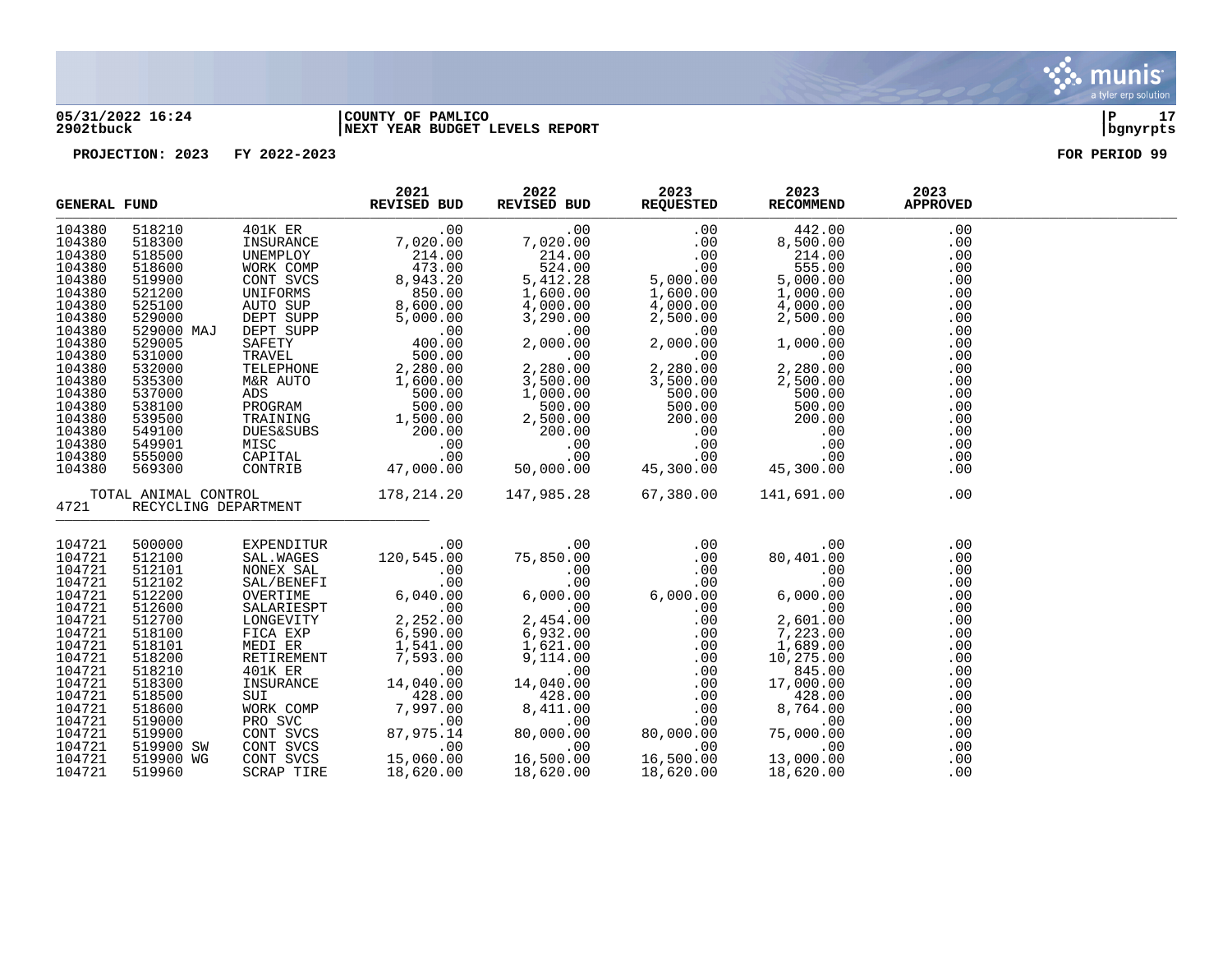

#### **05/31/2022 16:24 |COUNTY OF PAMLICO |P 18 2902tbuck |NEXT YEAR BUDGET LEVELS REPORT |bgnyrpts**

| <b>GENERAL FUND</b>                                                                                                                                                                                                                          |                     |                               |  |                                                                                                                                                                                                                                                                                                                                                                                                              |     |  |
|----------------------------------------------------------------------------------------------------------------------------------------------------------------------------------------------------------------------------------------------|---------------------|-------------------------------|--|--------------------------------------------------------------------------------------------------------------------------------------------------------------------------------------------------------------------------------------------------------------------------------------------------------------------------------------------------------------------------------------------------------------|-----|--|
| 104721<br>104721<br>104721<br>104721<br>104721<br>104721<br>104721<br>104721<br>104721<br>104721<br>104721<br>104721<br>104721<br>104721<br>104721<br>104721<br>104721<br>104721<br>104721<br>104721<br>104721<br>104721<br>104721<br>104721 |                     |                               |  | $\begin{tabular}{l c c c c c} \hline \textbf{F} \textbf{CD} & \textbf{REV} \textbf{CE} & \textbf{REV} \textbf{CE} \textbf{D} \textbf{BD} & \textbf{REV} \textbf{CE} \textbf{BD} & \textbf{REV} \textbf{CE} \textbf{BD} & \textbf{REV} \textbf{DE} \textbf{DE} & \textbf{REV} \textbf{DE} \textbf{DE} & \textbf{REV} \textbf{DE} \textbf{DE} \\ \hline 5212600 & \text{UNIPORR} & 2,800.00 & 1,800.00 & 2,80$ |     |  |
| 104721                                                                                                                                                                                                                                       |                     |                               |  |                                                                                                                                                                                                                                                                                                                                                                                                              |     |  |
| 4722                                                                                                                                                                                                                                         | LANDFILL MONITORING |                               |  | TOTAL RECYCLING DEPARTMENT 452,946.14 404,293.00 287,242.00 395,268.00 (1722)                                                                                                                                                                                                                                                                                                                                |     |  |
| 104722<br>104722<br>104722                                                                                                                                                                                                                   |                     |                               |  |                                                                                                                                                                                                                                                                                                                                                                                                              |     |  |
| 4723                                                                                                                                                                                                                                         |                     | ENVIRONMENTAL PESTICIDE GRANT |  | TOTAL LANDFILL MONITORING 35,258.00 11,257.00 13,000.00 12,000.00 12,000.00                                                                                                                                                                                                                                                                                                                                  |     |  |
|                                                                                                                                                                                                                                              |                     |                               |  |                                                                                                                                                                                                                                                                                                                                                                                                              |     |  |
|                                                                                                                                                                                                                                              |                     |                               |  |                                                                                                                                                                                                                                                                                                                                                                                                              |     |  |
| 104724                                                                                                                                                                                                                                       | 512100              | SAL. & WGS                    |  | $00$ . $00$ . $00$ . $00$ . $00$ . $00$                                                                                                                                                                                                                                                                                                                                                                      | .00 |  |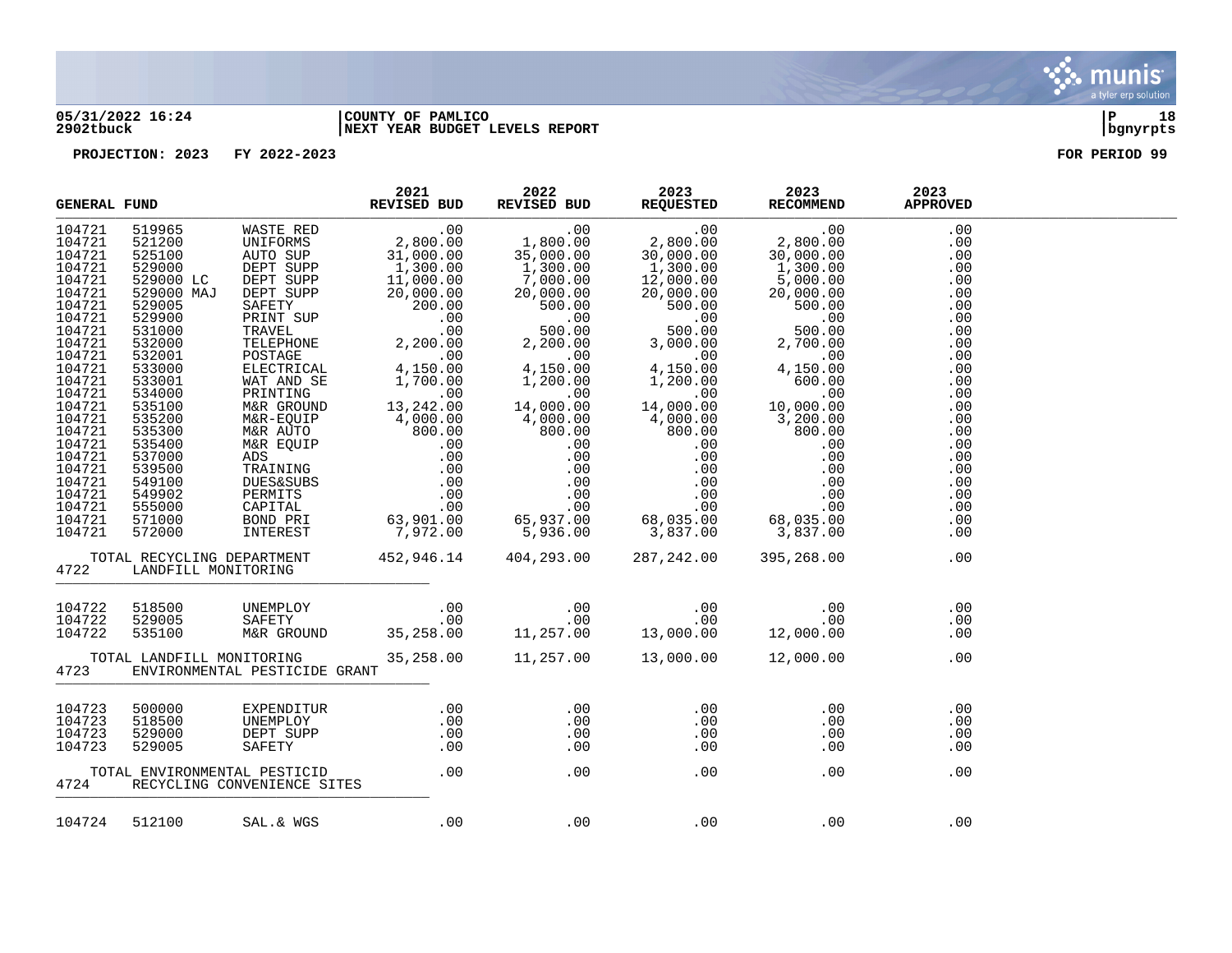

#### **05/31/2022 16:24 |COUNTY OF PAMLICO |P 19 2902tbuck |NEXT YEAR BUDGET LEVELS REPORT |bgnyrpts**

|                                                                                                                              | <b>GENERAL FUND</b>                                                                                                                          |                                                                                                                                                                                      | 2021<br><b>REVISED BUD</b>                                                                                                                                                                                                                                                   | 2022<br>REVISED BUD                                                              | 2023<br><b>REQUESTED</b>                                                         | 2023<br><b>RECOMMEND</b>                                                                                  | 2023<br><b>APPROVED</b>                                                                 |  |
|------------------------------------------------------------------------------------------------------------------------------|----------------------------------------------------------------------------------------------------------------------------------------------|--------------------------------------------------------------------------------------------------------------------------------------------------------------------------------------|------------------------------------------------------------------------------------------------------------------------------------------------------------------------------------------------------------------------------------------------------------------------------|----------------------------------------------------------------------------------|----------------------------------------------------------------------------------|-----------------------------------------------------------------------------------------------------------|-----------------------------------------------------------------------------------------|--|
| 104724<br>104724<br>104724<br>104724<br>104724<br>104724<br>104724<br>104724<br>104724<br>104724<br>104724<br>104724         | 512200<br>512600<br>512700<br>518100<br>518101<br>518200<br>518210<br>518300<br>518500<br>518600<br>519000<br>519900                         | OVERTIME<br>SALARIESPT<br>LONGEVITY<br>FICA EXP<br>MEDI ER<br>RETIREMENT<br>401K ER<br>INSURANCE<br>UNEMPLOY<br>WORK COMP<br>PRO SVC<br>CONT SVCS                                    | .00<br>.00<br>PT .00<br>Y .00<br>.00<br>.00<br>.00<br>.00<br>E .00<br>P .00<br>.00<br>S .00<br>.00<br>.00<br>.00<br>.00<br>.00<br>.00<br>.00                                                                                                                                 | .00<br>.00<br>.00<br>.00<br>.00<br>.00<br>.00<br>.00<br>.00<br>.00<br>.00<br>.00 | .00<br>.00<br>.00<br>.00<br>.00<br>.00<br>.00<br>.00<br>.00<br>.00<br>.00<br>.00 | .00<br>.00<br>.00<br>.00<br>.00<br>.00<br>.00<br>.00<br>.00<br>.00<br>.00<br>.00                          | .00<br>.00<br>.00<br>.00<br>.00<br>.00<br>.00<br>.00<br>.00<br>.00<br>.00<br>.00        |  |
| 4730                                                                                                                         | DREDGING PROJECTS                                                                                                                            | TOTAL RECYCLING CONVENIENCE                                                                                                                                                          | $\overline{0}$ .                                                                                                                                                                                                                                                             | .00                                                                              | .00                                                                              | .00                                                                                                       | .00                                                                                     |  |
| 104730<br>104730<br>104730                                                                                                   | 518500<br>529005<br>559800                                                                                                                   | UNEMPLOY<br>SAFETY<br>DREDGING                                                                                                                                                       | .00<br>.00<br>$\begin{array}{c} .\,00\ 00\ \end{array}$                                                                                                                                                                                                                      | $\sim$ 00<br>.00<br>.00                                                          | .00<br>.00<br>.00                                                                | .00<br>.00<br>.00                                                                                         | .00<br>.00<br>.00                                                                       |  |
| 4910                                                                                                                         | TOTAL DREDGING PROJECTS<br>PLANNING BOARD                                                                                                    |                                                                                                                                                                                      | .00                                                                                                                                                                                                                                                                          | .00                                                                              | .00                                                                              | .00                                                                                                       | .00                                                                                     |  |
| 104910<br>104910<br>104910<br>104910<br>104910<br>104910<br>104910<br>104910<br>104910<br>104910<br>104910<br>104910<br>4911 | 517000<br>518100<br>518101<br>518500<br>518600<br>519000<br>519900<br>529000<br>529005<br>531000<br>534000<br>537000<br>TOTAL PLANNING BOARD | PER DIEM<br>FICA EXP<br>MEDI ER<br>UNEMPLOY<br>WORK COMP<br>PRO SVC<br>CONT SVCS<br>DEPT SUPP<br>SAFETY<br>TRAVEL<br>IRAVL <sub>E</sub><br>PRINTING<br>ADS<br>CAMA GIS MAPPING GRANT | $17,500.00$ $2,500.00$<br>$.00$ $.00$<br>$.00$ $.00$<br>$.00$ $.00$<br>$.00$ $.00$<br>$.00$ $.00$<br>$.00$ $.00$<br>$.00$ $.00$<br>$150.00$ $.00$<br>$.00$<br>$.00$<br>$.00$<br>$.00$<br>$.00$<br>$.00$<br>$.00$<br>$.00$<br>$.00$<br>$.00$<br>17,650.00  2,800.00  4,500.00 |                                                                                  | 2,500.00<br>00.00<br>00.00.00.00.00.00<br>3,000.00<br>.00<br>.00                 | 2,500.00<br>.00<br>.00<br>.00<br>.00<br>1,000.00<br>.00<br>.00<br>.00<br>500.00<br>.00<br>.00<br>4,000.00 | .00<br>.00<br>.00<br>.00<br>.00<br>.00<br>.00<br>.00<br>.00<br>.00<br>.00<br>.00<br>.00 |  |
| 104911<br>104911                                                                                                             | 518500<br>519900                                                                                                                             | UNEMPLOY<br>CONT SVCS                                                                                                                                                                | .00<br>.00                                                                                                                                                                                                                                                                   | .00<br>.00                                                                       | .00<br>.00                                                                       | .00<br>.00                                                                                                | .00<br>.00                                                                              |  |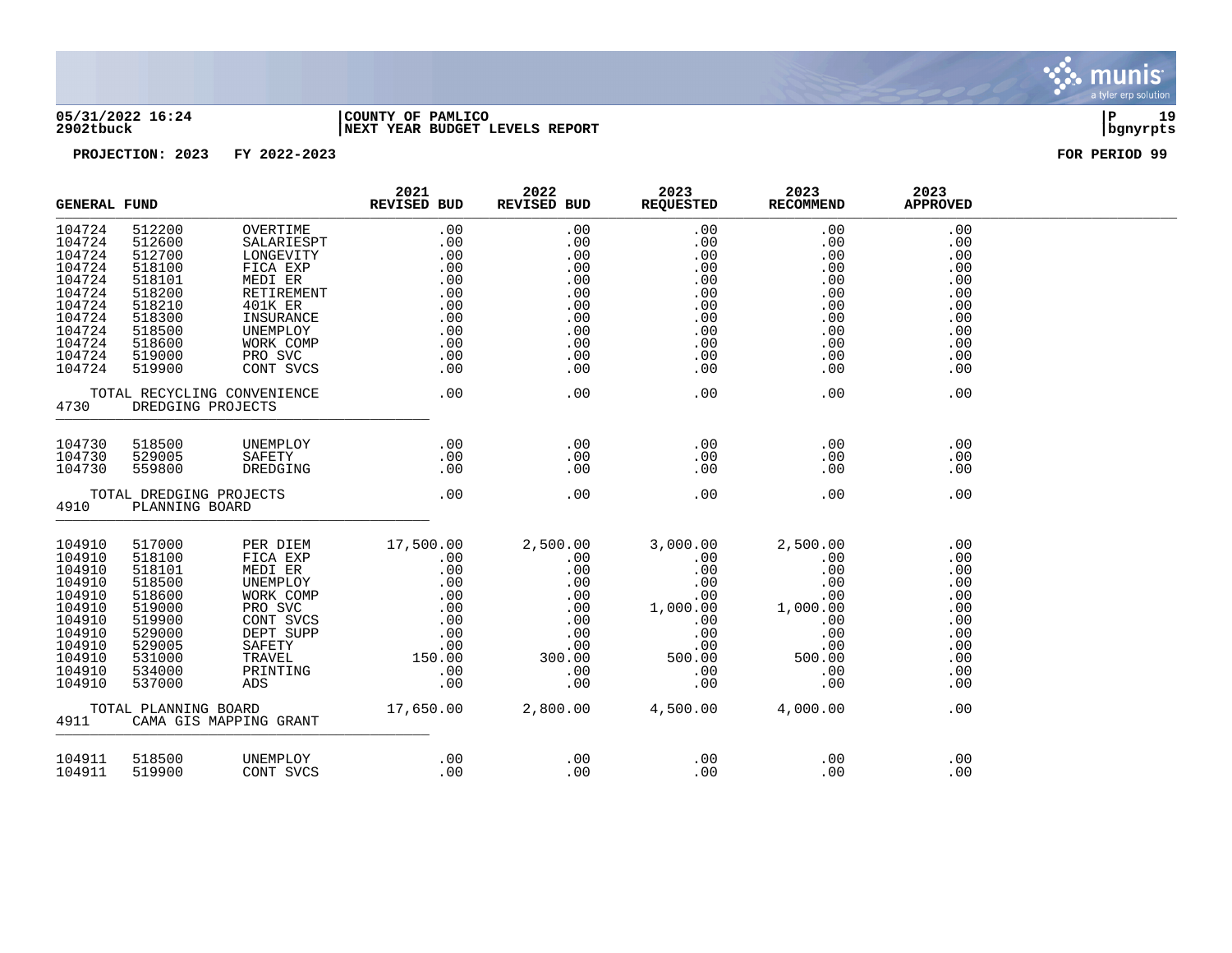#### **05/31/2022 16:24 |COUNTY OF PAMLICO |P 20 2902tbuck |NEXT YEAR BUDGET LEVELS REPORT |bgnyrpts**

| <b>GENERAL FUND</b>                                                                                                                                                                                                                                              |                                                          |                              | 2021 2022 2023 2023 2023<br>REVISED BUD REVISED BUD REQUESTED RECOMMEND APPROVED                                                                                                                                                                                                                                                                                                                                                    |  |     |                                                                                                                                                                                    |  |
|------------------------------------------------------------------------------------------------------------------------------------------------------------------------------------------------------------------------------------------------------------------|----------------------------------------------------------|------------------------------|-------------------------------------------------------------------------------------------------------------------------------------------------------------------------------------------------------------------------------------------------------------------------------------------------------------------------------------------------------------------------------------------------------------------------------------|--|-----|------------------------------------------------------------------------------------------------------------------------------------------------------------------------------------|--|
| 104911                                                                                                                                                                                                                                                           |                                                          |                              | 529005 SAFETY .00 .00 .00 .00                                                                                                                                                                                                                                                                                                                                                                                                       |  |     | .00                                                                                                                                                                                |  |
|                                                                                                                                                                                                                                                                  | 4915 EDC TECH GRANT FUNDS                                | TOTAL CAMA GIS MAPPING GRANT | $00$ . $00$ . $00$ . $00$                                                                                                                                                                                                                                                                                                                                                                                                           |  | .00 | .00                                                                                                                                                                                |  |
| 104915<br>104915<br>104915<br>104915<br>104915<br>104915                                                                                                                                                                                                         | 518500<br>526000<br>529000<br>531000<br>537000<br>555000 |                              |                                                                                                                                                                                                                                                                                                                                                                                                                                     |  |     |                                                                                                                                                                                    |  |
|                                                                                                                                                                                                                                                                  |                                                          |                              |                                                                                                                                                                                                                                                                                                                                                                                                                                     |  |     | .00                                                                                                                                                                                |  |
| 104920<br>104920<br>104920<br>104920<br>104920<br>104920<br>104920<br>104920<br>104920<br>104920<br>104920<br>104920<br>104920<br>104920<br>104920<br>104920<br>104920<br>104920<br>104920<br>104920<br>104920<br>104920<br>104920<br>104920<br>104920<br>104920 |                                                          |                              | $\begin{tabular}{cccccccc} \textbf{F} & \textbf{F} & \textbf{F} & \textbf{F} & \textbf{F} & \textbf{F} & \textbf{F} & \textbf{F} & \textbf{F} & \textbf{F} & \textbf{F} & \textbf{F} & \textbf{F} & \textbf{F} & \textbf{F} & \textbf{F} & \textbf{F} & \textbf{F} & \textbf{F} & \textbf{F} & \textbf{F} & \textbf{F} & \textbf{F} & \textbf{F} & \textbf{F} & \textbf{F} & \textbf{F} & \textbf{F} & \textbf{F} & \textbf{F} & \$ |  |     | .00<br>.00<br>.00<br>.00<br>.00<br>.00<br>.00<br>.00<br>.00<br>.00<br>.00<br>.00<br>.00<br>.00<br>.00<br>.00<br>.00<br>.00<br>.00<br>.00<br>.00<br>.00<br>.00<br>.00<br>.00<br>.00 |  |

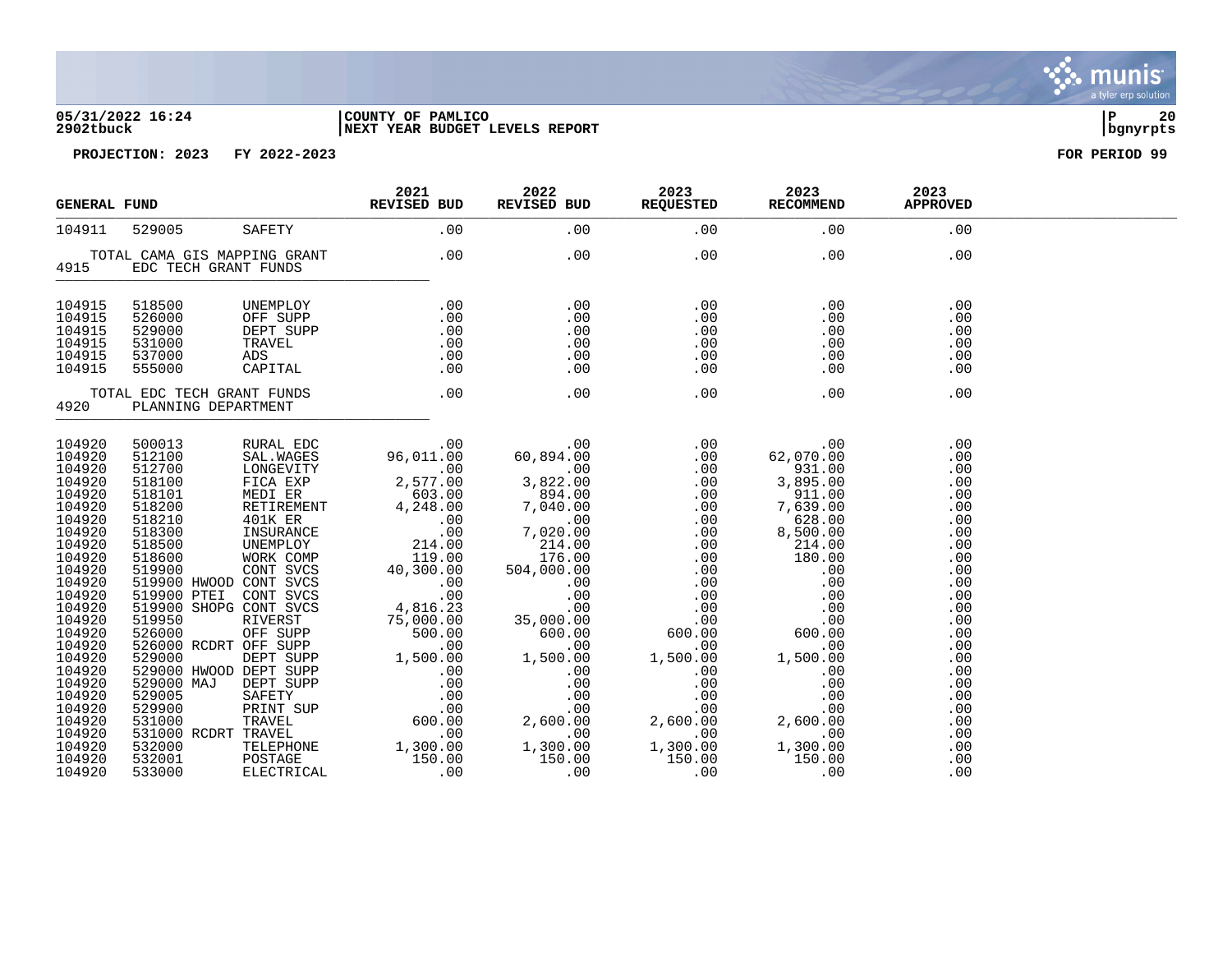

#### **05/31/2022 16:24 |COUNTY OF PAMLICO |P 21 2902tbuck |NEXT YEAR BUDGET LEVELS REPORT |bgnyrpts**

|                                                                                                                                          | 2021<br>REVISED BUD<br><b>GENERAL FUND</b>                                                                                               |  |                                     | 2022                                                                                                                                                                                                                                                                                                                                                      | 2023 2023<br>REVISED BUD REQUESTED RECOMMEND |                                                                                                                                                                                                                                                                                                                          | 2023<br><b>APPROVED</b>                       |  |
|------------------------------------------------------------------------------------------------------------------------------------------|------------------------------------------------------------------------------------------------------------------------------------------|--|-------------------------------------|-----------------------------------------------------------------------------------------------------------------------------------------------------------------------------------------------------------------------------------------------------------------------------------------------------------------------------------------------------------|----------------------------------------------|--------------------------------------------------------------------------------------------------------------------------------------------------------------------------------------------------------------------------------------------------------------------------------------------------------------------------|-----------------------------------------------|--|
| 104920<br>104920<br>104920<br>104920<br>104920<br>104920<br>104920                                                                       |                                                                                                                                          |  |                                     |                                                                                                                                                                                                                                                                                                                                                           |                                              |                                                                                                                                                                                                                                                                                                                          | .00<br>.00<br>.00<br>.00<br>.00<br>.00<br>.00 |  |
|                                                                                                                                          | 4921 MULTI-HAZARD OPERATION PLNG GR                                                                                                      |  |                                     |                                                                                                                                                                                                                                                                                                                                                           |                                              |                                                                                                                                                                                                                                                                                                                          | .00                                           |  |
|                                                                                                                                          |                                                                                                                                          |  |                                     | $\begin{array}{cccc} 104921 & 518500 & \text{UNEMPLOY} & .00 & .00 \\ 104921 & 519900 & \text{CONT SVCS} & .00 & .00 \\ 104921 & 529005 & \text{SAFETY} & .00 & .00 \\ 104921 & 529005 & \text{SAFETY} & .00 & .00 \\ \text{TOTAL MULT-I-HAZARD OPERATION} & .00 & .00 & .00 \\ 4928 & 96 \text{CDBG INFRASTRUCTURE PLNG.GRT} & .00 & .00 \\ \end{array}$ |                                              | .00<br>$\begin{array}{c} . & 0 & 0 \\ . & 0 & 0 \end{array}$                                                                                                                                                                                                                                                             | .00<br>$.00$<br>$.00$<br>.00<br>.00           |  |
|                                                                                                                                          |                                                                                                                                          |  |                                     |                                                                                                                                                                                                                                                                                                                                                           |                                              | .00                                                                                                                                                                                                                                                                                                                      | .00                                           |  |
| 104928<br>104928<br>104928<br>104928<br>104928                                                                                           | 518500<br>519000<br>519001<br>529005<br>559900                                                                                           |  |                                     |                                                                                                                                                                                                                                                                                                                                                           |                                              | $\begin{array}{c} .00\ .00\ .00\ .00\ .00\ .00 \end{array}$                                                                                                                                                                                                                                                              |                                               |  |
| 4930                                                                                                                                     | SENIOR CENTER                                                                                                                            |  | TOTAL 96CDBG INFRASTRUCTURE .00 .00 |                                                                                                                                                                                                                                                                                                                                                           | .00                                          |                                                                                                                                                                                                                                                                                                                          | .00<br>.00                                    |  |
| 104930<br>104930<br>104930<br>104930<br>104930<br>104930<br>104930<br>104930<br>104930<br>104930<br>104930<br>104930<br>104930<br>104930 | 512100<br>512101<br>512600<br>512700<br>517000<br>518100<br>518101<br>518200<br>518210<br>518300<br>518500<br>518600<br>519900<br>521100 |  |                                     |                                                                                                                                                                                                                                                                                                                                                           |                                              | $\begin{tabular}{lcccc} \texttt{SAL}.\texttt{WAGES} & 79,572.00 & 60,066.00 & .00 & 150,104.00 & .00 \\ \texttt{NONEX SAL} & 79,572.00 & 60,066.00 & .00 & .00 & 150,104.00 & .00 \\ \texttt{SALARIESPT} & 13,000.00 & 20,000.00 & .00 & 20,000.00 & .00 \\ \texttt{LONEGVITY} & 3,478.00 & 3,834.00 & .00 & 4,233.00 &$ |                                               |  |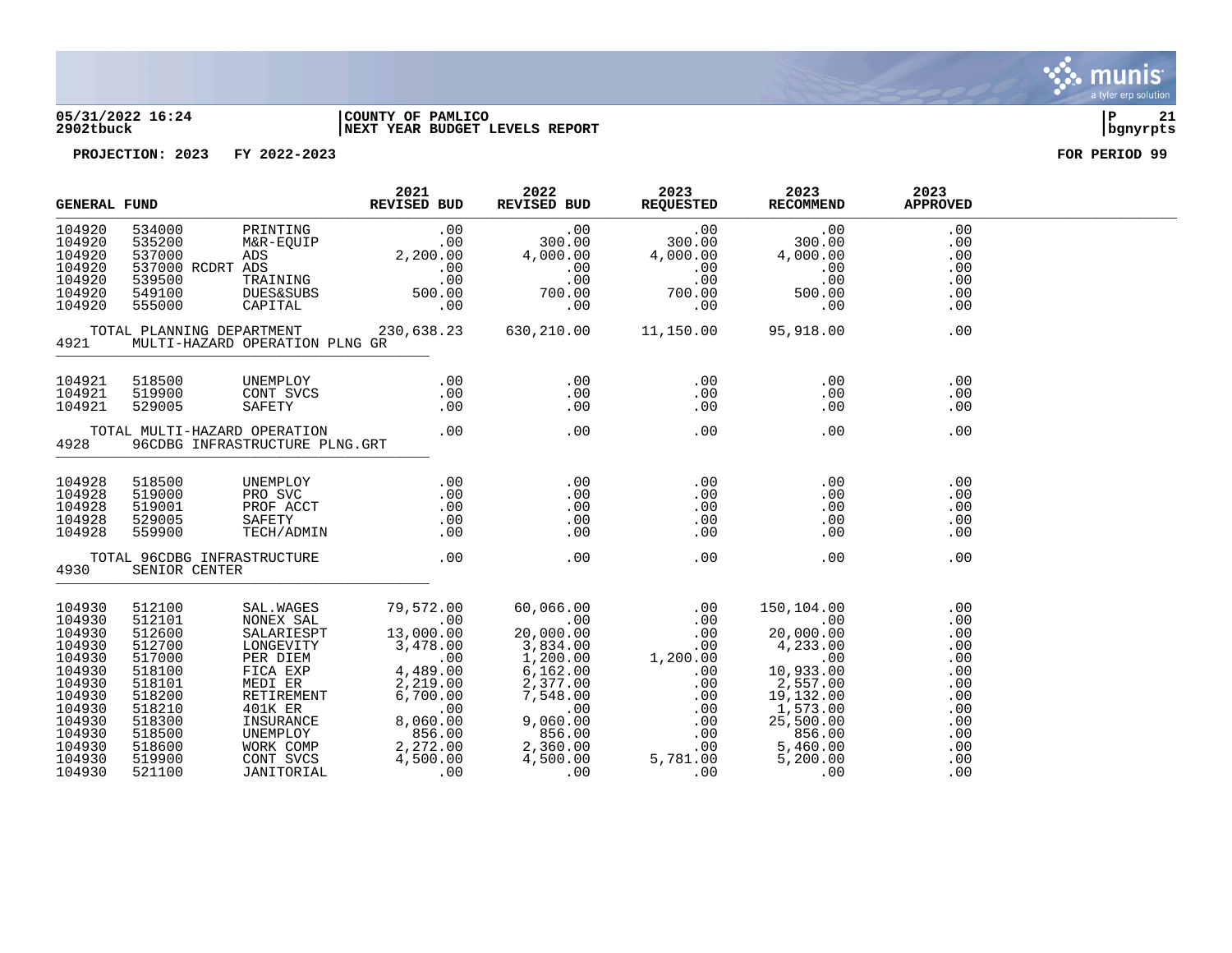

### **05/31/2022 16:24 |COUNTY OF PAMLICO |P 22 2902tbuck |NEXT YEAR BUDGET LEVELS REPORT |bgnyrpts**

|        | REVISED BUD<br><b>GENERAL FUND</b><br>$\begin{tabular}{l c c c c} \textbf{FMO} & \textbf{RAV126B} & \textbf{RAV126B} & \textbf{RAV26B} & \textbf{RAV26B} & \textbf{RGO} & \textbf{RGO} & \textbf{RAO} & \textbf{RAO} & \textbf{RAO} & \textbf{RAO} & \textbf{RAO} & \textbf{RAO} & \textbf{RAO} & \textbf{RAO} & \textbf{RAO} & \textbf{RAO} & \textbf{RAO} & \textbf{RAO} & \textbf{RAO} & \textbf{RAO} & \textbf{RAO} & \textbf{RAO} & \textbf{RAO$ |                   | 2021 | 2022 2023 2023<br>REVISED BUD REQUESTED RECOMMEND |                                                                | 2023<br><b>APPROVED</b> |  |
|--------|-------------------------------------------------------------------------------------------------------------------------------------------------------------------------------------------------------------------------------------------------------------------------------------------------------------------------------------------------------------------------------------------------------------------------------------------------------|-------------------|------|---------------------------------------------------|----------------------------------------------------------------|-------------------------|--|
| 104930 |                                                                                                                                                                                                                                                                                                                                                                                                                                                       |                   |      |                                                   |                                                                | .00                     |  |
| 104930 |                                                                                                                                                                                                                                                                                                                                                                                                                                                       |                   |      |                                                   |                                                                | .00                     |  |
| 104930 |                                                                                                                                                                                                                                                                                                                                                                                                                                                       |                   |      |                                                   |                                                                | .00                     |  |
| 104930 |                                                                                                                                                                                                                                                                                                                                                                                                                                                       |                   |      |                                                   |                                                                | .00                     |  |
| 104930 |                                                                                                                                                                                                                                                                                                                                                                                                                                                       |                   |      |                                                   |                                                                | .00                     |  |
| 104930 |                                                                                                                                                                                                                                                                                                                                                                                                                                                       |                   |      |                                                   |                                                                | .00                     |  |
| 104930 |                                                                                                                                                                                                                                                                                                                                                                                                                                                       |                   |      |                                                   |                                                                | .00                     |  |
| 104930 |                                                                                                                                                                                                                                                                                                                                                                                                                                                       |                   |      |                                                   |                                                                | .00                     |  |
| 104930 |                                                                                                                                                                                                                                                                                                                                                                                                                                                       |                   |      |                                                   |                                                                | .00                     |  |
| 104930 |                                                                                                                                                                                                                                                                                                                                                                                                                                                       |                   |      |                                                   |                                                                | .00                     |  |
| 104930 |                                                                                                                                                                                                                                                                                                                                                                                                                                                       |                   |      |                                                   |                                                                | .00                     |  |
| 104930 |                                                                                                                                                                                                                                                                                                                                                                                                                                                       |                   |      |                                                   |                                                                | .00                     |  |
| 104930 |                                                                                                                                                                                                                                                                                                                                                                                                                                                       |                   |      |                                                   |                                                                | .00                     |  |
| 104930 |                                                                                                                                                                                                                                                                                                                                                                                                                                                       |                   |      |                                                   |                                                                | .00                     |  |
| 104930 |                                                                                                                                                                                                                                                                                                                                                                                                                                                       |                   |      |                                                   |                                                                | .00                     |  |
| 104930 |                                                                                                                                                                                                                                                                                                                                                                                                                                                       |                   |      |                                                   |                                                                | .00                     |  |
| 104930 |                                                                                                                                                                                                                                                                                                                                                                                                                                                       |                   |      |                                                   |                                                                | .00                     |  |
| 104930 |                                                                                                                                                                                                                                                                                                                                                                                                                                                       |                   |      |                                                   |                                                                | .00                     |  |
| 104930 |                                                                                                                                                                                                                                                                                                                                                                                                                                                       |                   |      |                                                   |                                                                | .00                     |  |
| 104930 |                                                                                                                                                                                                                                                                                                                                                                                                                                                       |                   |      |                                                   |                                                                | .00                     |  |
| 104930 |                                                                                                                                                                                                                                                                                                                                                                                                                                                       |                   |      |                                                   |                                                                | .00                     |  |
| 104930 |                                                                                                                                                                                                                                                                                                                                                                                                                                                       |                   |      |                                                   |                                                                | .00                     |  |
| 104930 |                                                                                                                                                                                                                                                                                                                                                                                                                                                       |                   |      |                                                   |                                                                | .00                     |  |
| 104930 |                                                                                                                                                                                                                                                                                                                                                                                                                                                       |                   |      |                                                   |                                                                | .00                     |  |
| 104930 |                                                                                                                                                                                                                                                                                                                                                                                                                                                       |                   |      |                                                   |                                                                | .00                     |  |
| 104930 |                                                                                                                                                                                                                                                                                                                                                                                                                                                       |                   |      |                                                   |                                                                | .00                     |  |
| 104930 |                                                                                                                                                                                                                                                                                                                                                                                                                                                       |                   |      |                                                   |                                                                | .00                     |  |
| 104930 |                                                                                                                                                                                                                                                                                                                                                                                                                                                       |                   |      |                                                   |                                                                | .00                     |  |
| 104930 |                                                                                                                                                                                                                                                                                                                                                                                                                                                       |                   |      |                                                   |                                                                | .00                     |  |
| 104930 |                                                                                                                                                                                                                                                                                                                                                                                                                                                       |                   |      |                                                   |                                                                | .00                     |  |
| 104930 |                                                                                                                                                                                                                                                                                                                                                                                                                                                       |                   |      |                                                   |                                                                | .00                     |  |
| 104930 |                                                                                                                                                                                                                                                                                                                                                                                                                                                       |                   |      |                                                   |                                                                | .00                     |  |
| 104930 |                                                                                                                                                                                                                                                                                                                                                                                                                                                       |                   |      |                                                   |                                                                | .00                     |  |
| 104930 |                                                                                                                                                                                                                                                                                                                                                                                                                                                       |                   |      |                                                   |                                                                | .00                     |  |
| 104930 |                                                                                                                                                                                                                                                                                                                                                                                                                                                       |                   |      |                                                   |                                                                | .00                     |  |
| 104930 |                                                                                                                                                                                                                                                                                                                                                                                                                                                       |                   |      |                                                   |                                                                | .00                     |  |
| 104930 |                                                                                                                                                                                                                                                                                                                                                                                                                                                       |                   |      |                                                   |                                                                | .00                     |  |
| 104930 |                                                                                                                                                                                                                                                                                                                                                                                                                                                       |                   |      |                                                   |                                                                | .00                     |  |
| 104930 |                                                                                                                                                                                                                                                                                                                                                                                                                                                       |                   |      |                                                   |                                                                | .00                     |  |
| 104930 |                                                                                                                                                                                                                                                                                                                                                                                                                                                       |                   |      |                                                   |                                                                | .00                     |  |
| 104930 |                                                                                                                                                                                                                                                                                                                                                                                                                                                       |                   |      |                                                   |                                                                | .00                     |  |
|        |                                                                                                                                                                                                                                                                                                                                                                                                                                                       |                   |      |                                                   | TOTAL SENIOR CENTER 200,986.00 202,216.00 39,411.00 273,778.00 | .00                     |  |
| 4931   | HCCBG                                                                                                                                                                                                                                                                                                                                                                                                                                                 |                   |      |                                                   |                                                                |                         |  |
| 104931 |                                                                                                                                                                                                                                                                                                                                                                                                                                                       | 512100 SAL. WAGES |      | $00$ . $00$ . $00$                                | $\overline{00}$                                                | .00                     |  |
|        |                                                                                                                                                                                                                                                                                                                                                                                                                                                       |                   |      |                                                   |                                                                |                         |  |

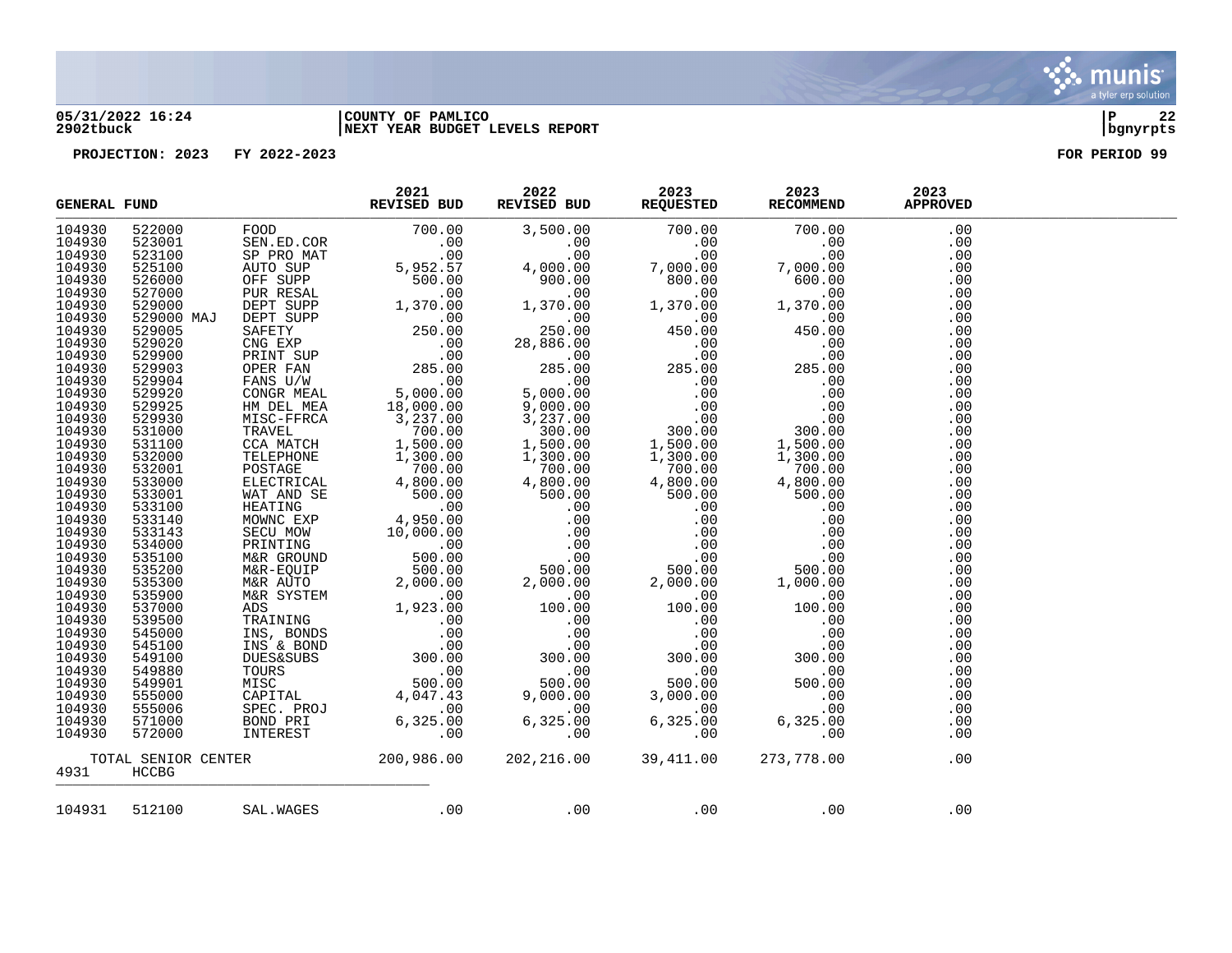

#### **05/31/2022 16:24 |COUNTY OF PAMLICO |P 23 2902tbuck |NEXT YEAR BUDGET LEVELS REPORT |bgnyrpts**

|        | <b>GENERAL FUND</b><br>NONEX SAL 200.00<br>NEXTRIESPT 36,000.00 23,712.00 23,712.00 23,712.00<br>NEXTRIESPT 1,000.00 1,400.00 1,400.00 1,400.00<br>NEXTRIENS 1,400.00 1,400.00 1,400.00 1,400.00 0<br>NEXTRIENS 30.000 1,400.00 1,400.00 1,400.00 0<br>NEXTRIEN |                                 | 2021<br>REVISED BUD | 2022<br>REVISED BUD | 2023<br>REQUESTED | 2023<br>RECOMMEND | 2023<br><b>APPROVED</b> |  |
|--------|-----------------------------------------------------------------------------------------------------------------------------------------------------------------------------------------------------------------------------------------------------------------|---------------------------------|---------------------|---------------------|-------------------|-------------------|-------------------------|--|
| 104931 | 512101                                                                                                                                                                                                                                                          |                                 |                     |                     |                   |                   | .00                     |  |
| 104931 | 512600                                                                                                                                                                                                                                                          |                                 |                     |                     |                   |                   | .00                     |  |
| 104931 | 518100                                                                                                                                                                                                                                                          |                                 |                     |                     |                   |                   | .00                     |  |
| 104931 | 518101                                                                                                                                                                                                                                                          |                                 |                     |                     |                   |                   | .00                     |  |
| 104931 | 518200                                                                                                                                                                                                                                                          |                                 |                     |                     |                   |                   | .00                     |  |
| 104931 | 518300                                                                                                                                                                                                                                                          |                                 |                     |                     |                   |                   | .00                     |  |
| 104931 | 518500                                                                                                                                                                                                                                                          |                                 |                     |                     |                   |                   | .00                     |  |
| 104931 | 518600                                                                                                                                                                                                                                                          |                                 |                     |                     |                   |                   | .00                     |  |
| 104931 | 519300                                                                                                                                                                                                                                                          |                                 |                     |                     |                   |                   | .00                     |  |
| 104931 | 519900                                                                                                                                                                                                                                                          |                                 |                     |                     |                   |                   | .00                     |  |
| 104931 | 522000                                                                                                                                                                                                                                                          |                                 |                     |                     |                   |                   | .00                     |  |
| 104931 | 526000                                                                                                                                                                                                                                                          |                                 |                     |                     |                   |                   | .00                     |  |
| 104931 | 529000                                                                                                                                                                                                                                                          |                                 |                     |                     |                   |                   | .00                     |  |
| 104931 | 531000                                                                                                                                                                                                                                                          |                                 |                     |                     |                   |                   | .00                     |  |
| 104931 | 532000                                                                                                                                                                                                                                                          |                                 |                     |                     |                   |                   | .00                     |  |
| 104931 | 532001                                                                                                                                                                                                                                                          |                                 |                     |                     |                   |                   | .00                     |  |
| 104931 | 533000                                                                                                                                                                                                                                                          |                                 |                     |                     |                   |                   | .00                     |  |
| 104931 | 537000                                                                                                                                                                                                                                                          |                                 |                     |                     |                   |                   | .00                     |  |
| 104931 | 539500                                                                                                                                                                                                                                                          |                                 |                     |                     |                   |                   | .00                     |  |
|        | TOTAL HCCBG                                                                                                                                                                                                                                                     | $40,870.00$ 29,386.00 29,286.00 |                     |                     |                   | 29,286.00         | .00                     |  |
| 4932   | CARE MANAGEMENT                                                                                                                                                                                                                                                 |                                 |                     |                     |                   |                   |                         |  |
| 104932 | 512100                                                                                                                                                                                                                                                          |                                 |                     |                     |                   |                   | .00                     |  |
| 104932 | 512101                                                                                                                                                                                                                                                          |                                 |                     |                     |                   |                   | .00                     |  |
| 104932 | 512600                                                                                                                                                                                                                                                          |                                 |                     |                     |                   |                   | .00                     |  |
| 104932 | 512700                                                                                                                                                                                                                                                          |                                 |                     |                     |                   |                   | .00                     |  |
| 104932 | 518100                                                                                                                                                                                                                                                          |                                 |                     |                     |                   |                   | .00                     |  |
| 104932 | 518101                                                                                                                                                                                                                                                          |                                 |                     |                     |                   |                   | .00                     |  |
| 104932 | 518200                                                                                                                                                                                                                                                          |                                 |                     |                     |                   |                   | .00                     |  |
| 104932 | 518210                                                                                                                                                                                                                                                          |                                 |                     |                     |                   |                   | .00                     |  |
| 104932 | 518300                                                                                                                                                                                                                                                          |                                 |                     |                     |                   |                   | .00                     |  |
| 104932 | 518500                                                                                                                                                                                                                                                          |                                 |                     |                     |                   |                   | .00                     |  |
| 104932 | 518600                                                                                                                                                                                                                                                          |                                 |                     |                     |                   |                   | .00                     |  |
| 104932 | 519000                                                                                                                                                                                                                                                          |                                 |                     |                     |                   |                   | .00                     |  |
| 104932 | 519900                                                                                                                                                                                                                                                          |                                 |                     |                     |                   |                   | .00                     |  |
| 104932 | 519901                                                                                                                                                                                                                                                          |                                 |                     |                     |                   |                   | .00                     |  |
| 104932 | 526000                                                                                                                                                                                                                                                          |                                 |                     |                     |                   |                   | .00                     |  |
| 104932 | 529000                                                                                                                                                                                                                                                          |                                 |                     |                     |                   |                   | .00                     |  |
| 104932 | 531000                                                                                                                                                                                                                                                          |                                 |                     |                     |                   |                   | .00                     |  |
| 104932 | 532000                                                                                                                                                                                                                                                          |                                 |                     |                     |                   |                   | .00                     |  |
| 104932 | 532001                                                                                                                                                                                                                                                          |                                 |                     |                     |                   | .00               | .00                     |  |
| 104932 | 533000                                                                                                                                                                                                                                                          |                                 |                     |                     |                   | .00               | .00                     |  |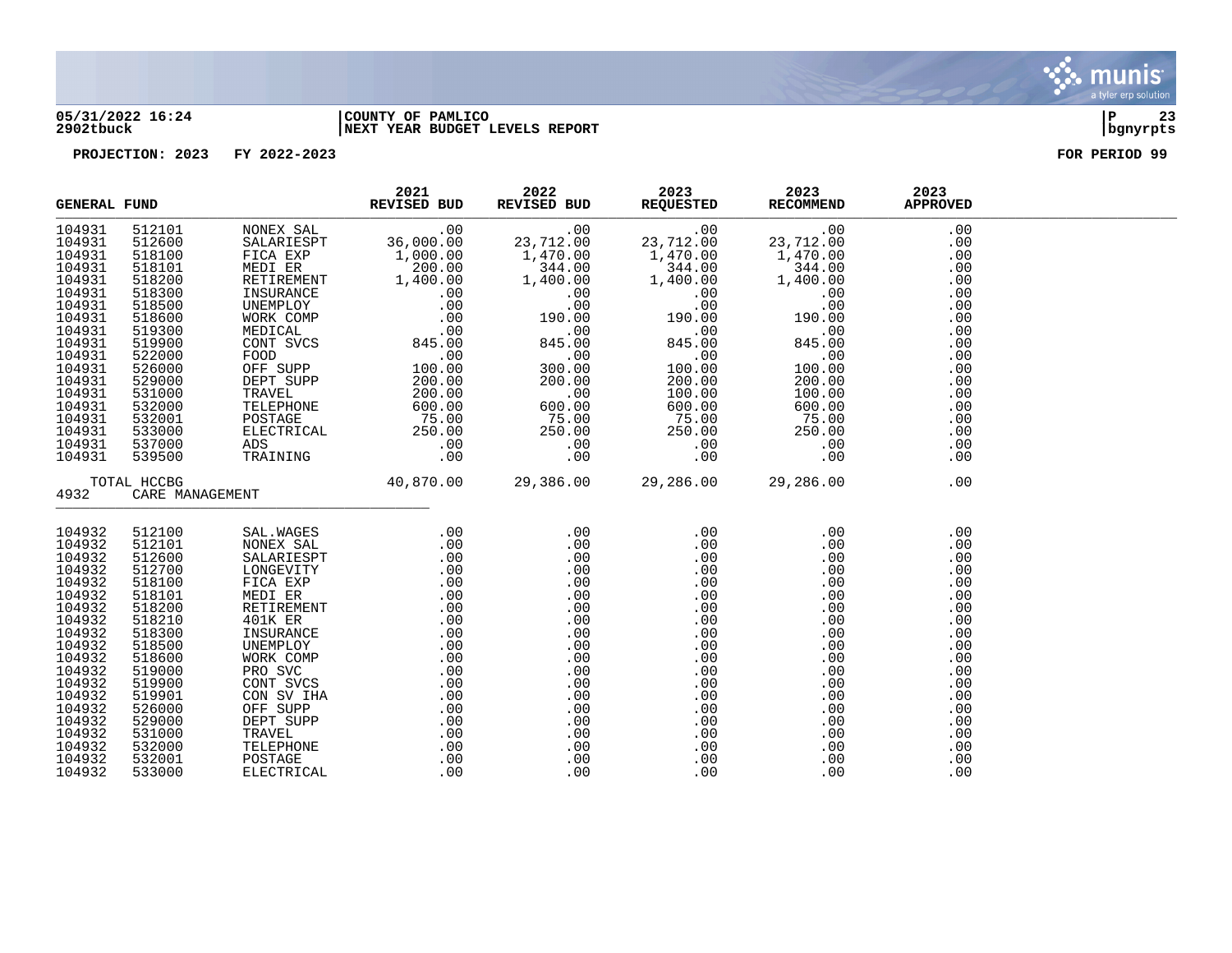

#### **05/31/2022 16:24 |COUNTY OF PAMLICO |P 24 2902tbuck |NEXT YEAR BUDGET LEVELS REPORT |bgnyrpts**



| <b>GENERAL FUND</b>                                                                                                            |                                                                                                                                |                        | 2021<br>REVISED BUD | 2022 | 2023<br>REVISED BUD REQUESTED RECOMMEND | 2023                                                      | 2023<br><b>APPROVED</b>                                                                                                    |  |
|--------------------------------------------------------------------------------------------------------------------------------|--------------------------------------------------------------------------------------------------------------------------------|------------------------|---------------------|------|-----------------------------------------|-----------------------------------------------------------|----------------------------------------------------------------------------------------------------------------------------|--|
| 104932<br>104932<br>104932                                                                                                     |                                                                                                                                |                        |                     |      |                                         | $\begin{array}{c} . & 00 \\ . & 00 \\ . & 00 \end{array}$ | .00<br>.00<br>.00                                                                                                          |  |
| 4933                                                                                                                           | TOTAL CARE MANAGEMENT                                                                                                          | NRCOG HEALTH PROMOTION | $\frac{1}{T}$ 00.   |      | .00                                     | .00                                                       | .00                                                                                                                        |  |
|                                                                                                                                |                                                                                                                                |                        |                     |      |                                         |                                                           | .00<br>.00<br>.00<br>.00<br>.00<br>.00<br>.00<br>.00<br>.00<br>.00<br>.00<br>.00<br>.00<br>.00<br>.00<br>.00<br>.00<br>.00 |  |
| 4934                                                                                                                           | NRCOG NUTRITION                                                                                                                |                        |                     |      |                                         |                                                           | .00                                                                                                                        |  |
| 104934<br>104934<br>104934<br>104934<br>104934<br>104934<br>104934<br>104934<br>104934<br>104934<br>104934<br>104934<br>104934 | 512100<br>512101<br>512700<br>518100<br>518101<br>518200<br>518210<br>518300<br>518500<br>518600<br>519900<br>521100<br>522000 |                        |                     |      |                                         |                                                           | .00<br>.00<br>.00<br>.00<br>.00<br>.00<br>.00<br>.00<br>.00<br>.00<br>.00<br>.00<br>.00                                    |  |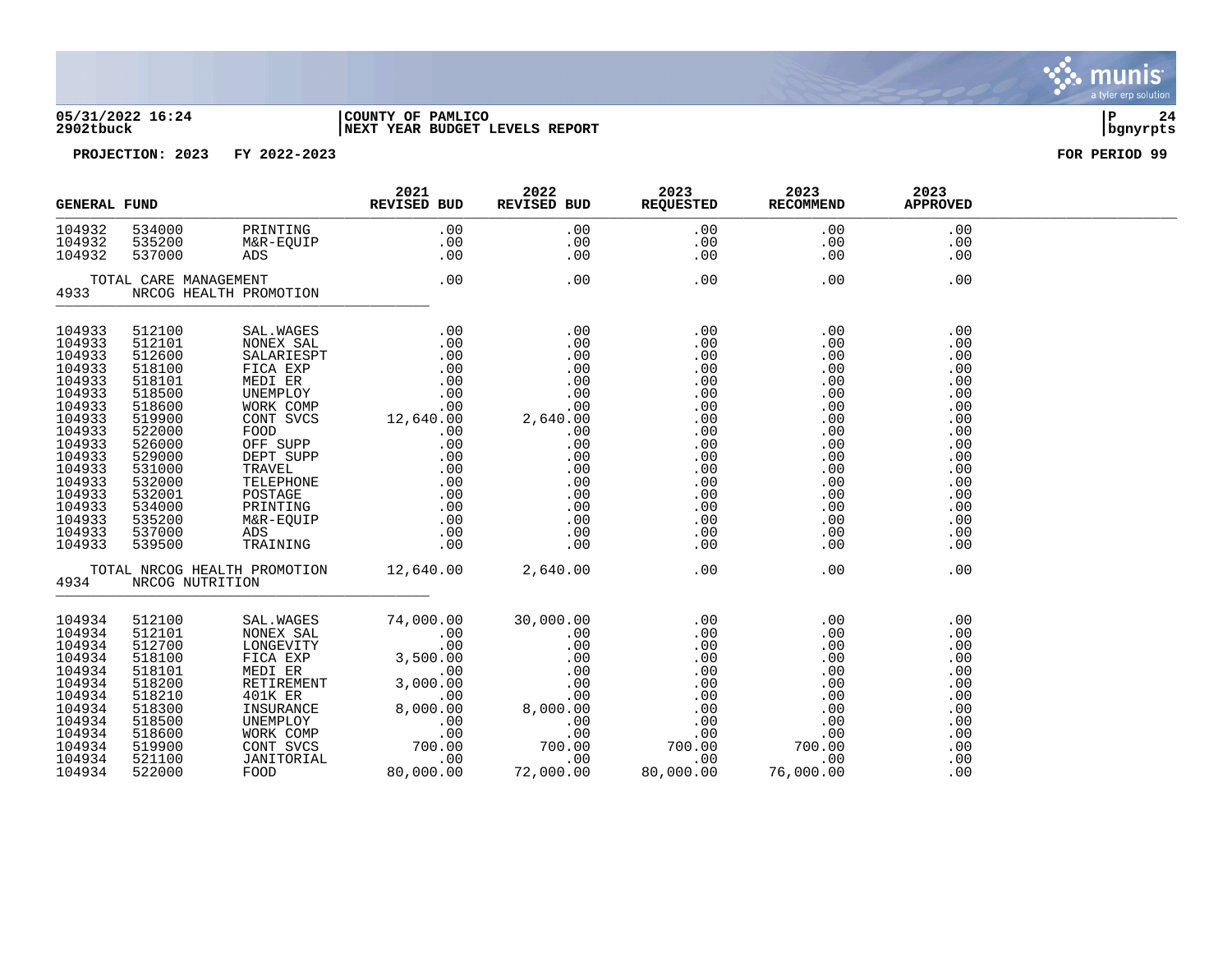

#### **05/31/2022 16:24 |COUNTY OF PAMLICO |P 25 2902tbuck |NEXT YEAR BUDGET LEVELS REPORT |bgnyrpts**

| <b>GENERAL FUND</b>                                                                                                                      |                                                                                                                                                               |                                                                                                                                                                                                                                                | 2021<br><b>REVISED BUD</b>                                                                                                                                                                                                                                                                    | 2022 | 2023<br>REVISED BUD REQUESTED RECOMMEND | 2023                                                                              | 2023<br><b>APPROVED</b>                                                                               |  |
|------------------------------------------------------------------------------------------------------------------------------------------|---------------------------------------------------------------------------------------------------------------------------------------------------------------|------------------------------------------------------------------------------------------------------------------------------------------------------------------------------------------------------------------------------------------------|-----------------------------------------------------------------------------------------------------------------------------------------------------------------------------------------------------------------------------------------------------------------------------------------------|------|-----------------------------------------|-----------------------------------------------------------------------------------|-------------------------------------------------------------------------------------------------------|--|
| 104934<br>104934<br>104934<br>104934<br>104934<br>104934<br>104934<br>104934<br>104934<br>104934<br>104934<br>104934                     | 523100<br>525100<br>526000<br>529000<br>531000<br>532000<br>532001<br>533000<br>533001<br>537000<br>538100<br>539500                                          |                                                                                                                                                                                                                                                |                                                                                                                                                                                                                                                                                               |      |                                         |                                                                                   | .00<br>.00<br>.00<br>.00<br>.00<br>.00<br>.00<br>.00<br>.00<br>.00<br>.00<br>.00                      |  |
| 4935                                                                                                                                     | NRCOG LEGAL                                                                                                                                                   | TOTAL NRCOG NUTRITION 175,980.00 117,480.00 87,980.00 83,980.00                                                                                                                                                                                |                                                                                                                                                                                                                                                                                               |      |                                         |                                                                                   | .00                                                                                                   |  |
| 104935<br>104935<br>104935<br>104935<br>104935<br>104935<br>104935<br>104935<br>104935<br>104935<br>104935<br>104935<br>104935<br>104935 | 512100<br>512101<br>518100<br>518101<br>518200<br>518210<br>518300<br>518500<br>518600<br>519200<br>519900<br>529000<br>531000<br>532001<br>TOTAL NRCOG LEGAL | 3AL.WAGES .00 .00 .00 .00<br>NONEX SAL .00 .00 .00 .00<br>FICA EXP .00 .00 .00 .00<br>MEDI ER .00 .00 .00 .00<br>RETIREMENT .00 .00 .00 .00<br>401K ER .00 .00 .00 .00<br>INSURANCE .00 .00 .00 .00<br>UNEMPLOY .00 .00 .00 .00<br>UNEMPLOY .0 | .00                                                                                                                                                                                                                                                                                           | .00  | .00                                     | .00                                                                               | .00<br>.00<br>.00<br>.00<br>.00<br>.00<br>.00<br>.00<br>.00<br>.00<br>.00<br>.00<br>.00<br>.00<br>.00 |  |
| 4936                                                                                                                                     |                                                                                                                                                               | SENIOR CENTER OUTREACH                                                                                                                                                                                                                         |                                                                                                                                                                                                                                                                                               |      |                                         |                                                                                   |                                                                                                       |  |
| 104936<br>104936<br>104936<br>104936<br>104936<br>104936<br>104936<br>104936                                                             | 512100<br>512101<br>512600<br>518100<br>518101<br>518500<br>518600<br>519900                                                                                  | SAL.WAGES<br>NONEX SAL<br>SALARIESPT<br>FICA EXP<br>MEDI ER<br>UNEMPLOY<br>WORK COMP<br>CONT SVCS                                                                                                                                              | $\begin{array}{ccccc} \text{S} & & & .00 & & .00 \\ \text{I} & & & .00 & & .00 \\ \text{P} \text{T} & & & .00 & & .00 \\ \text{P} \text{T} & & & .00 & & .00 \\ & & .00 & & & .00 \\ & & & .00 & & & .00 \\ \text{I} \text{P} & & & .00 & & .00 \\ \text{S} & & & .00 & & .00 \\ \end{array}$ |      |                                         | .00<br>$\begin{array}{r} .00\ 00\ 00\ 00\ 00\ 00\ 00\ 00\ 00\ \end{array}$<br>.00 | .00<br>.00<br>.00<br>.00<br>.00<br>.00<br>.00<br>.00                                                  |  |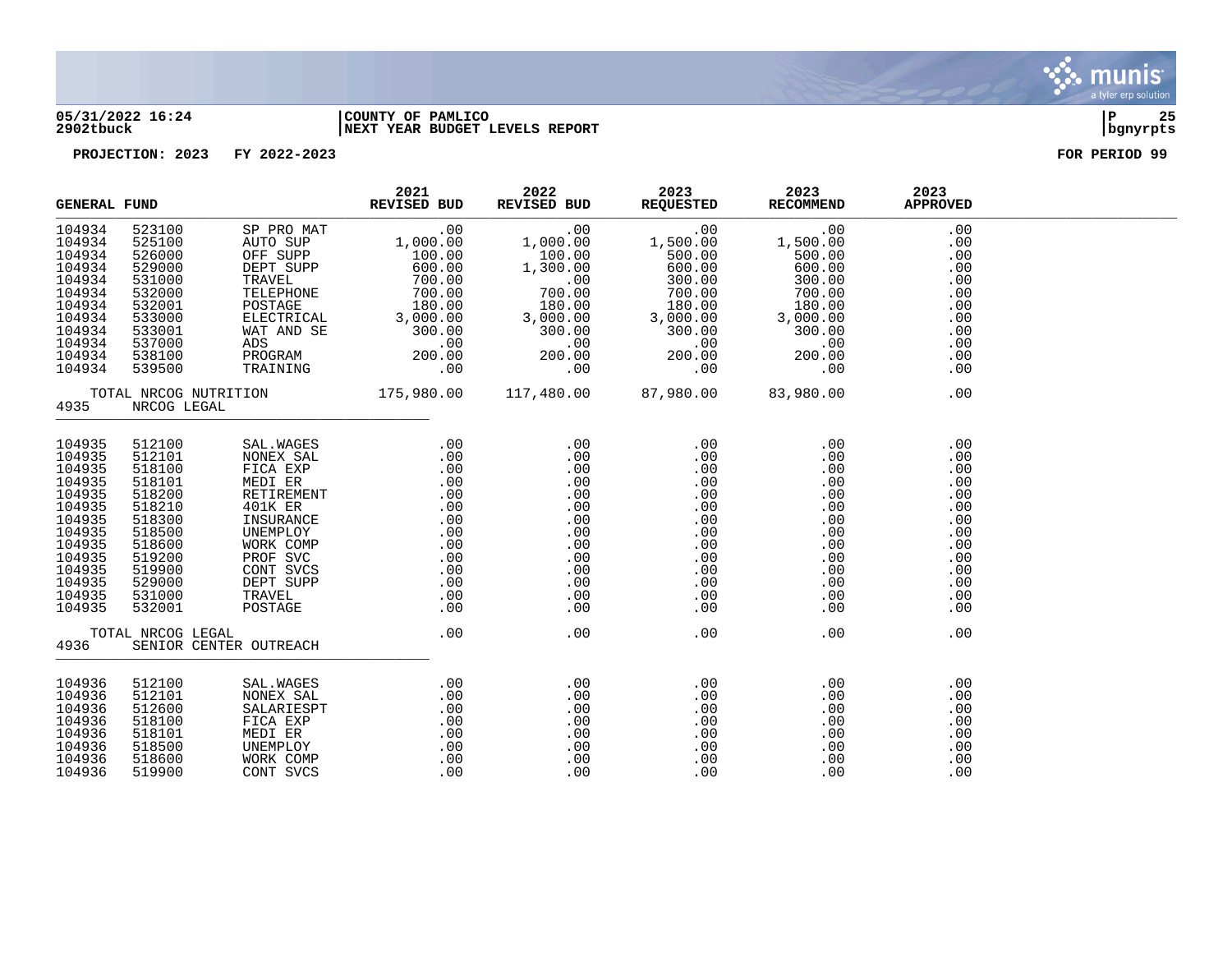

#### **05/31/2022 16:24 |COUNTY OF PAMLICO |P 26 2902tbuck |NEXT YEAR BUDGET LEVELS REPORT |bgnyrpts**

| <b>GENERAL FUND</b>                                                                                                                                |                                                                                                                                                    |                                                                                                                                                                                                                                                                    | 2021<br>REVISED BUD                                                                                                        | 2022<br>REVISED BUD                                                                                                                                                                                                                                    | 2023<br><b>REQUESTED</b>                                                                           | 2023<br><b>RECOMMEND</b>                                                                                                                            | 2023<br><b>APPROVED</b>                                                                               |  |
|----------------------------------------------------------------------------------------------------------------------------------------------------|----------------------------------------------------------------------------------------------------------------------------------------------------|--------------------------------------------------------------------------------------------------------------------------------------------------------------------------------------------------------------------------------------------------------------------|----------------------------------------------------------------------------------------------------------------------------|--------------------------------------------------------------------------------------------------------------------------------------------------------------------------------------------------------------------------------------------------------|----------------------------------------------------------------------------------------------------|-----------------------------------------------------------------------------------------------------------------------------------------------------|-------------------------------------------------------------------------------------------------------|--|
| 104936<br>104936<br>104936<br>104936<br>104936                                                                                                     | 529000<br>531000<br>532000<br>532001<br>537000                                                                                                     |                                                                                                                                                                                                                                                                    | $\begin{tabular}{lcl} DEPT & SUPP & .00 \\ TRAVEL & .00 \\ TELEPHONE & .00 \\ POSTAGE & .00 \\ ADS & .00 \\ \end{tabular}$ | $\begin{array}{c} 0.00\ 0.00\ 0.00\ 0.00\ 0.00\ \end{array}$                                                                                                                                                                                           | .00<br>.00<br>.00<br>.00<br>.00                                                                    | .00<br>.00<br>$\begin{array}{c} .00\ 0.00\ 0.00\ 0.00 \end{array}$                                                                                  | .00<br>.00<br>.00<br>.00<br>.00                                                                       |  |
| TOTAL SENIOR CENTER OUTREACH .00<br>4937 SMALL HOME REPAIR                                                                                         |                                                                                                                                                    |                                                                                                                                                                                                                                                                    | .00                                                                                                                        | .00                                                                                                                                                                                                                                                    | .00                                                                                                | .00                                                                                                                                                 |                                                                                                       |  |
| 104937<br>104937<br>104937<br>104937<br>104937<br>104937<br>104937<br>104937<br>104937<br>104937<br>104937<br>104937<br>104937<br>104937<br>104937 | 512100<br>512101<br>512700<br>518100<br>518101<br>518200<br>518210<br>518300<br>518500<br>518600<br>519900<br>522000<br>526000<br>529000<br>558000 | 3AL.WAGES<br>NONEX SAL. .00<br>NONEX SAL. .00<br>LONGEVITY<br>LONGEVITY<br>MEDI ER<br>MEDI ERR<br>MEDI ERR<br>MEDI ERR<br>MEDI ERRENT<br>MEDI ERRENT<br>MEDIT ERRENT<br>MEDIT ERRENT<br>MEDIT ERRENT<br>MEDIT ERRENT<br>MEDIT CONFIDENCE<br>TRISURATE:<br>00<br>MO |                                                                                                                            |                                                                                                                                                                                                                                                        |                                                                                                    |                                                                                                                                                     | .00<br>.00<br>.00<br>.00<br>.00<br>.00<br>.00<br>.00<br>.00<br>.00<br>.00<br>.00<br>.00<br>.00<br>.00 |  |
|                                                                                                                                                    | 4938 ARRA Nutrition                                                                                                                                | TOTAL SMALL HOME REPAIR 6,000.00 4,000.00 8,000.00 8,000.00 8,000.00                                                                                                                                                                                               |                                                                                                                            |                                                                                                                                                                                                                                                        |                                                                                                    |                                                                                                                                                     | .00                                                                                                   |  |
| 104938<br>104938<br>104938<br>104938<br>104938<br>104938<br>104938<br>104938<br>104938<br>104938<br>104938<br>104938<br>104938<br>104938           | 512100<br>512101<br>512600<br>518100<br>518101<br>518200<br>518210<br>518300<br>518500<br>518600<br>519900<br>522000<br>529000<br>531000           |                                                                                                                                                                                                                                                                    |                                                                                                                            | 3AL.WAGES .00 .00<br>NONEX SAL .00 .00 .00<br>FICA EXP .00 .00 .00<br>FICA EXP .00 .00<br>MEDI ER .00 .00<br>AUIK ER .00 .00<br>401K ER .00 .00<br>INSURANCE .00 .00<br>UNEMPLOY .00 .00<br>UNEMPLOY .00 .00<br>CONT SVCS .00 .00<br>COD .00 .00<br>PO | $.00$<br>$.00$<br>.00<br>.00<br>.00<br>.00<br>.00<br>.00<br>.00<br>.00<br>.00<br>.00<br>.00<br>.00 | .00<br>$\begin{array}{c} 0.00\ 0.00\ 0.00\ 0.00\ 0.00\ 0.00\ 0.00\ 0.00\ 0.00\ 0.00\ 0.00\ 0.00\ 0.00\ 0.00\ 0.00\ 0.00\ \end{array}$<br>.00<br>.00 | .00<br>.00<br>.00<br>.00<br>.00<br>.00<br>.00<br>.00<br>.00<br>.00<br>.00<br>.00<br>.00<br>.00        |  |

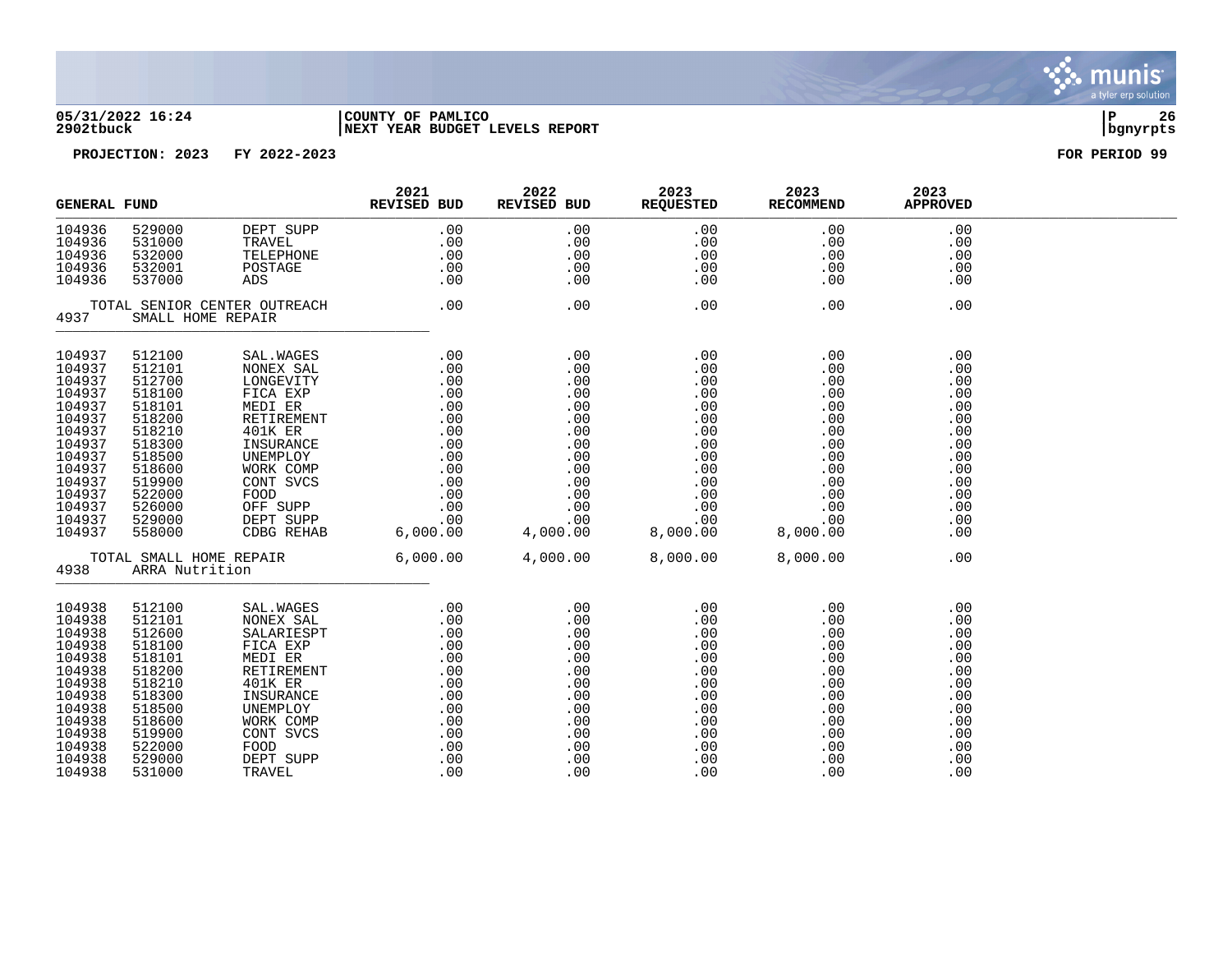

#### **05/31/2022 16:24 |COUNTY OF PAMLICO |P 27 2902tbuck |NEXT YEAR BUDGET LEVELS REPORT |bgnyrpts**

| <b>GENERAL FUND</b>                                                                                                  |                                                                                                                      |                                                                                                                                                                           | 2021<br>REVISED BUD                                                                                                | 2022<br>REVISED BUD                                                                                      | 2023<br><b>REQUESTED</b>                                                                | 2023<br><b>RECOMMEND</b>                                                                | 2023<br><b>APPROVED</b>                                                                 |  |
|----------------------------------------------------------------------------------------------------------------------|----------------------------------------------------------------------------------------------------------------------|---------------------------------------------------------------------------------------------------------------------------------------------------------------------------|--------------------------------------------------------------------------------------------------------------------|----------------------------------------------------------------------------------------------------------|-----------------------------------------------------------------------------------------|-----------------------------------------------------------------------------------------|-----------------------------------------------------------------------------------------|--|
| 104938<br>104938<br>104938<br>104938<br>104938                                                                       | 532000<br>532001<br>534000<br>537000<br>539500                                                                       | TELEPHONE<br>POSTAGE<br>PRINTING<br>ADS<br>TRAINING                                                                                                                       | .00<br>.00<br>$0.00$<br>.00.00                                                                                     | .00<br>.00<br>.00<br>.00<br>.00                                                                          | .00<br>.00<br>.00<br>.00<br>.00                                                         | .00<br>.00<br>.00<br>.00<br>.00                                                         | .00<br>.00<br>.00<br>.00<br>.00                                                         |  |
| 4939                                                                                                                 | TOTAL ARRA Nutrition                                                                                                 | ALZHEIMERS DIVISION OF AGING                                                                                                                                              | .00                                                                                                                | .00                                                                                                      | .00                                                                                     | .00                                                                                     | .00                                                                                     |  |
| 104939<br>104939<br>104939<br>104939<br>104939<br>104939<br>104939<br>104939<br>104939<br>104939                     | 512600<br>518100<br>518101<br>518500<br>518600<br>522000<br>529000<br>531000<br>532000<br>532001                     | SALARIESPT<br>FICA EXP<br>MEDI ER<br>UNEMPLOY<br>WORK COMP<br>FOOD<br>DEPT SUPP<br>TRAVEL<br>TELEPHONE<br>POSTAGE                                                         | $\begin{array}{cccc}\n & . & 0 & 0 \\  & . & 0 & 0 \\  & . & 0 & 0 \\  & . & . & . & 0\n\end{array}$<br>.00<br>.00 | .00<br>.00<br>.00<br>.00<br>.00<br>.00<br>.00<br>.00<br>.00<br>.00                                       | .00<br>.00<br>.00<br>.00<br>.00<br>.00<br>.00<br>.00<br>.00<br>.00                      | .00<br>.00<br>.00<br>.00<br>.00<br>.00<br>.00<br>.00<br>.00<br>.00                      | .00<br>.00<br>.00<br>.00<br>.00<br>.00<br>.00<br>.00<br>.00<br>.00                      |  |
| 4940                                                                                                                 |                                                                                                                      | TOTAL ALZHEIMERS DIVISION OF<br>NC DOA SPECIAL APPROPRIATION                                                                                                              | .00                                                                                                                | .00                                                                                                      | .00                                                                                     | .00                                                                                     | .00                                                                                     |  |
| 104940<br>104940<br>104940<br>104940<br>104940<br>104940<br>104940<br>104940<br>104940<br>104940<br>104940<br>104940 | 512600<br>518100<br>518101<br>518500<br>518600<br>519900<br>529000<br>531000<br>532000<br>534000<br>537000<br>555000 | SALARIESPT<br>FICA EXP<br>MEDI ER<br>UNEMPLOY<br>WORK COMP<br>CONT SVCS<br>DEPT SUPP<br>TRAVEL<br>TELEPHONE<br>PRINTING<br>ADS<br>CAPITAL<br>TOTAL NC DOA SPECIAL APPROPR | .00<br>.00<br>.00<br>.00<br>.00<br>.00<br>.00<br>.00<br>.00<br>.00<br>.00                                          | .00<br>.00<br>.00<br>$0.00$<br>.00<br>.00<br>.00<br>.00<br>.00<br>.00<br>.00<br>.00<br>.00<br>.00<br>.00 | .00<br>.00<br>.00<br>.00<br>.00<br>.00<br>.00<br>.00<br>.00<br>.00<br>.00<br>.00<br>.00 | .00<br>.00<br>.00<br>.00<br>.00<br>.00<br>.00<br>.00<br>.00<br>.00<br>.00<br>.00<br>.00 | .00<br>.00<br>.00<br>.00<br>.00<br>.00<br>.00<br>.00<br>.00<br>.00<br>.00<br>.00<br>.00 |  |
| 4941                                                                                                                 |                                                                                                                      | GRANDPARENT SUPPORT                                                                                                                                                       |                                                                                                                    |                                                                                                          |                                                                                         |                                                                                         |                                                                                         |  |
| 104941<br>104941                                                                                                     | 512600<br>518100                                                                                                     | SALARIESPT<br>FICA EXP                                                                                                                                                    | .00<br>.00                                                                                                         | .00<br>.00                                                                                               | .00<br>.00                                                                              | .00<br>.00                                                                              | .00<br>.00                                                                              |  |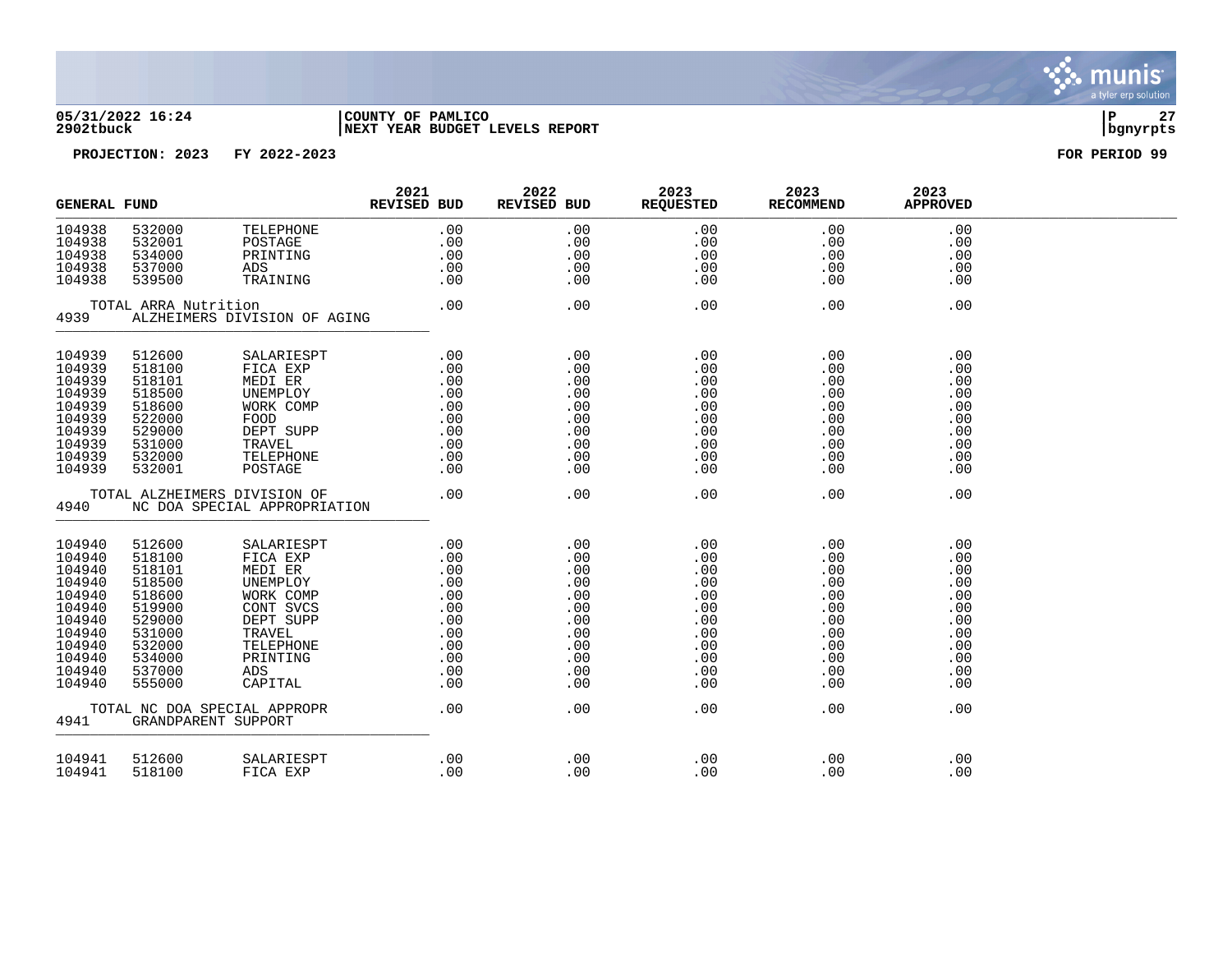

#### **05/31/2022 16:24 |COUNTY OF PAMLICO |P 28 2902tbuck |NEXT YEAR BUDGET LEVELS REPORT |bgnyrpts**

| <b>GENERAL FUND</b> |                  |                           | 2021<br>REVISED BUD                                                                                                                                                                                                                                                           | 2022<br>REVISED BUD | 2023<br><b>REQUESTED</b>       | 2023<br>RECOMMEND | 2023<br><b>APPROVED</b> |  |
|---------------------|------------------|---------------------------|-------------------------------------------------------------------------------------------------------------------------------------------------------------------------------------------------------------------------------------------------------------------------------|---------------------|--------------------------------|-------------------|-------------------------|--|
| 104941              | 518101           | MEDI ER                   | .00                                                                                                                                                                                                                                                                           | .00                 | .00                            | .00               | .00                     |  |
| 104941              | 518500           | UNEMPLOY                  | .00                                                                                                                                                                                                                                                                           | .00                 | .00                            | .00               | .00                     |  |
| 104941              | 518600           | WORK COMP                 | .00                                                                                                                                                                                                                                                                           | .00                 | $\boldsymbol{\mathcal{L}}$ 0.0 | .00               | .00                     |  |
| 104941              | 529000           | DEPT SUPP                 | .00                                                                                                                                                                                                                                                                           | .00                 | .00                            | .00               | .00                     |  |
| 104941              | 531000           | TRAVEL                    | .00                                                                                                                                                                                                                                                                           | .00                 | .00                            | .00               | .00                     |  |
| 104941              | 532000           | TELEPHONE                 | .00                                                                                                                                                                                                                                                                           | .00                 | .00                            | .00               | .00                     |  |
|                     |                  | TOTAL GRANDPARENT SUPPORT | .00                                                                                                                                                                                                                                                                           | .00                 | .00                            | .00               | .00                     |  |
| 4942                | $CAP-DA$         |                           |                                                                                                                                                                                                                                                                               |                     |                                |                   |                         |  |
|                     |                  |                           |                                                                                                                                                                                                                                                                               |                     |                                |                   |                         |  |
| 104942              | 512100           | SAL. WAGES                | .00                                                                                                                                                                                                                                                                           | .00                 | .00                            | .00               | .00                     |  |
| 104942              | 512101           | NONEX SAL                 | .00                                                                                                                                                                                                                                                                           | .00                 | .00                            | .00               | .00                     |  |
| 104942<br>104942    | 512600           | SALARIESPT                |                                                                                                                                                                                                                                                                               | .00                 | .00                            | .00               | .00                     |  |
|                     | 512700           | LONGEVITY                 |                                                                                                                                                                                                                                                                               | .00                 | .00                            | .00               | .00                     |  |
| 104942<br>104942    | 517000<br>518100 | PER DIEM                  |                                                                                                                                                                                                                                                                               | .00                 | .00                            | .00               | .00                     |  |
|                     |                  | FICA EXP                  |                                                                                                                                                                                                                                                                               | .00                 | .00                            | .00               | .00                     |  |
| 104942              | 518101           | MEDI ER                   |                                                                                                                                                                                                                                                                               | .00                 | .00                            | .00               | .00                     |  |
| 104942<br>104942    | 518200           | RETIREMENT                |                                                                                                                                                                                                                                                                               | .00                 | .00                            | $.00$<br>.00      | .00                     |  |
|                     | 518210           | 401K ER                   |                                                                                                                                                                                                                                                                               | .00                 | .00                            |                   | .00                     |  |
| 104942              | 518300           | INSURANCE                 |                                                                                                                                                                                                                                                                               | .00                 | .00                            | .00               | .00                     |  |
| 104942              | 518500           | UNEMPLOY                  |                                                                                                                                                                                                                                                                               | .00                 | .00                            | .00               | .00                     |  |
| 104942              | 518600           | WORK COMP                 |                                                                                                                                                                                                                                                                               | .00                 | .00                            | .00               | .00                     |  |
| 104942              | 519000           | PRO SVC                   |                                                                                                                                                                                                                                                                               | .00                 | .00                            | .00               | .00                     |  |
| 104942              | 519900           | CONT SVCS                 |                                                                                                                                                                                                                                                                               | .00                 | .00                            | .00               | .00                     |  |
| 104942<br>104942    | 521100           | JANITORIAL                |                                                                                                                                                                                                                                                                               | .00                 | .00                            | .00               | .00                     |  |
| 104942              | 522000           | FOOD                      |                                                                                                                                                                                                                                                                               | .00                 | .00                            | .00               | .00                     |  |
|                     | 523100           | SP PRO MAT                |                                                                                                                                                                                                                                                                               | .00                 | .00                            | .00<br>.00        | .00                     |  |
| 104942<br>104942    | 525100<br>526000 | AUTO SUP<br>OFF SUPP      |                                                                                                                                                                                                                                                                               | .00                 | .00                            |                   | .00                     |  |
| 104942              |                  |                           |                                                                                                                                                                                                                                                                               | .00                 | .00                            | .00.00            | .00                     |  |
| 104942              | 529000<br>531000 | DEPT SUPP<br>TRAVEL       |                                                                                                                                                                                                                                                                               | .00                 | .00                            | .00               | .00<br>.00              |  |
| 104942              | 532000           | TELEPHONE                 |                                                                                                                                                                                                                                                                               | .00<br>.00          | .00<br>.00                     | .00               |                         |  |
|                     | 532001           | POSTAGE                   |                                                                                                                                                                                                                                                                               | .00                 | .00                            | .00               | .00                     |  |
| 104942<br>104942    | 533000           | ELECTRICAL                |                                                                                                                                                                                                                                                                               | .00                 | .00                            | .00               | .00<br>.00              |  |
| 104942              | 533001           | WAT AND SE                |                                                                                                                                                                                                                                                                               | .00                 | .00                            | .00               | .00                     |  |
| 104942              | 534000           | PRINTING                  |                                                                                                                                                                                                                                                                               | .00                 | .00                            | .00               | .00                     |  |
| 104942              | 535200           | M&R-EQUIP                 |                                                                                                                                                                                                                                                                               | .00                 | .00                            | .00               | .00                     |  |
| 104942              | 537000           | ADS                       |                                                                                                                                                                                                                                                                               | .00                 | .00                            | .00               | .00                     |  |
| 104942              | 539500           | TRAINING                  |                                                                                                                                                                                                                                                                               | .00                 | .00                            | .00               | .00                     |  |
| 104942              | 549100           | <b>DUES&amp;SUBS</b>      |                                                                                                                                                                                                                                                                               | .00                 | .00                            | .00               | .00                     |  |
| 104942              | 555000           | CAPITAL                   |                                                                                                                                                                                                                                                                               | .00                 | .00                            | .00               | .00                     |  |
|                     |                  |                           | $\begin{array}{cccc} 0.00 & 0.00 & 0.00 & 0.00 & 0.00 & 0.00 & 0.00 & 0.00 & 0.00 & 0.00 & 0.00 & 0.00 & 0.00 & 0.00 & 0.00 & 0.00 & 0.00 & 0.00 & 0.00 & 0.00 & 0.00 & 0.00 & 0.00 & 0.00 & 0.00 & 0.00 & 0.00 & 0.00 & 0.00 & 0.00 & 0.00 & 0.00 & 0.00 & 0.00 & 0.00 & 0.$ |                     |                                |                   |                         |  |
| TOTAL CAP-DA        |                  | .00                       | .00                                                                                                                                                                                                                                                                           | .00                 | .00                            | .00               |                         |  |
| 4943                | HUMAN SERVICES   |                           |                                                                                                                                                                                                                                                                               |                     |                                |                   |                         |  |
| 104943              | 518500           | UNEMPLOY                  | .00                                                                                                                                                                                                                                                                           | .00                 | .00                            | .00               | .00                     |  |
|                     |                  |                           |                                                                                                                                                                                                                                                                               |                     |                                |                   |                         |  |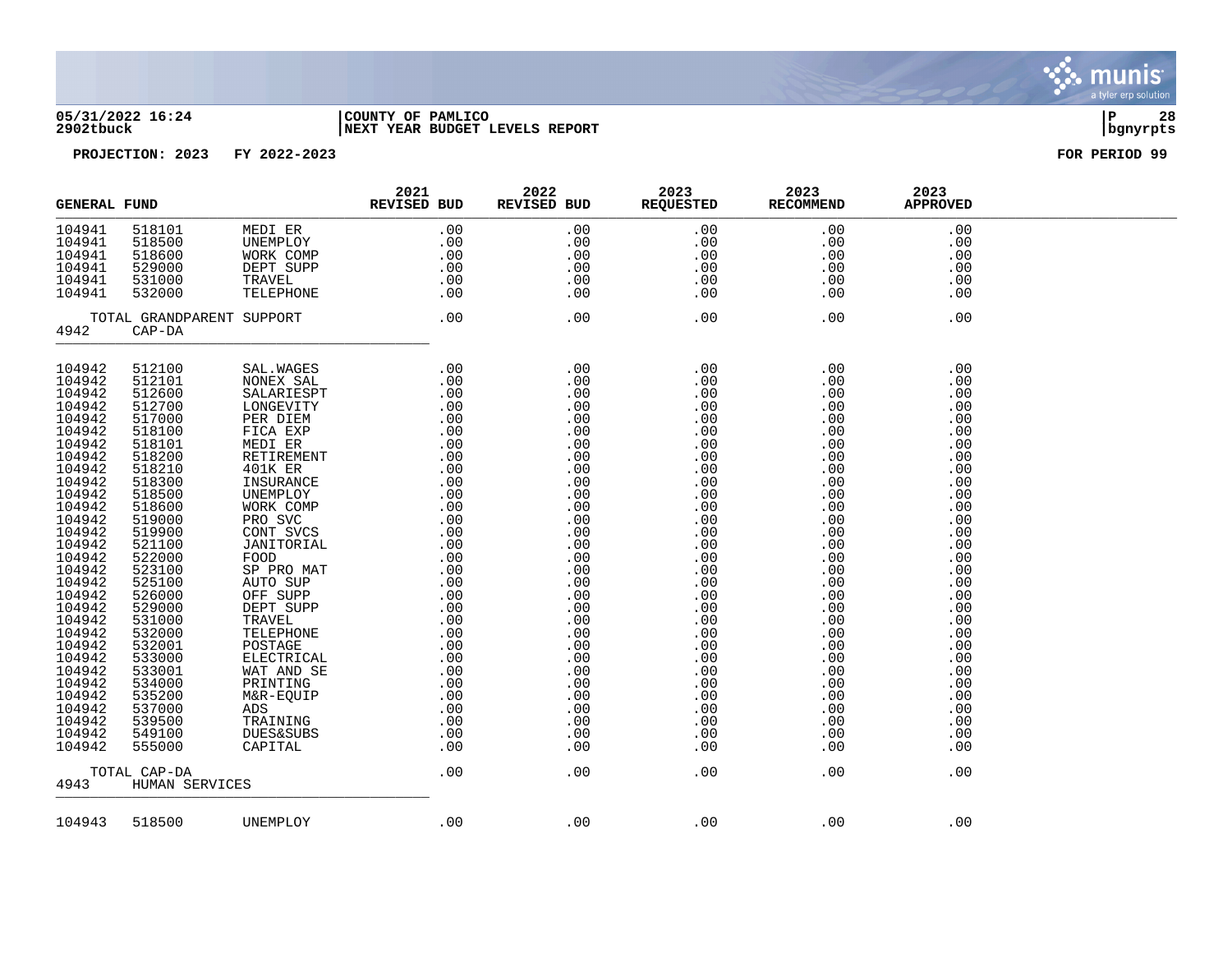

### **05/31/2022 16:24 |COUNTY OF PAMLICO |P 29 2902tbuck |NEXT YEAR BUDGET LEVELS REPORT |bgnyrpts**



|                                                                                                                                                                                  | <b>GENERAL FUND</b>                                                                                                                                                              |                                                                                                                                                                                                                                          | 2021<br>REVISED BUD                                                                                                                                                                                                                                                                                                                                                                                                                             | 2022 | 2023<br>REVISED BUD REQUESTED RECOMMEND | 2023       | 2023<br><b>APPROVED</b>                                                                                                    |  |
|----------------------------------------------------------------------------------------------------------------------------------------------------------------------------------|----------------------------------------------------------------------------------------------------------------------------------------------------------------------------------|------------------------------------------------------------------------------------------------------------------------------------------------------------------------------------------------------------------------------------------|-------------------------------------------------------------------------------------------------------------------------------------------------------------------------------------------------------------------------------------------------------------------------------------------------------------------------------------------------------------------------------------------------------------------------------------------------|------|-----------------------------------------|------------|----------------------------------------------------------------------------------------------------------------------------|--|
| 104943<br>104943                                                                                                                                                                 | 529000                                                                                                                                                                           |                                                                                                                                                                                                                                          |                                                                                                                                                                                                                                                                                                                                                                                                                                                 |      |                                         |            | .00<br>.00                                                                                                                 |  |
|                                                                                                                                                                                  | TOTAL HUMAN SERVICES<br>KATE B. REYNOLDS TRUST<br>4944                                                                                                                           |                                                                                                                                                                                                                                          | $.00$ $.00$                                                                                                                                                                                                                                                                                                                                                                                                                                     |      | .00                                     | .00        | .00                                                                                                                        |  |
| 104944<br>104944<br>104944<br>104944<br>104944<br>104944<br>104944<br>104944<br>104944<br>104944<br>104944<br>104944<br>104944<br>104944<br>104944<br>104944<br>104944<br>104944 | 512101<br>512600<br>512700<br>518100<br>518101<br>518200<br>518210<br>518300<br>518500<br>518600<br>519900<br>523100<br>529000<br>531000<br>532000<br>532001<br>539500<br>555000 | ------------<br>101K ER<br>UNEMPLOY<br>TRAVEL<br>TELEPHON<br>POSTAGE<br>TRAINING                                                                                                                                                         | $\begin{tabular}{l c c} \multicolumn{4}{c}{\textbf{NONEX SAL}} & \multicolumn{4}{c}{\textbf{5ALA} \textbf{I} \textbf{E2PT}} & \multicolumn{4}{c}{\textbf{0.00}} & \multicolumn{4}{c}{\textbf{0.00}} & \multicolumn{4}{c}{\textbf{0.00}} & \multicolumn{4}{c}{\textbf{0.00}} & \multicolumn{4}{c}{\textbf{0.00}} & \multicolumn{4}{c}{\textbf{0.00}} & \multicolumn{4}{c}{\textbf{0.00}} & \multicolumn{4}{c}{\textbf{0.00}} & \multicolumn{4}{$ |      |                                         | .00<br>.00 | .00<br>.00<br>.00<br>.00<br>.00<br>.00<br>.00<br>.00<br>.00<br>.00<br>.00<br>.00<br>.00<br>.00<br>.00<br>.00<br>.00<br>.00 |  |
|                                                                                                                                                                                  |                                                                                                                                                                                  | TOTAL KATE B. REYNOLDS TRUST 600<br>4945 SENIOR CENTER OPERATIONS                                                                                                                                                                        |                                                                                                                                                                                                                                                                                                                                                                                                                                                 | .00  | .00                                     | .00        | .00                                                                                                                        |  |
| 104945<br>104945<br>104945<br>104945<br>104945<br>104945<br>104945<br>104945<br>104945<br>104945<br>104945<br>104945<br>104945<br>104945                                         | 512100<br>512101<br>512600<br>512700<br>518100<br>518101<br>518200<br>518300<br>518500<br>518600<br>519900<br>522000<br>523100<br>526000                                         | SAL. & WGS 65,000.00 32,000.00 .00 .00 .00<br>SALARIESPT .00 .00 .00 .00 .00 .00<br>LONGEVITY .00 .00 .00 .00 .00 .00<br>FICA EXP 3,000.00 .00 .00 .00 .00 .00<br>NEDI ER 3,000.00 .00 .00 .00 .00 .00<br>NEDI ER 3,500.00 .00 .00 .00 . |                                                                                                                                                                                                                                                                                                                                                                                                                                                 |      |                                         |            | .00<br>.00<br>.00<br>.00<br>.00<br>.00<br>.00<br>.00<br>.00<br>.00<br>.00<br>.00<br>.00<br>.00                             |  |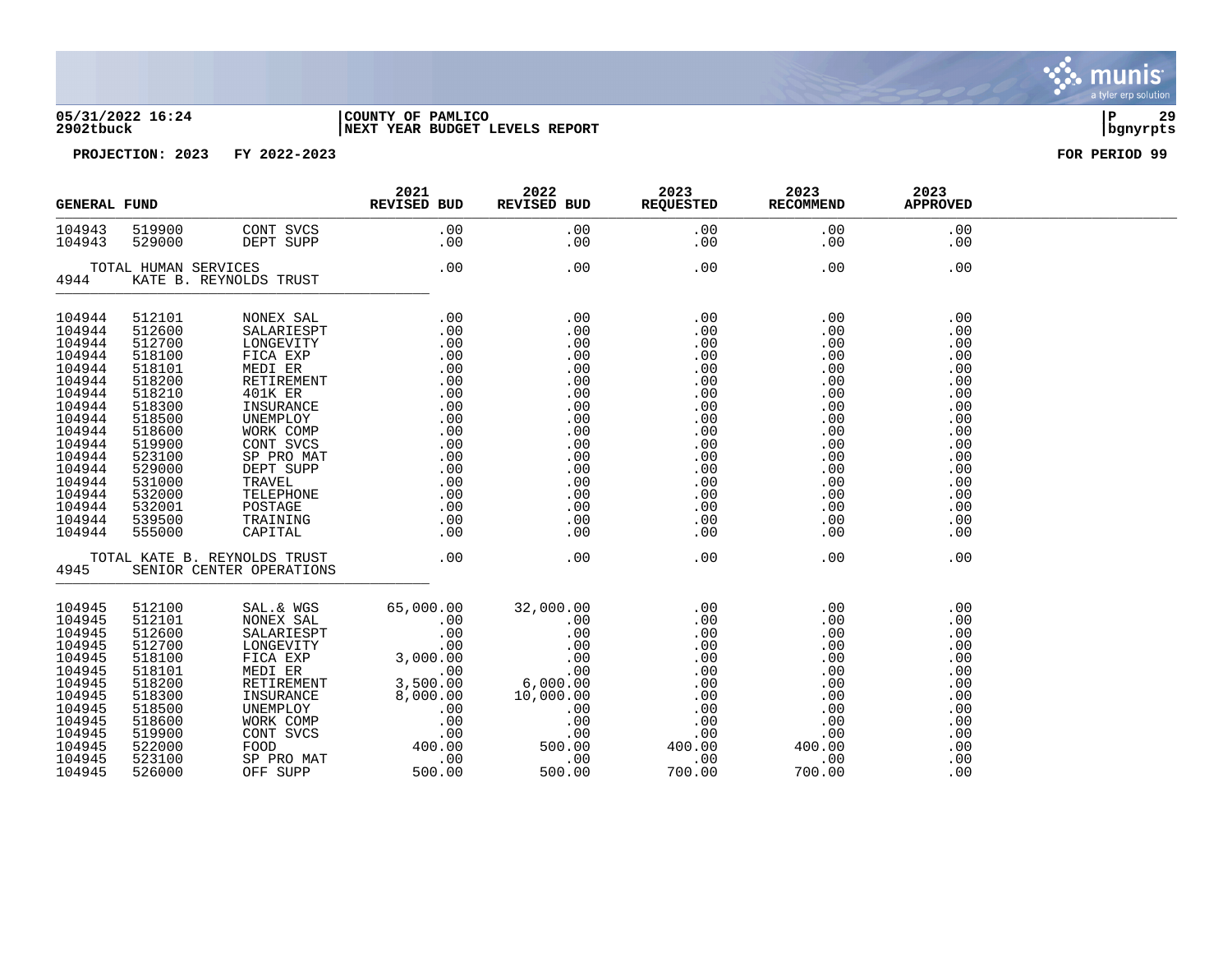

#### **05/31/2022 16:24 |COUNTY OF PAMLICO |P 30 2902tbuck |NEXT YEAR BUDGET LEVELS REPORT |bgnyrpts**

| <b>GENERAL FUND</b>                                                                                                                      |                                                                                                                                          | 2021 2021 REVISED BUD                                                                                                                                                                                                                                                                                                                                                                                                                  | 2022 | 2023<br>REVISED BUD REQUESTED RECOMMEND | 2023                                                                                                                                                                                                                                                                                                                                                         | 2023<br><b>APPROVED</b>                                     |  |
|------------------------------------------------------------------------------------------------------------------------------------------|------------------------------------------------------------------------------------------------------------------------------------------|----------------------------------------------------------------------------------------------------------------------------------------------------------------------------------------------------------------------------------------------------------------------------------------------------------------------------------------------------------------------------------------------------------------------------------------|------|-----------------------------------------|--------------------------------------------------------------------------------------------------------------------------------------------------------------------------------------------------------------------------------------------------------------------------------------------------------------------------------------------------------------|-------------------------------------------------------------|--|
|                                                                                                                                          |                                                                                                                                          |                                                                                                                                                                                                                                                                                                                                                                                                                                        |      |                                         |                                                                                                                                                                                                                                                                                                                                                              |                                                             |  |
|                                                                                                                                          |                                                                                                                                          |                                                                                                                                                                                                                                                                                                                                                                                                                                        |      |                                         |                                                                                                                                                                                                                                                                                                                                                              |                                                             |  |
|                                                                                                                                          |                                                                                                                                          | $\begin{tabular}{cccc} 104946 & 512600 & \text{SALARIESPT} & .00 & .00 & .00 & .00 & .00 \\ 104946 & 518100 & FICA EXP & .00 & .00 & .00 & .00 & .00 \\ 104946 & 518101 & MEDT ER & .00 & .00 & .00 & .00 & .00 \\ 104946 & 518500 & JNNEMPLOV & .00 & .00 & .00 & .00 & .00 & .00 \\ 104946 & 518500 & NORMY COWP & .00 & .00 & .00 & .0$                                                                                             |      |                                         |                                                                                                                                                                                                                                                                                                                                                              | .00<br>.00<br>.00<br>.00<br>.00<br>.00<br>.00<br>.00<br>.00 |  |
|                                                                                                                                          |                                                                                                                                          |                                                                                                                                                                                                                                                                                                                                                                                                                                        |      |                                         |                                                                                                                                                                                                                                                                                                                                                              | .00                                                         |  |
| 104947<br>104947<br>104947<br>104947<br>104947<br>104947<br>104947<br>104947<br>104947<br>104947<br>104947<br>104947<br>104947<br>104947 | 512100<br>512600<br>518100<br>518101<br>518200<br>518210<br>518300<br>518500<br>518600<br>519000<br>519300<br>519900<br>522000<br>526000 | $\begin{tabular}{l c c} \multicolumn{4}{c}{\textbf{SAL}.\&\textbf{WGS}} & .00 & .00 & .00 \\ \multicolumn{4}{c}{\textbf{SALARIESPT}} & .00 & .00 & .00 \\ \multicolumn{4}{c}{\textbf{FICA EXP}} & .00 & .00 & .00 \\ \multicolumn{4}{c}{\textbf{MEDI EER}} & .00 & .00 & .00 \\ \multicolumn{4}{c}{\textbf{RETI} \textbf{REMENT}} & .00 & .00 & .00 \\ \multicolumn{4}{c}{\textbf{RETIREMENT}} & .00 & .00 & .00 \\ \multicolumn{4}{c$ |      |                                         | $\begin{array}{cccc} . & 00 & . & 00 & . & 00 & . & 00 & . & 00 & . & 00 & . & 00 & . & 00 & . & 00 & . & 00 & . & 00 & . & 00 & . & 00 & . & 00 & . & 00 & . & 00 & . & 00 & . & 00 & . & 00 & . & 00 & . & 00 & . & 00 & . & 00 & . & 00 & . & 00 & . & 00 & . & 00 & . & 00 & . & 00 & . & 00 & . & 00 & . & 00 & . & 00 & . & 00 & . & 00 & . & $<br>.00 | .00                                                         |  |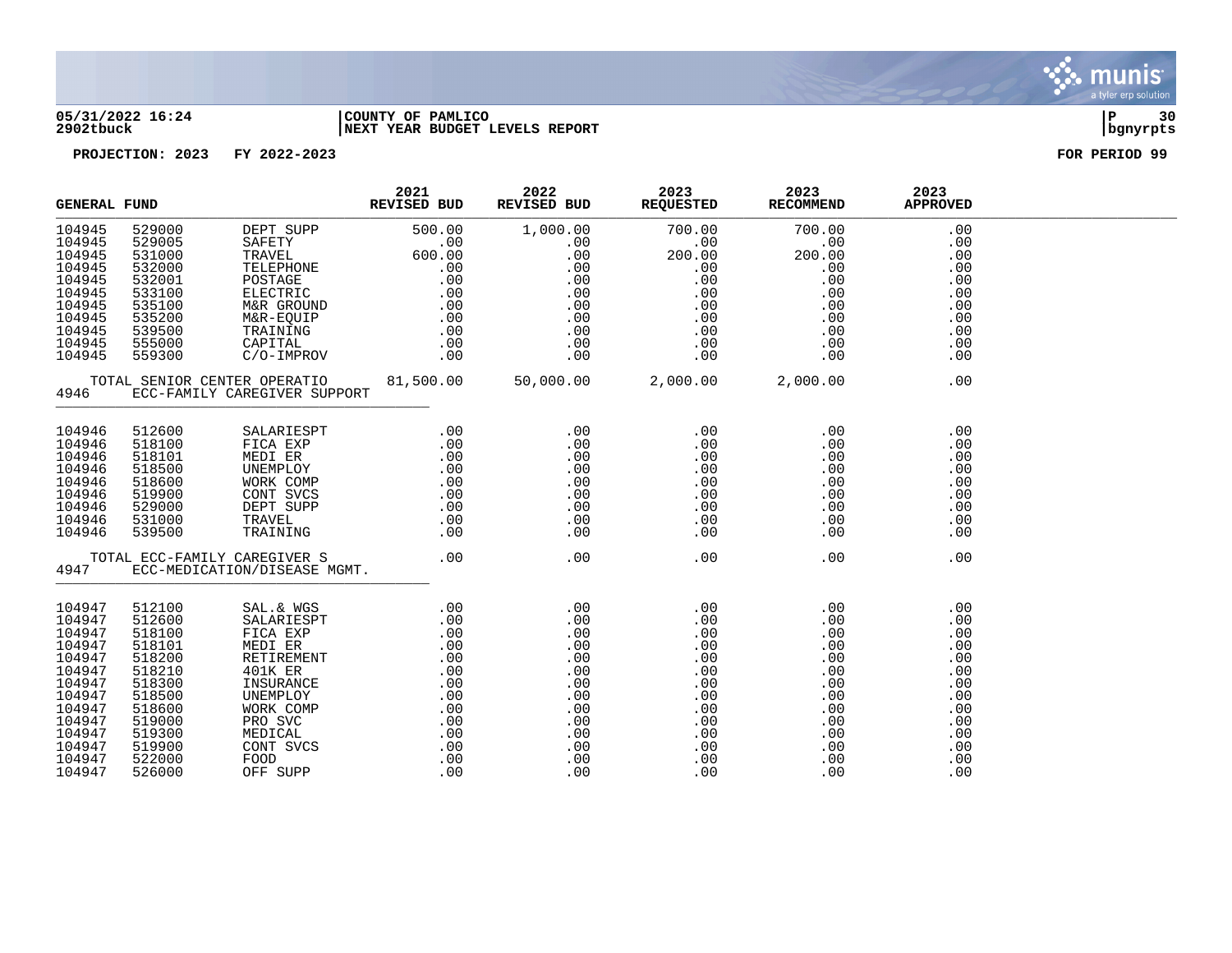

#### **05/31/2022 16:24 |COUNTY OF PAMLICO |P 31 2902tbuck |NEXT YEAR BUDGET LEVELS REPORT |bgnyrpts**

| <b>GENERAL FUND</b>                                                                                                                                                                                  |                            |                                      | 2021<br>REVISED BUD                                                                                           | 2022<br>REVISED BUD | 2023<br>REQUESTED RECOMMEND | 2023                            | 2023<br><b>APPROVED</b>                                                                                                                  |  |
|------------------------------------------------------------------------------------------------------------------------------------------------------------------------------------------------------|----------------------------|--------------------------------------|---------------------------------------------------------------------------------------------------------------|---------------------|-----------------------------|---------------------------------|------------------------------------------------------------------------------------------------------------------------------------------|--|
| 104947<br>104947<br>104947<br>104947<br>104947<br>104947<br>104947<br>104947<br>104947<br>104947<br>104947                                                                                           |                            |                                      |                                                                                                               |                     |                             |                                 | .00<br>.00<br>.00<br>.00<br>.00<br>.00<br>.00<br>.00<br>.00<br>.00<br>.00                                                                |  |
| 4948                                                                                                                                                                                                 |                            |                                      |                                                                                                               |                     |                             |                                 | .00                                                                                                                                      |  |
| 104948<br>104948<br>104948<br>104948<br>104948<br>104948<br>104948<br>104948<br>104948<br>104948<br>104948<br>104948<br>104948<br>104948<br>104948<br>104948<br>104948<br>104948<br>104948<br>104948 |                            |                                      |                                                                                                               |                     |                             |                                 | .00<br>.00<br>.00<br>.00<br>.00<br>.00<br>.00<br>.00<br>.00<br>.00<br>.00<br>.00<br>.00<br>.00<br>.00<br>.00<br>.00<br>.00<br>.00<br>.00 |  |
| 4950                                                                                                                                                                                                 | COOPERATIVE EXTENSION      |                                      | TOTAL Seniors Hth Insurance     10,246.00    7,257.86    1,859.00    1,859.00<br>4950   COOPERATIVE EXTENSION |                     |                             |                                 | .00                                                                                                                                      |  |
| 104950<br>104950<br>104950                                                                                                                                                                           | 500000<br>512100<br>512101 | EXPENDITUR<br>SAL.WAGES<br>NONEX SAL | 1,650.00 50.00 1,650.00<br>00 .00 .00 .00<br>00 .00 .00<br>$\begin{array}{c} . & 00 \\ . & 00 \end{array}$    |                     |                             | .00<br>.00<br>$\frac{1}{2}$ .00 | .00<br>.00<br>.00                                                                                                                        |  |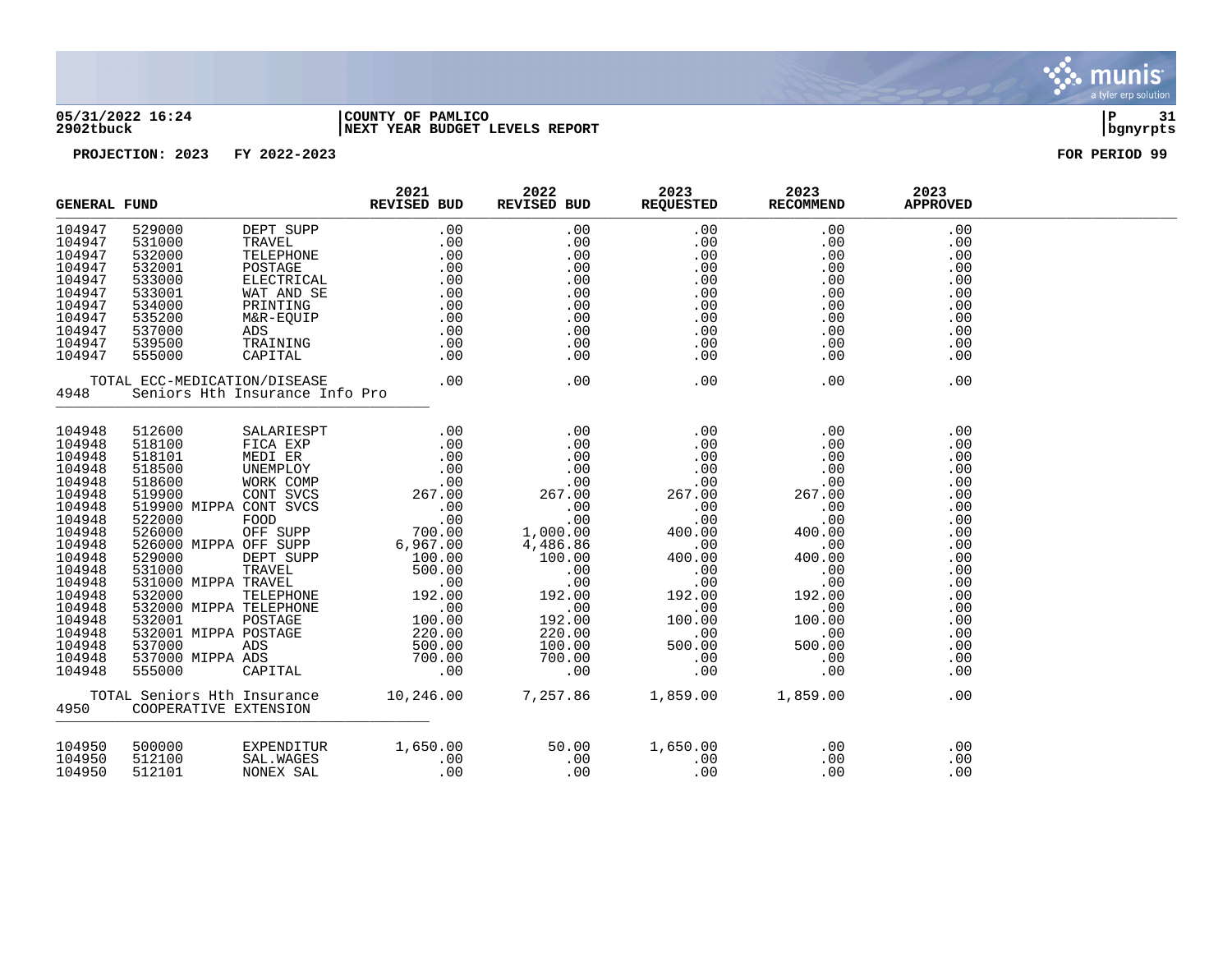

#### **05/31/2022 16:24 |COUNTY OF PAMLICO |P 32 2902tbuck |NEXT YEAR BUDGET LEVELS REPORT |bgnyrpts**

| REVISED BUD REVISED BUD REQUESTED RECOMMEND<br><b>GENERAL FUND</b> |             | 2021                                | 2022 | 2023 | 2023 | 2023<br><b>APPROVED</b> |                                                                                                              |  |
|--------------------------------------------------------------------|-------------|-------------------------------------|------|------|------|-------------------------|--------------------------------------------------------------------------------------------------------------|--|
|                                                                    |             |                                     |      |      |      |                         | .00<br>.00<br>.00<br>.00<br>.00<br>.00<br>.00<br>.00<br>.00<br>.00<br>.00<br>.00                             |  |
|                                                                    |             |                                     |      |      |      |                         | .00<br>.00<br>.00<br>.00<br>.00<br>.00<br>.00<br>.00<br>.00<br>.00<br>.00<br>.00<br>.00<br>.00<br>.00<br>.00 |  |
|                                                                    |             | 4951 OUT TO LUNCH-COOPERATIVE EXTEN |      |      |      |                         | .00                                                                                                          |  |
| 104951<br>104951<br>104951<br>104951                               |             |                                     |      |      |      |                         | .00<br>.00<br>.00<br>.00                                                                                     |  |
| 4952                                                               | 4-H PROGRAM |                                     |      |      |      |                         | .00                                                                                                          |  |
| 104952<br>104952                                                   |             |                                     |      |      |      |                         | .00<br>.00                                                                                                   |  |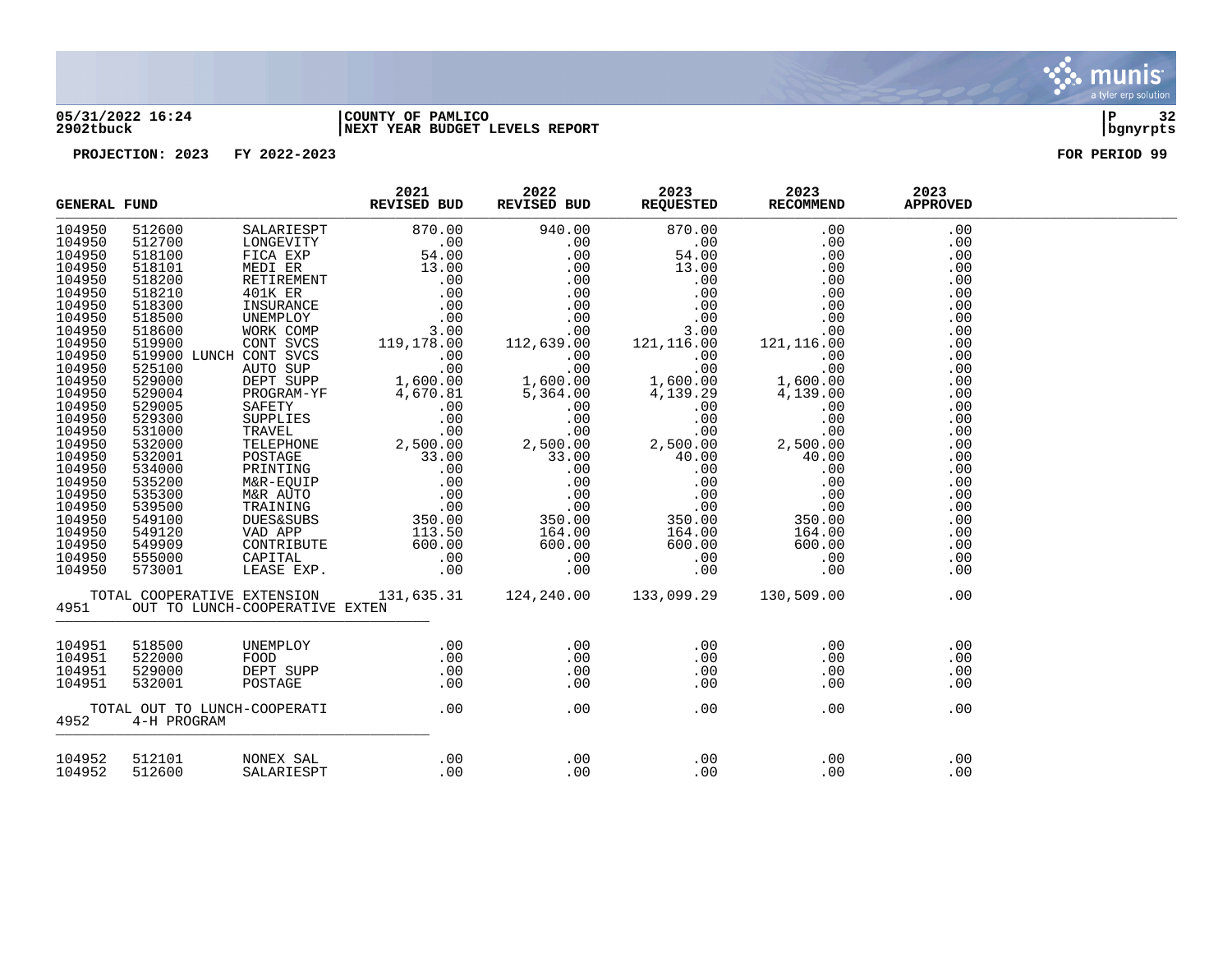

#### **05/31/2022 16:24 |COUNTY OF PAMLICO |P 33 2902tbuck |NEXT YEAR BUDGET LEVELS REPORT |bgnyrpts**

| <b>GENERAL FUND</b>                                                                                                                                                                                            |                                                                                                                                                                                                                | $\begin{tabular}{ccccc} & & & 2021 \\ \hline \multicolumn{2}{c }{\textbf{2021}} & & & \multicolumn{2}{c }{\textbf{REVISED BUD}} \end{tabular}$                                                                                                                                                                                                                                    | 2022 | REVISED BUD REQUESTED RECOMMEND | 2023 2023 | 2023<br><b>APPROVED</b>                                                                                                                         |  |
|----------------------------------------------------------------------------------------------------------------------------------------------------------------------------------------------------------------|----------------------------------------------------------------------------------------------------------------------------------------------------------------------------------------------------------------|-----------------------------------------------------------------------------------------------------------------------------------------------------------------------------------------------------------------------------------------------------------------------------------------------------------------------------------------------------------------------------------|------|---------------------------------|-----------|-------------------------------------------------------------------------------------------------------------------------------------------------|--|
|                                                                                                                                                                                                                |                                                                                                                                                                                                                |                                                                                                                                                                                                                                                                                                                                                                                   |      |                                 |           |                                                                                                                                                 |  |
|                                                                                                                                                                                                                |                                                                                                                                                                                                                |                                                                                                                                                                                                                                                                                                                                                                                   |      |                                 |           |                                                                                                                                                 |  |
|                                                                                                                                                                                                                |                                                                                                                                                                                                                | 00.00 500000 EXPENDITUR 95,000.00 99,000.00 105,930.00 105,930.00 105,930.00<br>00.00 00.00 00.00 00.00 00.00                                                                                                                                                                                                                                                                     |      |                                 |           |                                                                                                                                                 |  |
| 4961                                                                                                                                                                                                           |                                                                                                                                                                                                                | TOTAL NC DIVISION OF FOREST 95,000.00 99,000.00 105,930.00 105,930.00<br>SOIL CONS COST SHARE                                                                                                                                                                                                                                                                                     |      |                                 |           | .00                                                                                                                                             |  |
| 104961<br>104961<br>104961<br>104961<br>104961<br>104961<br>104961<br>104961<br>104961<br>104961<br>104961<br>104961<br>104961<br>104961<br>104961<br>104961<br>104961<br>104961<br>104961<br>104961<br>104961 | 512100<br>512101<br>512700<br>518100<br>518101<br>518200<br>518210<br>518300<br>518500<br>518600<br>519900<br>519930<br>525100<br>526000<br>529000<br>529005<br>531000<br>532000<br>532001<br>535200<br>537000 | $\begin{tabular}{l c c c c} \multicolumn{1}{c}{\textbf{SAL}}.\&\textbf{WSS} & \textbf{37,862.00} & \textbf{41,739.00} & \textbf{.00} & \textbf{44,243.00} \\ \multicolumn{1}{c}{\textbf{NONSEV} T1} & \textbf{852.00} & \textbf{939.00} & \textbf{.00} & \textbf{.00} & \textbf{1,438.00} \\ \multicolumn{1}{c}{\textbf{LONGVITY}} & \textbf{852.00} & \textbf{939.00} & \textbf$ |      |                                 |           | .00<br>.00<br>.00<br>.00<br>.00<br>.00<br>.00<br>.00<br>.00<br>.00<br>.00<br>.00<br>.00<br>.00<br>.00<br>.00<br>.00<br>.00<br>.00<br>.00<br>.00 |  |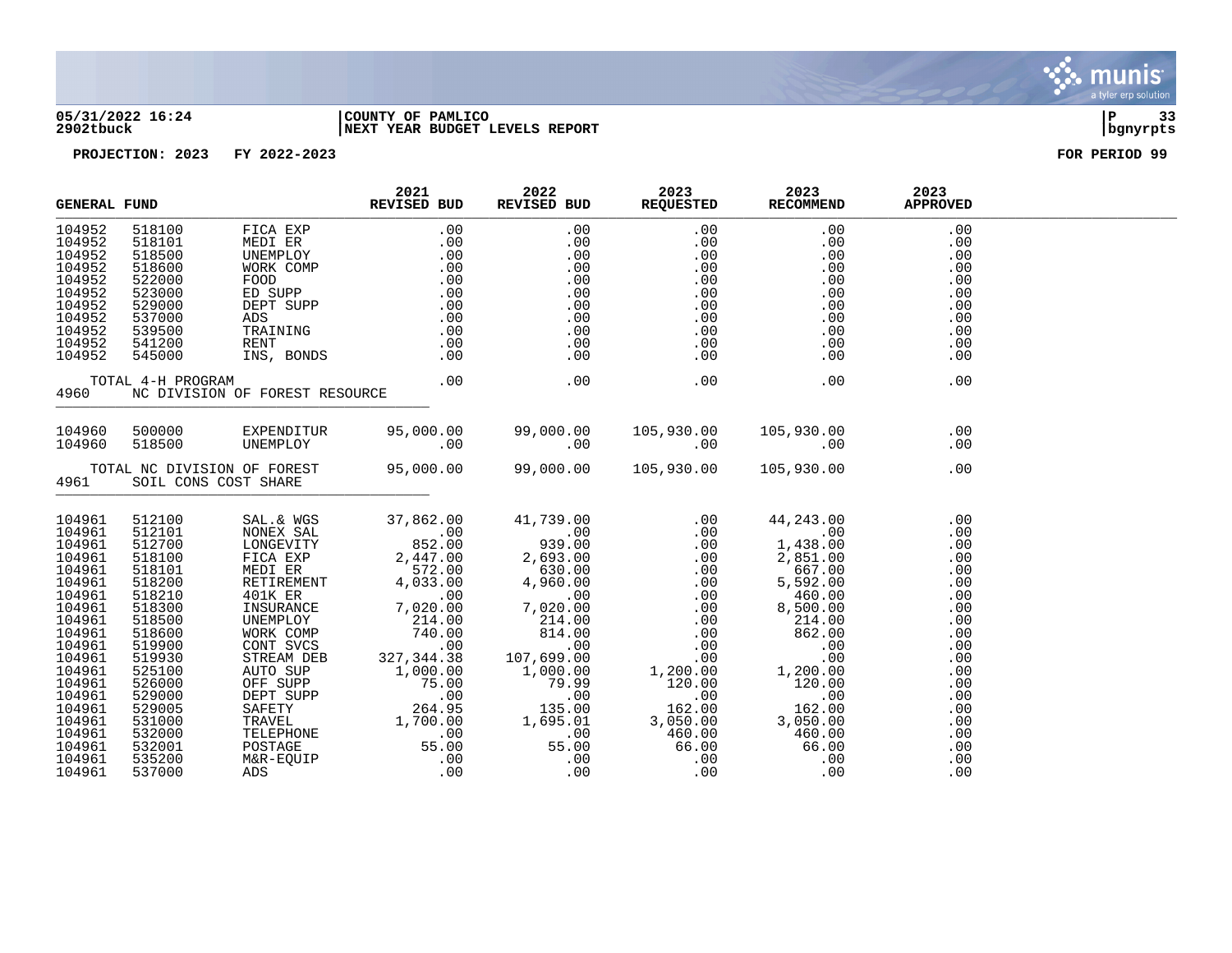

#### **05/31/2022 16:24 |COUNTY OF PAMLICO |P 34 2902tbuck |NEXT YEAR BUDGET LEVELS REPORT |bgnyrpts**

| <b>GENERAL FUND</b>                                                                                                                                                                                                                                                        |                                                                                                                                                                                                                                                                                                      |                                                                                                                                                                                                                                             | 2021<br>REVISED BUD | 2022 | 2023<br>REVISED BUD REQUESTED RECOMMEND | 2023       | 2023<br><b>APPROVED</b>                                                                                                                                                                          |  |
|----------------------------------------------------------------------------------------------------------------------------------------------------------------------------------------------------------------------------------------------------------------------------|------------------------------------------------------------------------------------------------------------------------------------------------------------------------------------------------------------------------------------------------------------------------------------------------------|---------------------------------------------------------------------------------------------------------------------------------------------------------------------------------------------------------------------------------------------|---------------------|------|-----------------------------------------|------------|--------------------------------------------------------------------------------------------------------------------------------------------------------------------------------------------------|--|
| 104961<br>104961<br>104961<br>104961<br>104961                                                                                                                                                                                                                             |                                                                                                                                                                                                                                                                                                      | 339500 TRAINING .00 .00 .00 .00 .00<br>541200 RENT .00 .00 .00 .00 .00 .00<br>541300 RENT BUILD .00 .00 .00 .00 .00<br>549100 DUES&SUBS 25.00 25.00 25.00 25.00<br>555000 CAPITAL .00 .00 .00 .00 .00<br>555000 CAPITAL .00 .00 .00 .00 .00 |                     |      |                                         |            | .00<br>.00<br>.00<br>.00<br>.00                                                                                                                                                                  |  |
| 4962                                                                                                                                                                                                                                                                       | SOIL CONSERVATION                                                                                                                                                                                                                                                                                    | TOTAL SOIL CONS COST SHARE 384, 204.33 169, 698.00 5, 083.00 69, 910.00                                                                                                                                                                     |                     |      |                                         |            | .00                                                                                                                                                                                              |  |
| 104962<br>104962<br>104962<br>104962<br>104962<br>104962<br>104962<br>104962<br>104962<br>104962<br>104962<br>104962<br>104962<br>104962<br>104962<br>104962<br>104962<br>104962<br>104962<br>104962<br>104962<br>104962<br>104962<br>104962<br>104962<br>104962<br>104962 | 500000<br>512100<br>512101<br>512700<br>518100<br>518101<br>518200<br>518210<br>518300<br>518500<br>518600<br>519900<br>523000<br>526000<br>529000<br>529005<br>529900<br>531000<br>532000<br>532001<br>534000<br>535200<br>539500<br>541200<br>543900<br>549100<br>555000<br>4970 NC HOUSING AGENCY | TOTAL SOIL CONSERVATION 61,099.00 47,694.00 4,712.00 52,961.00<br>0 NC HOUSING AGENCY                                                                                                                                                       |                     |      |                                         |            | .00<br>.00<br>.00<br>.00<br>.00<br>.00<br>.00<br>.00<br>.00<br>.00<br>.00<br>.00<br>.00<br>.00<br>.00<br>.00<br>.00<br>.00<br>.00<br>.00<br>.00<br>.00<br>.00<br>.00<br>.00<br>.00<br>.00<br>.00 |  |
| 104970<br>104970                                                                                                                                                                                                                                                           | 518500<br>558001                                                                                                                                                                                                                                                                                     | UNEMPLOY<br>URP-9705                                                                                                                                                                                                                        |                     |      |                                         | .00<br>.00 | .00<br>.00                                                                                                                                                                                       |  |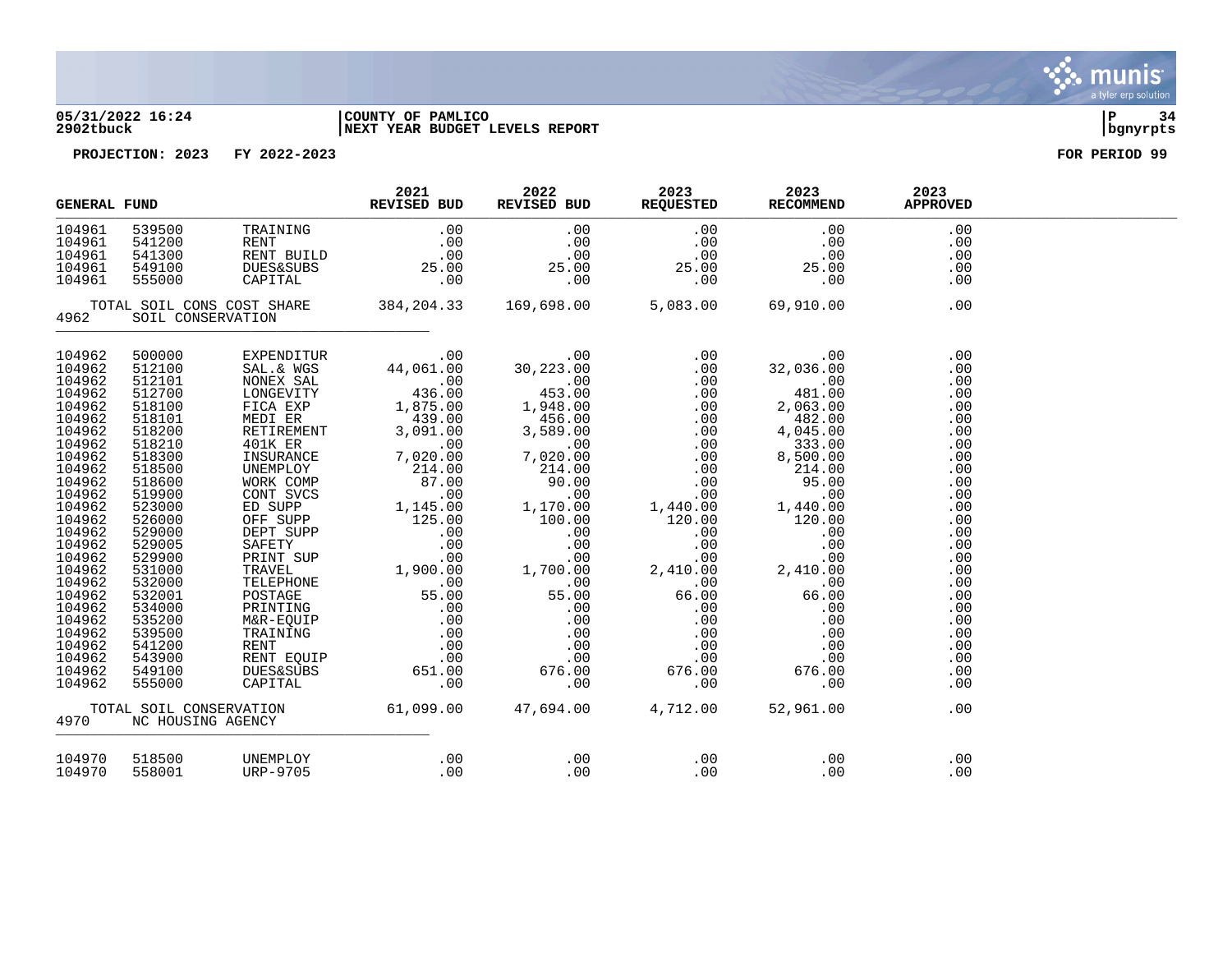#### **05/31/2022 16:24 |COUNTY OF PAMLICO |P 35 2902tbuck |NEXT YEAR BUDGET LEVELS REPORT |bgnyrpts**

| <b>GENERAL FUND</b> |                         |                       | 2021<br>REVISED BUD                                                                                                                                                                                                                                  | 2022<br>REVISED BUD                                                                                                             | 2023<br>REQUESTED                                                                                                                                                                                                                                                                                               | 2023<br>RECOMMEND                                                    | 2023<br><b>APPROVED</b> |  |
|---------------------|-------------------------|-----------------------|------------------------------------------------------------------------------------------------------------------------------------------------------------------------------------------------------------------------------------------------------|---------------------------------------------------------------------------------------------------------------------------------|-----------------------------------------------------------------------------------------------------------------------------------------------------------------------------------------------------------------------------------------------------------------------------------------------------------------|----------------------------------------------------------------------|-------------------------|--|
| 104970              | 558102                  | SFR-9723              | .00                                                                                                                                                                                                                                                  | .00                                                                                                                             | .00                                                                                                                                                                                                                                                                                                             | .00                                                                  | .00                     |  |
|                     | TOTAL NC HOUSING AGENCY |                       | $\begin{array}{c c} \hline \end{array}$ .00                                                                                                                                                                                                          | .00                                                                                                                             | .00                                                                                                                                                                                                                                                                                                             | .00                                                                  | .00                     |  |
| 5000                | PUBLIC BUILDINGS        |                       |                                                                                                                                                                                                                                                      |                                                                                                                                 |                                                                                                                                                                                                                                                                                                                 |                                                                      |                         |  |
| 105000              | 512100                  |                       | SAL.WAGES 265, 532.                                                                                                                                                                                                                                  |                                                                                                                                 | $\begin{array}{cccc} 122\,,431\,.\,00 & .00 & .00 \\ 6\,,000\,.\,00 & .00 & .00 \\ 6\,,000\,.\,00 & .00 & .00 \\ 2\,,324\,.\,00 & .00 \\ 7\,,921\,.\,00 & .00 \\ 1\,,852\,.\,00 & .00 \\ 14\,,590\,.\,00 & .00 \\ 28\,,080\,.\,00 & .00 \\ 856\,.\,00 & .00 \\ 4\,,669\,.\,00 & .85\,.\,00 \\ 9\,,000\,.\,00 &$ | 130,878.00                                                           | .00                     |  |
| 105000              | 512101                  |                       |                                                                                                                                                                                                                                                      |                                                                                                                                 |                                                                                                                                                                                                                                                                                                                 | .00                                                                  | .00                     |  |
| 105000              | 512200                  |                       |                                                                                                                                                                                                                                                      |                                                                                                                                 |                                                                                                                                                                                                                                                                                                                 |                                                                      | .00                     |  |
| 105000              | 512600                  |                       |                                                                                                                                                                                                                                                      |                                                                                                                                 |                                                                                                                                                                                                                                                                                                                 |                                                                      | .00                     |  |
| 105000              | 512700                  |                       |                                                                                                                                                                                                                                                      |                                                                                                                                 |                                                                                                                                                                                                                                                                                                                 |                                                                      | .00                     |  |
| 105000              | 518100                  |                       |                                                                                                                                                                                                                                                      |                                                                                                                                 |                                                                                                                                                                                                                                                                                                                 |                                                                      | .00                     |  |
| 105000              | 518101                  |                       | SALARIESPT 480.00<br>LONGEVITY 2,202.00<br>FICA EXP 7,485.00<br>MEDI ER 1,751.00                                                                                                                                                                     |                                                                                                                                 |                                                                                                                                                                                                                                                                                                                 |                                                                      | .00                     |  |
| 105000              | 518200                  | RETIREMENT<br>401K ER | 12,339.00                                                                                                                                                                                                                                            |                                                                                                                                 |                                                                                                                                                                                                                                                                                                                 |                                                                      | .00                     |  |
| 105000              | 518210                  |                       | $\overline{00}$                                                                                                                                                                                                                                      | 28,080.00                                                                                                                       |                                                                                                                                                                                                                                                                                                                 | 1,364.00                                                             | .00                     |  |
| 105000              |                         |                       | 1026210<br>1183800<br>518300 INSURANCE<br>518500 UNEMPLOY 856.00<br>519900 CONT SVCS 82,357.00<br>519900 JAIL CONT SVCS 82,357.00<br>521100 JANITORIAL .0026.00                                                                                      |                                                                                                                                 |                                                                                                                                                                                                                                                                                                                 | 34,000.00                                                            | .00                     |  |
| 105000              |                         |                       |                                                                                                                                                                                                                                                      | $856.00$<br>4,669.00                                                                                                            |                                                                                                                                                                                                                                                                                                                 | 856.00                                                               | .00                     |  |
| 105000              |                         |                       |                                                                                                                                                                                                                                                      |                                                                                                                                 |                                                                                                                                                                                                                                                                                                                 | 4,985.00                                                             | .00                     |  |
| 105000              |                         |                       |                                                                                                                                                                                                                                                      | $\begin{smallmatrix} 60,000.00\ 39,000.00\ 39,000.00\ 3,000.00\ 3,000.00\ \end{smallmatrix}$                                    | $85,000.00\ 45,000.00\ 45,000.00\ 6,000.00\ 4,000.00$                                                                                                                                                                                                                                                           | 80,000.00                                                            | .00                     |  |
| 105000              |                         |                       |                                                                                                                                                                                                                                                      |                                                                                                                                 |                                                                                                                                                                                                                                                                                                                 | 40,000.00                                                            | .00                     |  |
| 105000              |                         |                       |                                                                                                                                                                                                                                                      |                                                                                                                                 |                                                                                                                                                                                                                                                                                                                 | .00                                                                  | .00                     |  |
| 105000              |                         |                       | 521200 UNIFORMS 4,926.00<br>525100 AUTO SUP 3,574.00<br>529000 DEPT SUPP 9,000.00<br>529000 JAIL DEPT SUPP 6,500.00                                                                                                                                  |                                                                                                                                 |                                                                                                                                                                                                                                                                                                                 | 4,500.00                                                             | .00                     |  |
| 105000              |                         |                       |                                                                                                                                                                                                                                                      |                                                                                                                                 |                                                                                                                                                                                                                                                                                                                 | $4,500.00$<br>$4,000.00$<br>$11,000.00$<br>$9,000.00$<br>$24,000.00$ | .00                     |  |
| 105000              |                         |                       |                                                                                                                                                                                                                                                      | $\begin{array}{r} 3,000.00\ 9,000.00\ 26,000.00\ 500.00\ 500.00\ 1,000\ 2,100.00\ 45,000.00\ 46,789.00\ 46,789.00\ \end{array}$ | $12,000$<br>$9,500.00$<br>$35,000.00$                                                                                                                                                                                                                                                                           |                                                                      | .00                     |  |
| 105000              |                         |                       |                                                                                                                                                                                                                                                      |                                                                                                                                 |                                                                                                                                                                                                                                                                                                                 |                                                                      | .00                     |  |
| 105000              | 529000 MAJ              | DEPT SUPP             | 25,000.00                                                                                                                                                                                                                                            |                                                                                                                                 |                                                                                                                                                                                                                                                                                                                 |                                                                      | .00                     |  |
| 105000              | 529005                  |                       |                                                                                                                                                                                                                                                      |                                                                                                                                 | 500.00                                                                                                                                                                                                                                                                                                          | 500.00                                                               | .00                     |  |
| 105000              | 529900                  |                       |                                                                                                                                                                                                                                                      |                                                                                                                                 | 500.00<br>00.                                                                                                                                                                                                                                                                                                   | .00                                                                  | .00                     |  |
| 105000              | 531000                  |                       |                                                                                                                                                                                                                                                      |                                                                                                                                 | 500.00                                                                                                                                                                                                                                                                                                          | 500.00                                                               | .00                     |  |
| 105000              | 532000                  |                       |                                                                                                                                                                                                                                                      |                                                                                                                                 | 3,000.00                                                                                                                                                                                                                                                                                                        | 3,000.00                                                             | .00                     |  |
| 105000              | 532001                  |                       |                                                                                                                                                                                                                                                      |                                                                                                                                 | 50.00                                                                                                                                                                                                                                                                                                           | 50.00                                                                | .00                     |  |
| 105000              | 533000                  |                       |                                                                                                                                                                                                                                                      |                                                                                                                                 | 55,000.00                                                                                                                                                                                                                                                                                                       | 51,000.00                                                            | .00                     |  |
| 105000              | 533000 JAIL             |                       |                                                                                                                                                                                                                                                      |                                                                                                                                 | 49,000.00                                                                                                                                                                                                                                                                                                       | 45,000.00                                                            | .00                     |  |
| 105000              | 533001                  |                       | MAJ DEPT SUPP 25,000.00<br>SAFETY 5000.00<br>PRINT SUP .000<br>TRAVEL .000<br>TELEPHONE 3,100.00<br>POSTAGE 3,100.00<br>POSTAGE 44,400.00<br>MAT AND SE 25,500.00<br>MAT AND SE 25,500.00<br>MAT AND SE 25,500.00<br>MAT AND SE 25,500.00<br>MAT AND | $5,500.00$<br>98.000                                                                                                            | 5,500.00                                                                                                                                                                                                                                                                                                        | 5,500.00                                                             | .00                     |  |
| 105000              | 533001 JAIL             |                       |                                                                                                                                                                                                                                                      | 28,000.00                                                                                                                       | 37,000.00                                                                                                                                                                                                                                                                                                       | 36,000.00                                                            | .00                     |  |
| 105000              | 533002                  | NATURAL GA            | 8,600.00                                                                                                                                                                                                                                             |                                                                                                                                 | 8,500.00                                                                                                                                                                                                                                                                                                        | 9,000.00                                                             | .00                     |  |
| 105000              | 535100                  | M&R GROUND            | 500.00                                                                                                                                                                                                                                               |                                                                                                                                 |                                                                                                                                                                                                                                                                                                                 | .00                                                                  | .00                     |  |
| 105000              | 535200                  | M&R-EQUIP             |                                                                                                                                                                                                                                                      |                                                                                                                                 | 00.000,<br>00.<br>00.000,00                                                                                                                                                                                                                                                                                     | 500.00                                                               | .00                     |  |
| 105000              | 535300                  |                       |                                                                                                                                                                                                                                                      |                                                                                                                                 |                                                                                                                                                                                                                                                                                                                 | 1,500.00                                                             | .00                     |  |
| 105000              | 535600                  |                       | M&R AUTO 1,800.00<br>M&R BLDGS. 26,004.08                                                                                                                                                                                                            | $\begin{array}{r} 9,000.00 \ 9,000.00 \ 500.00 \ 1,800.00 \ 29,091.00 \end{array}$                                              | 1,800.00<br>64,000.00                                                                                                                                                                                                                                                                                           | 26,000.00                                                            | .00                     |  |
| 105000              | 535600 JAIL M&R BLDGS.  |                       | 15,000.00                                                                                                                                                                                                                                            | 22,211.00                                                                                                                       | 100,000.00                                                                                                                                                                                                                                                                                                      | 50,000.00                                                            | .00                     |  |
| 105000              | 535900                  | M&R SYSTEM            | .00                                                                                                                                                                                                                                                  | .00                                                                                                                             | .00                                                                                                                                                                                                                                                                                                             | .00                                                                  | .00                     |  |
| 105000              | 538100                  | PROGRAM               | M<br>.00                                                                                                                                                                                                                                             | 500.00                                                                                                                          | 500.00                                                                                                                                                                                                                                                                                                          | 500.00                                                               | .00                     |  |
| 105000              | 539500                  | TRAINING              | .00                                                                                                                                                                                                                                                  | .00                                                                                                                             | .00                                                                                                                                                                                                                                                                                                             | .00                                                                  | .00                     |  |

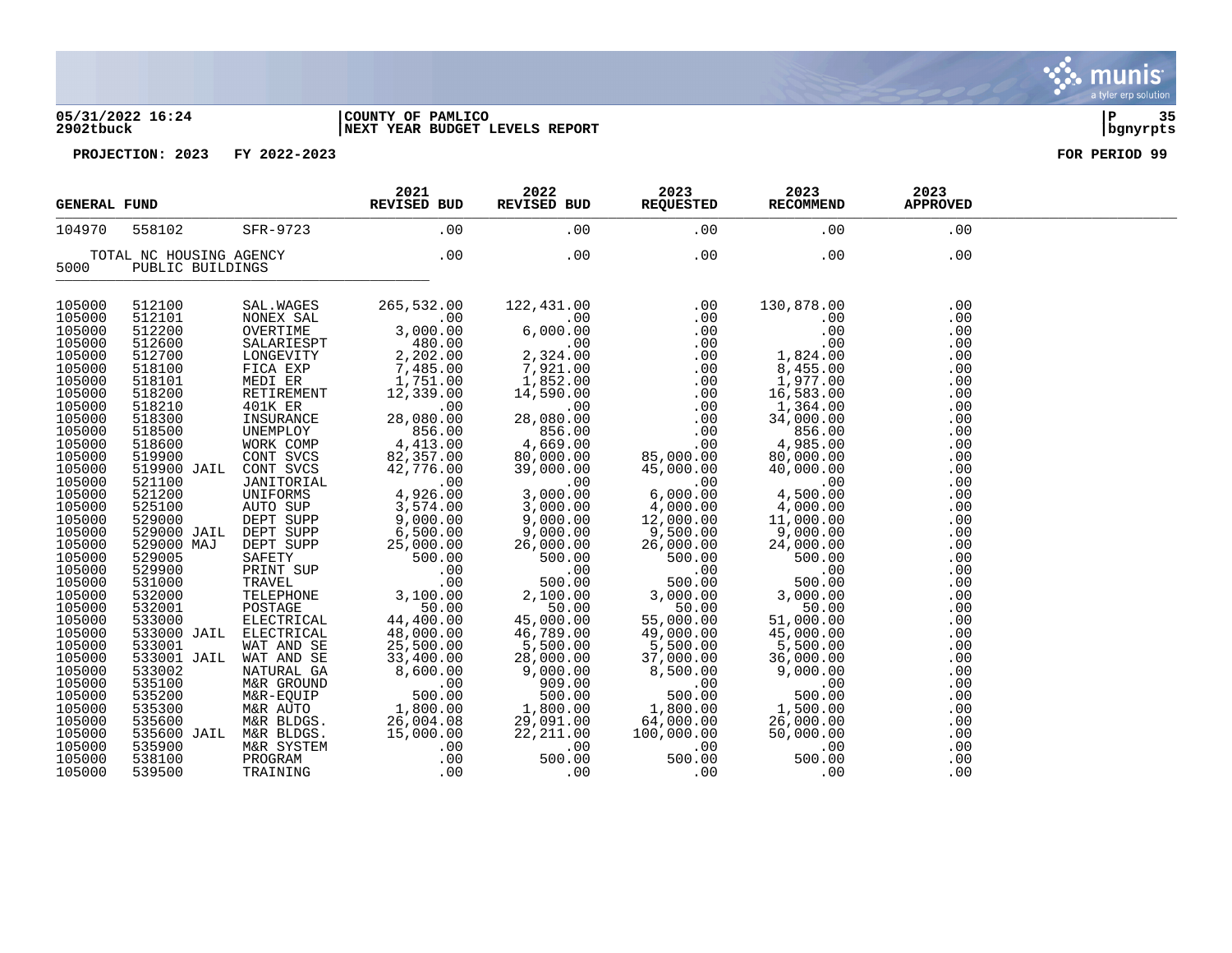

#### **05/31/2022 16:24 |COUNTY OF PAMLICO |P 36 2902tbuck |NEXT YEAR BUDGET LEVELS REPORT |bgnyrpts**

|                                                                                                                                                                        | <b>GENERAL FUND</b> |  | 2021<br>REVISED BUD | 2022 | 2023<br>REVISED BUD AU23 2023<br>REQUESTED REQUESTED RECOMMEND | 2023 | 2023<br><b>APPROVED</b>                |  |
|------------------------------------------------------------------------------------------------------------------------------------------------------------------------|---------------------|--|---------------------|------|----------------------------------------------------------------|------|----------------------------------------|--|
|                                                                                                                                                                        |                     |  |                     |      |                                                                |      |                                        |  |
|                                                                                                                                                                        |                     |  |                     |      |                                                                |      |                                        |  |
| 105100<br>105100<br>105100<br>105100<br>105100                                                                                                                         |                     |  |                     | .00  | .00                                                            | .00  | .00<br>.00<br>.00<br>.00<br>.00<br>.00 |  |
| 105110<br>105110<br>105110<br>105110<br>105110<br>105110<br>105110<br>105110<br>105110<br>105110<br>105110<br>105110<br>105110<br>105110<br>105110<br>105110<br>105110 |                     |  |                     |      |                                                                |      |                                        |  |

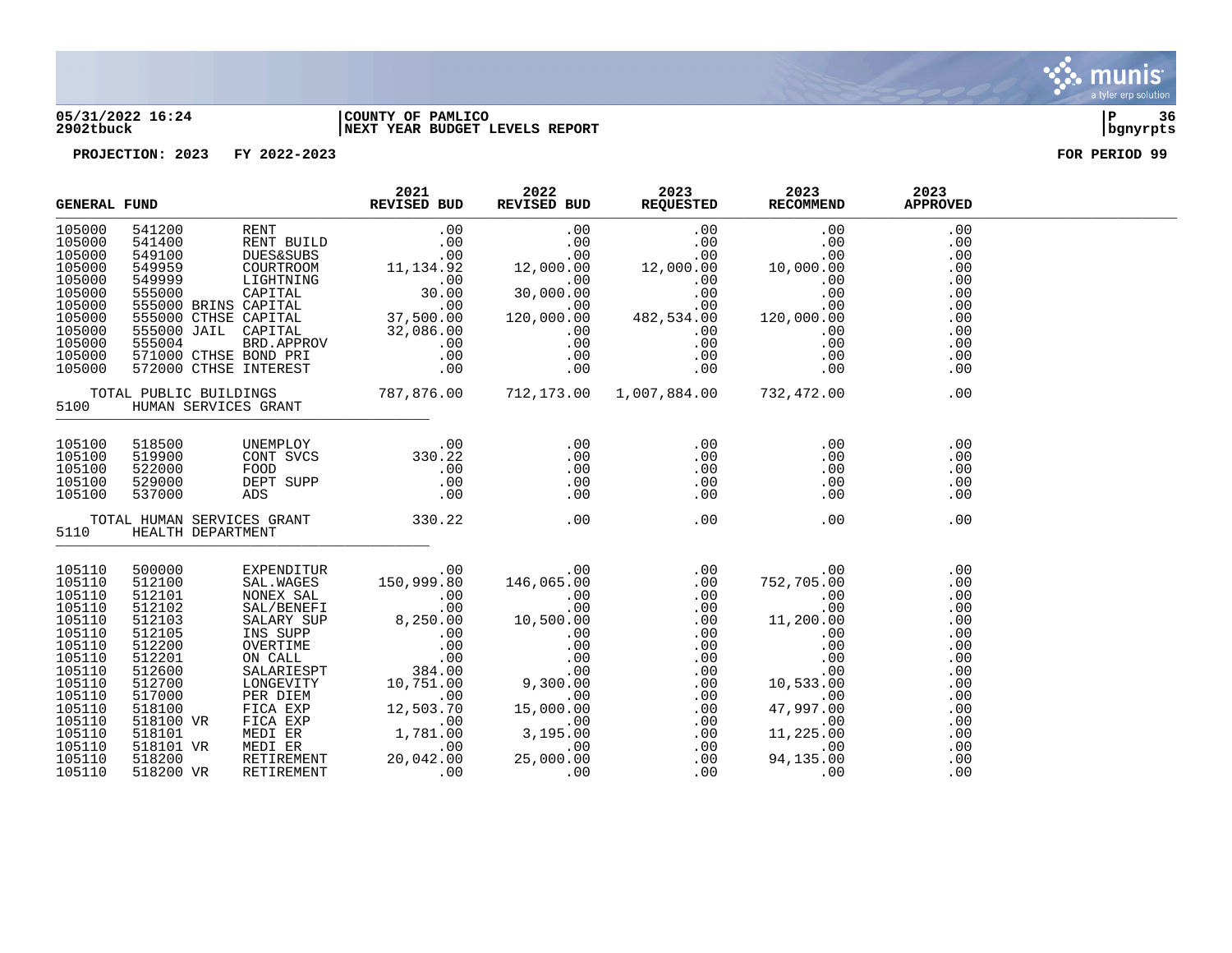

# **05/31/2022 16:24 |COUNTY OF PAMLICO |P 37 2902tbuck |NEXT YEAR BUDGET LEVELS REPORT |bgnyrpts**

**PROJECTION: 2023 FY 2022-2023 FOR PERIOD 99**

| <b>GENERAL FUND</b> |                     | 2021<br>REVISED BUD | 2022<br>REVISED BUD REQUESTED RECOMMEND             | 2023 | 2023                                                                 | 2023<br><b>APPROVED</b> |  |
|---------------------|---------------------|---------------------|-----------------------------------------------------|------|----------------------------------------------------------------------|-------------------------|--|
| 105110              |                     |                     |                                                     |      |                                                                      | .00                     |  |
| 105110              |                     |                     |                                                     |      |                                                                      | .00                     |  |
| 105110              |                     |                     |                                                     |      |                                                                      | .00                     |  |
| 105110              |                     |                     |                                                     |      |                                                                      | .00                     |  |
| 105110              |                     |                     |                                                     |      |                                                                      | .00                     |  |
| 105110              |                     |                     |                                                     |      |                                                                      | .00                     |  |
| 105110              |                     |                     |                                                     |      |                                                                      | .00                     |  |
| 105110              |                     |                     |                                                     |      |                                                                      | .00                     |  |
| 105110              |                     |                     |                                                     |      |                                                                      | .00                     |  |
| 105110              |                     |                     |                                                     |      |                                                                      | .00                     |  |
| 105110              |                     |                     |                                                     |      |                                                                      | .00                     |  |
| 105110              |                     |                     |                                                     |      |                                                                      | .00                     |  |
| 105110              |                     |                     |                                                     |      |                                                                      | .00                     |  |
| 105110              |                     |                     |                                                     |      |                                                                      | .00                     |  |
| 105110              |                     |                     |                                                     |      |                                                                      | .00                     |  |
| 105110              |                     |                     |                                                     |      |                                                                      | .00                     |  |
| 105110              |                     |                     |                                                     |      |                                                                      | .00                     |  |
| 105110              |                     |                     |                                                     |      |                                                                      | .00                     |  |
| 105110              |                     |                     |                                                     |      |                                                                      | .00                     |  |
| 105110              |                     |                     |                                                     |      |                                                                      | .00                     |  |
| 105110              |                     |                     |                                                     |      |                                                                      | .00                     |  |
| 105110              |                     |                     |                                                     |      |                                                                      | .00                     |  |
| 105110              |                     |                     |                                                     |      |                                                                      | .00                     |  |
| 105110              |                     |                     |                                                     |      |                                                                      | .00                     |  |
| 105110              |                     |                     |                                                     |      |                                                                      | .00                     |  |
| 105110              |                     |                     |                                                     |      |                                                                      | .00                     |  |
| 105110              |                     |                     |                                                     |      |                                                                      | .00                     |  |
| 105110              |                     |                     |                                                     |      |                                                                      | .00                     |  |
| 105110              |                     |                     |                                                     |      |                                                                      | .00                     |  |
| 105110              |                     |                     |                                                     |      |                                                                      | .00                     |  |
| 105110              |                     |                     |                                                     |      |                                                                      | .00                     |  |
| 105110              |                     |                     |                                                     |      |                                                                      | .00                     |  |
| 105110              |                     |                     |                                                     |      |                                                                      | .00                     |  |
| 105110              |                     |                     |                                                     |      |                                                                      | .00                     |  |
| 105110              |                     |                     |                                                     |      |                                                                      | .00                     |  |
| 105110              |                     |                     |                                                     |      |                                                                      | .00                     |  |
| 105110              |                     |                     |                                                     |      |                                                                      | .00                     |  |
| 105110              |                     |                     |                                                     |      |                                                                      | .00                     |  |
| 105110              |                     |                     |                                                     |      |                                                                      | .00                     |  |
|                     | 5111 Bio Terriorism |                     |                                                     |      | TOTAL HEALTH DEPARTMENT 347,910.73 321,540.13 88,100.00 1,149,895.00 | .00                     |  |
|                     |                     |                     | 105111 512100 SAL.WAGES 16,968.00 20,200.00 .00 .00 |      |                                                                      | .00                     |  |

. munis<sup>.</sup> a tyler erp solution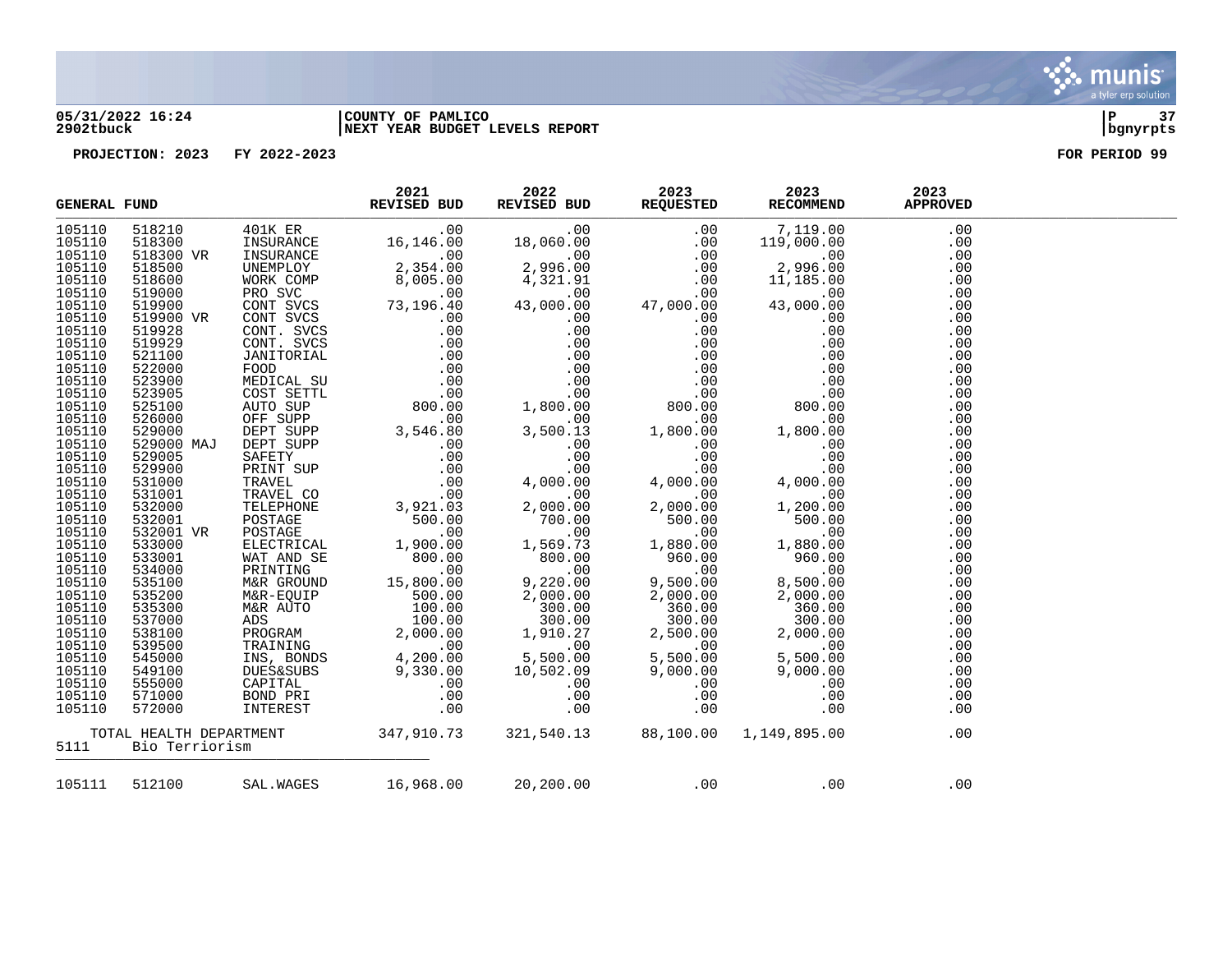

### **05/31/2022 16:24 |COUNTY OF PAMLICO |P 38 2902tbuck |NEXT YEAR BUDGET LEVELS REPORT |bgnyrpts**

| <b>GENERAL FUND</b> | $\begin{tabular}{cccccc} & 2021 & 2022 & 2023 & 2023 \\ \hline & & \multicolumn{3}{c }{REVISED BUD} & \multicolumn{3}{c }{REVISED BUD} & \multicolumn{3}{c }{REQUESTED} & \multicolumn{3}{c }{REQUESTED} & \multicolumn{3}{c }{RECOMMEND} & \multicolumn{3}{c }{APPROVED} \end{tabular}$<br>$\begin{small} \textbf{MEMA} & \textbf{FOMO} & \textbf{ROMA} & \textbf{ROMA} & \textbf{ROMA} & \textbf{ROMA} & \textbf{ROMA} & \textbf{ROMA} & \textbf{ROMA} & \textbf{ROMA} & \textbf{ROMA} & \textbf{ROMA} & \textbf{ROMA} & \textbf{ROMA} & \textbf{ROMA} & \textbf{ROMA} & \textbf{ROMA} & \textbf{ROMA} & \textbf{ROMA} & \textbf{ROMA} & \textbf{ROMA} & \textbf{ROMA} & \textbf{ROMA} & \textbf{ROMA}$ |  |     |     |  |
|---------------------|-----------------------------------------------------------------------------------------------------------------------------------------------------------------------------------------------------------------------------------------------------------------------------------------------------------------------------------------------------------------------------------------------------------------------------------------------------------------------------------------------------------------------------------------------------------------------------------------------------------------------------------------------------------------------------------------------------------|--|-----|-----|--|
| 105111              |                                                                                                                                                                                                                                                                                                                                                                                                                                                                                                                                                                                                                                                                                                           |  |     |     |  |
| 105111              |                                                                                                                                                                                                                                                                                                                                                                                                                                                                                                                                                                                                                                                                                                           |  |     |     |  |
| 105111              |                                                                                                                                                                                                                                                                                                                                                                                                                                                                                                                                                                                                                                                                                                           |  |     |     |  |
| 105111              |                                                                                                                                                                                                                                                                                                                                                                                                                                                                                                                                                                                                                                                                                                           |  |     |     |  |
| 105111              |                                                                                                                                                                                                                                                                                                                                                                                                                                                                                                                                                                                                                                                                                                           |  |     |     |  |
| 105111              |                                                                                                                                                                                                                                                                                                                                                                                                                                                                                                                                                                                                                                                                                                           |  |     |     |  |
| 105111              |                                                                                                                                                                                                                                                                                                                                                                                                                                                                                                                                                                                                                                                                                                           |  |     |     |  |
| 105111              |                                                                                                                                                                                                                                                                                                                                                                                                                                                                                                                                                                                                                                                                                                           |  |     |     |  |
| 105111              |                                                                                                                                                                                                                                                                                                                                                                                                                                                                                                                                                                                                                                                                                                           |  |     |     |  |
| 105111              |                                                                                                                                                                                                                                                                                                                                                                                                                                                                                                                                                                                                                                                                                                           |  |     |     |  |
| 105111              |                                                                                                                                                                                                                                                                                                                                                                                                                                                                                                                                                                                                                                                                                                           |  |     |     |  |
| 105111              |                                                                                                                                                                                                                                                                                                                                                                                                                                                                                                                                                                                                                                                                                                           |  |     |     |  |
| 105111              |                                                                                                                                                                                                                                                                                                                                                                                                                                                                                                                                                                                                                                                                                                           |  |     |     |  |
| 105111              |                                                                                                                                                                                                                                                                                                                                                                                                                                                                                                                                                                                                                                                                                                           |  |     |     |  |
| 105111              |                                                                                                                                                                                                                                                                                                                                                                                                                                                                                                                                                                                                                                                                                                           |  |     |     |  |
| 105111              |                                                                                                                                                                                                                                                                                                                                                                                                                                                                                                                                                                                                                                                                                                           |  |     |     |  |
| 105111              |                                                                                                                                                                                                                                                                                                                                                                                                                                                                                                                                                                                                                                                                                                           |  |     |     |  |
| 105111              |                                                                                                                                                                                                                                                                                                                                                                                                                                                                                                                                                                                                                                                                                                           |  |     |     |  |
| 105111              |                                                                                                                                                                                                                                                                                                                                                                                                                                                                                                                                                                                                                                                                                                           |  |     |     |  |
| 105111              |                                                                                                                                                                                                                                                                                                                                                                                                                                                                                                                                                                                                                                                                                                           |  |     |     |  |
| 105111              |                                                                                                                                                                                                                                                                                                                                                                                                                                                                                                                                                                                                                                                                                                           |  |     |     |  |
| 105111              |                                                                                                                                                                                                                                                                                                                                                                                                                                                                                                                                                                                                                                                                                                           |  |     |     |  |
| 105111<br>105111    |                                                                                                                                                                                                                                                                                                                                                                                                                                                                                                                                                                                                                                                                                                           |  |     |     |  |
| 105111              |                                                                                                                                                                                                                                                                                                                                                                                                                                                                                                                                                                                                                                                                                                           |  |     |     |  |
| 105111              |                                                                                                                                                                                                                                                                                                                                                                                                                                                                                                                                                                                                                                                                                                           |  |     |     |  |
| 105111              |                                                                                                                                                                                                                                                                                                                                                                                                                                                                                                                                                                                                                                                                                                           |  |     |     |  |
| 105111              |                                                                                                                                                                                                                                                                                                                                                                                                                                                                                                                                                                                                                                                                                                           |  |     |     |  |
| 105111              |                                                                                                                                                                                                                                                                                                                                                                                                                                                                                                                                                                                                                                                                                                           |  |     |     |  |
| 105111              |                                                                                                                                                                                                                                                                                                                                                                                                                                                                                                                                                                                                                                                                                                           |  |     |     |  |
| 105111              |                                                                                                                                                                                                                                                                                                                                                                                                                                                                                                                                                                                                                                                                                                           |  |     |     |  |
| 105111              |                                                                                                                                                                                                                                                                                                                                                                                                                                                                                                                                                                                                                                                                                                           |  |     |     |  |
| 105111              |                                                                                                                                                                                                                                                                                                                                                                                                                                                                                                                                                                                                                                                                                                           |  |     |     |  |
| 105111              |                                                                                                                                                                                                                                                                                                                                                                                                                                                                                                                                                                                                                                                                                                           |  |     |     |  |
| 105111              |                                                                                                                                                                                                                                                                                                                                                                                                                                                                                                                                                                                                                                                                                                           |  |     |     |  |
| 105111              |                                                                                                                                                                                                                                                                                                                                                                                                                                                                                                                                                                                                                                                                                                           |  |     |     |  |
| 105111              |                                                                                                                                                                                                                                                                                                                                                                                                                                                                                                                                                                                                                                                                                                           |  |     |     |  |
| 105111              |                                                                                                                                                                                                                                                                                                                                                                                                                                                                                                                                                                                                                                                                                                           |  |     |     |  |
| 105111              |                                                                                                                                                                                                                                                                                                                                                                                                                                                                                                                                                                                                                                                                                                           |  |     |     |  |
| 105111              |                                                                                                                                                                                                                                                                                                                                                                                                                                                                                                                                                                                                                                                                                                           |  |     |     |  |
| 105111              |                                                                                                                                                                                                                                                                                                                                                                                                                                                                                                                                                                                                                                                                                                           |  |     |     |  |
| 105111              |                                                                                                                                                                                                                                                                                                                                                                                                                                                                                                                                                                                                                                                                                                           |  |     |     |  |
| 105111              |                                                                                                                                                                                                                                                                                                                                                                                                                                                                                                                                                                                                                                                                                                           |  |     |     |  |
|                     |                                                                                                                                                                                                                                                                                                                                                                                                                                                                                                                                                                                                                                                                                                           |  |     |     |  |
| 5115                |                                                                                                                                                                                                                                                                                                                                                                                                                                                                                                                                                                                                                                                                                                           |  |     |     |  |
|                     |                                                                                                                                                                                                                                                                                                                                                                                                                                                                                                                                                                                                                                                                                                           |  |     |     |  |
| 105115              | 519900 CONT SVCS 28,603.19 8,074.00 .00                                                                                                                                                                                                                                                                                                                                                                                                                                                                                                                                                                                                                                                                   |  | .00 | .00 |  |

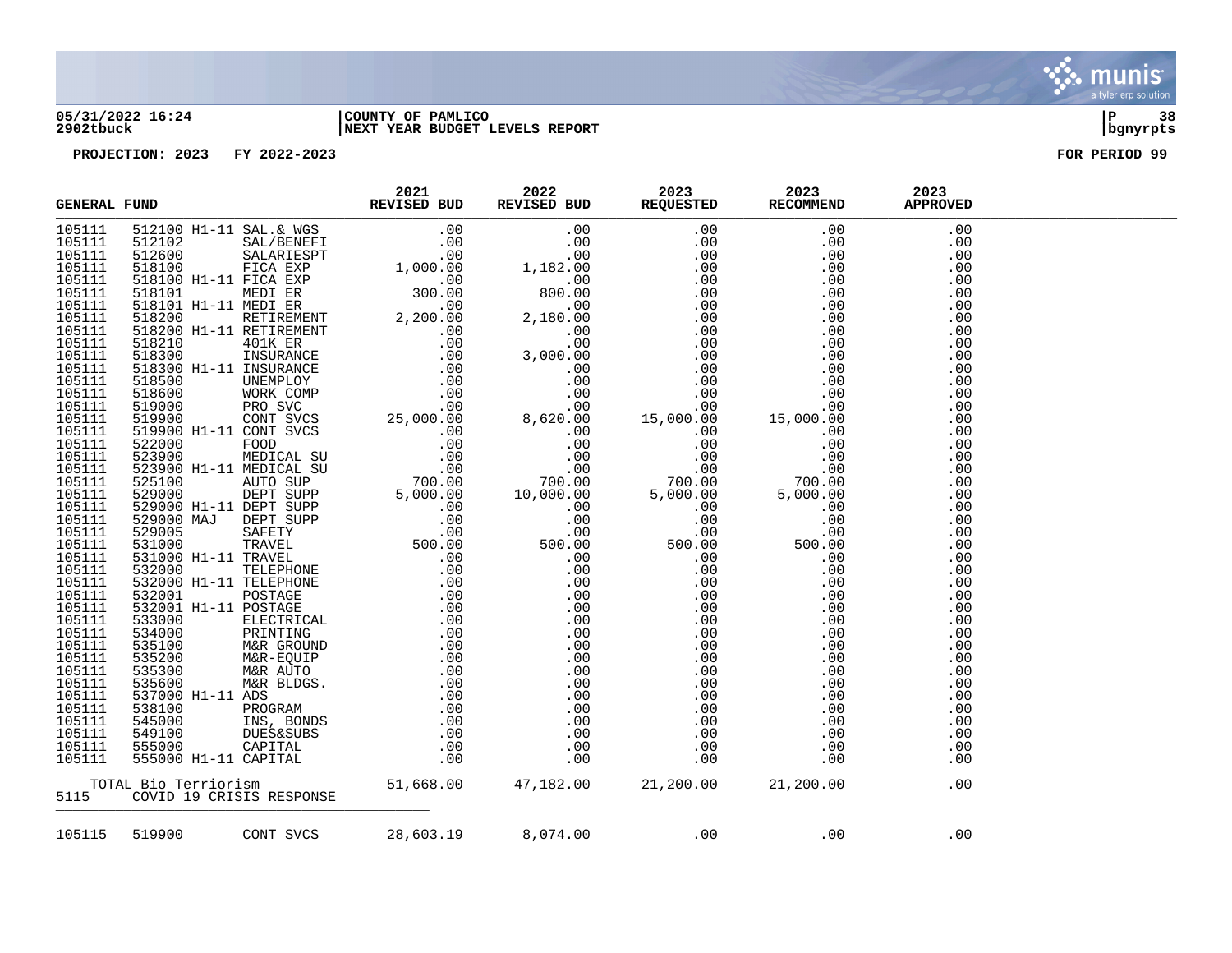

### **05/31/2022 16:24 |COUNTY OF PAMLICO |P 39 2902tbuck |NEXT YEAR BUDGET LEVELS REPORT |bgnyrpts**

| <b>GENERAL FUND</b>                                                                              |                                                                                                  |                                | 2021<br>REVISED BUD | 2022                                                                                                                                                                                                                        | 2023<br>REVISED BUD REQUESTED | 2023<br>RECOMMEND | 2023<br><b>APPROVED</b> |  |
|--------------------------------------------------------------------------------------------------|--------------------------------------------------------------------------------------------------|--------------------------------|---------------------|-----------------------------------------------------------------------------------------------------------------------------------------------------------------------------------------------------------------------------|-------------------------------|-------------------|-------------------------|--|
| 105115<br>105115<br>105115<br>105115<br>105115<br>105115<br>105115<br>105115                     |                                                                                                  |                                |                     |                                                                                                                                                                                                                             |                               |                   |                         |  |
| 5117                                                                                             |                                                                                                  |                                |                     |                                                                                                                                                                                                                             |                               |                   |                         |  |
| 105117<br>105117<br>105117<br>105117<br>105117<br>105117<br>105117                               | 512100<br>518100<br>518101<br>518200<br>518300<br>519900<br>529000                               |                                |                     |                                                                                                                                                                                                                             |                               |                   |                         |  |
| 5118                                                                                             | 539 COVID-19 CARES                                                                               |                                |                     | TOTAL 716 COVID-19 VACCINATI 113,650.00 182,539.00 .00<br>5118 539 COVID-19 CARES                                                                                                                                           |                               |                   |                         |  |
| 105118<br>105118<br>105118                                                                       |                                                                                                  |                                |                     | 118 519900 CONT SVCS 5,508.00 1,236.00 .00 .00 .00<br>118 523900 MEDICAL SU 16,210.00 1,234.00 .00 .00 .00<br>118 529000 DEPT SUPP 6,908.00 1,234.00 .00 .00 .00<br>TOTAL 539 COVID-19 CARES 28,626.00 3,704.00 .00 .00 .00 |                               |                   | .00<br>.00<br>.00       |  |
|                                                                                                  | 5120 CDC PFSTERIA GRANT                                                                          |                                |                     |                                                                                                                                                                                                                             |                               |                   | .00                     |  |
| 105120<br>105120<br>105120<br>105120<br>105120<br>105120<br>105120<br>105120<br>105120<br>105120 | 512100<br>512102<br>518100<br>518101<br>518300<br>518500<br>529000<br>531000<br>538100<br>555000 |                                |                     |                                                                                                                                                                                                                             |                               |                   |                         |  |
| 5123                                                                                             | TOTAL CDC PFSTERIA GRANT                                                                         | SCHOOL-SITE IMMUNIZATION PROG. |                     |                                                                                                                                                                                                                             |                               |                   |                         |  |
| 105123                                                                                           | 518500 UNEMPLOY                                                                                  |                                |                     | $100$ . $00$ . $00$                                                                                                                                                                                                         |                               | .00               | .00                     |  |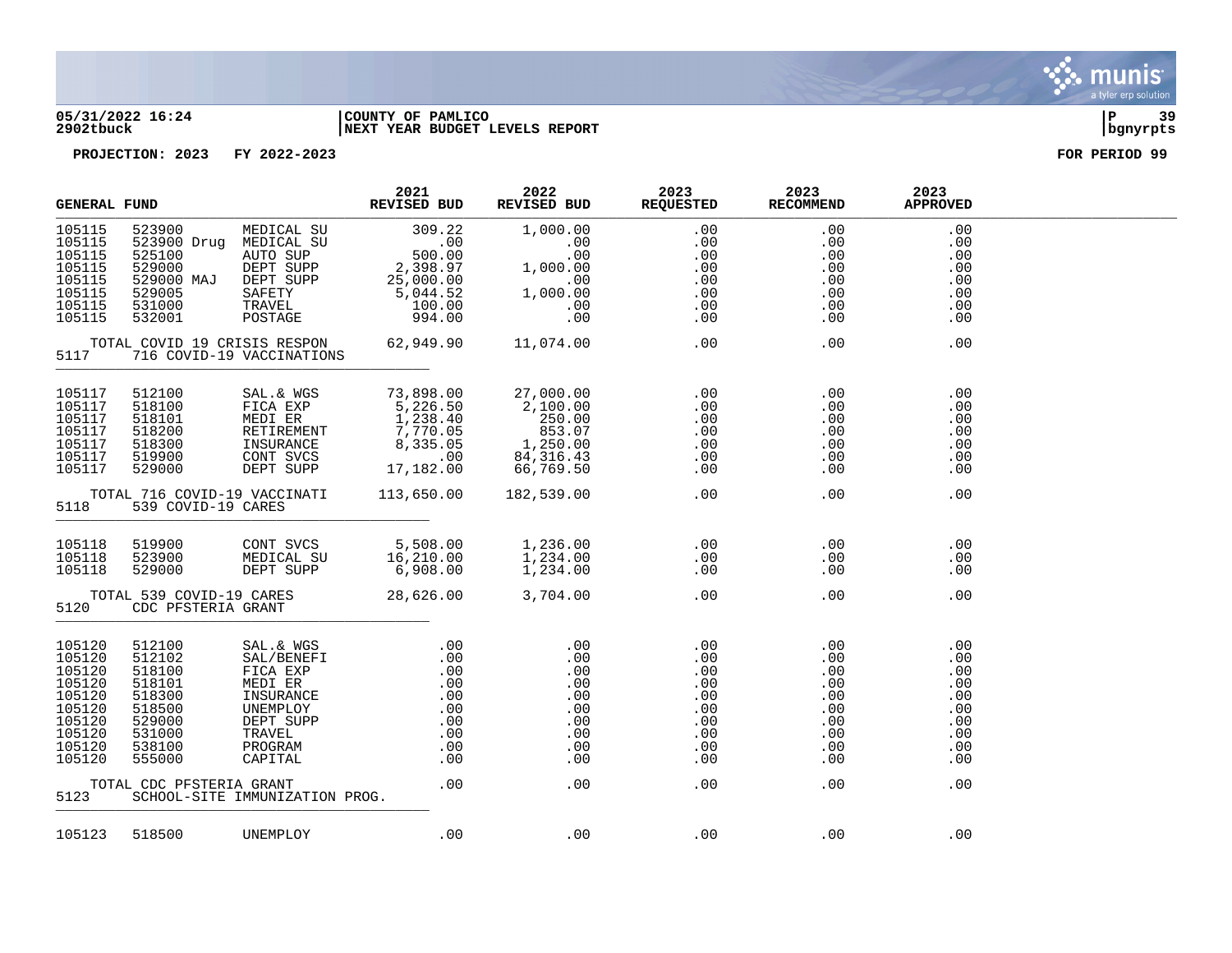### **05/31/2022 16:24 |COUNTY OF PAMLICO |P 40 2902tbuck |NEXT YEAR BUDGET LEVELS REPORT |bgnyrpts**



|                                                                                                                                                                                                                                    | <b>GENERAL FUND</b>                                                                                                                                                                                                                               |                            | 2021<br>REVISED BUD                                                                                                                                                                                                                                                                                                                                                                                                                                                                                                        | 2022<br>REVISED BUD                                                                                                                                                                                                                                                                                                                         | 2023<br><b>REQUESTED</b>                                                                                                                                                                                                                                                                                                    | 2023<br><b>RECOMMEND</b>                                                                                                                                                                                                                                                                                                                            | 2023<br><b>APPROVED</b>                                                                                                                                       |  |
|------------------------------------------------------------------------------------------------------------------------------------------------------------------------------------------------------------------------------------|---------------------------------------------------------------------------------------------------------------------------------------------------------------------------------------------------------------------------------------------------|----------------------------|----------------------------------------------------------------------------------------------------------------------------------------------------------------------------------------------------------------------------------------------------------------------------------------------------------------------------------------------------------------------------------------------------------------------------------------------------------------------------------------------------------------------------|---------------------------------------------------------------------------------------------------------------------------------------------------------------------------------------------------------------------------------------------------------------------------------------------------------------------------------------------|-----------------------------------------------------------------------------------------------------------------------------------------------------------------------------------------------------------------------------------------------------------------------------------------------------------------------------|-----------------------------------------------------------------------------------------------------------------------------------------------------------------------------------------------------------------------------------------------------------------------------------------------------------------------------------------------------|---------------------------------------------------------------------------------------------------------------------------------------------------------------|--|
| 105123<br>105123                                                                                                                                                                                                                   | 522000<br>529000                                                                                                                                                                                                                                  | FOOD<br>פס את<br>DEPT SUPP | .00<br>$\begin{array}{c} .\ 00 \\ .\ 00 \end{array}$                                                                                                                                                                                                                                                                                                                                                                                                                                                                       | .00<br>.00                                                                                                                                                                                                                                                                                                                                  | .00<br>.00                                                                                                                                                                                                                                                                                                                  | .00<br>$.00 \,$                                                                                                                                                                                                                                                                                                                                     | .00<br>.00                                                                                                                                                    |  |
| 5124                                                                                                                                                                                                                               | TOTAL SCHOOL-SITE IMMUNIZATI<br>T B CONTROL                                                                                                                                                                                                       |                            | .00                                                                                                                                                                                                                                                                                                                                                                                                                                                                                                                        | .00                                                                                                                                                                                                                                                                                                                                         | .00                                                                                                                                                                                                                                                                                                                         | .00                                                                                                                                                                                                                                                                                                                                                 | .00                                                                                                                                                           |  |
| 105124<br>105124<br>105124<br>105124<br>105124<br>105124<br>105124<br>105124<br>105124<br>105124<br>105124<br>105124<br>105124<br>105124<br>105124<br>105124<br>105124<br>105124<br>105124<br>105124<br>105124<br>105124<br>105124 | 500000<br>512100<br>512102<br>512700<br>518100<br>518101<br>518200<br>518210<br>518300<br>518500<br>519900<br>519900 TBMS<br>523900<br>523900 Drug<br>523900 TBMS<br>529000<br>531000<br>532000<br>532001<br>533000<br>533100<br>538100<br>555000 | EXPENDITUR<br>SAL.& WGS    | 00.<br>10,262.00<br>SAL/BENEFI $10,262.00$<br>SAL/BENEFI $00$<br>FICA EXP $500.00$<br>MEDI ER $161.00$<br>RETIREMENT $500.00$<br>ALIKER $161.00$<br>RETIREMENT $500.00$<br>MISURANCE $1,968.00$<br>UNEMPLOY .00<br>CONT SVCS $1,500.00$<br>CONT SVCS $250.00$<br>CONT SVCS<br>MEDICAL SU 250.00<br>MEDICAL SU 500.00<br>MEDICAL SU 500.00<br>MEDICAL SU 100.00<br>DEPT SUPP 192.07<br>DEFT SUPP<br>TRAVEL<br>TELEPHONE 150.00<br>POSTAGE 150.00<br>ELECTRICAL 1,107.93<br>ELECTRIC 1,107.93<br>ELECTRIC .00<br>CAPITAL .00 | $\begin{array}{c} \texttt{.00} \ \texttt{.00} \ \texttt{.00} \end{array}$<br>$\begin{array}{r} .00 \ .00 \ .00 \ .00 \ 700.00 \ .00 \end{array}$<br>1,850.00<br>$1.300 \n00$<br>00.00.00<br>.00<br>1,500.00<br>$\begin{array}{r} 1,500.00\ 250.00\ 500.00\ 200.00\ 0.00\ 150.00\ \end{array}$<br>$00$ .<br>1,200.00<br>$00.$<br>0.00<br>0.0 | $\begin{array}{c} 0.00 \\ -0.00 \end{array}$<br>$\begin{array}{r} .00\ 0.00\ 0.00\ 0.00\ 0.00\ 0.00\ 0.00\ 0.00\ 0.00\ 0.00\ 0.00\ 0.00\ 0.00\ 0.00\ 0.000\ \end{array}$<br>$\begin{array}{r} 1,500.00\ 250.00\ 500.00\ 200.00\ 200.00\ 150.00\ \end{array}$<br>.00<br>$0.00$<br>0.00<br>1,500.00<br>.00<br>.00<br>1,500.00 | .00<br>.00<br>$\begin{array}{r} .00\ 0.00\ 0.00\ 0.00\ 0.00\ 0.00\ 0.00\ 1,500.00\ \end{array}$<br>$0.00$<br>0.00<br>0.00<br>1,500.00<br>$\begin{array}{r} 250.00 \ 250.00 \ 0 \ 0 \ 0 \ 200.00 \ 0 \ 0 \ 0 \ 0 \ 0 \ 0 \ 0 \ 0 \ 0 \ 0 \ 0 \end{array}$<br>300.00<br>150.00<br>.00<br>1,500.00<br>$\begin{array}{c} .00 \\ .00 \\ .00 \end{array}$ | .00<br>.00<br>.00<br>.00<br>.00<br>.00<br>.00<br>.00<br>.00<br>.00<br>.00<br>.00<br>.00<br>.00<br>.00<br>.00<br>.00<br>.00<br>.00<br>.00<br>.00<br>.00<br>.00 |  |
| 5125                                                                                                                                                                                                                               | TB-MEDICAL SERVICES                                                                                                                                                                                                                               |                            |                                                                                                                                                                                                                                                                                                                                                                                                                                                                                                                            | TOTAL T B CONTROL 17,191.00 15,750.00 4,400.00 4,400.00                                                                                                                                                                                                                                                                                     |                                                                                                                                                                                                                                                                                                                             |                                                                                                                                                                                                                                                                                                                                                     | .00                                                                                                                                                           |  |
| 105125<br>105125<br>105125<br>5127                                                                                                                                                                                                 | 512102<br>518500<br>519900<br>TOTAL TB-MEDICAL SERVICES<br>COMMUNICABLE DISEASE                                                                                                                                                                   | SAL/BENEFI                 | .00<br>CONT SVCS .00<br>CONT SVCS .00<br>.00                                                                                                                                                                                                                                                                                                                                                                                                                                                                               | .00<br>.00<br>.00<br>.00                                                                                                                                                                                                                                                                                                                    | .00<br>.00<br>.00<br>.00                                                                                                                                                                                                                                                                                                    | .00<br>.00<br>.00<br>.00                                                                                                                                                                                                                                                                                                                            | .00<br>.00<br>.00<br>.00                                                                                                                                      |  |
|                                                                                                                                                                                                                                    | 105127 500000                                                                                                                                                                                                                                     | EXPENDITUR                 | .00                                                                                                                                                                                                                                                                                                                                                                                                                                                                                                                        | .00                                                                                                                                                                                                                                                                                                                                         | $\overline{00}$                                                                                                                                                                                                                                                                                                             | $\sim$ 00                                                                                                                                                                                                                                                                                                                                           | .00                                                                                                                                                           |  |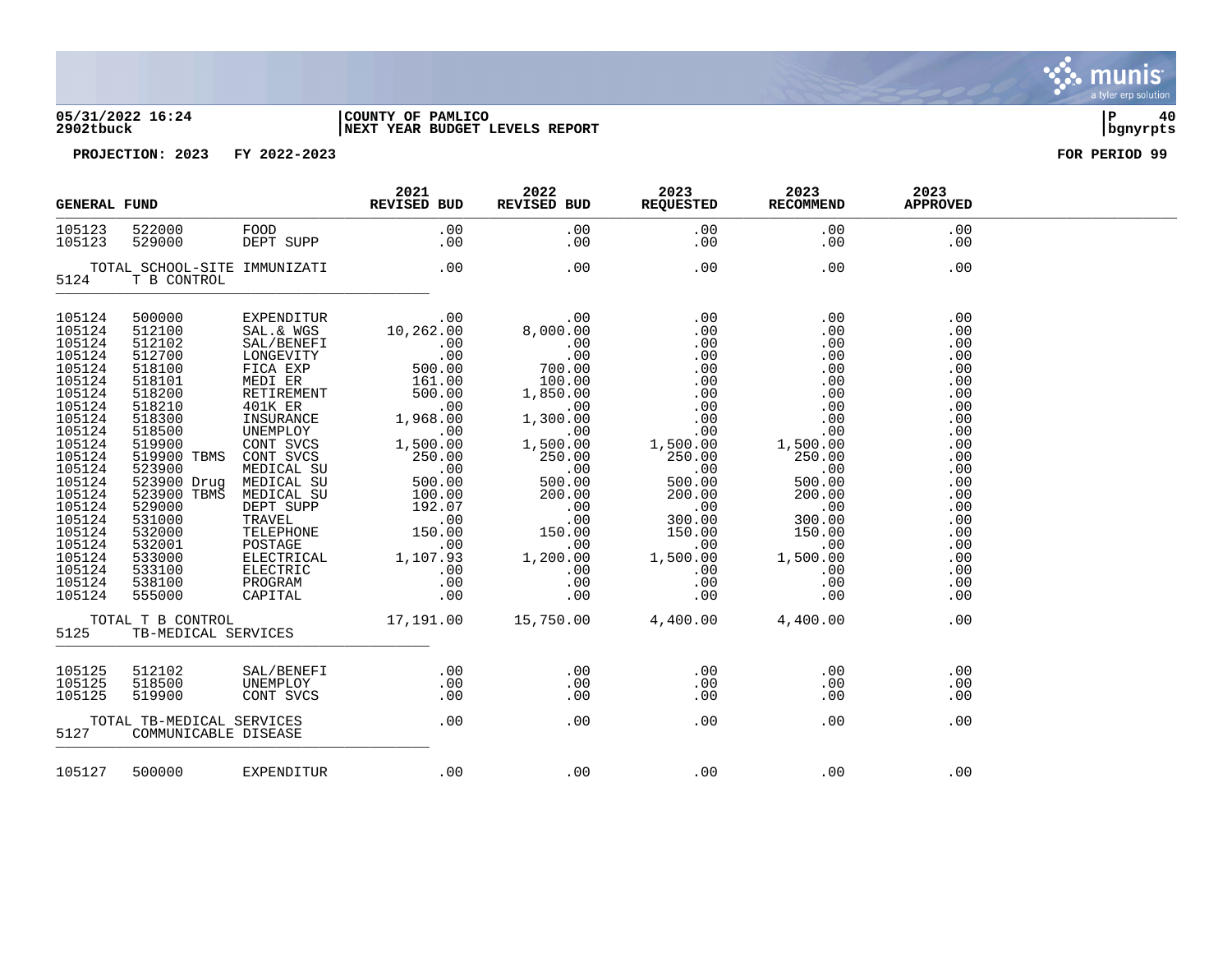

### **05/31/2022 16:24 |COUNTY OF PAMLICO |P 41 2902tbuck |NEXT YEAR BUDGET LEVELS REPORT |bgnyrpts**

| <b>GENERAL FUND</b> |                        | 2021 2022 2023 2023<br>REVISED BUD REVISED BUD REQUESTED RECOMMEND APPROVED<br>$\begin{tabular}{l c c c c c} \multicolumn{1}{c c c c} \multicolumn{1}{c c c} \multicolumn{1}{c c c} \multicolumn{1}{c c c} \multicolumn{1}{c c c} \multicolumn{1}{c c c} \multicolumn{1}{c c c} \multicolumn{1}{c c c} \multicolumn{1}{c c c} \multicolumn{1}{c c c} \multicolumn{1}{c c c} \multicolumn{1}{c c c} \multicolumn{1}{c c c} \multicolumn{1}{c c c} \multicolumn{1}{c c c} \multicolumn{$ |  |  |  |
|---------------------|------------------------|----------------------------------------------------------------------------------------------------------------------------------------------------------------------------------------------------------------------------------------------------------------------------------------------------------------------------------------------------------------------------------------------------------------------------------------------------------------------------------------|--|--|--|
|                     |                        |                                                                                                                                                                                                                                                                                                                                                                                                                                                                                        |  |  |  |
|                     |                        |                                                                                                                                                                                                                                                                                                                                                                                                                                                                                        |  |  |  |
|                     |                        |                                                                                                                                                                                                                                                                                                                                                                                                                                                                                        |  |  |  |
|                     |                        |                                                                                                                                                                                                                                                                                                                                                                                                                                                                                        |  |  |  |
|                     |                        |                                                                                                                                                                                                                                                                                                                                                                                                                                                                                        |  |  |  |
|                     |                        |                                                                                                                                                                                                                                                                                                                                                                                                                                                                                        |  |  |  |
|                     |                        |                                                                                                                                                                                                                                                                                                                                                                                                                                                                                        |  |  |  |
|                     |                        |                                                                                                                                                                                                                                                                                                                                                                                                                                                                                        |  |  |  |
|                     |                        |                                                                                                                                                                                                                                                                                                                                                                                                                                                                                        |  |  |  |
|                     |                        |                                                                                                                                                                                                                                                                                                                                                                                                                                                                                        |  |  |  |
|                     |                        |                                                                                                                                                                                                                                                                                                                                                                                                                                                                                        |  |  |  |
|                     |                        |                                                                                                                                                                                                                                                                                                                                                                                                                                                                                        |  |  |  |
|                     |                        |                                                                                                                                                                                                                                                                                                                                                                                                                                                                                        |  |  |  |
|                     |                        |                                                                                                                                                                                                                                                                                                                                                                                                                                                                                        |  |  |  |
|                     |                        |                                                                                                                                                                                                                                                                                                                                                                                                                                                                                        |  |  |  |
|                     |                        |                                                                                                                                                                                                                                                                                                                                                                                                                                                                                        |  |  |  |
|                     |                        |                                                                                                                                                                                                                                                                                                                                                                                                                                                                                        |  |  |  |
|                     |                        |                                                                                                                                                                                                                                                                                                                                                                                                                                                                                        |  |  |  |
|                     |                        |                                                                                                                                                                                                                                                                                                                                                                                                                                                                                        |  |  |  |
|                     |                        |                                                                                                                                                                                                                                                                                                                                                                                                                                                                                        |  |  |  |
|                     |                        |                                                                                                                                                                                                                                                                                                                                                                                                                                                                                        |  |  |  |
|                     |                        | TOTAL COMMUNICABLE DISEASE 13,245.62 20,100.00 1,900.00 1,900.00 1,900.00                                                                                                                                                                                                                                                                                                                                                                                                              |  |  |  |
|                     | 5129 IMMUN ACTION PLAN |                                                                                                                                                                                                                                                                                                                                                                                                                                                                                        |  |  |  |
| 105129              |                        |                                                                                                                                                                                                                                                                                                                                                                                                                                                                                        |  |  |  |
| 105129              |                        |                                                                                                                                                                                                                                                                                                                                                                                                                                                                                        |  |  |  |
| 105129              |                        |                                                                                                                                                                                                                                                                                                                                                                                                                                                                                        |  |  |  |
| 105129              |                        |                                                                                                                                                                                                                                                                                                                                                                                                                                                                                        |  |  |  |
| 105129              |                        |                                                                                                                                                                                                                                                                                                                                                                                                                                                                                        |  |  |  |
| 105129              |                        |                                                                                                                                                                                                                                                                                                                                                                                                                                                                                        |  |  |  |
| 105129              |                        |                                                                                                                                                                                                                                                                                                                                                                                                                                                                                        |  |  |  |
| 105129              |                        |                                                                                                                                                                                                                                                                                                                                                                                                                                                                                        |  |  |  |
| 105129              |                        |                                                                                                                                                                                                                                                                                                                                                                                                                                                                                        |  |  |  |
| 105129              |                        |                                                                                                                                                                                                                                                                                                                                                                                                                                                                                        |  |  |  |
| 105129              |                        |                                                                                                                                                                                                                                                                                                                                                                                                                                                                                        |  |  |  |
| 105129              |                        |                                                                                                                                                                                                                                                                                                                                                                                                                                                                                        |  |  |  |
| 105129              |                        |                                                                                                                                                                                                                                                                                                                                                                                                                                                                                        |  |  |  |
| 105129              |                        |                                                                                                                                                                                                                                                                                                                                                                                                                                                                                        |  |  |  |
| 105129              |                        |                                                                                                                                                                                                                                                                                                                                                                                                                                                                                        |  |  |  |
| 105129              |                        |                                                                                                                                                                                                                                                                                                                                                                                                                                                                                        |  |  |  |
| 105129              |                        |                                                                                                                                                                                                                                                                                                                                                                                                                                                                                        |  |  |  |
| 105129              |                        |                                                                                                                                                                                                                                                                                                                                                                                                                                                                                        |  |  |  |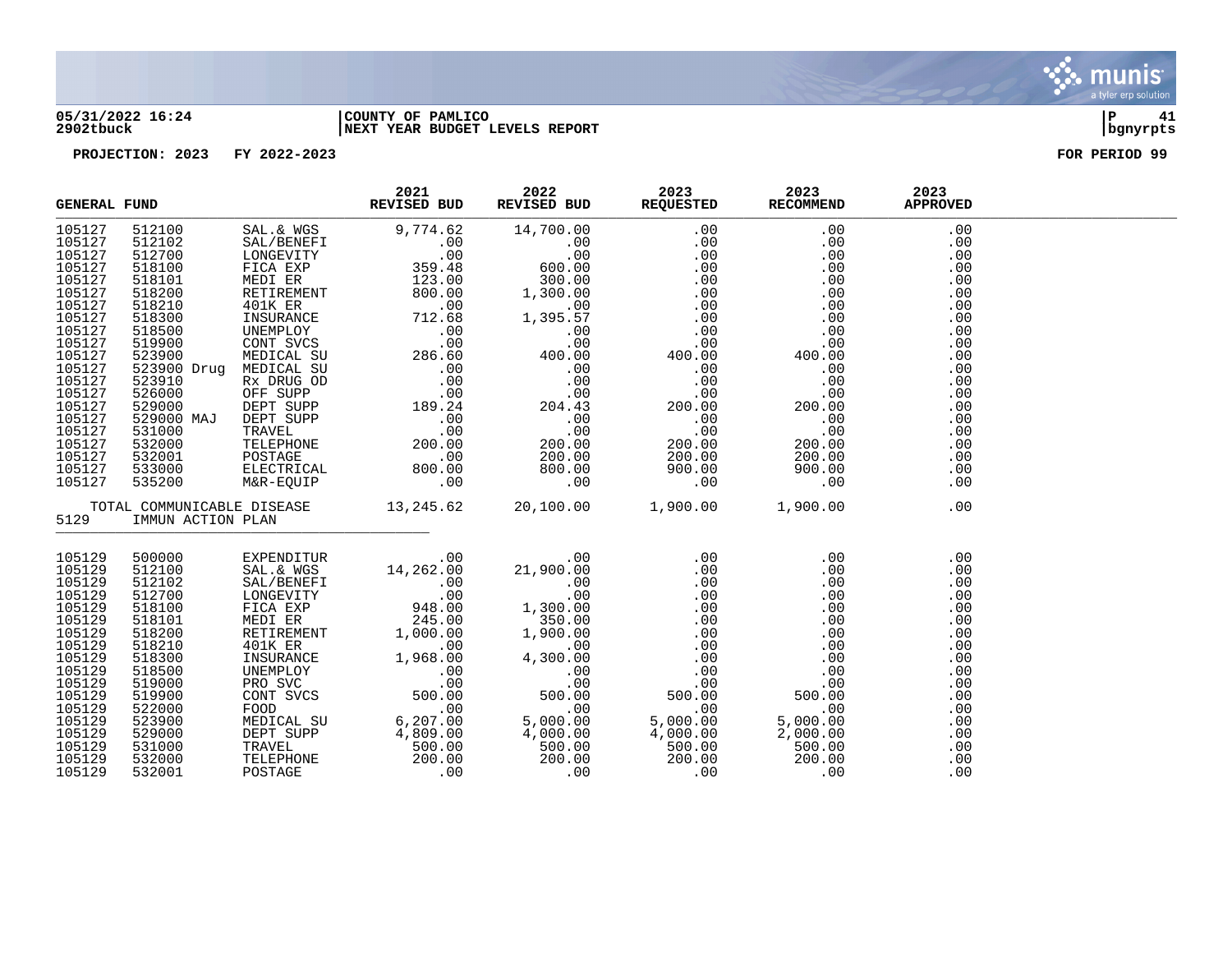

# **05/31/2022 16:24 |COUNTY OF PAMLICO |P 42 2902tbuck |NEXT YEAR BUDGET LEVELS REPORT |bgnyrpts**



| <b>GENERAL FUND</b>                                                                    |                                                                                                    |            | 2021<br>REVISED BUD                                                                                                                                                                                                                                                                                                                                                                               | 2022                                                                                                                                        | 2023<br>REVISED BUD REQUESTED                                            | 2023<br><b>RECOMMEND</b>                                                                                                                                                                            | 2023<br><b>APPROVED</b>                                     |  |
|----------------------------------------------------------------------------------------|----------------------------------------------------------------------------------------------------|------------|---------------------------------------------------------------------------------------------------------------------------------------------------------------------------------------------------------------------------------------------------------------------------------------------------------------------------------------------------------------------------------------------------|---------------------------------------------------------------------------------------------------------------------------------------------|--------------------------------------------------------------------------|-----------------------------------------------------------------------------------------------------------------------------------------------------------------------------------------------------|-------------------------------------------------------------|--|
| 105129<br>105129<br>105129<br>105129                                                   | 533000                                                                                             | ELECTRICAL | 800.00<br>129 535200 M&R-EQUIP<br>129 538100 PROGRAM .00<br>129 538100 PROGRAM .00<br>129 555000 CAPITAL .00<br>TOTAL_IMMUN_ACTION_PLAN .01<br>TOTAL_IMMUN_ACTION_PLAN .01                                                                                                                                                                                                                        | 800.00<br>.00<br>.00<br>.00                                                                                                                 | 900.00<br>.00<br>.00<br>.00                                              | 900.00<br>.00<br>.00<br>.00                                                                                                                                                                         | .00<br>.00<br>.00<br>.00                                    |  |
| 5151                                                                                   | Primary Care                                                                                       |            |                                                                                                                                                                                                                                                                                                                                                                                                   | 40,750.00                                                                                                                                   | 11,100.00                                                                | 9,100.00                                                                                                                                                                                            | .00                                                         |  |
| 105151<br>105151<br>105151<br>105151<br>105151<br>105151<br>105151<br>105151<br>105151 | 500000<br>512100<br>512100 OS<br>512102<br>512102 OS<br>518100<br>518100 OS<br>518101<br>518101 OS |            | EXPENDITUR .00<br>SAL.& WGS 26,969.34<br>$\begin{tabular}{l c c c} \texttt{EXPENDITUR} & .000 & .000 & .000 \\ \texttt{SAL} & \texttt{WGS} & 26,969.34 & 5,000.000 \\ \texttt{SAL} & \texttt{WGS} & 6,445.33 & 40,000.000 \\ \texttt{SAL} / \texttt{EBNEFT} & .00 & .000 & .000 \\ \texttt{FICA EXP} & 300.00 & 250.000 \\ \texttt{FICA EXP} & 300.00 & 3,000.00 \\ \texttt{MEDI ER} & 400.00 & $ | $00.00$ .<br>5,000.00                                                                                                                       |                                                                          | $\begin{array}{r} .00\ 0.00\ 0.00\ 0.00\ 0.00\ 0.00\ 0.00\ 0.00\ 0.00\ 0.00\ 0.00\ 0.00\ 0.00\ 0.00\ 0.00\ 0.00\ 0.00\ 0.00\ 1,300.00\ 1,300.00\ 1,200.00\ 1,500.00\ 1,500.00\ 400.00\ \end{array}$ | .00<br>.00<br>.00<br>.00<br>.00<br>.00<br>.00<br>.00<br>.00 |  |
| 105151<br>105151<br>105151<br>105151<br>105151<br>105151                               | 518200<br>518200 OS<br>518210<br>518300<br>518300 OS<br>518500                                     |            |                                                                                                                                                                                                                                                                                                                                                                                                   |                                                                                                                                             |                                                                          |                                                                                                                                                                                                     | .00<br>.00<br>.00<br>.00<br>.00<br>.00                      |  |
| 105151<br>105151<br>105151<br>105151<br>105151<br>105151<br>105151                     | 518500 OS<br>518600 OS<br>519900<br>519900 OS<br>523900<br>523900 OS<br>525100                     |            |                                                                                                                                                                                                                                                                                                                                                                                                   |                                                                                                                                             |                                                                          |                                                                                                                                                                                                     | .00<br>.00<br>.00<br>.00<br>.00<br>.00<br>.00               |  |
| 105151<br>105151<br>105151<br>105151<br>105151<br>105151<br>105151                     | 529000<br>531000<br>532000<br>532001<br>533000<br>533000 OS<br>534000                              |            |                                                                                                                                                                                                                                                                                                                                                                                                   |                                                                                                                                             | $1,500.00$<br>400.00<br>.00<br>.00<br>.00<br>1,100.00<br>1,100.00<br>.00 | $,500.00$<br>$400.00$<br>$.00$<br>$.00$<br>$1,100.00$<br>$1,100.00$<br>$.00$<br>$.00$<br>$.00$<br>$.00$                                                                                             | .00<br>.00<br>.00<br>.00<br>.00<br>.00<br>.00               |  |
| 105151<br>105151<br>105151<br>105151<br>105151<br>105151                               | 535100<br>537000<br>538100 OS<br>539500<br>545000<br>549100                                        |            |                                                                                                                                                                                                                                                                                                                                                                                                   | $\begin{array}{cc} 0.00 & 1,1\ 00.00 & 1,1\ 00.00 & 1,1\ 0 & 0 & 0\ 0.00 & 0 & 0\ 0 & 0 & 0 & 0\ 0 & 0 & 0 & 0\ 0 & 0 & 0 & 0\ \end{array}$ | .00<br>.00<br>.00<br>.00<br>.00<br>.00                                   | .00<br>.00                                                                                                                                                                                          | .00<br>.00<br>.00<br>.00<br>.00<br>.00                      |  |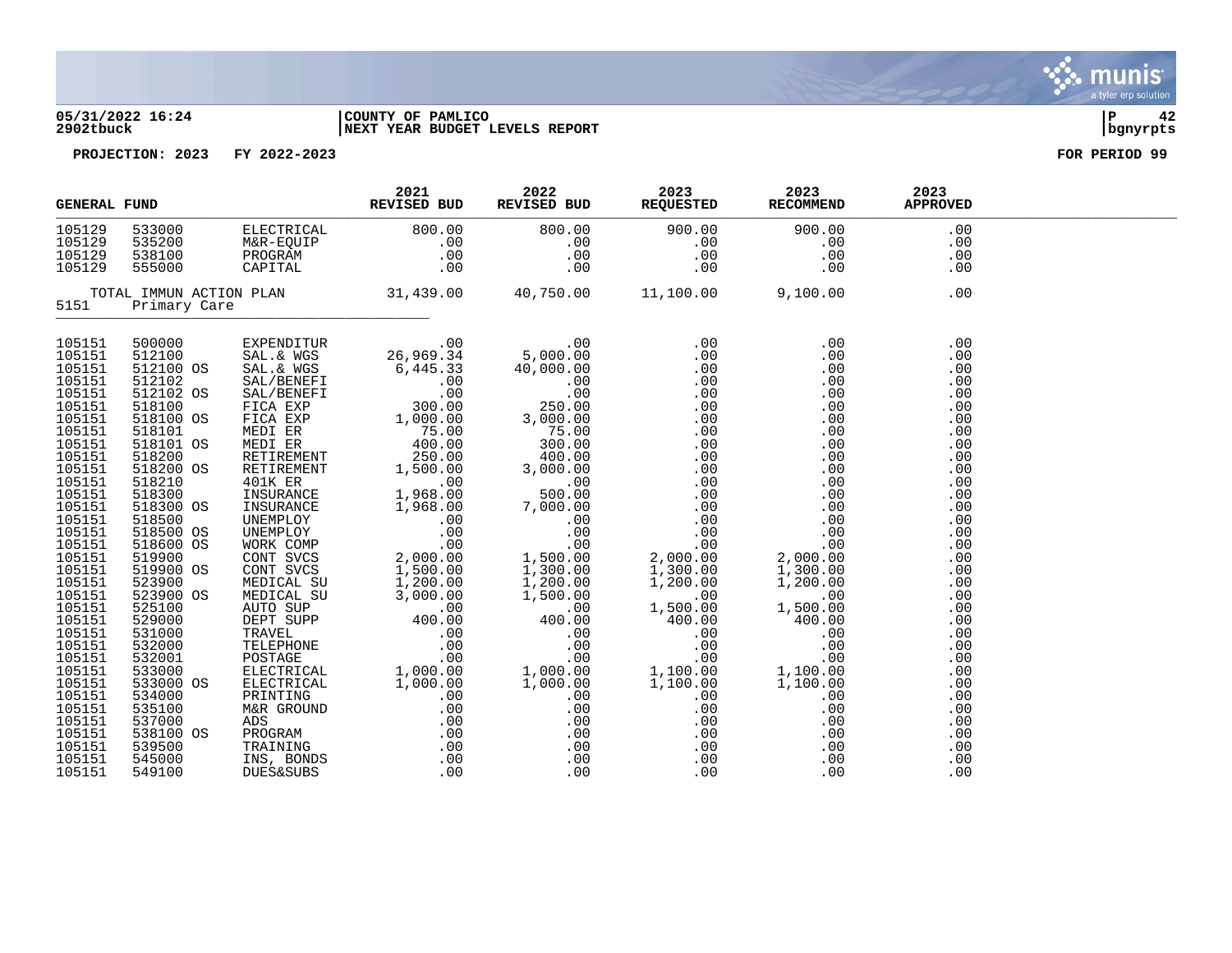### **05/31/2022 16:24 |COUNTY OF PAMLICO |P 43 2902tbuck |NEXT YEAR BUDGET LEVELS REPORT |bgnyrpts**

**PROJECTION: 2023 FY 2022-2023 FOR PERIOD 99**

| <b>GENERAL FUND</b>                                                                              |                                                                                                      |                                                                                                            | 2021<br>REVISED BUD                                                                                                                                       | 2022<br>REVISED BUD                                                                                                                                         | 2023<br>REQUESTED                                                  | 2023<br>RECOMMEND                                                  | 2023<br><b>APPROVED</b>                                            |  |
|--------------------------------------------------------------------------------------------------|------------------------------------------------------------------------------------------------------|------------------------------------------------------------------------------------------------------------|-----------------------------------------------------------------------------------------------------------------------------------------------------------|-------------------------------------------------------------------------------------------------------------------------------------------------------------|--------------------------------------------------------------------|--------------------------------------------------------------------|--------------------------------------------------------------------|--|
| 105151                                                                                           | 555000                                                                                               | CAPITAL                                                                                                    | .00                                                                                                                                                       | .00                                                                                                                                                         | .00                                                                | .00                                                                | .00                                                                |  |
| 5153                                                                                             | TOTAL Primary Care<br>HYPERTENSION                                                                   |                                                                                                            |                                                                                                                                                           | 50,975.67 67,425.00 8,600.00                                                                                                                                |                                                                    | 8,600.00                                                           | .00                                                                |  |
| 105153<br>105153<br>105153<br>105153<br>105153                                                   | 500000<br>518500<br>523900<br>529000<br>537000                                                       | EXPENDITUR<br>UNEMPLOY<br>MEDICAL SU<br>DEPT SUPP<br>ADS                                                   | .00<br>.00<br>.00<br>.00<br>.00                                                                                                                           | .00<br>.00<br>.00<br>.00<br>.00                                                                                                                             | .00<br>.00<br>.00<br>.00<br>.00                                    | .00<br>.00<br>.00<br>.00<br>.00                                    | .00<br>.00<br>.00<br>.00<br>.00                                    |  |
| 5154                                                                                             | TOTAL HYPERTENSION                                                                                   | 115 COVID-19 INFECTION PREVENT                                                                             | .00                                                                                                                                                       | .00                                                                                                                                                         | .00                                                                | .00                                                                | .00                                                                |  |
| 105154<br>105154<br>105154<br>105154<br>105154<br>105154<br>105154                               | 512100<br>518100<br>518101<br>519900<br>529000<br>529000 MAJ<br>532001                               | SAL.& WGS<br>FICA EXP<br>MEDI ER<br>CONT SVCS<br>MEDI ER<br>CONT SVCS<br>DEPT SUPP<br>DEPT SUPP<br>POSTAGE | .00<br>.00<br>.00<br>26,103.50<br>26,886.60<br>$-00$<br>127.90                                                                                            | .00<br>.00<br>.00<br>.00<br>.00<br>.00<br>.00                                                                                                               | .00<br>.00<br>.00<br>.00<br>.00<br>.00<br>.00                      | .00<br>.00<br>.00<br>.00<br>.00<br>.00<br>.00                      | .00<br>.00<br>.00<br>.00<br>.00<br>.00<br>.00                      |  |
| 5157                                                                                             | TOTAL 115 COVID-19 INFECTION                                                                         | 543 ELC ENHANCING DETECTION                                                                                | 53,118.00                                                                                                                                                 | .00                                                                                                                                                         | .00                                                                | .00                                                                | .00                                                                |  |
| 105157<br>105157<br>105157<br>105157<br>105157<br>105157<br>105157<br>105157<br>105157<br>105157 | 512100<br>512200<br>518100<br>518101<br>518200<br>518300<br>519900<br>529000<br>529000 MAJ<br>532001 | SAL.& WGS<br>OVERTIME<br>CONT SVCS<br>DEPT SUPP<br>DEPT SUPP<br>POSTAGE                                    | 65,500.08<br>43,977.00<br>FICA EXP $10,000.00$<br>MEDI ER $1,500.00$<br>RETIREMENT 7,000.00<br>INSURANCE 2,200.00<br>26,500.00<br>13,730.20<br>.00<br>.00 | 53,943.68<br>15,079.78<br>4,600.00<br>$\begin{array}{c} 4,600.00\ 1,000.00\ 5,000.00\ 8,220.22\ 81.232\ 7,777.00\ 9,000.00\ \end{array}$<br>$\overline{00}$ | .00<br>.00<br>.00<br>.00<br>.00<br>.00<br>.00<br>.00<br>.00<br>.00 | .00<br>.00<br>.00<br>.00<br>.00<br>.00<br>.00<br>.00<br>.00<br>.00 | .00<br>.00<br>.00<br>.00<br>.00<br>.00<br>.00<br>.00<br>.00<br>.00 |  |
| 5159                                                                                             | TOTAL 543 ELC ENHANCING DETE<br>BREAST CERVICAL CANCER                                               |                                                                                                            | 170,407.28                                                                                                                                                | 105,233.00                                                                                                                                                  | .00                                                                | .00                                                                | .00                                                                |  |
| 105159                                                                                           | 500000                                                                                               | EXPENDITUR                                                                                                 | .00                                                                                                                                                       | .00                                                                                                                                                         | .00                                                                | .00                                                                | .00                                                                |  |

. munis<sup>.</sup> a tyler erp solution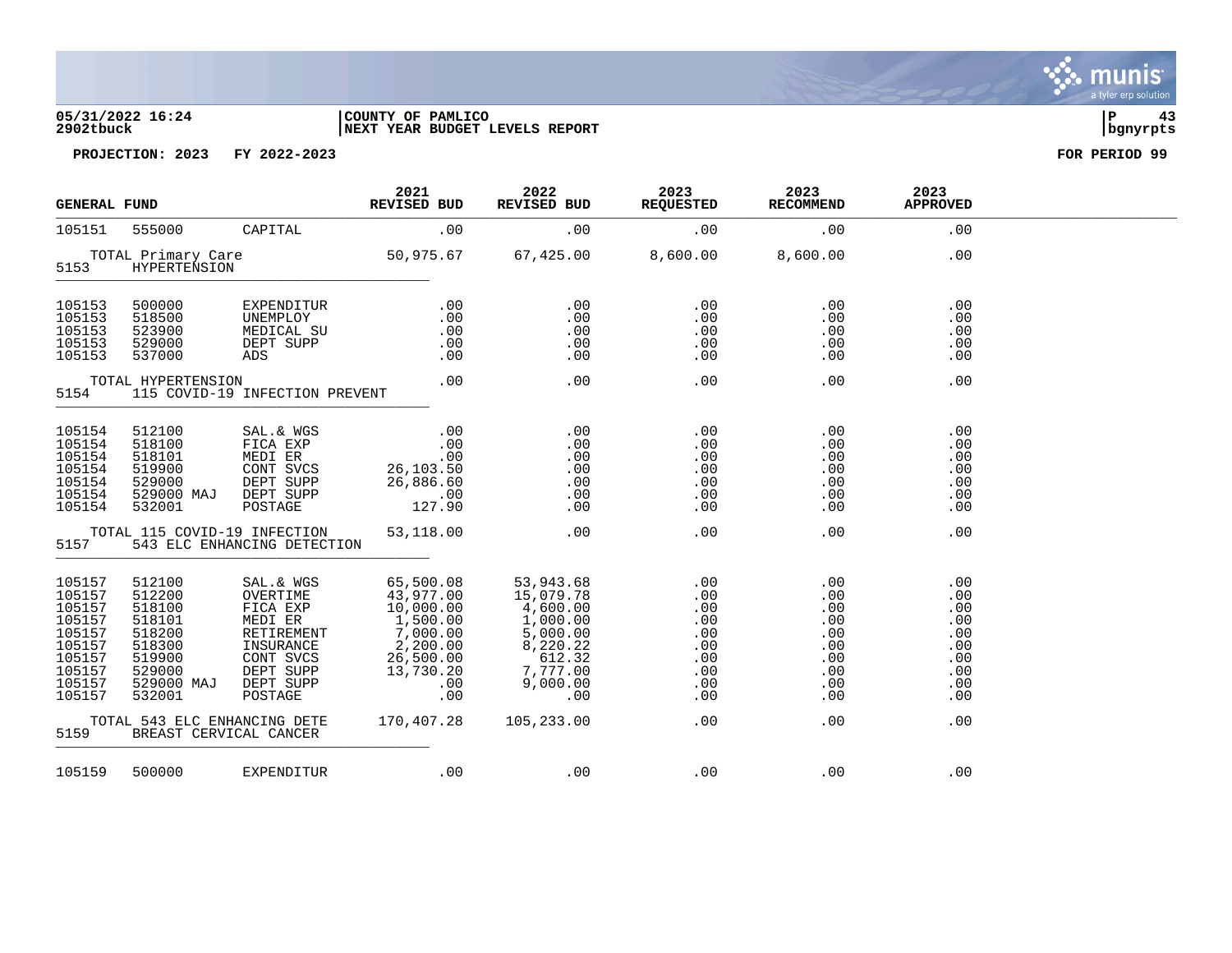

### **05/31/2022 16:24 |COUNTY OF PAMLICO |P 44 2902tbuck |NEXT YEAR BUDGET LEVELS REPORT |bgnyrpts**

| <b>GENERAL FUND</b> |                   | 2021<br>REVISED BUD                                                                                                                                                                                                                                                                                                                         | 2022 | 2023 2023 | REVISED BUD REQUESTED RECOMMEND APPROVED | 2023       |  |
|---------------------|-------------------|---------------------------------------------------------------------------------------------------------------------------------------------------------------------------------------------------------------------------------------------------------------------------------------------------------------------------------------------|------|-----------|------------------------------------------|------------|--|
| 105159              |                   |                                                                                                                                                                                                                                                                                                                                             |      |           |                                          |            |  |
| 105159<br>105159    |                   |                                                                                                                                                                                                                                                                                                                                             |      |           |                                          |            |  |
| 105159              |                   |                                                                                                                                                                                                                                                                                                                                             |      |           |                                          |            |  |
| 105159              |                   |                                                                                                                                                                                                                                                                                                                                             |      |           |                                          |            |  |
| 105159              |                   |                                                                                                                                                                                                                                                                                                                                             |      |           |                                          |            |  |
| 105159              |                   |                                                                                                                                                                                                                                                                                                                                             |      |           |                                          |            |  |
| 105159              |                   |                                                                                                                                                                                                                                                                                                                                             |      |           |                                          |            |  |
| 105159              |                   |                                                                                                                                                                                                                                                                                                                                             |      |           |                                          |            |  |
| 105159              |                   |                                                                                                                                                                                                                                                                                                                                             |      |           |                                          |            |  |
| 105159              |                   |                                                                                                                                                                                                                                                                                                                                             |      |           |                                          |            |  |
| 105159              |                   |                                                                                                                                                                                                                                                                                                                                             |      |           |                                          |            |  |
| 105159              |                   |                                                                                                                                                                                                                                                                                                                                             |      |           |                                          |            |  |
| 105159              |                   |                                                                                                                                                                                                                                                                                                                                             |      |           |                                          |            |  |
| 105159              |                   |                                                                                                                                                                                                                                                                                                                                             |      |           |                                          |            |  |
| 105159              |                   |                                                                                                                                                                                                                                                                                                                                             |      |           |                                          |            |  |
| 105159              |                   |                                                                                                                                                                                                                                                                                                                                             |      |           |                                          |            |  |
| 105159              |                   |                                                                                                                                                                                                                                                                                                                                             |      |           |                                          |            |  |
|                     | 5160 CHILD HEALTH | TOTAL BREAST CERVICAL CANCER 26,151.00 25,550.00 12,000.00 12,000.00                                                                                                                                                                                                                                                                        |      |           |                                          | .00        |  |
|                     |                   |                                                                                                                                                                                                                                                                                                                                             |      |           |                                          |            |  |
| 105160              | 500000<br>512100  | $\begin{tabular}{cccc} 500000 & EXPENDITUR & 13,414\,\, .00 & 9,045.61 & .00 & .00 & .00 & .00 \\ 512100 & SAL & RWS & 13,414\,\, .00 & 9,045.61 & .00 & .00 & .00 & .00 \\ 512100 & SAL & RWS & 100 & .00 & .00 & .00 & .00 & .00 \\ 512600 & EML & RWS & 0 & .00 & .00 & .00 & .00 & .00 & .00 \\ 512500 & LOM & RWS & 0 & .00 & .00 & .$ |      |           |                                          | .00        |  |
| 105160              |                   |                                                                                                                                                                                                                                                                                                                                             |      |           |                                          | .00        |  |
| 105160              |                   |                                                                                                                                                                                                                                                                                                                                             |      |           |                                          | .00        |  |
| 105160              |                   |                                                                                                                                                                                                                                                                                                                                             |      |           |                                          | .00        |  |
| 105160              |                   |                                                                                                                                                                                                                                                                                                                                             |      |           |                                          | .00        |  |
| 105160              |                   |                                                                                                                                                                                                                                                                                                                                             |      |           |                                          | .00        |  |
| 105160              |                   |                                                                                                                                                                                                                                                                                                                                             |      |           |                                          | .00        |  |
| 105160              |                   |                                                                                                                                                                                                                                                                                                                                             |      |           |                                          | .00        |  |
| 105160              |                   |                                                                                                                                                                                                                                                                                                                                             |      |           |                                          | .00        |  |
| 105160              |                   |                                                                                                                                                                                                                                                                                                                                             |      |           |                                          | .00        |  |
| 105160              |                   |                                                                                                                                                                                                                                                                                                                                             |      |           |                                          | .00        |  |
| 105160<br>105160    |                   |                                                                                                                                                                                                                                                                                                                                             |      |           |                                          | .00        |  |
| 105160              |                   |                                                                                                                                                                                                                                                                                                                                             |      |           |                                          | .00<br>.00 |  |
| 105160              |                   |                                                                                                                                                                                                                                                                                                                                             |      |           |                                          | .00        |  |
| 105160              |                   |                                                                                                                                                                                                                                                                                                                                             |      |           |                                          | .00        |  |
| 105160              |                   |                                                                                                                                                                                                                                                                                                                                             |      |           |                                          | .00        |  |
| 105160              |                   |                                                                                                                                                                                                                                                                                                                                             |      |           |                                          | .00        |  |
| 105160              |                   |                                                                                                                                                                                                                                                                                                                                             |      |           |                                          | .00        |  |
| 105160              |                   |                                                                                                                                                                                                                                                                                                                                             |      |           |                                          | .00        |  |
| 105160              |                   |                                                                                                                                                                                                                                                                                                                                             |      |           |                                          | .00        |  |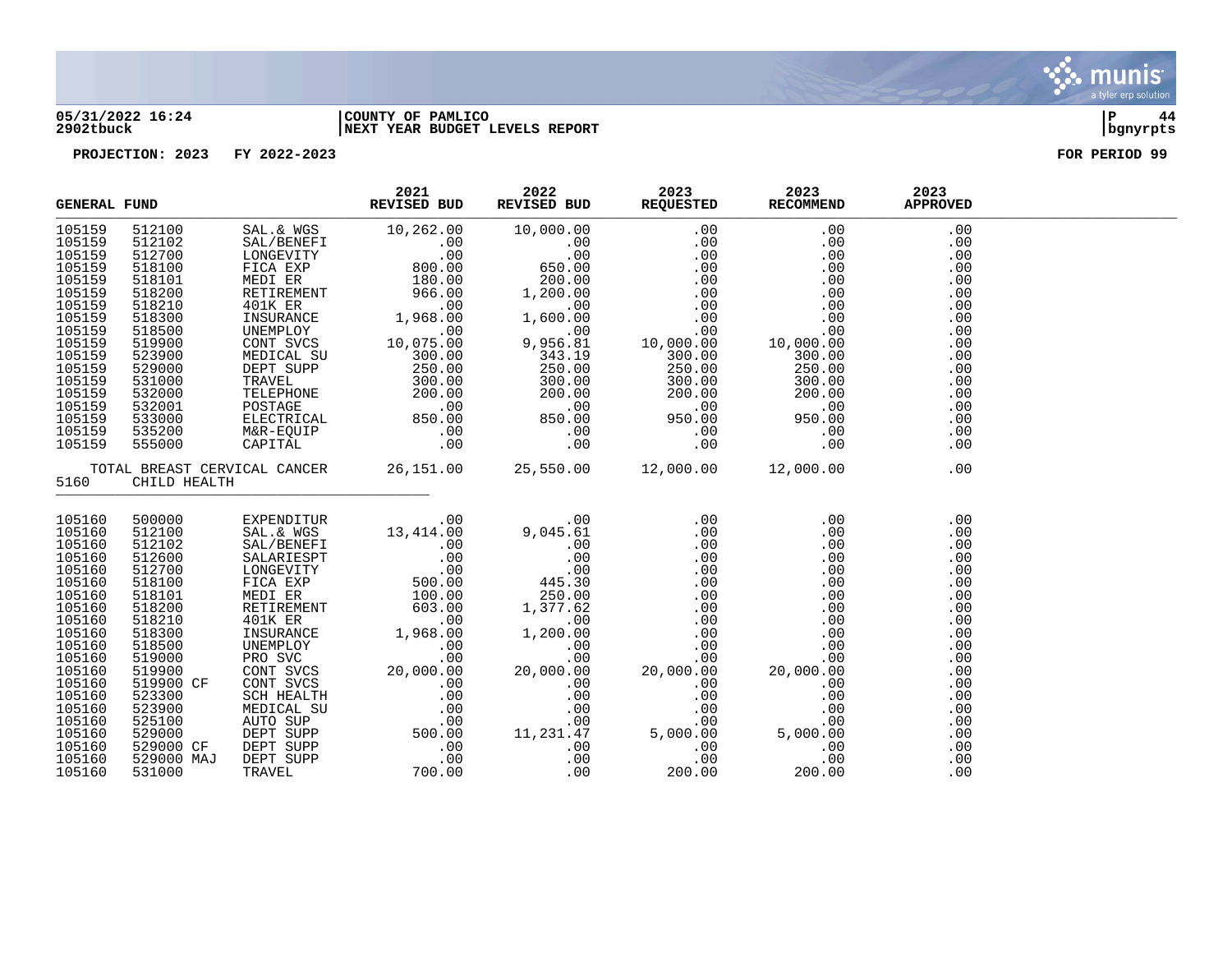

### **05/31/2022 16:24 |COUNTY OF PAMLICO |P 45 2902tbuck |NEXT YEAR BUDGET LEVELS REPORT |bgnyrpts**

| <b>GENERAL FUND</b>                                                                                                  |                                                                                                                                                      |                                     | 2021<br>REVISED BUD | 2022                                                                                                                                                                                                                                                                                                                                                                                                                                                                                                                                           | 2023<br>REVISED BUD REQUESTED RECOMMEND | 2023                                                                                                                                                                                                                                                                                             | 2023<br><b>APPROVED</b>                                                                        |  |
|----------------------------------------------------------------------------------------------------------------------|------------------------------------------------------------------------------------------------------------------------------------------------------|-------------------------------------|---------------------|------------------------------------------------------------------------------------------------------------------------------------------------------------------------------------------------------------------------------------------------------------------------------------------------------------------------------------------------------------------------------------------------------------------------------------------------------------------------------------------------------------------------------------------------|-----------------------------------------|--------------------------------------------------------------------------------------------------------------------------------------------------------------------------------------------------------------------------------------------------------------------------------------------------|------------------------------------------------------------------------------------------------|--|
| 105160<br>105160<br>105160<br>105160<br>105160<br>105160<br>105160<br>105160<br>105160<br>105160<br>105160<br>105160 | 532000<br>532001<br>533000<br>535100<br>535200<br>535300<br>537000<br>538100<br>539500<br>545000<br>549100<br>555000                                 |                                     |                     | $\begin{tabular}{l c c c c c} \hline TELEPHONE & 200.00 & 200.00 & 200.00 & 200.00 & 200.00 \\ \hline \texttt{POSTAGE} & .00 & .00 & .00 & .00 & .00 & .00 \\ \texttt{ELECTRICAL} & 850.00 & 850.00 & 950.00 & 950.00 & 0.00 \\ \texttt{M&R-ROUND} & .00 & .00 & .00 & .00 & .00 & .00 \\ \texttt{M&R-RUID} & .00 & .00 & .00 & .00 & .00 &$                                                                                                                                                                                                   |                                         | $\begin{array}{cccc} 0.00 & & & 200.00\ .00 & & & & 0.00\ 0.00 & & & & 0.00\ .00 & & & & 0.00\ .00 & & & & 0.00\ .00 & & & & 0.00\ .00 & & & & 0.00\ .00 & & & & 0.00\ .00 & & & & 0.00\ .00 & & & & 0.00\ .00 & & & & 0.00\ .00 & & & & 0.00\ .00 & & & & 0.00\ .00 & & & & & 0.0\ \end{array}$ | .00<br>.00<br>.00<br>.00<br>.00<br>.00<br>.00<br>.00<br>.00<br>.00<br>.00<br>.00               |  |
| 5161                                                                                                                 | TOTAL CHILD HEALTH                                                                                                                                   | 361ELC REOPENING SCHOOLS            |                     | 38,835.00 44,600.00 26,350.00 26,350.00                                                                                                                                                                                                                                                                                                                                                                                                                                                                                                        |                                         |                                                                                                                                                                                                                                                                                                  | .00                                                                                            |  |
| 105161<br>105161<br>105161<br>105161<br>105161<br>105161<br>105161<br>105161<br>105161<br>105161<br>105161<br>105161 | 512100<br>512103<br>518100<br>518101<br>518200<br>518300<br>518500<br>518600<br>525100<br>529000<br>531000<br>532000<br>TOTAL 361ELC REOPENING SCHOO |                                     |                     | $\begin{tabular}{l c c c} \multicolumn{4}{c}{\textbf{SAL}} & $\times$ \textbf{WGS} & $\dots$ & $\dots$ & $\dots$ & $\dots$ & $\dots$ & $\dots$ \\ \multicolumn{4}{c}{\textbf{SALARY SUP}} & $\dots$ & $\dots$ & $\dots$ & $\dots$ & $\dots$ & $\dots$ & $\dots$ \\ \multicolumn{4}{c}{\textbf{FICA EXP}} & $\dots$ & $\dots$ & $\dots$ & $\dots$ & $\dots$ & $\dots$ & $\dots$ & $\dots$ \\ \multicolumn{4}{c}{\textbf{MEDI ER}} & $\dots$ & $\dots$ & $\dots$ & $\dots$ & $\dots$ & $\dots$ & $\dots$ & $\dots$ & $\dots$ \\ \$<br>115,000.00 | .00                                     | .00<br>$0.00$<br>$0.00$<br>$0.00$<br>$0.00$<br>$0.00$<br>$0.00$<br>$0.00$<br>$0.00$<br>$0.00$<br>$0.00$                                                                                                                                                                                          | .00<br>.00<br>.00<br>.00<br>.00<br>.00<br>.00<br>.00<br>.00<br>.00<br>.00<br>.00<br>.00<br>.00 |  |
| 5162<br>105162                                                                                                       | 500000                                                                                                                                               | NATERNAL CARE COORDINATION .00      |                     |                                                                                                                                                                                                                                                                                                                                                                                                                                                                                                                                                |                                         | .00                                                                                                                                                                                                                                                                                              | .00                                                                                            |  |
| 105162                                                                                                               | 518500                                                                                                                                               |                                     |                     | EXPENDITUR .00 .00 .00<br>UNEMPLOY .00 .00 .00                                                                                                                                                                                                                                                                                                                                                                                                                                                                                                 |                                         | .00                                                                                                                                                                                                                                                                                              | .00                                                                                            |  |
| 5163                                                                                                                 | MATERNAL HEALTH                                                                                                                                      | TOTAL MATERNAL CARE COORDINA        | .00                 | $\sim$ 00                                                                                                                                                                                                                                                                                                                                                                                                                                                                                                                                      | .00                                     | .00                                                                                                                                                                                                                                                                                              | .00                                                                                            |  |
| 105163<br>105163<br>105163                                                                                           | 500000<br>512100                                                                                                                                     | SAL. & WGS<br>512100 PMH SAL. & WGS | 10,262.00           | $\sim 00$                                                                                                                                                                                                                                                                                                                                                                                                                                                                                                                                      | .00                                     | .00<br>.00<br>.00                                                                                                                                                                                                                                                                                | .00<br>.00<br>.00                                                                              |  |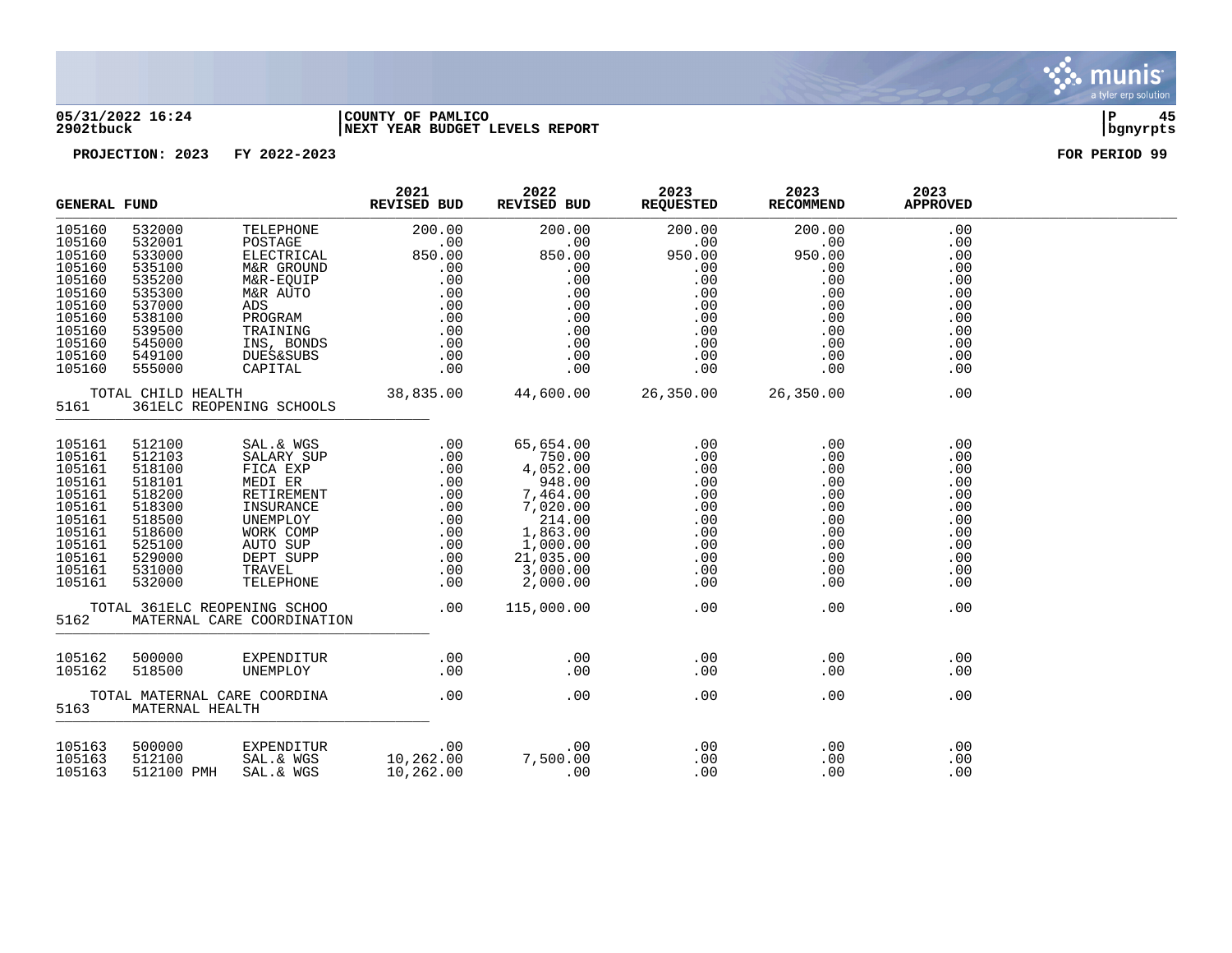

### **05/31/2022 16:24 |COUNTY OF PAMLICO |P 46 2902tbuck |NEXT YEAR BUDGET LEVELS REPORT |bgnyrpts**

|  |  |  | .00 |  |
|--|--|--|-----|--|
|  |  |  | .00 |  |
|  |  |  | .00 |  |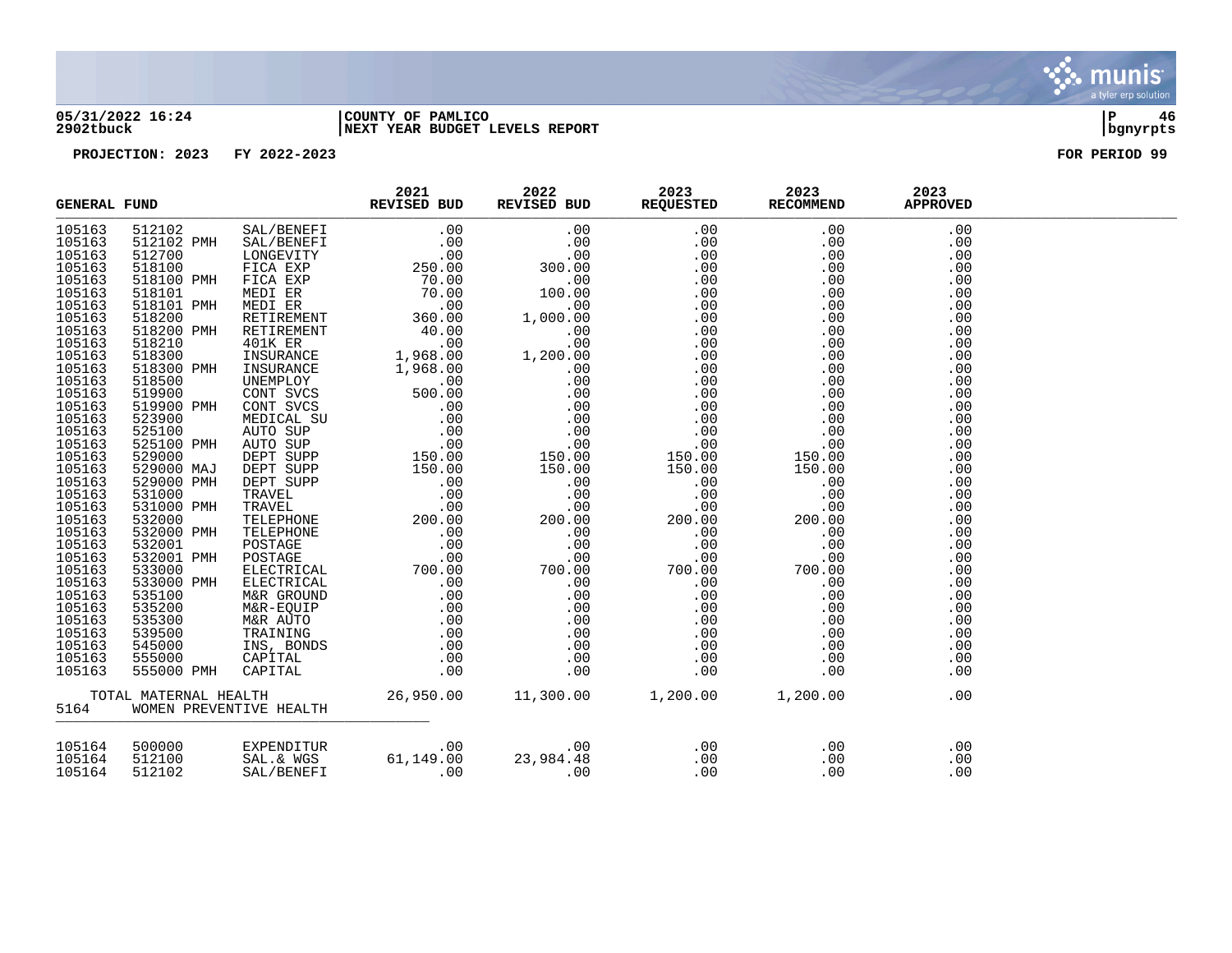

### **05/31/2022 16:24 |COUNTY OF PAMLICO |P 47 2902tbuck |NEXT YEAR BUDGET LEVELS REPORT |bgnyrpts**

|        | 5165 HEALTH PROMOTION | $\begin{tabular}{l c c c c c} \hline \textbf{EXERCISE} & \textbf{FUND} & \textbf{REVISTB} & \textbf{REVISTB} & \textbf{REVISTB} & \textbf{REVISTB} & \textbf{REVISTB} & \textbf{REVISTB} & \textbf{REVISTB} & \textbf{REVISTB} & \textbf{REVISTB} & \textbf{REVISTB} & \textbf{REVISTB} & \textbf{REVISTB} & \textbf{REVISTB} & \textbf{REVISTB} & \textbf{REVISTB} & \textbf{REVISTB} & \textbf{REVISTB} & \textbf{REVISTB} & \text$ |  |  |
|--------|-----------------------|---------------------------------------------------------------------------------------------------------------------------------------------------------------------------------------------------------------------------------------------------------------------------------------------------------------------------------------------------------------------------------------------------------------------------------------|--|--|
|        |                       | $\begin{tabular}{lcccc} 500000 & \texttt{EXPENDITUR} & .00 & .00 & .00 & .00 & .00 & .00 \\ 512100 & \texttt{SAL} & \texttt{WGS} & 38,142.00 & 50,448.00 & .00 & .00 & .00 & .00 \\ 512102 & \texttt{SAL} / \texttt{BENERF1} & .00 & .00 & .00 & .00 & .00 & .00 & .00 \\ 512700 & \texttt{LONGUITY} & .00 & .00 & .00 & .00 & .00 & .00 & .00 & .00 \\ 5$                                                                            |  |  |
| 105165 |                       |                                                                                                                                                                                                                                                                                                                                                                                                                                       |  |  |
| 105165 |                       |                                                                                                                                                                                                                                                                                                                                                                                                                                       |  |  |
| 105165 |                       |                                                                                                                                                                                                                                                                                                                                                                                                                                       |  |  |
| 105165 |                       |                                                                                                                                                                                                                                                                                                                                                                                                                                       |  |  |
| 105165 |                       |                                                                                                                                                                                                                                                                                                                                                                                                                                       |  |  |
| 105165 |                       |                                                                                                                                                                                                                                                                                                                                                                                                                                       |  |  |
| 105165 |                       |                                                                                                                                                                                                                                                                                                                                                                                                                                       |  |  |
| 105165 |                       |                                                                                                                                                                                                                                                                                                                                                                                                                                       |  |  |
| 105165 |                       |                                                                                                                                                                                                                                                                                                                                                                                                                                       |  |  |
| 105165 |                       |                                                                                                                                                                                                                                                                                                                                                                                                                                       |  |  |
| 105165 |                       |                                                                                                                                                                                                                                                                                                                                                                                                                                       |  |  |
| 105165 |                       |                                                                                                                                                                                                                                                                                                                                                                                                                                       |  |  |
| 105165 |                       |                                                                                                                                                                                                                                                                                                                                                                                                                                       |  |  |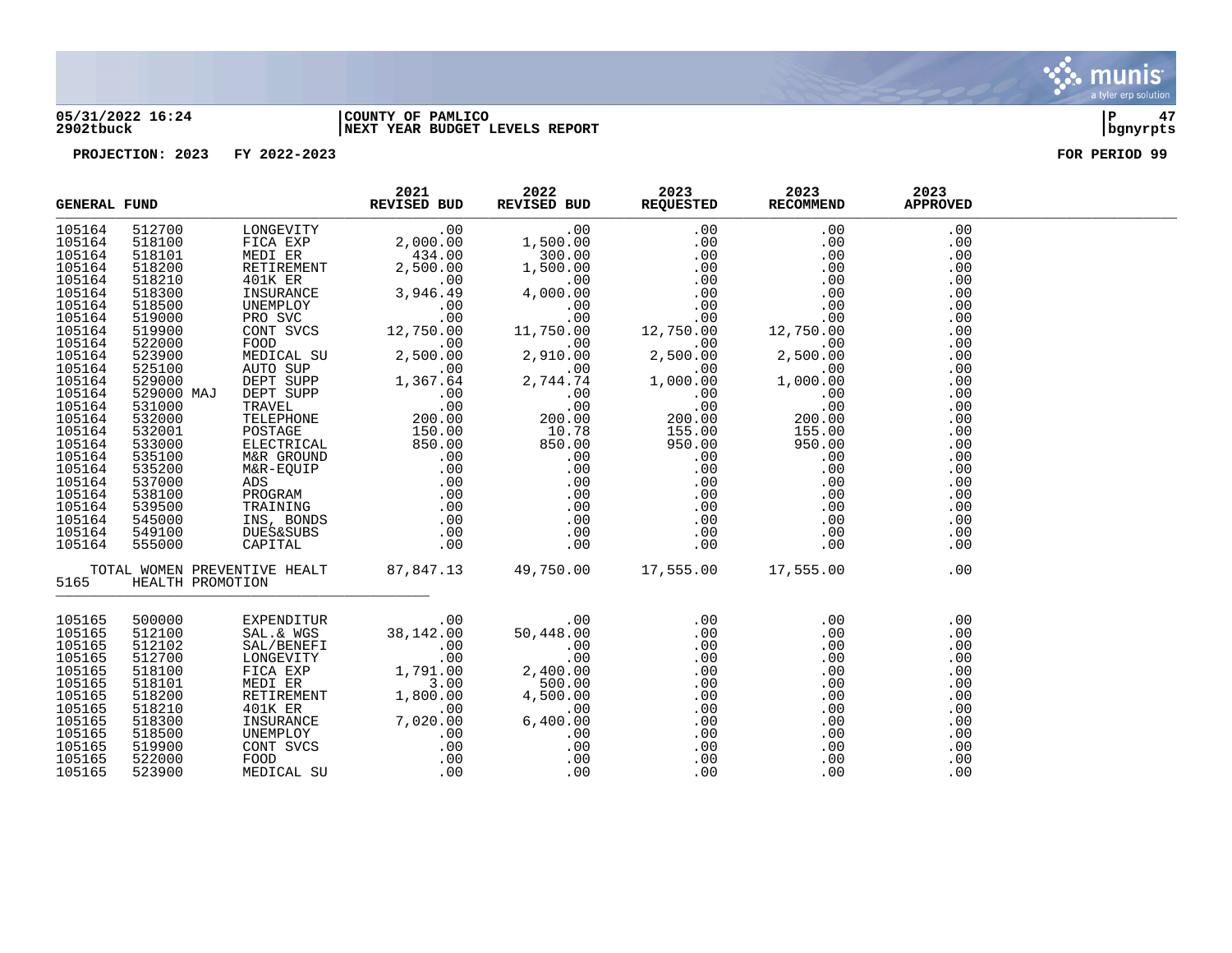

### **05/31/2022 16:24 |COUNTY OF PAMLICO |P 48 2902tbuck |NEXT YEAR BUDGET LEVELS REPORT |bgnyrpts**

|                                                                                                                                                                                            | <b>GENERAL FUND</b>                                                                                                                                                                        |                                                                                                                                                                                                                                                                                                                                       | 2021<br>REVISED BUD | 2022                                                                                                                                                                                                                                                                                                                                               | 2023<br>REVISED BUD REQUESTED RECOMMEND | 2023                                                       | 2023<br><b>APPROVED</b>                                                                                                           |  |
|--------------------------------------------------------------------------------------------------------------------------------------------------------------------------------------------|--------------------------------------------------------------------------------------------------------------------------------------------------------------------------------------------|---------------------------------------------------------------------------------------------------------------------------------------------------------------------------------------------------------------------------------------------------------------------------------------------------------------------------------------|---------------------|----------------------------------------------------------------------------------------------------------------------------------------------------------------------------------------------------------------------------------------------------------------------------------------------------------------------------------------------------|-----------------------------------------|------------------------------------------------------------|-----------------------------------------------------------------------------------------------------------------------------------|--|
|                                                                                                                                                                                            |                                                                                                                                                                                            |                                                                                                                                                                                                                                                                                                                                       |                     |                                                                                                                                                                                                                                                                                                                                                    |                                         |                                                            | .00<br>.00<br>.00<br>.00<br>.00<br>.00<br>.00<br>.00<br>.00<br>.00<br>.00<br>.00                                                  |  |
|                                                                                                                                                                                            |                                                                                                                                                                                            |                                                                                                                                                                                                                                                                                                                                       |                     |                                                                                                                                                                                                                                                                                                                                                    |                                         |                                                            | .00                                                                                                                               |  |
|                                                                                                                                                                                            |                                                                                                                                                                                            | $\begin{array}{cccc} 105166 & 500000 & \texttt{EXPENDITUR} & .00 & .00 & .00 \\ 105166 & 518500 & \texttt{UNEMPLOY} & .00 & .00 & .00 \\ 105166 & 529000 & \texttt{DEF SUPP} & .00 & .00 & .00 \\ \texttt{TOTAL SUMMER FOOD PROGRAM} & .00 & .00 & .00 & .00 \\ 5167 & \texttt{WIC CLLENT SERVICES} & .00 & .00 & .00 \\ \end{array}$ |                     |                                                                                                                                                                                                                                                                                                                                                    |                                         | .00<br>.00<br>$\begin{array}{c} 0.00 \\ -0.00 \end{array}$ | .00<br>.00<br>.00                                                                                                                 |  |
|                                                                                                                                                                                            |                                                                                                                                                                                            |                                                                                                                                                                                                                                                                                                                                       |                     |                                                                                                                                                                                                                                                                                                                                                    |                                         | .00                                                        | .00                                                                                                                               |  |
| 105167<br>105167<br>105167<br>105167<br>105167<br>105167<br>105167<br>105167<br>105167<br>105167<br>105167<br>105167<br>105167<br>105167<br>105167<br>105167<br>105167<br>105167<br>105167 | 500000<br>512100<br>512102<br>512700<br>518100<br>518101<br>518200<br>518210<br>518300<br>518500<br>519900<br>523900<br>525100<br>529000<br>531000<br>532000<br>532001<br>533000<br>535200 |                                                                                                                                                                                                                                                                                                                                       |                     | $\begin{tabular}{l cccc} \multicolumn{1}{c}{\textbf{EXPENDITUR}} & 0.00 & 0.00 & 0.00 & 0.00 \\ \multicolumn{1}{c}{\textbf{SAL}, \texttt{\& WGS}} & 34,183.00 & 36,000.00 & 0.00 & 0.00 & 0.00 \\ \texttt{SAL/BENREF1} & 0.00 & 0.00 & 0.00 & 0.00 & 0.00 \\ \texttt{INCEVITY} & 2,162.30 & 1,500.00 & 0.00 & 0.00 & 0.00 \\ \texttt{MEDT ER} & 2$ |                                         |                                                            | .00<br>.00<br>.00<br>.00<br>.00<br>.00<br>.00<br>.00<br>.00<br>.00<br>.00<br>.00<br>.00<br>.00<br>.00<br>.00<br>.00<br>.00<br>.00 |  |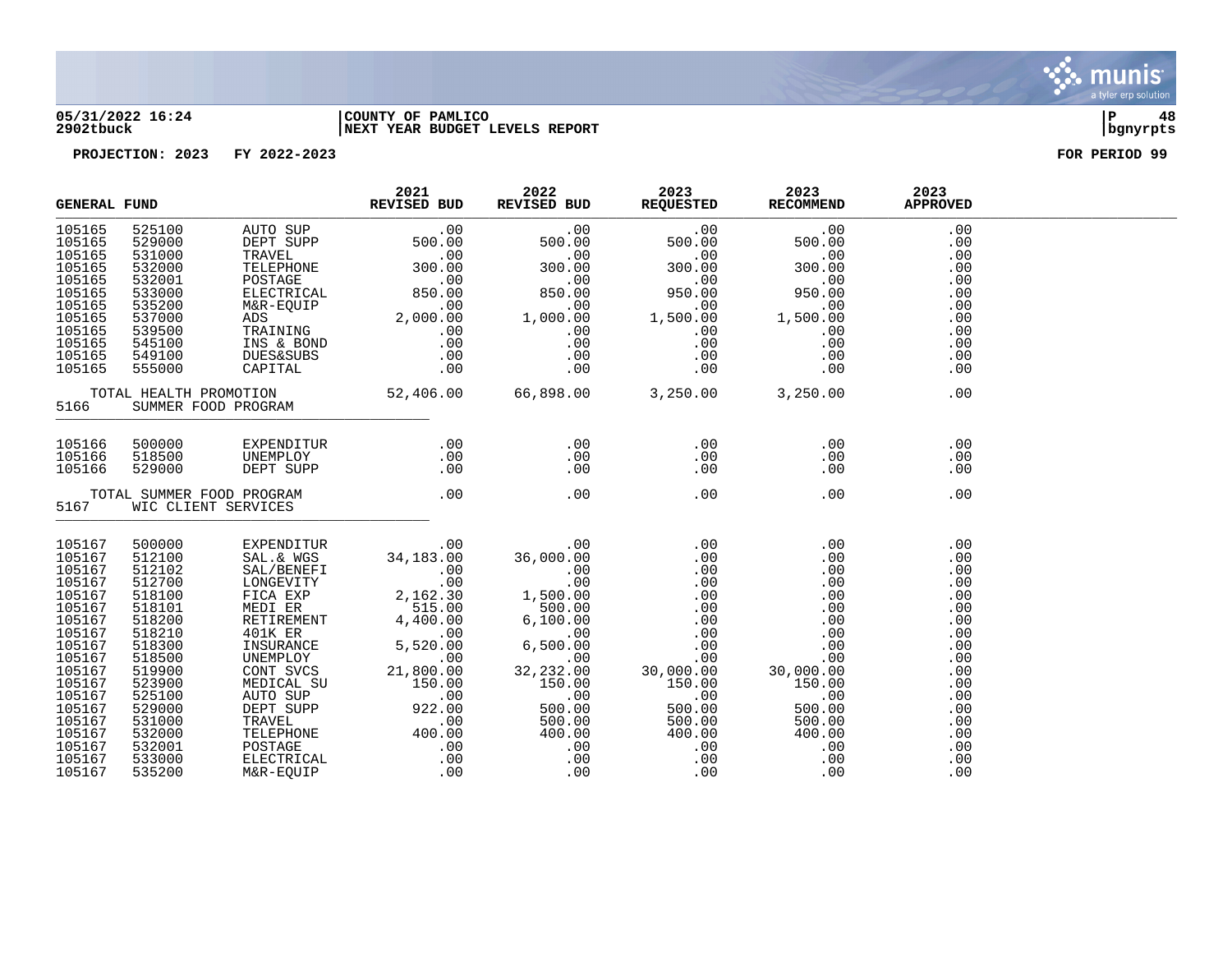

### **05/31/2022 16:24 |COUNTY OF PAMLICO |P 49 2902tbuck |NEXT YEAR BUDGET LEVELS REPORT |bgnyrpts**

| <b>GENERAL FUND</b>                                                                                                                                                                                            |                                                                                                                                                                                                                |                                                                                                                                                                                                                                                | 2021<br>REVISED BUD | 2022 | 2023<br>REVISED BUD REQUESTED RECOMMEND | 2023 | 2023<br><b>APPROVED</b>                                                                                                                         |  |
|----------------------------------------------------------------------------------------------------------------------------------------------------------------------------------------------------------------|----------------------------------------------------------------------------------------------------------------------------------------------------------------------------------------------------------------|------------------------------------------------------------------------------------------------------------------------------------------------------------------------------------------------------------------------------------------------|---------------------|------|-----------------------------------------|------|-------------------------------------------------------------------------------------------------------------------------------------------------|--|
|                                                                                                                                                                                                                |                                                                                                                                                                                                                |                                                                                                                                                                                                                                                |                     |      |                                         |      |                                                                                                                                                 |  |
| 5168                                                                                                                                                                                                           | WIC NUTRITION                                                                                                                                                                                                  |                                                                                                                                                                                                                                                |                     |      |                                         |      |                                                                                                                                                 |  |
| 105168<br>105168<br>105168<br>105168<br>105168<br>105168<br>105168<br>105168<br>105168<br>105168<br>105168<br>105168<br>105168<br>105168<br>105168<br>105168<br>105168<br>105168<br>105168<br>105168<br>105168 | 500000<br>512100<br>512102<br>512700<br>518100<br>518101<br>518200<br>518210<br>518300<br>518500<br>519900<br>522000<br>529000<br>531000<br>532000<br>532001<br>533000<br>535200<br>537000<br>539500<br>555000 |                                                                                                                                                                                                                                                |                     |      |                                         |      | .00<br>.00<br>.00<br>.00<br>.00<br>.00<br>.00<br>.00<br>.00<br>.00<br>.00<br>.00<br>.00<br>.00<br>.00<br>.00<br>.00<br>.00<br>.00<br>.00<br>.00 |  |
|                                                                                                                                                                                                                |                                                                                                                                                                                                                | TOTAL WIC NUTRITION $42,743.90$ $24,950.00$ $3,200.00$ $3,200.00$<br>5169 WIC BREAST FEEDING                                                                                                                                                   |                     |      |                                         |      | .00                                                                                                                                             |  |
| 105169<br>105169<br>105169<br>105169<br>105169<br>105169<br>105169<br>105169<br>105169                                                                                                                         | 500000<br>512100<br>512102<br>512700<br>518100<br>518101<br>518200<br>518210<br>518300                                                                                                                         | EXPENDITUR .00 .00 .00<br>SAL/BENEFI .00 .00 .00 .00<br>SAL/BENEFI .00 .00 .00 .00<br>LONGEVITY .00 .00 .00 .00<br>FICA EXP 393.55 100.00 .00<br>MEDIER 60.00 100.00 .00<br>RETIREMENT 60.00 .00 .00<br>401KER .00 .00 .00 .00<br>INSURANCE 70 |                     |      |                                         |      | .00<br>.00<br>.00<br>.00<br>.00<br>.00<br>.00<br>.00<br>.00                                                                                     |  |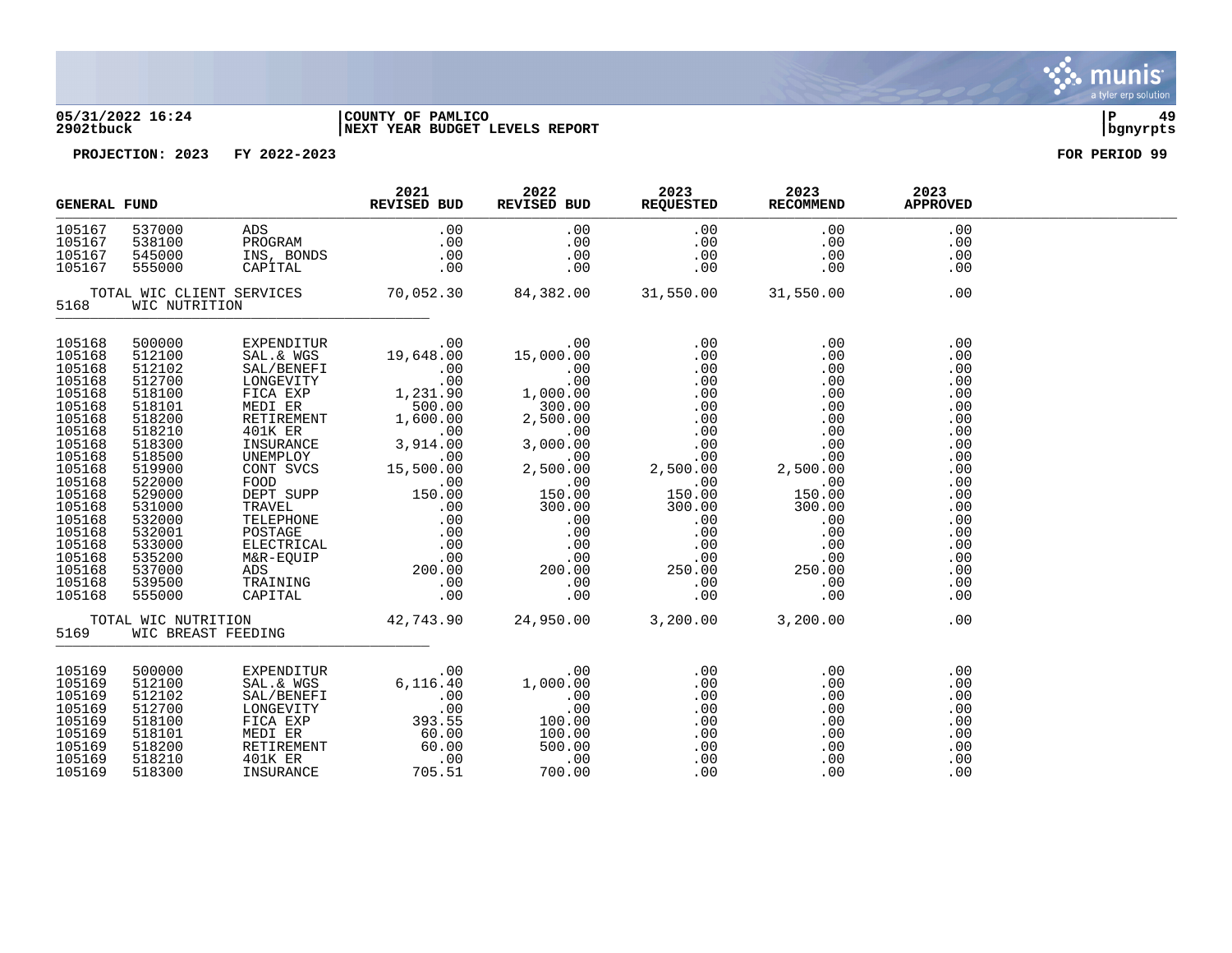

### **05/31/2022 16:24 |COUNTY OF PAMLICO |P 50 2902tbuck |NEXT YEAR BUDGET LEVELS REPORT |bgnyrpts**

| <b>GENERAL FUND</b>                                                                                                                                                                                                                                            |                                                                                                                                                                                                                                                        |                                                                                                                                                                                                                                                                                                                               | 2021<br>REVISED BUD | 2022 | 2023<br>REVISED BUD REQUESTED                                                                                                                                                                                        | 2023<br><b>RECOMMEND</b> | 2023<br><b>APPROVED</b>                                                                                                                                                            |  |
|----------------------------------------------------------------------------------------------------------------------------------------------------------------------------------------------------------------------------------------------------------------|--------------------------------------------------------------------------------------------------------------------------------------------------------------------------------------------------------------------------------------------------------|-------------------------------------------------------------------------------------------------------------------------------------------------------------------------------------------------------------------------------------------------------------------------------------------------------------------------------|---------------------|------|----------------------------------------------------------------------------------------------------------------------------------------------------------------------------------------------------------------------|--------------------------|------------------------------------------------------------------------------------------------------------------------------------------------------------------------------------|--|
|                                                                                                                                                                                                                                                                |                                                                                                                                                                                                                                                        | $\begin{tabular}{cccccccc} 105169 & 518500 & UNEMPLOY & .00 & .00 & .00 & .00 & .00 \\ 105169 & 519900 & CONT SVCS & .00 & .00 & .00 & .00 & .00 & .00 \\ 105169 & 525100 & AUTO SUP & .00 & .00 & .00 & .00 & .00 & .00 \\ 105169 & 525100 & DEPT SUPP & 5,000.00 & 3,000.00 & 3,000.00 & 3,000.00 & .00 & .00 \\ 105169 & $ |                     |      |                                                                                                                                                                                                                      |                          | .00<br>.00<br>.00<br>.00<br>.00<br>.00<br>.00<br>.00                                                                                                                               |  |
| 5170                                                                                                                                                                                                                                                           |                                                                                                                                                                                                                                                        | CHILD SERVICES COORDINATOR                                                                                                                                                                                                                                                                                                    |                     |      |                                                                                                                                                                                                                      |                          | .00                                                                                                                                                                                |  |
| 105170<br>105170<br>105170<br>105170<br>105170<br>105170<br>105170<br>105170<br>105170<br>105170<br>105170<br>105170<br>105170<br>105170<br>105170<br>105170<br>105170<br>105170<br>105170<br>105170<br>105170<br>105170<br>105170<br>105170<br>105170<br>5171 | 500000<br>512100<br>512102<br>512700<br>518100<br>518101<br>518200<br>518210<br>518300<br>518500<br>519900<br>523900<br>525100<br>529000<br>531000<br>532000<br>532001<br>533000<br>535200<br>535300<br>538100<br>539500<br>545000<br>549100<br>555000 | TOTAL CHILD SERVICES COORDIN<br>WIC GENERAL ADMINISTRATION                                                                                                                                                                                                                                                                    | .00                 | .00  | $\begin{array}{c} 0.00 \\ -0.00 \end{array}$<br>.00<br>.00<br>.00<br>.00<br>.00<br>.00<br>.00<br>.00<br>.00<br>.00<br>.00<br>.00<br>.00<br>.00<br>.00<br>.00<br>.00<br>.00<br>.00<br>.00<br>.00<br>.00<br>.00<br>.00 | .00<br>.00<br>.00        | .00<br>.00<br>.00<br>.00<br>.00<br>.00<br>.00<br>.00<br>.00<br>.00<br>.00<br>.00<br>.00<br>.00<br>.00<br>.00<br>.00<br>.00<br>.00<br>.00<br>.00<br>.00<br>.00<br>.00<br>.00<br>.00 |  |
| 105171                                                                                                                                                                                                                                                         | 500000                                                                                                                                                                                                                                                 | EXPENDITUR                                                                                                                                                                                                                                                                                                                    | .00                 | .00  | .00                                                                                                                                                                                                                  | .00                      | .00                                                                                                                                                                                |  |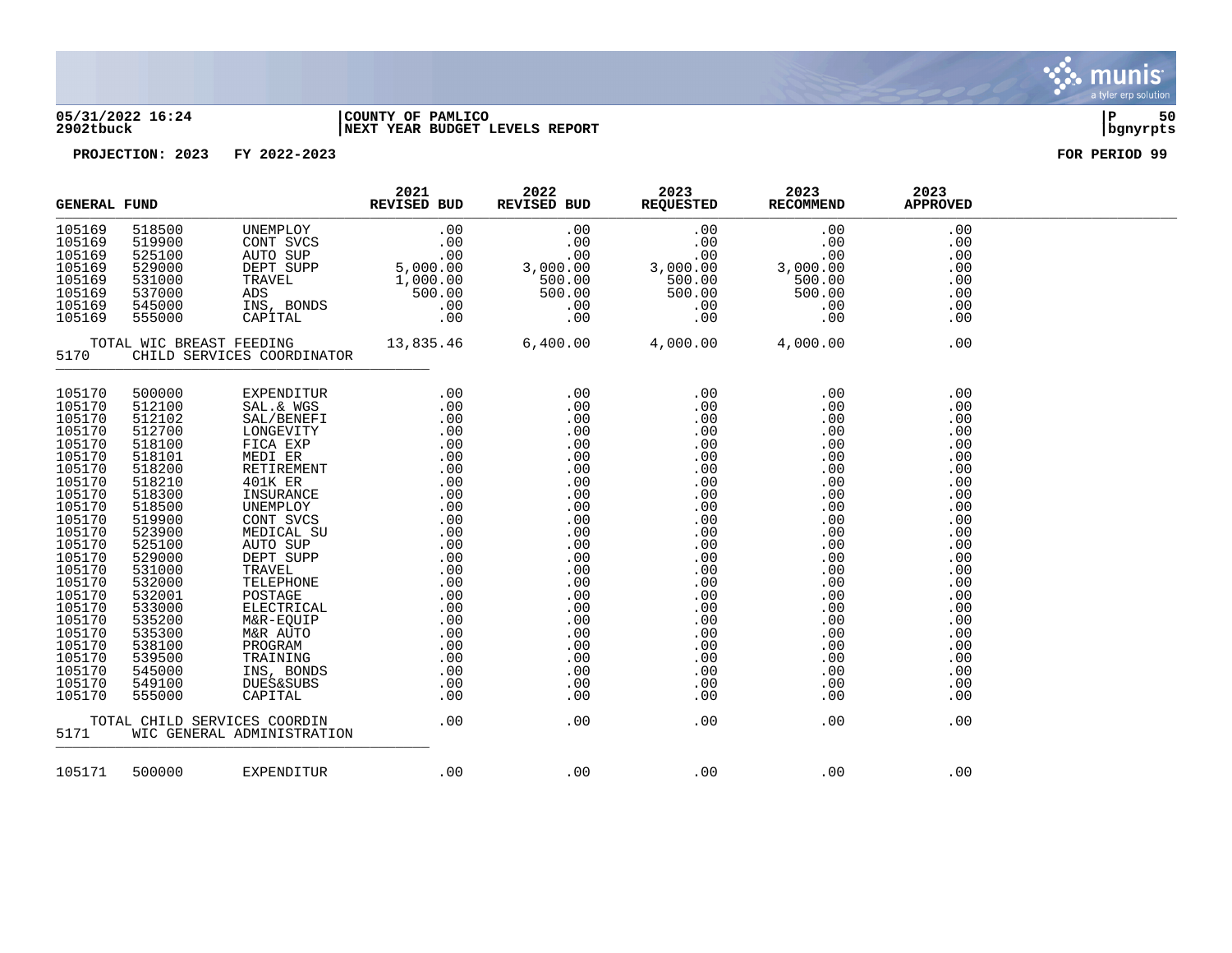

### **05/31/2022 16:24 |COUNTY OF PAMLICO |P 51 2902tbuck |NEXT YEAR BUDGET LEVELS REPORT |bgnyrpts**

| <b>GENERAL FUND</b>                                                                                                                      |                                                                                                                                                                      | REVISED BUD                                                                                                                                                                                                                                        | 2021 | 2022<br>REVISED BUD REQUESTED RECOMMEND                                                                                                                                                                                                                                      | 2023 | 2023       | 2023<br><b>APPROVED</b>                                                                               |  |
|------------------------------------------------------------------------------------------------------------------------------------------|----------------------------------------------------------------------------------------------------------------------------------------------------------------------|----------------------------------------------------------------------------------------------------------------------------------------------------------------------------------------------------------------------------------------------------|------|------------------------------------------------------------------------------------------------------------------------------------------------------------------------------------------------------------------------------------------------------------------------------|------|------------|-------------------------------------------------------------------------------------------------------|--|
| 105171<br>105171<br>105171<br>105171<br>105171<br>105171<br>105171<br>105171<br>105171<br>105171<br>105171<br>105171                     | 512100<br>512102<br>512700<br>518100<br>518101<br>518200<br>518210<br>518300<br>518500<br>519900<br>529000<br>531000                                                 |                                                                                                                                                                                                                                                    |      |                                                                                                                                                                                                                                                                              |      |            | .00<br>.00<br>.00<br>.00<br>.00<br>.00<br>.00<br>.00<br>.00<br>.00<br>.00<br>.00                      |  |
| 105171                                                                                                                                   | 532000<br>5172 WISE WOMAN PROGRAM                                                                                                                                    | TOTAL WIC GENERAL ADMINISTRA 6,881.45 9,150.00 500.00 500.00 500.00                                                                                                                                                                                |      |                                                                                                                                                                                                                                                                              |      |            | .00<br>.00                                                                                            |  |
| 105172<br>105172<br>105172<br>105172<br>105172<br>105172<br>105172<br>105172<br>105172<br>105172<br>105172<br>105172<br>105172<br>105172 | 500000<br>512100<br>512102<br>512700<br>518100<br>518101<br>518200<br>518210<br>518300<br>518500<br>519900<br>523900<br>529000<br>555000<br>TOTAL WISE WOMAN PROGRAM | EXPENDITUR<br>SAL.WAGES<br>SAL.WAGES<br>SAL.WENEFI .00 .00 .00 .00<br>LONGEVITY .00 .00 .00 .00<br>FICA EXP .00 .00 .00 .00<br>FICA EXP .00 .00 .00 .00<br>MEDICAL SU<br>INSURANCE .00 .00 .00 .00<br>INSURANCE .00 .00 .00 .00<br>UNEMPLOY .00 .0 |      | $\overline{00}$ . $\overline{00}$                                                                                                                                                                                                                                            | .00  | $\sim$ 00  | .00<br>.00<br>.00<br>.00<br>.00<br>.00<br>.00<br>.00<br>.00<br>.00<br>.00<br>.00<br>.00<br>.00<br>.00 |  |
| 5173                                                                                                                                     |                                                                                                                                                                      | GOVERNOR'S HIGHWAY SAFETY PRO                                                                                                                                                                                                                      |      |                                                                                                                                                                                                                                                                              |      |            |                                                                                                       |  |
| 105173                                                                                                                                   | 105173 518500<br>529000                                                                                                                                              |                                                                                                                                                                                                                                                    |      |                                                                                                                                                                                                                                                                              |      | .00<br>.00 | .00<br>.00                                                                                            |  |
|                                                                                                                                          |                                                                                                                                                                      | TOTAL GOVERNOR'S HIGHWAY SAF<br>5174 BREASTFEEDING PEER COUNSELOR                                                                                                                                                                                  |      | $\sim$ 00 $\sim$ 00 $\sim$ 00 $\sim$ 00 $\sim$ 00 $\sim$ 00 $\sim$ 00 $\sim$ 0.00 $\sim$ 0.00 $\sim$ 0.00 $\sim$ 0.00 $\sim$ 0.00 $\sim$ 0.00 $\sim$ 0.00 $\sim$ 0.00 $\sim$ 0.00 $\sim$ 0.00 $\sim$ 0.00 $\sim$ 0.00 $\sim$ 0.00 $\sim$ 0.00 $\sim$ 0.00 $\sim$ 0.00 $\sim$ | .00  |            | .00<br>.00                                                                                            |  |
|                                                                                                                                          |                                                                                                                                                                      | 105174 512100 SAL. & WGS                                                                                                                                                                                                                           |      | $12,000.00$ .00 .00 .00                                                                                                                                                                                                                                                      |      |            | .00                                                                                                   |  |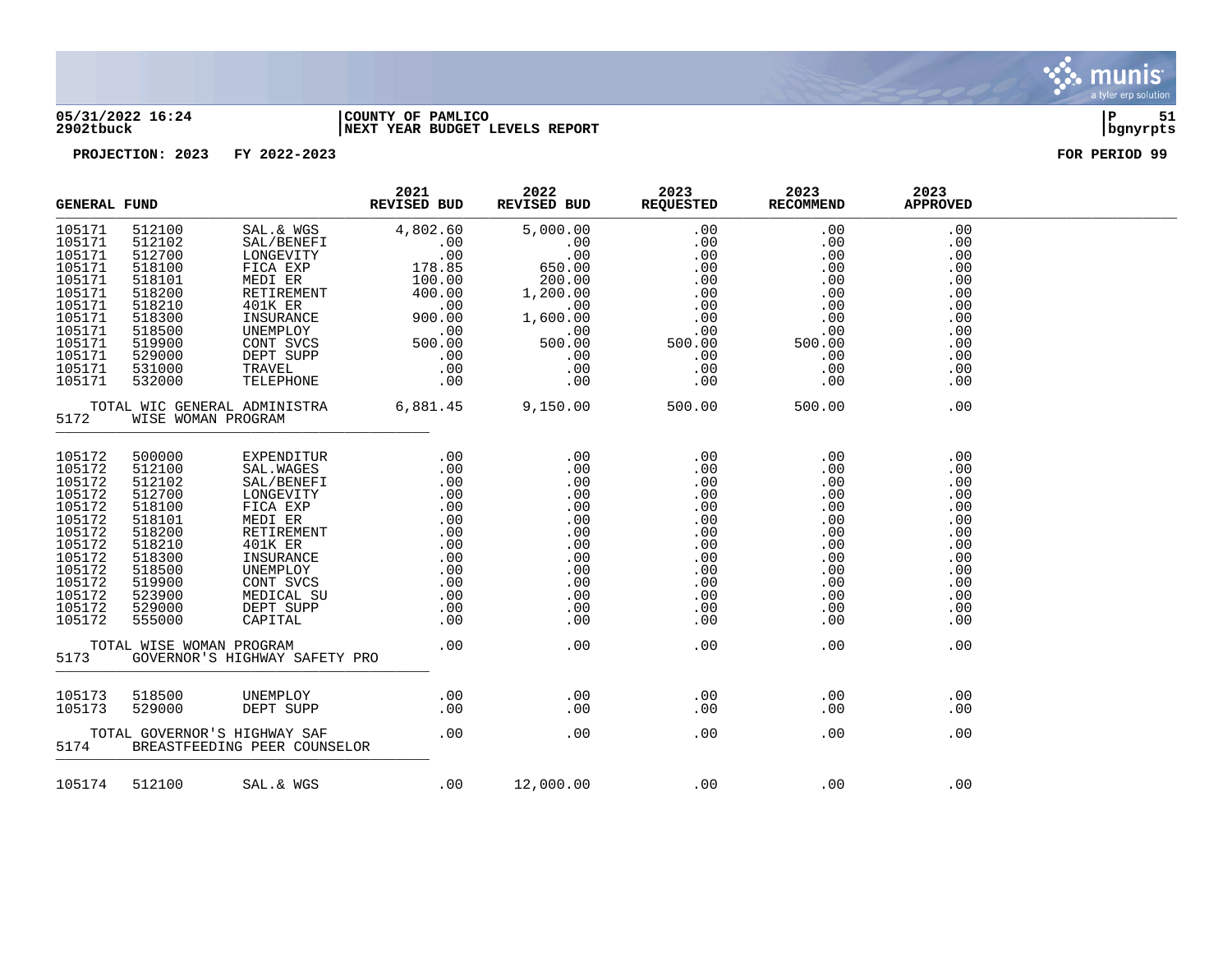

### **05/31/2022 16:24 |COUNTY OF PAMLICO |P 52 2902tbuck |NEXT YEAR BUDGET LEVELS REPORT |bgnyrpts**

| <b>GENERAL FUND</b>                                                                                                                                                              |                                                                                                                                                                                      | 2021<br>REVISED BUD                                                     | 2022                                                                                                                                                                                                                                                                                                                             | 2023<br>REVISED BUD REQUESTED RECOMMEND | 2023                                                                                                                                                        | 2023<br><b>APPROVED</b>                                                                                                    |  |
|----------------------------------------------------------------------------------------------------------------------------------------------------------------------------------|--------------------------------------------------------------------------------------------------------------------------------------------------------------------------------------|-------------------------------------------------------------------------|----------------------------------------------------------------------------------------------------------------------------------------------------------------------------------------------------------------------------------------------------------------------------------------------------------------------------------|-----------------------------------------|-------------------------------------------------------------------------------------------------------------------------------------------------------------|----------------------------------------------------------------------------------------------------------------------------|--|
| 105174<br>105174<br>105174<br>105174<br>105174<br>105174<br>105174<br>105174                                                                                                     | 518100<br>518101<br>518200<br>518300<br>519900<br>525100<br>531000<br>532000                                                                                                         |                                                                         |                                                                                                                                                                                                                                                                                                                                  | .00                                     | .00<br>$\begin{array}{ccc} 0 & 0 & 0 & 0 \\ 0 & 0 & 0 & 0 \\ 0 & 0 & 0 & 0 \\ 0 & 0 & 0 & 0 \\ 0 & 0 & 0 & 0 \\ 0 & 0 & 0 & 0 \\ 0 & 0 & 0 & 0 \end{array}$ | .00<br>.00<br>.00<br>.00<br>.00<br>.00<br>.00<br>.00                                                                       |  |
|                                                                                                                                                                                  |                                                                                                                                                                                      | TOTAL BREASTFEEDING PEER COU .00 $14,600.00$<br>5175 WIC OUTREACH GRANT |                                                                                                                                                                                                                                                                                                                                  |                                         | .00                                                                                                                                                         | .00                                                                                                                        |  |
| 105175<br>105175<br>105175<br>105175<br>105175<br>105175<br>105175<br>105175                                                                                                     |                                                                                                                                                                                      |                                                                         | $\begin{tabular}{lllllllllllllllllllllll} \multicolumn{3}{l}{{\bf 5175}}&{\bf 518500}&{\bf UNEMPLOY}&.00&.00&.00&.00\\ \n5175&{\bf 519900}&{\bf CONT SVCS}&0.0&.00&.00&.00\\ \n5175&{\bf 522000}&{\bf F0OD}&.00&.00&.00&.00\\ \n5175&{\bf 523900}&{\bf MEDICAL SU}&.00&.00&.00&.00\\ \n5175&{\bf 529000}&{\bf DEPT SUPP}&.00&.0$ |                                         | $\begin{array}{c} .00 \\ .00 \end{array}$                                                                                                                   | .00<br>.00<br>.00<br>.00<br>.00<br>.00<br>.00<br>.00                                                                       |  |
| 5180                                                                                                                                                                             |                                                                                                                                                                                      |                                                                         |                                                                                                                                                                                                                                                                                                                                  |                                         | .00                                                                                                                                                         | .00                                                                                                                        |  |
| 105180<br>105180<br>105180<br>105180<br>105180<br>105180<br>105180<br>105180<br>105180<br>105180<br>105180<br>105180<br>105180<br>105180<br>105180<br>105180<br>105180<br>105180 | 500000<br>512100<br>512102<br>512200<br>512700<br>518100<br>518101<br>518200<br>518210<br>518300<br>518500<br>518600<br>519900<br>525100<br>526000<br>529000<br>529000 MAJ<br>529005 |                                                                         |                                                                                                                                                                                                                                                                                                                                  |                                         |                                                                                                                                                             | .00<br>.00<br>.00<br>.00<br>.00<br>.00<br>.00<br>.00<br>.00<br>.00<br>.00<br>.00<br>.00<br>.00<br>.00<br>.00<br>.00<br>.00 |  |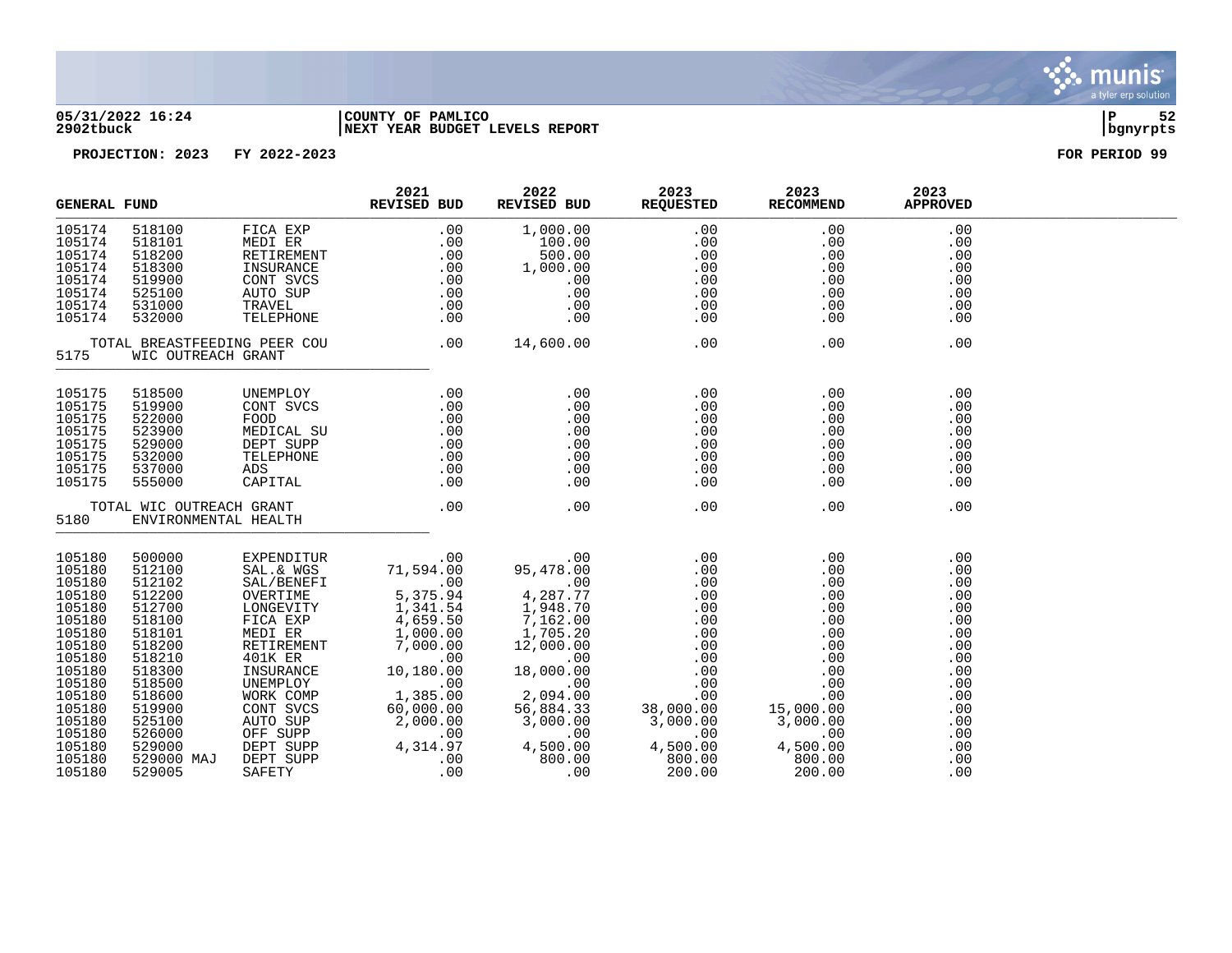

### **05/31/2022 16:24 |COUNTY OF PAMLICO |P 53 2902tbuck |NEXT YEAR BUDGET LEVELS REPORT |bgnyrpts**

| <b>GENERAL FUND</b>                                                                                                                                                                                            |                                                                                                                                                                                                                |                                       | 2021<br>REVISED BUD | 2022<br>REVISED BUD | 2023<br>REQUESTED      | 2023<br><b>RECOMMEND</b>    | 2023<br><b>APPROVED</b>                                                                                                                         |  |
|----------------------------------------------------------------------------------------------------------------------------------------------------------------------------------------------------------------|----------------------------------------------------------------------------------------------------------------------------------------------------------------------------------------------------------------|---------------------------------------|---------------------|---------------------|------------------------|-----------------------------|-------------------------------------------------------------------------------------------------------------------------------------------------|--|
| 105180<br>105180<br>105180<br>105180<br>105180<br>105180<br>105180<br>105180<br>105180<br>105180<br>105180<br>105180<br>105180                                                                                 | 531000<br>532000<br>532001<br>533000<br>535100<br>535200<br>535300<br>537000<br>538100<br>539500<br>545000<br>549100<br>555000                                                                                 |                                       |                     |                     |                        |                             | .00<br>.00<br>.00<br>.00<br>.00<br>.00<br>.00<br>.00<br>.00<br>.00<br>.00<br>.00<br>.00                                                         |  |
| 5182                                                                                                                                                                                                           | MOSQ CONTROL                                                                                                                                                                                                   | TOTAL ENVIRONMENTAL HEALTH 172,473.73 |                     |                     | 213, 310.00 52, 700.00 | 29,700.00                   | .00                                                                                                                                             |  |
| 105182<br>105182<br>105182<br>105182<br>105182<br>105182<br>105182<br>105182<br>105182<br>105182<br>105182<br>105182<br>105182<br>105182<br>105182<br>105182<br>105182<br>105182<br>105182<br>105182<br>105182 | 512100<br>512102<br>512600<br>512700<br>518100<br>518101<br>518200<br>518210<br>518300<br>518500<br>518600<br>519900<br>525100<br>529000<br>531000<br>532000<br>532001<br>533000<br>533001<br>535200<br>535300 |                                       |                     |                     |                        | 1,000.00<br>$\frac{50}{50}$ | .00<br>.00<br>.00<br>.00<br>.00<br>.00<br>.00<br>.00<br>.00<br>.00<br>.00<br>.00<br>.00<br>.00<br>.00<br>.00<br>.00<br>.00<br>.00<br>.00<br>.00 |  |
| 105182<br>105182<br>105182<br>105182<br>105182                                                                                                                                                                 | 537000<br>539500<br>545000<br>549100<br>555000                                                                                                                                                                 |                                       |                     |                     |                        | .00<br>.00                  | .00<br>.00<br>.00<br>.00<br>.00                                                                                                                 |  |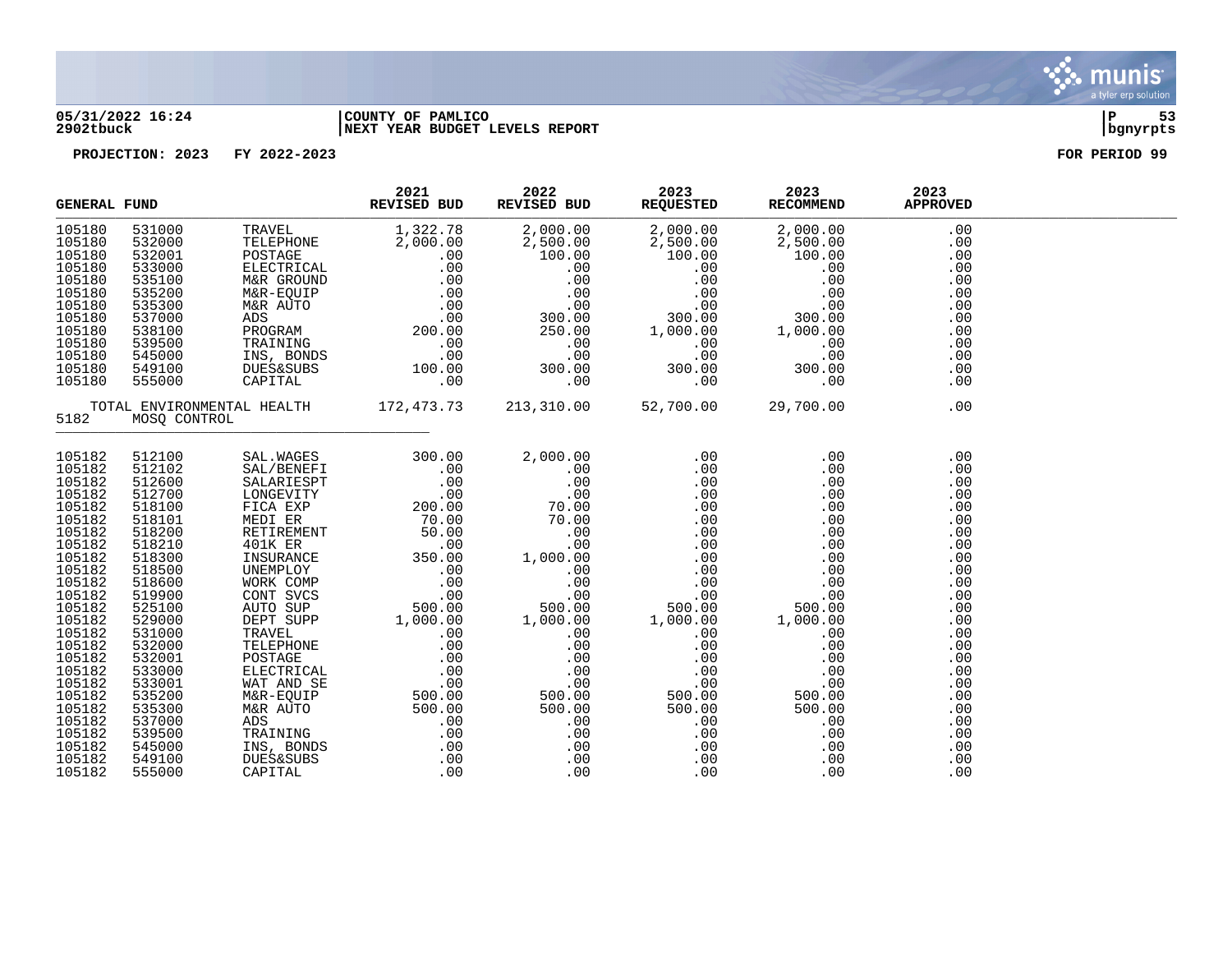### **05/31/2022 16:24 |COUNTY OF PAMLICO |P 54 2902tbuck |NEXT YEAR BUDGET LEVELS REPORT |bgnyrpts**

**PROJECTION: 2023 FY 2022-2023 FOR PERIOD 99**

| <b>GENERAL FUND</b>                                                                                                                                                                        |                                      |                                     | 2021                                                                                                                                                                                                                                                                                                                                    | 2022                                            | 2023<br>REQUESTED | 2023                                                                                                                                                                                      | 2023<br><b>APPROVED</b>                                                                                                           |  |
|--------------------------------------------------------------------------------------------------------------------------------------------------------------------------------------------|--------------------------------------|-------------------------------------|-----------------------------------------------------------------------------------------------------------------------------------------------------------------------------------------------------------------------------------------------------------------------------------------------------------------------------------------|-------------------------------------------------|-------------------|-------------------------------------------------------------------------------------------------------------------------------------------------------------------------------------------|-----------------------------------------------------------------------------------------------------------------------------------|--|
| 105182                                                                                                                                                                                     |                                      |                                     | E FUND REVISED BUD REVISED BUD REQUESTED RECOMMEND 555004 BRD.APPROV .00 .00                                                                                                                                                                                                                                                            |                                                 |                   |                                                                                                                                                                                           | .00                                                                                                                               |  |
|                                                                                                                                                                                            | 5185 CHILDHOOD LEAD                  |                                     |                                                                                                                                                                                                                                                                                                                                         |                                                 |                   |                                                                                                                                                                                           | .00                                                                                                                               |  |
| 105185<br>105185<br>105185<br>105185                                                                                                                                                       | 518500<br>523900<br>529000<br>539500 |                                     | UNEMPLOY .00 .00 .00<br>MEDICAL SU .00 .00 .00 .00<br>DEPT SUPP .00 .00 .00 .00<br>TRAINING .00 .00 .00 .00                                                                                                                                                                                                                             |                                                 |                   | .00<br>.00<br>.00<br>.00                                                                                                                                                                  | .00<br>.00<br>.00<br>.00                                                                                                          |  |
|                                                                                                                                                                                            | 5186 GOLDEN LEAF GRANT               |                                     | TOTAL CHILDHOOD LEAD 00 00 00                                                                                                                                                                                                                                                                                                           |                                                 | .00               | .00                                                                                                                                                                                       | .00                                                                                                                               |  |
| 105186<br>105186<br>105186                                                                                                                                                                 | 518500<br>519900<br>523900           | UNEMPLOY<br>CONT SVCS<br>MEDICAL SU |                                                                                                                                                                                                                                                                                                                                         | $00$ . $00$ . $00$<br>.00<br>$0.00$ . 00<br>.00 | .00<br>.00        | .00<br>.00<br>.00                                                                                                                                                                         | .00<br>.00<br>.00                                                                                                                 |  |
| 5190                                                                                                                                                                                       | HIV/STD                              | TOTAL GOLDEN LEAF GRANT             | .00                                                                                                                                                                                                                                                                                                                                     | .00                                             | .00               | .00                                                                                                                                                                                       | .00                                                                                                                               |  |
| 105190<br>105190<br>105190<br>105190<br>105190<br>105190<br>105190<br>105190<br>105190<br>105190<br>105190<br>105190<br>105190<br>105190<br>105190<br>105190<br>105190<br>105190<br>105190 |                                      |                                     | $\begin{tabular}{l c c c} \hline \texttt{500000} & \texttt{EXPENDITUR} & 0.00 & 0.00 & 0.00 \\ \hline 512100 & \texttt{SAL}.\& \texttt{WGS} & 16,707.33 & 19,044.00 & 0.00 \\ \hline 512102 & \texttt{SAL}.\& \texttt{WGS} & 16,707.33 & 19,044.00 & 0.00 \\ \hline 512700 & \texttt{LONSUITY} & 0.00 & 0.00 & 0.00 \\ \hline 518100 &$ |                                                 |                   | .00<br>.00<br>$\begin{array}{c} 0.00 \\ -0.00 \end{array}$<br>$\begin{array}{c} 0.00 \\ -0.00 \end{array}$<br>.00<br>.00<br>$\overline{2}$<br>250.00<br>250.00<br>300.00<br>$00$<br>75.00 | .00<br>.00<br>.00<br>.00<br>.00<br>.00<br>.00<br>.00<br>.00<br>.00<br>.00<br>.00<br>.00<br>.00<br>.00<br>.00<br>.00<br>.00<br>.00 |  |
| 105190<br>105190                                                                                                                                                                           |                                      |                                     |                                                                                                                                                                                                                                                                                                                                         |                                                 |                   | 900.00<br>00.                                                                                                                                                                             | .00<br>.00                                                                                                                        |  |



munis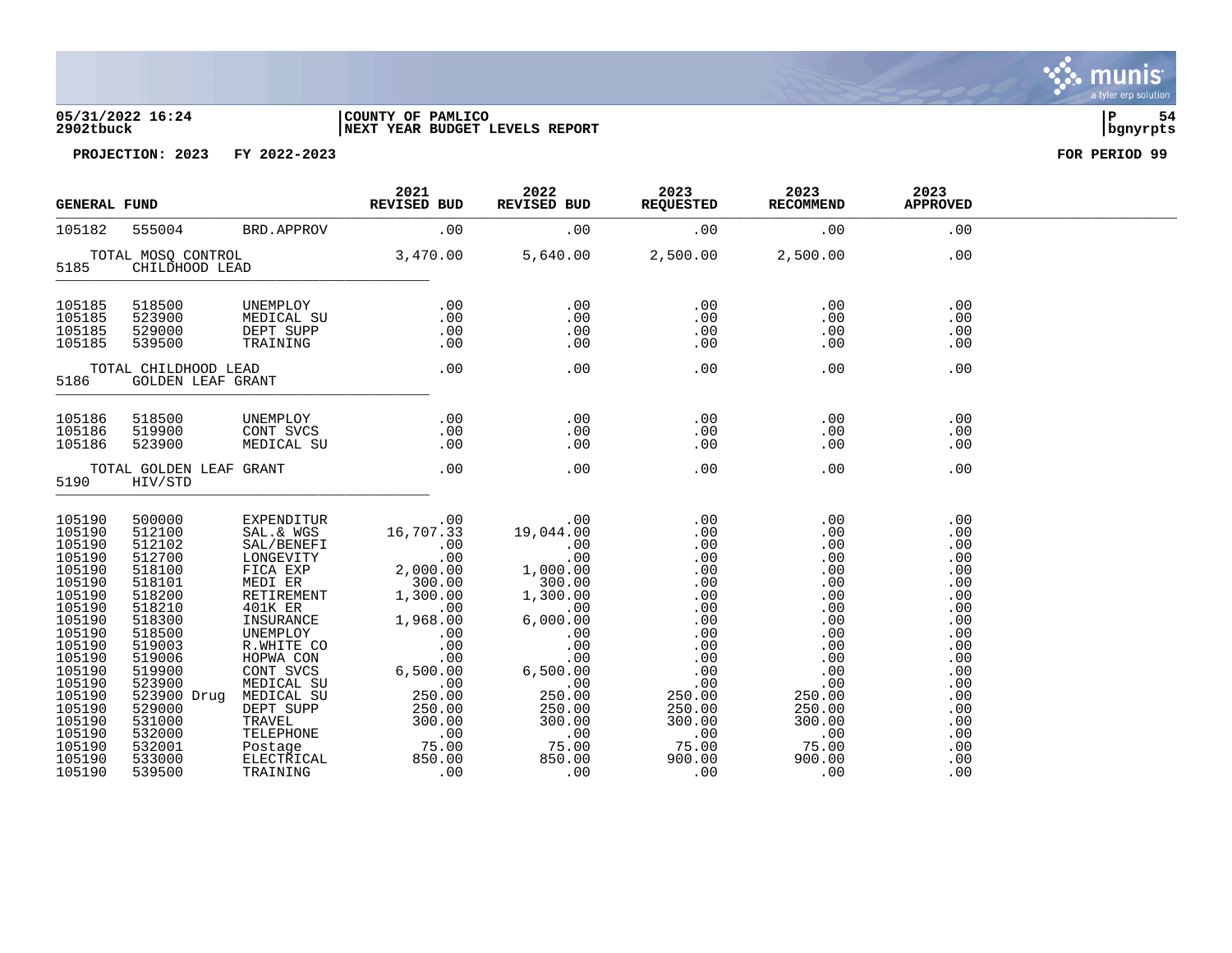### **05/31/2022 16:24 |COUNTY OF PAMLICO |P 55 2902tbuck |NEXT YEAR BUDGET LEVELS REPORT |bgnyrpts**

**PROJECTION: 2023 FY 2022-2023 FOR PERIOD 99**

| <b>GENERAL FUND</b> |                              | 2021<br>REVISED BUD | 2022<br>REVISED BUD                                                                                                                                                                                                                                                                                                           | 2023<br>REQUESTED RECOMMEND | 2023                                                  | 2023<br><b>APPROVED</b>                                                                                                                                                     |  |
|---------------------|------------------------------|---------------------|-------------------------------------------------------------------------------------------------------------------------------------------------------------------------------------------------------------------------------------------------------------------------------------------------------------------------------|-----------------------------|-------------------------------------------------------|-----------------------------------------------------------------------------------------------------------------------------------------------------------------------------|--|
| 105190              |                              |                     |                                                                                                                                                                                                                                                                                                                               |                             |                                                       |                                                                                                                                                                             |  |
|                     |                              |                     |                                                                                                                                                                                                                                                                                                                               |                             |                                                       |                                                                                                                                                                             |  |
|                     |                              |                     |                                                                                                                                                                                                                                                                                                                               |                             |                                                       | .00<br>.00<br>.00<br>.00<br>.00<br>.00<br>.00<br>.00<br>.00<br>.00<br>.00<br>.00<br>.00<br>.00<br>.00<br>.00<br>.00<br>.00<br>.00<br>.00<br>.00<br>.00<br>.00<br>.00<br>.00 |  |
|                     |                              |                     |                                                                                                                                                                                                                                                                                                                               |                             |                                                       | .00                                                                                                                                                                         |  |
|                     |                              |                     | $\begin{array}{cccc} 105192 & 518500 & \text{UNEMPLOY} & 0.0 & 0.0 & 0.0 \\ 105192 & 519900 & \text{CONT SVCS} & 0.0 & 0.0 & 0.0 \\ 105192 & 529000 & \text{DEF} & \text{SUPP} & 0.0 & 0.0 & 0.0 \\ 105192 & 539500 & \text{TRAINING} & 0.0 & 0.0 & 0.0 \\ 105192 & 555000 & \text{CRPTAL} & 0.0 & 0.0 & 0.0 \\ 105192 & 555$ |                             | $\begin{array}{c} . & 0 & 0 \\ . & 0 & 0 \end{array}$ | .00<br>.00<br>.00<br>.00<br>.00<br>.00                                                                                                                                      |  |
|                     | 105193    518500    UNEMPLOY |                     | $00.00$ . $00.00$                                                                                                                                                                                                                                                                                                             |                             | .00                                                   | .00                                                                                                                                                                         |  |

a tyler erp solution

. munis<sup>.</sup>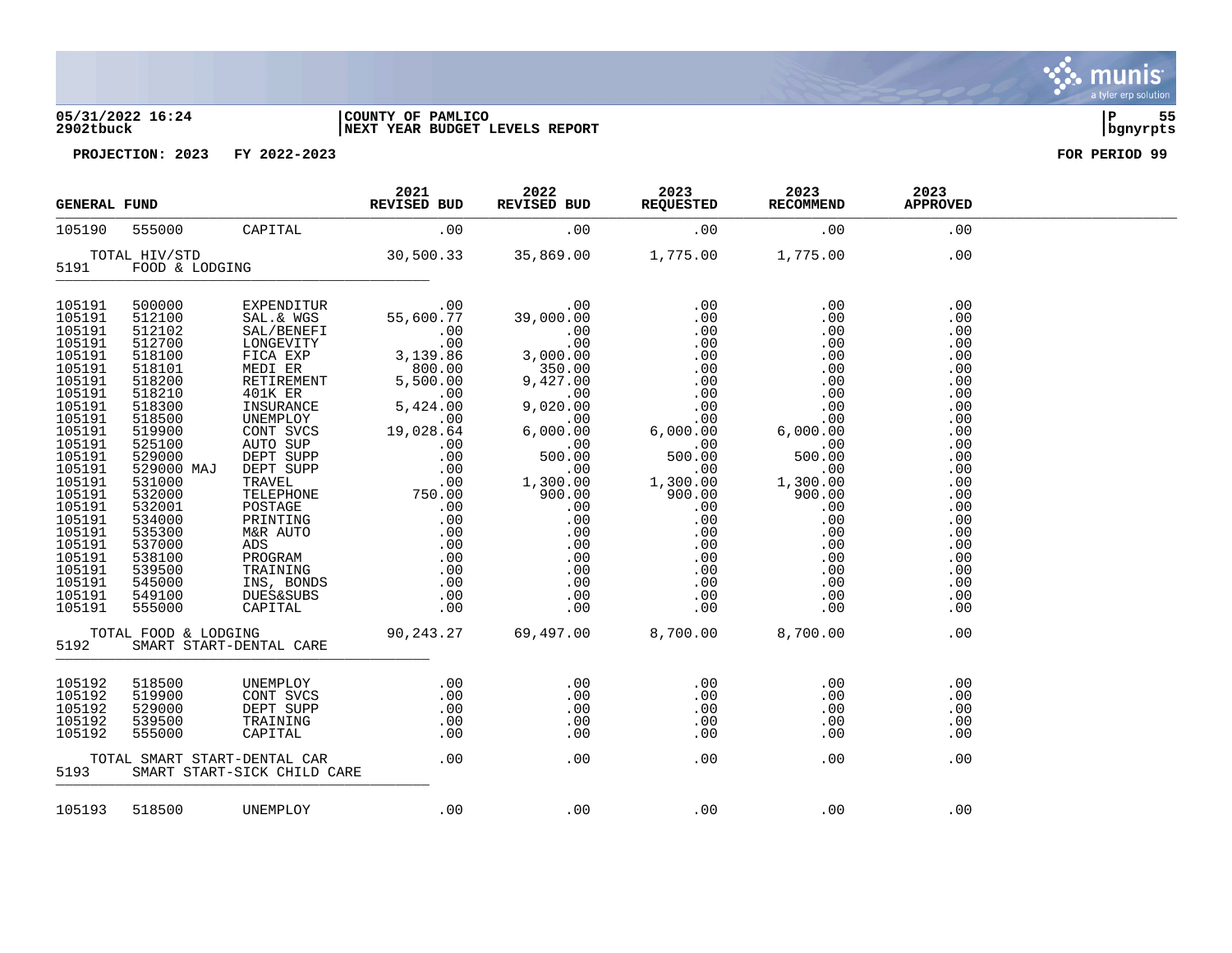

# **05/31/2022 16:24 |COUNTY OF PAMLICO |P 56 2902tbuck |NEXT YEAR BUDGET LEVELS REPORT |bgnyrpts**



| <b>GENERAL FUND</b>                                                          |                                                                              |                                                                                                   | 2021<br>REVISED BUD             | 2022<br>REVISED BUD                                                                                                     | 2023<br><b>REQUESTED</b>                             | 2023<br><b>RECOMMEND</b>                             | 2023<br><b>APPROVED</b>                               |  |
|------------------------------------------------------------------------------|------------------------------------------------------------------------------|---------------------------------------------------------------------------------------------------|---------------------------------|-------------------------------------------------------------------------------------------------------------------------|------------------------------------------------------|------------------------------------------------------|-------------------------------------------------------|--|
| 105193<br>105193<br>105193                                                   | 523900<br>534000<br>537000                                                   | MEDICAL SU<br>ppinting<br>PRINTING<br>ADS                                                         | .00<br>.00<br>.00               | .00<br>.00<br>.00                                                                                                       | .00<br>.00<br>.00                                    | .00<br>.00<br>.00                                    | .00<br>.00<br>.00                                     |  |
| 5194                                                                         |                                                                              | TOTAL SMART START-SICK CHILD<br>SMART START-HEALTH CHECK COORD                                    | .00                             | .00                                                                                                                     | .00                                                  | .00                                                  | .00                                                   |  |
| 105194<br>105194<br>105194<br>105194<br>105194<br>105194<br>105194<br>105194 | 500000<br>518500<br>529000<br>531000<br>532000<br>534000<br>539500<br>555000 | EXPENDITUR<br>UNEMPLOY<br>DEPT SUPP<br>TRAVEL<br>TELEPHONE<br>PRINTING<br>TRAINING<br>CAPITAL     | .00<br>.00<br>.00<br>.00        | .00<br>.00<br>.00<br>$.00$<br>$.00$<br>.00<br>$\begin{array}{c} 0.00 \\ 0.00 \end{array}$<br>.00<br>.00<br>.00<br>.00   | .00<br>.00<br>.00<br>.00<br>.00<br>.00<br>.00<br>.00 | .00<br>.00<br>.00<br>.00<br>.00<br>.00<br>.00<br>.00 | .00<br>.00<br>.00<br>.00<br>.00<br>.00<br>.00<br>.00  |  |
| 5195                                                                         |                                                                              | TOTAL SMART START-HEALTH CHE<br>LIGHTS, CAMERA, ACTION                                            | .00                             | .00                                                                                                                     | .00                                                  | .00                                                  | .00                                                   |  |
| 105195<br>105195<br>105195<br>105195<br>105195                               | 518500<br>519900<br>522000<br>529000<br>537000                               | UNEMPLOY<br>CONT SVCS<br>FOOD<br>DEPT SUPP<br>ADS                                                 | .00<br>.00<br>.00<br>.00<br>.00 | .00<br>.00<br>.00<br>.00<br>.00                                                                                         | .00<br>.00<br>.00<br>.00<br>.00                      | .00<br>.00<br>.00<br>.00<br>.00                      | .00<br>.00<br>.00<br>.00<br>.00                       |  |
| 5196                                                                         |                                                                              | TOTAL LIGHTS, CAMERA, ACTION<br>PAMLICO PARTNERSHIP FOR CHILD.                                    | .00                             | .00                                                                                                                     | .00                                                  | .00                                                  | .00                                                   |  |
| 105196<br>105196<br>105196<br>105196<br>105196<br>105196<br>105196<br>105196 | 512100<br>512102<br>518500<br>519900<br>525100<br>529000<br>532001<br>539500 | SAL. WAGES<br>SAL/BENEFI<br>UNEMPLOY<br>CONT SVCS<br>AUTO SUP<br>DEPT SUPP<br>POSTAGE<br>TRAINING | .00<br>.00<br>.00               | .00<br>.00<br>$\begin{bmatrix} 0 \\ 0 \\ 0 \\ 0 \\ 0 \\ 0 \\ 0 \end{bmatrix}$<br>.00<br>.00<br>.00<br>.00<br>.00<br>.00 | .00<br>.00<br>.00<br>.00<br>.00<br>.00<br>.00<br>.00 | .00<br>.00<br>.00<br>.00<br>.00<br>.00<br>.00<br>.00 | .00<br>.00<br>.00<br>.00<br>.00<br>.00<br>.00<br>.00. |  |
| 5197                                                                         |                                                                              | TOTAL PAMLICO PARTNERSHIP FO<br>HEALTHY CAROLINIANS                                               | .00                             | .00                                                                                                                     | .00                                                  | .00                                                  | .00                                                   |  |
| 105197                                                                       | 512102                                                                       | SAL/BENEFI                                                                                        | .00                             | .00                                                                                                                     | .00                                                  | .00                                                  | .00                                                   |  |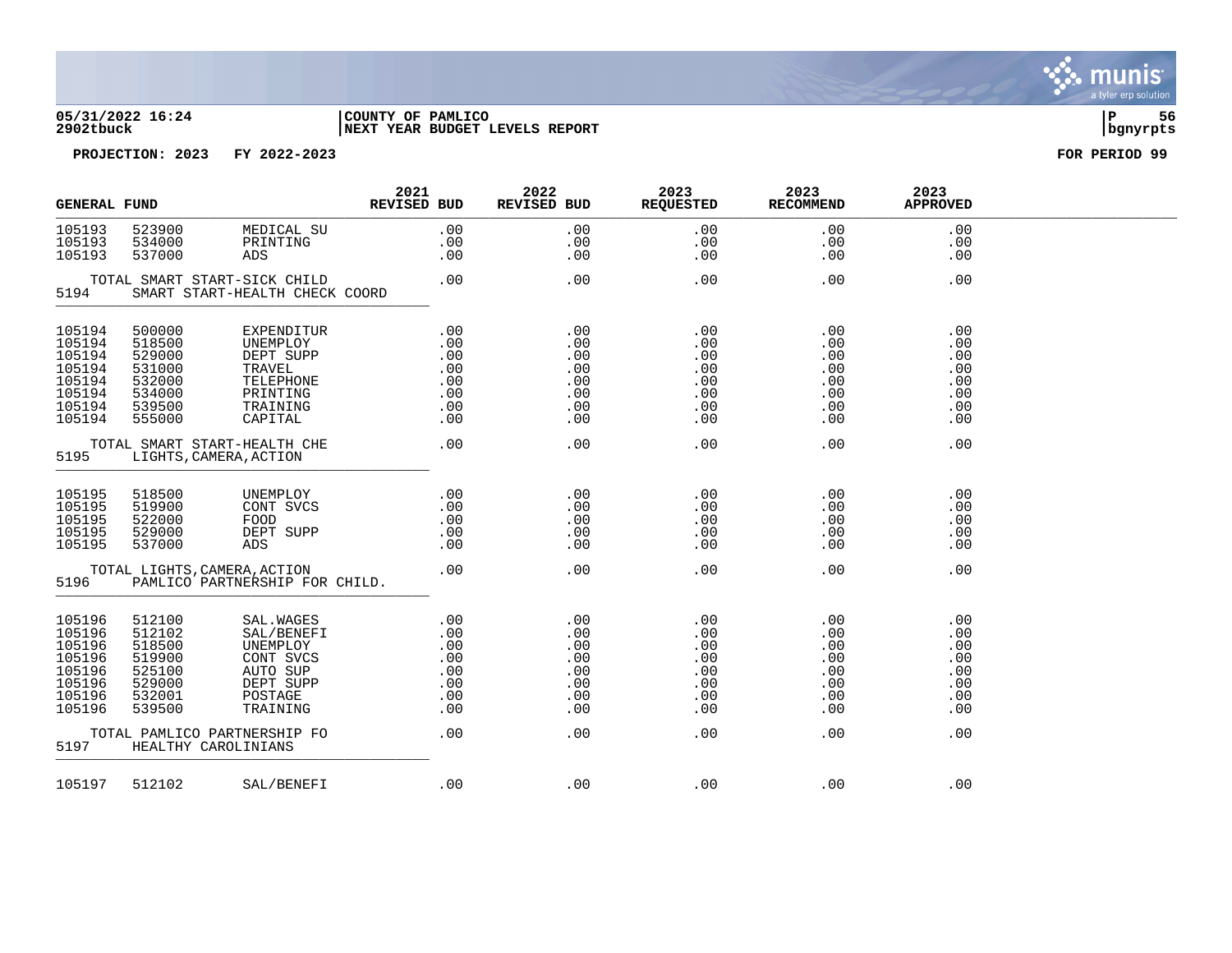

### **05/31/2022 16:24 |COUNTY OF PAMLICO |P 57 2902tbuck |NEXT YEAR BUDGET LEVELS REPORT |bgnyrpts**

|                                                                                                                                          | <b>GENERAL FUND</b>                                                                                                                      |                                                                                                                                                                                                           | 2021<br>REVISED BUD                                               | 2022<br>REVISED BUD                                                                                   | 2023<br><b>REQUESTED</b>                                                                              | 2023<br><b>RECOMMEND</b>                                                                              | 2023<br><b>APPROVED</b>                                                                               |  |
|------------------------------------------------------------------------------------------------------------------------------------------|------------------------------------------------------------------------------------------------------------------------------------------|-----------------------------------------------------------------------------------------------------------------------------------------------------------------------------------------------------------|-------------------------------------------------------------------|-------------------------------------------------------------------------------------------------------|-------------------------------------------------------------------------------------------------------|-------------------------------------------------------------------------------------------------------|-------------------------------------------------------------------------------------------------------|--|
| 105197<br>105197<br>105197<br>105197<br>105197<br>105197<br>105197<br>105197                                                             | 518500<br>519900<br>522000<br>529000<br>529900<br>531000<br>532000<br>537000                                                             | UNEMPLOY<br>CONT SVCS<br>FOOD<br>DEPT SUPP<br>PRINT SUP<br>TRAVEL<br>TELEPHONE<br>ADS                                                                                                                     | .00<br>.00                                                        | .00<br>.00<br>.00<br>.00<br>.00<br>.00<br>$.00\,$<br>.00                                              | .00<br>.00<br>.00<br>.00<br>.00<br>.00<br>.00<br>.00                                                  | .00<br>.00<br>.00<br>.00<br>.00<br>.00<br>.00<br>.00                                                  | .00<br>.00<br>.00<br>.00<br>.00<br>.00<br>.00<br>.00                                                  |  |
| 5198                                                                                                                                     |                                                                                                                                          | TOTAL HEALTHY CAROLINIANS<br>FOLIC ACID MINI GRANT                                                                                                                                                        | .00                                                               | .00                                                                                                   | .00                                                                                                   | .00                                                                                                   | .00                                                                                                   |  |
| 105198<br>105198<br>105198<br>105198<br>105198                                                                                           | 518500<br>522000<br>523900<br>529000<br>537000                                                                                           | UNEMPLOY<br>FOOD<br>MEDICAL SU<br>DEPT SUPP<br>ADS                                                                                                                                                        | $\begin{array}{c} .00\ .00\ .00\ .00\ .00\ .00\ .00\ \end{array}$ | .00<br>.00<br>.00<br>.00<br>.00                                                                       | .00<br>.00<br>.00<br>.00<br>.00                                                                       | .00<br>.00<br>.00<br>.00<br>.00                                                                       | .00<br>.00<br>.00<br>.00<br>.00                                                                       |  |
| 5199                                                                                                                                     |                                                                                                                                          | TOTAL FOLIC ACID MINI GRANT<br>KATE B. REYNOLDS-HEALTH                                                                                                                                                    | .00                                                               | .00                                                                                                   | .00                                                                                                   | .00                                                                                                   | .00                                                                                                   |  |
| 105199<br>105199<br>105199<br>105199<br>105199<br>105199<br>105199<br>105199<br>105199<br>105199<br>105199<br>105199<br>105199<br>105199 | 512100<br>512101<br>518100<br>518101<br>518200<br>518210<br>518300<br>518500<br>518600<br>523900<br>529000<br>531000<br>539500<br>555000 | SAL. WAGES<br>NONEX SAL<br>FICA EXP<br>MEDI ER<br>RETIREMENT<br>401K ER<br>INSURANCE<br>UNEMPLOY<br>WORK COMP<br>MEDICAL SU<br>DEPT SUPP<br>TRAVEL<br>TRAINING<br>CAPITAL<br>TOTAL KATE B. REYNOLDS-HEALT | .00                                                               | .00<br>.00<br>.00<br>.00<br>.00<br>.00<br>.00<br>.00<br>.00<br>.00<br>.00<br>.00<br>.00<br>.00<br>.00 | .00<br>.00<br>.00<br>.00<br>.00<br>.00<br>.00<br>.00<br>.00<br>.00<br>.00<br>.00<br>.00<br>.00<br>.00 | .00<br>.00<br>.00<br>.00<br>.00<br>.00<br>.00<br>.00<br>.00<br>.00<br>.00<br>.00<br>.00<br>.00<br>.00 | .00<br>.00<br>.00<br>.00<br>.00<br>.00<br>.00<br>.00<br>.00<br>.00<br>.00<br>.00<br>.00<br>.00<br>.00 |  |
| 5200                                                                                                                                     |                                                                                                                                          | EAST CAROLINA BEHAVORIAL CTR                                                                                                                                                                              |                                                                   |                                                                                                       |                                                                                                       |                                                                                                       |                                                                                                       |  |
| 105200<br>105200                                                                                                                         | 500000<br>500002                                                                                                                         | County Con<br>ABC 78REHA                                                                                                                                                                                  | 46,000.00<br>1,000.00                                             | $31,000.00$ $31,000.00$<br>$1,000.00$ $1,000.00$                                                      |                                                                                                       | 31,000.00<br>1,000.00                                                                                 | .00<br>.00                                                                                            |  |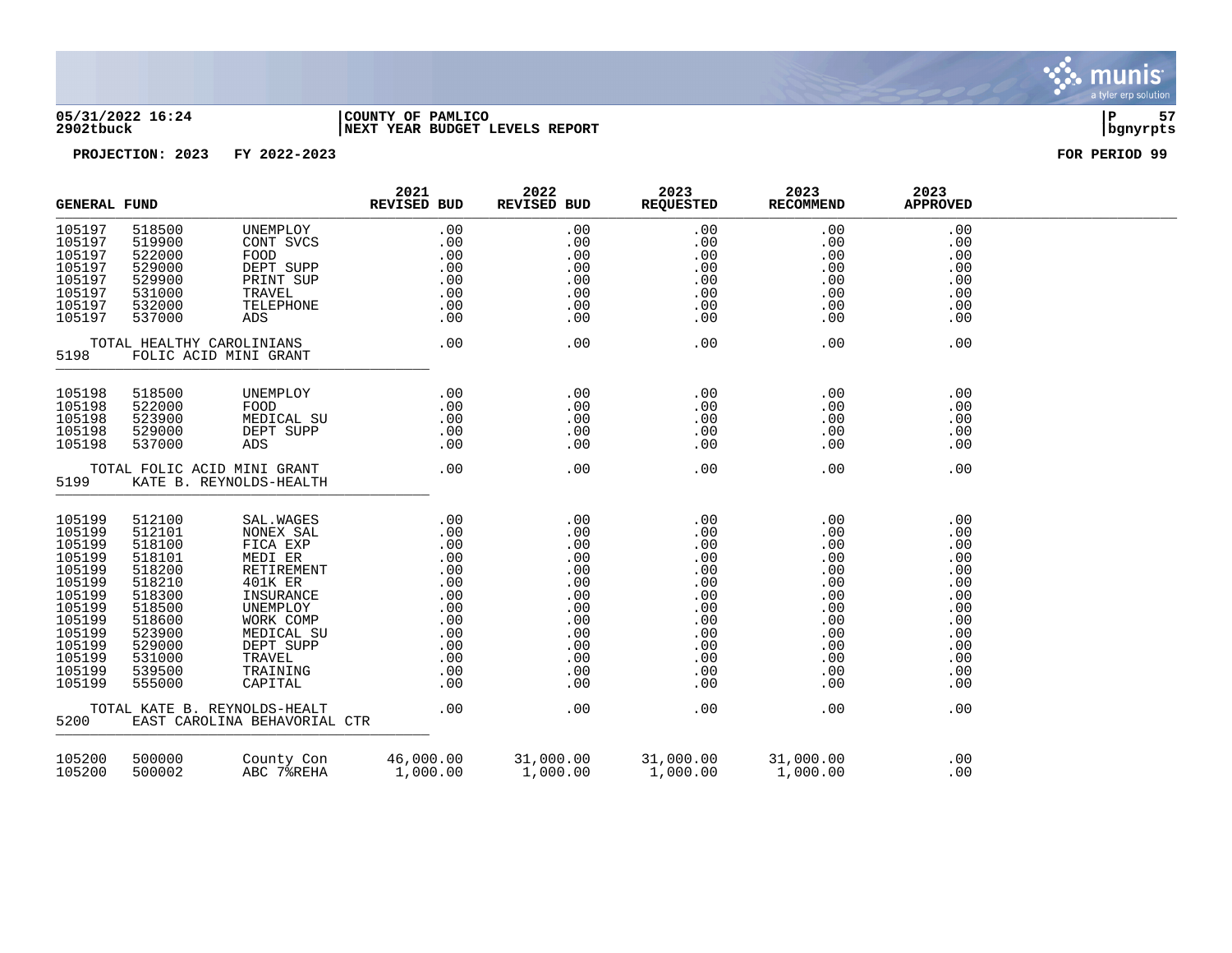### **05/31/2022 16:24 |COUNTY OF PAMLICO |P 58 2902tbuck |NEXT YEAR BUDGET LEVELS REPORT |bgnyrpts**

**PROJECTION: 2023 FY 2022-2023 FOR PERIOD 99**

|                                                                                                                                                                                                      | <b>GENERAL FUND</b>                                                                                                                                                                                  |                                                     | 2021<br>REVISED BUD                   | 2022<br>REVISED BUD                                                                              | 2023<br>REQUESTED | 2023<br>RECOMMEND                                   | 2023<br><b>APPROVED</b>                                                                                                                  |  |
|------------------------------------------------------------------------------------------------------------------------------------------------------------------------------------------------------|------------------------------------------------------------------------------------------------------------------------------------------------------------------------------------------------------|-----------------------------------------------------|---------------------------------------|--------------------------------------------------------------------------------------------------|-------------------|-----------------------------------------------------|------------------------------------------------------------------------------------------------------------------------------------------|--|
| 105200<br>105200                                                                                                                                                                                     |                                                                                                                                                                                                      |                                                     |                                       | 500003<br>518500 ABC BOTTAX 4,200.00 4,200.00 4,200.00 4,200.00 4,200.00 618500 UNEMPLOY .00 .00 |                   |                                                     | .00<br>.00                                                                                                                               |  |
| 5201                                                                                                                                                                                                 |                                                                                                                                                                                                      |                                                     |                                       |                                                                                                  |                   | $51,200.00$ $36,200.00$ $36,200.00$ $36,200.00$     | .00                                                                                                                                      |  |
| 105201<br>105201                                                                                                                                                                                     | 518500<br>519900                                                                                                                                                                                     | UNEMPLOY<br>CONT SVCS                               |                                       | $0.00$ . $0.00$ . $0.00$                                                                         | .00<br>.00        | .00<br>.00                                          | .00<br>.00                                                                                                                               |  |
| 5202                                                                                                                                                                                                 |                                                                                                                                                                                                      | TOTAL SCHOOL NURSE INITIATIV<br>PREVENTION PARTNERS | $.00$ $.00$                           |                                                                                                  | .00               | .00                                                 | .00                                                                                                                                      |  |
| 105202<br>105202<br>105202                                                                                                                                                                           | 518500<br>519900<br>523900                                                                                                                                                                           | CONT SVCS                                           |                                       | UNEMPLOY .00 .00 .00<br>CONT SVCS .00 .00 .00 .00<br>MEDICAL SU .00 .00 .00 .00                  |                   | $\begin{array}{c} 0.00 \\ -0.00 \end{array}$<br>.00 | .00<br>.00<br>.00                                                                                                                        |  |
| 5310                                                                                                                                                                                                 |                                                                                                                                                                                                      | TOTAL PREVENTION PARTNERS                           | DEPARTMENT OF SOCIAL SERVICES .00 .00 |                                                                                                  | .00               | .00                                                 | .00                                                                                                                                      |  |
| 105310<br>105310<br>105310<br>105310<br>105310<br>105310<br>105310<br>105310<br>105310<br>105310<br>105310<br>105310<br>105310<br>105310<br>105310<br>105310<br>105310<br>105310<br>105310<br>105310 | 500000<br>500004<br>512100<br>512101<br>512103<br>512105<br>512200<br>512600<br>512700<br>517000<br>518100<br>518101<br>518200<br>518210<br>518300<br>518500<br>518600<br>519100<br>519200<br>519301 |                                                     |                                       |                                                                                                  |                   |                                                     | .00<br>.00<br>.00<br>.00<br>.00<br>.00<br>.00<br>.00<br>.00<br>.00<br>.00<br>.00<br>.00<br>.00<br>.00<br>.00<br>.00<br>.00<br>.00<br>.00 |  |
| 105310<br>105310                                                                                                                                                                                     | 519900<br>519990                                                                                                                                                                                     |                                                     |                                       |                                                                                                  |                   |                                                     | .00<br>.00                                                                                                                               |  |

munis a tyler erp solution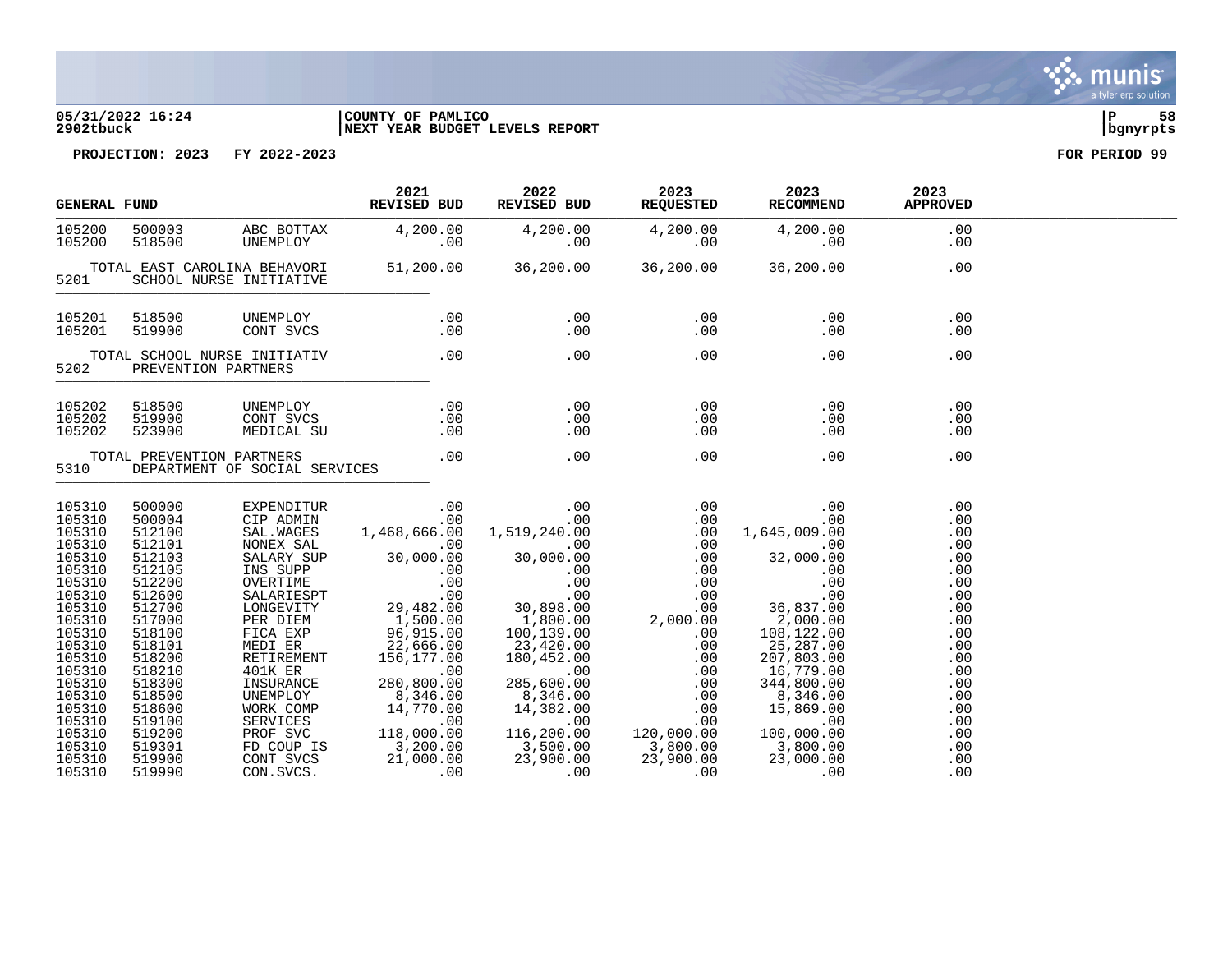

## **05/31/2022 16:24 |COUNTY OF PAMLICO |P 59 2902tbuck |NEXT YEAR BUDGET LEVELS REPORT |bgnyrpts**

|                                                                                                                                                                                  | 2021<br>REVISED BUD<br><b>GENERAL FUND</b> |  | 2022                                                                                                                                                              | 2023<br>REVISED BUD REQUESTED | 2023<br><b>RECOMMEND</b>                                                                                                                                                                                                                                                                                                                                               | 2023<br><b>APPROVED</b>                                                                                                    |  |
|----------------------------------------------------------------------------------------------------------------------------------------------------------------------------------|--------------------------------------------|--|-------------------------------------------------------------------------------------------------------------------------------------------------------------------|-------------------------------|------------------------------------------------------------------------------------------------------------------------------------------------------------------------------------------------------------------------------------------------------------------------------------------------------------------------------------------------------------------------|----------------------------------------------------------------------------------------------------------------------------|--|
| 105310<br>105310<br>105310<br>105310<br>105310<br>105310<br>105310<br>105310<br>105310<br>105310<br>105310<br>105310<br>105310<br>105310<br>105310<br>105310<br>105310<br>105310 |                                            |  |                                                                                                                                                                   |                               | $\begin{tabular}{l cccc} \textbf{FUND} & \textbf{REV} & \textbf{REV} & \textbf{REV} & \textbf{REV} & \textbf{REV} & \textbf{REV} & \textbf{REV} & \textbf{REV} & \textbf{REV} & \textbf{REV} & \textbf{REV} & \textbf{REV} \\ \hline 5311000 & JAR1T00H1A1 & 001 & 3,500.00 & 4,500.00 & 4,000.00 \\ \textbf{531000} & MST100H1A1 & 001 & 3,500.00 \\ \textbf{531000}$ | .00<br>.00<br>.00<br>.00<br>.00<br>.00<br>.00<br>.00<br>.00<br>.00<br>.00<br>.00<br>.00<br>.00<br>.00<br>.00<br>.00<br>.00 |  |
| 105310<br>105310<br>105310<br>105310<br>105310<br>105310<br>105310<br>105310<br>105310<br>105310<br>105310<br>105310<br>105310<br>105310<br>105310<br>105310<br>105310<br>105310 |                                            |  |                                                                                                                                                                   |                               |                                                                                                                                                                                                                                                                                                                                                                        | .00<br>.00<br>.00<br>.00<br>.00<br>.00<br>.00<br>.00<br>.00<br>.00<br>.00<br>.00<br>.00<br>.00<br>.00<br>.00<br>.00<br>.00 |  |
| 5331                                                                                                                                                                             | CHORE STATE IN HOME                        |  | TOTAL DEPARTMENT OF SOCIAL S  2,561,444.00  2,658,105.00  468,328.00                                                                                              |                               | 2,824,380.00                                                                                                                                                                                                                                                                                                                                                           | .00                                                                                                                        |  |
| 105331<br>105331<br>105331                                                                                                                                                       | 500000<br>512102<br>518100                 |  | EXPENDITUR $\begin{array}{cccc} 00 & 0 & 0 & 0 & 0 \ \texttt{SAL/BENERI} & 1,200.00 & 1,200.00 & 0 & 0 \ \texttt{FICA EXP} & 80.00 & 80.00 & 0 & 0 \ \end{array}$ |                               | .00<br>.00<br>.00                                                                                                                                                                                                                                                                                                                                                      | .00<br>.00<br>.00                                                                                                          |  |

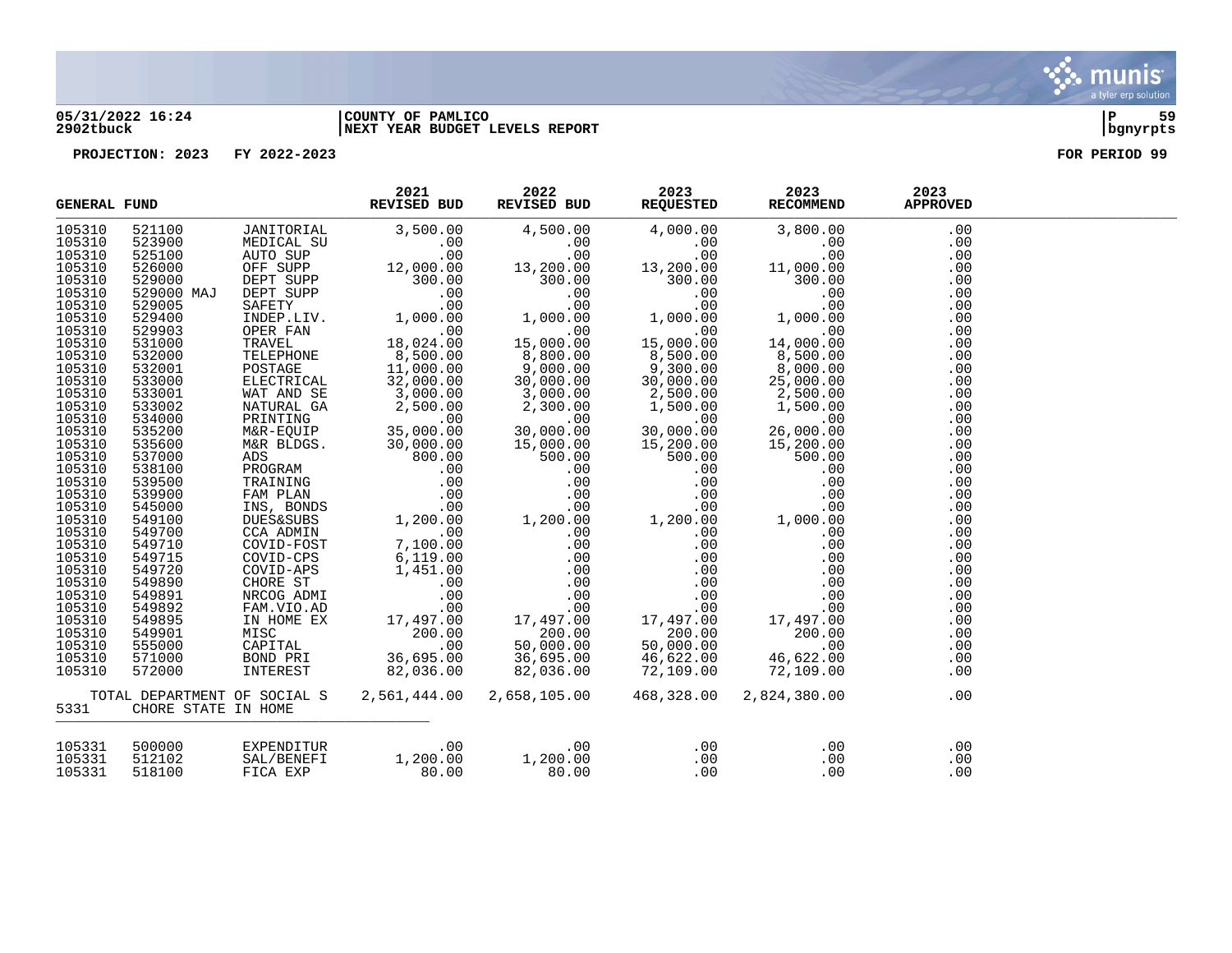

### **05/31/2022 16:24 |COUNTY OF PAMLICO |P 60 2902tbuck |NEXT YEAR BUDGET LEVELS REPORT |bgnyrpts**

| <b>GENERAL FUND</b>                                                                                                                      |                                                                                                                                          |                                                                                                                      | 2021<br>REVISED BUD                                                                                                                                                                                                                                                                                               | 2022                                                                                                          | 2023<br>REVISED BUD REQUESTED                                                                                                                                                                                  | 2023<br><b>RECOMMEND</b>                                                                                                                                                                      | 2023<br><b>APPROVED</b>                                                                        |  |
|------------------------------------------------------------------------------------------------------------------------------------------|------------------------------------------------------------------------------------------------------------------------------------------|----------------------------------------------------------------------------------------------------------------------|-------------------------------------------------------------------------------------------------------------------------------------------------------------------------------------------------------------------------------------------------------------------------------------------------------------------|---------------------------------------------------------------------------------------------------------------|----------------------------------------------------------------------------------------------------------------------------------------------------------------------------------------------------------------|-----------------------------------------------------------------------------------------------------------------------------------------------------------------------------------------------|------------------------------------------------------------------------------------------------|--|
| 105331<br>105331<br>105331<br>105331                                                                                                     | 518101<br>518500<br>518600<br>549910                                                                                                     |                                                                                                                      | MEDIER<br>UNEMPLOY .00 .00<br>WORK COMP .00 .00<br>WORK COMP .00 .00<br>ONI .00 .00<br>ONI                                                                                                                                                                                                                        | 20.00                                                                                                         | .00<br>.00<br>.00<br>.00                                                                                                                                                                                       | .00<br>.00<br>.00<br>.00                                                                                                                                                                      | .00<br>.00<br>.00<br>.00                                                                       |  |
| 5370                                                                                                                                     |                                                                                                                                          | TOTAL CHORE STATE IN HOME 1,300.00 1,300.00<br>FAMILY VIOLENCE PROGRAM                                               |                                                                                                                                                                                                                                                                                                                   |                                                                                                               | .00                                                                                                                                                                                                            | .00                                                                                                                                                                                           | .00                                                                                            |  |
| 105370<br>105370<br>105370<br>105370<br>105370<br>105370<br>105370<br>105370<br>105370<br>105370                                         | 518500<br>519000<br>519100<br>523000<br>526000<br>532000<br>532001<br>534000<br>539500<br>549892                                         | UNEMPLOY<br>PRO SVC<br>SERVICES<br>ED SUPP<br>OFF SUPP<br>TELEPHONE<br>POSTAGE<br>PRINTING<br>TRAINING<br>FAM.VIO.AD | .00                                                                                                                                                                                                                                                                                                               | $\frac{.00}{.00}$<br>.00<br>$\begin{array}{c} 00 \\ -00 \\ 0 \\ 0 \\ 0 \\ 0 \end{array}$<br>.00<br>.00<br>.00 | .00<br>.00<br>.00<br>.00<br>.00<br>.00<br>.00<br>.00<br>.00<br>.00                                                                                                                                             | .00<br>.00<br>.00<br>.00<br>.00<br>.00<br>.00<br>.00<br>.00<br>.00                                                                                                                            | .00<br>.00<br>.00<br>.00<br>.00<br>.00<br>.00<br>.00<br>.00<br>.00                             |  |
| 5371                                                                                                                                     |                                                                                                                                          | TOTAL FAMILY VIOLENCE PROGRA                                                                                         | $\sim$ 00                                                                                                                                                                                                                                                                                                         | .00                                                                                                           | .00                                                                                                                                                                                                            | .00                                                                                                                                                                                           | .00                                                                                            |  |
| 105371<br>105371<br>5372                                                                                                                 | 518500<br>553001<br>JOBS PROGRAM                                                                                                         | UNEMPLOY<br>WFFA-EA                                                                                                  | $\begin{array}{c} .\ 00 \\ .\ 00 \end{array}$                                                                                                                                                                                                                                                                     |                                                                                                               |                                                                                                                                                                                                                |                                                                                                                                                                                               | .00<br>.00                                                                                     |  |
| 105372<br>105372<br>105372<br>105372<br>105372<br>105372<br>105372<br>105372<br>105372<br>105372<br>105372<br>105372<br>105372<br>105372 | 518500<br>553001<br>553200<br>553300<br>553400<br>553500<br>553600<br>553700<br>553800<br>554000<br>554200<br>554300<br>554400<br>554500 | UNEMPLOY<br>WFFA-EA                                                                                                  | CNTRD TRAN 500.00 500.00<br>CH CARE TR<br>CH CARE TR<br>DER COUNS 500.00 500.00<br>IND ADJUST 500.00 500.00<br>DAY CARE A .00 .00<br>PART EXP 2,000.00 2,000.00<br>ONE TM EXP 500.00 500.00<br>ONE TM EXP 500.00 500.00<br>ENE ENE 500.00<br>JOB TRAIN 500.00<br>JOB TRAIN 500.00<br>ON JOB TR<br>WK EXPER 500.00 | $5,000.00$<br>5,000.00 5,000.00<br>500.00<br>$00000$<br>00.00<br>500.00<br>500 00<br>.00                      | $0.00$<br>$0.00$<br>$5,000.00$<br>$500.00$<br>$500.00$<br>$00$<br>$500.00$<br>$500.00$<br>$500.00$<br>$500.00$<br>$500.00$<br>00.000<br>2,000.00<br>500.00<br>$500.00$<br>$00.00$<br>$500.00$<br>500.00<br>.00 | $\begin{array}{c} 0.00 \\ -0.00 \end{array}$<br>500.00<br>$\begin{array}{r} .000 \\ 500.00 \\ 500.00 \\ .00 \\ 2,000.00 \\ \end{array}$<br>500.00<br>500.00<br>.00<br>500.00<br>500.00<br>.00 | .00<br>.00<br>.00<br>.00<br>.00<br>.00<br>.00<br>.00<br>.00<br>.00<br>.00<br>.00<br>.00<br>.00 |  |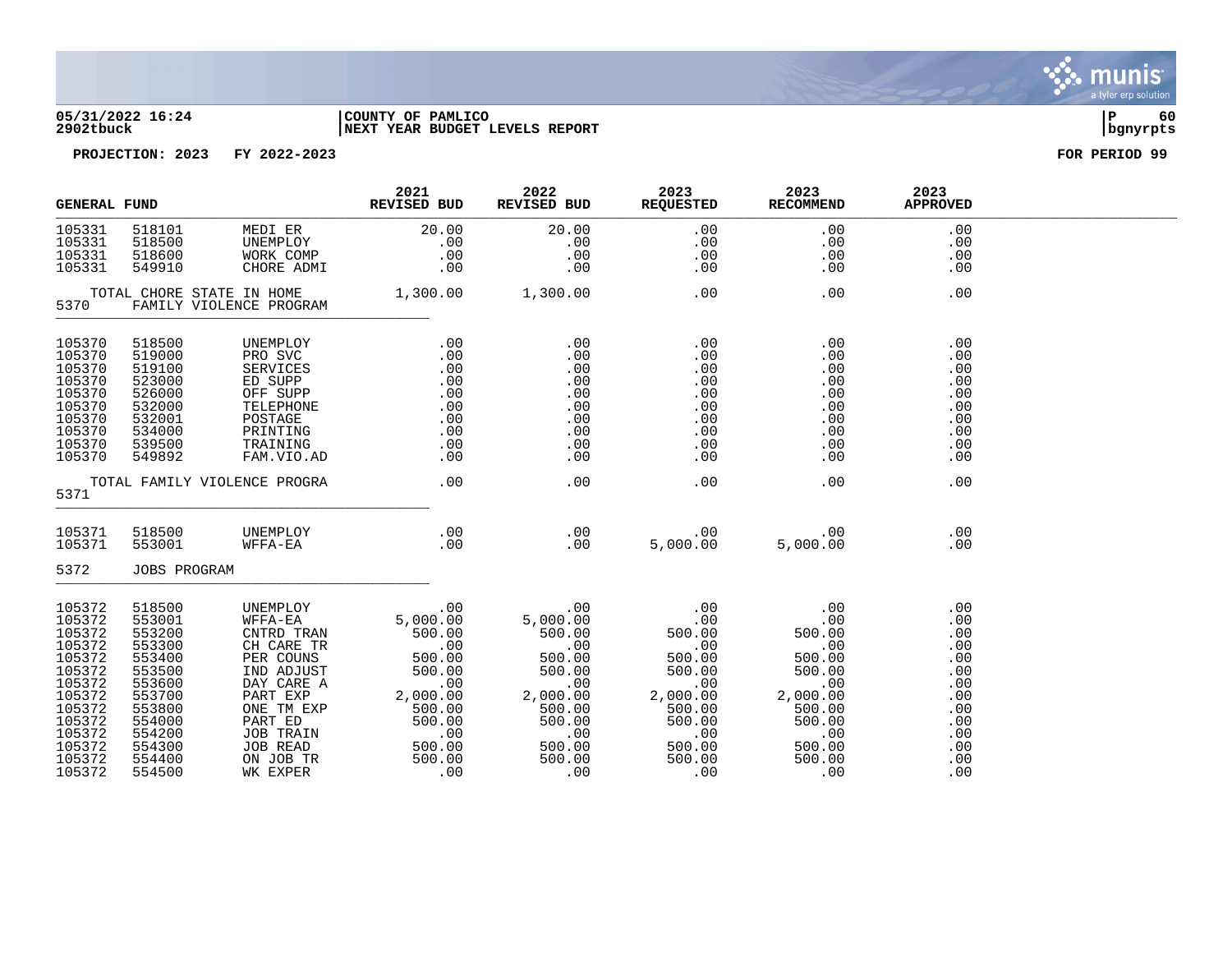### **05/31/2022 16:24 |COUNTY OF PAMLICO |P 61 2902tbuck |NEXT YEAR BUDGET LEVELS REPORT |bgnyrpts**



| <b>GENERAL FUND</b>                                                                                                                                                                                                                          |                         | REVISED BUD               | 2021                                           | 2022<br>REVISED BUD | 2023<br>REQUESTED RECOMMEND | 2023                                                                                                                                                                                                                                                                                                                                                                                                                                                                                                     | 2023<br><b>APPROVED</b>                                                                                                                                                     |  |
|----------------------------------------------------------------------------------------------------------------------------------------------------------------------------------------------------------------------------------------------|-------------------------|---------------------------|------------------------------------------------|---------------------|-----------------------------|----------------------------------------------------------------------------------------------------------------------------------------------------------------------------------------------------------------------------------------------------------------------------------------------------------------------------------------------------------------------------------------------------------------------------------------------------------------------------------------------------------|-----------------------------------------------------------------------------------------------------------------------------------------------------------------------------|--|
| 105372<br>105372                                                                                                                                                                                                                             | 554700                  |                           |                                                |                     |                             |                                                                                                                                                                                                                                                                                                                                                                                                                                                                                                          | .00<br>.00                                                                                                                                                                  |  |
| 5373                                                                                                                                                                                                                                         |                         |                           |                                                |                     |                             |                                                                                                                                                                                                                                                                                                                                                                                                                                                                                                          | .00                                                                                                                                                                         |  |
| 105373<br>105373<br>105373<br>105373<br>105373<br>105373<br>105373<br>105373<br>105373<br>105373<br>105373<br>105373<br>105373<br>105373<br>105373<br>105373<br>105373<br>105373<br>105373<br>105373<br>105373<br>105373<br>105373<br>105373 |                         |                           |                                                |                     |                             | $\begin{tabular}{@{}c@{}}\textbf{512100} & \textbf{SAL} & \textbf{WGS} & \textbf{01} & \textbf{01} & \textbf{01} & \textbf{01} & \textbf{01} & \textbf{01} & \textbf{01} & \textbf{01} & \textbf{01} & \textbf{01} & \textbf{01} & \textbf{01} & \textbf{01} & \textbf{01} & \textbf{01} & \textbf{01} & \textbf{01} & \textbf{01} & \textbf{01} & \textbf{01} & \textbf{01} & \textbf{01} & \textbf{$<br>TOTAL AGING SVC- DSS 97,080.00 83,080.00 81,580.00 81,580.00<br>5374 WORK FIRST TRANSPORTATION | .00<br>.00<br>.00<br>.00<br>.00<br>.00<br>.00<br>.00<br>.00<br>.00<br>.00<br>.00<br>.00<br>.00<br>.00<br>.00<br>.00<br>.00<br>.00<br>.00<br>.00<br>.00<br>.00<br>.00<br>.00 |  |
| 5374                                                                                                                                                                                                                                         |                         | WORK FIRST TRANSPORTATION |                                                |                     |                             |                                                                                                                                                                                                                                                                                                                                                                                                                                                                                                          |                                                                                                                                                                             |  |
| 105374<br>105374                                                                                                                                                                                                                             |                         |                           |                                                |                     |                             | 00 .<br>518500 00 .00 .00 .00 .00<br>5187.00 5,187.00 5,187.00 548709 00.08K FIRST 5,187.00 5,187.00                                                                                                                                                                                                                                                                                                                                                                                                     | .00<br>.00                                                                                                                                                                  |  |
| 5382                                                                                                                                                                                                                                         | MEDICAID TRANSPORTATION |                           | TOTAL WORK FIRST TRANSPORTAT 5,187.00 5,187.00 |                     | 5,187.00                    | 5,187.00                                                                                                                                                                                                                                                                                                                                                                                                                                                                                                 | .00                                                                                                                                                                         |  |
|                                                                                                                                                                                                                                              |                         |                           |                                                |                     |                             | 105382 500000 EXPENDITUR 125,000.00 135,000.00 100,000.00 100,000.00                                                                                                                                                                                                                                                                                                                                                                                                                                     | .00                                                                                                                                                                         |  |

. munis<sup>.</sup> a tyler erp solution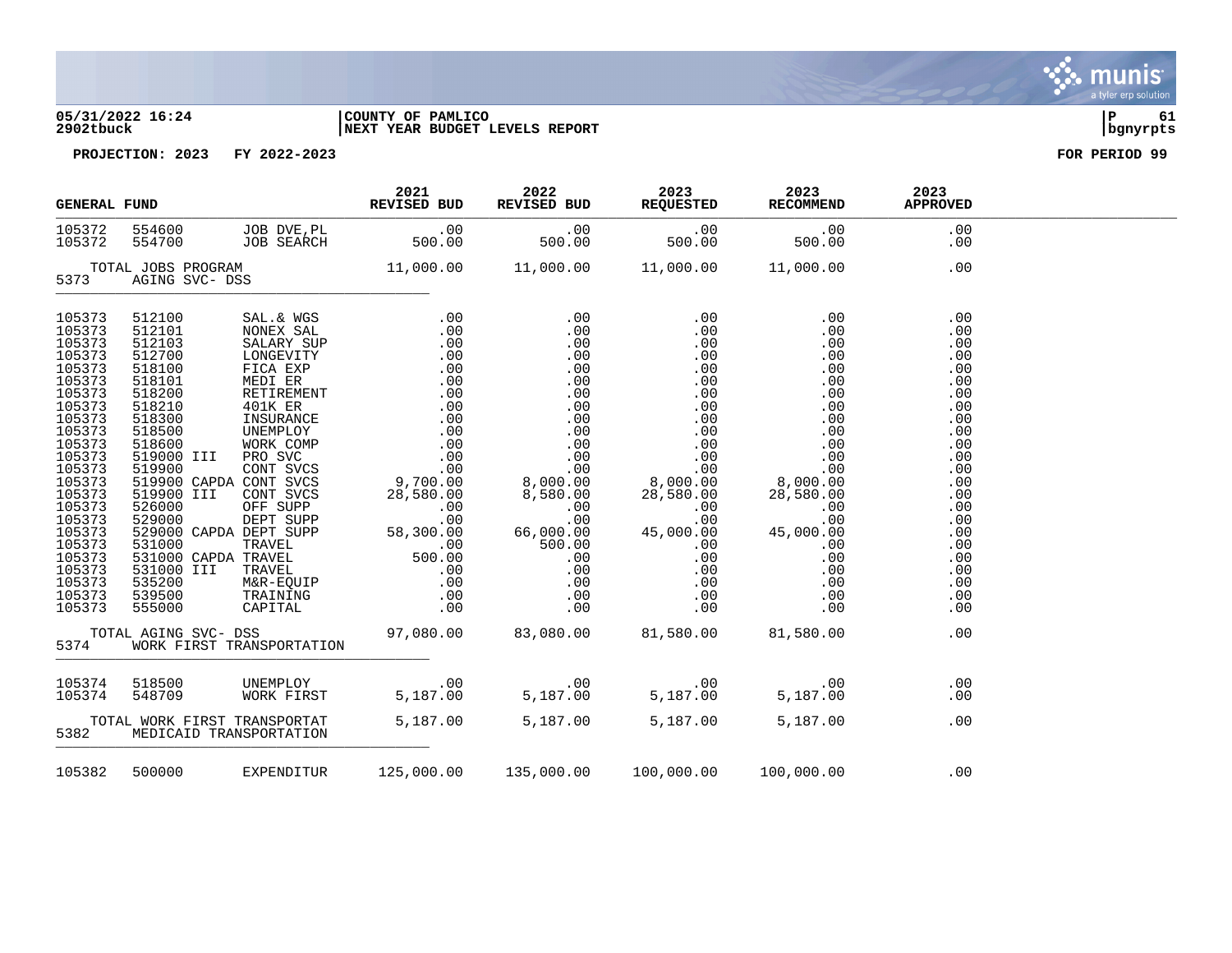# **2902tbuck |NEXT YEAR BUDGET LEVELS REPORT |bgnyrpts**

# **05/31/2022 16:24 |COUNTY OF PAMLICO |P 62**

**PROJECTION: 2023 FY 2022-2023 FOR PERIOD 99**

| <b>GENERAL FUND</b> |                    |                                                                    | 2021<br><b>REVISED BUD</b> | 2022<br>REVISED BUD                                 | 2023<br><b>REQUESTED</b> | 2023<br><b>RECOMMEND</b> | 2023<br><b>APPROVED</b>    |  |
|---------------------|--------------------|--------------------------------------------------------------------|----------------------------|-----------------------------------------------------|--------------------------|--------------------------|----------------------------|--|
| 105382              | 518500             | UNEMPLOY                                                           | .00                        | .00                                                 | .00                      | .00                      | .00                        |  |
| 5411                |                    | TOTAL MEDICAID TRANSPORTATIO<br>CHILD SUPPORT IT/Blood Test        | 125,000.00                 | 135,000.00                                          | 100,000.00               | 100,000.00               | .00                        |  |
| 105411<br>105411    | 500000<br>518500   | EXPENDITUR<br>UNEMPLOY                                             | 1,000.00<br>.00            | 1,000.00<br>.00                                     | 1,000.00<br>.00          | 1,000.00<br>.00          | .00<br>.00                 |  |
| 5412                |                    | TOTAL CHILD SUPPORT IT/Blood 1,000.00<br>AFDC COUNTY ISSUED CHECKS |                            | 1,000.00                                            | 1,000.00                 | 1,000.00                 | .00                        |  |
| 105412<br>105412    | 500000<br>518500   | EXPENDITUR<br>UNEMPLOY                                             | .00<br>.00                 | .00<br>.00                                          | .00<br>.00               | .00<br>.00               | .00<br>.00                 |  |
| 5413                | LINKS SCHOLOARSHIP | TOTAL AFDC COUNTY ISSUED CHE                                       | .00                        | .00                                                 | .00                      | .00                      | .00                        |  |
| 105413<br>105413    | 500000<br>518500   | EXPENDITUR<br>UNEMPLOY                                             | 5,000.00<br>$\sim$ 00      | 10,985.00<br>$\sim 00$                              | 2,157.00<br>.00          | 2,157.00<br>.00          | $.00 \,$<br>.00            |  |
| 5421                |                    | TOTAL LINKS SCHOLOARSHIP<br>SPECIAL ASSISTANCE AGED/DISABL         | 5,000.00                   | 10,985.00                                           | 2,157.00                 | 2,157.00                 | .00                        |  |
| 105421<br>105421    | 500000<br>518500   | EXPENDITUR<br>UNEMPLOY                                             | 95,000.00<br>.00           | 95,000.00<br>.00                                    | 95,000.00<br>.00         | 95,000.00<br>.00         | $.00 \ \rm$<br>$.00 \ \rm$ |  |
| 5422                |                    | TOTAL SPECIAL ASSISTANCE AGE<br>PAM.CO.HURR. FLOYD RELIEF FUND     | 95,000.00                  | 95,000.00                                           | 95,000.00                | 95,000.00                | .00                        |  |
| 105422<br>105422    | 500009<br>518500   | PCHURR.FLO<br>UNEMPLOY                                             | .00<br>.00                 | .00<br>.00                                          | .00<br>$.00 \,$          | .00<br>$.00 \,$          | $.00 \ \rm$<br>$.00 \ \rm$ |  |
| 5431                |                    | TOTAL PAM.CO.HURR. FLOYD REL<br>STATE FOSTER CARE 50%              | .00                        | .00                                                 | $.00 \,$                 | $.00 \,$                 | .00                        |  |
| 105431<br>105431    | 500000<br>518500   | EXPENDITUR<br>UNEMPLOY                                             | 63,000.00<br>.00           | 85,000.00<br>.00                                    | 85,000.00<br>.00         | 85,000.00<br>.00         | .00<br>.00                 |  |
| 5441                |                    | TOTAL STATE FOSTER CARE 50% 63,000.00<br>AFDC FOSTER CARE 34% IV-E |                            | 85,000.00 85,000.00                                 |                          | 85,000.00                | .00                        |  |
| 105441              | 500000             | EXPENDITUR                                                         |                            | $112,000.00$ $125,000.00$ $125,000.00$ $125,000.00$ |                          |                          | .00                        |  |

. munis<sup>.</sup> a tyler erp solution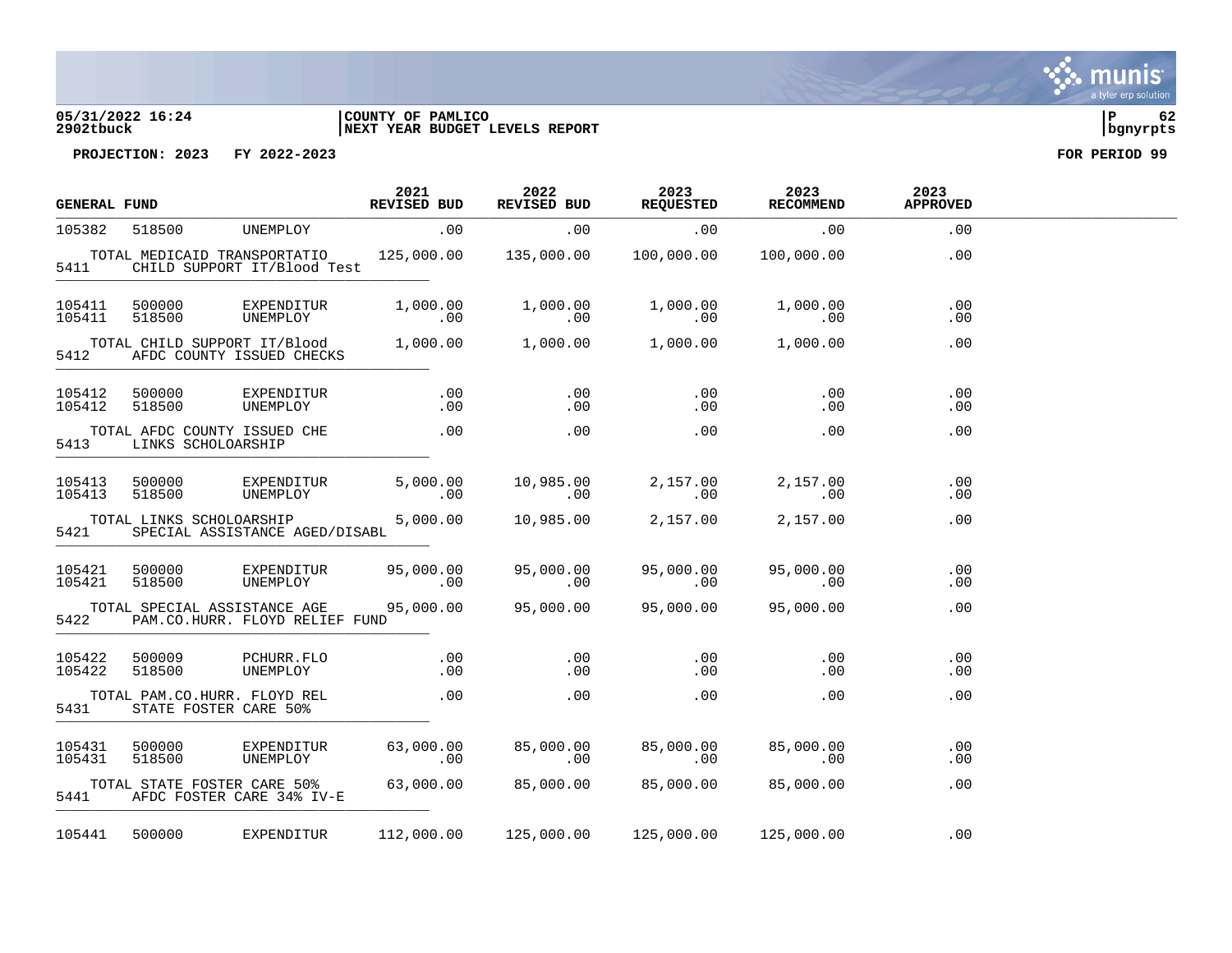### **05/31/2022 16:24 |COUNTY OF PAMLICO |P 63 2902tbuck |NEXT YEAR BUDGET LEVELS REPORT |bgnyrpts**

|                                                                | <b>GENERAL FUND</b>                          |                                                            | 2021<br><b>REVISED BUD</b>    | 2022<br>REVISED BUD           | 2023<br><b>REQUESTED</b>      | 2023<br><b>RECOMMEND</b>           | 2023<br><b>APPROVED</b> |  |
|----------------------------------------------------------------|----------------------------------------------|------------------------------------------------------------|-------------------------------|-------------------------------|-------------------------------|------------------------------------|-------------------------|--|
| 105441                                                         | 518500                                       | UNEMPLOY                                                   | .00                           | .00                           | .00                           | .00                                | .00                     |  |
| 5442                                                           |                                              | TOTAL AFDC FOSTER CARE 34% I<br>EMERGENCY FOSTER CARE      | 112,000.00                    | 125,000.00                    | 125,000.00                    | 125,000.00                         | .00                     |  |
| 105442<br>105442                                               | 500000<br>518500                             | EXPENDITUR<br>UNEMPLOY                                     | 2,500.00<br>.00               | 2,500.00<br>.00               | 2,500.00<br>.00               | 2,500.00<br>.00                    | .00<br>.00              |  |
| TOTAL EMERGENCY FOSTER CARE<br>5443<br>DRUG TEST/CHILD WELFARE |                                              | 2,500.00                                                   | 2,500.00                      | 2,500.00                      | 2,500.00                      | .00                                |                         |  |
| 105443                                                         | 500000                                       | EXPENDITUR                                                 | 1,000.00                      | 1,000.00                      | 1,000.00                      | 1,000.00                           | .00                     |  |
| 5451                                                           |                                              | TOTAL DRUG TEST/CHILD WELFAR<br>MEDICAID PAYMENT TO STATE  | 1,000.00                      | 1,000.00                      | 1,000.00                      | 1,000.00                           | .00                     |  |
| 105451<br>105451                                               | 500000<br>518500                             | EXPENDITUR<br>UNEMPLOY                                     | 1,000.00<br>.00               | 1,000.00<br>.00               | 1,000.00<br>.00               | 1,000.00<br>.00                    | .00<br>.00              |  |
| 5452                                                           |                                              | TOTAL MEDICAID PAYMENT TO ST<br>SPECIAL CHILDREN ADOPTIONS | 1,000.00                      | 1,000.00                      | 1,000.00                      | 1,000.00                           | .00                     |  |
| 105452<br>105452                                               | 500000<br>518500                             | EXPENDITUR<br>UNEMPLOY                                     | .00<br>.00                    | .00<br>.00                    | .00<br>.00                    | .00<br>.00                         | .00<br>.00              |  |
| 5461                                                           | AID TO THE BLIND                             | TOTAL SPECIAL CHILDREN ADOPT                               | .00                           | .00                           | .00                           | $.00 \,$                           | .00                     |  |
| 105461<br>105461                                               | 500000<br>518500                             | EXPENDITUR<br>UNEMPLOY                                     | 1,000.00<br>.00               | 1,000.00<br>.00               | 1,000.00<br>.00               | 1,000.00<br>.00                    | .00<br>.00              |  |
| 5470                                                           | TOTAL AID TO THE BLIND<br>ADOPTION PROMOTION |                                                            | 1,000.00                      | 1,000.00                      | 1,000.00                      | 1,000.00                           | .00                     |  |
| 105470<br>105470<br>105470                                     | 500000<br>500065<br>518500                   | EXPENDITUR<br>ADOPT<br>UNEMPLOY                            | 32,000.00<br>13,760.00<br>.00 | 32,000.00<br>13,760.00<br>.00 | 32,000.00<br>13,760.00<br>.00 | 32,000.00<br>13,760.00<br>$.00 \,$ | .00<br>.00<br>.00       |  |
| 5481                                                           | TOTAL ADOPTION PROMOTION                     | CRISIS INTERVENTION PROGRAM                                | 45,760.00                     | 45,760.00                     | 45,760.00                     | 45,760.00                          | .00                     |  |
| 105481                                                         | 500000                                       | EXPENDITUR                                                 | 40,747.00                     | 43,911.00                     | 53,623.00                     | 53,623.00                          | .00                     |  |

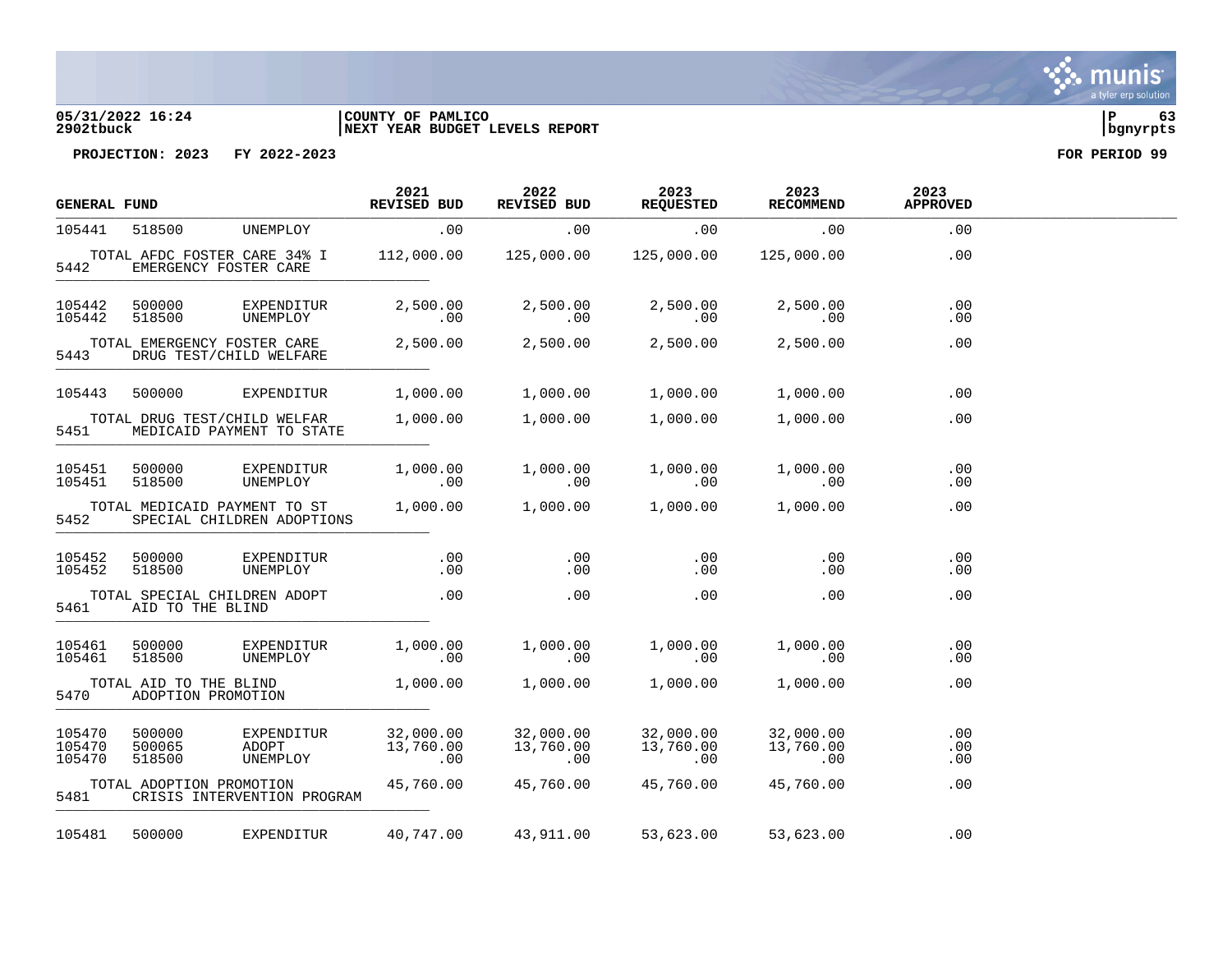

### **05/31/2022 16:24 |COUNTY OF PAMLICO |P 64 2902tbuck |NEXT YEAR BUDGET LEVELS REPORT |bgnyrpts**

| <b>GENERAL FUND</b>                                                |                                                          | 2021<br><b>REVISED BUD</b>                                                                            | 2022<br>REVISED BUD                                                   | 2023<br><b>REQUESTED</b>                                                | 2023<br>RECOMMEND                                                 | 2023<br><b>APPROVED</b>                                               |                                               |  |
|--------------------------------------------------------------------|----------------------------------------------------------|-------------------------------------------------------------------------------------------------------|-----------------------------------------------------------------------|-------------------------------------------------------------------------|-------------------------------------------------------------------|-----------------------------------------------------------------------|-----------------------------------------------|--|
| 105481<br>105481<br>105481<br>105481<br>105481<br>105481<br>105481 | 500006<br>500018<br>500022<br>518500<br>548100<br>548200 | 500000 LIEAP EXPENDITUR<br>HURR.FLOYD<br>PANDEMIC L<br>LIHWAP<br>UNEMPLOY<br>CRISIS PRO<br>CRISIS ADM | 60,509.58<br>$\overline{00}$<br>38,848.23<br>.00<br>.00<br>.00<br>.00 | 175,004.00<br>.00<br>00.<br>86,795.00<br>12,353.00<br>.00<br>.00<br>.00 | 66,130.00<br>$.00$<br>43,398.00<br>22,353.00<br>.00<br>.00<br>.00 | 66,130.00<br>$\sim$ 00<br>43,398.00<br>22,353.00<br>.00<br>.00<br>.00 | .00<br>.00<br>.00<br>.00<br>.00<br>.00<br>.00 |  |
| 5482                                                               |                                                          | TOTAL CRISIS INTERVENTION PR<br>CRISIS HSG.ASSIST.GRANT FLOYD                                         | 140, 104.81 318, 063.00                                               |                                                                         | 185,504.00                                                        | 185,504.00                                                            | .00                                           |  |
| 105482<br>105482                                                   | 500010<br>518500                                         | HSG.FLOYD<br>UNEMPLOY                                                                                 | .00<br>.00                                                            | .00<br>.00                                                              | .00<br>.00                                                        | .00<br>.00                                                            | .00<br>.00                                    |  |
| 5485                                                               |                                                          | TOTAL CRISIS HSG.ASSIST.GRAN<br>EMERGENCY FOOD & SHELTER PROG.                                        | .00                                                                   | $\sim$ 00                                                               | .00                                                               | .00                                                                   | .00                                           |  |
| 105485<br>105485                                                   | 500020<br>518500                                         | EMERG.FOOD<br>UNEMPLOY                                                                                | .00<br>.00                                                            | .00<br>.00                                                              | .00<br>.00                                                        | .00<br>.00                                                            | .00<br>.00                                    |  |
| 5491                                                               | DUKE ENERGY LIGP                                         | TOTAL EMERGENCY FOOD & SHELT                                                                          | $\sim$ 00                                                             | $\sim$ 00                                                               | .00                                                               | .00                                                                   | .00                                           |  |
| 105491<br>105491<br>105491<br>105491                               | 500000<br>518500<br>549907<br>549915                     | EXPENDITUR<br>Duke Energ<br>Duke Energ<br>DUKE-COVID                                                  | 7,121.99<br>$00$ .<br>00.<br>5,000.00                                 | 244.04<br>.00<br>$\begin{array}{c} 0.00 \\ -0.00 \end{array}$           | 6,782.00<br>.00<br>.00<br>.00                                     | 6,782.00<br>.00<br>.00<br>.00                                         | .00<br>.00<br>.00<br>.00                      |  |
| 5540                                                               | TOTAL DUKE ENERGY LIGP                                   | CAP LONG TERM SCREENING                                                                               | 12,121.99                                                             | 244.04 6,782.00                                                         |                                                                   | 6,782.00                                                              | .00                                           |  |
| 105540<br>105540                                                   | 500000<br>518500                                         | EXPENDITUR<br>UNEMPLOY                                                                                | .00<br>.00                                                            | .00<br>.00                                                              | .00<br>.00                                                        | $.00\,$<br>.00                                                        | .00<br>.00                                    |  |
| 5550                                                               | NRCOG CHORE SERVICES                                     | TOTAL CAP LONG TERM SCREENIN                                                                          | .00                                                                   | .00                                                                     | .00                                                               | .00                                                                   | .00                                           |  |
| 105550<br>105550                                                   | 512101<br>512700                                         | NONEX SAL<br>LONGEVITY                                                                                | .00<br>.00                                                            | .00<br>.00                                                              | .00<br>.00                                                        | .00<br>.00                                                            | .00<br>.00                                    |  |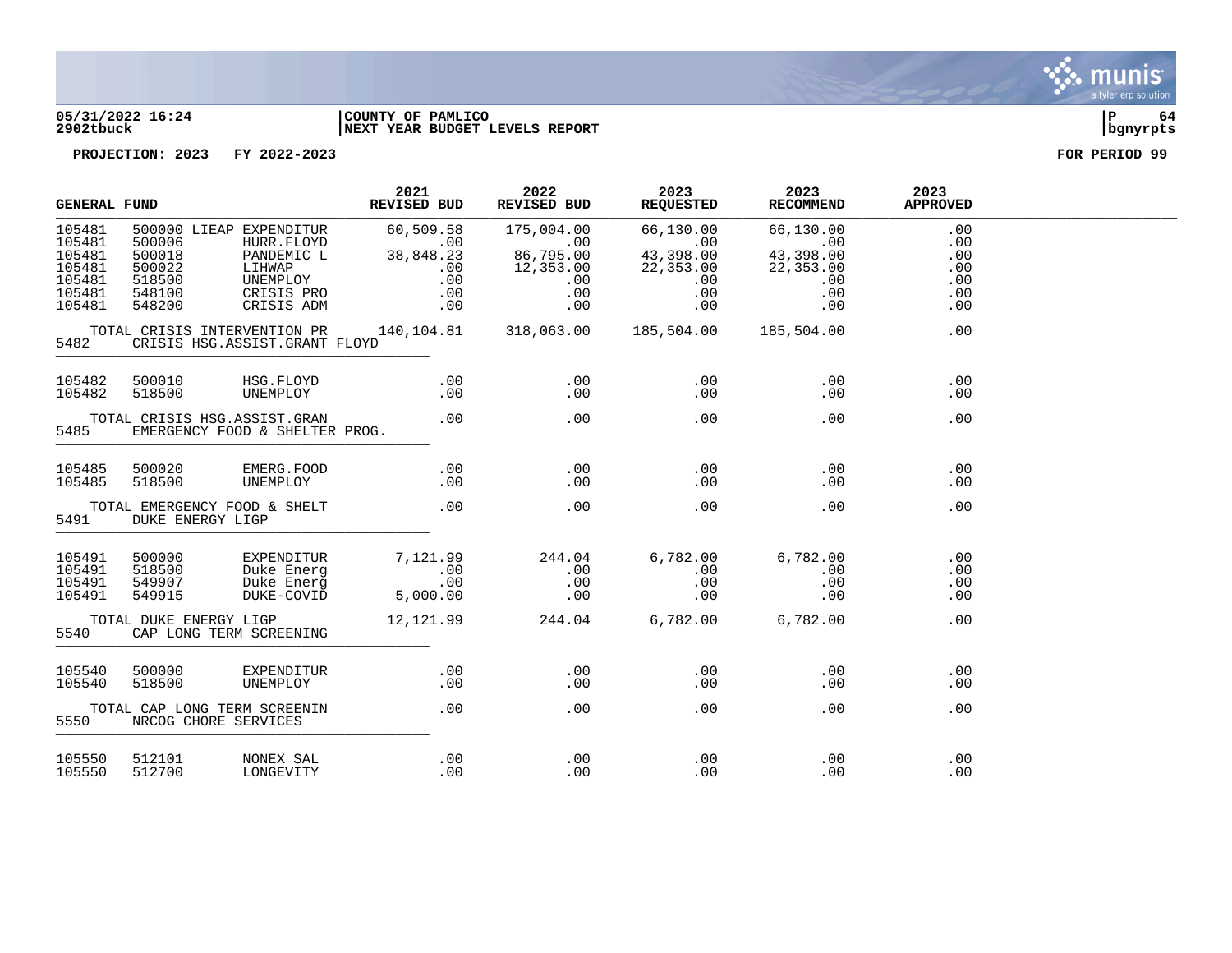

### **05/31/2022 16:24 |COUNTY OF PAMLICO |P 65 2902tbuck |NEXT YEAR BUDGET LEVELS REPORT |bgnyrpts**

|                                                                                                                                          | <b>GENERAL FUND</b>                            |  | 2021<br>REVISED BUD                                         | 2022<br>REVISED BUD                                                                                                                                                                                                                                                                    | 2023<br><b>REQUESTED</b> | 2023<br><b>RECOMMEND</b> | 2023<br><b>APPROVED</b>                                                                        |  |
|------------------------------------------------------------------------------------------------------------------------------------------|------------------------------------------------|--|-------------------------------------------------------------|----------------------------------------------------------------------------------------------------------------------------------------------------------------------------------------------------------------------------------------------------------------------------------------|--------------------------|--------------------------|------------------------------------------------------------------------------------------------|--|
| 105550<br>105550<br>105550<br>105550<br>105550<br>105550<br>105550<br>105550<br>105550<br>105550<br>105550<br>105550<br>105550<br>105550 |                                                |  |                                                             | $\begin{tabular}{l cccc} \hline 1550 & 518100 & FICA EXP & 1,860.00 & 1.860.00 & 0.00 & 0.00 & 0.00 & 0.00 & 0.00 & 0.00 & 0.00 & 0.00 & 0.00 & 0.00 & 0.00 & 0.00 & 0.00 & 0.00 & 0.00 & 0.00 & 0.00 & 0.00 & 0.00 & 0.00 & 0.00 & 0.00 & 0.00 & 0.00 & 0.00 & 0.00 & 0.00 & 0.00 & $ |                          |                          | .00<br>.00<br>.00<br>.00<br>.00<br>.00<br>.00<br>.00<br>.00<br>.00<br>.00<br>.00<br>.00<br>.00 |  |
| 5560                                                                                                                                     | DAY CARE                                       |  |                                                             |                                                                                                                                                                                                                                                                                        |                          |                          | .00                                                                                            |  |
| 105560<br>105560                                                                                                                         | 500000<br>518500                               |  |                                                             | EXPENDITUR 2,976.00 2,000.00 2,000.00<br>10 .00 00 00 00 00 00                                                                                                                                                                                                                         |                          | 2,000.00 2,000.00<br>.00 | .00<br>.00                                                                                     |  |
| TOTAL DAY CARE<br>5580 CCA CRISIS INTERVENTION                                                                                           |                                                |  | $2,976.00$ $2,000.00$ $2,000.00$ $2,000.00$                 |                                                                                                                                                                                                                                                                                        |                          | .00                      |                                                                                                |  |
| 105580<br>105580<br>105580                                                                                                               | 518500<br>548500<br>548600                     |  |                                                             | UNEMPLOY .00 .00<br>CCA INTER .00 .00<br>ADMIN COST .00 .00                                                                                                                                                                                                                            | .00<br>.00<br>.00        | .00<br>.00<br>.00        | .00<br>.00<br>.00                                                                              |  |
| 5800                                                                                                                                     | TOTAL CCA CRISIS INTERVENTIO<br>TRANSPORTATION |  | $\overline{00}$ . $\overline{00}$ . $\overline{00}$         |                                                                                                                                                                                                                                                                                        | .00                      | .00                      | .00                                                                                            |  |
| 105800<br>105800<br>105800<br>105800<br>105800                                                                                           | 500025<br>518500<br>548703<br>548704<br>548706 |  |                                                             | ROAP FUNDS $\begin{array}{cccc} 0.00 & 0.00 & 0.00 & 0.00 \\ 0.00 & 0.00 & 0.00 & 0.00 \\ 0.00 & 0.00 & 0.00 & 0.00 \\ 0.00 & 0.00 & 0.00 & 0.00 \\ 0.00 & 0.00 & 0.00 & 0.00 \\ 0.00 & 0.00 & 0.00 & 0.00 \\ 0.00 & 0.00 & 0.00 & 0.00 \\ 0.00 & 0.00 & 0.00 & 0.00 \\ 0.00 & 0.00$   |                          | 23,168.00<br>12,194.00   | .00<br>.00<br>.00<br>.00<br>.00                                                                |  |
| TOTAL TRANSPORTATION<br>5801<br>TRANSPORTATION-RGP GRANT                                                                                 |                                                |  | $60,968.00$ $60,968.00$ $60,968.00$ $60,968.00$ $60,968.00$ |                                                                                                                                                                                                                                                                                        |                          | .00                      |                                                                                                |  |
|                                                                                                                                          | 105801 518500 UNEMPLOY                         |  |                                                             | $100$ . $00$ . $00$ . $00$ . $00$                                                                                                                                                                                                                                                      |                          |                          | .00                                                                                            |  |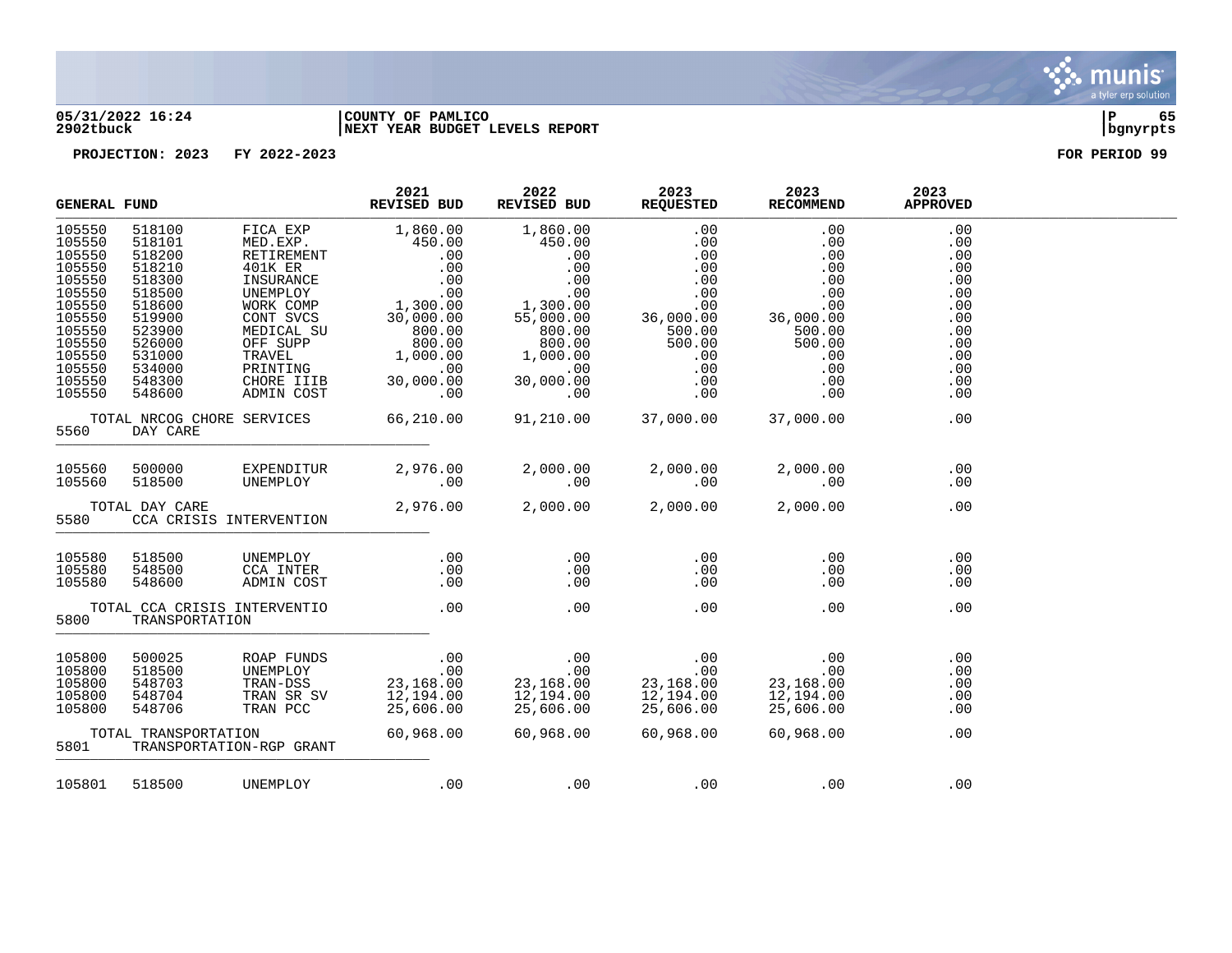### **05/31/2022 16:24 |COUNTY OF PAMLICO |P 66 2902tbuck |NEXT YEAR BUDGET LEVELS REPORT |bgnyrpts**

| 2021 2022 2023<br>REVISED BUD REVISED BUD REQUESTED<br>548708 TRANS.RGP 58,075.00 58,075.00 58,075.00<br><b>GENERAL FUND</b>                                                                                             |                                                                                                                                                                                                                          |                                                                                                       | 2023<br>RECOMMEND APPROVED | 2023          |                                                                                                                                                        |  |
|--------------------------------------------------------------------------------------------------------------------------------------------------------------------------------------------------------------------------|--------------------------------------------------------------------------------------------------------------------------------------------------------------------------------------------------------------------------|-------------------------------------------------------------------------------------------------------|----------------------------|---------------|--------------------------------------------------------------------------------------------------------------------------------------------------------|--|
| 105801                                                                                                                                                                                                                   |                                                                                                                                                                                                                          |                                                                                                       |                            | 58,075.00 .00 |                                                                                                                                                        |  |
|                                                                                                                                                                                                                          | 5820 VETERANS SERVICES                                                                                                                                                                                                   | 00. TOTAL TRANSPORTATION-RGP GRA 58,075.00 58,075.00 58,075.00 58,075.00                              |                            |               |                                                                                                                                                        |  |
| 105820<br>105820<br>105820<br>105820<br>105820<br>105820<br>105820<br>105820<br>105820<br>105820<br>105820<br>105820<br>105820<br>105820<br>105820<br>105820<br>105820<br>105820<br>105820<br>105820<br>105820<br>105820 | 512100<br>512101<br>512700<br>518100<br>518101<br>518200<br>518210<br>518300<br>518500<br>518600<br>529000<br>529005<br>531000<br>532000<br>532001<br>534000<br>535200<br>539500<br>549100<br>549904<br>549909<br>555000 |                                                                                                       |                            |               | .00<br>.00<br>.00<br>.00<br>.00<br>.00<br>.00<br>.00<br>.00<br>.00<br>.00<br>.00<br>.00<br>.00<br>.00<br>.00<br>.00<br>.00<br>.00<br>.00<br>.00<br>.00 |  |
|                                                                                                                                                                                                                          |                                                                                                                                                                                                                          | TOTAL VETERANS SERVICES 20,955.00 21,859.00 4,450.00 23,065.00<br>5830 DJJP-JUVENILE SERVICE RESTITUT |                            |               | .00                                                                                                                                                    |  |
| 105830<br>105830<br>105830<br>105830<br>105830<br>105830<br>105830<br>105830<br>105830<br>105830<br>105830                                                                                                               | 512101<br>512600<br>518100<br>518101<br>518500<br>518600<br>519900<br>523000<br>526000<br>529000<br>531000                                                                                                               |                                                                                                       |                            |               | .00<br>.00<br>.00<br>.00<br>.00<br>.00<br>.00<br>.00<br>.00<br>.00<br>.00                                                                              |  |

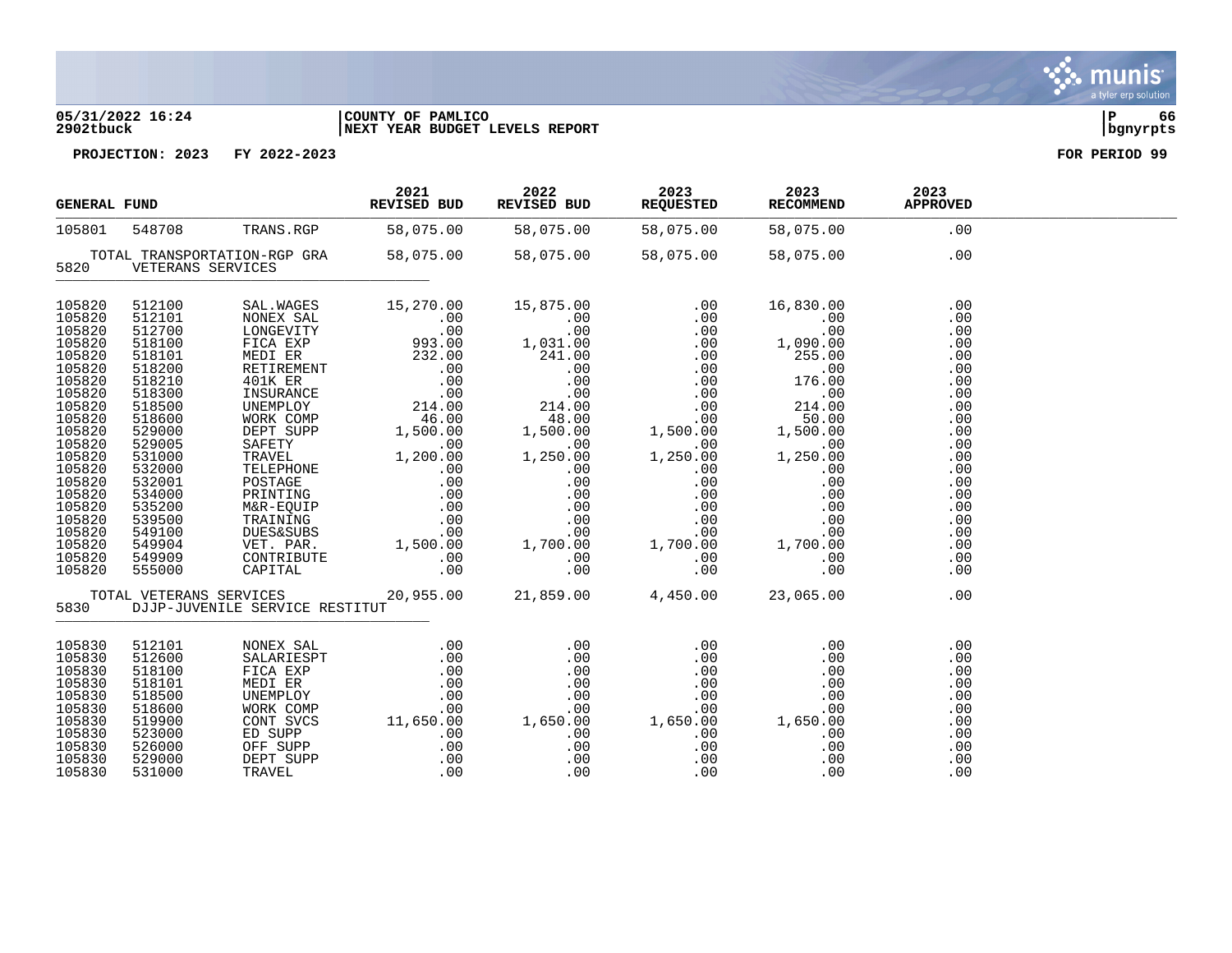

# **05/31/2022 16:24 |COUNTY OF PAMLICO |P 67 2902tbuck |NEXT YEAR BUDGET LEVELS REPORT |bgnyrpts**

| <b>GENERAL FUND</b>                                                                    |                                                                                        | 2021<br>REVISED BUD                                                                                           | 2022<br>REVISED BUD                                                                  | 2023<br><b>REQUESTED</b>                                              | 2023<br>RECOMMEND                                     | 2023<br><b>APPROVED</b>                                                                    |                                                             |  |
|----------------------------------------------------------------------------------------|----------------------------------------------------------------------------------------|---------------------------------------------------------------------------------------------------------------|--------------------------------------------------------------------------------------|-----------------------------------------------------------------------|-------------------------------------------------------|--------------------------------------------------------------------------------------------|-------------------------------------------------------------|--|
| 105830<br>105830<br>105830<br>105830<br>105830<br>105830<br>105830                     | 534000<br>537000<br>539000<br>545000<br>549000<br>549100<br>555000                     | PRINTING<br>ADS<br>OTHER SERV<br>INS, BONDS<br><b>DUES</b><br><b>DUES&amp;SUBS</b><br>CAPITAL                 | $\begin{array}{c} .00\ 0.00\ .00\ 0.00\ .00\ .00\ .00\ .00\ .00\ \end{array}$<br>.00 | .00<br>.00<br>.00<br>.00<br>.00<br>.00                                | $.00$ $.00$<br>.00<br>.00<br>.00<br>.00<br>.00<br>.00 | .00<br>.00<br>.00<br>.00<br>.00<br>.00<br>.00                                              | .00<br>.00<br>.00<br>.00<br>.00<br>.00<br>.00               |  |
| 5832                                                                                   | CBA TASK FORCE                                                                         | TOTAL DJJP-JUVENILE SERVICE 11,650.00 1,650.00 1,650.00 1,650.00                                              |                                                                                      |                                                                       |                                                       |                                                                                            | .00                                                         |  |
|                                                                                        |                                                                                        | 105832 518500 UNEMPLOY                                                                                        |                                                                                      | $\sim$ 00 $\sim$ 00 $\sim$ 00 $\sim$ 00 $\sim$                        |                                                       | .00                                                                                        | .00                                                         |  |
| TOTAL CBA TASK FORCE<br>5833<br>ADMINISTRATION                                         |                                                                                        | .00                                                                                                           | $\sim$ 00                                                                            | .00                                                                   | .00                                                   | .00                                                                                        |                                                             |  |
| 105833<br>105833<br>105833<br>105833<br>105833<br>105833<br>105833<br>105833<br>105833 | 500000<br>518500<br>519000<br>526000<br>529000<br>532001<br>537000<br>539000<br>555000 | EXPENDITUR<br>UNEMPLOY<br>PRO SVC<br>OFF SUPP<br>DEPT SUPP<br>POSTAGE<br>POST<br>ADS<br>OTHER SERV<br>CAPITAL |                                                                                      | $11, 240.00$ $491.60$ $1, 200.00$ $1, 200.00$                         | .00<br>.00<br>.00<br>.00<br>.00<br>.00<br>.00<br>.00  | .00<br>.00<br>$\begin{array}{c} .00\ .00\ .00\ .00\ .00\ .00\ . \end{array}$<br>.00<br>.00 | .00<br>.00<br>.00<br>.00<br>.00<br>.00<br>.00<br>.00<br>.00 |  |
| 5834                                                                                   |                                                                                        | TOTAL ADMINISTRATION<br>CISNC-WHY TRY PROGRAM                                                                 |                                                                                      | 11,240.00  491.60  1,200.00  1,200.00                                 |                                                       |                                                                                            | .00                                                         |  |
|                                                                                        | 105834 519900                                                                          | CONT SVCS                                                                                                     | $\sim$ 00                                                                            | .00                                                                   | .00                                                   | .00                                                                                        | .00                                                         |  |
| 5835                                                                                   |                                                                                        | TOTAL CISNC-WHY TRY PROGRAM<br>INTERV-DELINQ/STILLWATERS                                                      | .00                                                                                  | $\sim$ 00                                                             | .00                                                   | .00                                                                                        | .00                                                         |  |
| 105835<br>105835                                                                       | 500000<br>518500                                                                       |                                                                                                               | UNEMPLOY 00                                                                          | EXPENDITUR 102,469.00 66,180.40 65,4<br>UNEMPLOY .00 .00<br>$\sim$ 00 | 65,472.00<br>00.<br>.00                               | 65,472.00<br>.00                                                                           | .00<br>.00                                                  |  |
|                                                                                        |                                                                                        | TOTAL INTERV-DELINQ/STILLWAT $102,469.00$ $66,180.40$ $65,472.00$<br>5836 OJJ-BIG BROTHERS, BIG SISTERS       |                                                                                      |                                                                       |                                                       | 65,472.00                                                                                  | .00                                                         |  |
|                                                                                        |                                                                                        | 105836 500000 EXPENDITUR                                                                                      | .00                                                                                  |                                                                       | $00$ . $00$ . $00$ . $00$                             |                                                                                            | .00                                                         |  |

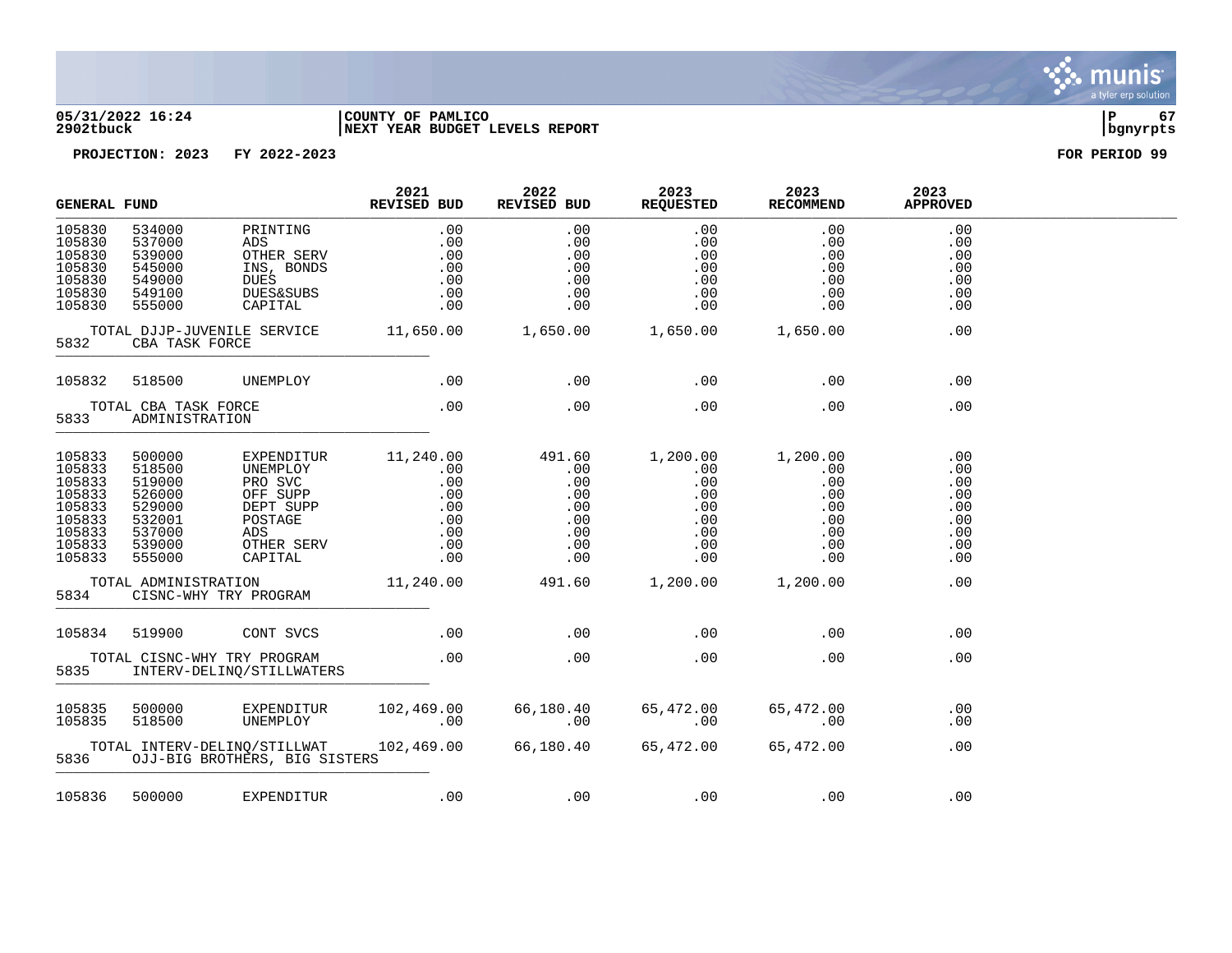

| <b>GENERAL FUND</b>                                      |                                                          | 2021<br>REVISED BUD                                                   | 2022<br>REVISED BUD                    | 2023<br><b>REQUESTED</b>               | 2023<br><b>RECOMMEND</b>               | 2023<br><b>APPROVED</b>                |                                        |  |
|----------------------------------------------------------|----------------------------------------------------------|-----------------------------------------------------------------------|----------------------------------------|----------------------------------------|----------------------------------------|----------------------------------------|----------------------------------------|--|
| 105836                                                   | 518500                                                   | UNEMPLOY                                                              | .00                                    | .00                                    | .00                                    | .00                                    | .00                                    |  |
| 5838                                                     |                                                          | TOTAL OJJ-BIG BROTHERS, BIG<br>OJJ-AT-RISK AFTER SCHOOL PROG.         | .00                                    | .00                                    | .00                                    | .00                                    | .00                                    |  |
| 105838<br>105838                                         | 500000<br>518500                                         | EXPENDITUR<br>UNEMPLOY                                                | .00<br>.00                             | .00<br>.00                             | .00<br>.00                             | .00<br>.00                             | .00<br>.00                             |  |
| TOTAL OJJ-AT-RISK AFTER SCHO<br>5839<br>DJJP-PRIDE       |                                                          | .00                                                                   | .00                                    | .00                                    | $.00 \,$                               | .00                                    |                                        |  |
| 105839<br>105839<br>105839<br>105839<br>105839<br>105839 | 500000<br>512101<br>518100<br>518101<br>518500<br>519000 | EXPENDITUR<br>NONEX SAL<br>FICA EXP<br>MEDI ER<br>UNEMPLOY<br>PRO SVC | .00<br>.00<br>.00<br>.00<br>.00<br>.00 | .00<br>.00<br>.00<br>.00<br>.00<br>.00 | .00<br>.00<br>.00<br>.00<br>.00<br>.00 | .00<br>.00<br>.00<br>.00<br>.00<br>.00 | .00<br>.00<br>.00<br>.00<br>.00<br>.00 |  |
| 5840                                                     | TOTAL DJJP-PRIDE<br>DJJP TEEN COURT                      |                                                                       | .00                                    | .00                                    | .00                                    | .00                                    | .00                                    |  |
| 105840<br>105840<br>105840                               | 500000<br>518500<br>519900                               | EXPENDITUR<br>UNEMPLOY<br>CONT SVCS                                   | 26,500.00<br>.00<br>.00                | 18,150.00<br>.00<br>.00                | 16,500.00<br>.00<br>.00                | 16,500.00<br>.00<br>.00                | .00<br>.00<br>.00                      |  |
| 5841                                                     | TOTAL DJJP TEEN COURT                                    | FAMILY SVCS-COUNSELING                                                | 26,500.00                              | 18,150.00   16,500.00   16,500.00      |                                        |                                        | .00                                    |  |
| 105841<br>105841                                         | 500000<br>518500                                         | EXPENDITUR<br>UNEMPLOY                                                | 3,000.00<br>.00                        | .00<br>.00                             | .00<br>.00                             | .00<br>.00                             | .00<br>.00                             |  |
| 5901                                                     |                                                          | TOTAL FAMILY SVCS-COUNSELING<br>CRAVEN EVALUATION & TRAINING          | 3,000.00                               | .00                                    | .00                                    | $.00 \,$                               | .00                                    |  |
| 105901<br>105901                                         | 500000<br>518500                                         | EXPENDITUR<br>UNEMPLOY                                                | .00<br>.00                             | .00<br>.00                             | .00<br>.00                             | .00<br>.00                             | .00<br>.00                             |  |
| 5911                                                     |                                                          | TOTAL CRAVEN EVALUATION & TR<br>BOARD OF EDUCATION                    | .00                                    | .00                                    | .00                                    | .00                                    | .00                                    |  |
| 105911                                                   | 518500                                                   | UNEMPLOY                                                              | .00                                    | .00                                    | .00                                    | .00                                    | .00                                    |  |

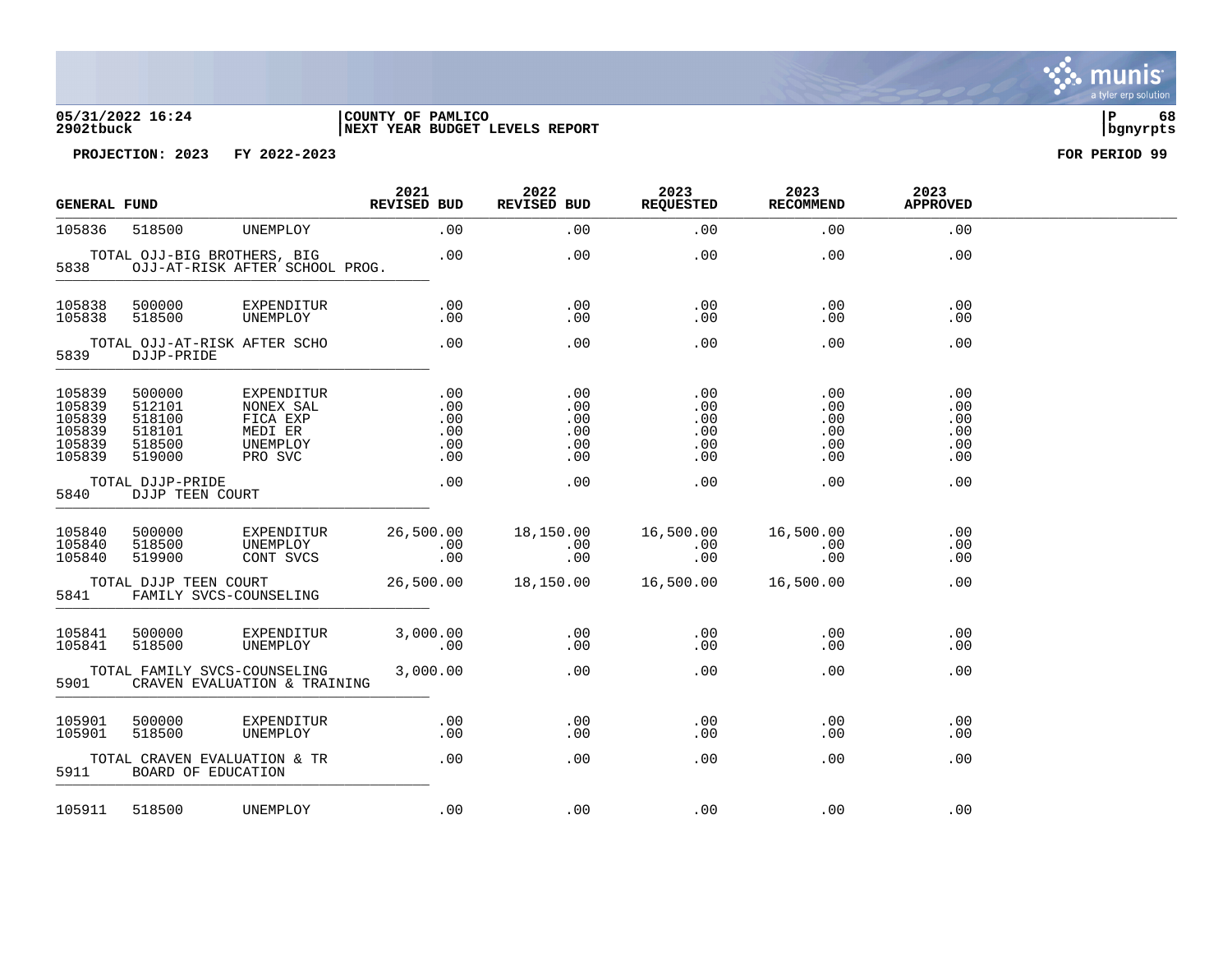

### **05/31/2022 16:24 |COUNTY OF PAMLICO |P 69 2902tbuck |NEXT YEAR BUDGET LEVELS REPORT |bgnyrpts**

| <b>GENERAL FUND</b>                                                                                                            |                                                                                                                                                         |  | 2021<br>REVISED BUD |  | 2022 2023 2023 2023<br>REVISED BUD REQUESTED RECOMMEND APPROVED                                                                                                                                                                                                                                                                                                                                                                      |            |  |
|--------------------------------------------------------------------------------------------------------------------------------|---------------------------------------------------------------------------------------------------------------------------------------------------------|--|---------------------|--|--------------------------------------------------------------------------------------------------------------------------------------------------------------------------------------------------------------------------------------------------------------------------------------------------------------------------------------------------------------------------------------------------------------------------------------|------------|--|
| 105911<br>105911<br>105911<br>105911<br>105911<br>105911<br>105911<br>105911                                                   |                                                                                                                                                         |  |                     |  | $\begin{tabular}{l cccc} \textbf{SRAL FUND} & \textbf{REV-DED} & \textbf{REV-DED} & \textbf{NLO} & \textbf{NLO} & \textbf{NLO} & \textbf{NLO} & \textbf{NLO} & \textbf{NLO} & \textbf{NLO} & \textbf{NLO} & \textbf{NLO} & \textbf{NLO} & \textbf{NLO} & \textbf{NLO} & \textbf{NLO} & \textbf{NLO} & \textbf{NLO} & \textbf{NLO} & \textbf{NLO} & \textbf{NLO} & \textbf{NLO} & \textbf{NLO} & \textbf{NLO} & \textbf{NLO} & \text$ |            |  |
| 5912 ARAPAHOE CHARTER SCHOOL                                                                                                   |                                                                                                                                                         |  |                     |  |                                                                                                                                                                                                                                                                                                                                                                                                                                      |            |  |
|                                                                                                                                | 105912 518500<br>105912 563000                                                                                                                          |  |                     |  |                                                                                                                                                                                                                                                                                                                                                                                                                                      | .00<br>.00 |  |
|                                                                                                                                |                                                                                                                                                         |  |                     |  |                                                                                                                                                                                                                                                                                                                                                                                                                                      |            |  |
| 105921<br>105921<br>105921<br>105921<br>105921<br>105921<br>105921<br>105921<br>105921<br>105921<br>105921<br>105921<br>105921 | 518500<br>525100<br>555800<br>557000<br>558200<br>559405<br>563000<br>563100<br>563201<br>563400<br>563500<br>571000<br>572000<br>6110 REGIONAL LIBRARY |  |                     |  | TOTAL PAMLICO COMMUNITY COLL 906,600.00 716,151.00 783,296.65 769,912.00 00                                                                                                                                                                                                                                                                                                                                                          |            |  |
| 106110<br>106110<br>106110                                                                                                     | 518500<br>519575<br>519900                                                                                                                              |  |                     |  |                                                                                                                                                                                                                                                                                                                                                                                                                                      |            |  |
|                                                                                                                                | 6120 RECREATION DEPARTMENT                                                                                                                              |  |                     |  | TOTAL REGIONAL LIBRARY 334,950.00 327,654.36 293,000.00 293,000.00                                                                                                                                                                                                                                                                                                                                                                   | .00        |  |
|                                                                                                                                |                                                                                                                                                         |  |                     |  | 106120 512100 SAL.WAGES 211,411.00 199,927.00 .00 208,231.00 .00                                                                                                                                                                                                                                                                                                                                                                     |            |  |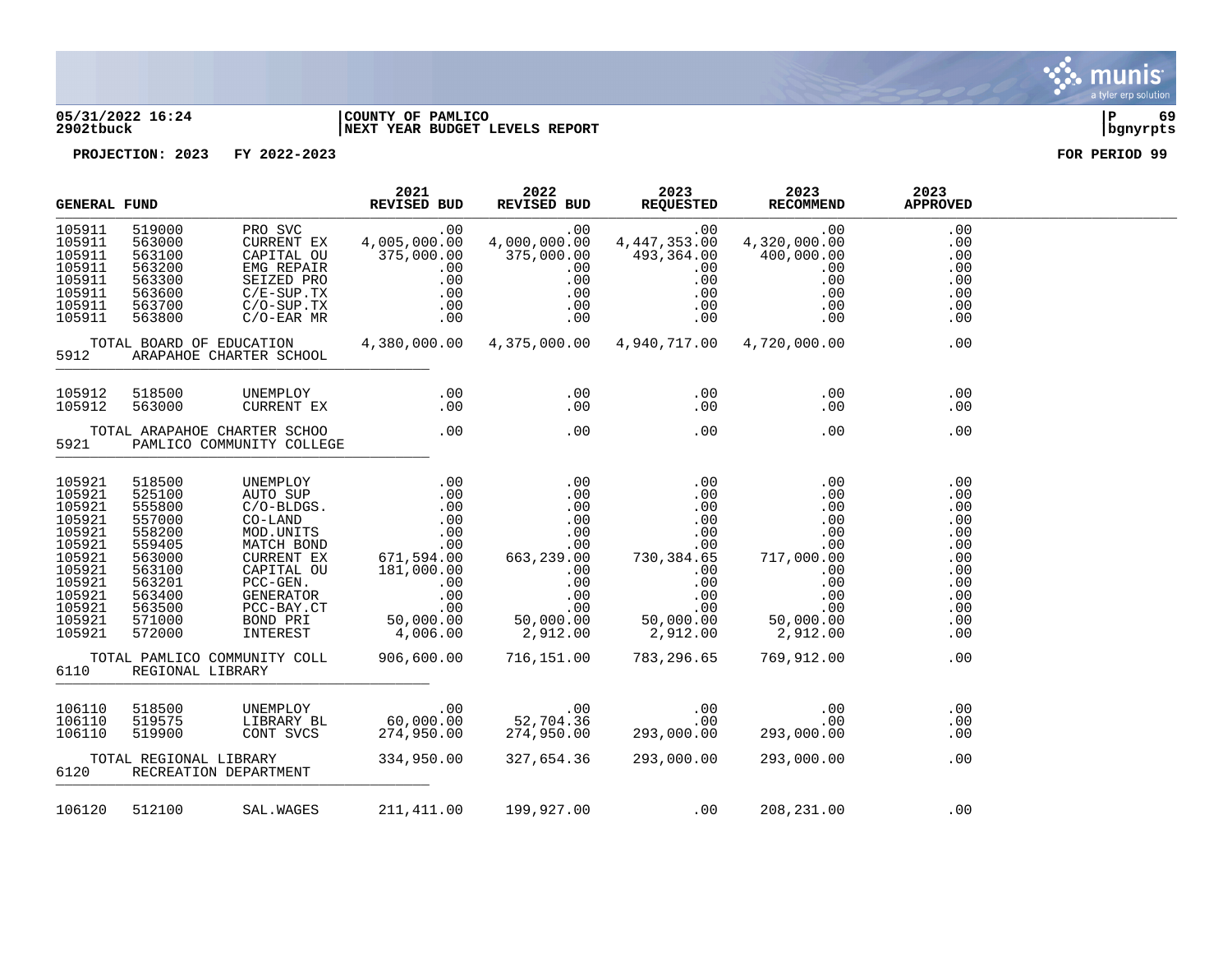

### **05/31/2022 16:24 |COUNTY OF PAMLICO |P 70 2902tbuck |NEXT YEAR BUDGET LEVELS REPORT |bgnyrpts**

|        | $\begin{tabular}{l c c c c} \textbf{FUND} & \textbf{RAVTORB} & \textbf{RAVTORB} & \textbf{RAVTORB} & \textbf{RAVTORB} & \textbf{RAVTORB} & \textbf{RAVTORB} & \textbf{RAVTORB} & \textbf{RAVTORB} & \textbf{RAVTORB} & \textbf{RAVTORB} & \textbf{RAVTORB} & \textbf{RAVTORB} & \textbf{RAVTORB} & \textbf{RAVTORB} & \textbf{RAVTORB} & \textbf{RAVTORB} & \textbf{RAVRORB} & \textbf{RAVRORB$<br><b>GENERAL FUND</b> |  |  |  |  |
|--------|------------------------------------------------------------------------------------------------------------------------------------------------------------------------------------------------------------------------------------------------------------------------------------------------------------------------------------------------------------------------------------------------------------------------|--|--|--|--|
| 106120 |                                                                                                                                                                                                                                                                                                                                                                                                                        |  |  |  |  |
| 106120 |                                                                                                                                                                                                                                                                                                                                                                                                                        |  |  |  |  |
| 106120 |                                                                                                                                                                                                                                                                                                                                                                                                                        |  |  |  |  |
| 106120 |                                                                                                                                                                                                                                                                                                                                                                                                                        |  |  |  |  |
| 106120 |                                                                                                                                                                                                                                                                                                                                                                                                                        |  |  |  |  |
| 106120 |                                                                                                                                                                                                                                                                                                                                                                                                                        |  |  |  |  |
| 106120 |                                                                                                                                                                                                                                                                                                                                                                                                                        |  |  |  |  |
| 106120 |                                                                                                                                                                                                                                                                                                                                                                                                                        |  |  |  |  |
| 106120 |                                                                                                                                                                                                                                                                                                                                                                                                                        |  |  |  |  |
| 106120 |                                                                                                                                                                                                                                                                                                                                                                                                                        |  |  |  |  |
| 106120 |                                                                                                                                                                                                                                                                                                                                                                                                                        |  |  |  |  |
| 106120 |                                                                                                                                                                                                                                                                                                                                                                                                                        |  |  |  |  |
| 106120 |                                                                                                                                                                                                                                                                                                                                                                                                                        |  |  |  |  |
| 106120 |                                                                                                                                                                                                                                                                                                                                                                                                                        |  |  |  |  |
| 106120 |                                                                                                                                                                                                                                                                                                                                                                                                                        |  |  |  |  |
| 106120 |                                                                                                                                                                                                                                                                                                                                                                                                                        |  |  |  |  |
| 106120 |                                                                                                                                                                                                                                                                                                                                                                                                                        |  |  |  |  |
| 106120 |                                                                                                                                                                                                                                                                                                                                                                                                                        |  |  |  |  |
| 106120 |                                                                                                                                                                                                                                                                                                                                                                                                                        |  |  |  |  |
| 106120 |                                                                                                                                                                                                                                                                                                                                                                                                                        |  |  |  |  |
| 106120 |                                                                                                                                                                                                                                                                                                                                                                                                                        |  |  |  |  |
| 106120 |                                                                                                                                                                                                                                                                                                                                                                                                                        |  |  |  |  |
| 106120 |                                                                                                                                                                                                                                                                                                                                                                                                                        |  |  |  |  |
| 106120 |                                                                                                                                                                                                                                                                                                                                                                                                                        |  |  |  |  |
| 106120 |                                                                                                                                                                                                                                                                                                                                                                                                                        |  |  |  |  |
| 106120 |                                                                                                                                                                                                                                                                                                                                                                                                                        |  |  |  |  |
| 106120 |                                                                                                                                                                                                                                                                                                                                                                                                                        |  |  |  |  |
| 106120 |                                                                                                                                                                                                                                                                                                                                                                                                                        |  |  |  |  |
| 106120 |                                                                                                                                                                                                                                                                                                                                                                                                                        |  |  |  |  |
| 106120 |                                                                                                                                                                                                                                                                                                                                                                                                                        |  |  |  |  |
| 106120 |                                                                                                                                                                                                                                                                                                                                                                                                                        |  |  |  |  |
| 106120 |                                                                                                                                                                                                                                                                                                                                                                                                                        |  |  |  |  |
| 106120 |                                                                                                                                                                                                                                                                                                                                                                                                                        |  |  |  |  |
| 106120 |                                                                                                                                                                                                                                                                                                                                                                                                                        |  |  |  |  |
| 106120 |                                                                                                                                                                                                                                                                                                                                                                                                                        |  |  |  |  |
| 106120 |                                                                                                                                                                                                                                                                                                                                                                                                                        |  |  |  |  |
| 106120 |                                                                                                                                                                                                                                                                                                                                                                                                                        |  |  |  |  |
| 106120 |                                                                                                                                                                                                                                                                                                                                                                                                                        |  |  |  |  |
| 106120 |                                                                                                                                                                                                                                                                                                                                                                                                                        |  |  |  |  |
| 106120 |                                                                                                                                                                                                                                                                                                                                                                                                                        |  |  |  |  |
| 106120 |                                                                                                                                                                                                                                                                                                                                                                                                                        |  |  |  |  |
| 106120 |                                                                                                                                                                                                                                                                                                                                                                                                                        |  |  |  |  |
| 106120 |                                                                                                                                                                                                                                                                                                                                                                                                                        |  |  |  |  |
| 106120 |                                                                                                                                                                                                                                                                                                                                                                                                                        |  |  |  |  |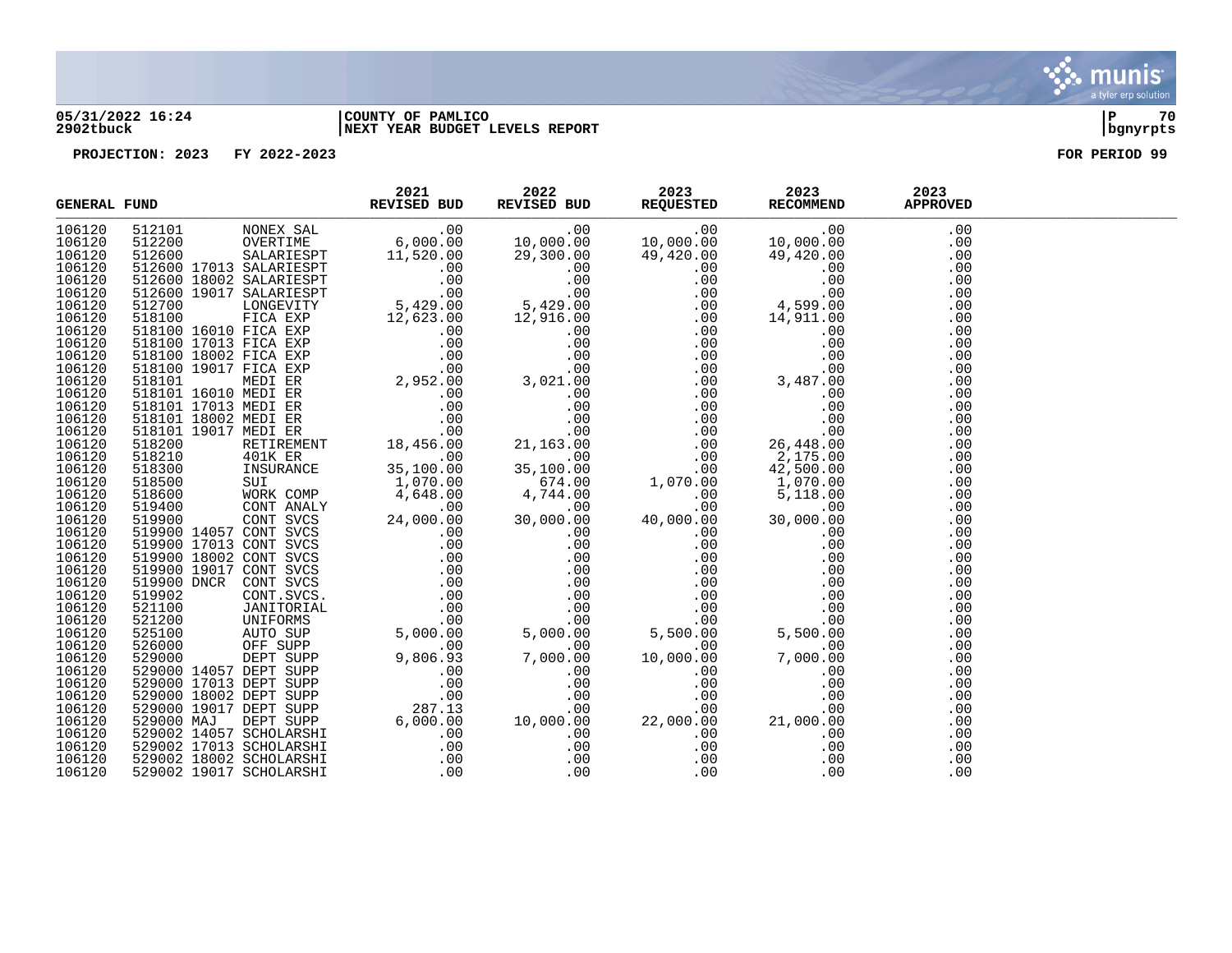

### **05/31/2022 16:24 |COUNTY OF PAMLICO |P 71 2902tbuck |NEXT YEAR BUDGET LEVELS REPORT |bgnyrpts**

|        | <b>GENERAL FUND</b>                         |                             | 2021<br><b>REVISED BUD</b> | 2022<br>REVISED BUD | 2023<br><b>REQUESTED</b> | 2023<br><b>RECOMMEND</b> | 2023<br><b>APPROVED</b> |  |
|--------|---------------------------------------------|-----------------------------|----------------------------|---------------------|--------------------------|--------------------------|-------------------------|--|
| 106120 | 529005                                      | SAFETY                      | 800.00                     | 800.00              | 1,000.00                 | 1,000.00                 | .00                     |  |
| 106120 | 531000                                      | TRAVEL                      | 500.00                     | 500.00              | 500.00                   | 500.00                   | .00                     |  |
| 106120 | 532000                                      | TELEPHONE                   | 3,600.00                   | 3,600.00            | 5,000.00                 | 5,000.00                 | .00                     |  |
| 106120 | 532001                                      | POSTAGE                     | 300.00                     | 300.00              | 300.00                   | 300.00                   | .00                     |  |
| 106120 | 533000                                      | ELECTRICAL                  | 7,000.00                   | 7,000.00            | 7,000.00                 | 7,000.00                 | .00                     |  |
| 106120 | 533001                                      | WAT AND SE                  | 2,800.00                   | 2,800.00            | 2,800.00                 | 2,800.00                 | .00                     |  |
| 106120 | 534000                                      | PRINTING                    | .00                        | .00                 | .00                      | .00                      | .00                     |  |
| 106120 | 535100                                      | M&R GROUND                  | 12,000.00                  | 12,000.00           | 12,000.00                | 12,000.00                | .00                     |  |
| 106120 | 535200                                      | M&R-EQUIP                   | 2,400.00                   | 2,400.00            | 2,400.00                 | 2,400.00                 | .00                     |  |
| 106120 | 535300                                      | M&R AUTO                    | 2,000.00                   | 2,000.00            | 2,500.00                 | 2,000.00                 | .00                     |  |
| 106120 | 537000                                      | ADS                         | 100.00                     | 100.00              | 1,000.00                 | 1,000.00                 | .00                     |  |
| 106120 | 539500                                      | TRAINING                    | .00                        | .00                 | .00                      | .00                      | .00                     |  |
| 106120 | 541000                                      | <b>RENT</b>                 | .00                        | .00                 | .00                      | .00                      | .00                     |  |
| 106120 | 543000                                      | EOUIP RENT                  | .00                        | .00                 | .00                      | .00                      | .00                     |  |
| 106120 | 545000                                      | INS, BONDS                  | .00                        | 800.00              | 800.00                   | 800.00                   | .00                     |  |
| 106120 | 549100                                      | <b>DUES&amp;SUBS</b>        | 50.00                      | 50.00               | 200.00                   | 200.00                   | .00                     |  |
| 106120 | 549801                                      | SOFTBALL                    | 2,700.00                   | 3,500.00            | 3,500.00                 | 3,500.00                 | .00                     |  |
| 106120 | 549802                                      | POP WARNER                  | .00                        | .00                 | .00                      | .00                      | .00                     |  |
| 106120 | 549901                                      | MISC                        | .00                        | .00                 | .00                      | .00                      | .00                     |  |
| 106120 | 555000                                      | CAPITAL                     | .00                        | 5,000.00            | .00                      | .00                      | .00                     |  |
| 106120 | 555100                                      | SOFTBALL                    | .00                        | .00                 | .00                      | .00                      | .00                     |  |
| 106120 | 571000                                      | BOND PRI                    | 1,837.00                   | 1,837.00            | 1,837.00                 | 1,837.00                 | .00                     |  |
| 106120 | 572000                                      | INTEREST                    | .00                        | .00                 | .00                      | .00                      | .00                     |  |
| 6121   | STYRON TOWN BEACH                           | TOTAL RECREATION DEPARTMENT | 390,390.06                 | 416,961.00          | 178,827.00               | 471,796.00               | .00                     |  |
| 106121 | 518500                                      | UNEMPLOY                    | .00                        | .00                 | .00                      | .00                      | .00                     |  |
| 106121 | 519900                                      | CONT SVCS                   | .00                        | .00                 | .00                      | .00                      | .00                     |  |
| 6122   | TOTAL STYRON TOWN BEACH<br>TOWN OF ORIENTAL |                             | .00                        | .00                 | .00                      | .00                      | .00                     |  |
| 106122 | 518500                                      | UNEMPLOY                    | .00                        | .00                 | .00                      | .00                      | .00                     |  |
| 106122 | 555003                                      | RES. C/O                    | .00                        | .00                 | .00                      | .00                      | .00                     |  |
| 6125   | TOTAL TOWN OF ORIENTAL<br>SUMMER DAY CAMP   |                             | .00                        | .00                 | .00                      | .00                      | .00                     |  |
| 106125 | 512600                                      | SALARIESPT                  | .00                        | .00                 | .00                      | .00                      | .00                     |  |
| 106125 | 518100                                      | FICA EXP                    | .00                        | .00                 | .00                      | .00                      | .00                     |  |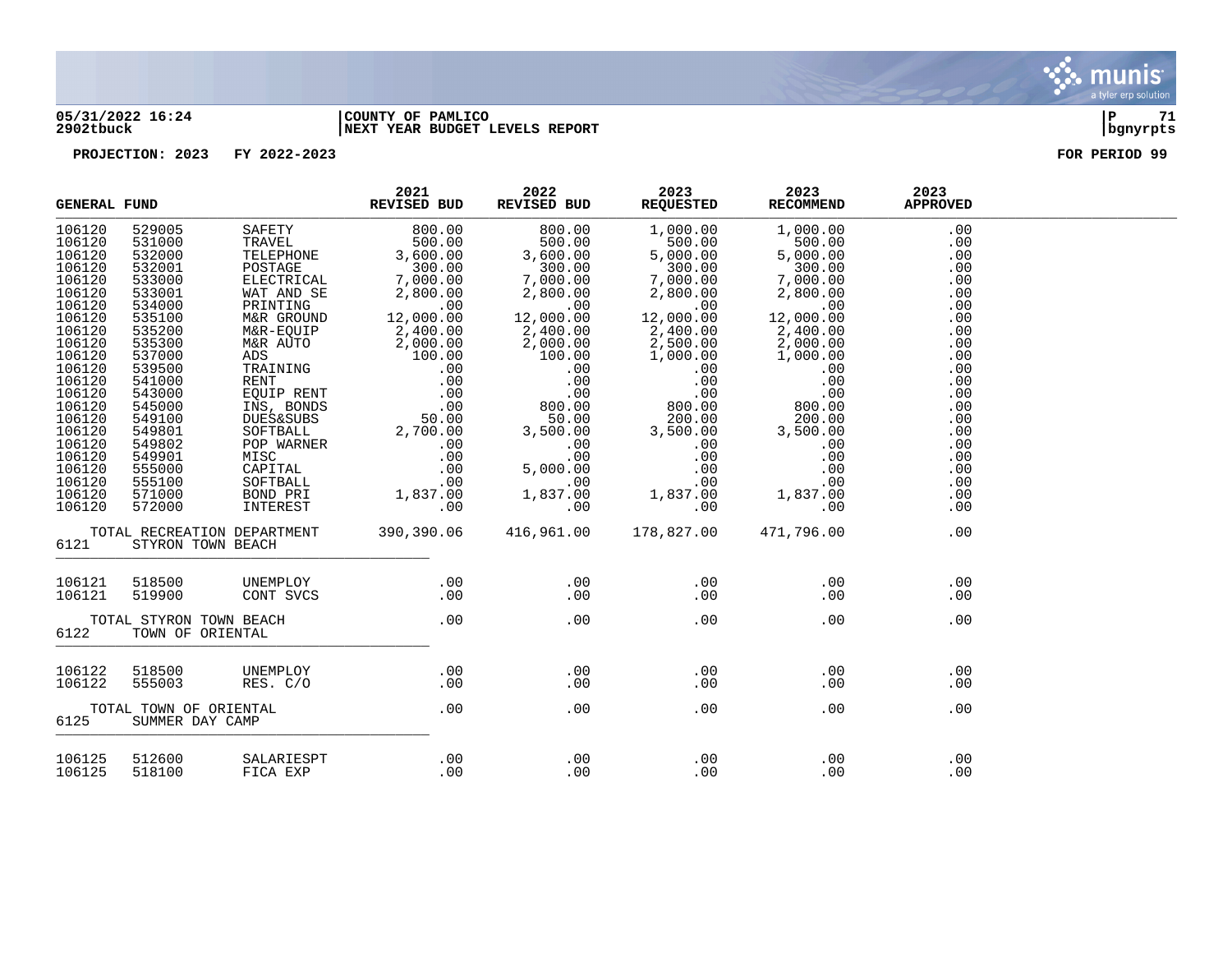

### **05/31/2022 16:24 |COUNTY OF PAMLICO |P 72 2902tbuck |NEXT YEAR BUDGET LEVELS REPORT |bgnyrpts**

| <b>GENERAL FUND</b>                                                                                                                                                                                                                          |                                                          | 2021<br>REVISED BUD | 2022 | 2023 2020<br>EUZS 2023<br>REVISED BUD REQUESTED RECOMMEND | 2023 | 2023<br><b>APPROVED</b> |  |
|----------------------------------------------------------------------------------------------------------------------------------------------------------------------------------------------------------------------------------------------|----------------------------------------------------------|---------------------|------|-----------------------------------------------------------|------|-------------------------|--|
| 106125<br>106125<br>106125<br>106125<br>106125<br>106125                                                                                                                                                                                     | 518101<br>518500<br>519900<br>525100<br>529000<br>549901 |                     |      |                                                           |      |                         |  |
|                                                                                                                                                                                                                                              | TOTAL SUMMER DAY CAMP<br>6600 NON-DEPARTMENTAL           |                     |      |                                                           |      |                         |  |
| 106600<br>106600<br>106600<br>106600<br>106600<br>106600<br>106600<br>106600<br>106600<br>106600<br>106600<br>106600<br>106600<br>106600<br>106600<br>106600<br>106600<br>106600<br>106600<br>106600<br>106600<br>106600<br>106600<br>106600 |                                                          |                     |      |                                                           |      |                         |  |
| 106600<br>106600<br>106600<br>106600<br>106600<br>106600<br>106600                                                                                                                                                                           |                                                          |                     |      |                                                           |      |                         |  |
| 106600<br>106600                                                                                                                                                                                                                             |                                                          |                     |      |                                                           |      |                         |  |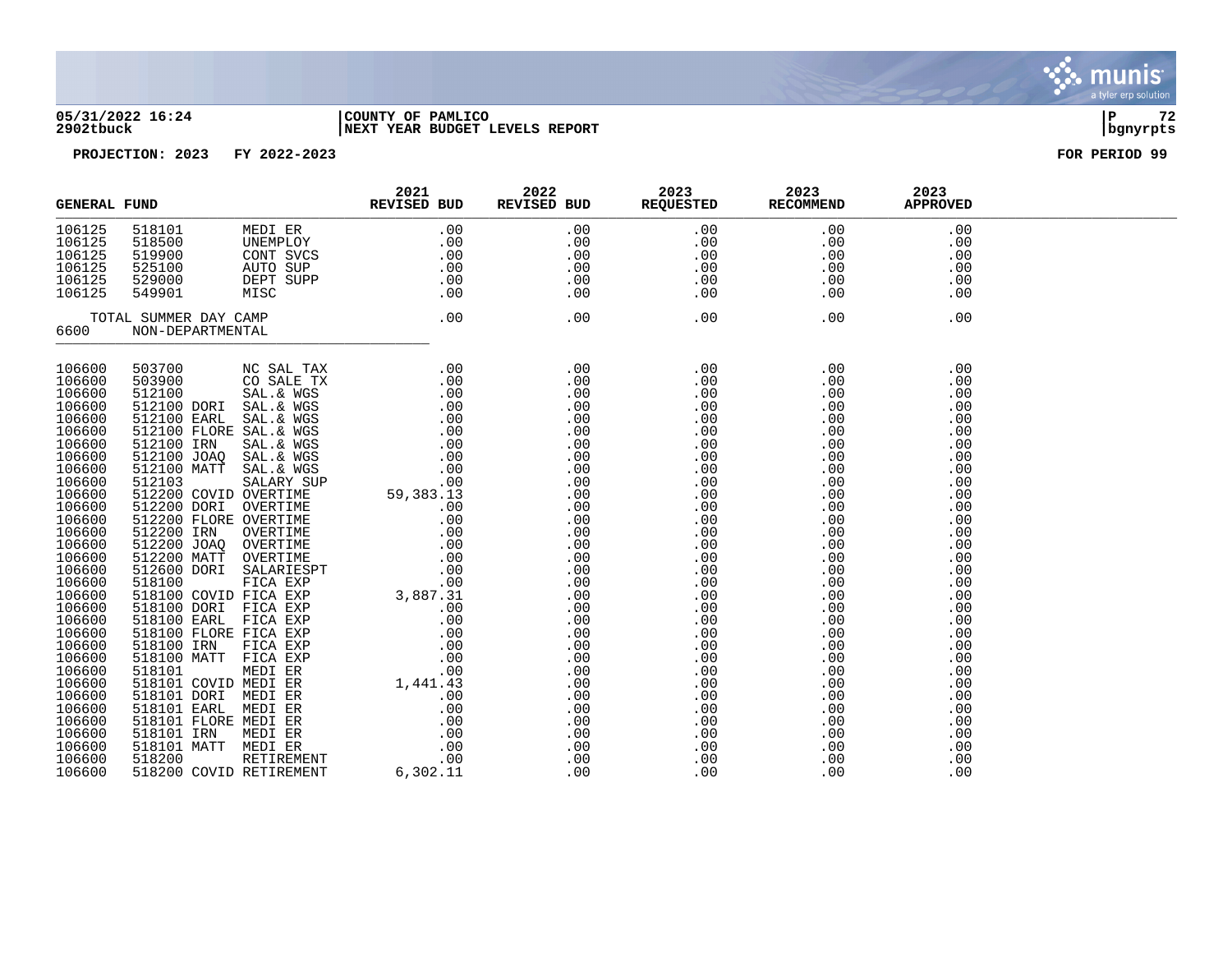### **05/31/2022 16:24 |COUNTY OF PAMLICO |P 73 2902tbuck |NEXT YEAR BUDGET LEVELS REPORT |bgnyrpts**

| $\begin{tabular}{cccccccc} \textbf{0.0833.} & \textbf{0.0943.} & \textbf{0.0043.} & \textbf{0.0043.} & \textbf{0.0043.} & \textbf{0.0043.} & \textbf{0.0043.} & \textbf{0.0043.} & \textbf{0.0043.} & \textbf{0.0043.} & \textbf{0.0043.} & \textbf{0.0043.} & \textbf{0.0043.} & \textbf{0.0043.} & \textbf{0.0043.} & \textbf{0.0043.} & \textbf$<br>106600<br>106600<br>106600<br>106600<br>106600<br>106600<br>106600<br>106600<br>106600<br>106600<br>106600<br>106600<br>106600<br>106600<br>106600<br>106600<br>106600<br>106600<br>106600 |  |
|---------------------------------------------------------------------------------------------------------------------------------------------------------------------------------------------------------------------------------------------------------------------------------------------------------------------------------------------------------------------------------------------------------------------------------------------------------------------------------------------------------------------------------------------------|--|
|                                                                                                                                                                                                                                                                                                                                                                                                                                                                                                                                                   |  |
|                                                                                                                                                                                                                                                                                                                                                                                                                                                                                                                                                   |  |
|                                                                                                                                                                                                                                                                                                                                                                                                                                                                                                                                                   |  |
|                                                                                                                                                                                                                                                                                                                                                                                                                                                                                                                                                   |  |
|                                                                                                                                                                                                                                                                                                                                                                                                                                                                                                                                                   |  |
|                                                                                                                                                                                                                                                                                                                                                                                                                                                                                                                                                   |  |
|                                                                                                                                                                                                                                                                                                                                                                                                                                                                                                                                                   |  |
|                                                                                                                                                                                                                                                                                                                                                                                                                                                                                                                                                   |  |
|                                                                                                                                                                                                                                                                                                                                                                                                                                                                                                                                                   |  |
|                                                                                                                                                                                                                                                                                                                                                                                                                                                                                                                                                   |  |
|                                                                                                                                                                                                                                                                                                                                                                                                                                                                                                                                                   |  |
|                                                                                                                                                                                                                                                                                                                                                                                                                                                                                                                                                   |  |
|                                                                                                                                                                                                                                                                                                                                                                                                                                                                                                                                                   |  |
|                                                                                                                                                                                                                                                                                                                                                                                                                                                                                                                                                   |  |
|                                                                                                                                                                                                                                                                                                                                                                                                                                                                                                                                                   |  |
|                                                                                                                                                                                                                                                                                                                                                                                                                                                                                                                                                   |  |
|                                                                                                                                                                                                                                                                                                                                                                                                                                                                                                                                                   |  |
|                                                                                                                                                                                                                                                                                                                                                                                                                                                                                                                                                   |  |
|                                                                                                                                                                                                                                                                                                                                                                                                                                                                                                                                                   |  |
| 106600                                                                                                                                                                                                                                                                                                                                                                                                                                                                                                                                            |  |
| 106600<br>106600                                                                                                                                                                                                                                                                                                                                                                                                                                                                                                                                  |  |
| 106600                                                                                                                                                                                                                                                                                                                                                                                                                                                                                                                                            |  |
| 106600                                                                                                                                                                                                                                                                                                                                                                                                                                                                                                                                            |  |
| 106600                                                                                                                                                                                                                                                                                                                                                                                                                                                                                                                                            |  |
| 106600                                                                                                                                                                                                                                                                                                                                                                                                                                                                                                                                            |  |
| 106600                                                                                                                                                                                                                                                                                                                                                                                                                                                                                                                                            |  |
| 106600                                                                                                                                                                                                                                                                                                                                                                                                                                                                                                                                            |  |
| 106600                                                                                                                                                                                                                                                                                                                                                                                                                                                                                                                                            |  |
| 106600                                                                                                                                                                                                                                                                                                                                                                                                                                                                                                                                            |  |
| 106600                                                                                                                                                                                                                                                                                                                                                                                                                                                                                                                                            |  |
| 106600                                                                                                                                                                                                                                                                                                                                                                                                                                                                                                                                            |  |
| 106600                                                                                                                                                                                                                                                                                                                                                                                                                                                                                                                                            |  |
| 106600                                                                                                                                                                                                                                                                                                                                                                                                                                                                                                                                            |  |
| 106600                                                                                                                                                                                                                                                                                                                                                                                                                                                                                                                                            |  |
| 106600                                                                                                                                                                                                                                                                                                                                                                                                                                                                                                                                            |  |
| 106600                                                                                                                                                                                                                                                                                                                                                                                                                                                                                                                                            |  |
| 106600                                                                                                                                                                                                                                                                                                                                                                                                                                                                                                                                            |  |
| 106600                                                                                                                                                                                                                                                                                                                                                                                                                                                                                                                                            |  |
| 106600                                                                                                                                                                                                                                                                                                                                                                                                                                                                                                                                            |  |
| 106600                                                                                                                                                                                                                                                                                                                                                                                                                                                                                                                                            |  |
|                                                                                                                                                                                                                                                                                                                                                                                                                                                                                                                                                   |  |
| 7141                                                                                                                                                                                                                                                                                                                                                                                                                                                                                                                                              |  |
| .00<br>.00<br>518500 UNEMPLOY<br>.00<br>.00<br>107141<br>.00                                                                                                                                                                                                                                                                                                                                                                                                                                                                                      |  |

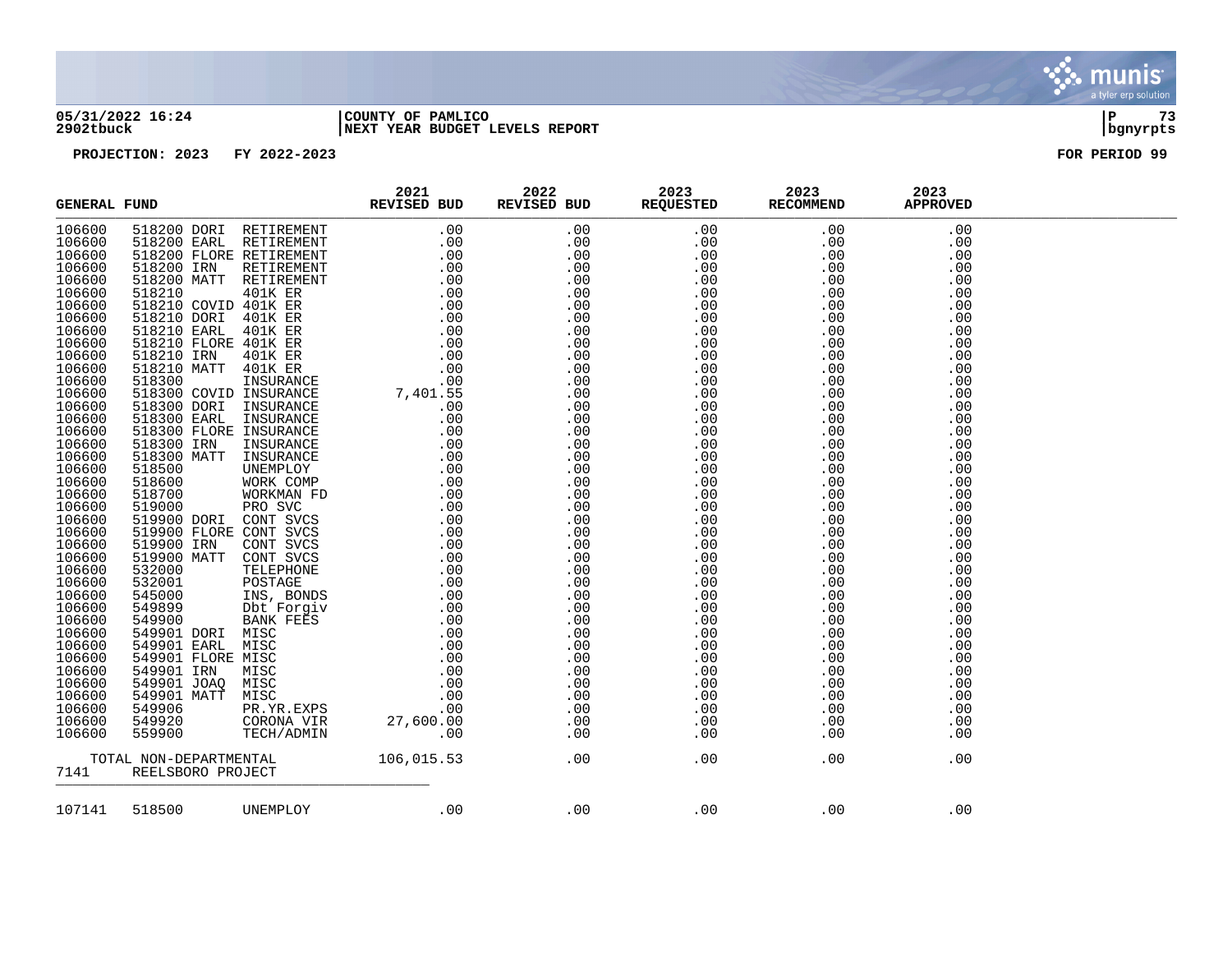**05/31/2022 16:24 |COUNTY OF PAMLICO |P 74 2902tbuck |NEXT YEAR BUDGET LEVELS REPORT |bgnyrpts**

| <b>GENERAL FUND</b>                                                 |                                                                    |                                                                                       | 2021<br>REVISED BUD                           | 2022<br>REVISED BUD                           | 2023<br><b>REQUESTED</b>                      | 2023<br><b>RECOMMEND</b>                      | 2023<br><b>APPROVED</b>                       |  |
|---------------------------------------------------------------------|--------------------------------------------------------------------|---------------------------------------------------------------------------------------|-----------------------------------------------|-----------------------------------------------|-----------------------------------------------|-----------------------------------------------|-----------------------------------------------|--|
| 107141                                                              | 519500                                                             | ENGINEERIN                                                                            | .00                                           | .00                                           | .00                                           | .00                                           | .00                                           |  |
| 7142                                                                | TOTAL REELSBORO PROJECT                                            | WASTE WATER CAPACITY STUDY                                                            | .00                                           | .00                                           | .00                                           | .00                                           | .00                                           |  |
| 107142<br>107142<br>107142<br>107142<br>107142                      | 518500<br>519500<br>519900<br>559900<br>559910                     | UNEMPLOY<br>ENGINEERIN<br>CONT SVCS<br>TECH/ADMIN<br>CONTINGENC                       | .00<br>.00<br>.00<br>.00<br>.00               | .00<br>.00<br>.00<br>.00<br>.00               | .00<br>.00<br>.00<br>.00<br>.00               | .00<br>.00<br>.00<br>.00<br>.00               | .00<br>.00<br>.00<br>.00<br>.00               |  |
| TOTAL WASTE WATER CAPACITY S<br>7143<br>RWCC ORIENTAL I & I PROJECT |                                                                    |                                                                                       | .00                                           | .00                                           | .00                                           | .00                                           | .00                                           |  |
| 107143<br>107143                                                    | 518500<br>519500                                                   | UNEMPLOY<br>ENGINEERIN                                                                | .00<br>.00                                    | .00<br>.00                                    | .00<br>.00                                    | .00<br>.00                                    | .00<br>.00                                    |  |
| TOTAL RWCC ORIENTAL I & I PR<br>7144<br>RWCC-GCI-WWTP               |                                                                    | .00                                                                                   | .00                                           | .00                                           | .00                                           | .00                                           |                                               |  |
| 107144<br>107144                                                    | 518500<br>519500                                                   | UNEMPLOY<br>ENGINEERIN                                                                | .00<br>.00                                    | .00<br>.00                                    | .00<br>.00                                    | .00<br>.00                                    | .00<br>.00                                    |  |
| 7146                                                                | TOTAL RWCC-GCI-WWTP<br>BAY HARBOR                                  |                                                                                       | .00                                           | .00                                           | .00                                           | .00                                           | .00                                           |  |
| 107146<br>107146                                                    | 518500<br>519900                                                   | UNEMPLOY<br>CONT SVCS                                                                 | .00<br>.00                                    | .00<br>.00                                    | .00<br>.00                                    | .00<br>.00                                    | .00<br>.00                                    |  |
| 9100                                                                | TOTAL BAY HARBOR<br>DEBT SERVICE-                                  |                                                                                       | .00                                           | .00                                           | .00                                           | .00                                           | .00                                           |  |
| 109100<br>109100<br>109100<br>109100<br>109100<br>109100<br>109100  | 518500<br>571000<br>572000<br>575110<br>575111<br>575120<br>575121 | UNEMPLOY<br>BOND PRI<br>INTEREST<br>PrimaSchoo<br>Cafeteria<br>Norris Bld<br>DSS Bldg | .00<br>.00<br>.00<br>.00<br>.00<br>.00<br>.00 | .00<br>.00<br>.00<br>.00<br>.00<br>.00<br>.00 | .00<br>.00<br>.00<br>.00<br>.00<br>.00<br>.00 | .00<br>.00<br>.00<br>.00<br>.00<br>.00<br>.00 | .00<br>.00<br>.00<br>.00<br>.00<br>.00<br>.00 |  |

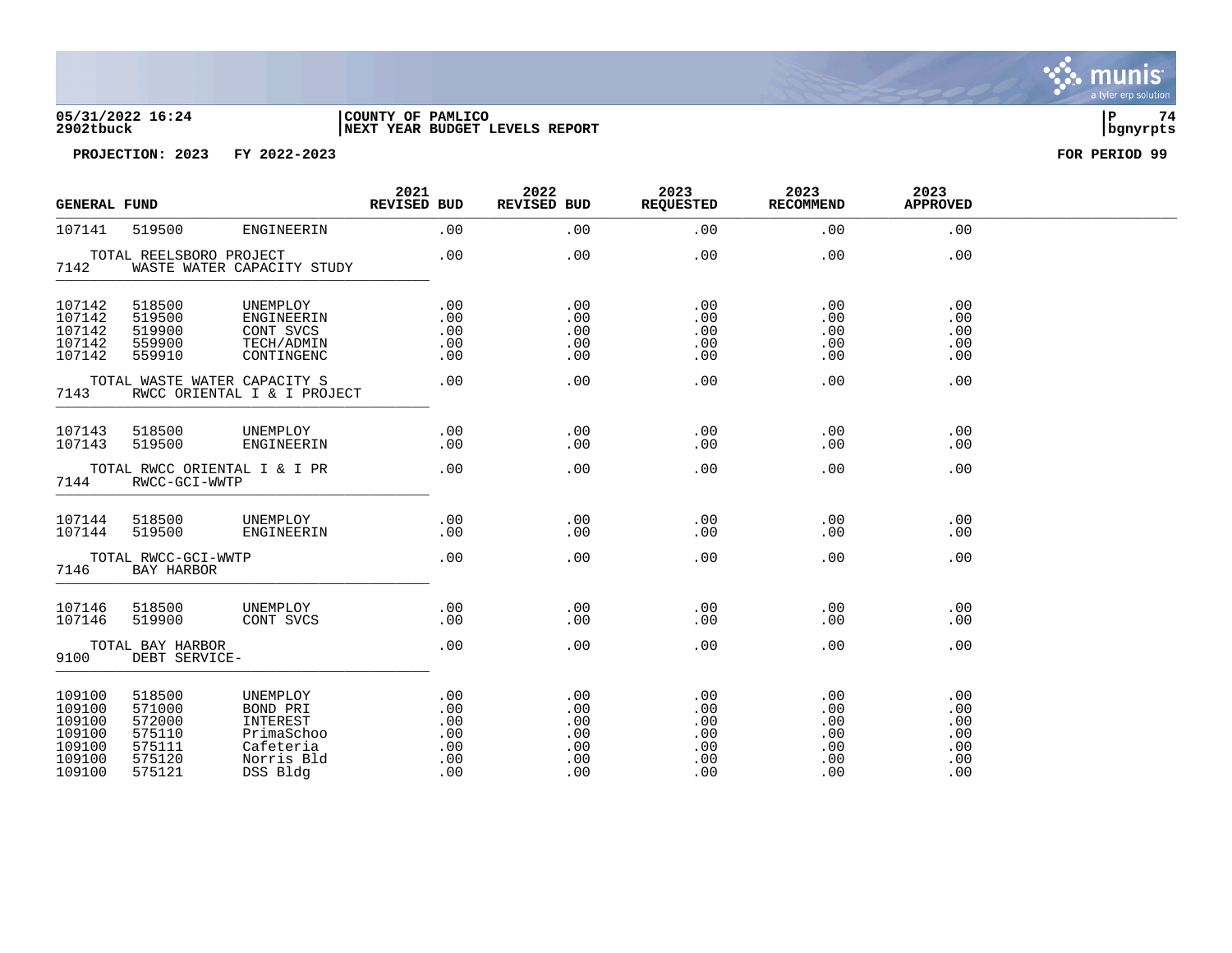

### **05/31/2022 16:24 |COUNTY OF PAMLICO |P 75 2902tbuck |NEXT YEAR BUDGET LEVELS REPORT |bgnyrpts**

| <b>GENERAL FUND</b>                                                                                                                                |                                                                                                                                                    |                                                                                                                                                                     | 2021<br>REVISED BUD                                                                                                                                                        | 2022<br>REVISED BUD                                                                                   | 2023<br>REQUESTED                                                                                     | 2023<br><b>RECOMMEND</b>                                                                              | 2023<br><b>APPROVED</b>                                                                               |  |
|----------------------------------------------------------------------------------------------------------------------------------------------------|----------------------------------------------------------------------------------------------------------------------------------------------------|---------------------------------------------------------------------------------------------------------------------------------------------------------------------|----------------------------------------------------------------------------------------------------------------------------------------------------------------------------|-------------------------------------------------------------------------------------------------------|-------------------------------------------------------------------------------------------------------|-------------------------------------------------------------------------------------------------------|-------------------------------------------------------------------------------------------------------|--|
| 109100<br>109100<br>109100<br>109100<br>109100<br>109100<br>109100<br>109100<br>109100<br>109100<br>109100<br>109100<br>109100<br>109100<br>109100 | 575122<br>575130<br>575131<br>575140<br>575141<br>575142<br>576110<br>576111<br>576120<br>576121<br>576122<br>576130<br>576131<br>576140<br>576141 | LEC Bldng<br>Police car<br>Cars<br>ROD<br>Equip<br>Equip<br>Primary S<br>Cafeteria<br>Norriss<br>DSS Bldg<br>LEC Bldng<br>Police car<br>Cars<br><b>ROD</b><br>Equip | .00<br>.00<br>.00<br>$\begin{array}{r} .00\ 0.00\ 0.00\ 0.00\ 0.00\ 0.00\ 0.00\ 0.00\ 0.00\ 0.00\ 0.00\ 0.00\ 0.00\ 0.00\ 0.00\ 0.00\ 0.00\ 0.00\ 0.00\ 0.00\ \end{array}$ | .00<br>.00<br>.00<br>.00<br>.00<br>.00<br>.00<br>.00<br>.00<br>.00<br>.00<br>.00<br>.00<br>.00<br>.00 | .00<br>.00<br>.00<br>.00<br>.00<br>.00<br>.00<br>.00<br>.00<br>.00<br>.00<br>.00<br>.00<br>.00<br>.00 | .00<br>.00<br>.00<br>.00<br>.00<br>.00<br>.00<br>.00<br>.00<br>.00<br>.00<br>.00<br>.00<br>.00<br>.00 | .00<br>.00<br>.00<br>.00<br>.00<br>.00<br>.00<br>.00<br>.00<br>.00<br>.00<br>.00<br>.00<br>.00<br>.00 |  |
| 109100                                                                                                                                             | 576142<br>TOTAL DEBT SERVICE-                                                                                                                      | Equip                                                                                                                                                               | .00                                                                                                                                                                        | .00<br>.00                                                                                            | .00<br>.00                                                                                            | .00<br>.00                                                                                            | $.00 \ \rm$<br>.00                                                                                    |  |
| 9150                                                                                                                                               | DEBT SERVICE-                                                                                                                                      |                                                                                                                                                                     |                                                                                                                                                                            |                                                                                                       |                                                                                                       |                                                                                                       |                                                                                                       |  |
| 109150<br>109150<br>109150                                                                                                                         | 518500<br>571000<br>572000                                                                                                                         | UNEMPLOY<br>BOND PRI<br>INTEREST                                                                                                                                    | .00<br>.00<br>.00                                                                                                                                                          | .00<br>.00<br>.00                                                                                     | .00<br>.00<br>.00                                                                                     | .00<br>.00<br>.00                                                                                     | .00<br>.00<br>.00                                                                                     |  |
| 9200                                                                                                                                               | TOTAL DEBT SERVICE-                                                                                                                                | DEBT SERVICE-SCHOOL BOA                                                                                                                                             | .00                                                                                                                                                                        | .00                                                                                                   | .00                                                                                                   | .00                                                                                                   | .00                                                                                                   |  |
| 109200<br>109200<br>109200<br>109200                                                                                                               | 518500<br>521000<br>571000<br>572000                                                                                                               | UNEMPLOY<br>SCH.DEBT P<br>BOND PRI<br>INTEREST                                                                                                                      | .00<br>.00<br>299,600.00<br>17,209.00                                                                                                                                      | $\frac{.00}{.00}$<br>.00<br>295,041.00<br>9,480.00                                                    | .00<br>.00<br>144,970.00<br>1,878.00                                                                  | .00<br>.00<br>144,970.00<br>1,878.00                                                                  | .00<br>.00<br>$.00 \ \rm$<br>.00                                                                      |  |
| 9250                                                                                                                                               |                                                                                                                                                    | TOTAL DEBT SERVICE-SCHOOL BO<br>DEBT SERVICE-NEW PREK-2 SCHOOL                                                                                                      | 316,809.00                                                                                                                                                                 | 304,521.00                                                                                            | 146,848.00                                                                                            | 146,848.00                                                                                            | .00                                                                                                   |  |
| 109250<br>109250<br>109250<br>109250                                                                                                               | 500000<br>518500<br>571000<br>572000                                                                                                               | EXPENDITUR<br>UNEMPLOY<br>BOND PRI<br>INTEREST                                                                                                                      | .00<br>$.00 \,$<br>$\begin{array}{c} .00 \\ .00 \end{array}$                                                                                                               | .00<br>.00<br>.00<br>.00                                                                              | .00<br>.00<br>.00<br>.00                                                                              | .00<br>.00<br>.00<br>.00                                                                              | .00<br>.00<br>.00<br>$.00 \ \rm$                                                                      |  |
| 9260                                                                                                                                               |                                                                                                                                                    | TOTAL DEBT SERVICE-NEW PREK-                                                                                                                                        | .00                                                                                                                                                                        | .00                                                                                                   | .00                                                                                                   | .00                                                                                                   | .00                                                                                                   |  |
| 109260                                                                                                                                             | 500000                                                                                                                                             | EXPENDITUR                                                                                                                                                          | .00                                                                                                                                                                        | .00                                                                                                   | .00                                                                                                   | .00                                                                                                   | .00                                                                                                   |  |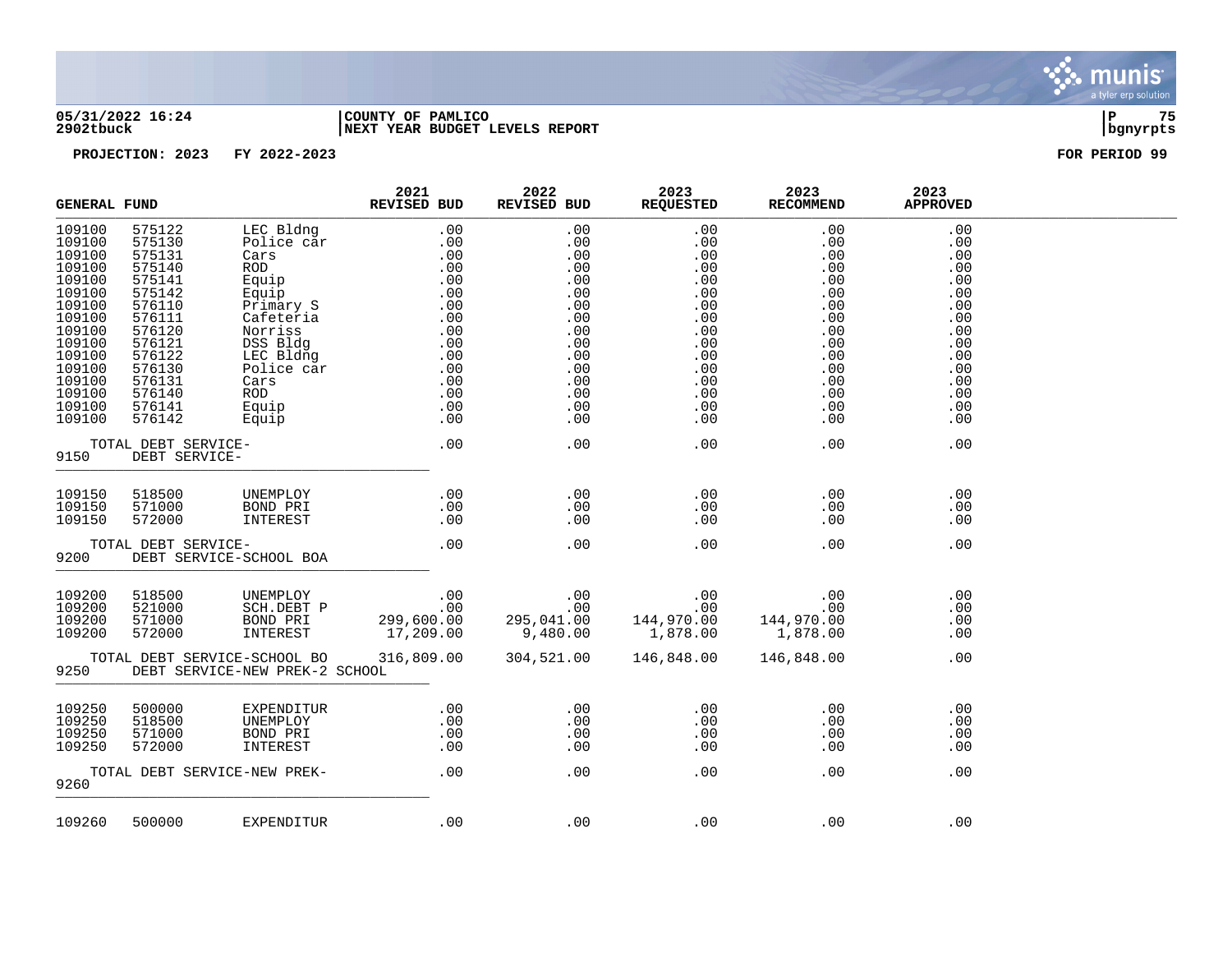

| <b>GENERAL FUND</b>        |                            |                                                              | 2021<br><b>REVISED BUD</b> | 2022<br><b>REVISED BUD</b> | 2023<br><b>REQUESTED</b> | 2023<br><b>RECOMMEND</b> | 2023<br><b>APPROVED</b> |  |
|----------------------------|----------------------------|--------------------------------------------------------------|----------------------------|----------------------------|--------------------------|--------------------------|-------------------------|--|
| 109260<br>109260           | 500030<br>518500           | LOAN REPYM<br>UNEMPLOY                                       | .00<br>.00                 | .00<br>.00                 | .00<br>.00               | .00<br>.00               | .00<br>.00              |  |
| 9265                       | FUND BALANCE               |                                                              |                            |                            |                          |                          |                         |  |
| 109265<br>109265           | 500000<br>518500           | EXPENDITUR<br>UNEMPLOY                                       | .00<br>.00                 | .00<br>.00                 | .00<br>.00               | .00<br>.00               | .00<br>.00              |  |
| 9400                       | TOTAL FUND BALANCE         | DEBT SERVICE-GENERATOR                                       | .00                        | .00                        | .00                      | .00                      | .00                     |  |
| 109400<br>109400<br>109400 | 518500<br>571000<br>572000 | UNEMPLOY<br>BOND PRI<br>INTEREST                             | .00<br>.00<br>.00          | .00<br>.00<br>.00          | .00<br>.00<br>.00        | .00<br>.00<br>.00        | .00<br>.00<br>.00       |  |
| 9500                       |                            | TOTAL DEBT SERVICE-GENERATOR<br>DEBT SERVICE-NORRIS BUILDING | .00                        | .00                        | .00                      | .00                      | .00                     |  |
| 109500<br>109500<br>109500 | 518500<br>571000<br>572000 | UNEMPLOY<br>BOND PRI<br>INTEREST                             | .00<br>.00<br>.00          | .00<br>.00<br>.00          | .00<br>.00<br>.00        | .00<br>.00<br>.00        | .00<br>.00<br>.00       |  |
| 9820                       |                            | TOTAL DEBT SERVICE-NORRIS BU<br>REAPPRAISAL CONTRIBUTION     | .00                        | .00                        | .00                      | .00                      | .00                     |  |
| 109820<br>109820           | 500000<br>518500           | EXPENDITUR<br>UNEMPLOY                                       | .00<br>.00                 | .00<br>.00                 | .00<br>.00               | .00<br>.00               | .00<br>.00              |  |
| 9821                       |                            | TOTAL REAPPRAISAL CONTRIBUTI<br>BAIRD'S SHORE'S ASSESSMENT   | .00                        | .00                        | .00                      | .00                      | .00                     |  |
| 109821<br>109821           | 500007<br>518500           | BAIRD'S SH<br>UNEMPLOY                                       | .00<br>.00                 | .00<br>.00                 | .00<br>.00               | .00<br>.00               | .00<br>.00              |  |
| 9831                       |                            | TOTAL BAIRD'S SHORE'S ASSESS<br>CONTRIBUTION SE WATER TOWER  | .00                        | .00.                       | .00                      | .00                      | .00                     |  |
| 109831                     | 500000                     | EXPENDITUR                                                   | .00                        | .00                        | .00                      | .00                      | .00                     |  |

. munis<sup>.</sup> a tyler erp solution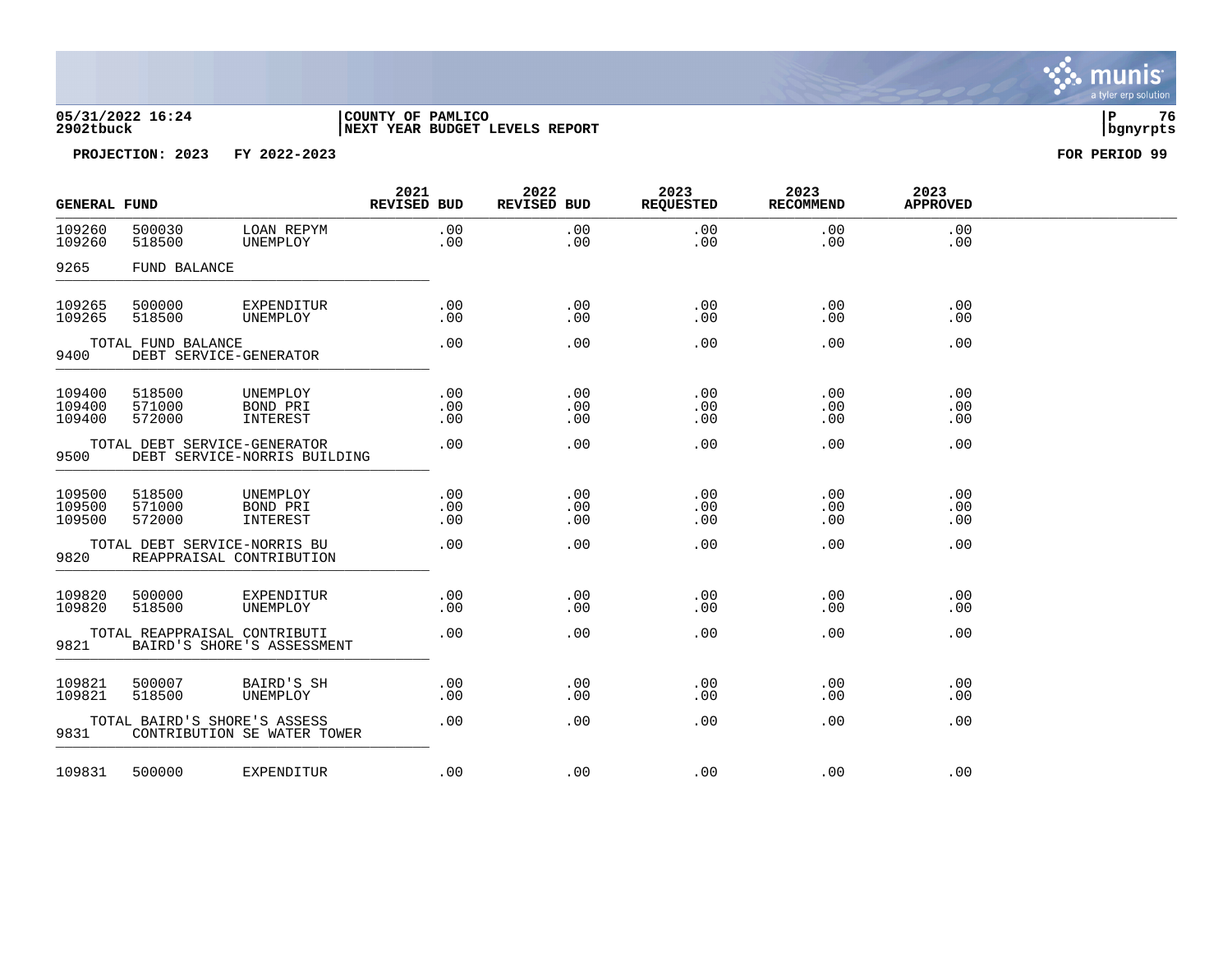## **05/31/2022 16:24 |COUNTY OF PAMLICO |P 77 2902tbuck |NEXT YEAR BUDGET LEVELS REPORT |bgnyrpts**

| <b>GENERAL FUND</b> |                  |                                                                | 2021<br><b>REVISED BUD</b> | 2022<br><b>REVISED BUD</b> | 2023<br><b>REQUESTED</b> | 2023<br><b>RECOMMEND</b> | 2023<br><b>APPROVED</b> |  |
|---------------------|------------------|----------------------------------------------------------------|----------------------------|----------------------------|--------------------------|--------------------------|-------------------------|--|
| 109831              | 518500           | UNEMPLOY                                                       | .00                        | .00                        | .00                      | .00                      | .00                     |  |
| 9840                |                  | TOTAL CONTRIBUTION SE WATER<br>HUMAN SERVICES BUILDING         | $.00 \,$                   | $.00 \,$                   | $.00 \,$                 | $.00 \,$                 | .00                     |  |
| 109840<br>109840    | 500000<br>518500 | EXPENDITUR<br>UNEMPLOY                                         | .00<br>.00                 | .00<br>.00                 | .00<br>.00               | .00<br>.00               | .00<br>.00              |  |
| 9841                |                  | TOTAL HUMAN SERVICES BUILDIN<br>LAW ENFORCEMENT CENTER         | .00                        | .00                        | .00                      | .00                      | .00                     |  |
| 109841<br>109841    | 500000<br>518500 | EXPENDITUR<br>UNEMPLOY                                         | 322,500.00<br>$\sim 00$    | 322,500.00<br>$\sim 00$    | 322,500.00<br>$\sim 00$  | 322,500.00<br>$\sim 00$  | .00<br>.00.             |  |
| 9843                |                  | TOTAL LAW ENFORCEMENT CENTER<br>CONTRIBUTION TO CDBG-MILL OTR. | 322,500.00                 | 322,500.00                 | 322,500.00               | 322,500.00               | .00                     |  |
| 109843<br>109843    | 500000<br>518500 | EXPENDITUR<br>UNEMPLOY                                         | $.00 \,$<br>$.00 \,$       | $.00\,$<br>$.00\,$         | .00<br>$.00 \,$          | $.00 \,$<br>$.00 \,$     | .00<br>.00              |  |
| 9844                |                  | TOTAL CONTRIBUTION TO CDBG-M<br>CONTRIBUTION TO WTR. FOR PRISO | .00                        | .00                        | .00                      | .00                      | .00                     |  |
| 109844<br>109844    | 500000<br>518500 | EXPENDITUR<br>UNEMPLOY                                         | $.00 \,$<br>.00            | $.00 \,$<br>$.00 \,$       | $.00 \,$<br>.00          | $.00 \,$<br>.00          | .00<br>.00              |  |
| 9845                |                  | TOTAL CONTRIBUTION TO WTR. F<br>CONTRIBUTION TO CDBG-LYNCH BCH | .00                        | .00                        | .00                      | .00                      | .00                     |  |
| 109845<br>109845    | 500000<br>518500 | EXPENDITUR<br>UNEMPLOY                                         | .00<br>.00                 | .00<br>.00                 | $.00 \,$<br>.00          | $.00 \,$<br>.00          | .00<br>.00              |  |
| 9846                |                  | TOTAL CONTRIBUTION TO CDBG-L<br>CONTRIBUTION TO CDBG FUND-EXP  | .00                        | .00                        | .00                      | .00                      | .00                     |  |
| 109846<br>109846    | 500000<br>518500 | EXPENDITUR<br>UNEMPLOY                                         | .00<br>.00                 | .00<br>.00                 | .00<br>.00               | .00<br>.00               | .00<br>.00              |  |
| 9861                |                  | TOTAL CONTRIBUTION TO CDBG F<br>CONTRIBUTION TO BRMSD          | $.00 \,$                   | .00                        | .00                      | .00                      | .00                     |  |
| 109861              | 500000           | EXPENDITUR                                                     | .00                        | .00                        | .00                      | .00                      | .00                     |  |

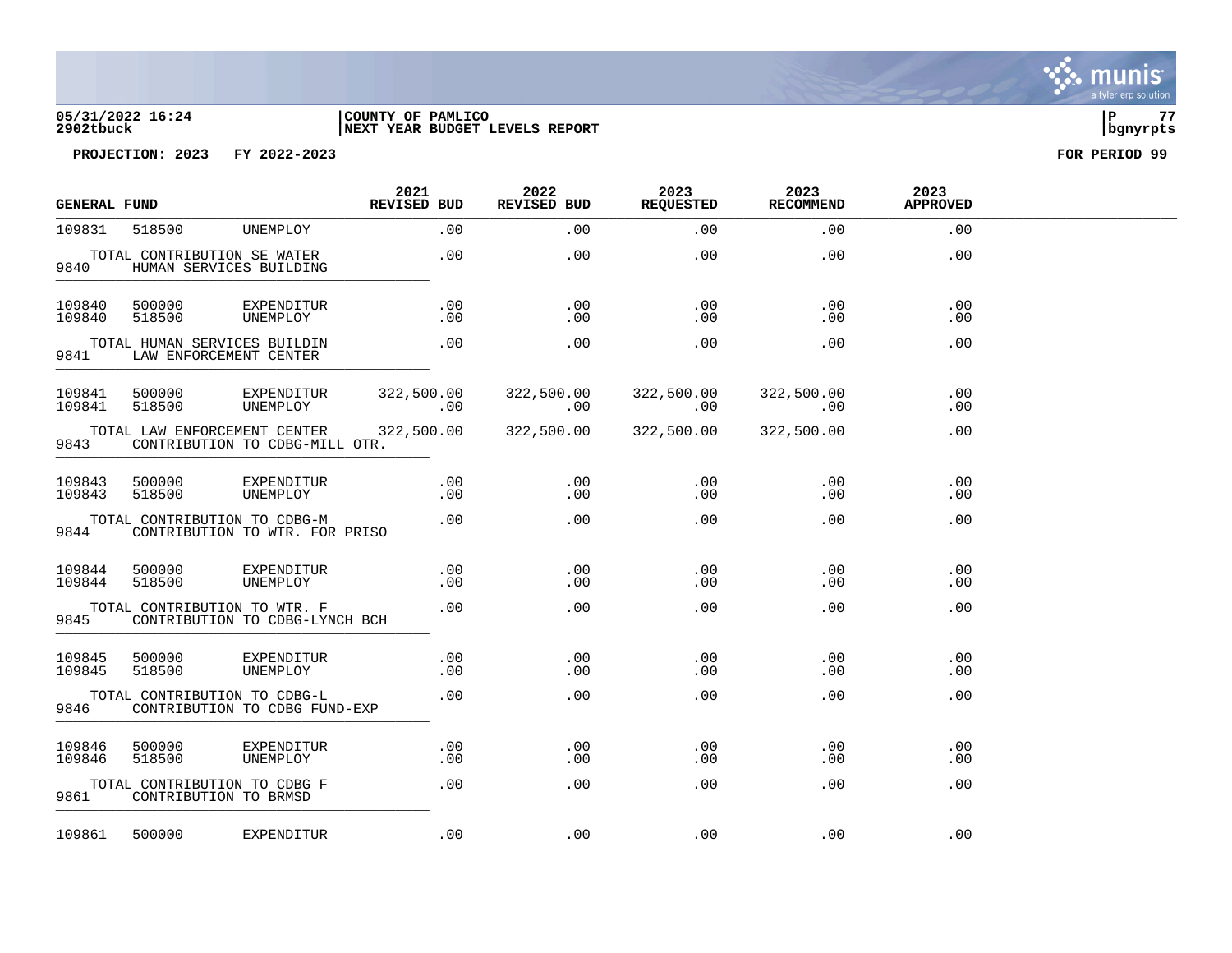

| <b>GENERAL FUND</b>        |                                                        |                                     | 2021<br>REVISED BUD | 2022<br>REVISED BUD | 2023<br><b>REQUESTED</b> | 2023<br><b>RECOMMEND</b> | 2023<br><b>APPROVED</b> |  |
|----------------------------|--------------------------------------------------------|-------------------------------------|---------------------|---------------------|--------------------------|--------------------------|-------------------------|--|
| 109861                     | 518500                                                 | UNEMPLOY                            | .00                 | .00                 | .00                      | .00                      | .00                     |  |
| 9865                       | TOTAL CONTRIBUTION TO BRMSD                            | CONTRIBUTION RACCOON CREEK          | .00                 | .00                 | .00                      | .00                      | .00                     |  |
| 109865<br>109865           | 500000<br>518500                                       | EXPENDITUR<br>UNEMPLOY              | .00<br>.00          | .00<br>.00          | .00<br>.00               | .00<br>.00               | .00<br>.00.             |  |
| 9870                       | TOTAL CONTRIBUTION RACCOON C                           | CONTRIBUTION TO WATER SERVICE       | .00                 | .00                 | .00                      | .00                      | .00                     |  |
| 109870<br>109870           | 500000<br>518500                                       | EXPENDITUR<br>UNEMPLOY              | .00<br>.00          | .00<br>.00          | .00<br>.00               | .00<br>.00               | .00<br>.00              |  |
| 9871                       | TOTAL CONTRIBUTION TO WATER                            | CONTRIBUTION TO ENHAN. & PRES.      | .00                 | .00                 | .00                      | .00                      | .00                     |  |
| 109871<br>109871           | 500000<br>518500                                       | EXPENDITUR<br>UNEMPLOY              | .00<br>.00          | .00<br>.00          | .00<br>.00               | .00<br>.00               | .00<br>.00              |  |
| 9872                       | TOTAL CONTRIBUTION TO ENHAN.<br>CONTRIBUTION PCHS CAFE |                                     | .00                 | .00                 | .00                      | .00                      | .00                     |  |
| 109872<br>109872           | 500000<br>518500                                       | EXPENDITUR<br>UNEMPLOY              | .00<br>.00          | .00<br>.00          | .00<br>.00               | .00<br>.00               | .00<br>.00              |  |
| 9873                       | TOTAL CONTRIBUTION PCHS CAFE<br>CAPITAL ITEM RESERVE   |                                     | .00                 | .00                 | .00                      | .00                      | .00                     |  |
| 109873<br>109873           | 500000<br>518500                                       | EXPENDITUR<br>UNEMPLOY              | .00<br>.00          | .00<br>.00          | .00<br>.00               | .00<br>.00               | .00<br>.00              |  |
| 9910                       | TOTAL CAPITAL ITEM RESERVE<br>CONTINGENCY              |                                     | .00                 | .00                 | .00                      | .00                      | .00                     |  |
| 109910<br>109910<br>109910 | 500000<br>500001<br>518500                             | EXPENDITUR<br>RS Contin<br>UNEMPLOY | .00<br>.00<br>.00   | .00<br>.00<br>.00   | .00<br>.00<br>.00        | .00<br>.00<br>.00        | .00<br>.00<br>.00       |  |

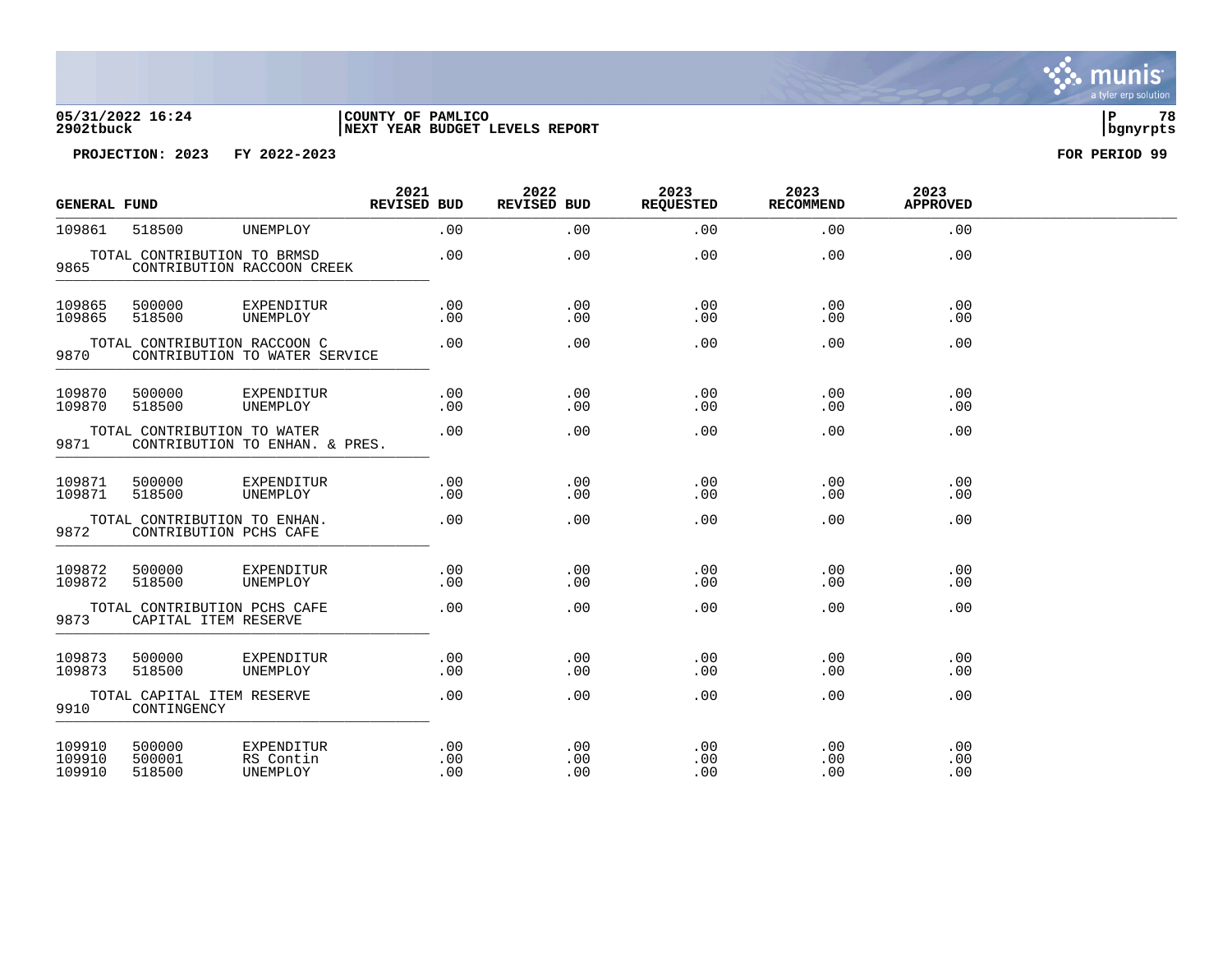

### **05/31/2022 16:24 |COUNTY OF PAMLICO |P 79 2902tbuck |NEXT YEAR BUDGET LEVELS REPORT |bgnyrpts**

| <b>GENERAL FUND</b> |                   |                  | 2021<br><b>REVISED BUD</b>                                 | 2022<br>REVISED BUD | 2023<br><b>REQUESTED</b> | 2023<br><b>RECOMMEND</b> | 2023<br><b>APPROVED</b> |  |
|---------------------|-------------------|------------------|------------------------------------------------------------|---------------------|--------------------------|--------------------------|-------------------------|--|
| 109910              | 555002            | RES.C/O          | .00                                                        | .00                 | .00                      | .00                      | .00                     |  |
| 109910              | 555003            | RES. C/O         | .00                                                        | .00                 | .00                      | .00                      | .00                     |  |
| 109910              | 599021            | TRS FMA-SR       | .00                                                        | $.00 \,$            | .00                      | .00                      | .00                     |  |
| 109910              | 599022            | TRF FMARL        | .00                                                        | $.00 \,$            | .00                      | .00                      | .00                     |  |
| 109910              | 599026            | <b>TRNS16008</b> | 398,133.95                                                 | $.00 \,$            | $.00 \,$                 | $.00 \,$                 | .00                     |  |
| 109910              | 599027            | TRNS 16016       | $.00 \,$                                                   | $.00 \,$            | $.00 \,$                 | $.00 \,$                 | .00                     |  |
| 109910              | 599030            | TRANS. WTR       | $.00 \,$                                                   | $.00 \,$            | $.00 \,$                 | .00                      | .00                     |  |
| 109910              | 599035            | TRANS ENHA       | .00                                                        | $.00 \,$            | .00                      | .00                      | .00                     |  |
| 109910              | 599041            | TRNS REAPP       | .00                                                        | .00                 | .00                      | .00                      | .00                     |  |
| 109910              | 599044 NR         | TRANSCGBG        | 30,000.00                                                  | $.00 \,$            | .00                      | .00                      | .00                     |  |
| 109910              | 599047            | TRNS E-911       | 5,817.00                                                   | $.00 \,$            | .00                      | .00                      | .00                     |  |
| 109910              | 599056            | TRNSFR OUT       | $.00 \,$                                                   | $.00 \,$            | $.00 \,$                 | .00                      | .00                     |  |
| 109910              | 599061            | TRAN.BRMSD       | .00                                                        | $.00 \,$            | .00                      | .00                      | .00                     |  |
| 109910              | 599062            | TRANS HMGP       | .00                                                        | .00                 | .00                      | .00                      | .00                     |  |
| 109910              | 599074            | TRNS PCCRO       | .00                                                        | $.00 \,$            | .00                      | .00                      | .00                     |  |
| 109910              | 599083            | TRNS FLO19       | .00                                                        | $.00 \,$            | .00                      | .00                      | .00                     |  |
| 109910              | 599085            | TRANS GOLD       | .00                                                        | .00                 | .00                      | .00                      | .00                     |  |
| 109910              | 599088            | TRANS COVI       | 5,000.00                                                   | $.00 \,$            | .00                      | $.00 \,$                 | .00                     |  |
| 109910              | 599100            | RES SS DIR       | $.00 \,$                                                   | $.00 \,$            | $.00 \,$                 | .00                      | .00                     |  |
| 109910              | 599101            | RES MEALS        | $.00 \ \rm$                                                | $.00 \,$            | .00                      | $.00 \,$                 | .00                     |  |
|                     | TOTAL CONTINGENCY |                  | 438,950.95                                                 | .00                 | .00                      | .00                      | .00                     |  |
| TOTAL GENERAL FUND  |                   |                  | 25,326,760.41  24,008,483.92  25,070,257.36  23,882,107.00 |                     |                          | .00                      |                         |  |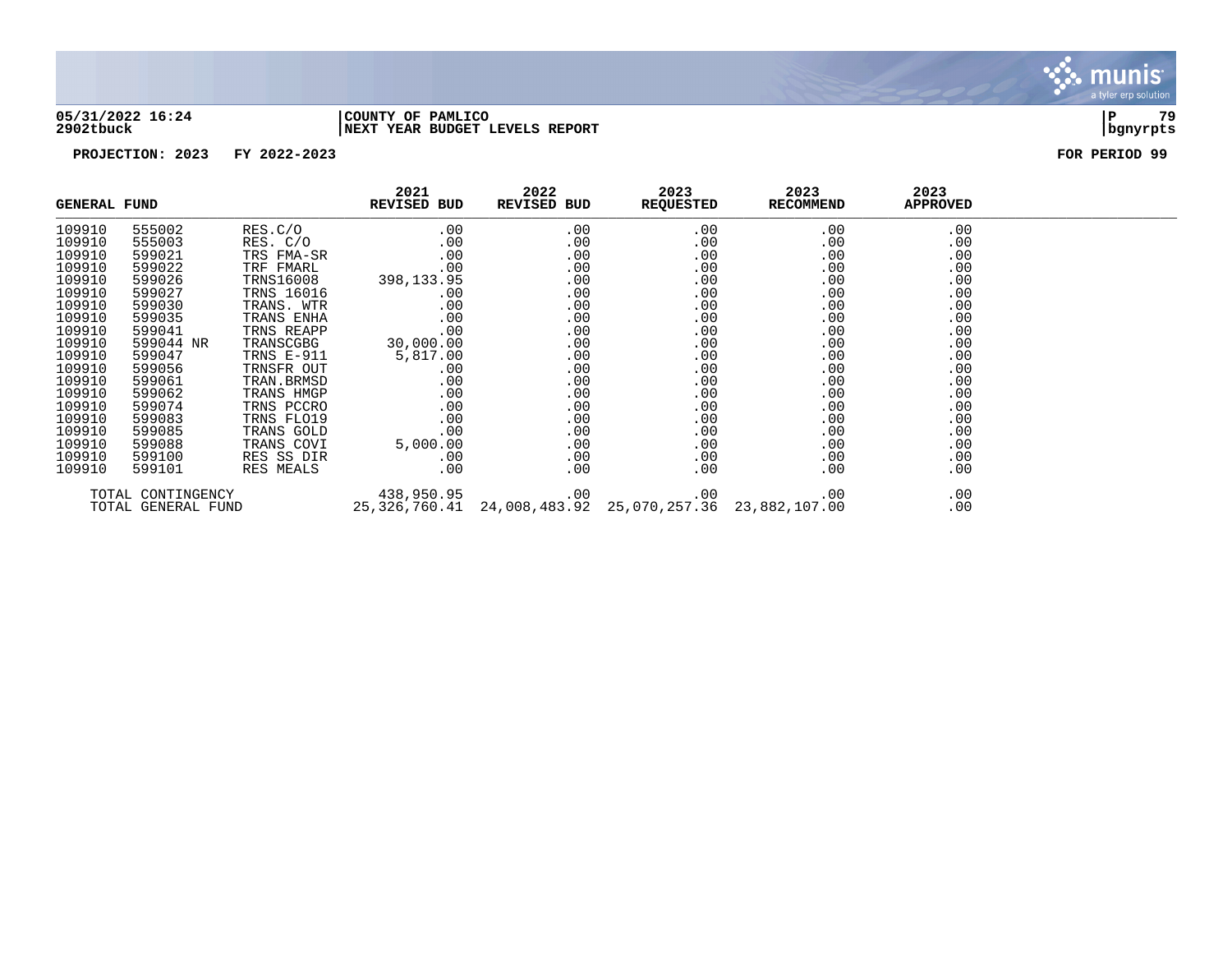| 05/31/2022 16:24 | COUNTY OF PAMLICO               |          | 80 |
|------------------|---------------------------------|----------|----|
| 2902tbuck        | INEXT YEAR BUDGET LEVELS REPORT | banvrpts |    |

| FY15 FLOOD MITIGATION SRL                                  |                                                                     | 2021<br><b>REVISED BUD</b> | 2022<br>REVISED BUD     | 2023<br><b>REQUESTED</b> | 2023<br><b>RECOMMEND</b> | 2023<br><b>APPROVED</b>      |                   |  |
|------------------------------------------------------------|---------------------------------------------------------------------|----------------------------|-------------------------|--------------------------|--------------------------|------------------------------|-------------------|--|
| 4923                                                       |                                                                     | FMA SEVERE REPETITIVE LOSS |                         |                          |                          |                              |                   |  |
| 214923<br>214923<br>214923                                 | 557201<br>SOFT COSTS<br>558104<br>ELEVATION<br>559910<br>CONTINGENC |                            | .00<br>58,703.00<br>.00 | .00<br>.00<br>.00        | .00<br>.00<br>.00        | 58,703.00<br>.00<br>$.00 \,$ | .00<br>.00<br>.00 |  |
| TOTAL FMA SEVERE REPETITIVE<br>TOTAL FY15 FLOOD MITIGATION |                                                                     | 58,703.00<br>58,703.00     | .00<br>.00              | .00<br>.00               | 58,703.00<br>58,703.00   | .00<br>$.00 \,$              |                   |  |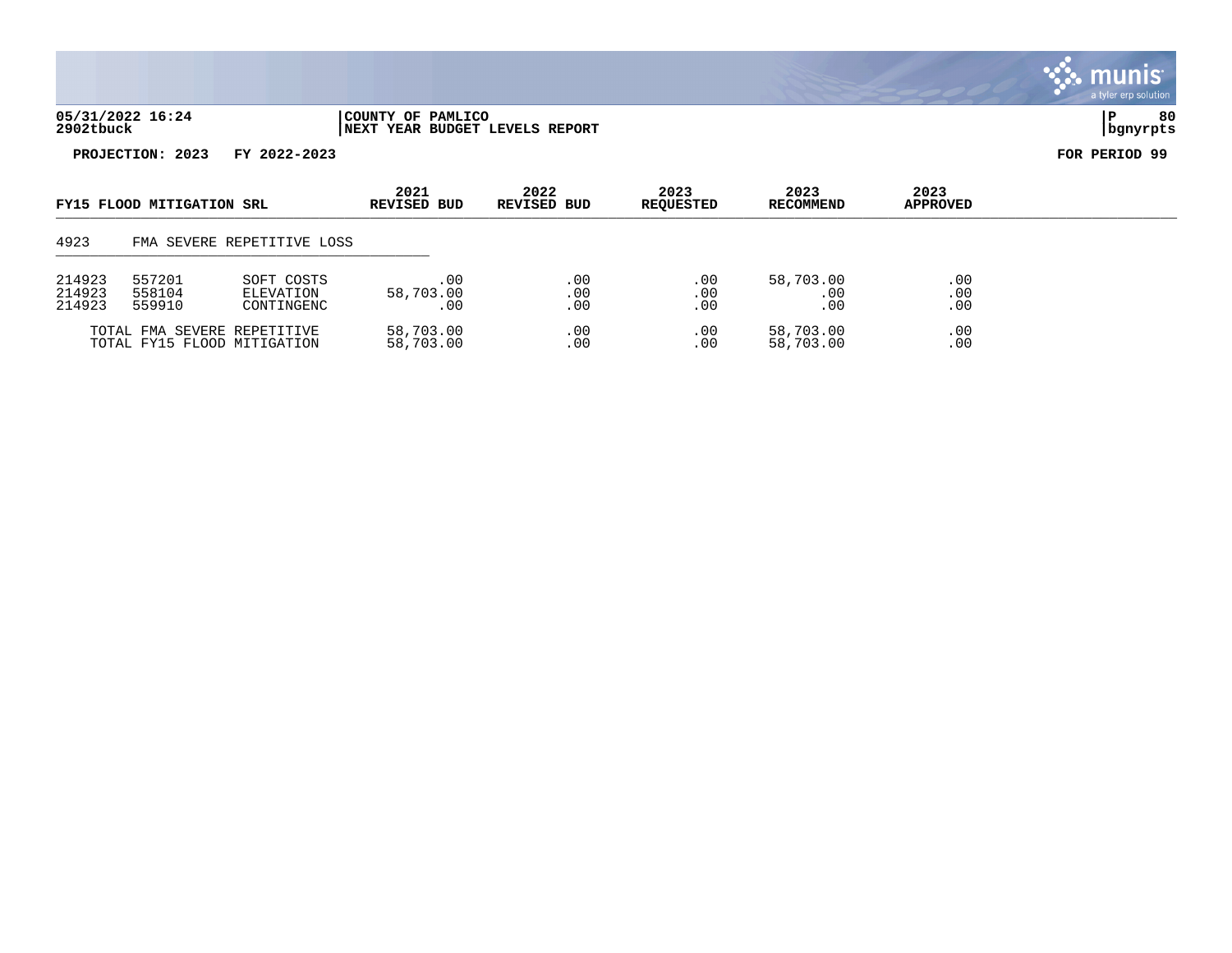| 05/31/2022 16:24 | COUNTY OF PAMLICO                    |          | o 1 |
|------------------|--------------------------------------|----------|-----|
| 2902tbuck        | REPORT<br>YEAR BUDGET LEVELS<br>NEXT | banvrpts |     |

| FY15 FLOOD MITIGATION RL                                                               |                                                                                                                      |                                                                                                                        |                                                                    |                                                             |                                                             | 2021                                                               | 2022<br><b>REVISED BUD</b><br><b>REVISED BUD</b>            | 2023<br><b>REQUESTED</b> | 2023<br>RECOMMEND | 2023<br><b>APPROVED</b> |  |
|----------------------------------------------------------------------------------------|----------------------------------------------------------------------------------------------------------------------|------------------------------------------------------------------------------------------------------------------------|--------------------------------------------------------------------|-------------------------------------------------------------|-------------------------------------------------------------|--------------------------------------------------------------------|-------------------------------------------------------------|--------------------------|-------------------|-------------------------|--|
| 4922                                                                                   | FMA REPETITIVE LOSS                                                                                                  |                                                                                                                        |                                                                    |                                                             |                                                             |                                                                    |                                                             |                          |                   |                         |  |
| 224922<br>224922<br>224922<br>224922<br>224922<br>224922<br>224922<br>224922<br>224922 | 557201<br>557201 HURL<br>557201 POTT<br>557201 WALS<br>558104<br>558104 HURL<br>558104 POTT<br>558104 WALS<br>559910 | SOFT COSTS<br>SOFT COSTS<br>SOFT COSTS<br>SOFT COSTS<br>ELEVATION<br>ELEVATION<br>ELEVATION<br>ELEVATION<br>CONTINGENC | .00<br>.00<br>234,748.00<br>.00<br>.00<br>.00<br>.00<br>.00<br>.00 | .00<br>.00<br>.00<br>.00<br>.00<br>.00<br>.00<br>.00<br>.00 | .00<br>.00<br>.00<br>.00<br>.00<br>.00<br>.00<br>.00<br>.00 | .00<br>.00<br>234,748.00<br>.00<br>.00<br>.00<br>.00<br>.00<br>.00 | .00<br>.00<br>.00<br>.00<br>.00<br>.00<br>.00<br>.00<br>.00 |                          |                   |                         |  |
|                                                                                        | TOTAL FMA REPETITIVE LOSS<br>TOTAL FY15 FLOOD MITIGATION                                                             |                                                                                                                        | 234,748.00<br>234,748.00                                           | .00<br>.00                                                  | .00<br>.00                                                  | 234,748.00<br>234,748.00                                           | .00<br>.00                                                  |                          |                   |                         |  |

, munis<sup>.</sup> a tyler erp solution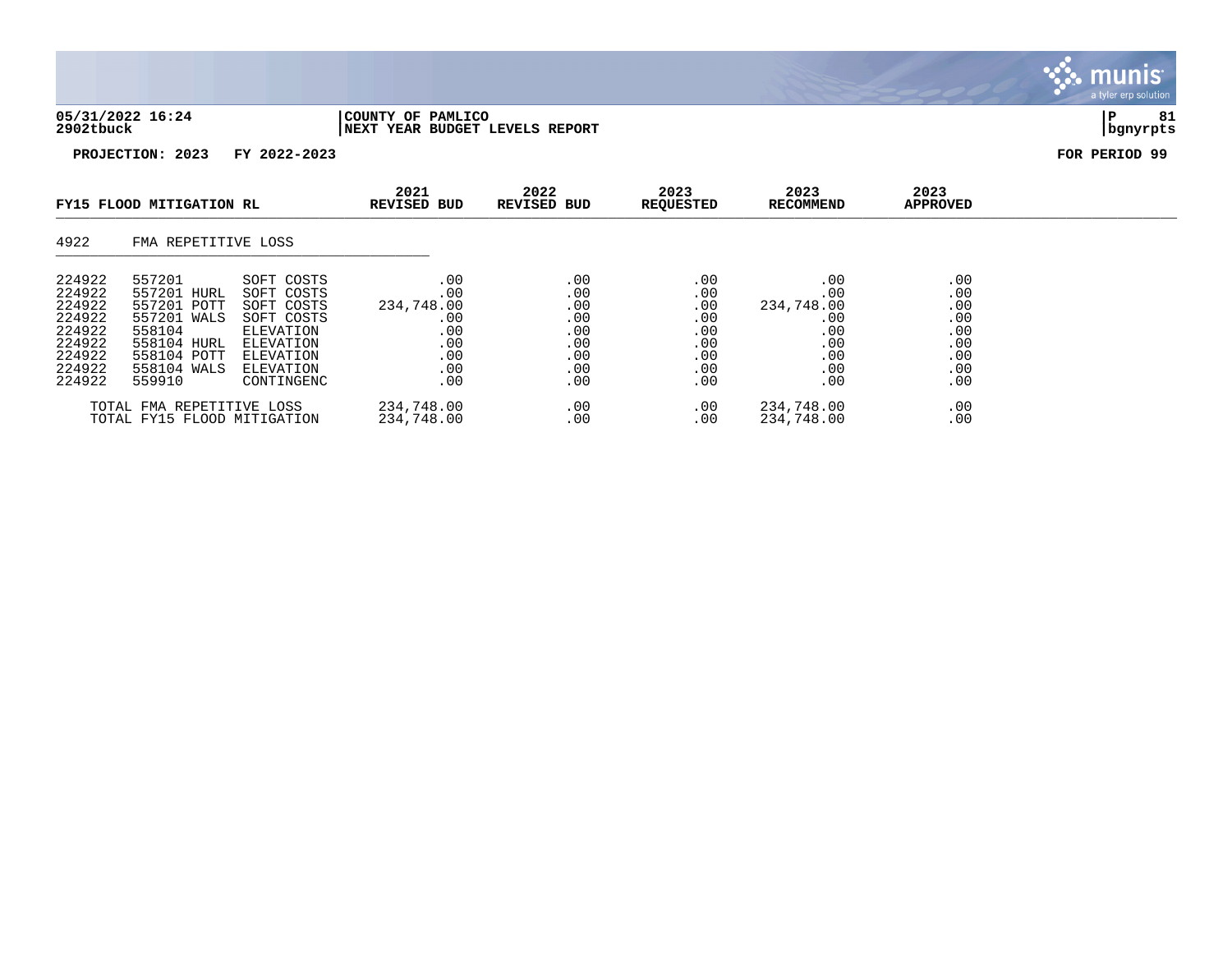| 05/31/2022 16:24 | COUNTY OF PAMLICO              |          | $\sim$ |
|------------------|--------------------------------|----------|--------|
| 2902tbuck        | NEXT YEAR BUDGET LEVELS REPORT | bgnyrpts |        |

| MUNICIPAL TAX FUND                                                                     |                                                                                        | 2021<br><b>REVISED BUD</b>                                                                                       | 2022<br><b>REVISED BUD</b>                                  | 2023<br>REQUESTED                                                                                              | 2023<br>RECOMMEND                                           | 2023<br>APPROVED                                                                                               |                                                             |  |
|----------------------------------------------------------------------------------------|----------------------------------------------------------------------------------------|------------------------------------------------------------------------------------------------------------------|-------------------------------------------------------------|----------------------------------------------------------------------------------------------------------------|-------------------------------------------------------------|----------------------------------------------------------------------------------------------------------------|-------------------------------------------------------------|--|
| 4823                                                                                   | MUNCIPAL TAX PMTS                                                                      |                                                                                                                  |                                                             |                                                                                                                |                                                             |                                                                                                                |                                                             |  |
| 234823<br>234823<br>234823<br>234823<br>234823<br>234823<br>234823<br>234823<br>234823 | 549941<br>549942<br>549943<br>549944<br>549945<br>549946<br>549947<br>549951<br>549952 | <b>BAYBORO</b><br>MESIC<br>MINNESOTT<br>ORIENTAL<br>STONEWALL<br>VANDEMERE<br>ARAPAHOE<br>GRANTSBORO<br>ALLIANCE | .00<br>.00<br>.00<br>.00<br>.00<br>.00<br>.00<br>.00<br>.00 | 173,633.88<br>36,882.96<br>132,290.93<br>545,462.85<br>32,838.98<br>53,259.08<br>.00<br>32,917.33<br>47,769.22 | .00<br>.00<br>.00<br>.00<br>.00<br>.00<br>.00<br>.00<br>.00 | 185,000.00<br>45,000.00<br>138,000.00<br>570,000.00<br>36,000.00<br>58,000.00<br>.00<br>36,000.00<br>55,000.00 | .00<br>.00<br>.00<br>.00<br>.00<br>.00<br>.00<br>.00<br>.00 |  |
|                                                                                        | TOTAL MUNCIPAL TAX PMTS<br>TOTAL MUNICIPAL TAX FUND                                    |                                                                                                                  | .00<br>.00                                                  | 1,055,055.23<br>1,055,055.23                                                                                   | .00<br>.00                                                  | 1,123,000.00<br>1,123,000.00                                                                                   | .00<br>.00                                                  |  |

# munis<sup>.</sup> a tyler erp solution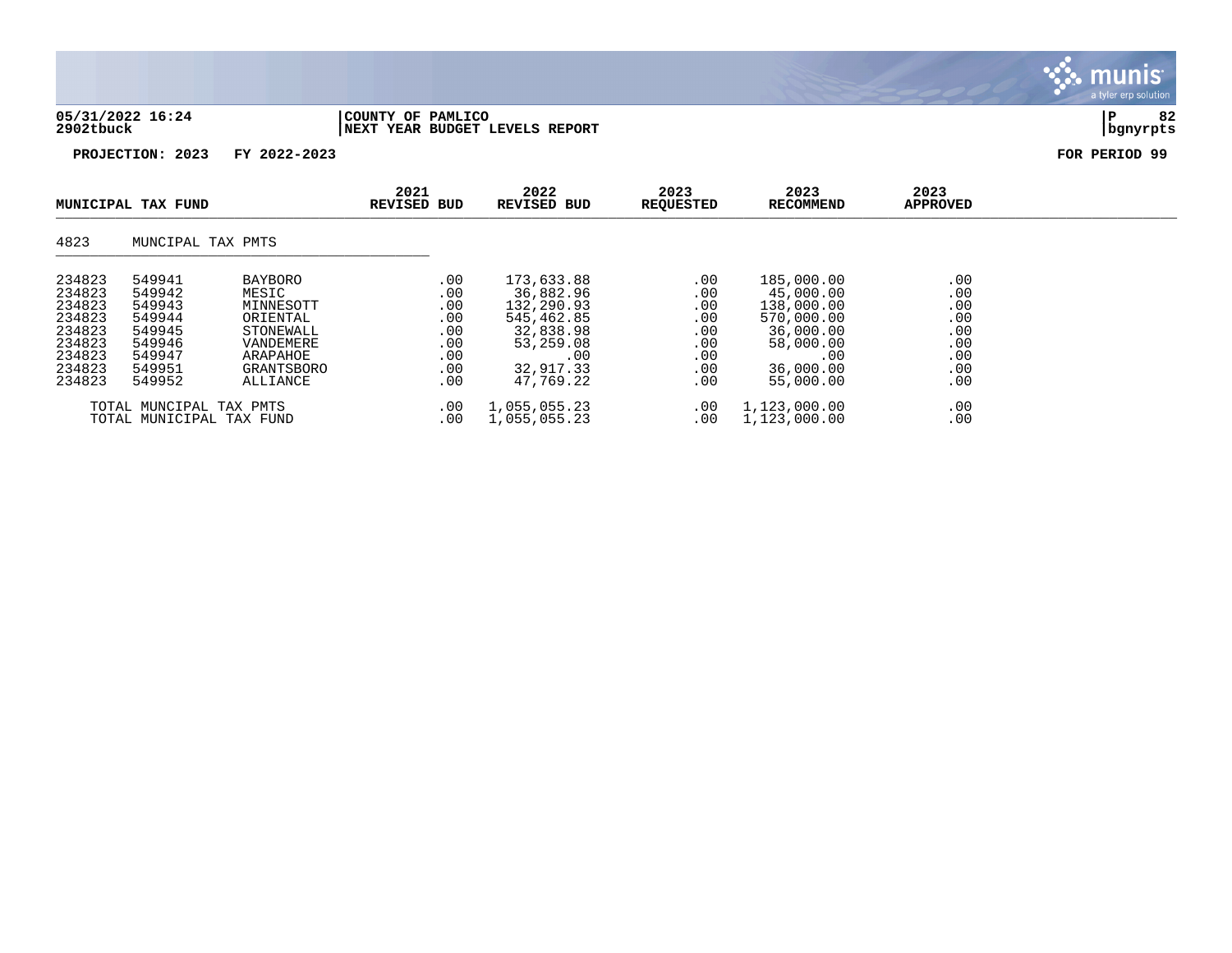| 05/31/2022 16:24 | COUNTY OF PAMLICO                   |                  | $\sim$ |
|------------------|-------------------------------------|------------------|--------|
| 2902tbuck        | YEAR BUDGET LEVELS REPORT<br>  NEXT | <u>Ibanvrpts</u> |        |

| 2017 ESFRLP-DR DISASTER RECOV                               |                                              |                          |                          |                         |                          |                         |            |  |  | 2021<br>2022<br>2023<br>2023<br><b>REVISED BUD</b><br>REVISED BUD<br>RECOMMEND<br><b>REOUESTED</b> |  | 2023<br><b>APPROVED</b> |  |
|-------------------------------------------------------------|----------------------------------------------|--------------------------|--------------------------|-------------------------|--------------------------|-------------------------|------------|--|--|----------------------------------------------------------------------------------------------------|--|-------------------------|--|
| 4924                                                        |                                              | FMA-DISASTER RECOVERY    |                          |                         |                          |                         |            |  |  |                                                                                                    |  |                         |  |
| 244924<br>244924                                            | 557201<br>SOFT COSTS<br>558205<br>HARD COSTS |                          | 70,000.00<br>409,530.00  | 48,566.67<br>192,145.33 | .00<br>.00               | 48,566.00<br>192,146.00 | .00<br>.00 |  |  |                                                                                                    |  |                         |  |
| TOTAL FMA-DISASTER RECOVERY<br>TOTAL 2017 ESFRLP-DR DISASTE |                                              | 479,530.00<br>479,530.00 | 240,712.00<br>240.712.00 | .00<br>$.00 \,$         | 240.712.00<br>240.712.00 | .00<br>.00              |            |  |  |                                                                                                    |  |                         |  |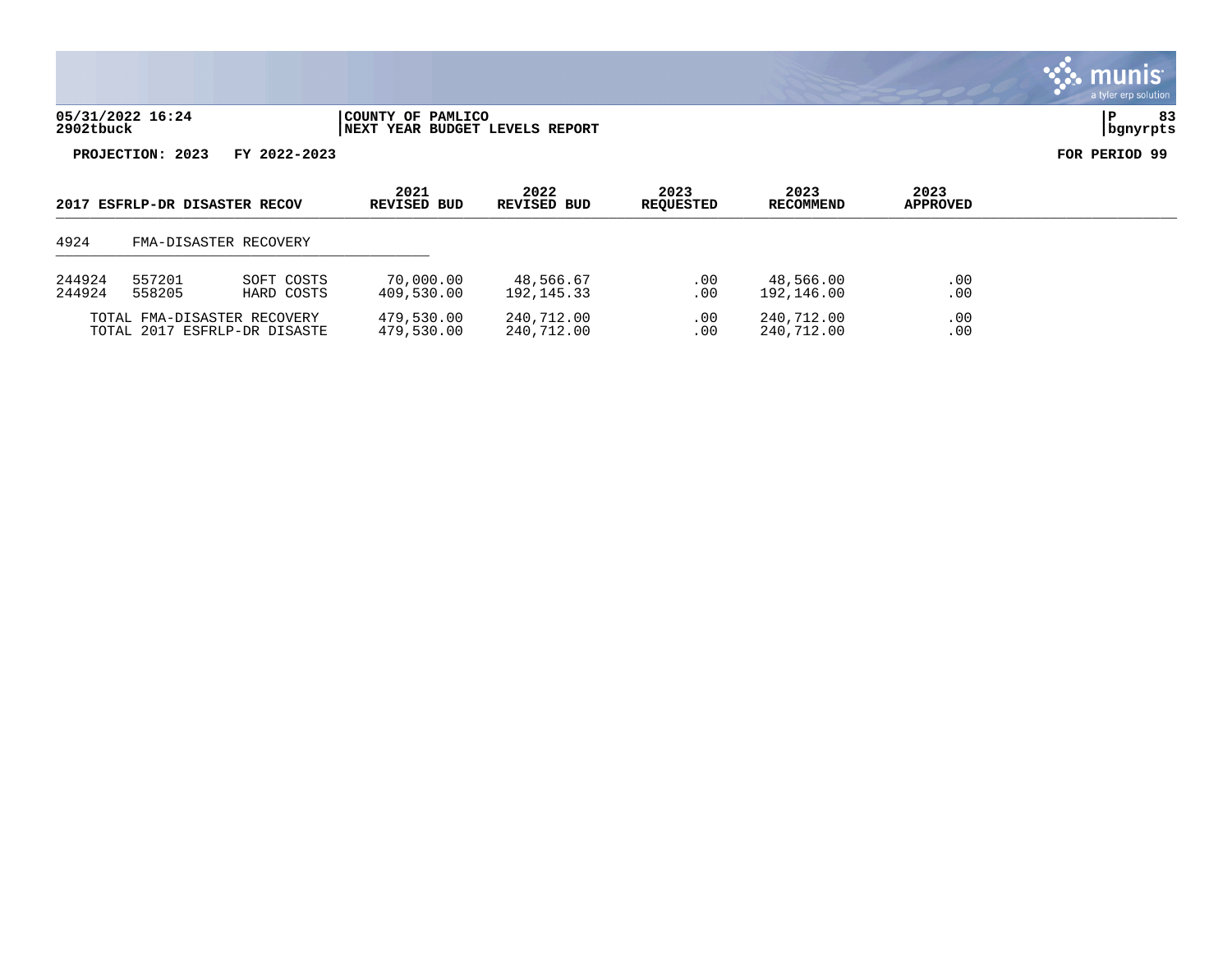| 05/31/2022 16:24 | COUNTY OF PAMLICO              |          |  |
|------------------|--------------------------------|----------|--|
| 2902tbuck        | NEXT YEAR BUDGET LEVELS REPORT | bgnyrpts |  |

| ESFRLP17 GRANT NCHFA |                                             | 2021<br>REVISED BUD                                      | 2022<br>REVISED BUD      | 2023<br><b>REOUESTED</b> | 2023<br>RECOMMEND    | 2023<br><b>APPROVED</b> |            |  |
|----------------------|---------------------------------------------|----------------------------------------------------------|--------------------------|--------------------------|----------------------|-------------------------|------------|--|
| 4925                 |                                             | ESFRLP17-NCHFA GRANT                                     |                          |                          |                      |                         |            |  |
| 254925<br>254925     | 550000<br>CONS COST<br>557201<br>SOFT COSTS |                                                          | 130,000.00<br>47,280.00  | .00<br>.00               | $.00 \,$<br>$.00 \,$ | .00<br>$.00 \,$         | .00<br>.00 |  |
|                      |                                             | TOTAL ESFRLP17-NCHFA GRANT<br>TOTAL ESFRLP17 GRANT NCHFA | 177,280.00<br>177,280.00 | .00<br>.00               | $.00 \,$<br>.00      | .00<br>$.00 \,$         | .00<br>.00 |  |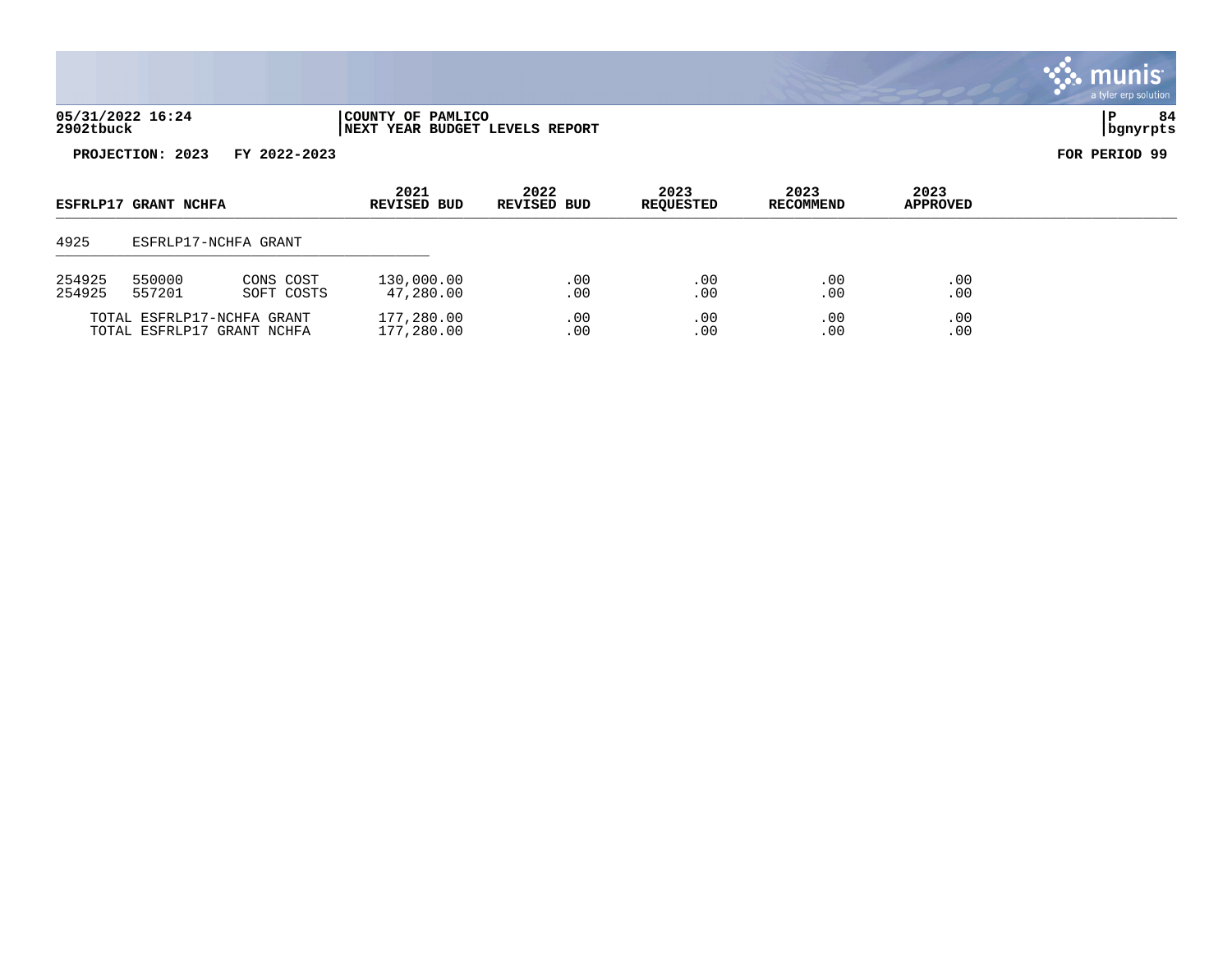| 05/31/2022 16:24 | COUNTY OF PAMLICO              |          | 85 |
|------------------|--------------------------------|----------|----|
| 2902tbuck        | NEXT YEAR BUDGET LEVELS REPORT | bgnyrpts |    |

| FY16-016 FMA SRL           |                                                                     | 2021<br><b>REVISED BUD</b> | 2022<br><b>REVISED BUD</b>     | 2023<br><b>REQUESTED</b> | 2023<br><b>RECOMMEND</b> | 2023<br><b>APPROVED</b> |                   |  |
|----------------------------|---------------------------------------------------------------------|----------------------------|--------------------------------|--------------------------|--------------------------|-------------------------|-------------------|--|
| 4927                       | FY16-016 FMA SRL                                                    |                            |                                |                          |                          |                         |                   |  |
| 274927<br>274927<br>274927 | 557201<br>SOFT COSTS<br>558104<br>ELEVATION<br>559910<br>CONTINGENC |                            | 24,117.00<br>134,883.00<br>.00 | .00<br>.00<br>.00        | .00<br>.00<br>.00        | .00<br>.00<br>.00       | .00<br>.00<br>.00 |  |
|                            | TOTAL FY16-016 FMA SRL<br>TOTAL FY16-016 FMA SRL                    |                            | 159,000.00<br>159,000.00       | .00<br>.00               | .00<br>.00               | .00<br>.00              | .00<br>.00        |  |

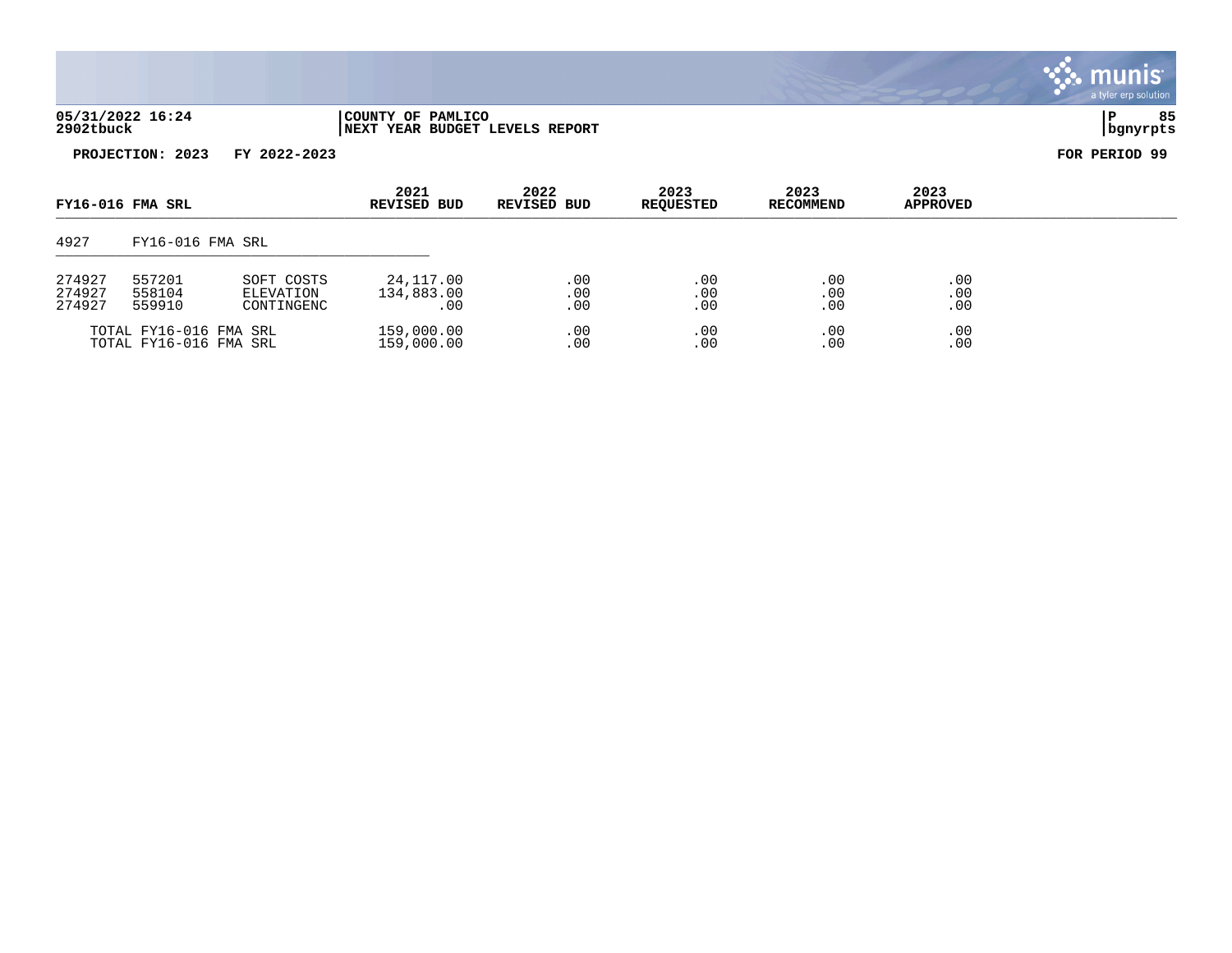| 05/31/2022 16:24 | COUNTY OF PAMLICO               |          | 86 |
|------------------|---------------------------------|----------|----|
| 2902tbuck        | INEXT YEAR BUDGET LEVELS REPORT | bgnyrpts |    |



| <b>JAIL INMATE FUND</b>                          |                  |            | 2021<br><b>REVISED BUD</b> | 2022<br>REVISED BUD | 2023<br><b>REQUESTED</b> | 2023<br>RECOMMEND | 2023<br><b>APPROVED</b> |  |
|--------------------------------------------------|------------------|------------|----------------------------|---------------------|--------------------------|-------------------|-------------------------|--|
| 4322                                             | INMATE CUSTODIAL |            |                            |                     |                          |                   |                         |  |
| 294322                                           | 500000           | EXPENDITUR | .00                        | 204,960.53          | .00                      | 250,000.00        | .00                     |  |
| TOTAL INMATE CUSTODIAL<br>TOTAL JAIL INMATE FUND |                  | .00<br>.00 | 204,960.53<br>204,960.53   | .00<br>.00          | 250,000.00<br>250,000.00 | .00<br>.00        |                         |  |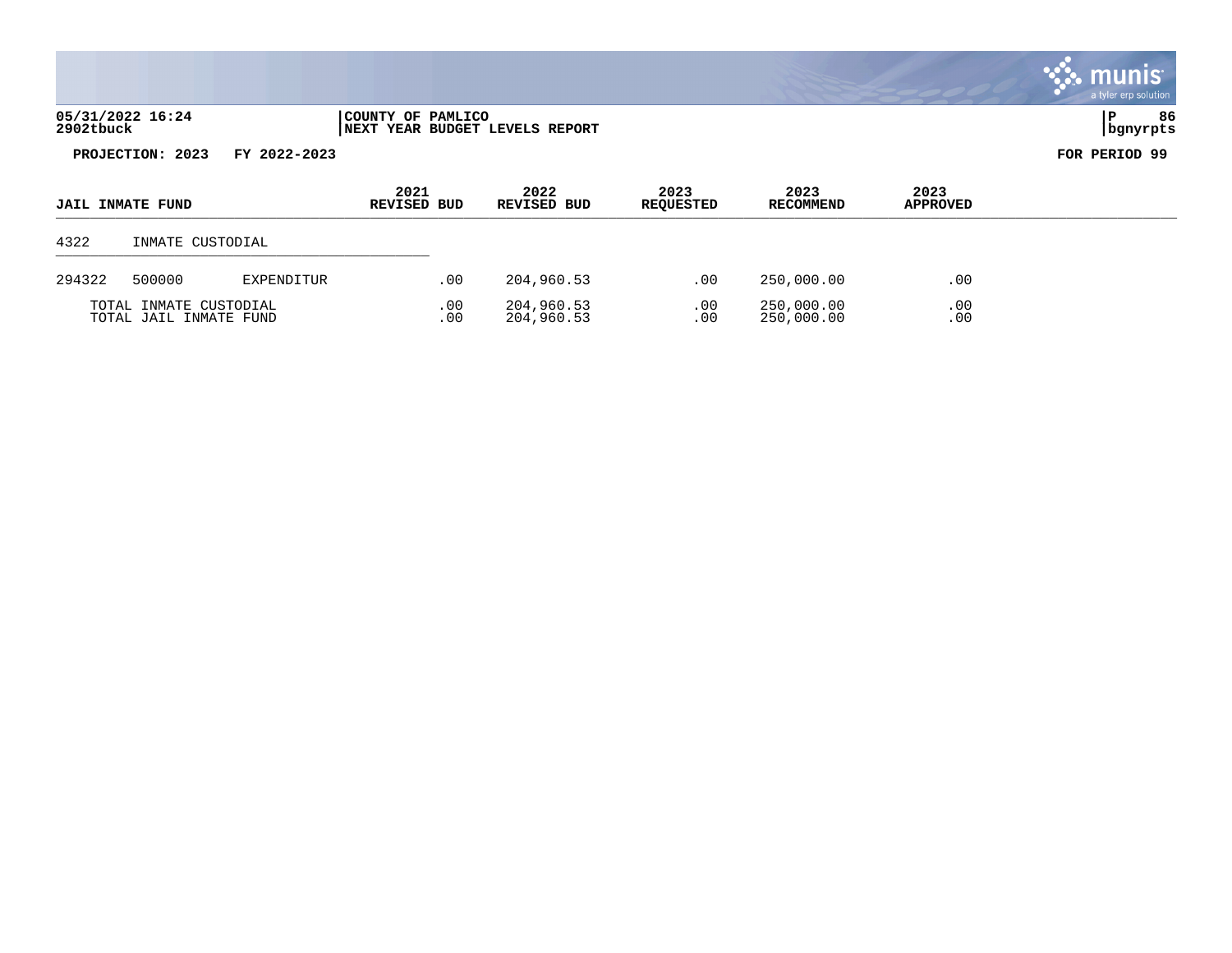### **05/31/2022 16:24 |COUNTY OF PAMLICO |P 87 2902tbuck |NEXT YEAR BUDGET LEVELS REPORT |bgnyrpts**

| WATER SERVICE                                |                                                 |                                        | 2021<br>REVISED BUD |                        | 2022<br>REVISED BUD    | 2023<br>REQUESTED | 2023<br><b>RECOMMEND</b> | 2023<br><b>APPROVED</b> |  |
|----------------------------------------------|-------------------------------------------------|----------------------------------------|---------------------|------------------------|------------------------|-------------------|--------------------------|-------------------------|--|
| 0000                                         | BALANCE SHEET ACCOUNTS                          |                                        |                     |                        |                        |                   |                          |                         |  |
| 300000<br>300000                             | 309910<br>518500                                | Contingen.<br>UNEMPLOY                 |                     | .00<br>.00             | $.00 \,$<br>.00        | .00<br>.00        | .00<br>.00               | .00<br>$.00 \,$         |  |
| 0200                                         | TOTAL BALANCE SHEET ACCOUNTS                    | UNRESTRICTED INTERGOVERNMENT           |                     | .00                    | .00                    | .00               | .00                      | .00                     |  |
| 300200                                       | 518500                                          | UNEMPLOY                               |                     | .00                    | .00                    | .00               | .00                      | .00                     |  |
| 0226                                         | TOTAL UNRESTRICTED INTERGOVE<br>LOCAL           |                                        |                     | .00                    | .00                    | .00               | .00                      | .00                     |  |
| 300226                                       | 518500                                          | UNEMPLOY                               |                     | .00                    | .00                    | .00               | .00                      | .00                     |  |
| 0400                                         | TOTAL LOCAL<br>SALES AND SERVICES               |                                        |                     | .00                    | .00                    | .00               | .00                      | .00                     |  |
| 300400                                       | 518500                                          | UNEMPLOY                               |                     | .00                    | .00                    | .00               | .00                      | .00                     |  |
| 0500                                         | TOTAL SALES AND SERVICES<br>INVESTMENT EARNINGS |                                        |                     | .00                    | .00                    | .00               | .00                      | .00                     |  |
| 300500                                       | 518500                                          | UNEMPLOY                               |                     | .00                    | .00                    | .00               | .00                      | .00                     |  |
| 0600                                         | TOTAL INVESTMENT EARNINGS<br>MISCELLANEOUS      |                                        |                     | .00                    | .00                    | .00               | .00                      | .00                     |  |
| 300600                                       | 518500                                          | UNEMPLOY                               |                     | .00                    | .00                    | .00               | .00                      | .00                     |  |
| TOTAL MISCELLANEOUS<br>7110<br>WATER SERVICE |                                                 |                                        |                     | .00                    | .00                    | .00               | .00                      | .00                     |  |
| 307110<br>307110<br>307110                   | 503700<br>503900<br>504000                      | NC SAL TAX<br>CO SALE TX<br>LIEU TAXES |                     | $.00 \,$<br>.00<br>.00 | $.00 \,$<br>.00<br>.00 | .00<br>.00<br>.00 | .00<br>.00<br>.00        | .00<br>.00<br>.00       |  |

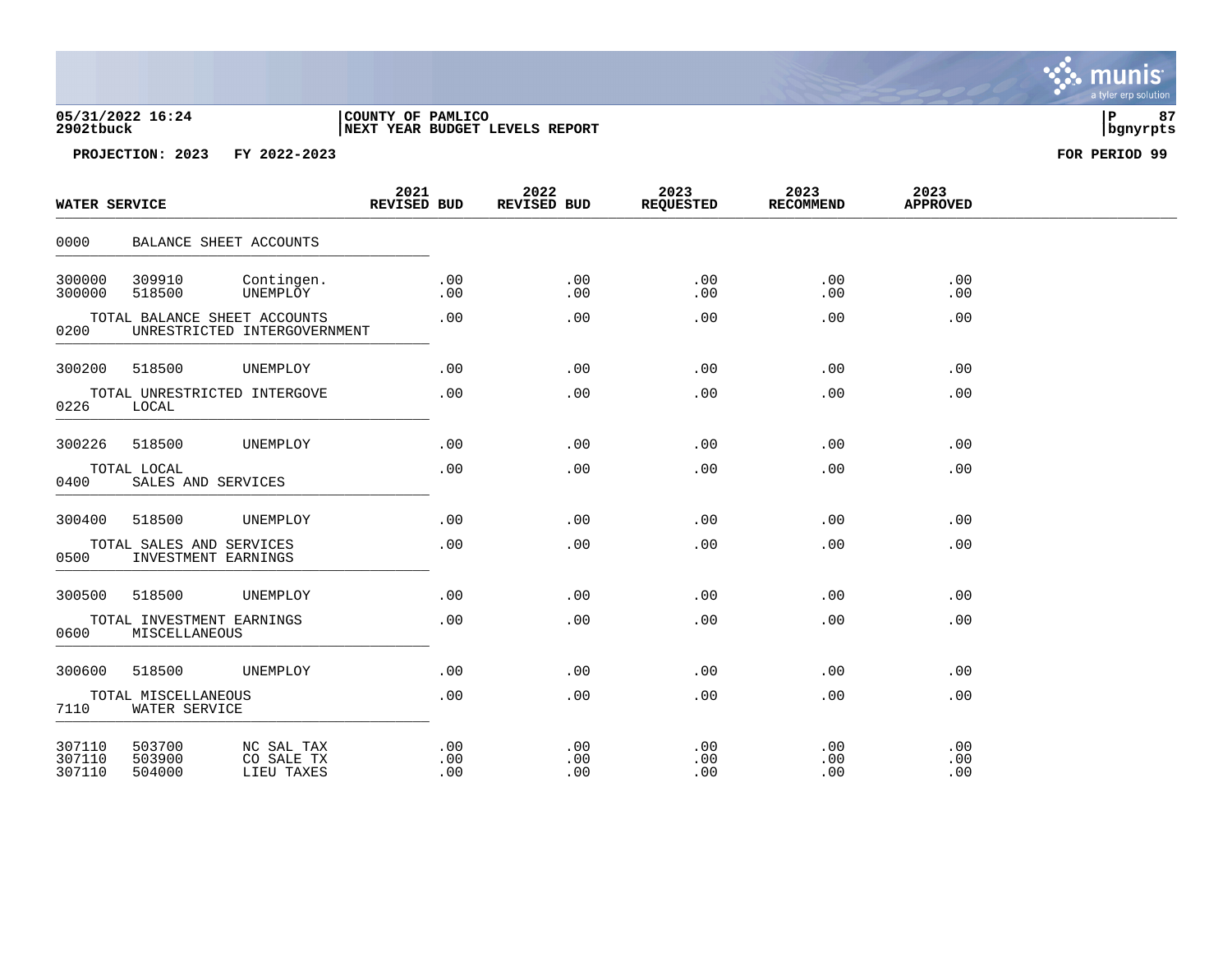

### **05/31/2022 16:24 |COUNTY OF PAMLICO |P 88 2902tbuck |NEXT YEAR BUDGET LEVELS REPORT |bgnyrpts**

| WATER SERVICE |        | 2021<br>REVISED BUD | 2022 | 2023<br>REVISED BUD REQUESTED RECOMMEND | 2023                                                                                                                                                                                                                                                                                                                                     | 2023<br><b>APPROVED</b> |  |
|---------------|--------|---------------------|------|-----------------------------------------|------------------------------------------------------------------------------------------------------------------------------------------------------------------------------------------------------------------------------------------------------------------------------------------------------------------------------------------|-------------------------|--|
| 307110        |        |                     |      |                                         |                                                                                                                                                                                                                                                                                                                                          | .00                     |  |
| 307110        |        |                     |      |                                         |                                                                                                                                                                                                                                                                                                                                          | .00                     |  |
| 307110        |        |                     |      |                                         |                                                                                                                                                                                                                                                                                                                                          | .00                     |  |
| 307110        |        |                     |      |                                         |                                                                                                                                                                                                                                                                                                                                          | .00                     |  |
| 307110        |        |                     |      |                                         |                                                                                                                                                                                                                                                                                                                                          | .00                     |  |
| 307110        |        |                     |      |                                         |                                                                                                                                                                                                                                                                                                                                          | .00                     |  |
| 307110        |        |                     |      |                                         |                                                                                                                                                                                                                                                                                                                                          | .00                     |  |
| 307110        |        |                     |      |                                         |                                                                                                                                                                                                                                                                                                                                          | .00                     |  |
| 307110        |        |                     |      |                                         |                                                                                                                                                                                                                                                                                                                                          | .00                     |  |
| 307110        |        |                     |      |                                         |                                                                                                                                                                                                                                                                                                                                          | .00                     |  |
| 307110        |        |                     |      |                                         |                                                                                                                                                                                                                                                                                                                                          | .00                     |  |
| 307110        |        |                     |      |                                         |                                                                                                                                                                                                                                                                                                                                          | .00                     |  |
| 307110        |        |                     |      |                                         |                                                                                                                                                                                                                                                                                                                                          | .00                     |  |
| 307110        |        |                     |      |                                         |                                                                                                                                                                                                                                                                                                                                          | .00                     |  |
| 307110        |        |                     |      |                                         |                                                                                                                                                                                                                                                                                                                                          | .00                     |  |
| 307110        |        |                     |      |                                         |                                                                                                                                                                                                                                                                                                                                          | .00                     |  |
| 307110        |        |                     |      |                                         |                                                                                                                                                                                                                                                                                                                                          | .00                     |  |
| 307110        |        |                     |      |                                         |                                                                                                                                                                                                                                                                                                                                          | .00                     |  |
| 307110        |        |                     |      |                                         |                                                                                                                                                                                                                                                                                                                                          | .00                     |  |
| 307110        |        |                     |      |                                         |                                                                                                                                                                                                                                                                                                                                          | .00                     |  |
| 307110        |        |                     |      |                                         |                                                                                                                                                                                                                                                                                                                                          | .00                     |  |
| 307110        |        |                     |      |                                         |                                                                                                                                                                                                                                                                                                                                          | .00                     |  |
| 307110        |        |                     |      |                                         |                                                                                                                                                                                                                                                                                                                                          | .00                     |  |
|               |        |                     |      |                                         |                                                                                                                                                                                                                                                                                                                                          | .00                     |  |
| 7120          |        |                     |      |                                         | $\begin{tabular}{l c c c c c} \hline \texttt{ERWISTED BUD} & \texttt{REVISEED BUD} & \texttt{REVISEB DUD} & \texttt{REQUBISTED} & \texttt{REQUBISTED} & \texttt{REQODOHEND} \\ \hline 7110 & 518100 & 7100 & 7100 & 0.00 & 0.00 & 0.00 & 0.00 & 0.00 & 0.00 & 0.00 & 0.00 & 0.00 & 0.00 & 0.00 & 0.00 & 0.00 & 0.00 & 0.00 & 0.00 & 0.0$ |                         |  |
| 307120        | 512100 |                     |      |                                         |                                                                                                                                                                                                                                                                                                                                          | .00                     |  |
| 307120        | 512101 |                     |      |                                         |                                                                                                                                                                                                                                                                                                                                          | .00                     |  |
| 307120        | 512103 |                     |      |                                         |                                                                                                                                                                                                                                                                                                                                          | .00                     |  |
| 307120        | 512105 |                     |      |                                         |                                                                                                                                                                                                                                                                                                                                          | .00                     |  |
| 307120        | 512200 |                     |      |                                         |                                                                                                                                                                                                                                                                                                                                          | .00                     |  |
| 307120        | 512700 |                     |      |                                         |                                                                                                                                                                                                                                                                                                                                          | .00                     |  |
| 307120        | 518100 |                     |      |                                         |                                                                                                                                                                                                                                                                                                                                          | .00                     |  |
| 307120        | 518101 |                     |      |                                         |                                                                                                                                                                                                                                                                                                                                          | .00                     |  |
| 307120        | 518200 |                     |      |                                         |                                                                                                                                                                                                                                                                                                                                          | .00                     |  |
| 307120        | 518210 |                     |      |                                         |                                                                                                                                                                                                                                                                                                                                          | .00                     |  |
| 307120        | 518300 |                     |      |                                         |                                                                                                                                                                                                                                                                                                                                          | .00                     |  |
| 307120        | 518500 |                     |      |                                         |                                                                                                                                                                                                                                                                                                                                          | .00                     |  |
| 307120        | 518600 |                     |      |                                         |                                                                                                                                                                                                                                                                                                                                          | .00                     |  |
| 307120        | 519000 |                     |      |                                         |                                                                                                                                                                                                                                                                                                                                          | .00                     |  |
| 307120        | 519500 |                     |      |                                         |                                                                                                                                                                                                                                                                                                                                          | .00                     |  |
| 307120        | 519808 |                     |      |                                         |                                                                                                                                                                                                                                                                                                                                          | .00                     |  |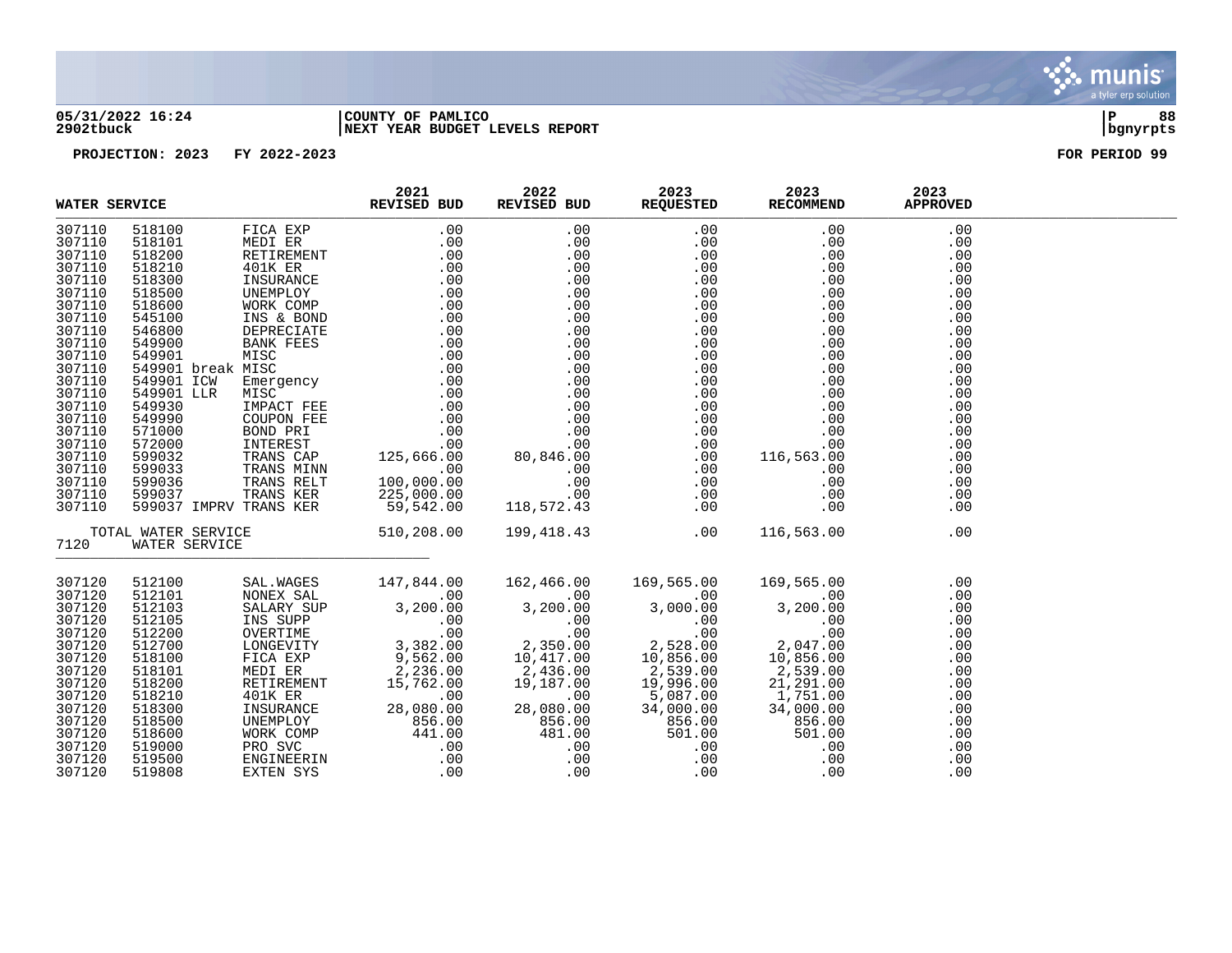

### **05/31/2022 16:24 |COUNTY OF PAMLICO |P 89 2902tbuck |NEXT YEAR BUDGET LEVELS REPORT |bgnyrpts**

| WATER SERVICE    |                  | 2021<br>REVISED BUD | 2022<br>REVISED BUD | 2023<br>REQUESTED | 2023<br>RECOMMEND | 2023<br><b>APPROVED</b> |  |
|------------------|------------------|---------------------|---------------------|-------------------|-------------------|-------------------------|--|
| 307120           | 519900           |                     |                     |                   |                   | .00                     |  |
| 307120           | 521100           |                     |                     |                   |                   | .00                     |  |
| 307120           | 521200           |                     |                     |                   |                   | .00                     |  |
| 307120           | 525100           |                     |                     |                   |                   | .00                     |  |
| 307120           | 526000           |                     |                     |                   |                   | .00                     |  |
| 307120           | 529000           |                     |                     |                   |                   | .00                     |  |
| 307120           | 529000 MAJ       |                     |                     |                   |                   | .00                     |  |
| 307120           | 529001           |                     |                     |                   |                   | .00                     |  |
| 307120           | 529005           |                     |                     |                   |                   | .00                     |  |
| 307120           | 529100           |                     |                     |                   |                   | .00                     |  |
| 307120           | 531000           |                     |                     |                   |                   | .00                     |  |
| 307120           | 532000           |                     |                     |                   |                   | .00                     |  |
| 307120           | 532001           |                     |                     |                   |                   | .00                     |  |
| 307120           | 533000           |                     |                     |                   |                   | .00                     |  |
| 307120           | 533001           |                     |                     |                   |                   | .00                     |  |
| 307120           | 534000           |                     |                     |                   |                   | .00                     |  |
| 307120           | 535000           |                     |                     |                   |                   | .00                     |  |
| 307120           | 535001           |                     |                     |                   |                   | .00                     |  |
| 307120           | 535002           |                     |                     |                   |                   | .00                     |  |
| 307120           | 535003           |                     |                     |                   |                   | .00                     |  |
| 307120           | 535004           |                     |                     |                   |                   | .00                     |  |
| 307120           | 535005           |                     |                     |                   |                   | .00                     |  |
| 307120           | 535006           |                     |                     |                   |                   | .00                     |  |
| 307120           | 535100           |                     |                     |                   |                   | .00                     |  |
| 307120           | 535300           |                     |                     |                   |                   | .00                     |  |
| 307120           | 535400           |                     |                     |                   |                   | .00                     |  |
| 307120           | 535500           |                     |                     |                   |                   | .00                     |  |
| 307120           | 535900           |                     |                     |                   |                   | .00                     |  |
| 307120           | 537000           |                     |                     |                   |                   | .00                     |  |
| 307120           | 538100           |                     |                     |                   |                   | .00                     |  |
| 307120           | 539500           |                     |                     |                   |                   | .00                     |  |
| 307120           | 548400           |                     |                     |                   |                   | .00                     |  |
| 307120           | 549100           |                     |                     |                   |                   | .00                     |  |
| 307120           | 549200           |                     |                     |                   |                   | .00                     |  |
| 307120           | 549800           |                     |                     |                   |                   | .00                     |  |
| 307120           | 549900           |                     |                     |                   |                   | .00                     |  |
| 307120           | 549901           |                     |                     |                   |                   | .00                     |  |
| 307120           | 555000           |                     |                     |                   |                   | .00                     |  |
| 307120           | 584200           |                     |                     |                   |                   | .00                     |  |
| 307120           | 584201           |                     |                     |                   |                   | .00                     |  |
| 307120           | 584210           |                     |                     |                   |                   | .00                     |  |
| 307120<br>307120 | 599010<br>599036 |                     |                     |                   |                   | .00                     |  |
| 307120           | 599037           |                     |                     |                   |                   | .00                     |  |
|                  |                  |                     |                     |                   |                   | .00                     |  |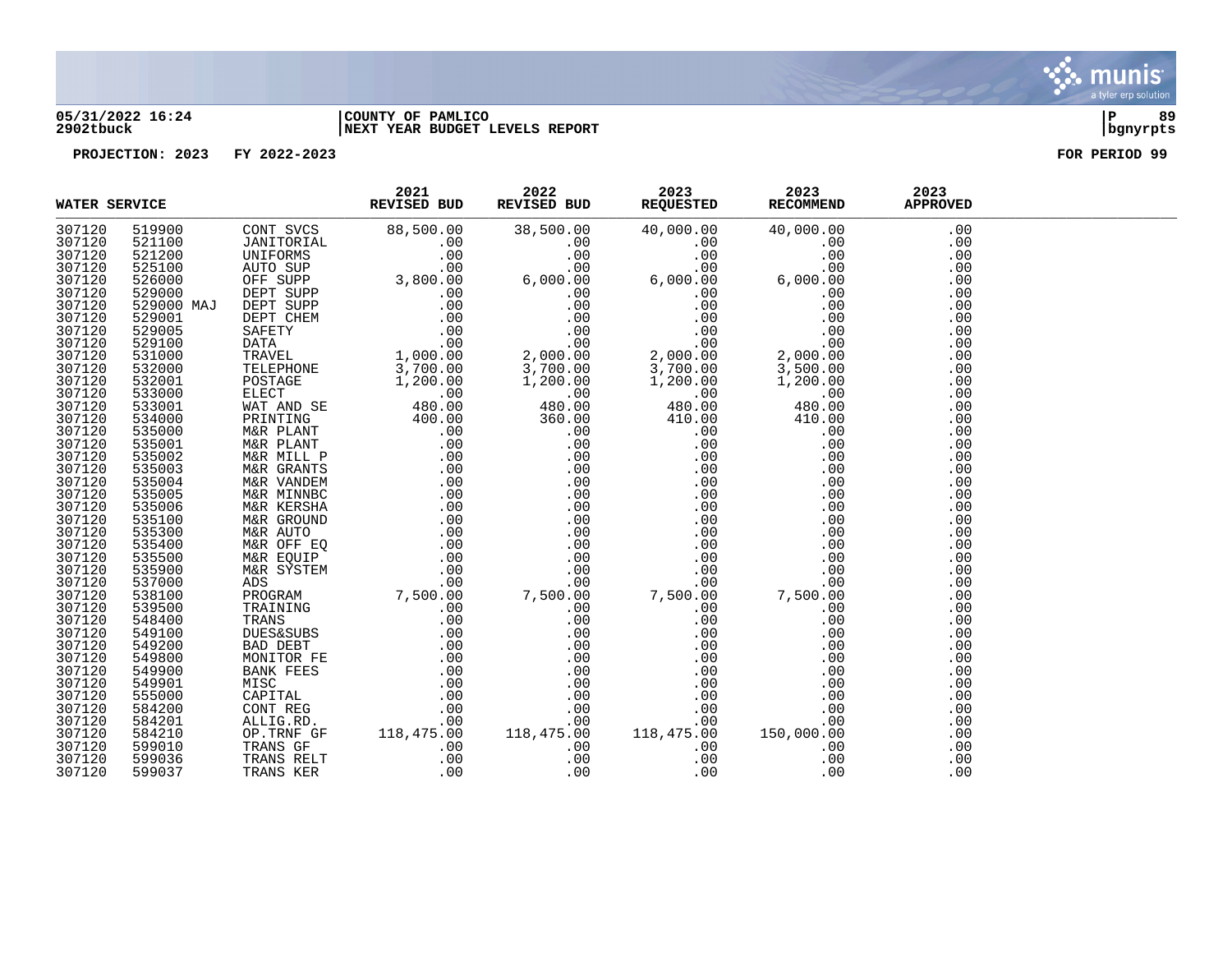### **05/31/2022 16:24 |COUNTY OF PAMLICO |P 90 2902tbuck |NEXT YEAR BUDGET LEVELS REPORT |bgnyrpts**

| WATER SERVICE    |  |  | <b>EVICE</b><br><b>EVISED BUD</b><br><b>EVISED BUD</b><br><b>EVISED BUD</b><br><b>EVISED BUD</b><br><b>EVISED BUD</b><br><b>EVISED BUD</b><br><b>EVISED BUD</b><br><b>EVISED BUD</b><br><b>EVISED BUD</b><br><b>EVISED BUD</b><br><b>EVISED REQUESTED</b><br><b>EXCOMMEND</b><br><b>EXCOMMEND</b><br><b>EXCOMMEND</b><br><b>EXPROVED</b><br><b>E</b> |  |
|------------------|--|--|------------------------------------------------------------------------------------------------------------------------------------------------------------------------------------------------------------------------------------------------------------------------------------------------------------------------------------------------------|--|
| 307120           |  |  |                                                                                                                                                                                                                                                                                                                                                      |  |
|                  |  |  | TOTAL WATER SERVICE 436,418.00 407,688.00 428,693.00 457,696.00 00 00 00 00 140 457,696.00 00 00 00 140 140 6                                                                                                                                                                                                                                        |  |
|                  |  |  |                                                                                                                                                                                                                                                                                                                                                      |  |
| 307140           |  |  |                                                                                                                                                                                                                                                                                                                                                      |  |
| 307140           |  |  |                                                                                                                                                                                                                                                                                                                                                      |  |
| 307140           |  |  |                                                                                                                                                                                                                                                                                                                                                      |  |
| 307140           |  |  |                                                                                                                                                                                                                                                                                                                                                      |  |
| 307140           |  |  |                                                                                                                                                                                                                                                                                                                                                      |  |
| 307140           |  |  |                                                                                                                                                                                                                                                                                                                                                      |  |
| 307140           |  |  |                                                                                                                                                                                                                                                                                                                                                      |  |
| 307140           |  |  |                                                                                                                                                                                                                                                                                                                                                      |  |
| 307140           |  |  |                                                                                                                                                                                                                                                                                                                                                      |  |
| 307140           |  |  |                                                                                                                                                                                                                                                                                                                                                      |  |
| 307140           |  |  |                                                                                                                                                                                                                                                                                                                                                      |  |
| 307140           |  |  |                                                                                                                                                                                                                                                                                                                                                      |  |
| 307140           |  |  |                                                                                                                                                                                                                                                                                                                                                      |  |
| 307140           |  |  |                                                                                                                                                                                                                                                                                                                                                      |  |
| 307140           |  |  |                                                                                                                                                                                                                                                                                                                                                      |  |
| 307140           |  |  |                                                                                                                                                                                                                                                                                                                                                      |  |
| 307140           |  |  |                                                                                                                                                                                                                                                                                                                                                      |  |
| 307140           |  |  |                                                                                                                                                                                                                                                                                                                                                      |  |
| 307140           |  |  |                                                                                                                                                                                                                                                                                                                                                      |  |
| 307140<br>307140 |  |  |                                                                                                                                                                                                                                                                                                                                                      |  |
| 307140           |  |  |                                                                                                                                                                                                                                                                                                                                                      |  |
| 307140           |  |  |                                                                                                                                                                                                                                                                                                                                                      |  |
| 307140           |  |  |                                                                                                                                                                                                                                                                                                                                                      |  |
| 307140           |  |  |                                                                                                                                                                                                                                                                                                                                                      |  |
| 307140           |  |  |                                                                                                                                                                                                                                                                                                                                                      |  |
| 307140           |  |  |                                                                                                                                                                                                                                                                                                                                                      |  |
| 307140           |  |  |                                                                                                                                                                                                                                                                                                                                                      |  |
| 307140           |  |  |                                                                                                                                                                                                                                                                                                                                                      |  |
| 307140           |  |  |                                                                                                                                                                                                                                                                                                                                                      |  |
| 307140           |  |  |                                                                                                                                                                                                                                                                                                                                                      |  |
| 307140           |  |  |                                                                                                                                                                                                                                                                                                                                                      |  |
| 307140           |  |  |                                                                                                                                                                                                                                                                                                                                                      |  |
| 307140           |  |  |                                                                                                                                                                                                                                                                                                                                                      |  |
| 307140           |  |  |                                                                                                                                                                                                                                                                                                                                                      |  |
| 307140           |  |  |                                                                                                                                                                                                                                                                                                                                                      |  |
| 307140           |  |  |                                                                                                                                                                                                                                                                                                                                                      |  |
| 307140           |  |  |                                                                                                                                                                                                                                                                                                                                                      |  |

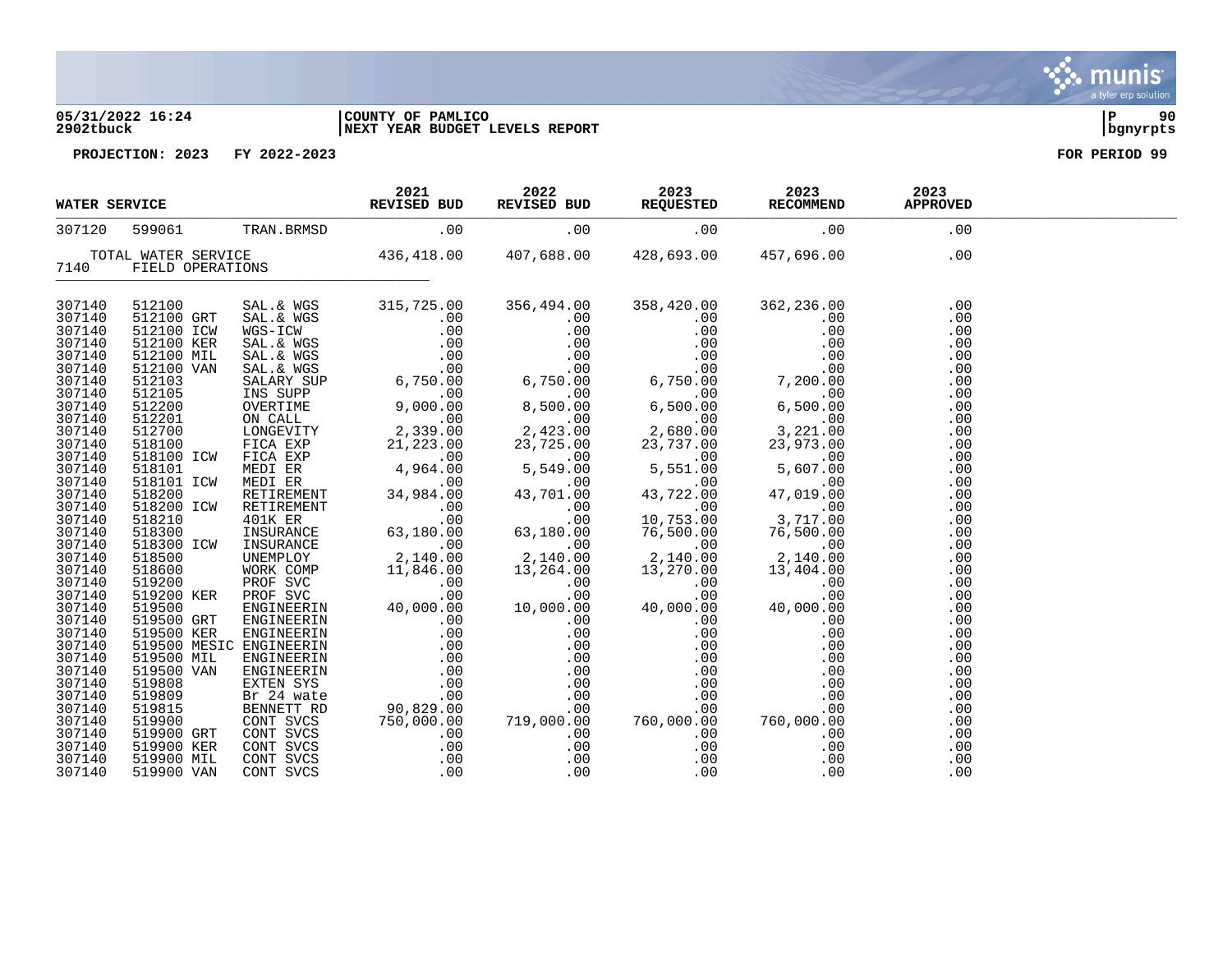

### **05/31/2022 16:24 |COUNTY OF PAMLICO |P 91 2902tbuck |NEXT YEAR BUDGET LEVELS REPORT |bgnyrpts**

| 307140<br>521200<br>.00<br>.00<br>UNIFORMS<br>.00<br>.00<br>.00<br>$[19,600]$ $[1,380.00]$ $[138,200.00]$ $[3,500.00]$<br>33,000.00<br>307140<br>525100<br>AUTO SUP<br>25,000.00<br>25,000.00<br>.00<br>1,200.00<br>1,000.00<br>1,000.00<br>307140<br>526000<br>OFF SUPP<br>.00<br>307140<br>DEPT SUPP<br>139,853.70<br>170,000.00<br>150,000.00<br>529000<br>.00<br>307140<br>529000 GRT<br>DEPT SUPP<br>$\begin{array}{r} 3,500.000 \ 5,000.00 \ 5,000.00 \ 2,100.00 \ 22,000.00 \ 52,000.00 \ 58,800.00 \ 39,000.00 \end{array}$<br>4,000.00<br>10,000.00<br>10,000.00<br>10,000.00<br>10,000<br>.00<br>307140<br>DEPT SUPP<br>529000 KER<br>5,000.00<br>10,000.00<br>10,000.00<br>.00<br>307140<br>529000 MAJ<br>DEPT SUPP<br>.00<br>.00<br>.00<br>.00<br>4,000.00<br>307140<br>529000 MIL<br>DEPT SUPP<br>10,000.00<br>10,000.00<br>.00<br>$\frac{3}{3},000.00$<br>$12,000.00$<br>$40,000.00$<br>$\begin{array}{r} 5,000.00\ 12,000.00\ 40,000.00 \end{array}$<br>$\frac{5,000.00}{12,000.00}$<br>$\frac{12,000.00}{40,000.00}$<br>DEPT SUPP<br>307140<br>529000 VAN<br>.00<br>DEPT CHEM<br>307140<br>529001<br>.00<br>307140<br>529001 GRT<br>DEPT CHEM<br>40,000.00<br>.00<br>307140<br>529001 KER<br>DEPT CHEM<br>93,000.00<br>85,000.00<br>95,000.00<br>.00<br>307140<br>529001 MIL<br>42,000.00<br>50,000.00<br>50,000.00<br>.00<br>M 39, 000.<br>EM 26, 200.00<br>TY 3, 200.00<br>TY .00<br>TY .00<br>FETY .00<br>AFETY .00<br>RAVEL 1, 600.00<br>TELEPHONE 5, 600.00<br>ELECTRICAL 36, 500.00<br>THICAL 28, 000.07<br>34, 500.7<br>25, 000<br>307140<br>529001 VAN<br>30,000.00<br>25,000.00<br>30,000.00<br>.00<br>307140<br>529005<br>2,200.00<br>2,200.00<br>.00<br>$\begin{bmatrix} 30,000 \\ 00 & 2,200 \\ 0 & .0 \\ 0 & .0 \\ 7 & .00 \\ 5,000.00 \\ 6,000.00 \\ 32,000.00 \\ 28,500.00 \\ 30,000.00 \end{bmatrix}$<br>307140<br>529005 GRT<br>.00<br>.00<br>.00<br>529005 KER<br>307140<br>.00<br>.00<br>.00<br>307140<br>529005 MIL<br>.00<br>.00<br>.00<br>$\begin{array}{c} .00\ 0.00\ 7,000.00\ 8,400.00\ 32,000.00\ 28,500.00\ \end{array}$<br>529005 VAN<br>.00<br>307140<br>.00<br>7,000.00<br>307140<br>531000<br>.00<br>7,500.00<br>307140<br>532000<br>.00<br>307140<br>32,000.00<br>533000<br>.00<br>307140<br>533000 GRT<br>28,500.00<br>.00<br>307140<br>533000 KER<br>32,000.00<br>32,000.00<br>.00<br>307140<br>533000 MIL<br>ELECTRICAL<br>28,800.00<br>25,000.00<br>28,000.00<br>28,000.00<br>.00<br>307140<br>533000 VAN<br>ELECTRICAL<br>12,500.00<br>19,000.00<br>16,000.00<br>16,000.00<br>.00<br>260.00<br>240.00<br>240.00<br>240.00<br>307140<br>533002<br><b>GAS&amp;PROPAN</b><br>.00<br>260.00<br>4,000.00<br>10,000.00<br>10,000.00<br>307140<br>535000<br>M&R PLANT<br>10,000.00<br>.00<br>307140<br>10,000.00<br>15,000.00<br>10,000.00<br>8,000.00<br>535000 GRT<br>.00<br>M&R PLANT<br>307140<br>535000 KER<br>10,000.00<br>M&R PLANT<br>8,000.00<br>10,000.00<br>8,000.00<br>.00<br>$\begin{array}{cccc} 10\, , 000\, .00 & 8\, , 000\, \ 10\, , 000\, .00 & 5\, , 000\, \ 5\, , 000\, .00 & 5\, , 000\, \ 0 & .00\, \ 0 & .00\, \ 0 & .00\, \ 0 & .00\, \ 0 & .00\, \ 0 & .00\, \ 0 & .00\, \ 0 & .00\, \ 0 & .00\, \ 0 & .00\, \ 0 & .00\, \ 0 & .00\, \ 0 & 1\, ,000\, \ \end{array}$<br>307140<br>535000 MIL<br>M&R PLANT<br>5,000.00<br>10,000.00<br>10,000.00<br>.00<br>307140<br>535000 VAN<br>5,000.00<br>M&R PLANT<br>5,000.00<br>5,000.00<br>.00 |
|----------------------------------------------------------------------------------------------------------------------------------------------------------------------------------------------------------------------------------------------------------------------------------------------------------------------------------------------------------------------------------------------------------------------------------------------------------------------------------------------------------------------------------------------------------------------------------------------------------------------------------------------------------------------------------------------------------------------------------------------------------------------------------------------------------------------------------------------------------------------------------------------------------------------------------------------------------------------------------------------------------------------------------------------------------------------------------------------------------------------------------------------------------------------------------------------------------------------------------------------------------------------------------------------------------------------------------------------------------------------------------------------------------------------------------------------------------------------------------------------------------------------------------------------------------------------------------------------------------------------------------------------------------------------------------------------------------------------------------------------------------------------------------------------------------------------------------------------------------------------------------------------------------------------------------------------------------------------------------------------------------------------------------------------------------------------------------------------------------------------------------------------------------------------------------------------------------------------------------------------------------------------------------------------------------------------------------------------------------------------------------------------------------------------------------------------------------------------------------------------------------------------------------------------------------------------------------------------------------------------------------------------------------------------------------------------------------------------------------------------------------------------------------------------------------------------------------------------------------------------------------------------------------------------------------------------------------------------------------------------------------------------------------------------------------------------------------------------------------------------------------------------------------------------------------------------------------------------------------------------------------------------------------------------------------------------------------------------------------------------------------------------------------------|
|                                                                                                                                                                                                                                                                                                                                                                                                                                                                                                                                                                                                                                                                                                                                                                                                                                                                                                                                                                                                                                                                                                                                                                                                                                                                                                                                                                                                                                                                                                                                                                                                                                                                                                                                                                                                                                                                                                                                                                                                                                                                                                                                                                                                                                                                                                                                                                                                                                                                                                                                                                                                                                                                                                                                                                                                                                                                                                                                                                                                                                                                                                                                                                                                                                                                                                                                                                                                                |
|                                                                                                                                                                                                                                                                                                                                                                                                                                                                                                                                                                                                                                                                                                                                                                                                                                                                                                                                                                                                                                                                                                                                                                                                                                                                                                                                                                                                                                                                                                                                                                                                                                                                                                                                                                                                                                                                                                                                                                                                                                                                                                                                                                                                                                                                                                                                                                                                                                                                                                                                                                                                                                                                                                                                                                                                                                                                                                                                                                                                                                                                                                                                                                                                                                                                                                                                                                                                                |
|                                                                                                                                                                                                                                                                                                                                                                                                                                                                                                                                                                                                                                                                                                                                                                                                                                                                                                                                                                                                                                                                                                                                                                                                                                                                                                                                                                                                                                                                                                                                                                                                                                                                                                                                                                                                                                                                                                                                                                                                                                                                                                                                                                                                                                                                                                                                                                                                                                                                                                                                                                                                                                                                                                                                                                                                                                                                                                                                                                                                                                                                                                                                                                                                                                                                                                                                                                                                                |
|                                                                                                                                                                                                                                                                                                                                                                                                                                                                                                                                                                                                                                                                                                                                                                                                                                                                                                                                                                                                                                                                                                                                                                                                                                                                                                                                                                                                                                                                                                                                                                                                                                                                                                                                                                                                                                                                                                                                                                                                                                                                                                                                                                                                                                                                                                                                                                                                                                                                                                                                                                                                                                                                                                                                                                                                                                                                                                                                                                                                                                                                                                                                                                                                                                                                                                                                                                                                                |
|                                                                                                                                                                                                                                                                                                                                                                                                                                                                                                                                                                                                                                                                                                                                                                                                                                                                                                                                                                                                                                                                                                                                                                                                                                                                                                                                                                                                                                                                                                                                                                                                                                                                                                                                                                                                                                                                                                                                                                                                                                                                                                                                                                                                                                                                                                                                                                                                                                                                                                                                                                                                                                                                                                                                                                                                                                                                                                                                                                                                                                                                                                                                                                                                                                                                                                                                                                                                                |
|                                                                                                                                                                                                                                                                                                                                                                                                                                                                                                                                                                                                                                                                                                                                                                                                                                                                                                                                                                                                                                                                                                                                                                                                                                                                                                                                                                                                                                                                                                                                                                                                                                                                                                                                                                                                                                                                                                                                                                                                                                                                                                                                                                                                                                                                                                                                                                                                                                                                                                                                                                                                                                                                                                                                                                                                                                                                                                                                                                                                                                                                                                                                                                                                                                                                                                                                                                                                                |
|                                                                                                                                                                                                                                                                                                                                                                                                                                                                                                                                                                                                                                                                                                                                                                                                                                                                                                                                                                                                                                                                                                                                                                                                                                                                                                                                                                                                                                                                                                                                                                                                                                                                                                                                                                                                                                                                                                                                                                                                                                                                                                                                                                                                                                                                                                                                                                                                                                                                                                                                                                                                                                                                                                                                                                                                                                                                                                                                                                                                                                                                                                                                                                                                                                                                                                                                                                                                                |
|                                                                                                                                                                                                                                                                                                                                                                                                                                                                                                                                                                                                                                                                                                                                                                                                                                                                                                                                                                                                                                                                                                                                                                                                                                                                                                                                                                                                                                                                                                                                                                                                                                                                                                                                                                                                                                                                                                                                                                                                                                                                                                                                                                                                                                                                                                                                                                                                                                                                                                                                                                                                                                                                                                                                                                                                                                                                                                                                                                                                                                                                                                                                                                                                                                                                                                                                                                                                                |
|                                                                                                                                                                                                                                                                                                                                                                                                                                                                                                                                                                                                                                                                                                                                                                                                                                                                                                                                                                                                                                                                                                                                                                                                                                                                                                                                                                                                                                                                                                                                                                                                                                                                                                                                                                                                                                                                                                                                                                                                                                                                                                                                                                                                                                                                                                                                                                                                                                                                                                                                                                                                                                                                                                                                                                                                                                                                                                                                                                                                                                                                                                                                                                                                                                                                                                                                                                                                                |
|                                                                                                                                                                                                                                                                                                                                                                                                                                                                                                                                                                                                                                                                                                                                                                                                                                                                                                                                                                                                                                                                                                                                                                                                                                                                                                                                                                                                                                                                                                                                                                                                                                                                                                                                                                                                                                                                                                                                                                                                                                                                                                                                                                                                                                                                                                                                                                                                                                                                                                                                                                                                                                                                                                                                                                                                                                                                                                                                                                                                                                                                                                                                                                                                                                                                                                                                                                                                                |
|                                                                                                                                                                                                                                                                                                                                                                                                                                                                                                                                                                                                                                                                                                                                                                                                                                                                                                                                                                                                                                                                                                                                                                                                                                                                                                                                                                                                                                                                                                                                                                                                                                                                                                                                                                                                                                                                                                                                                                                                                                                                                                                                                                                                                                                                                                                                                                                                                                                                                                                                                                                                                                                                                                                                                                                                                                                                                                                                                                                                                                                                                                                                                                                                                                                                                                                                                                                                                |
|                                                                                                                                                                                                                                                                                                                                                                                                                                                                                                                                                                                                                                                                                                                                                                                                                                                                                                                                                                                                                                                                                                                                                                                                                                                                                                                                                                                                                                                                                                                                                                                                                                                                                                                                                                                                                                                                                                                                                                                                                                                                                                                                                                                                                                                                                                                                                                                                                                                                                                                                                                                                                                                                                                                                                                                                                                                                                                                                                                                                                                                                                                                                                                                                                                                                                                                                                                                                                |
|                                                                                                                                                                                                                                                                                                                                                                                                                                                                                                                                                                                                                                                                                                                                                                                                                                                                                                                                                                                                                                                                                                                                                                                                                                                                                                                                                                                                                                                                                                                                                                                                                                                                                                                                                                                                                                                                                                                                                                                                                                                                                                                                                                                                                                                                                                                                                                                                                                                                                                                                                                                                                                                                                                                                                                                                                                                                                                                                                                                                                                                                                                                                                                                                                                                                                                                                                                                                                |
|                                                                                                                                                                                                                                                                                                                                                                                                                                                                                                                                                                                                                                                                                                                                                                                                                                                                                                                                                                                                                                                                                                                                                                                                                                                                                                                                                                                                                                                                                                                                                                                                                                                                                                                                                                                                                                                                                                                                                                                                                                                                                                                                                                                                                                                                                                                                                                                                                                                                                                                                                                                                                                                                                                                                                                                                                                                                                                                                                                                                                                                                                                                                                                                                                                                                                                                                                                                                                |
|                                                                                                                                                                                                                                                                                                                                                                                                                                                                                                                                                                                                                                                                                                                                                                                                                                                                                                                                                                                                                                                                                                                                                                                                                                                                                                                                                                                                                                                                                                                                                                                                                                                                                                                                                                                                                                                                                                                                                                                                                                                                                                                                                                                                                                                                                                                                                                                                                                                                                                                                                                                                                                                                                                                                                                                                                                                                                                                                                                                                                                                                                                                                                                                                                                                                                                                                                                                                                |
|                                                                                                                                                                                                                                                                                                                                                                                                                                                                                                                                                                                                                                                                                                                                                                                                                                                                                                                                                                                                                                                                                                                                                                                                                                                                                                                                                                                                                                                                                                                                                                                                                                                                                                                                                                                                                                                                                                                                                                                                                                                                                                                                                                                                                                                                                                                                                                                                                                                                                                                                                                                                                                                                                                                                                                                                                                                                                                                                                                                                                                                                                                                                                                                                                                                                                                                                                                                                                |
|                                                                                                                                                                                                                                                                                                                                                                                                                                                                                                                                                                                                                                                                                                                                                                                                                                                                                                                                                                                                                                                                                                                                                                                                                                                                                                                                                                                                                                                                                                                                                                                                                                                                                                                                                                                                                                                                                                                                                                                                                                                                                                                                                                                                                                                                                                                                                                                                                                                                                                                                                                                                                                                                                                                                                                                                                                                                                                                                                                                                                                                                                                                                                                                                                                                                                                                                                                                                                |
|                                                                                                                                                                                                                                                                                                                                                                                                                                                                                                                                                                                                                                                                                                                                                                                                                                                                                                                                                                                                                                                                                                                                                                                                                                                                                                                                                                                                                                                                                                                                                                                                                                                                                                                                                                                                                                                                                                                                                                                                                                                                                                                                                                                                                                                                                                                                                                                                                                                                                                                                                                                                                                                                                                                                                                                                                                                                                                                                                                                                                                                                                                                                                                                                                                                                                                                                                                                                                |
|                                                                                                                                                                                                                                                                                                                                                                                                                                                                                                                                                                                                                                                                                                                                                                                                                                                                                                                                                                                                                                                                                                                                                                                                                                                                                                                                                                                                                                                                                                                                                                                                                                                                                                                                                                                                                                                                                                                                                                                                                                                                                                                                                                                                                                                                                                                                                                                                                                                                                                                                                                                                                                                                                                                                                                                                                                                                                                                                                                                                                                                                                                                                                                                                                                                                                                                                                                                                                |
|                                                                                                                                                                                                                                                                                                                                                                                                                                                                                                                                                                                                                                                                                                                                                                                                                                                                                                                                                                                                                                                                                                                                                                                                                                                                                                                                                                                                                                                                                                                                                                                                                                                                                                                                                                                                                                                                                                                                                                                                                                                                                                                                                                                                                                                                                                                                                                                                                                                                                                                                                                                                                                                                                                                                                                                                                                                                                                                                                                                                                                                                                                                                                                                                                                                                                                                                                                                                                |
|                                                                                                                                                                                                                                                                                                                                                                                                                                                                                                                                                                                                                                                                                                                                                                                                                                                                                                                                                                                                                                                                                                                                                                                                                                                                                                                                                                                                                                                                                                                                                                                                                                                                                                                                                                                                                                                                                                                                                                                                                                                                                                                                                                                                                                                                                                                                                                                                                                                                                                                                                                                                                                                                                                                                                                                                                                                                                                                                                                                                                                                                                                                                                                                                                                                                                                                                                                                                                |
|                                                                                                                                                                                                                                                                                                                                                                                                                                                                                                                                                                                                                                                                                                                                                                                                                                                                                                                                                                                                                                                                                                                                                                                                                                                                                                                                                                                                                                                                                                                                                                                                                                                                                                                                                                                                                                                                                                                                                                                                                                                                                                                                                                                                                                                                                                                                                                                                                                                                                                                                                                                                                                                                                                                                                                                                                                                                                                                                                                                                                                                                                                                                                                                                                                                                                                                                                                                                                |
|                                                                                                                                                                                                                                                                                                                                                                                                                                                                                                                                                                                                                                                                                                                                                                                                                                                                                                                                                                                                                                                                                                                                                                                                                                                                                                                                                                                                                                                                                                                                                                                                                                                                                                                                                                                                                                                                                                                                                                                                                                                                                                                                                                                                                                                                                                                                                                                                                                                                                                                                                                                                                                                                                                                                                                                                                                                                                                                                                                                                                                                                                                                                                                                                                                                                                                                                                                                                                |
|                                                                                                                                                                                                                                                                                                                                                                                                                                                                                                                                                                                                                                                                                                                                                                                                                                                                                                                                                                                                                                                                                                                                                                                                                                                                                                                                                                                                                                                                                                                                                                                                                                                                                                                                                                                                                                                                                                                                                                                                                                                                                                                                                                                                                                                                                                                                                                                                                                                                                                                                                                                                                                                                                                                                                                                                                                                                                                                                                                                                                                                                                                                                                                                                                                                                                                                                                                                                                |
|                                                                                                                                                                                                                                                                                                                                                                                                                                                                                                                                                                                                                                                                                                                                                                                                                                                                                                                                                                                                                                                                                                                                                                                                                                                                                                                                                                                                                                                                                                                                                                                                                                                                                                                                                                                                                                                                                                                                                                                                                                                                                                                                                                                                                                                                                                                                                                                                                                                                                                                                                                                                                                                                                                                                                                                                                                                                                                                                                                                                                                                                                                                                                                                                                                                                                                                                                                                                                |
|                                                                                                                                                                                                                                                                                                                                                                                                                                                                                                                                                                                                                                                                                                                                                                                                                                                                                                                                                                                                                                                                                                                                                                                                                                                                                                                                                                                                                                                                                                                                                                                                                                                                                                                                                                                                                                                                                                                                                                                                                                                                                                                                                                                                                                                                                                                                                                                                                                                                                                                                                                                                                                                                                                                                                                                                                                                                                                                                                                                                                                                                                                                                                                                                                                                                                                                                                                                                                |
|                                                                                                                                                                                                                                                                                                                                                                                                                                                                                                                                                                                                                                                                                                                                                                                                                                                                                                                                                                                                                                                                                                                                                                                                                                                                                                                                                                                                                                                                                                                                                                                                                                                                                                                                                                                                                                                                                                                                                                                                                                                                                                                                                                                                                                                                                                                                                                                                                                                                                                                                                                                                                                                                                                                                                                                                                                                                                                                                                                                                                                                                                                                                                                                                                                                                                                                                                                                                                |
|                                                                                                                                                                                                                                                                                                                                                                                                                                                                                                                                                                                                                                                                                                                                                                                                                                                                                                                                                                                                                                                                                                                                                                                                                                                                                                                                                                                                                                                                                                                                                                                                                                                                                                                                                                                                                                                                                                                                                                                                                                                                                                                                                                                                                                                                                                                                                                                                                                                                                                                                                                                                                                                                                                                                                                                                                                                                                                                                                                                                                                                                                                                                                                                                                                                                                                                                                                                                                |
|                                                                                                                                                                                                                                                                                                                                                                                                                                                                                                                                                                                                                                                                                                                                                                                                                                                                                                                                                                                                                                                                                                                                                                                                                                                                                                                                                                                                                                                                                                                                                                                                                                                                                                                                                                                                                                                                                                                                                                                                                                                                                                                                                                                                                                                                                                                                                                                                                                                                                                                                                                                                                                                                                                                                                                                                                                                                                                                                                                                                                                                                                                                                                                                                                                                                                                                                                                                                                |
|                                                                                                                                                                                                                                                                                                                                                                                                                                                                                                                                                                                                                                                                                                                                                                                                                                                                                                                                                                                                                                                                                                                                                                                                                                                                                                                                                                                                                                                                                                                                                                                                                                                                                                                                                                                                                                                                                                                                                                                                                                                                                                                                                                                                                                                                                                                                                                                                                                                                                                                                                                                                                                                                                                                                                                                                                                                                                                                                                                                                                                                                                                                                                                                                                                                                                                                                                                                                                |
|                                                                                                                                                                                                                                                                                                                                                                                                                                                                                                                                                                                                                                                                                                                                                                                                                                                                                                                                                                                                                                                                                                                                                                                                                                                                                                                                                                                                                                                                                                                                                                                                                                                                                                                                                                                                                                                                                                                                                                                                                                                                                                                                                                                                                                                                                                                                                                                                                                                                                                                                                                                                                                                                                                                                                                                                                                                                                                                                                                                                                                                                                                                                                                                                                                                                                                                                                                                                                |
|                                                                                                                                                                                                                                                                                                                                                                                                                                                                                                                                                                                                                                                                                                                                                                                                                                                                                                                                                                                                                                                                                                                                                                                                                                                                                                                                                                                                                                                                                                                                                                                                                                                                                                                                                                                                                                                                                                                                                                                                                                                                                                                                                                                                                                                                                                                                                                                                                                                                                                                                                                                                                                                                                                                                                                                                                                                                                                                                                                                                                                                                                                                                                                                                                                                                                                                                                                                                                |
| 307140<br>535001<br>M&R PLANT<br>.00<br>.00<br>.00<br>.00                                                                                                                                                                                                                                                                                                                                                                                                                                                                                                                                                                                                                                                                                                                                                                                                                                                                                                                                                                                                                                                                                                                                                                                                                                                                                                                                                                                                                                                                                                                                                                                                                                                                                                                                                                                                                                                                                                                                                                                                                                                                                                                                                                                                                                                                                                                                                                                                                                                                                                                                                                                                                                                                                                                                                                                                                                                                                                                                                                                                                                                                                                                                                                                                                                                                                                                                                      |
| 307140<br>.00<br>535002<br>M&R MILL P<br>.00<br>.00<br>.00                                                                                                                                                                                                                                                                                                                                                                                                                                                                                                                                                                                                                                                                                                                                                                                                                                                                                                                                                                                                                                                                                                                                                                                                                                                                                                                                                                                                                                                                                                                                                                                                                                                                                                                                                                                                                                                                                                                                                                                                                                                                                                                                                                                                                                                                                                                                                                                                                                                                                                                                                                                                                                                                                                                                                                                                                                                                                                                                                                                                                                                                                                                                                                                                                                                                                                                                                     |
| 307140<br>535002 MIL<br>M&R MILL P<br>.00<br>.00<br>.00<br>.00                                                                                                                                                                                                                                                                                                                                                                                                                                                                                                                                                                                                                                                                                                                                                                                                                                                                                                                                                                                                                                                                                                                                                                                                                                                                                                                                                                                                                                                                                                                                                                                                                                                                                                                                                                                                                                                                                                                                                                                                                                                                                                                                                                                                                                                                                                                                                                                                                                                                                                                                                                                                                                                                                                                                                                                                                                                                                                                                                                                                                                                                                                                                                                                                                                                                                                                                                 |
| .00<br>.00<br>307140<br>535003<br>.00<br>M&R GRANTS<br>.00                                                                                                                                                                                                                                                                                                                                                                                                                                                                                                                                                                                                                                                                                                                                                                                                                                                                                                                                                                                                                                                                                                                                                                                                                                                                                                                                                                                                                                                                                                                                                                                                                                                                                                                                                                                                                                                                                                                                                                                                                                                                                                                                                                                                                                                                                                                                                                                                                                                                                                                                                                                                                                                                                                                                                                                                                                                                                                                                                                                                                                                                                                                                                                                                                                                                                                                                                     |
| .00<br>307140<br>535003 GRT<br>.00<br>.00<br>M&R GRANTS<br>.00                                                                                                                                                                                                                                                                                                                                                                                                                                                                                                                                                                                                                                                                                                                                                                                                                                                                                                                                                                                                                                                                                                                                                                                                                                                                                                                                                                                                                                                                                                                                                                                                                                                                                                                                                                                                                                                                                                                                                                                                                                                                                                                                                                                                                                                                                                                                                                                                                                                                                                                                                                                                                                                                                                                                                                                                                                                                                                                                                                                                                                                                                                                                                                                                                                                                                                                                                 |
| 307140<br>535004<br>.00<br>.00<br>.00<br>M&R VANDEM<br>.00                                                                                                                                                                                                                                                                                                                                                                                                                                                                                                                                                                                                                                                                                                                                                                                                                                                                                                                                                                                                                                                                                                                                                                                                                                                                                                                                                                                                                                                                                                                                                                                                                                                                                                                                                                                                                                                                                                                                                                                                                                                                                                                                                                                                                                                                                                                                                                                                                                                                                                                                                                                                                                                                                                                                                                                                                                                                                                                                                                                                                                                                                                                                                                                                                                                                                                                                                     |
| 307140<br>535004 KER<br>.00<br>M&R VANDEM<br>.00<br>.00<br>.00                                                                                                                                                                                                                                                                                                                                                                                                                                                                                                                                                                                                                                                                                                                                                                                                                                                                                                                                                                                                                                                                                                                                                                                                                                                                                                                                                                                                                                                                                                                                                                                                                                                                                                                                                                                                                                                                                                                                                                                                                                                                                                                                                                                                                                                                                                                                                                                                                                                                                                                                                                                                                                                                                                                                                                                                                                                                                                                                                                                                                                                                                                                                                                                                                                                                                                                                                 |
| 307140<br>535004 VAN<br>M&R VANDEM<br>.00<br>.00<br>.00<br>.00                                                                                                                                                                                                                                                                                                                                                                                                                                                                                                                                                                                                                                                                                                                                                                                                                                                                                                                                                                                                                                                                                                                                                                                                                                                                                                                                                                                                                                                                                                                                                                                                                                                                                                                                                                                                                                                                                                                                                                                                                                                                                                                                                                                                                                                                                                                                                                                                                                                                                                                                                                                                                                                                                                                                                                                                                                                                                                                                                                                                                                                                                                                                                                                                                                                                                                                                                 |
| 307140<br>535005<br>.00<br>.00<br>M&R MINNBC<br>.00<br>.00                                                                                                                                                                                                                                                                                                                                                                                                                                                                                                                                                                                                                                                                                                                                                                                                                                                                                                                                                                                                                                                                                                                                                                                                                                                                                                                                                                                                                                                                                                                                                                                                                                                                                                                                                                                                                                                                                                                                                                                                                                                                                                                                                                                                                                                                                                                                                                                                                                                                                                                                                                                                                                                                                                                                                                                                                                                                                                                                                                                                                                                                                                                                                                                                                                                                                                                                                     |
| 307140<br>535006<br>M&R KERSHA<br>.00<br>.00<br>.00<br>.00                                                                                                                                                                                                                                                                                                                                                                                                                                                                                                                                                                                                                                                                                                                                                                                                                                                                                                                                                                                                                                                                                                                                                                                                                                                                                                                                                                                                                                                                                                                                                                                                                                                                                                                                                                                                                                                                                                                                                                                                                                                                                                                                                                                                                                                                                                                                                                                                                                                                                                                                                                                                                                                                                                                                                                                                                                                                                                                                                                                                                                                                                                                                                                                                                                                                                                                                                     |
| 535006 KER<br>.00<br>.00<br>307140<br>M&R KERSHA<br>.00<br>.00                                                                                                                                                                                                                                                                                                                                                                                                                                                                                                                                                                                                                                                                                                                                                                                                                                                                                                                                                                                                                                                                                                                                                                                                                                                                                                                                                                                                                                                                                                                                                                                                                                                                                                                                                                                                                                                                                                                                                                                                                                                                                                                                                                                                                                                                                                                                                                                                                                                                                                                                                                                                                                                                                                                                                                                                                                                                                                                                                                                                                                                                                                                                                                                                                                                                                                                                                 |
| 2,000.00<br>307140<br>1,000.00<br>1,000.00<br>1,000.00<br>.00<br>535100<br>M&R GROUND                                                                                                                                                                                                                                                                                                                                                                                                                                                                                                                                                                                                                                                                                                                                                                                                                                                                                                                                                                                                                                                                                                                                                                                                                                                                                                                                                                                                                                                                                                                                                                                                                                                                                                                                                                                                                                                                                                                                                                                                                                                                                                                                                                                                                                                                                                                                                                                                                                                                                                                                                                                                                                                                                                                                                                                                                                                                                                                                                                                                                                                                                                                                                                                                                                                                                                                          |

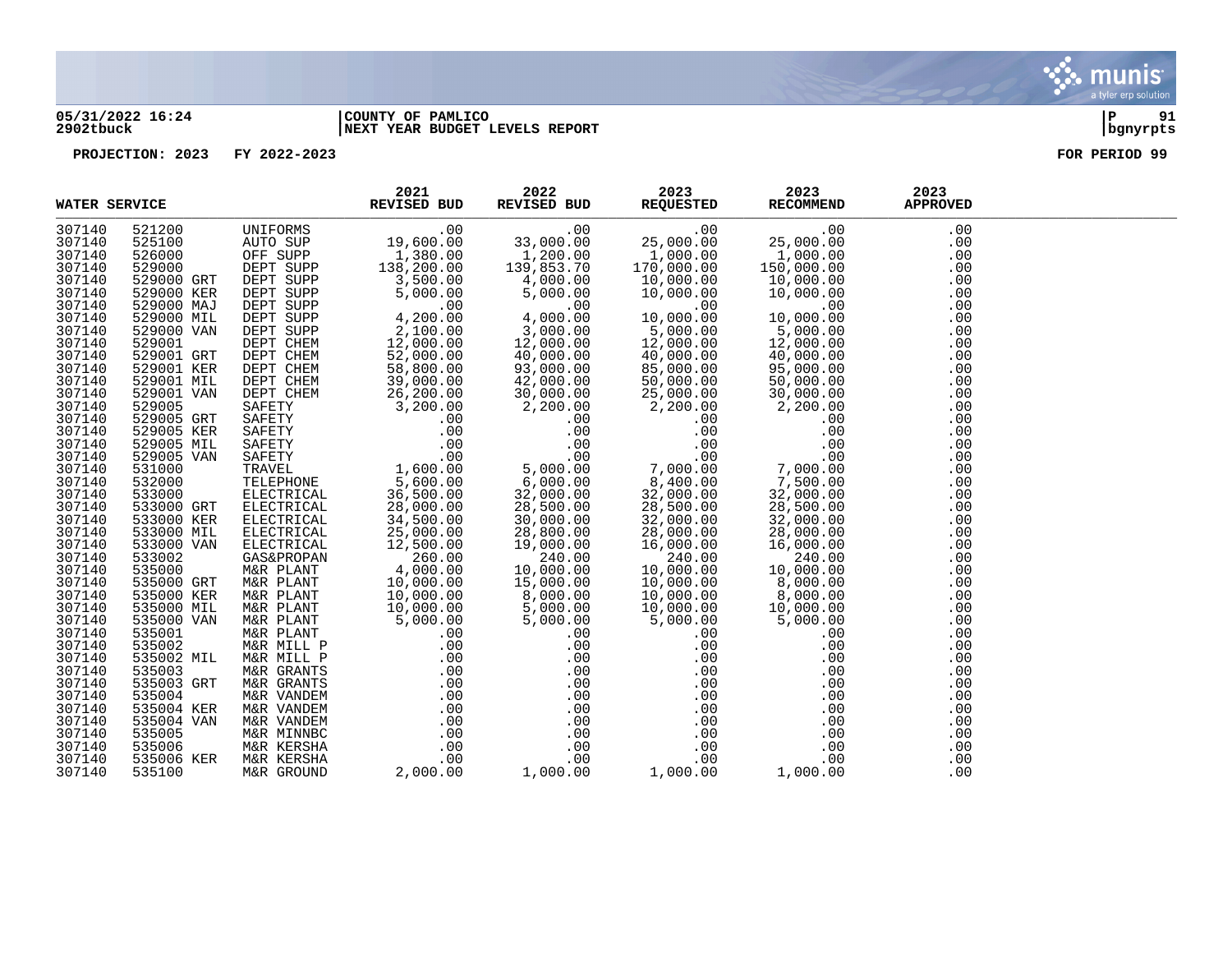

### **05/31/2022 16:24 |COUNTY OF PAMLICO |P 92 2902tbuck |NEXT YEAR BUDGET LEVELS REPORT |bgnyrpts**

| WATER SERVICE                                                                                                                                                                                                                                                    |                                      |                      | 2021 | 2022 2023 2023<br>REVISED BUD REQUESTED RECOMMEND |                                                                                                                                                                                                                                                                                                                                                                                | 2023       |  |
|------------------------------------------------------------------------------------------------------------------------------------------------------------------------------------------------------------------------------------------------------------------|--------------------------------------|----------------------|------|---------------------------------------------------|--------------------------------------------------------------------------------------------------------------------------------------------------------------------------------------------------------------------------------------------------------------------------------------------------------------------------------------------------------------------------------|------------|--|
| 307140<br>307140<br>307140<br>307140<br>307140<br>307140<br>307140<br>307140<br>307140<br>307140<br>307140<br>307140<br>307140<br>307140<br>307140<br>307140<br>307140<br>307140<br>307140<br>307140<br>307140<br>307140<br>307140<br>307140<br>307140<br>307140 |                                      |                      |      |                                                   |                                                                                                                                                                                                                                                                                                                                                                                |            |  |
| 307140<br>307140<br>307140                                                                                                                                                                                                                                       |                                      |                      |      |                                                   |                                                                                                                                                                                                                                                                                                                                                                                |            |  |
| 9900                                                                                                                                                                                                                                                             |                                      |                      |      |                                                   | TOTAL FIELD OPERATIONS $2,351,820.00$ $2,151,619.70$ $2,273,363.00$ $2,262,957.00$ .00                                                                                                                                                                                                                                                                                         |            |  |
| 309900<br>309900<br>309900<br>309900                                                                                                                                                                                                                             | 500000<br>518250<br>518500<br>571590 |                      |      |                                                   |                                                                                                                                                                                                                                                                                                                                                                                |            |  |
| 9911                                                                                                                                                                                                                                                             | OPEB CONTINGENCY                     |                      |      |                                                   |                                                                                                                                                                                                                                                                                                                                                                                |            |  |
| 309911<br>309911                                                                                                                                                                                                                                                 | 518225<br>571575                     | OPEB EXP<br>OPEB EXP |      |                                                   | $\begin{array}{cccc} . & 00 & . & 00 & . & . & 00 & . & . & 00 & . & . & 00 & . & . & 00 & . & . & 00 & . & . & 00 & . & . & 00 & . & . & 00 & . & . & 00 & . & . & 00 & . & . & 00 & . & . & 00 & . & . & 00 & . & . & 00 & . & . & 00 & . & . & 00 & . & . & 00 & . & . & 00 & . & . & 00 & . & . & 00 & . & . & 00 & . & . & 00 & . & . & 00 & . & . & 00 & . & . & 00 & .$ | .00<br>.00 |  |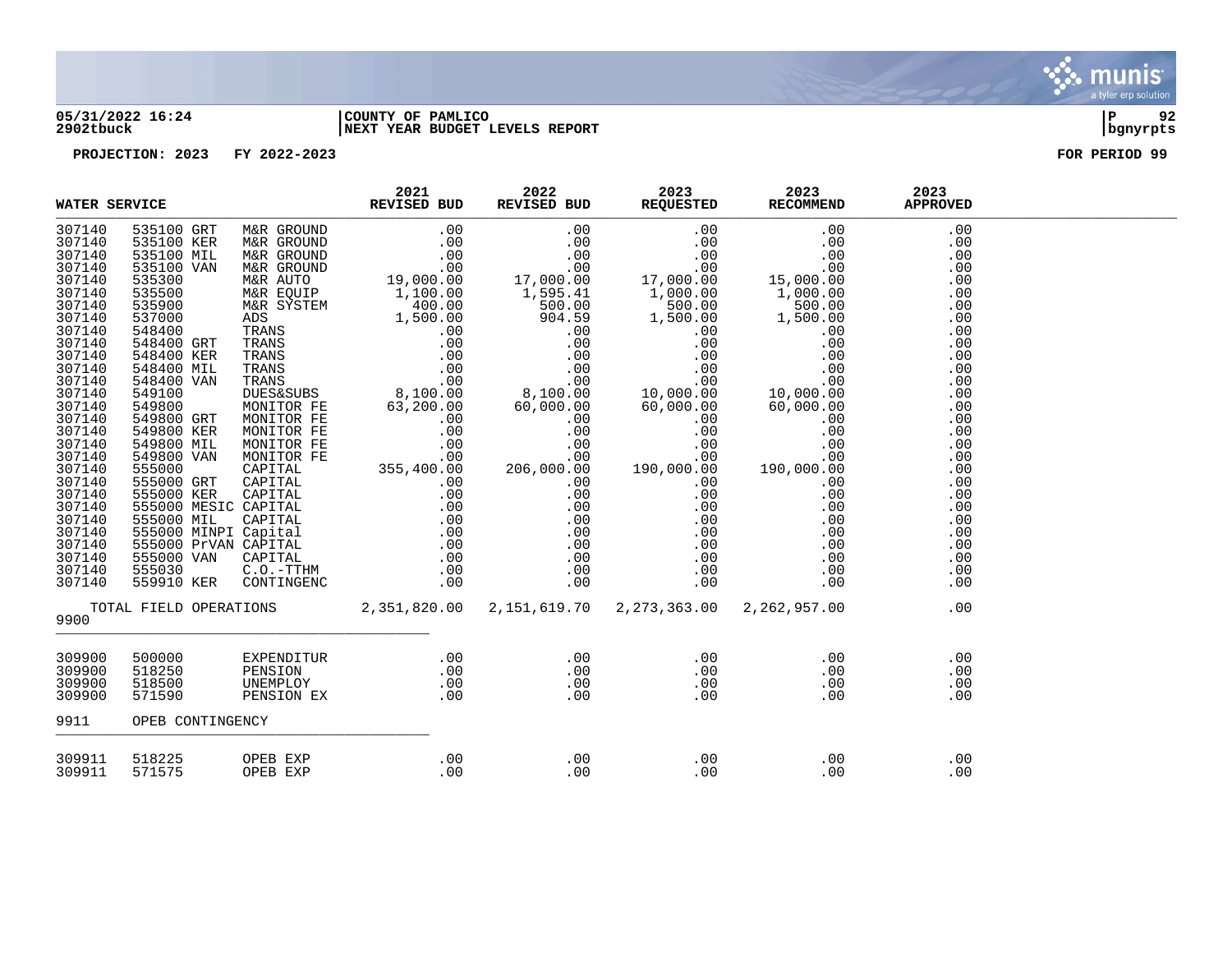|                               |              |                                                             |      |      |      |      | $\sim$ $\sim$ munis<br>a tyler erp solution |
|-------------------------------|--------------|-------------------------------------------------------------|------|------|------|------|---------------------------------------------|
| 05/31/2022 16:24<br>2902tbuck |              | COUNTY OF PAMLICO<br><b>INEXT YEAR BUDGET LEVELS REPORT</b> |      |      |      |      | 93<br>  bgnyrpts                            |
| PROJECTION: 2023              | FY 2022-2023 |                                                             |      |      |      |      | FOR PERIOD 99                               |
|                               |              | 2021                                                        | 2022 | 2023 | 2023 | 2023 |                                             |

 $\mathcal{L}$ 

| WATER SERVICE                                    | <b>REVISED BUD</b>  | <b>REVISED BUD</b> | <b>REOUESTED</b> | <b>RECOMMEND</b> | <b>APPROVED</b> |
|--------------------------------------------------|---------------------|--------------------|------------------|------------------|-----------------|
| OPEB CONTINGENCY<br>TOTAL<br>TOTAL WATER SERVICE | 0 C<br>3,298,446.00 |                    |                  |                  | .00<br>.00      |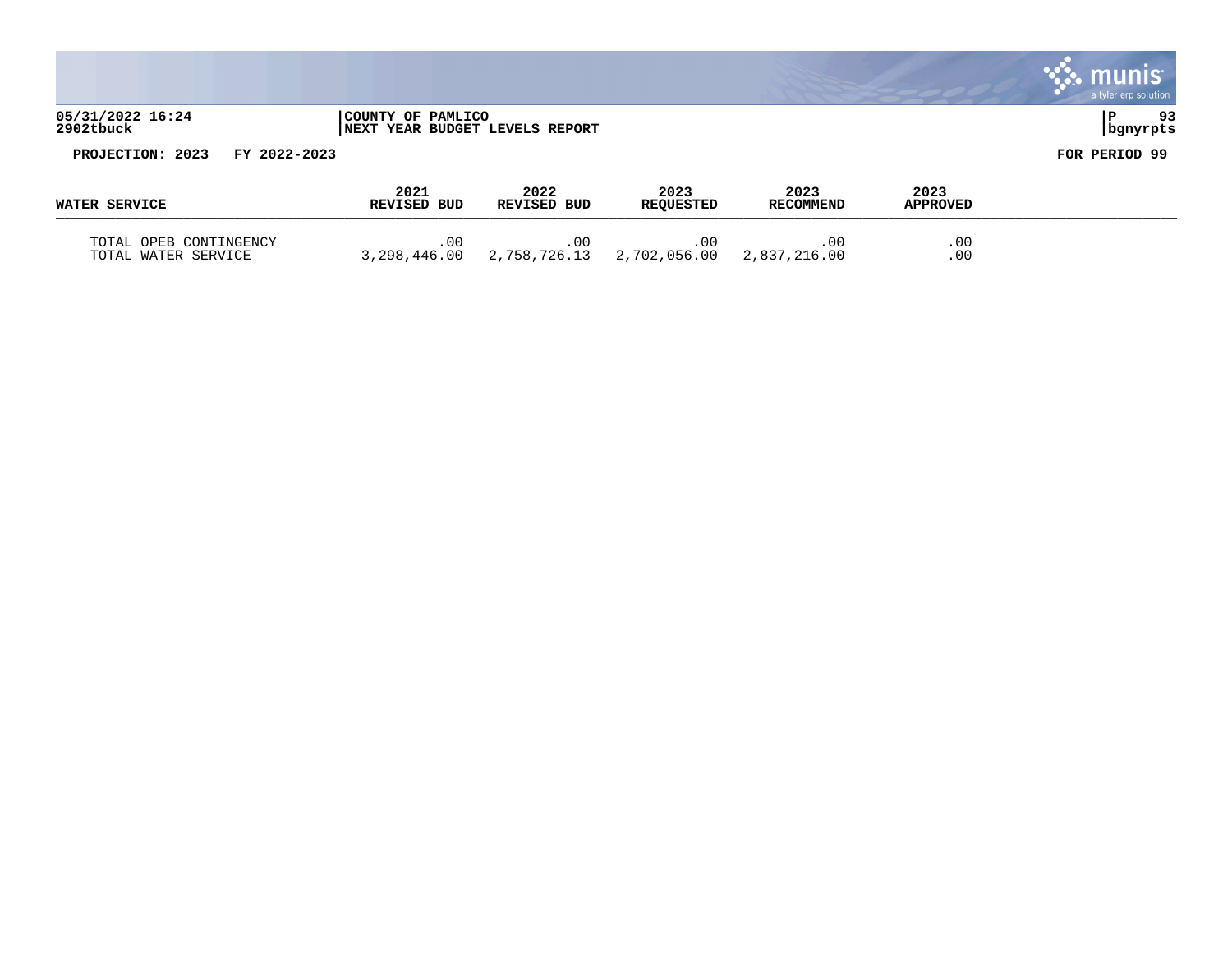# **05/31/2022 16:24 |COUNTY OF PAMLICO |P 94 2902tbuck |NEXT YEAR BUDGET LEVELS REPORT |bgnyrpts**

**PROJECTION: 2023 FY 2022-2023 FOR PERIOD 99**

| CAPITAL RESERVE                      |                                                                                  | 2021<br>REVISED BUD                     | 2022<br>REVISED BUD                                                                 | 2023<br><b>REQUESTED</b>                                               | 2023<br>RECOMMEND | 2023<br><b>APPROVED</b>  |  |
|--------------------------------------|----------------------------------------------------------------------------------|-----------------------------------------|-------------------------------------------------------------------------------------|------------------------------------------------------------------------|-------------------|--------------------------|--|
| 0000                                 | BALANCE SHEET ACCOUNTS                                                           |                                         |                                                                                     |                                                                        |                   |                          |  |
| 320000                               | 518500<br>UNEMPLOY                                                               | .00                                     | .00                                                                                 | .00                                                                    | .00               | .00                      |  |
| 0300                                 | TOTAL BALANCE SHEET ACCOUNTS<br>PERMITS AND FEES                                 | .00                                     | .00                                                                                 | .00                                                                    | .00               | .00                      |  |
| 320300                               | 518500<br>UNEMPLOY                                                               | .00                                     | .00                                                                                 | .00                                                                    | .00               | .00                      |  |
| 0500                                 | TOTAL PERMITS AND FEES<br>INVESTMENT EARNINGS                                    | .00                                     | .00                                                                                 | .00                                                                    | .00               | .00                      |  |
| 320500                               | 518500<br>UNEMPLOY                                                               | .00                                     | .00                                                                                 | .00                                                                    | .00               | .00                      |  |
| 7110                                 | TOTAL INVESTMENT EARNINGS<br>WATER SERVICE                                       | .00                                     | .00                                                                                 | .00                                                                    | .00               | .00                      |  |
| 327110<br>327110<br>327110<br>327110 | 518500<br>UNEMPLOY<br>549901<br>MISC<br>BOND PRI<br>571000<br>INTEREST<br>572000 | .00<br>.00<br>6,508.00                  | $\begin{array}{c} 0.00 \\ -0.00 \end{array}$<br>$346,950.00$<br>6.508.00 $4,339.00$ | .00<br>.00<br>$346,942.00$<br>$4,339.00$<br>$346,942.00$<br>$4,339.00$ | .00<br>.00        | .00<br>.00<br>.00<br>.00 |  |
| 9870                                 | TOTAL WATER SERVICE<br>CONTRIBUTION TO WATER SERVICE                             | 353,458.00                              | 351,281.00                                                                          | 351,281.00                                                             | 351,281.00        | .00                      |  |
| 329870<br>329870                     | 500000<br>EXPENDITUR<br>518500<br>UNEMPLOY                                       | .00<br>.00                              | .00<br>.00                                                                          | .00<br>.00                                                             | .00<br>.00        | .00<br>.00               |  |
|                                      | TOTAL CONTRIBUTION TO WATER<br>TOTAL CAPITAL RESERVE                             | 00 .00<br>353,458.00 351,281.00 354,688 |                                                                                     | .00<br>351,281.00 351,281.00                                           | .00               | .00<br>.00               |  |

. munis<sup>.</sup> a tyler erp solution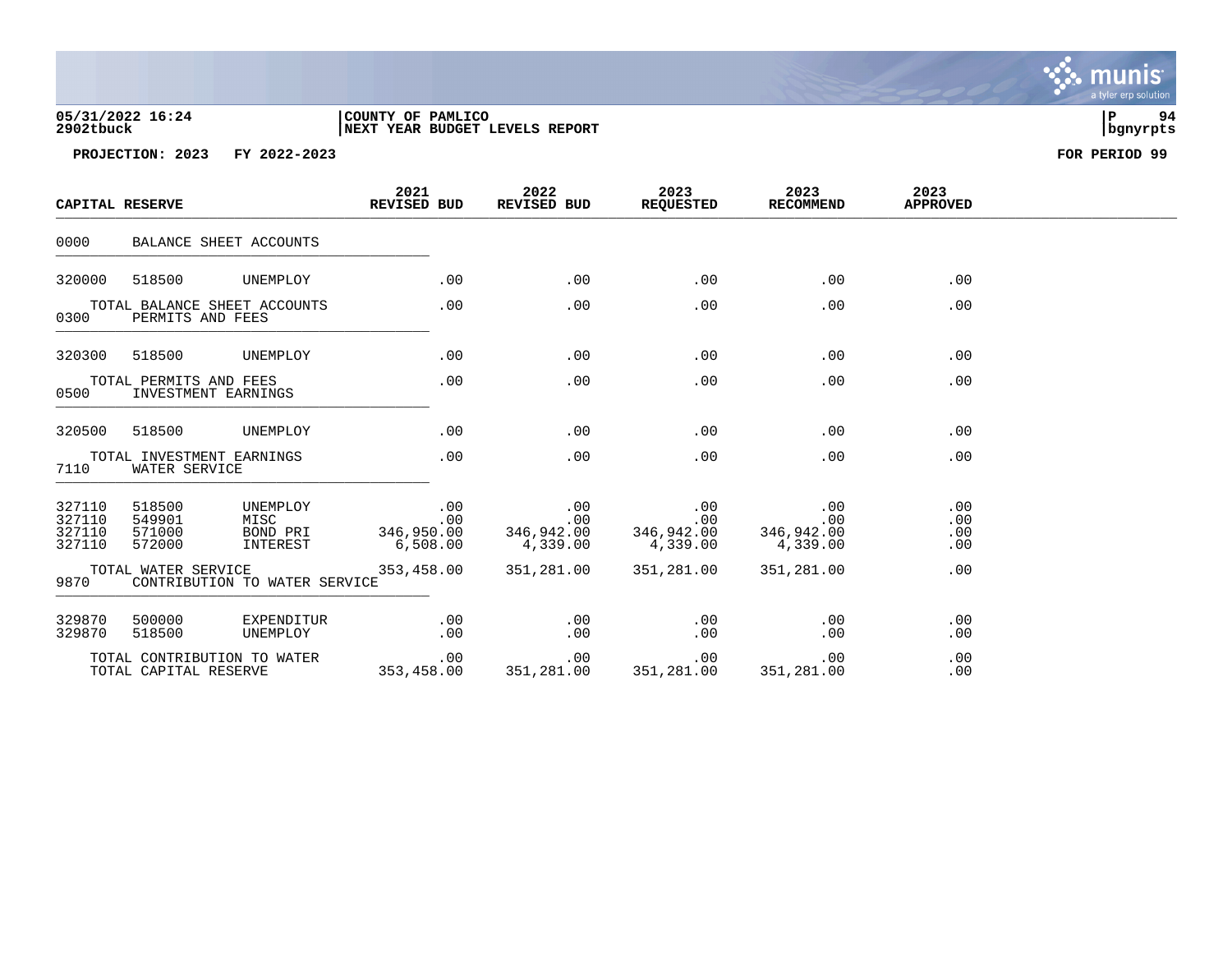### **05/31/2022 16:24 |COUNTY OF PAMLICO |P 95 2902tbuck |NEXT YEAR BUDGET LEVELS REPORT |bgnyrpts**

| KERSHAW/GRTSBORO WTP                                                                                                                                                                                                               |                                                                                                                                                                                                                                                                                                                                                                                                                                                                                                                                                                                              | 2021<br>REVISED BUD                                                                                                                                                                                                                                                                       | 2022<br>REVISED BUD                                                                                                                                                                                                                                                                     | 2023<br><b>REQUESTED</b>                                                                                                                                                  | 2023<br><b>RECOMMEND</b>                                                                                                                                                                                                                                            | 2023<br><b>APPROVED</b>                                                                                                                                       |  |
|------------------------------------------------------------------------------------------------------------------------------------------------------------------------------------------------------------------------------------|----------------------------------------------------------------------------------------------------------------------------------------------------------------------------------------------------------------------------------------------------------------------------------------------------------------------------------------------------------------------------------------------------------------------------------------------------------------------------------------------------------------------------------------------------------------------------------------------|-------------------------------------------------------------------------------------------------------------------------------------------------------------------------------------------------------------------------------------------------------------------------------------------|-----------------------------------------------------------------------------------------------------------------------------------------------------------------------------------------------------------------------------------------------------------------------------------------|---------------------------------------------------------------------------------------------------------------------------------------------------------------------------|---------------------------------------------------------------------------------------------------------------------------------------------------------------------------------------------------------------------------------------------------------------------|---------------------------------------------------------------------------------------------------------------------------------------------------------------|--|
| 7148                                                                                                                                                                                                                               | KERSHAW/GRANTSBORO WTP                                                                                                                                                                                                                                                                                                                                                                                                                                                                                                                                                                       |                                                                                                                                                                                                                                                                                           |                                                                                                                                                                                                                                                                                         |                                                                                                                                                                           |                                                                                                                                                                                                                                                                     |                                                                                                                                                               |  |
| 377148<br>377148<br>377148<br>377148<br>377148<br>377148<br>377148<br>377148<br>377148<br>377148<br>377148<br>377148<br>377148<br>377148<br>377148<br>377148<br>377148<br>377148<br>377148<br>377148<br>377148<br>377148<br>377148 | 500040<br>CONTRA EXP<br>519500<br>ENGINEERIN<br>548611 IMPRV CONST ADMI<br>548612 IMPRV GRANT ADMI<br>548613 IMPRV ENVIRON<br>548614 IMPRV LEGAL<br>548616 IMPRV CLOSING<br>548620 IMPRV MOBILIZA<br>548621 IMPRV LIQ CHLORI<br>548622 IMPRV ANIONIC VE<br>548623 IMPRV LIQUID-GRN<br>548624 IMPRV ANIONIC-GR<br>548625 IMPRV INSTR&CONT<br>548626 IMPRV CONTINGEN<br>548627 IMPRV ENG-DES/PE<br>548628 IMPRV LAND SURV<br>548630 IMPRV BID/NEGOT<br>548631 IMPRV CONST OBSE<br>550000<br>CONS COST<br>559910<br>CONTINGENC<br>571525<br>FILTER<br>571550<br>TESTING<br>574010<br>LEGAL/ADMI | .00<br>15,000.00<br>$.00 \,$<br>20,000.00<br>25,000.00<br>5,000.00<br>59,542.00<br>66,000.00<br>285,000.00<br>775,000.00<br>285,000.00<br>675,000.00<br>150,000.00<br>448,600.00<br>177,500.00<br>10,000.00<br>110,000.00<br>170,000.00<br>$.00 \,$<br>.00<br>$.00 \,$<br>.00<br>$.00 \,$ | $.00 \,$<br>$.00 \,$<br>.00<br>18,987.50<br>21,000.00<br>5,000.00<br>59,542.00<br>66,000.00<br>223,720.00<br>775,000.00<br>237,955.00<br>675,000.00<br>150,000.00<br>448,600.00<br>130,869.05<br>3,998.88<br>110,000.00<br>170,000.00<br>$.00 \,$<br>.00<br>$.00 \,$<br>.00<br>$.00 \,$ | .00<br>$.00 \,$<br>.00<br>.00<br>.00<br>.00<br>.00<br>.00<br>.00<br>.00<br>.00<br>.00<br>.00<br>.00<br>.00<br>.00<br>.00<br>.00<br>.00<br>.00<br>$.00 \ \,$<br>.00<br>.00 | .00<br>.00<br>.00<br>18,988.00<br>21,000.00<br>5,000.00<br>59,542.00<br>66,000.00<br>223,720.00<br>775,000.00<br>237,955.00<br>675,000.00<br>150,000.00<br>448,600.00<br>130,869.00<br>8,750.00<br>110,000.00<br>170,000.00<br>$.00 \,$<br>.00<br>.00<br>.00<br>.00 | .00<br>.00<br>.00<br>.00<br>.00<br>.00<br>.00<br>.00<br>.00<br>.00<br>.00<br>.00<br>.00<br>.00<br>.00<br>.00<br>.00<br>.00<br>.00<br>.00<br>.00<br>.00<br>.00 |  |
|                                                                                                                                                                                                                                    | TOTAL KERSHAW/GRANTSBORO WTP<br>TOTAL KERSHAW/GRTSBORO WTP                                                                                                                                                                                                                                                                                                                                                                                                                                                                                                                                   | 3,276,642.00<br>3,276,642.00                                                                                                                                                                                                                                                              | 3,095,672.43<br>3,095,672.43                                                                                                                                                                                                                                                            | .00<br>$.00 \,$                                                                                                                                                           | 3,100,424.00<br>3,100,424.00                                                                                                                                                                                                                                        | .00<br>.00                                                                                                                                                    |  |

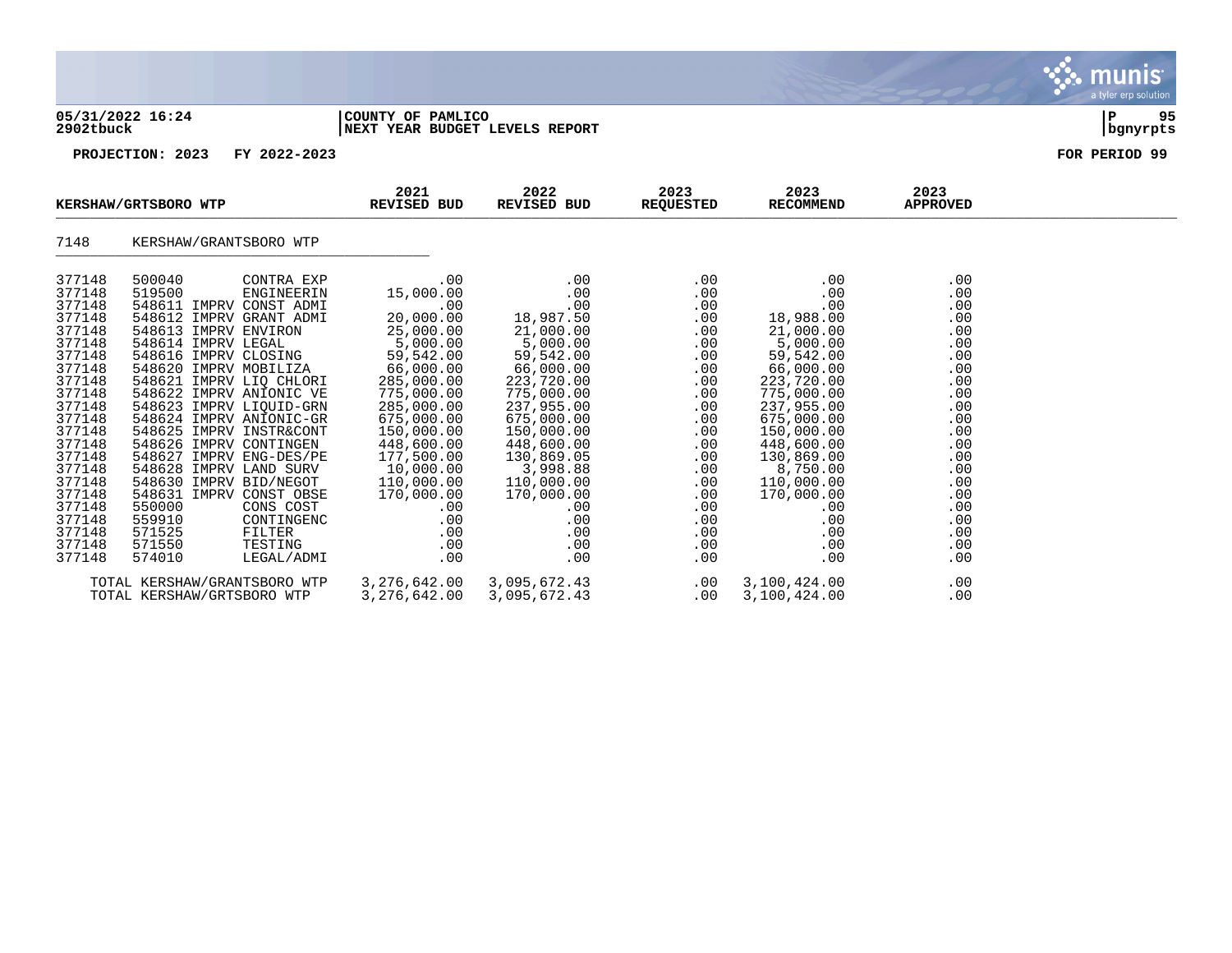| 05/31/2022 16:24 | COUNTY OF PAMLICO               |          | 96 |
|------------------|---------------------------------|----------|----|
| 2902tbuck        | INEXT YEAR BUDGET LEVELS REPORT | bgnyrpts |    |

| Goose Creek Island VFD                         |                                                                              | 2021<br>REVISED BUD                              | 2022<br>REVISED BUD                        | 2023<br><b>REOUESTED</b>              | 2023<br><b>RECOMMEND</b>        | 2023<br><b>APPROVED</b>               |                                 |  |
|------------------------------------------------|------------------------------------------------------------------------------|--------------------------------------------------|--------------------------------------------|---------------------------------------|---------------------------------|---------------------------------------|---------------------------------|--|
| 4340                                           | FIRE DEPARTMENTS                                                             |                                                  |                                            |                                       |                                 |                                       |                                 |  |
| 384340<br>384340<br>384340<br>384340<br>384340 | 519900<br>519900 DORI<br>519900 DOT<br>519900 FEMA<br>519900 ISAIS CONT SVCS | CONT SVCS<br>CONT SVCS<br>CONT SVCS<br>CONT SVCS | 62,200.00<br>.00<br>.00<br>.00<br>1,631.17 | 35,000.00<br>.00<br>.00<br>.00<br>.00 | .00<br>.00<br>.00<br>.00<br>.00 | 40,000.00<br>.00<br>.00<br>.00<br>.00 | .00<br>.00<br>.00<br>.00<br>.00 |  |
|                                                | TOTAL FIRE DEPARTMENTS<br>TOTAL Goose Creek Island VFD                       |                                                  | 63,831.17<br>63,831.17                     | 35,000.00<br>35,000.00                | .00<br>.00                      | 40,000.00<br>40,000.00                | .00<br>.00                      |  |

, munis<sup>.</sup> a tyler erp solution

 $\ddot{\cdot}$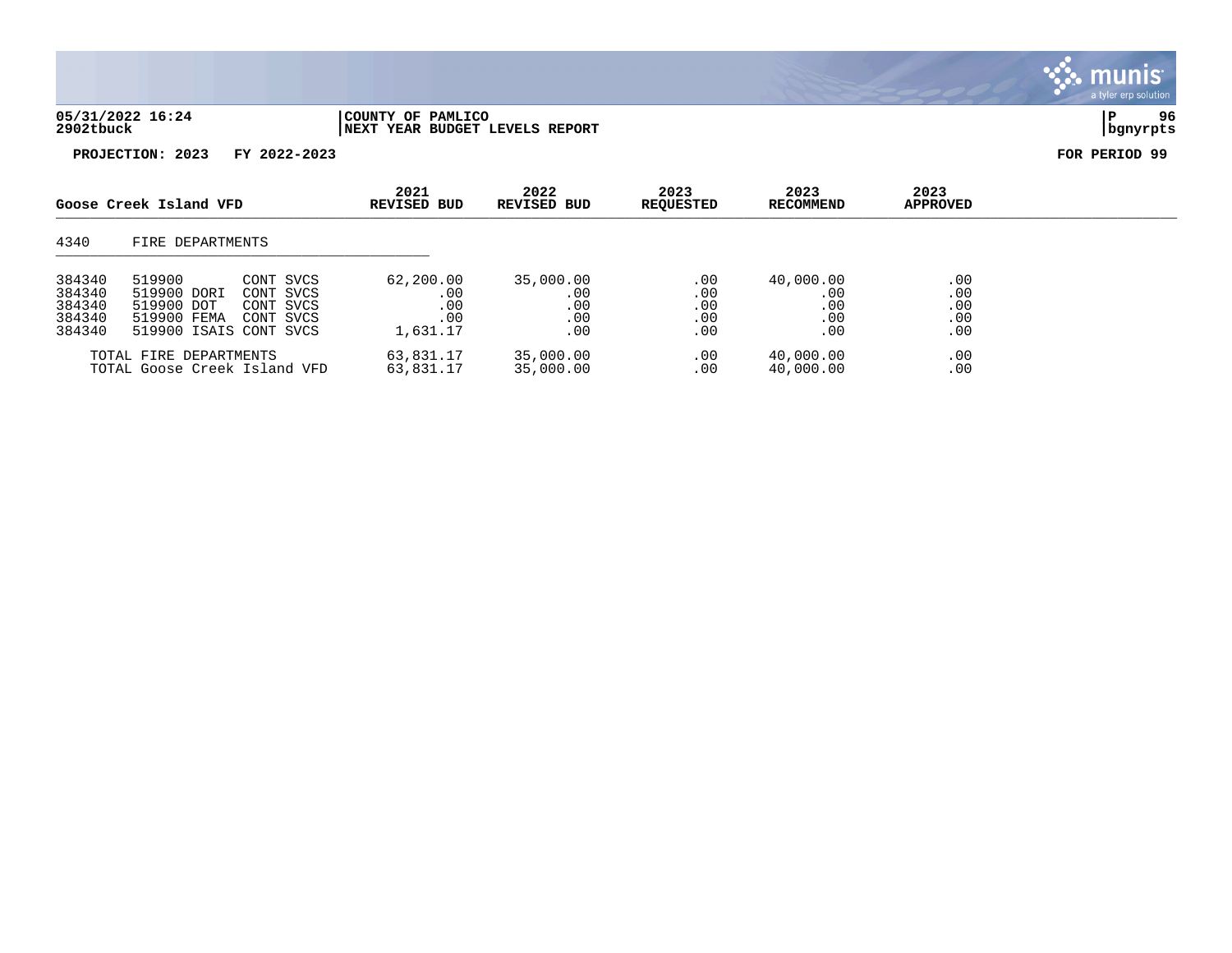# **05/31/2022 16:24 |COUNTY OF PAMLICO |P 97 2902tbuck |NEXT YEAR BUDGET LEVELS REPORT |bgnyrpts**

**PROJECTION: 2023 FY 2022-2023 FOR PERIOD 99**

| TRIANGLE VFD                                   |                                                                          |                                                 | 2021<br>REVISED BUD    |                   | 2022<br>REVISED BUD                   | 2023<br><b>REQUESTED</b>        | 2023<br><b>RECOMMEND</b>              | 2023<br><b>APPROVED</b>         |  |
|------------------------------------------------|--------------------------------------------------------------------------|-------------------------------------------------|------------------------|-------------------|---------------------------------------|---------------------------------|---------------------------------------|---------------------------------|--|
| 0000                                           | BALANCE SHEET ACCOUNTS                                                   |                                                 |                        |                   |                                       |                                 |                                       |                                 |  |
| 390000                                         | 518500                                                                   | UNEMPLOY                                        |                        | .00               | .00                                   | .00                             | .00                                   | .00                             |  |
| 0110                                           | TOTAL BALANCE SHEET ACCOUNTS<br>AD VALOREM TAXES                         |                                                 |                        | .00               | .00                                   | .00                             | .00                                   | .00                             |  |
| 390110                                         | 518500                                                                   | UNEMPLOY                                        |                        | .00               | .00                                   | .00                             | .00                                   | .00                             |  |
| 0150                                           | TOTAL AD VALOREM TAXES<br>SALES TAX                                      |                                                 |                        | .00               | .00                                   | .00                             | .00                                   | .00                             |  |
| 390150                                         | 518500                                                                   | UNEMPLOY                                        |                        | .00               | .00                                   | .00                             | .00                                   | .00                             |  |
| 0200                                           | TOTAL SALES TAX                                                          | UNRESTRICTED INTERGOVERNMENT                    |                        | .00               | .00                                   | .00                             | .00                                   | .00                             |  |
| 390200                                         | 518500                                                                   | UNEMPLOY                                        |                        | .00               | .00                                   | .00                             | .00                                   | .00                             |  |
| 4340                                           | TOTAL UNRESTRICTED INTERGOVE<br>FIRE DEPARTMENTS                         |                                                 |                        | .00               | .00                                   | .00                             | .00                                   | .00                             |  |
| 394340<br>394340<br>394340<br>394340<br>394340 | 518500<br>519900<br>519900 DORI<br>519900 FEMA<br>519900 ISAIS CONT SVCS | UNEMPLOY<br>CONT SVCS<br>CONT SVCS<br>CONT SVCS | 89,000.00<br>2,335.01  | .00<br>.00<br>.00 | .00<br>62,000.00<br>.00<br>.00<br>.00 | .00<br>.00<br>.00<br>.00<br>.00 | .00<br>67,000.00<br>.00<br>.00<br>.00 | .00<br>.00<br>.00<br>.00<br>.00 |  |
|                                                | TOTAL FIRE DEPARTMENTS<br>TOTAL TRIANGLE VFD                             |                                                 | 91,335.01<br>91,335.01 |                   | 62,000.00<br>62,000.00                | .00<br>.00                      | 67,000.00<br>67,000.00                | .00<br>.00                      |  |

. munis<sup>.</sup> a tyler erp solution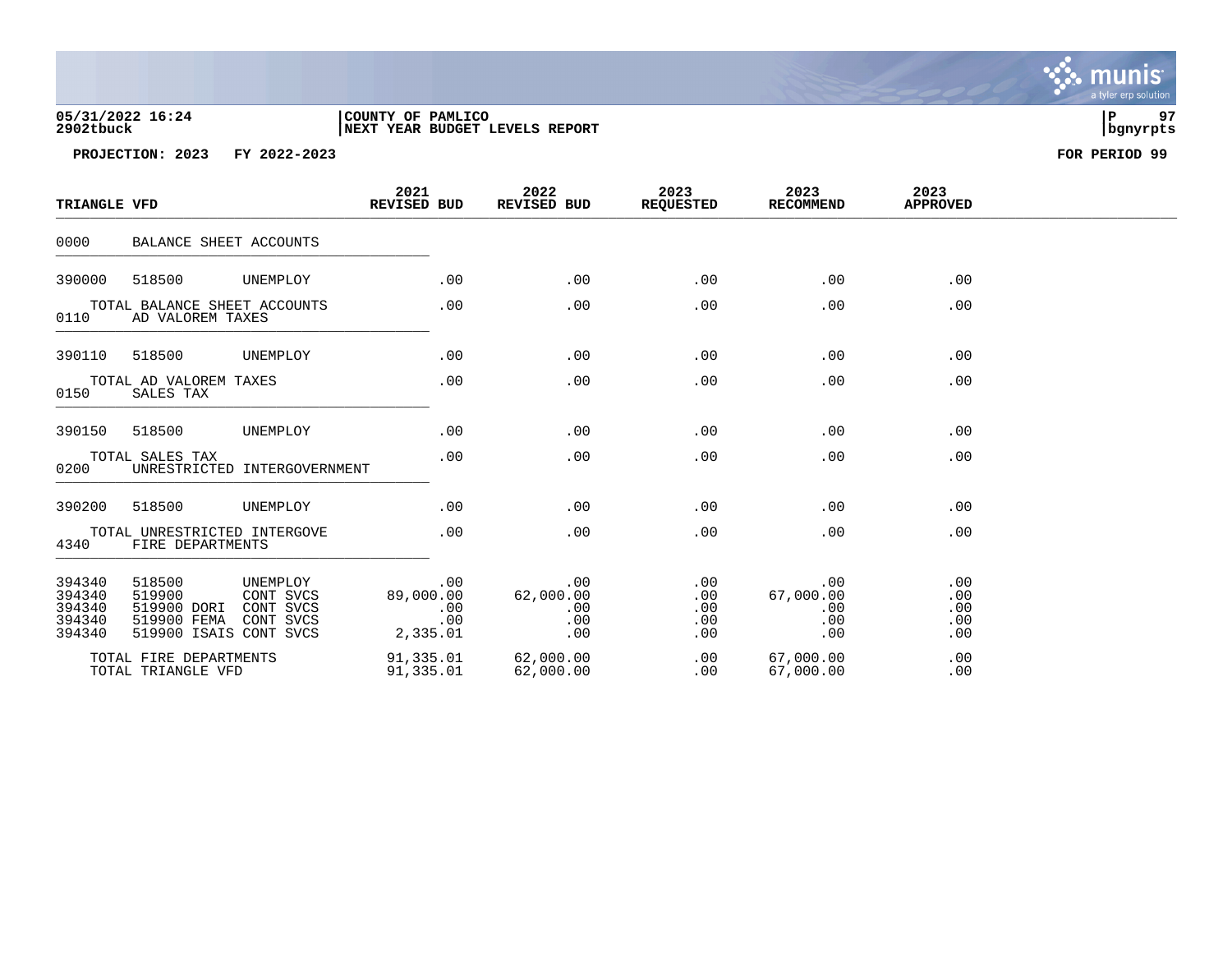# **05/31/2022 16:24 |COUNTY OF PAMLICO |P 98 2902tbuck |NEXT YEAR BUDGET LEVELS REPORT |bgnyrpts**

|                                                                                                                                | REAPPRAISAL FUND                                                                                                               |                                                                                                                                                           | 2021<br><b>REVISED BUD</b> |                                                      | 2022<br>REVISED BUD |                                                           | 2023<br><b>REQUESTED</b>                                                                | 2023<br><b>RECOMMEND</b>                                                                      | 2023<br><b>APPROVED</b>                                                                 |  |
|--------------------------------------------------------------------------------------------------------------------------------|--------------------------------------------------------------------------------------------------------------------------------|-----------------------------------------------------------------------------------------------------------------------------------------------------------|----------------------------|------------------------------------------------------|---------------------|-----------------------------------------------------------|-----------------------------------------------------------------------------------------|-----------------------------------------------------------------------------------------------|-----------------------------------------------------------------------------------------|--|
| 0000                                                                                                                           | BALANCE SHEET ACCOUNTS                                                                                                         |                                                                                                                                                           |                            |                                                      |                     |                                                           |                                                                                         |                                                                                               |                                                                                         |  |
| 410000                                                                                                                         | 518500                                                                                                                         | UNEMPLOY                                                                                                                                                  |                            | $.00 \,$                                             |                     | .00                                                       | .00                                                                                     | $.00 \,$                                                                                      | .00                                                                                     |  |
| 0200                                                                                                                           | TOTAL BALANCE SHEET ACCOUNTS                                                                                                   | UNRESTRICTED INTERGOVERNMENT                                                                                                                              |                            | .00                                                  |                     | .00                                                       | .00                                                                                     | $.00 \,$                                                                                      | $.00 \,$                                                                                |  |
| 410200                                                                                                                         | 518500                                                                                                                         | UNEMPLOY                                                                                                                                                  |                            | .00                                                  |                     | .00                                                       | .00                                                                                     | .00                                                                                           | .00                                                                                     |  |
| 0226                                                                                                                           | TOTAL UNRESTRICTED INTERGOVE<br>LOCAL                                                                                          |                                                                                                                                                           |                            | .00                                                  |                     | .00                                                       | .00                                                                                     | .00                                                                                           | .00                                                                                     |  |
| 410226                                                                                                                         | 518500                                                                                                                         | UNEMPLOY                                                                                                                                                  |                            | .00                                                  |                     | .00                                                       | .00                                                                                     | .00                                                                                           | .00                                                                                     |  |
| 0500                                                                                                                           | TOTAL LOCAL<br>INVESTMENT EARNINGS                                                                                             |                                                                                                                                                           |                            | .00                                                  |                     | .00                                                       | .00                                                                                     | .00                                                                                           | .00                                                                                     |  |
| 410500                                                                                                                         | 518500                                                                                                                         | UNEMPLOY                                                                                                                                                  |                            | $.00 \,$                                             |                     | .00                                                       | .00                                                                                     | $.00 \,$                                                                                      | .00                                                                                     |  |
| 4142                                                                                                                           | TOTAL INVESTMENT EARNINGS<br>REVALUATION                                                                                       |                                                                                                                                                           |                            | .00                                                  |                     | .00                                                       | .00                                                                                     | .00                                                                                           | .00                                                                                     |  |
| 414142<br>414142<br>414142<br>414142<br>414142<br>414142<br>414142<br>414142<br>414142<br>414142<br>414142<br>414142<br>414142 | 503700<br>503900<br>518500<br>519200<br>519900<br>525100<br>526000<br>532000<br>532001<br>535300<br>535600<br>537000<br>555000 | NC SAL TAX<br>CO SALE TX<br>UNEMPLOY<br>PROF SVC<br>CONT SVCS<br>AUTO SUP<br>OFF SUPP<br>TELEPHONE<br>POSTAGE<br>M&R AUTO<br>M&R BLDGS.<br>ADS<br>CAPITAL |                            | .00<br>.00<br>.00<br>.00<br>.00<br>.00<br>.00<br>.00 |                     | .00<br>.00<br>.00<br>.00<br>.00<br>.00<br>$.00 \,$<br>.00 | .00<br>.00<br>.00<br>.00<br>.00<br>.00<br>.00<br>.00<br>.00<br>.00<br>.00<br>.00<br>.00 | .00<br>.00<br>.00<br>55,000.00<br>.00<br>.00<br>.00<br>.00<br>.00<br>.00<br>.00<br>.00<br>.00 | .00<br>.00<br>.00<br>.00<br>.00<br>.00<br>.00<br>.00<br>.00<br>.00<br>.00<br>.00<br>.00 |  |
| 6600                                                                                                                           | TOTAL REVALUATION<br>NON-DEPARTMENTAL                                                                                          |                                                                                                                                                           |                            | .00                                                  | 52,000.00           |                                                           | .00                                                                                     | 55,000.00                                                                                     | .00                                                                                     |  |
| 416600                                                                                                                         | 518500                                                                                                                         | UNEMPLOY                                                                                                                                                  |                            | .00                                                  |                     | .00                                                       | .00                                                                                     | .00                                                                                           | .00                                                                                     |  |

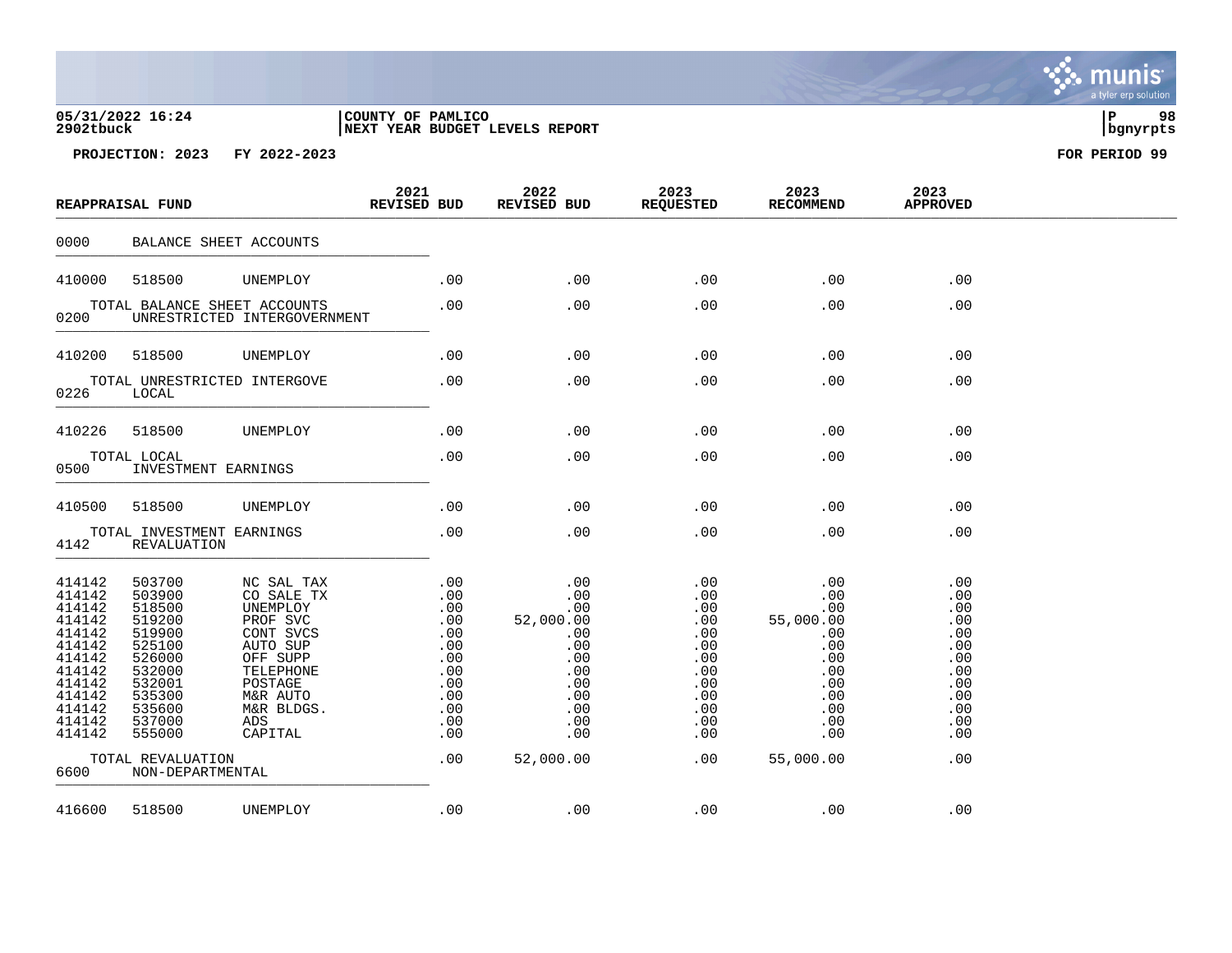**05/31/2022 16:24 |COUNTY OF PAMLICO |P 99 2902tbuck |NEXT YEAR BUDGET LEVELS REPORT |bgnyrpts**

# **PROJECTION: 2023 FY 2022-2023 FOR PERIOD 99**

| <b>REAPPRAISAL FUND</b>                          |        |                        | 2021<br><b>REVISED BUD</b> | 2022<br><b>REVISED BUD</b> | 2023<br><b>REOUESTED</b> | 2023<br><b>RECOMMEND</b> | 2023<br><b>APPROVED</b> |  |
|--------------------------------------------------|--------|------------------------|----------------------------|----------------------------|--------------------------|--------------------------|-------------------------|--|
| 416600                                           | 519900 | CONT SVCS              | 45,000.00                  | .00                        | .00                      | -00                      | .00                     |  |
| TOTAL NON-DEPARTMENTAL<br>TOTAL REAPPRAISAL FUND |        | 45,000.00<br>45,000.00 | . 00<br>52,000.00          | . 00<br>0 <sup>0</sup>     | 55,000.00                | .00<br>.00               |                         |  |

. munis<sup>.</sup> a tyler erp solution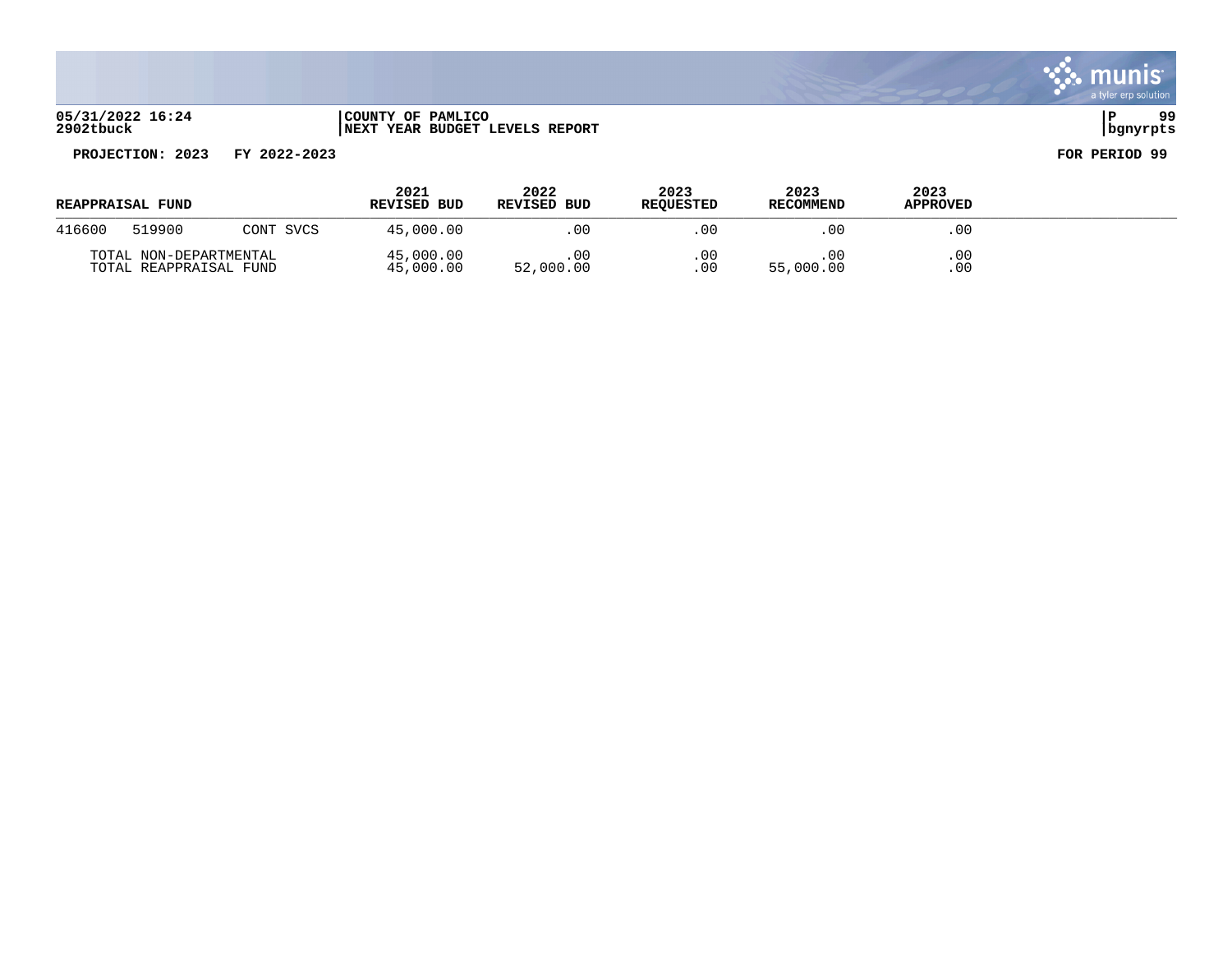| 05/31/2022 16:24 | COUNTY OF PAMLICO               |          | 100 |
|------------------|---------------------------------|----------|-----|
| 2902tbuck        | INEXT YEAR BUDGET LEVELS REPORT | banvrpts |     |

|                                                | REELSBORO FIRE TAX DISTRICT                                              |                                                 | 2021<br>REVISED BUD      |                   | 2022<br><b>REVISED BUD</b>                  | 2023<br><b>REQUESTED</b>        | 2023<br><b>RECOMMEND</b>               | 2023<br><b>APPROVED</b>         |  |
|------------------------------------------------|--------------------------------------------------------------------------|-------------------------------------------------|--------------------------|-------------------|---------------------------------------------|---------------------------------|----------------------------------------|---------------------------------|--|
| 0000                                           | BALANCE SHEET ACCOUNTS                                                   |                                                 |                          |                   |                                             |                                 |                                        |                                 |  |
| 420000                                         | 518500                                                                   | UNEMPLOY                                        |                          | .00               | .00                                         | .00                             | .00                                    | .00                             |  |
| 0110                                           | TOTAL BALANCE SHEET ACCOUNTS<br>AD VALOREM TAXES                         |                                                 |                          | .00               | .00                                         | .00                             | .00                                    | .00                             |  |
| 420110                                         | 518500                                                                   | UNEMPLOY                                        |                          | .00               | .00                                         | .00                             | .00                                    | .00                             |  |
| 0150                                           | TOTAL AD VALOREM TAXES<br>SALES TAX                                      |                                                 |                          | .00               | .00                                         | .00                             | .00                                    | .00                             |  |
| 420150                                         | 518500                                                                   | UNEMPLOY                                        |                          | .00               | .00                                         | .00                             | .00                                    | .00                             |  |
| 0200                                           | TOTAL SALES TAX                                                          | UNRESTRICTED INTERGOVERNMENT                    |                          | .00               | .00                                         | .00                             | .00                                    | .00                             |  |
| 420200                                         | 518500                                                                   | UNEMPLOY                                        |                          | .00               | .00                                         | .00                             | .00                                    | .00                             |  |
| 4340                                           | TOTAL UNRESTRICTED INTERGOVE<br>FIRE DEPARTMENTS                         |                                                 |                          | .00               | .00                                         | .00                             | .00                                    | .00                             |  |
| 424340<br>424340<br>424340<br>424340<br>424340 | 518500<br>519900<br>519900 DORI<br>519900 FEMA<br>519900 ISAIS CONT SVCS | UNEMPLOY<br>CONT SVCS<br>CONT SVCS<br>CONT SVCS | 167,000.00<br>1,736.21   | .00<br>.00<br>.00 | $.00 \,$<br>116,000.00<br>.00<br>.00<br>.00 | .00<br>.00<br>.00<br>.00<br>.00 | .00<br>125,000.00<br>.00<br>.00<br>.00 | .00<br>.00<br>.00<br>.00<br>.00 |  |
|                                                | TOTAL FIRE DEPARTMENTS<br>TOTAL REELSBORO FIRE TAX DIS                   |                                                 | 168,736.21<br>168,736.21 |                   | 116,000.00<br>116,000.00                    | .00<br>.00                      | 125,000.00<br>125,000.00               | .00<br>.00                      |  |

, munis<sup>.</sup> a tyler erp solution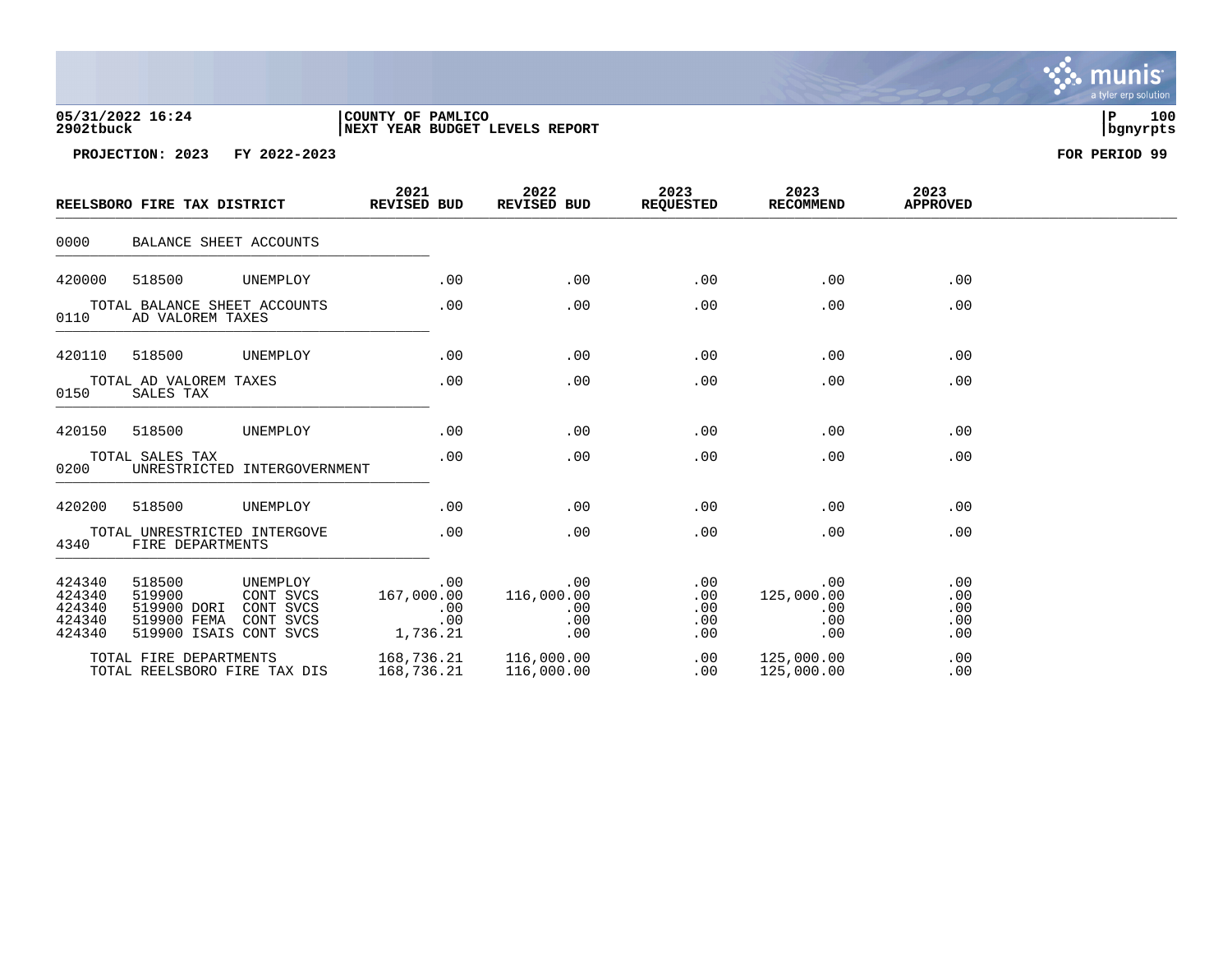| 05/31/2022 16:24 | COUNTY OF PAMLICO              |          | 101 |
|------------------|--------------------------------|----------|-----|
| 2902tbuck        | NEXT YEAR BUDGET LEVELS REPORT | bgnyrpts |     |

|                                                | GRANTSBORO/SILVERHILL TAX DIST                                           |                                                 | 2021<br><b>REVISED BUD</b> |                   | 2022<br><b>REVISED BUD</b>            | 2023<br><b>REQUESTED</b>             | 2023<br><b>RECOMMEND</b>               | 2023<br><b>APPROVED</b>         |  |
|------------------------------------------------|--------------------------------------------------------------------------|-------------------------------------------------|----------------------------|-------------------|---------------------------------------|--------------------------------------|----------------------------------------|---------------------------------|--|
| 0000                                           | BALANCE SHEET ACCOUNTS                                                   |                                                 |                            |                   |                                       |                                      |                                        |                                 |  |
| 450000                                         | 518500                                                                   | UNEMPLOY                                        |                            | .00               | .00                                   | .00                                  | .00                                    | .00                             |  |
| 0110                                           | TOTAL BALANCE SHEET ACCOUNTS<br>AD VALOREM TAXES                         |                                                 |                            | .00               | .00                                   | .00                                  | .00                                    | .00                             |  |
| 450110                                         | 518500                                                                   | UNEMPLOY                                        |                            | .00               | .00                                   | .00                                  | .00                                    | .00                             |  |
| 0150                                           | TOTAL AD VALOREM TAXES<br>SALES TAX                                      |                                                 |                            | .00               | .00                                   | .00                                  | .00                                    | .00                             |  |
| 450150                                         | 518500                                                                   | UNEMPLOY                                        |                            | .00               | .00                                   | .00                                  | .00                                    | .00                             |  |
| 0200                                           | TOTAL SALES TAX                                                          | UNRESTRICTED INTERGOVERNMENT                    |                            | .00               | .00                                   | .00                                  | .00                                    | .00                             |  |
| 450200                                         | 518500                                                                   | UNEMPLOY                                        |                            | .00               | .00                                   | .00                                  | .00                                    | .00                             |  |
| 4340                                           | TOTAL UNRESTRICTED INTERGOVE<br>FIRE DEPARTMENTS                         |                                                 |                            | .00               | .00                                   | .00                                  | .00                                    | .00                             |  |
| 454340<br>454340<br>454340<br>454340<br>454340 | 518500<br>519900<br>519900 DORI<br>519900 FEMA<br>519900 ISAIS CONT SVCS | UNEMPLOY<br>CONT SVCS<br>CONT SVCS<br>CONT SVCS | 138,000.00<br>1,508.96     | .00<br>.00<br>.00 | .00<br>90,000.00<br>.00<br>.00<br>.00 | .00<br>.00<br>.00<br>$.00 \,$<br>.00 | .00<br>110,000.00<br>.00<br>.00<br>.00 | .00<br>.00<br>.00<br>.00<br>.00 |  |
|                                                | TOTAL FIRE DEPARTMENTS<br>TOTAL GRANTSBORO/SILVERHILL                    |                                                 | 139,508.96<br>139,508.96   |                   | 90,000.00<br>90,000.00                | .00<br>.00                           | 110,000.00<br>110,000.00               | .00<br>.00                      |  |

 $\ddot{\cdot}$ munis<sup>.</sup> a tyler erp solution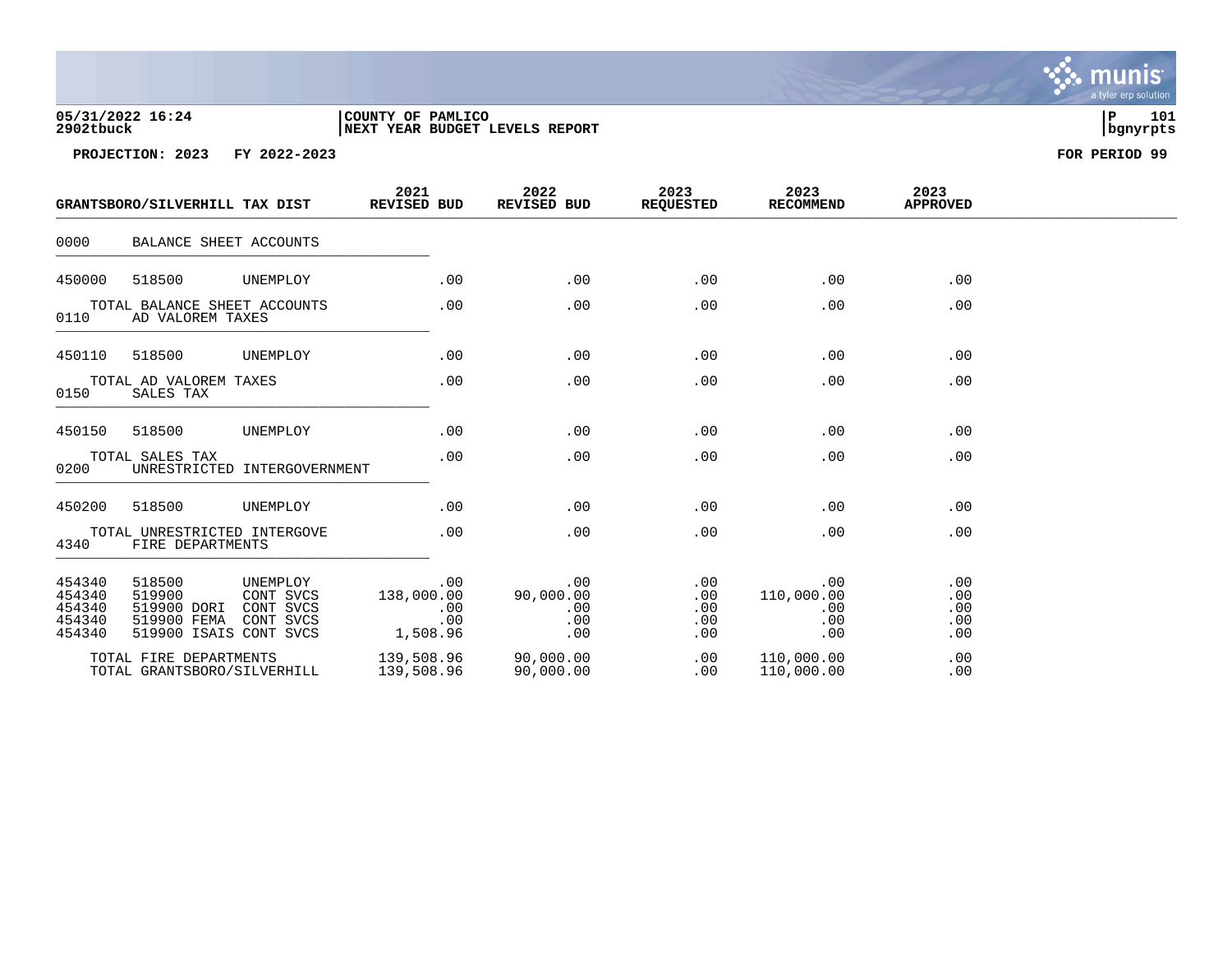| 05/31/2022 16:24 | COUNTY OF PAMLICO              |          | 102 |
|------------------|--------------------------------|----------|-----|
| 2902tbuck        | NEXT YEAR BUDGET LEVELS REPORT | bgnyrpts |     |

|                                                | FLORENCE/WHORTONSVILLE TAX DIS                                                               |                              | 2021<br>REVISED BUD       |                   | 2022<br>REVISED BUD                    | 2023<br><b>REQUESTED</b>        | 2023<br>RECOMMEND                      | 2023<br><b>APPROVED</b>         |  |
|------------------------------------------------|----------------------------------------------------------------------------------------------|------------------------------|---------------------------|-------------------|----------------------------------------|---------------------------------|----------------------------------------|---------------------------------|--|
| 0000                                           | BALANCE SHEET ACCOUNTS                                                                       |                              |                           |                   |                                        |                                 |                                        |                                 |  |
| 460000                                         | 518500                                                                                       | UNEMPLOY                     |                           | .00               | .00                                    | .00                             | .00                                    | .00                             |  |
| 0110                                           | TOTAL BALANCE SHEET ACCOUNTS<br>AD VALOREM TAXES                                             |                              |                           | .00               | .00                                    | .00                             | .00                                    | .00                             |  |
| 460110                                         | 518500                                                                                       | UNEMPLOY                     |                           | .00               | .00                                    | .00                             | .00                                    | .00                             |  |
| 0150                                           | TOTAL AD VALOREM TAXES<br>SALES TAX                                                          |                              |                           | .00               | .00                                    | .00                             | .00                                    | .00                             |  |
| 460150                                         | 518500                                                                                       | UNEMPLOY                     |                           | .00               | .00                                    | .00                             | .00                                    | .00                             |  |
| 0200                                           | TOTAL SALES TAX                                                                              | UNRESTRICTED INTERGOVERNMENT |                           | .00               | .00                                    | .00                             | .00                                    | .00                             |  |
| 460200                                         | 518500                                                                                       | UNEMPLOY                     |                           | .00               | .00                                    | .00                             | .00                                    | .00                             |  |
| 4340                                           | TOTAL UNRESTRICTED INTERGOVE<br>FIRE DEPARTMENTS                                             |                              |                           | .00               | .00                                    | .00                             | .00                                    | .00                             |  |
| 464340<br>464340<br>464340<br>464340<br>464340 | 518500<br>519900<br>519900 DORI CONT SVCS<br>519900 FEMA CONT SVCS<br>519900 ISAIS CONT SVCS | UNEMPLOY<br>CONT SVCS        | 226,000.00<br>1,335.44    | .00<br>.00<br>.00 | .00<br>170,500.00<br>.00<br>.00<br>.00 | .00<br>.00<br>.00<br>.00<br>.00 | .00<br>175,000.00<br>.00<br>.00<br>.00 | .00<br>.00<br>.00<br>.00<br>.00 |  |
|                                                | TOTAL FIRE DEPARTMENTS<br>TOTAL FLORENCE/WHORTONSVILLE                                       |                              | 227,335.44<br>227, 335.44 |                   | 170,500.00<br>170,500.00               | .00<br>$.00 \,$                 | 175,000.00<br>175,000.00               | .00<br>.00                      |  |

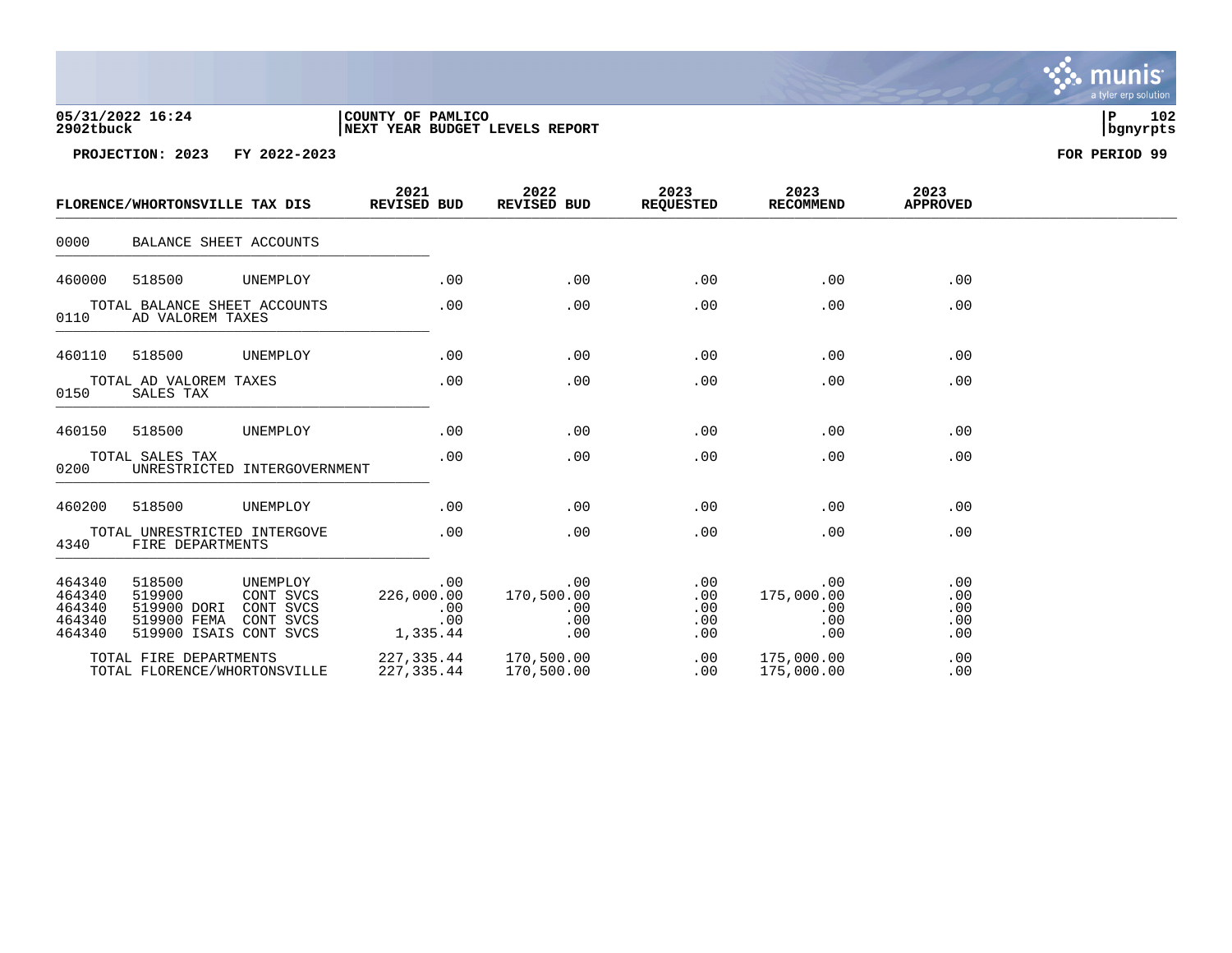# **05/31/2022 16:24 |COUNTY OF PAMLICO |P 103 2902tbuck |NEXT YEAR BUDGET LEVELS REPORT |bgnyrpts**

| $E - 911$        |                                                          |                              | 2021<br>REVISED BUD |            | 2022<br>REVISED BUD |            | 2023<br><b>REQUESTED</b> | 2023<br><b>RECOMMEND</b> |            | 2023<br><b>APPROVED</b> |  |
|------------------|----------------------------------------------------------|------------------------------|---------------------|------------|---------------------|------------|--------------------------|--------------------------|------------|-------------------------|--|
| 0000             | BALANCE SHEET ACCOUNTS                                   |                              |                     |            |                     |            |                          |                          |            |                         |  |
| 470000<br>470000 | 518500<br>584210                                         | UNEMPLOY<br>OP.TRANSFG       |                     | .00<br>.00 |                     | .00<br>.00 | .00<br>.00               |                          | .00<br>.00 | .00<br>$.00 \,$         |  |
| 0180             | TOTAL BALANCE SHEET ACCOUNTS<br>OTHER TAXES AND LICENSES |                              |                     | .00        |                     | .00        | .00                      |                          | .00        | .00                     |  |
| 470180           | 518500                                                   | UNEMPLOY                     |                     | .00        |                     | .00        | .00                      |                          | .00        | .00                     |  |
| 0200             | TOTAL OTHER TAXES AND LICENS                             | UNRESTRICTED INTERGOVERNMENT |                     | .00        |                     | .00        | .00                      |                          | .00        | .00                     |  |
| 470200           | 518500                                                   | UNEMPLOY                     |                     | .00        |                     | .00        | .00                      |                          | .00        | .00                     |  |
| 0226             | TOTAL UNRESTRICTED INTERGOVE<br>LOCAL                    |                              |                     | .00        |                     | .00        | .00                      |                          | .00        | .00                     |  |
| 470226<br>470226 | 518500<br>558510                                         | UNEMPLOY<br>TRNSF GF.        |                     | .00<br>.00 |                     | .00<br>.00 | .00<br>.00               |                          | .00<br>.00 | .00<br>.00              |  |
| 0500             | TOTAL LOCAL<br>INVESTMENT EARNINGS                       |                              |                     | .00        |                     | .00        | .00                      |                          | .00        | .00                     |  |
| 470500           | 518500                                                   | UNEMPLOY                     |                     | .00        |                     | .00        | .00                      |                          | .00        | .00                     |  |
| 0600             | TOTAL INVESTMENT EARNINGS<br>MISCELLANEOUS               |                              |                     | .00        |                     | .00        | .00                      |                          | .00        | .00                     |  |
| 470600           | 518500                                                   | UNEMPLOY                     |                     | .00        |                     | .00        | .00                      |                          | .00        | .00                     |  |
| 4325             | TOTAL MISCELLANEOUS<br>$E-911$                           |                              |                     | .00        |                     | .00        | .00                      |                          | .00        | .00                     |  |
| 474325<br>474325 | 503700<br>503900                                         | NC SAL TAX<br>CO SALE TX     |                     | .00<br>.00 |                     | .00<br>.00 | .00<br>.00               |                          | .00<br>.00 | .00<br>.00              |  |

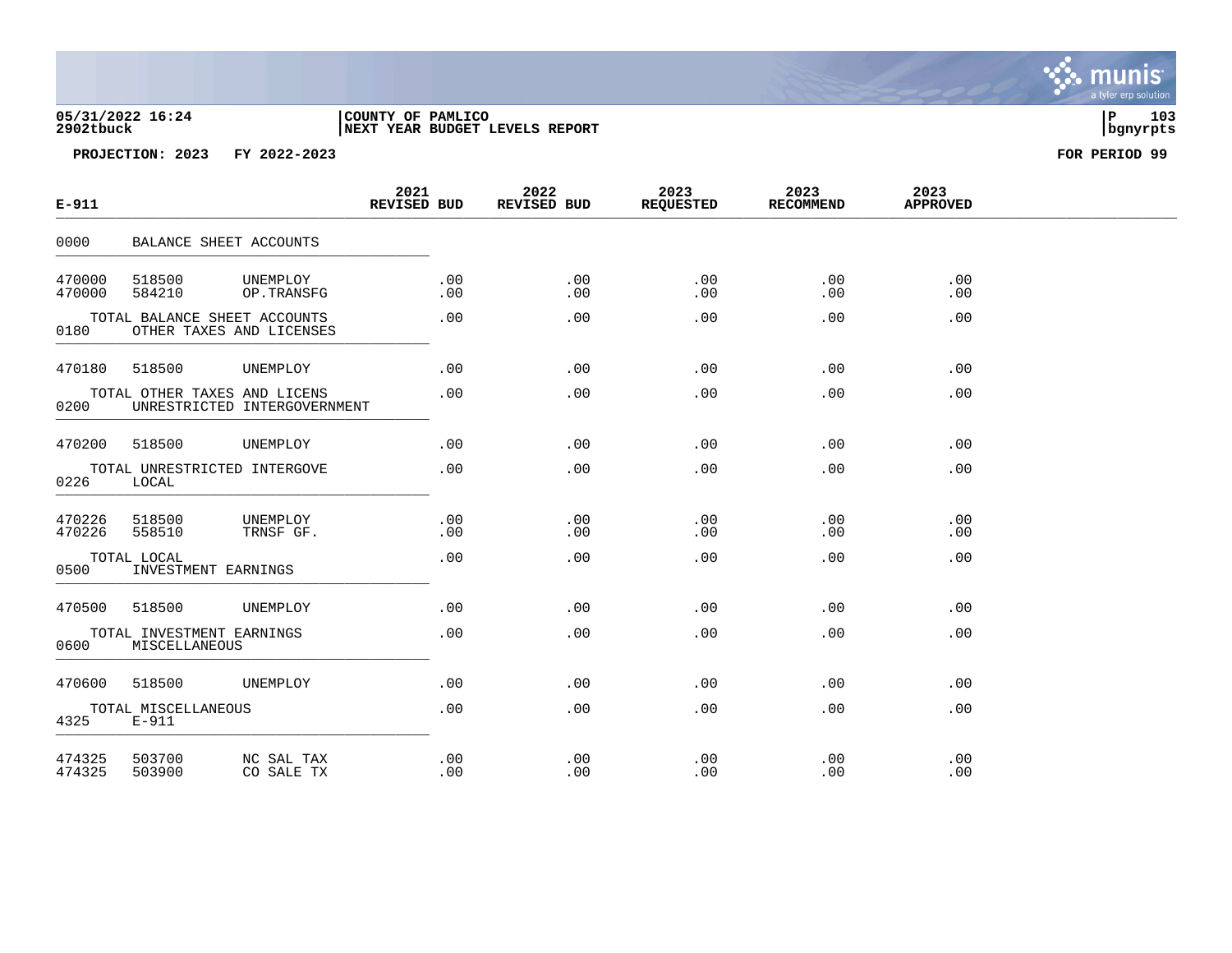

### **05/31/2022 16:24 |COUNTY OF PAMLICO |P 104 2902tbuck |NEXT YEAR BUDGET LEVELS REPORT |bgnyrpts**

| $E - 911$ |                    |            | 2021<br>REVISED BUD | 2022<br>REVISED BUD | 2023<br><b>REQUESTED</b> | 2023<br><b>RECOMMEND</b> | 2023<br><b>APPROVED</b> |  |
|-----------|--------------------|------------|---------------------|---------------------|--------------------------|--------------------------|-------------------------|--|
| 474325    | 518500             | UNEMPLOY   | .00                 | .00                 | .00                      | .00                      | .00                     |  |
| 474325    | 519000             | PRO SVC    | .00                 | .00                 | .00                      | .00                      | .00                     |  |
| 474325    | 519100             | SERVICES   | .00                 | .00                 | .00                      | .00                      | .00                     |  |
| 474325    | 519900             | CONT SVCS  | .00                 | .00                 | .00                      | .00                      | .00                     |  |
| 474325    | 529000             | DEPT SUPP  | .00                 | .00                 | .00                      | .00                      | .00                     |  |
| 474325    | 535200             | M&R-EQUIP  | .00                 | .00                 | .00                      | .00                      | .00                     |  |
| 474325    | 549900             | BANK FEES  | .00                 | .00                 | .00                      | .00                      | .00                     |  |
| 474325    | 555000             | CAPITAL    | 10,000.00           | .00                 | .00                      | .00                      | .00                     |  |
| 474325    | 559900             | TECH/ADMIN | .00                 | .00                 | .00                      | .00                      | .00                     |  |
| 474325    | 559999             | F.B. Resrv | .00                 | .00                 | .00                      | .00                      | .00                     |  |
| 474325    | 571000             | BOND PRI   | .00                 | .00                 | .00                      | .00                      | .00                     |  |
| 474325    | 572000             | INTEREST   | .00                 | .00                 | .00                      | .00                      | .00                     |  |
| 474325    | 576000             | REPYMT. GF | .00                 | .00                 | .00                      | .00                      | .00                     |  |
| 474325    | 576005             | REPMT E911 | .00                 | .00                 | .00                      | .00                      | .00                     |  |
| 474325    | 584210             | OP.TRANSFG | .00                 | .00                 | .00                      | .00                      | .00                     |  |
|           | TOTAL E-911        |            | 10,000.00           | .00                 | .00                      | .00                      | .00                     |  |
| 4326      | WIRELESS 911       |            |                     |                     |                          |                          |                         |  |
| 474326    | 518100             | FICA EXP   | .00                 | .00                 | .00                      | .00                      | .00                     |  |
| 474326    | 518101             | MEDI ER    | .00                 | .00                 | .00                      | .00                      | .00                     |  |
| 474326    | 518200             | RETIREMENT | .00                 | .00                 | .00                      | .00                      | .00                     |  |
| 474326    | 518300             | INSURANCE  | .00                 | .00                 | .00                      | .00                      | .00                     |  |
| 474326    | 518500             | UNEMPLOY   | .00                 | .00                 | $.00 \,$                 | .00                      | .00                     |  |
| 474326    | 519900             | CONT SVCS  | 125,000.00          | 125,000.00          | .00                      | 70,000.00                | .00                     |  |
| 474326    | 531000             | TRAVEL     | .00                 | .00                 | .00                      | .00                      | .00                     |  |
| 474326    | 535200             | M&R-EQUIP  | 5,000.00            | .00                 | .00                      | .00                      | .00                     |  |
| 474326    | 555000             | CAPITAL    | .00                 | .00                 | .00                      | .00                      | .00                     |  |
| 474326    | 555015             | 2017 EXP   | 817.00              | .00                 | .00                      | .00                      | .00                     |  |
| 474326    | 559900             | TECH/ADMIN | 15,000.00           | .00                 | .00                      | .00                      | .00                     |  |
| 474326    | 559999             | F.B. Resrv | .00                 | .00                 | .00                      | .00                      | .00                     |  |
|           | TOTAL WIRELESS 911 |            | 145,817.00          | 125,000.00          | .00                      | 70,000.00                | .00                     |  |
|           | TOTAL E-911        |            | 155,817.00          | 125,000.00          | .00                      | 70,000.00                | .00                     |  |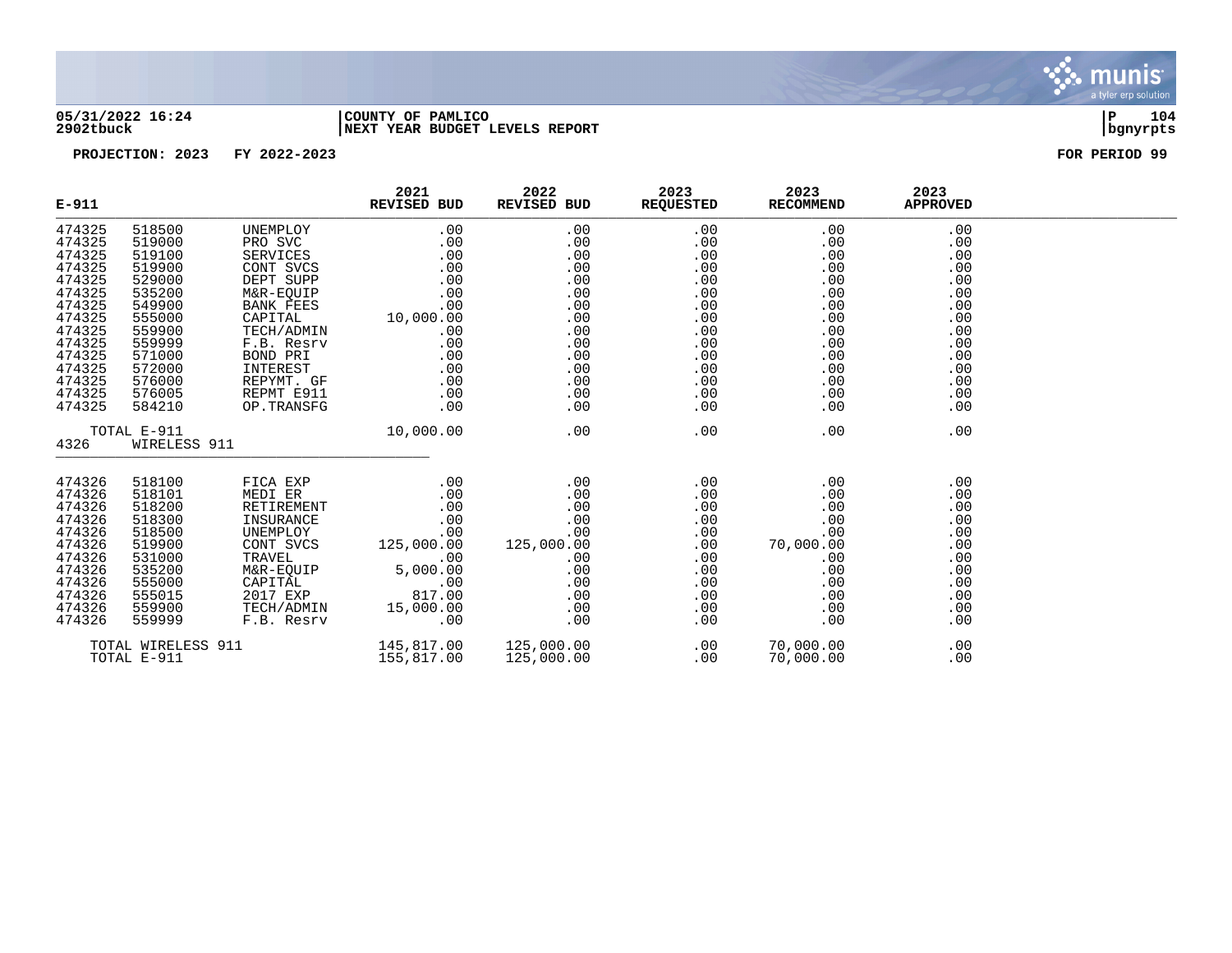| 05/31/2022 16:24 | COUNTY OF PAMLICO                      |          | 105 |
|------------------|----------------------------------------|----------|-----|
| 2902tbuck        | <b>INEXT YEAR BUDGET LEVELS REPORT</b> | bqnyrpts |     |

|                                      | ARAPAHOE FIRE TAX DISTRICT                                                                            | 2021<br>REVISED BUD                  | 2022<br>REVISED BUD             | 2023<br><b>REQUESTED</b> | 2023<br><b>RECOMMEND</b>        | 2023<br><b>APPROVED</b>  |  |
|--------------------------------------|-------------------------------------------------------------------------------------------------------|--------------------------------------|---------------------------------|--------------------------|---------------------------------|--------------------------|--|
| 4340                                 | FIRE DEPARTMENTS                                                                                      |                                      |                                 |                          |                                 |                          |  |
| 534340<br>534340<br>534340<br>534340 | 519900<br>CONT SVCS<br>519900 DORI<br>CONT SVCS<br>519900 FEMA<br>CONT SVCS<br>519900 ISAIS CONT SVCS | 249,000.00<br>.00<br>.00<br>4,317.80 | 188,000.00<br>.00<br>.00<br>.00 | .00<br>.00<br>.00<br>.00 | 200,000.00<br>.00<br>.00<br>.00 | .00<br>.00<br>.00<br>.00 |  |
|                                      | TOTAL FIRE DEPARTMENTS<br>TOTAL ARAPAHOE FIRE TAX DIST                                                | 253,317.80<br>253,317.80             | 188,000.00<br>188,000.00        | .00<br>.00               | 200,000.00<br>200,000.00        | .00<br>.00               |  |

 $\ddot{\mathbf{w}}$  munis a tyler erp solution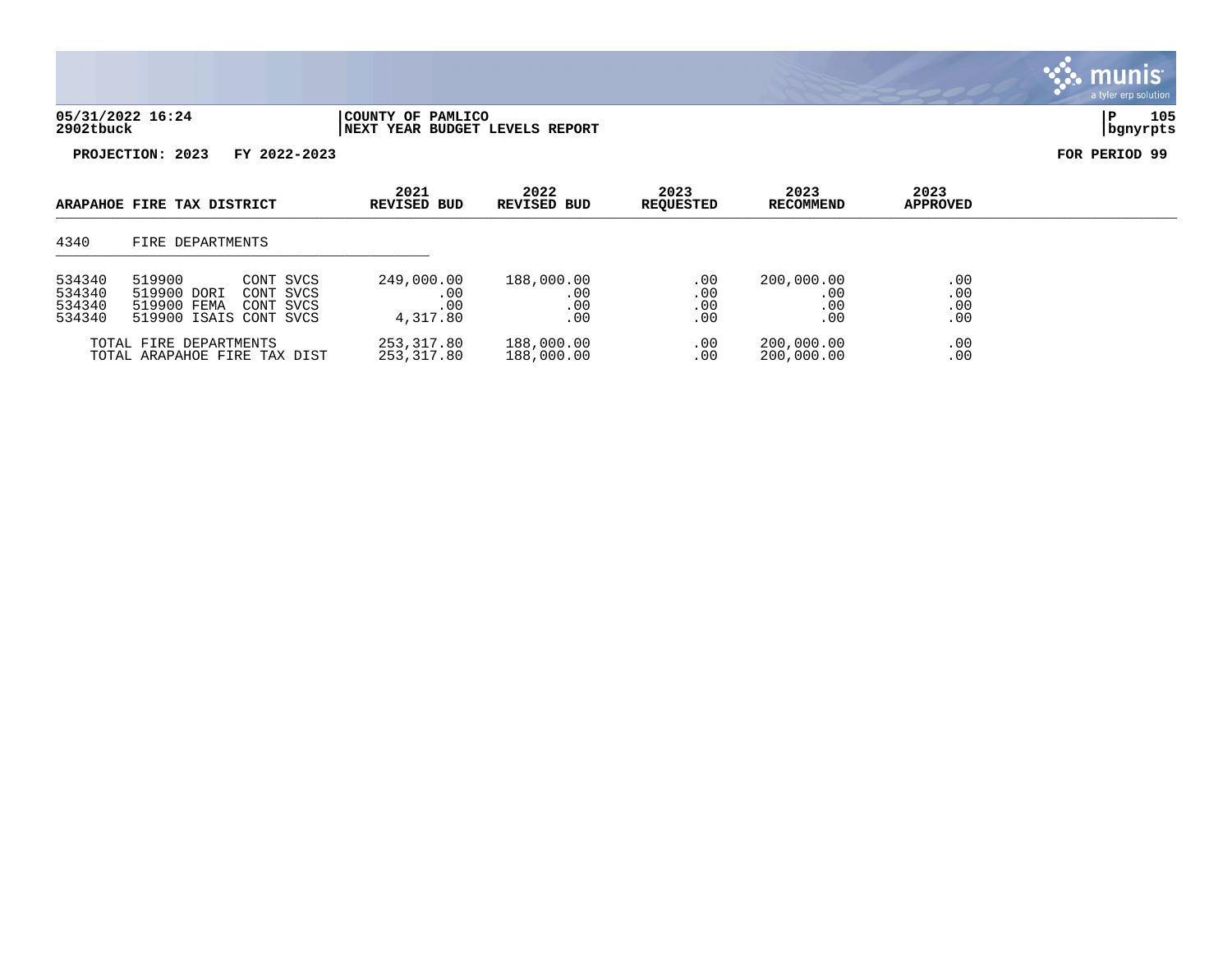

| 05/31/2022 16:24 | <b>PAMLICO</b><br>COUNTY OF                |          | 106 |
|------------------|--------------------------------------------|----------|-----|
| 2902tbuck        | " YEAR BUDGET LEVELS REPORT<br><b>NEXT</b> | banvrpts |     |

|                                      | SOUTHEAST FIRE DISTRICT                                                                               | 2021<br>REVISED BUD                  | 2022<br>REVISED BUD             | 2023<br><b>REQUESTED</b> | 2023<br><b>RECOMMEND</b>             | 2023<br><b>APPROVED</b>  |  |
|--------------------------------------|-------------------------------------------------------------------------------------------------------|--------------------------------------|---------------------------------|--------------------------|--------------------------------------|--------------------------|--|
| 4341                                 | SOUTHEAST FIRE TAX DISTRICT                                                                           |                                      |                                 |                          |                                      |                          |  |
| 544341<br>544341<br>544341<br>544341 | 519900<br>CONT SVCS<br>519900 DORI<br>CONT SVCS<br>519900 FEMA<br>CONT SVCS<br>519900 ISAIS CONT SVCS | 305,000.00<br>.00<br>.00<br>1,820.64 | 245,000.00<br>.00<br>.00<br>.00 | .00<br>.00<br>.00<br>.00 | 255,000.00<br>.00<br>.00<br>$.00 \,$ | .00<br>.00<br>.00<br>.00 |  |
|                                      | TOTAL SOUTHEAST FIRE TAX DIS<br>TOTAL SOUTHEAST FIRE DISTRIC                                          | 306,820.64<br>306,820.64             | 245,000.00<br>245,000.00        | .00<br>.00               | 255,000.00<br>255,000.00             | .00<br>.00               |  |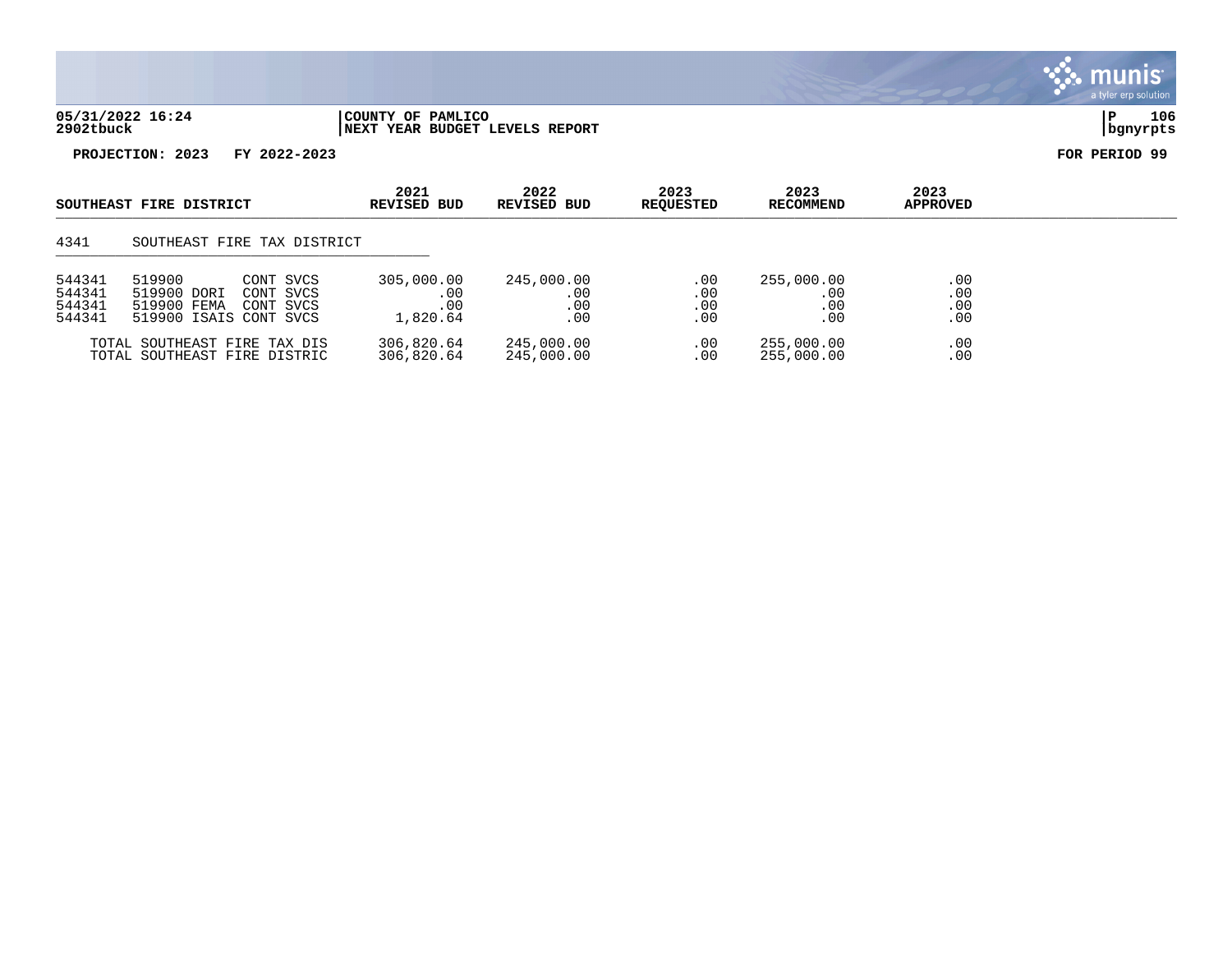| 05/31/2022 16:24 | COUNTY OF PAMLICO              |          | 107 |
|------------------|--------------------------------|----------|-----|
| 2902tbuck        | NEXT YEAR BUDGET LEVELS REPORT | bqnyrpts |     |

| OLYMPIA FIRE TAX DISTRICT            |                                                                                                       | 2021<br>REVISED BUD                 | 2022<br>REVISED BUD            | 2023<br><b>REQUESTED</b> | 2023<br><b>RECOMMEND</b>                | 2023<br><b>APPROVED</b>  |  |
|--------------------------------------|-------------------------------------------------------------------------------------------------------|-------------------------------------|--------------------------------|--------------------------|-----------------------------------------|--------------------------|--|
| 4340                                 | FIRE DEPARTMENTS                                                                                      |                                     |                                |                          |                                         |                          |  |
| 574340<br>574340<br>574340<br>574340 | 519900<br>CONT SVCS<br>519900 DORI<br>CONT SVCS<br>519900 FEMA<br>CONT SVCS<br>519900 ISAIS CONT SVCS | 64,000.00<br>.00<br>.00<br>2,621.72 | 32,000.00<br>.00<br>.00<br>.00 | .00<br>.00<br>.00<br>.00 | 38,000.00<br>$.00\,$<br>.00<br>$.00 \,$ | .00<br>.00<br>.00<br>.00 |  |
|                                      | TOTAL FIRE DEPARTMENTS<br>TOTAL OLYMPIA FIRE TAX DISTR                                                | 66,621.72<br>66,621.72              | 32,000.00<br>32,000.00         | .00<br>.00               | 38,000.00<br>38,000.00                  | .00<br>.00               |  |

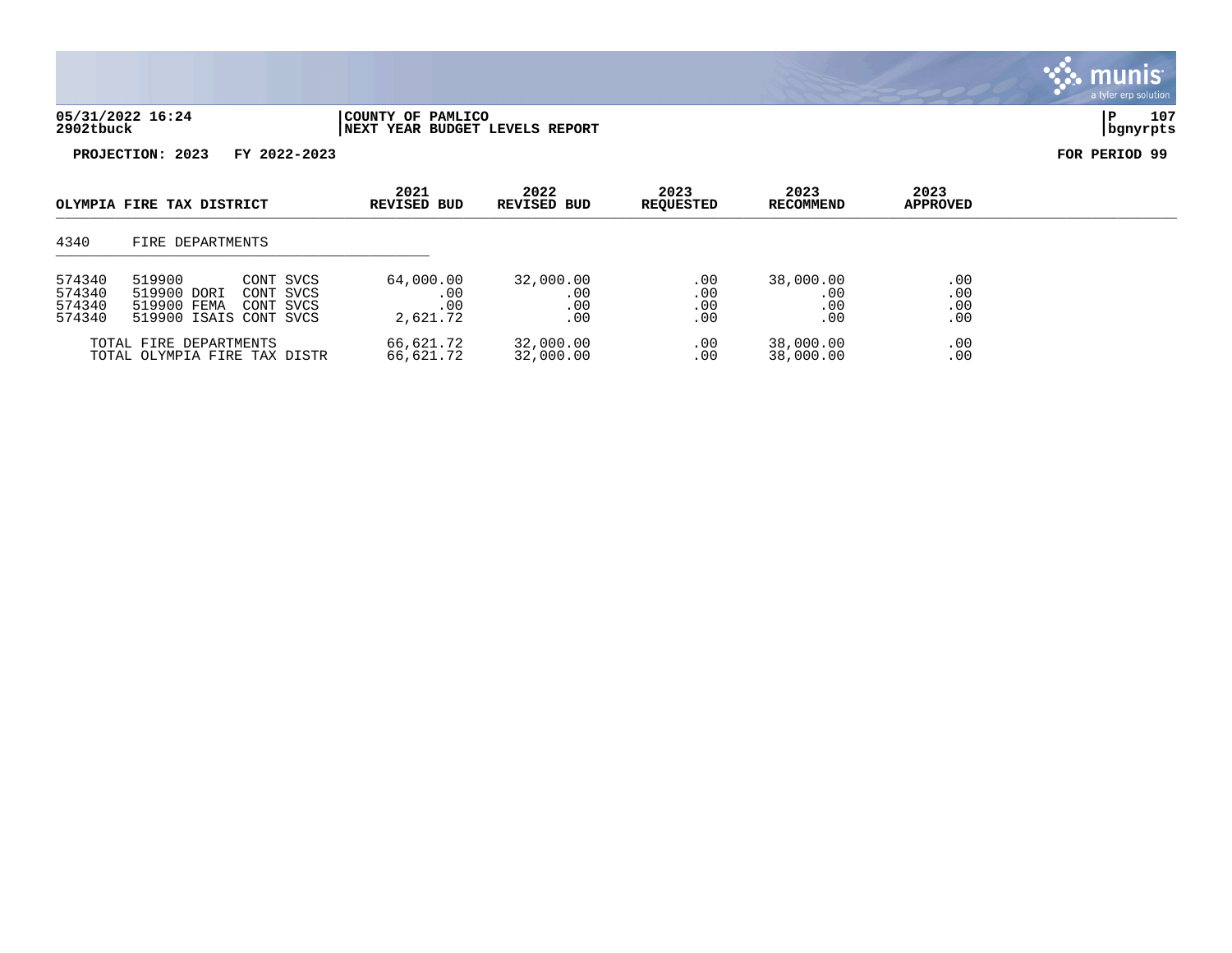

| 05/31/2022 16:24 | COUNTY OF PAMLICO                    |          | 108 |
|------------------|--------------------------------------|----------|-----|
| 2902tbuck        | 'YEAR BUDGET LEVELS REPORT<br>  NEXT | banvrpts |     |

| VANDEMERE FIRE TAX DISTRICT          |                                                                                                       | 2021<br>REVISED BUD                 | 2022<br>REVISED BUD            | 2023<br><b>REOUESTED</b> | 2023<br>RECOMMEND              | 2023<br><b>APPROVED</b>  |  |
|--------------------------------------|-------------------------------------------------------------------------------------------------------|-------------------------------------|--------------------------------|--------------------------|--------------------------------|--------------------------|--|
| 4340                                 | FIRE DEPARTMENTS                                                                                      |                                     |                                |                          |                                |                          |  |
| 594340<br>594340<br>594340<br>594340 | 519900<br>CONT SVCS<br>519900 DORI<br>CONT SVCS<br>519900 FEMA<br>CONT SVCS<br>519900 ISAIS CONT SVCS | 69,000.00<br>.00<br>.00<br>1,863.33 | 38,300.00<br>.00<br>.00<br>.00 | .00<br>.00<br>.00<br>.00 | 43,000.00<br>.00<br>.00<br>.00 | .00<br>.00<br>.00<br>.00 |  |
|                                      | TOTAL FIRE DEPARTMENTS<br>TOTAL VANDEMERE FIRE TAX DIS                                                | 70,863.33<br>70,863.33              | 38,300.00<br>38,300.00         | $.00 \,$<br>$.00 \,$     | 43,000.00<br>43,000.00         | .00<br>.00               |  |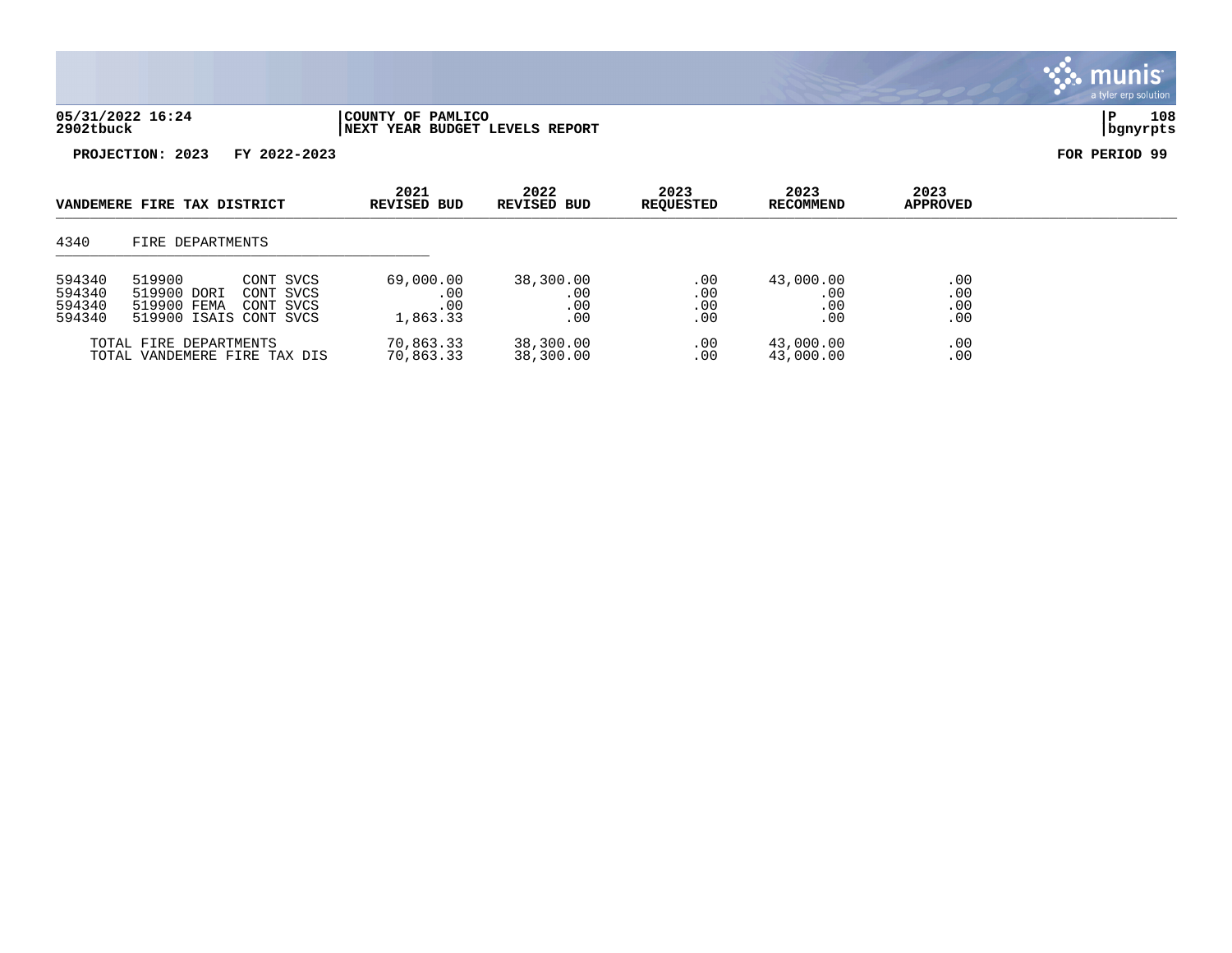## **05/31/2022 16:24 |COUNTY OF PAMLICO |P 109 2902tbuck |NEXT YEAR BUDGET LEVELS REPORT |bgnyrpts**

**PROJECTION: 2023 FY 2022-2023 FOR PERIOD 99**

|                                                                                        | SPECIAL REVENUE FUND                                                                            |                                                                                                     | 2021<br>REVISED BUD |                                                             | 2022<br>REVISED BUD                                         | 2023<br><b>REQUESTED</b>                                    | 2023<br><b>RECOMMEND</b>                                    | 2023<br><b>APPROVED</b>                                     |  |
|----------------------------------------------------------------------------------------|-------------------------------------------------------------------------------------------------|-----------------------------------------------------------------------------------------------------|---------------------|-------------------------------------------------------------|-------------------------------------------------------------|-------------------------------------------------------------|-------------------------------------------------------------|-------------------------------------------------------------|--|
| 0000                                                                                   | BALANCE SHEET ACCOUNTS                                                                          |                                                                                                     |                     |                                                             |                                                             |                                                             |                                                             |                                                             |  |
| 600000                                                                                 | 549901 EMF                                                                                      | MISC                                                                                                |                     | .00                                                         | .00                                                         | .00                                                         | .00                                                         | .00                                                         |  |
| 4340                                                                                   | TOTAL BALANCE SHEET ACCOUNTS<br>FIRE DEPARTMENTS                                                |                                                                                                     |                     | .00                                                         | .00                                                         | .00                                                         | .00                                                         | .00                                                         |  |
| 604340<br>604340<br>604340                                                             | 519900 39<br>519900 45<br>519900 GCrk                                                           | CONT SVCS<br>CONT SVCS<br>CONT SVCS                                                                 |                     | .00<br>.00<br>.00                                           | .00<br>.00<br>.00                                           | .00<br>.00<br>.00                                           | .00<br>.00<br>.00                                           | .00<br>.00<br>.00                                           |  |
| TOTAL FIRE DEPARTMENTS<br>7130<br>Special Revenue Fund                                 |                                                                                                 |                                                                                                     | .00                 | .00                                                         | .00                                                         | .00                                                         | .00                                                         |                                                             |  |
| 607130<br>607130<br>607130<br>607130<br>607130<br>607130<br>607130<br>607130<br>607130 | 519000<br>519001<br>519005<br>519900<br>529000 4H<br>531000 4H<br>549901<br>549901 4H<br>559900 | PRO SVC<br>PROF ACCT<br>ENGIN FEE<br>CONT SVCS<br>DEPT SUPP<br>TRAVEL<br>MISC<br>MISC<br>TECH/ADMIN |                     | .00<br>.00<br>.00<br>.00<br>.00<br>.00<br>.00<br>.00<br>.00 | .00<br>.00<br>.00<br>.00<br>.00<br>.00<br>.00<br>.00<br>.00 | .00<br>.00<br>.00<br>.00<br>.00<br>.00<br>.00<br>.00<br>.00 | .00<br>.00<br>.00<br>.00<br>.00<br>.00<br>.00<br>.00<br>.00 | .00<br>.00<br>.00<br>.00<br>.00<br>.00<br>.00<br>.00<br>.00 |  |
| 7131                                                                                   | TOTAL Special Revenue Fund<br>1        BRMSD-RIVER DUNES                                        |                                                                                                     |                     | .00                                                         | .00                                                         | .00                                                         | .00                                                         | .00                                                         |  |
| 607131                                                                                 | 519000                                                                                          | PRO SVC                                                                                             |                     | .00                                                         | .00                                                         | .00                                                         | .00                                                         | .00                                                         |  |
|                                                                                        | TOTAL BRMSD-RIVER DUNES<br>TOTAL SPECIAL REVENUE FUND                                           |                                                                                                     |                     | .00<br>.00                                                  | .00<br>.00                                                  | .00<br>.00                                                  | .00<br>.00                                                  | .00<br>.00                                                  |  |

. munis<sup>.</sup> a tyler erp solution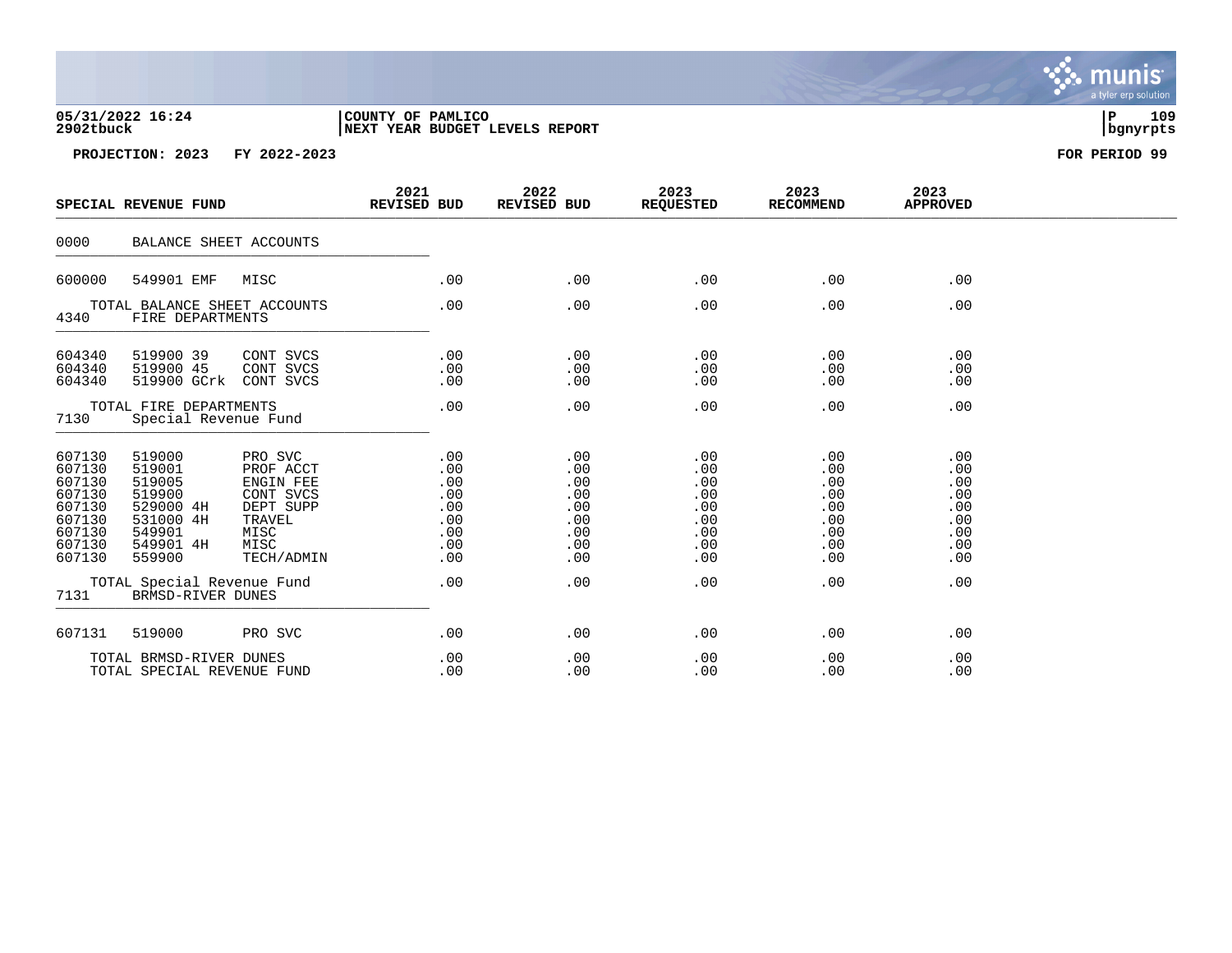### **05/31/2022 16:24 |COUNTY OF PAMLICO |P 110 2902tbuck |NEXT YEAR BUDGET LEVELS REPORT |bgnyrpts**

|                                                                                                                                                    | Bay River Sewer                                                                                                                                    |                                                                                                                                                                                                   | 2021<br>REVISED BUD                                                                                                                                                                                                                            | 2022<br>REVISED BUD                                                                                   | 2023<br><b>REQUESTED</b>                                                                              | 2023<br><b>RECOMMEND</b>                                                                              | 2023<br><b>APPROVED</b>                                                                               |  |
|----------------------------------------------------------------------------------------------------------------------------------------------------|----------------------------------------------------------------------------------------------------------------------------------------------------|---------------------------------------------------------------------------------------------------------------------------------------------------------------------------------------------------|------------------------------------------------------------------------------------------------------------------------------------------------------------------------------------------------------------------------------------------------|-------------------------------------------------------------------------------------------------------|-------------------------------------------------------------------------------------------------------|-------------------------------------------------------------------------------------------------------|-------------------------------------------------------------------------------------------------------|--|
| 7111                                                                                                                                               | BAY RIVER MSD                                                                                                                                      |                                                                                                                                                                                                   |                                                                                                                                                                                                                                                |                                                                                                       |                                                                                                       |                                                                                                       |                                                                                                       |  |
| 617111<br>617111<br>617111<br>617111<br>617111<br>617111<br>617111<br>617111<br>617111<br>617111<br>617111<br>617111<br>617111<br>617111           | 503700<br>503900<br>512100<br>512101<br>512200<br>512600<br>512700<br>517000<br>518100<br>518101<br>518200<br>518300<br>518600<br>545100           | NC SAL TAX<br>CO SALE TX<br>SAL. WAGES<br>NONEX SAL<br>OVERTIME<br>SALARIESPT<br>LONGEVITY<br>PER DIEM<br>FICA EXP<br>MEDI ER<br>RETIREMENT<br>INSURANCE<br>WORK COMP<br>INS & BOND               | .00<br>.00<br>$\begin{array}{r} .00\ 0.00\ 0.00\ 0.00\ .00\ 0.00\ 0.00\ 0.00\ 0.00\ 0.00\ 0.00\ 0.00\ 0.00\ 0.00\ 0.00\ 0.00\ 0.00\ 0.00\ 0.00\ 0.00\ 0.00\ 0.00\ 0.00\ 0.00\ 0.00\ 0.00\ 0.00\ 0.00\ 0.00\ 0.00\ 0.00\ 0.00\ 0.00\end{array}$ | .00<br>.00<br>.00<br>.00<br>.00<br>.00<br>.00<br>.00<br>.00<br>.00<br>.00<br>.00<br>.00<br>.00        | .00<br>.00<br>.00<br>.00<br>.00<br>.00<br>.00<br>.00<br>.00<br>.00<br>.00<br>.00<br>.00<br>.00        | .00<br>.00<br>.00<br>.00<br>.00<br>.00<br>.00<br>.00<br>.00<br>.00<br>.00<br>.00<br>.00<br>.00        | .00<br>.00<br>.00<br>.00<br>.00<br>.00<br>.00<br>.00<br>.00<br>.00<br>.00<br>.00<br>.00<br>.00        |  |
| 617111<br>617111<br>617111<br>617111<br>617111<br>617111                                                                                           | 546800<br>549900<br>571000<br>571001<br>572000<br>572100                                                                                           | DEPRECIATE<br>BANK FEES<br>BOND PRI<br>DEBT RET.<br>INTEREST<br>CAP LEASE                                                                                                                         |                                                                                                                                                                                                                                                | .00<br>.00<br>.00<br>.00<br>.00<br>.00                                                                | .00<br>.00<br>.00<br>.00<br>.00<br>.00                                                                | .00<br>.00<br>.00<br>.00<br>.00<br>.00                                                                | .00<br>.00<br>.00<br>.00<br>.00<br>.00                                                                |  |
| 7130                                                                                                                                               | TOTAL BAY RIVER MSD                                                                                                                                | Special Revenue Fund                                                                                                                                                                              | .00                                                                                                                                                                                                                                            | .00                                                                                                   | .00                                                                                                   | .00                                                                                                   | .00                                                                                                   |  |
| 617130<br>617130<br>617130<br>617130<br>617130<br>617130<br>617130<br>617130<br>617130<br>617130<br>617130<br>617130<br>617130<br>617130<br>617130 | 500005<br>500006<br>503700<br>503900<br>512100<br>512101<br>512200<br>512600<br>512700<br>517000<br>518100<br>518101<br>518200<br>518300<br>518500 | HUR.DENNIS<br>HURR.FLOYD<br>NC SAL TAX<br>CO SALE TX<br>SAL.WAGES<br>NONEX SAL<br>OVERTIME<br>SALARIESPT<br>LONGEVITY<br>PER DIEM<br>FICA EXP<br>MED. EXP.<br>RETIREMENT<br>INSURANCE<br>UNEMPLOY | .00<br>.00<br>.00                                                                                                                                                                                                                              | .00<br>.00<br>.00<br>.00<br>.00<br>.00<br>.00<br>.00<br>.00<br>.00<br>.00<br>.00<br>.00<br>.00<br>.00 | .00<br>.00<br>.00<br>.00<br>.00<br>.00<br>.00<br>.00<br>.00<br>.00<br>.00<br>.00<br>.00<br>.00<br>.00 | .00<br>.00<br>.00<br>.00<br>.00<br>.00<br>.00<br>.00<br>.00<br>.00<br>.00<br>.00<br>.00<br>.00<br>.00 | .00<br>.00<br>.00<br>.00<br>.00<br>.00<br>.00<br>.00<br>.00<br>.00<br>.00<br>.00<br>.00<br>.00<br>.00 |  |

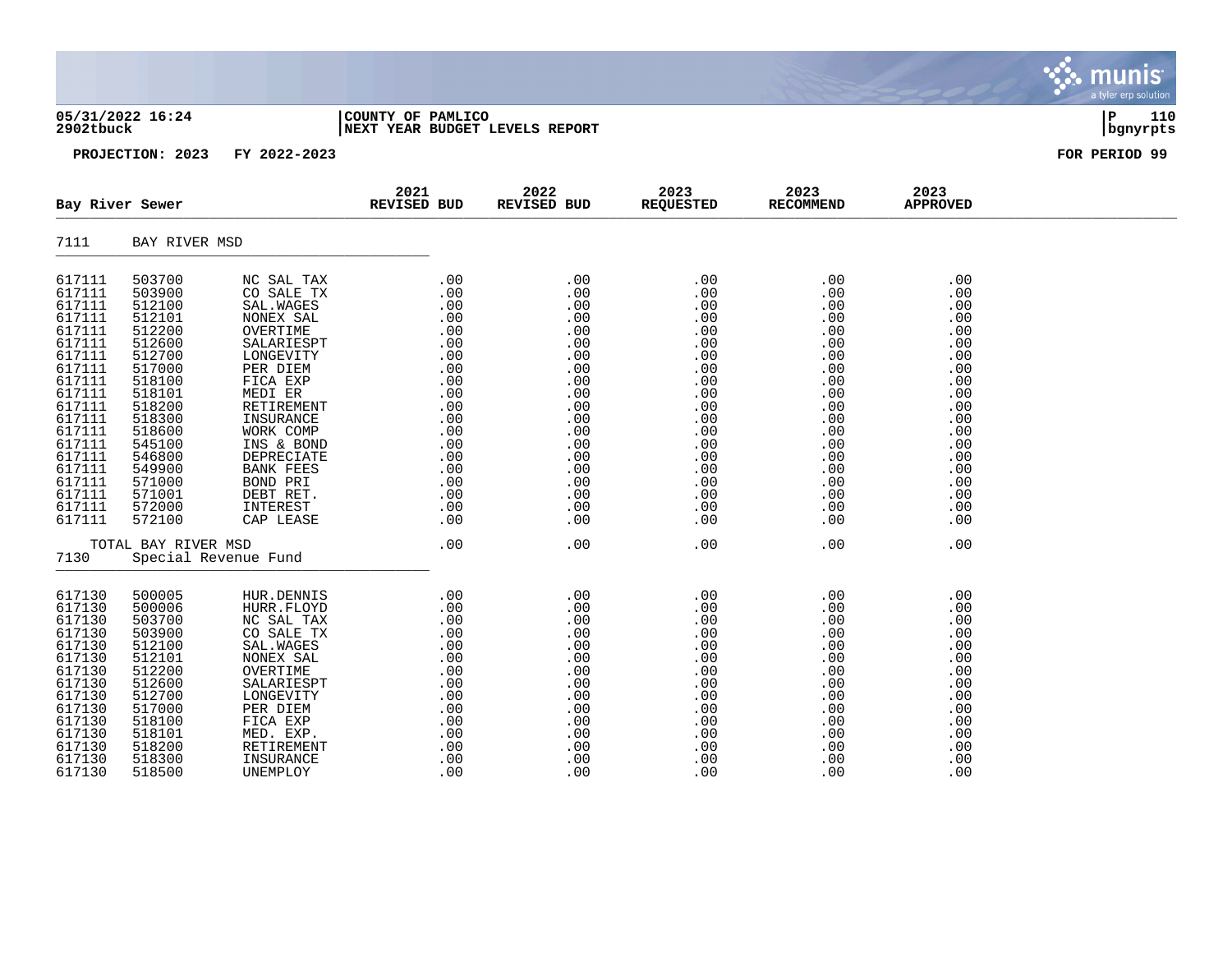

### **05/31/2022 16:24 |COUNTY OF PAMLICO |P 111 2902tbuck |NEXT YEAR BUDGET LEVELS REPORT |bgnyrpts**

|        | Bay River Sewer |                            | 2021<br>REVISED BUD | 2022<br>REVISED BUD | 2023<br><b>REQUESTED</b> | 2023<br><b>RECOMMEND</b> | 2023<br><b>APPROVED</b> |  |
|--------|-----------------|----------------------------|---------------------|---------------------|--------------------------|--------------------------|-------------------------|--|
| 617130 | 518600          | WORK COMP                  | .00                 | .00                 | .00                      | .00                      | .00                     |  |
| 617130 | 519100          | SERVICES                   | .00                 | .00                 | .00                      | 1,401,300.00             | .00                     |  |
| 617130 | 519200          | PROF SVC                   | .00                 | .00                 | .00                      | .00                      | .00                     |  |
| 617130 | 519400          | CONT ANALY                 | .00                 | .00                 | .00                      | .00                      | .00                     |  |
| 617130 | 519500          | ENGINEERIN                 | .00                 | .00                 | .00                      | .00                      | .00                     |  |
| 617130 | 519600          | TAP ON FEE                 |                     | .00                 | .00                      | .00                      | .00                     |  |
| 617130 | 519700          | ELECT FEE                  |                     | .00                 | .00                      | .00                      | .00                     |  |
| 617130 | 519800          | SUB CONT                   |                     | .00                 | .00                      | .00                      | .00                     |  |
| 617130 | 519900          | CONT SVCS                  |                     | .00                 | .00                      | .00                      | .00                     |  |
| 617130 | 521200          | UNIFORMS                   |                     | .00                 | .00                      | .00                      | .00                     |  |
| 617130 | 525100          | AUTO SUP                   |                     | .00                 | .00                      | .00                      | .00                     |  |
| 617130 | 526000          | OFF SUPP                   |                     | .00                 | .00                      | .00                      | .00                     |  |
| 617130 | 527000          | PUR RESAL                  |                     | .00                 | .00                      | .00                      | .00                     |  |
| 617130 | 529000          | DEPT SUPP                  |                     | .00                 | .00                      | .00                      | .00                     |  |
| 617130 | 529200          | $\tt DEPT-CHEM$            |                     | .00                 | .00                      | .00                      | .00                     |  |
| 617130 | 531000          | TRAVEL                     |                     | .00                 | .00                      | .00                      | .00                     |  |
| 617130 | 532000          | TELEPHONE                  |                     | .00                 | .00                      | .00                      | .00                     |  |
| 617130 | 532001          | POSTAGE                    |                     | .00                 | .00                      | .00                      | .00                     |  |
| 617130 | 533000          | <b>ELECT</b>               |                     | .00                 | .00                      | .00                      | .00                     |  |
| 617130 | 533001          | WAT AND SE                 |                     | .00                 | .00                      | .00                      | .00                     |  |
| 617130 | 534000          | PRINTING                   |                     | .00                 | .00                      | .00                      | .00                     |  |
| 617130 | 535000          | M&R PLANT                  |                     | .00                 | .00                      | .00                      | .00                     |  |
| 617130 | 535100          | M&R GROUND                 |                     | .00                 | .00                      | .00                      | .00                     |  |
| 617130 | 535200          | M&R-EQUIP                  |                     | .00                 | .00                      | .00                      | .00                     |  |
| 617130 | 535300          | M&R AUTO                   |                     | .00                 | .00                      | .00                      | .00                     |  |
| 617130 | 535400          | M&R OFF EQ                 |                     | .00                 | .00                      | .00                      | .00                     |  |
| 617130 | 535500          | M&R EQUIP                  |                     | .00                 | .00                      | .00                      | .00                     |  |
| 617130 | 535900          | M&R SYSTEM                 |                     | .00                 | .00                      | .00                      | .00                     |  |
| 617130 | 537000          | ADS                        |                     | .00                 | .00                      | .00                      | .00                     |  |
| 617130 | 538100          | PROGRAM                    |                     | .00                 | .00                      | .00                      | .00                     |  |
| 617130 | 539500          | TRAINING                   |                     | .00                 | .00                      | .00                      | .00                     |  |
| 617130 | 541200          | <b>RENT</b>                |                     | .00                 | .00                      | .00                      | .00                     |  |
| 617130 | 548400          | TRANS                      |                     | .00                 | .00                      | .00                      | .00                     |  |
| 617130 | 549100          | <b>DUES&amp;SUBS</b>       |                     | .00                 | .00                      | .00                      | .00                     |  |
| 617130 | 549200          | BAD DEBT                   |                     | .00                 | .00                      | .00                      | .00                     |  |
| 617130 | 555000          | CAPITAL                    |                     | .00                 | .00                      | .00                      | .00                     |  |
| 617130 | 559401          | MATCH GRAN                 |                     | .00                 | .00                      | .00                      | .00                     |  |
| 617130 | 559402          | SEW.SVC.EM                 |                     | .00                 | .00                      | .00                      | .00                     |  |
| 617130 | 559403          | CAP.GRT.FD                 |                     | .00                 | .00                      | .00                      | .00                     |  |
| 617130 | 575200          | MISCELL                    |                     | .00                 | .00                      | .00                      | .00                     |  |
| 617130 | 575300          | PEN.ASSESS                 |                     | .00                 | .00                      | .00                      | .00                     |  |
| 617130 | 575500          | GRANT XFER                 |                     | .00                 | .00                      | .00                      | .00                     |  |
|        |                 | TOTAL Special Revenue Fund | .00                 | .00                 | .00                      | 1,401,300.00             | .00                     |  |
| 7150   |                 | BRSMD-Hurricane Isabel     |                     |                     |                          |                          |                         |  |
| 617150 | 500000          | EXPENDITUR                 | .00                 | .00                 | .00                      | .00                      | .00                     |  |
|        |                 |                            |                     |                     |                          |                          |                         |  |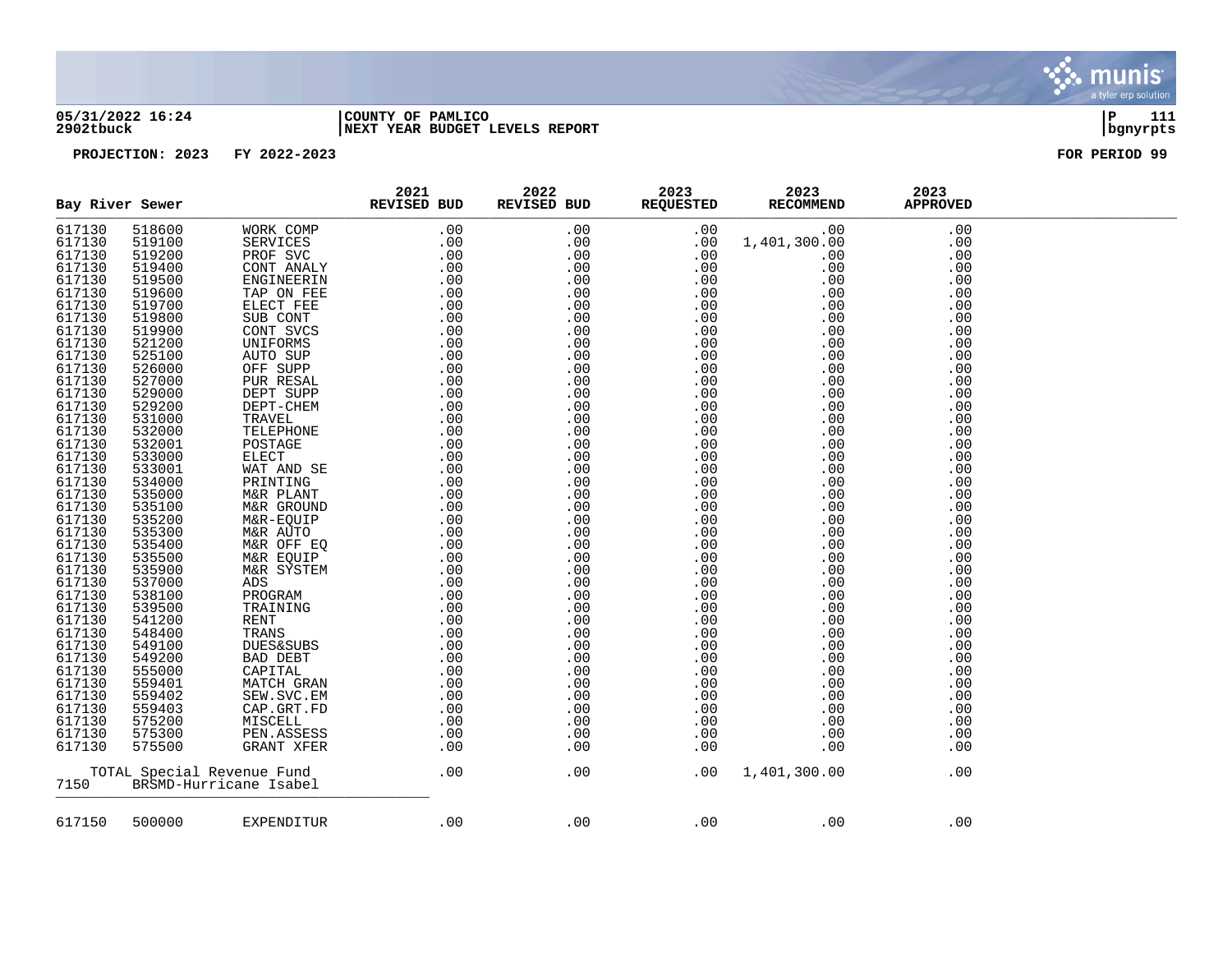

**2902tbuck |NEXT YEAR BUDGET LEVELS REPORT |bgnyrpts**

# **05/31/2022 16:24 |COUNTY OF PAMLICO |P 112**

| Bay River Sewer                                          |                                                          |                                                                             | 2021<br><b>REVISED BUD</b>             | 2022<br><b>REVISED BUD</b>             | 2023<br><b>REQUESTED</b>               | 2023<br><b>RECOMMEND</b>               | 2023<br><b>APPROVED</b>                |  |
|----------------------------------------------------------|----------------------------------------------------------|-----------------------------------------------------------------------------|----------------------------------------|----------------------------------------|----------------------------------------|----------------------------------------|----------------------------------------|--|
| 617150<br>617150<br>617150<br>617150<br>617150<br>617150 | 525100<br>527000<br>529000<br>535000<br>535100<br>535900 | AUTO SUP<br>PUR RESAL<br>DEPT SUPP<br>M&R PLANT<br>M&R GROUND<br>M&R SYSTEM | .00<br>.00<br>.00<br>.00<br>.00<br>.00 | .00<br>.00<br>.00<br>.00<br>.00<br>.00 | .00<br>.00<br>.00<br>.00<br>.00<br>.00 | .00<br>.00<br>.00<br>.00<br>.00<br>.00 | .00<br>.00<br>.00<br>.00<br>.00<br>.00 |  |
| 9910                                                     | CONTINGENCY                                              | TOTAL BRSMD-Hurricane Isabel                                                | .00                                    | .00                                    | .00                                    | .00                                    | .00                                    |  |
| 619910                                                   | 500000                                                   | EXPENDITUR                                                                  | .00                                    | .00                                    | .00                                    | .00                                    | .00                                    |  |
| TOTAL CONTINGENCY<br>TOTAL Bay River Sewer               |                                                          | .00<br>.00                                                                  | .00<br>.00                             | .00<br>.00                             | .00<br>1,401,300.00                    | .00<br>.00                             |                                        |  |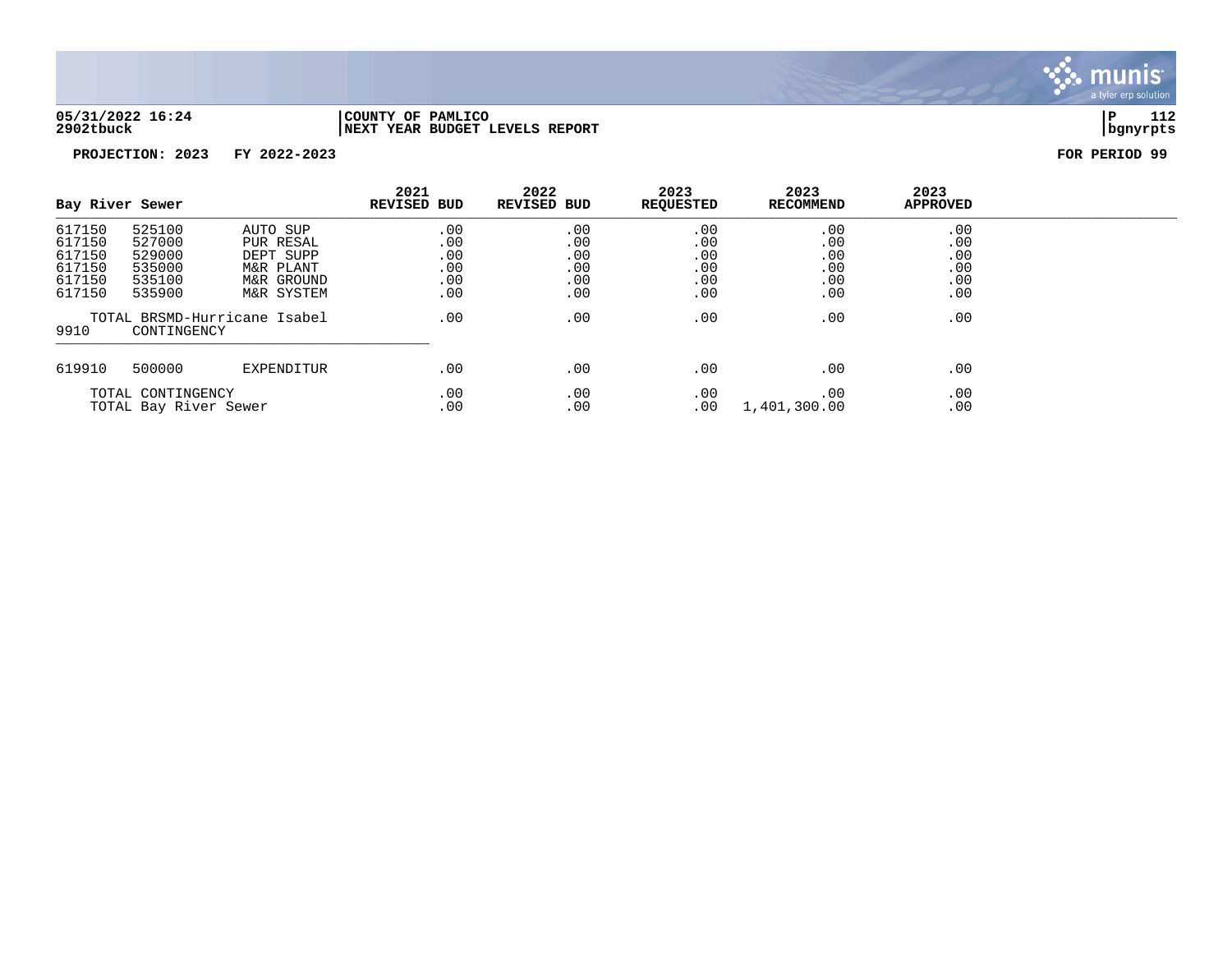| 05/31/2022<br>16:24 | PAMLICO<br>OF<br>COUNTY                           | Ð | . |
|---------------------|---------------------------------------------------|---|---|
| 2902tbuck           | REPORT<br>LEVELS<br><b>BUDGET</b><br>NEXT<br>YEAR |   |   |

**PROJECTION: 2023 FY 2022-2023 FOR PERIOD 99**

| PAMLICO CO 4-H                                 |                                                                                                                  | 2021<br>REVISED BUD                                      | 2022<br>REVISED BUD                                      | 2023<br><b>REOUESTED</b>                                 | 2023<br>RECOMMEND                                        | 2023<br><b>APPROVED</b>         |  |
|------------------------------------------------|------------------------------------------------------------------------------------------------------------------|----------------------------------------------------------|----------------------------------------------------------|----------------------------------------------------------|----------------------------------------------------------|---------------------------------|--|
| 7160                                           | PAMLICO CO 4H                                                                                                    |                                                          |                                                          |                                                          |                                                          |                                 |  |
| 707160<br>707160<br>707160<br>707160<br>707160 | 529000 CLUBS DEPT SUPP<br>529000 SCHEN DEPT SUPP<br>529000 SUMME DEPT SUPP<br>531000<br>TRAVEL<br>549901<br>MISC | 4,000.00<br>4,000.00<br>5,000.00<br>2,300.00<br>2,300.00 | 2,700.00<br>4,700.00<br>6,000.00<br>2,300.00<br>2,300.00 | 2,700.00<br>4,700.00<br>6,000.00<br>2,300.00<br>2,300.00 | 2,700.00<br>4,700.00<br>6,000.00<br>2,300.00<br>2,300.00 | .00<br>.00<br>.00<br>.00<br>.00 |  |
|                                                | TOTAL PAMLICO CO 4H<br>TOTAL PAMLICO CO 4-H                                                                      | 17,600.00<br>17,600.00                                   | 18,000.00<br>18,000.00                                   | 18,000.00<br>18,000.00                                   | 18,000.00<br>18,000.00                                   | .00<br>.00                      |  |

 $\ddot{\cdot}$ munis a tyler erp solution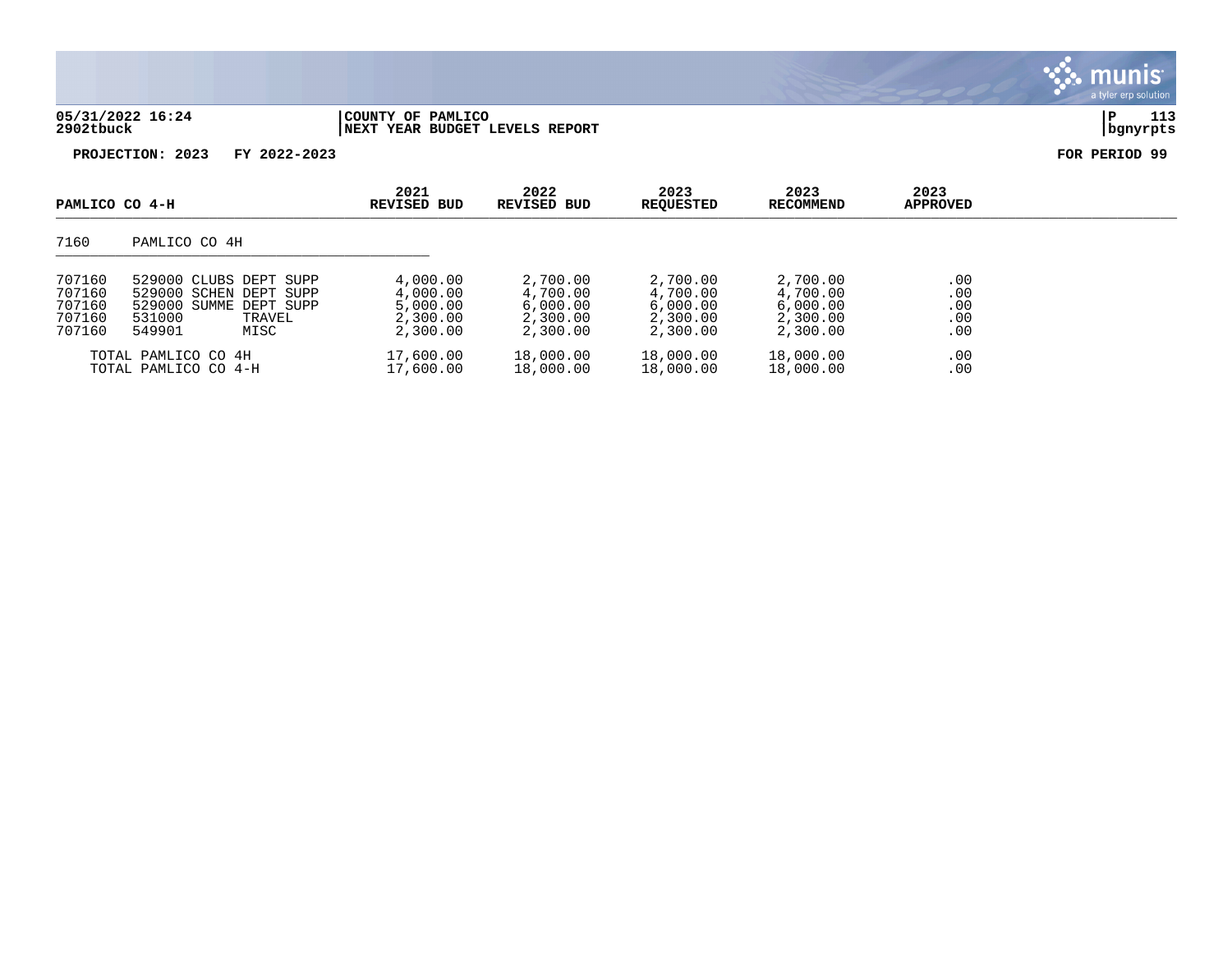### **05/31/2022 16:24 |COUNTY OF PAMLICO |P 114 2902tbuck |NEXT YEAR BUDGET LEVELS REPORT |bgnyrpts**

|                  | PAMLICO COUNTY ABC BOARD | 2021<br>REVISED BUD | 2022<br>REVISED BUD | 2023<br><b>REQUESTED</b> | 2023<br><b>RECOMMEND</b> | 2023<br><b>APPROVED</b> |  |
|------------------|--------------------------|---------------------|---------------------|--------------------------|--------------------------|-------------------------|--|
| 8001             | ABC BOARD STORE #1       |                     |                     |                          |                          |                         |  |
| 728001<br>728001 | 520100<br>520200         |                     |                     |                          |                          | .00<br>.00              |  |
| 728001           | 541000                   |                     |                     |                          |                          | .00                     |  |
| 728001           | 552900                   |                     |                     |                          |                          | .00                     |  |
| 728001           | 553000                   |                     |                     |                          |                          | .00                     |  |
| 728001           | 553100                   |                     |                     |                          |                          | .00                     |  |
| 728001<br>728001 | 555000                   |                     |                     |                          |                          | .00                     |  |
| 728001           | 560000<br>560004         |                     |                     |                          |                          | .00                     |  |
| 728001           | 56005                    |                     |                     |                          |                          | .00                     |  |
| 728001           | 570100                   |                     |                     |                          |                          | .00<br>.00              |  |
| 728001           | 570200                   |                     |                     |                          |                          | .00                     |  |
| 728001           | 570400                   |                     |                     |                          |                          | .00                     |  |
| 728001           | 570600                   |                     |                     |                          |                          | .00                     |  |
| 728001           | 570700                   |                     |                     |                          |                          | .00                     |  |
| 728001           | 570900                   |                     |                     |                          |                          | .00                     |  |
| 728001           | 571100                   |                     |                     |                          |                          | .00                     |  |
| 728001           | 571200                   |                     |                     |                          |                          | .00                     |  |
| 728001           | 571300                   |                     |                     |                          |                          | .00                     |  |
| 728001           | 571400                   |                     |                     |                          |                          | .00                     |  |
| 728001           | 571500                   |                     |                     |                          |                          | .00                     |  |
| 728001           | 571600                   |                     |                     |                          |                          | .00                     |  |
| 728001           | 572000                   |                     |                     |                          |                          | .00                     |  |
| 728001           | 572200                   |                     |                     |                          |                          | .00                     |  |
| 728001           | 572400                   |                     |                     |                          |                          | .00                     |  |
| 728001           | 572600                   |                     |                     |                          |                          | .00                     |  |
| 728001           | 572800                   |                     |                     |                          |                          | .00                     |  |
| 728001<br>728001 | 573000<br>573200         |                     |                     |                          |                          | .00<br>.00              |  |
| 728001           | 573800                   |                     |                     |                          |                          | .00                     |  |
| 728001           | 574000                   |                     |                     |                          |                          | .00                     |  |
| 728001           | 574100                   |                     |                     |                          |                          | .00                     |  |
| 728001           | 574200                   |                     |                     |                          |                          | .00                     |  |
| 728001           | 575000                   |                     |                     |                          |                          | .00                     |  |
| 728001           | 575200                   |                     |                     |                          |                          | .00                     |  |
| 728001           | 578100                   |                     |                     |                          |                          | .00                     |  |
| 728001           | 578400                   |                     |                     |                          |                          | .00                     |  |
| 728001           | 578500                   |                     |                     |                          |                          | .00                     |  |
| 728001           | 578501                   |                     |                     |                          |                          | .00                     |  |
| 728001           | 578600                   |                     |                     |                          |                          | .00                     |  |

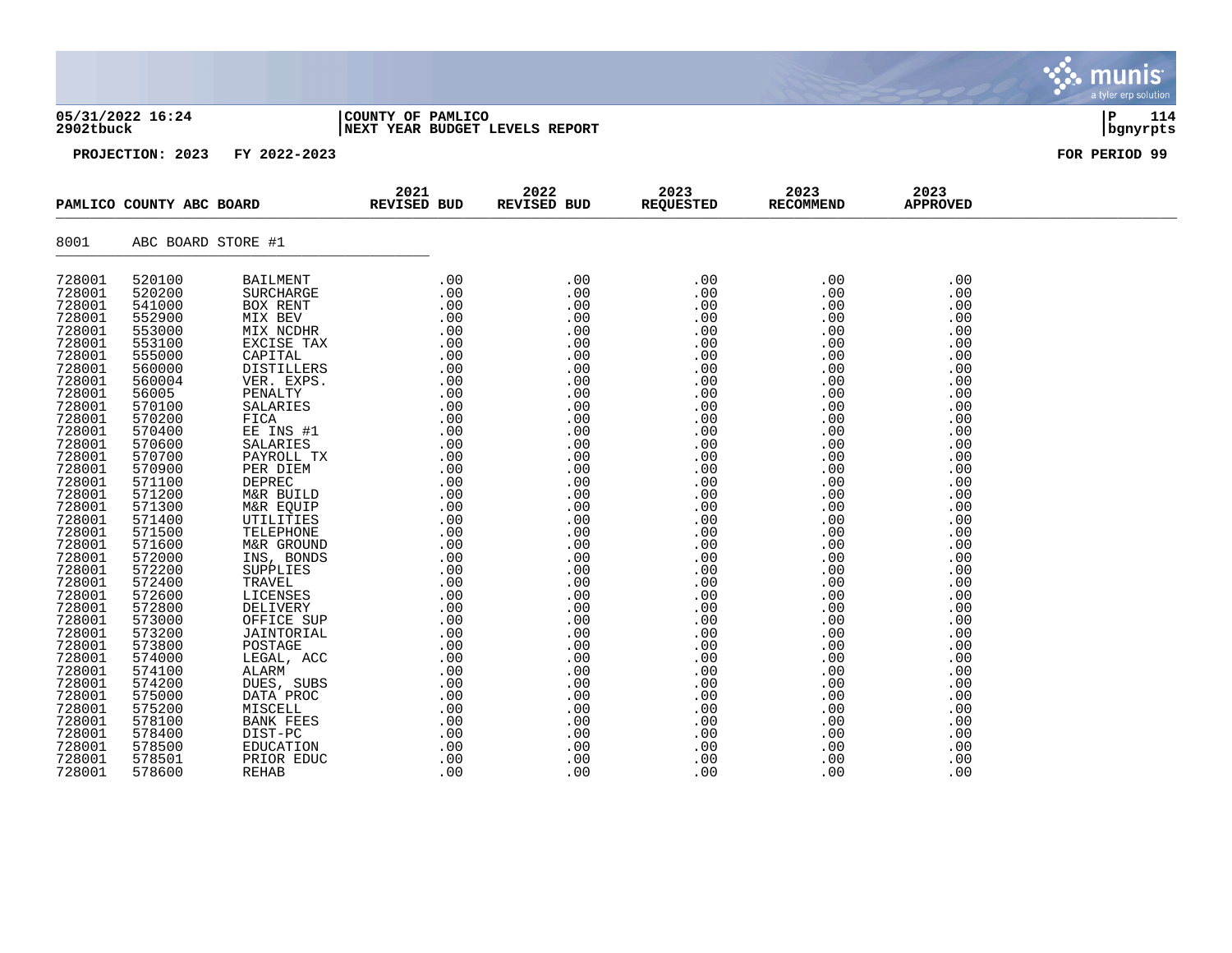

### **05/31/2022 16:24 |COUNTY OF PAMLICO |P 115 2902tbuck |NEXT YEAR BUDGET LEVELS REPORT |bgnyrpts**

|                                                                                                                                                                                                                                                                                                                              |                            | PAMLICO COUNTY ABC BOARD REVISED BUD | 2021 | 2022 | 2023<br>REVISED BUD REQUESTED RECOMMEND | 2023                                                                                                                | 2023<br><b>APPROVED</b>  |  |
|------------------------------------------------------------------------------------------------------------------------------------------------------------------------------------------------------------------------------------------------------------------------------------------------------------------------------|----------------------------|--------------------------------------|------|------|-----------------------------------------|---------------------------------------------------------------------------------------------------------------------|--------------------------|--|
| 728001<br>728001<br>728001<br>728001                                                                                                                                                                                                                                                                                         |                            |                                      |      |      |                                         | $\begin{array}{ l } \hline .00 & .00\ 00 & .00\ 00 & .00\ 00 & .00\ 00 & .00\ \hline .00 & .00\ \hline \end{array}$ | .00<br>.00<br>.00<br>.00 |  |
| $\begin{array}{cccccc} 001 & 579000 & & \text{LAW ENFORM} & & & .00 & & .00 & & & .00 \\ 001 & 579001 & & \text{PRIOR LAW} & & & .00 & & .00 & & .00 & & .00 \\ 001 & 579100 & & \text{DEPREC} & & & .00 & & .00 & & .00 & & .00 \\ 001 & 579200 & & \text{DEPREC} & & & .00 & & .00 & & .00 & & .00 \\ \end{array}$<br>8002 |                            |                                      |      |      |                                         | .00                                                                                                                 |                          |  |
| 728002<br>728002                                                                                                                                                                                                                                                                                                             | 520100<br>520200           |                                      |      |      |                                         |                                                                                                                     | .00<br>.00               |  |
| 728002<br>728002                                                                                                                                                                                                                                                                                                             | 541000<br>552900           |                                      |      |      |                                         |                                                                                                                     | .00<br>.00               |  |
| 728002<br>728002                                                                                                                                                                                                                                                                                                             | 553000<br>553100           |                                      |      |      |                                         |                                                                                                                     | .00<br>.00               |  |
| 728002<br>728002                                                                                                                                                                                                                                                                                                             | 555000<br>560000           |                                      |      |      |                                         |                                                                                                                     | .00<br>.00               |  |
| 728002<br>728002                                                                                                                                                                                                                                                                                                             | 560004<br>570100           |                                      |      |      |                                         |                                                                                                                     | .00<br>.00               |  |
| 728002<br>728002                                                                                                                                                                                                                                                                                                             | 570200<br>570400           |                                      |      |      |                                         |                                                                                                                     | .00<br>.00               |  |
| 728002<br>728002<br>728002                                                                                                                                                                                                                                                                                                   | 570700<br>570900<br>571100 |                                      |      |      |                                         |                                                                                                                     | .00<br>.00<br>.00        |  |
| 728002<br>728002                                                                                                                                                                                                                                                                                                             | 571200<br>571300           |                                      |      |      |                                         |                                                                                                                     | .00<br>.00               |  |
| 728002<br>728002                                                                                                                                                                                                                                                                                                             | 571400<br>571500           |                                      |      |      |                                         |                                                                                                                     | .00<br>.00               |  |
| 728002<br>728002                                                                                                                                                                                                                                                                                                             | 571600<br>572150           |                                      |      |      |                                         |                                                                                                                     | .00<br>.00               |  |
| 728002<br>728002                                                                                                                                                                                                                                                                                                             | 572200<br>572400           |                                      |      |      |                                         |                                                                                                                     | .00<br>.00               |  |
| 728002<br>728002<br>728002                                                                                                                                                                                                                                                                                                   | 572600<br>572800           |                                      |      |      |                                         |                                                                                                                     | .00<br>.00               |  |
| 728002<br>728002                                                                                                                                                                                                                                                                                                             | 573000<br>573200<br>573800 |                                      |      |      |                                         |                                                                                                                     | .00<br>.00<br>.00        |  |
| 728002<br>728002                                                                                                                                                                                                                                                                                                             | 574000<br>574200           |                                      |      |      |                                         |                                                                                                                     | .00<br>.00               |  |
| 728002<br>728002                                                                                                                                                                                                                                                                                                             | 575000<br>575200           |                                      |      |      |                                         |                                                                                                                     | .00<br>.00               |  |
| 728002<br>728002                                                                                                                                                                                                                                                                                                             | 577000<br>578100           |                                      |      |      |                                         |                                                                                                                     | .00<br>.00               |  |
| 728002                                                                                                                                                                                                                                                                                                                       | 578500                     |                                      |      |      |                                         |                                                                                                                     | .00                      |  |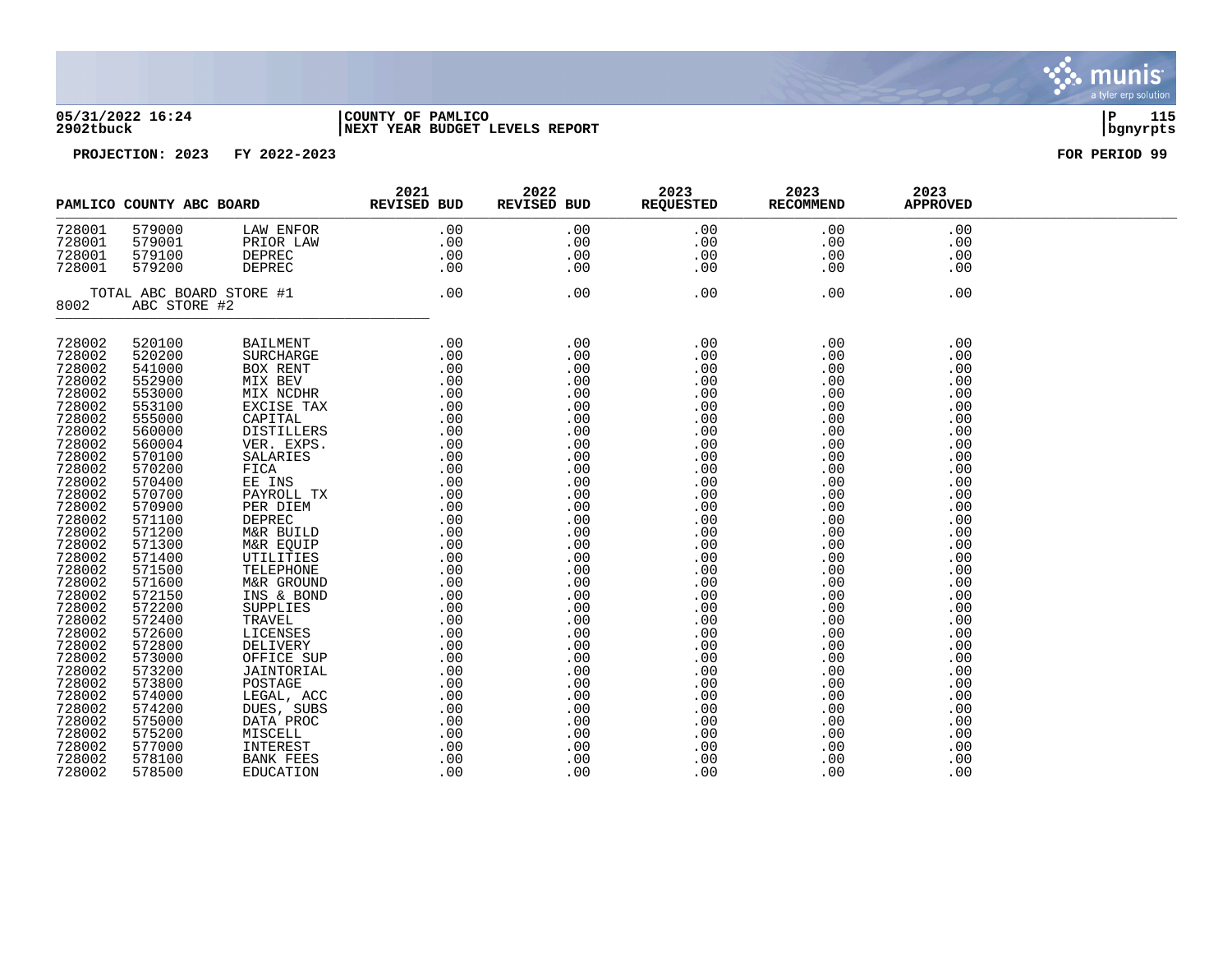

**05/31/2022 16:24 |COUNTY OF PAMLICO |P 116 2902tbuck |NEXT YEAR BUDGET LEVELS REPORT |bgnyrpts**

| PAMLICO COUNTY ABC BOARD                               |                                                |                                                         | 2021<br>REVISED BUD             | 2022<br>REVISED BUD             | 2023<br><b>REOUESTED</b>        | 2023<br>RECOMMEND               | 2023<br><b>APPROVED</b>         |  |
|--------------------------------------------------------|------------------------------------------------|---------------------------------------------------------|---------------------------------|---------------------------------|---------------------------------|---------------------------------|---------------------------------|--|
| 728002<br>728002<br>728002<br>728002<br>728002         | 578501<br>578600<br>579000<br>579001<br>579200 | PRIOR EDUC<br>REHAB<br>LAW ENFOR<br>PRIOR LAW<br>DEPREC | .00<br>.00<br>.00<br>.00<br>.00 | .00<br>.00<br>.00<br>.00<br>.00 | .00<br>.00<br>.00<br>.00<br>.00 | .00<br>.00<br>.00<br>.00<br>.00 | .00<br>.00<br>.00<br>.00<br>.00 |  |
| TOTAL ABC STORE #2<br>9899<br>SUSPENSE ACCOUNT         |                                                | .00                                                     | .00                             | .00                             | .00                             | .00                             |                                 |  |
| 729899                                                 | 9999                                           | SUSP. ACCT                                              | .00                             | .00                             | .00                             | .00                             | .00                             |  |
| TOTAL SUSPENSE ACCOUNT<br>TOTAL PAMLICO COUNTY ABC BOA |                                                |                                                         | .00<br>.00                      | .00<br>.00                      | .00<br>.00                      | .00<br>.00                      | .00<br>.00                      |  |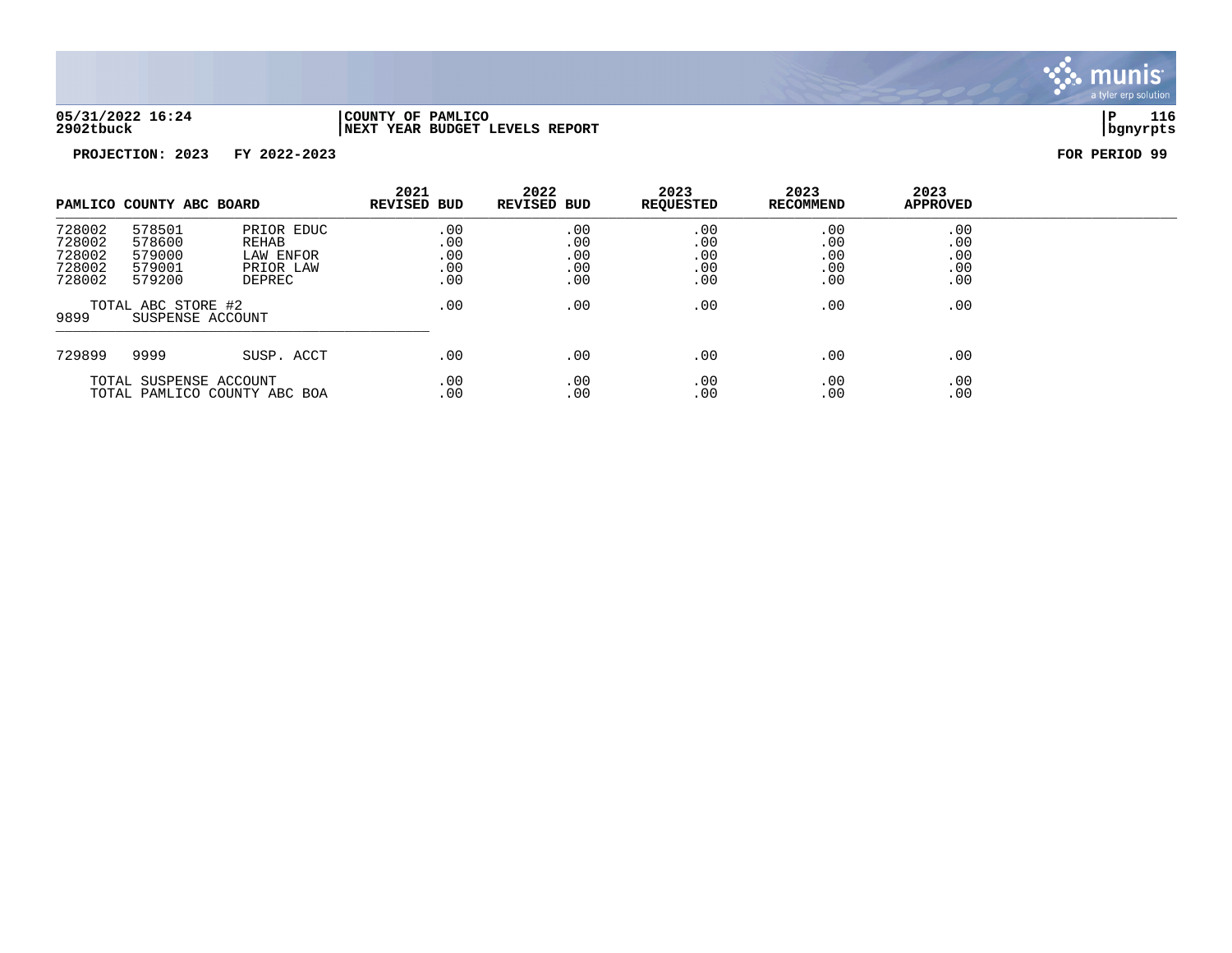|                               |                                                     | a tyler erp solution l |
|-------------------------------|-----------------------------------------------------|------------------------|
| 05/31/2022 16:24<br>2902tbuck | COUNTY OF PAMLICO<br>NEXT YEAR BUDGET LEVELS REPORT | 117<br>---<br>bgnyrpts |

**PROJECTION: 2023 FY 2022-2023 FOR PERIOD 99**

| bgnyrpt |
|---------|
|         |

| Agency Fund |                                                 |            | 2021<br>REVISED BUD | 2022<br>REVISED BUD | 2023<br><b>REQUESTED</b> | 2023<br><b>RECOMMEND</b> | 2023<br><b>APPROVED</b> |  |
|-------------|-------------------------------------------------|------------|---------------------|---------------------|--------------------------|--------------------------|-------------------------|--|
| 9873        | CAPITAL ITEM RESERVE                            |            |                     |                     |                          |                          |                         |  |
| 739873      | 500000                                          | EXPENDITUR | .00                 | .00                 | .00                      | .00                      | .00                     |  |
|             | TOTAL CAPITAL ITEM RESERVE<br>TOTAL Agency Fund |            | .00<br>.00          | .00<br>.00          | .00<br>.00               | .00<br>.00               | .00<br>.00              |  |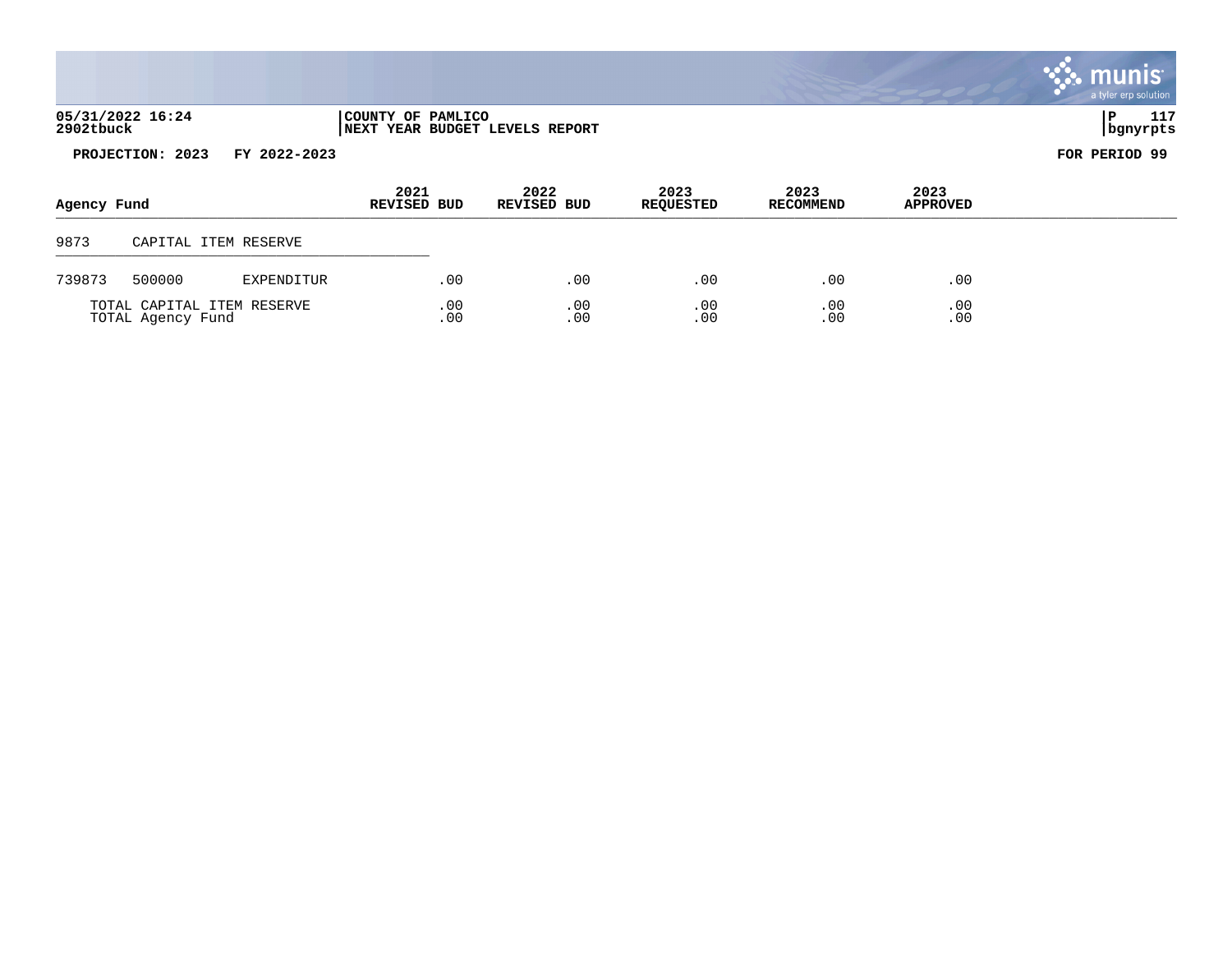| 05/31/2022 16:24 |  |  |
|------------------|--|--|
| 2902tbuck        |  |  |

### **05/31/2022 16:24 |COUNTY OF PAMLICO |P 118 2902tbuck |NEXT YEAR BUDGET LEVELS REPORT |bgnyrpts**

|                  | HURRICANE RECOVERY FUNDS |                                                                                                                                                                   | 2021<br>REVISED BUD                                                                                                                                                                                                                                                 |     |     | REVISED BUD 2023<br>REVISED BUD REQUESTED RECOMMEND |                      | 2023<br><b>APPROVED</b> |  |
|------------------|--------------------------|-------------------------------------------------------------------------------------------------------------------------------------------------------------------|---------------------------------------------------------------------------------------------------------------------------------------------------------------------------------------------------------------------------------------------------------------------|-----|-----|-----------------------------------------------------|----------------------|-------------------------|--|
| 4337             |                          | HURRICANE RECOVERY FUNDS                                                                                                                                          |                                                                                                                                                                                                                                                                     |     |     |                                                     |                      |                         |  |
| 804337<br>804337 | 512200<br>518100         | OVERTIME<br>FICA EXP                                                                                                                                              | ME<br>XP .00 .00<br>R<br>MENT .00 .00<br>NCE .00 .00<br>OC .00 .00<br>OC .00 .00<br>OC .00 .00<br>OC .00 .00<br>OC .00 .00<br>OPP .00 .00<br>OC .00 .00<br>OC .00 .00<br>OC .00 .00<br>OC .00 .00<br>OC .00 .00<br>OC .00 .00<br>OC .00 .00<br>OC .00 .00<br>OC .00 |     |     | .00<br>.00                                          | .00<br>.00           | .00<br>.00              |  |
| 804337           | 518101                   | MEDI ER                                                                                                                                                           |                                                                                                                                                                                                                                                                     |     |     | .00                                                 | .00                  | .00                     |  |
| 804337           | 518200                   | RETIREMENT                                                                                                                                                        |                                                                                                                                                                                                                                                                     |     |     | .00                                                 |                      | .00                     |  |
| 804337           | 518300                   | INSURANCE                                                                                                                                                         |                                                                                                                                                                                                                                                                     |     |     | .00                                                 |                      | .00                     |  |
| 804337           | 519000                   | PRO SVC                                                                                                                                                           |                                                                                                                                                                                                                                                                     |     |     | .00                                                 |                      | .00                     |  |
| 804337           | 519900                   | CONT SVCS                                                                                                                                                         |                                                                                                                                                                                                                                                                     |     |     | .00                                                 |                      | .00                     |  |
| 804337           | 522000                   | FOOD                                                                                                                                                              |                                                                                                                                                                                                                                                                     |     |     | .00                                                 |                      | .00                     |  |
| 804337           | 525100                   | AUTO SUP                                                                                                                                                          |                                                                                                                                                                                                                                                                     |     |     | .00                                                 |                      | .00                     |  |
| 804337           | 526000                   | OFF SUPP                                                                                                                                                          |                                                                                                                                                                                                                                                                     |     |     | .00                                                 |                      | .00                     |  |
| 804337           | 531000                   | TRAVEL                                                                                                                                                            |                                                                                                                                                                                                                                                                     |     |     | .00                                                 |                      | .00                     |  |
| 804337<br>804337 | 532000<br>532001         | TELEPHONE<br>POSTAGE                                                                                                                                              |                                                                                                                                                                                                                                                                     |     |     | .00<br>.00                                          |                      | .00<br>.00              |  |
| 804337           | 534000                   | PRINTING                                                                                                                                                          |                                                                                                                                                                                                                                                                     |     |     | .00                                                 |                      | .00                     |  |
| 804337           | 537000                   | ADS                                                                                                                                                               |                                                                                                                                                                                                                                                                     |     |     | .00                                                 |                      | .00                     |  |
| 804337           | 541900                   | EQUIP.RENT                                                                                                                                                        |                                                                                                                                                                                                                                                                     |     |     | .00                                                 |                      | .00                     |  |
| 804337           | 555000                   | CAPITAL                                                                                                                                                           |                                                                                                                                                                                                                                                                     |     |     | .00                                                 |                      | .00                     |  |
|                  |                          | TOTAL HURRICANE RECOVERY FUN                                                                                                                                      |                                                                                                                                                                                                                                                                     |     |     | .00                                                 | .00                  | .00                     |  |
| 4339             |                          | HURRICANE ISABEL RELIEF FUNDS                                                                                                                                     | $\frac{1}{2}$ .00 .00                                                                                                                                                                                                                                               |     |     |                                                     |                      |                         |  |
| 804339           | 522000                   | FOOD .00 .00<br>MEDICAL SU .00 .00<br>DEPT SUPP .00 .00<br>ELECTRICAL .00 .00<br>WAT AND SE .00 .00<br>RENT .00 .00<br>RENT .00 .00                               |                                                                                                                                                                                                                                                                     |     |     | $.00$<br>$.00$                                      | .00                  | .00                     |  |
| 804339           | 523900                   |                                                                                                                                                                   |                                                                                                                                                                                                                                                                     |     |     |                                                     | .00                  | .00                     |  |
| 804339           | 529000                   |                                                                                                                                                                   |                                                                                                                                                                                                                                                                     |     |     | .00                                                 | .00                  | .00                     |  |
| 804339           | 533000                   |                                                                                                                                                                   |                                                                                                                                                                                                                                                                     |     |     | .00                                                 |                      | .00                     |  |
| 804339           | 533001                   |                                                                                                                                                                   |                                                                                                                                                                                                                                                                     |     |     | .00                                                 | $0.00$<br>.00<br>.00 | .00                     |  |
| 804339           | 541200                   |                                                                                                                                                                   |                                                                                                                                                                                                                                                                     |     |     | .00                                                 |                      | .00                     |  |
| 4342             |                          | TOTAL HURRICANE ISABEL RELIE<br>HURRICANE OPHELIA RELIEF FUNDS                                                                                                    | <b>FUNDS</b>                                                                                                                                                                                                                                                        | .00 | .00 | .00                                                 | .00                  | .00                     |  |
|                  |                          |                                                                                                                                                                   |                                                                                                                                                                                                                                                                     |     |     |                                                     |                      |                         |  |
| 804342           | 519900                   | CONT SVCS<br>FOOD .00 .00<br>MEDICAL SU .00 .00<br>DEPT SUPP .00 .00<br>ELECTRICAL .00 .00<br>ELECTRICAL .00 .00<br>WAT AND SE .00 .00<br>RENT .00 .00<br>.00 .00 |                                                                                                                                                                                                                                                                     |     |     |                                                     | .00                  | .00                     |  |
| 804342           | 522000                   |                                                                                                                                                                   |                                                                                                                                                                                                                                                                     |     |     |                                                     |                      | .00                     |  |
| 804342           | 523900                   |                                                                                                                                                                   |                                                                                                                                                                                                                                                                     |     |     |                                                     |                      | .00                     |  |
| 804342           | 529000                   |                                                                                                                                                                   |                                                                                                                                                                                                                                                                     |     |     |                                                     |                      | .00                     |  |
| 804342<br>804342 | 533000                   |                                                                                                                                                                   |                                                                                                                                                                                                                                                                     |     |     |                                                     | .00                  | $\frac{0}{00}$<br>.00   |  |
| 804342           | 533001<br>541200         |                                                                                                                                                                   |                                                                                                                                                                                                                                                                     |     |     |                                                     | .00                  | .00<br>.00              |  |
|                  |                          |                                                                                                                                                                   |                                                                                                                                                                                                                                                                     |     |     |                                                     |                      |                         |  |

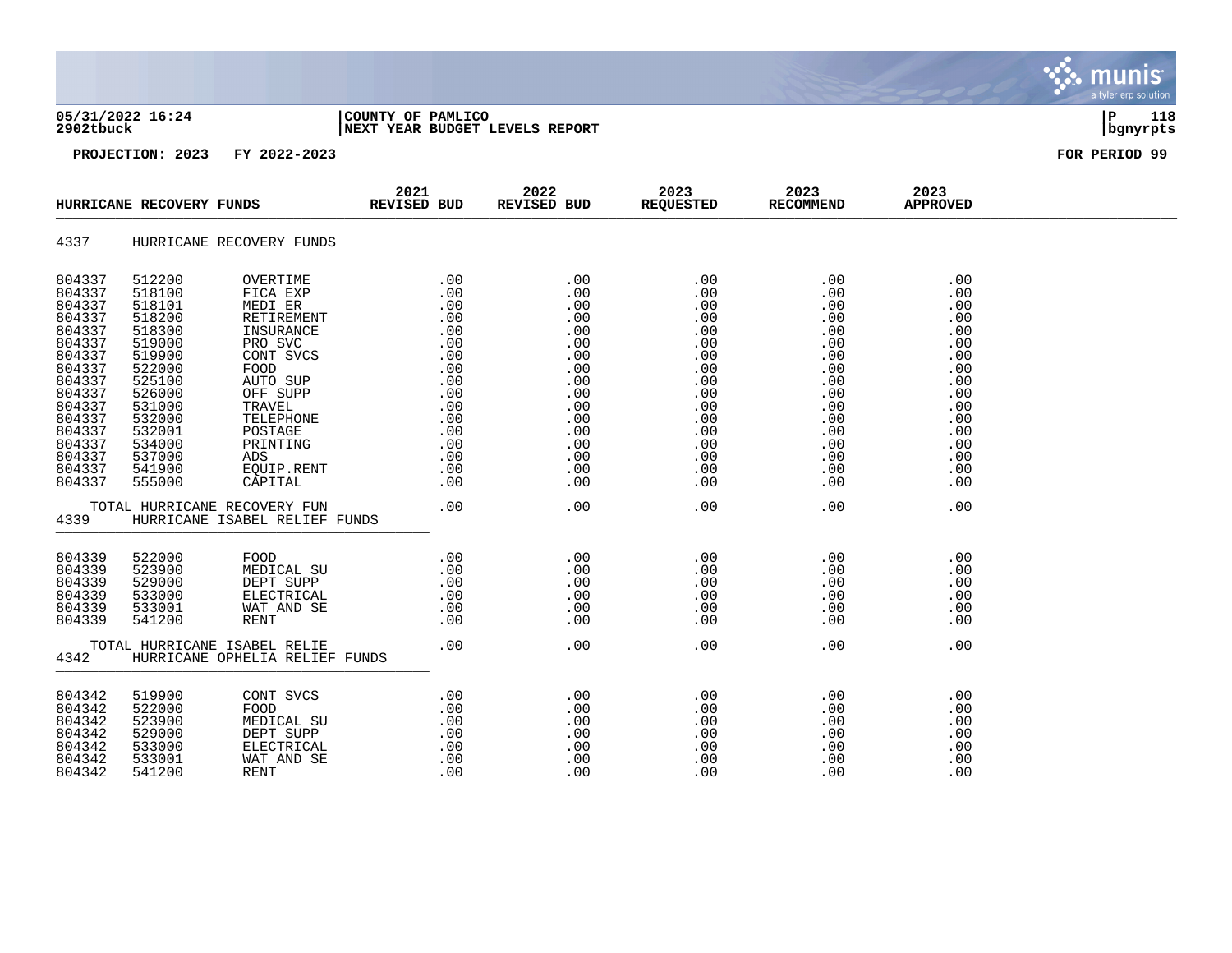|                                  |                                                             |                     |                          |                          |                         | <b>S.S. MUNIS</b><br>a tyler erp solution |
|----------------------------------|-------------------------------------------------------------|---------------------|--------------------------|--------------------------|-------------------------|-------------------------------------------|
| 05/31/2022 16:24<br>2902tbuck    | COUNTY OF PAMLICO<br><b>INEXT YEAR BUDGET LEVELS REPORT</b> |                     |                          |                          |                         | 119<br>l P<br>  bgnyrpts                  |
| PROJECTION: 2023<br>FY 2022-2023 |                                                             |                     |                          |                          |                         | FOR PERIOD 99                             |
| HURRICANE RECOVERY FUNDS         | 2021<br>REVISED BUD                                         | 2022<br>REVISED BUD | 2023<br><b>REQUESTED</b> | 2023<br><b>RECOMMEND</b> | 2023<br><b>APPROVED</b> |                                           |
| TOTAL HURRICANE OPHELIA RELI     | .00                                                         | .00                 | .00                      | .00                      | .00                     |                                           |

 $\mathcal{L}$ 

TOTAL HURRICANE RECOVERY FUN .00 .00 .00 .00 .00